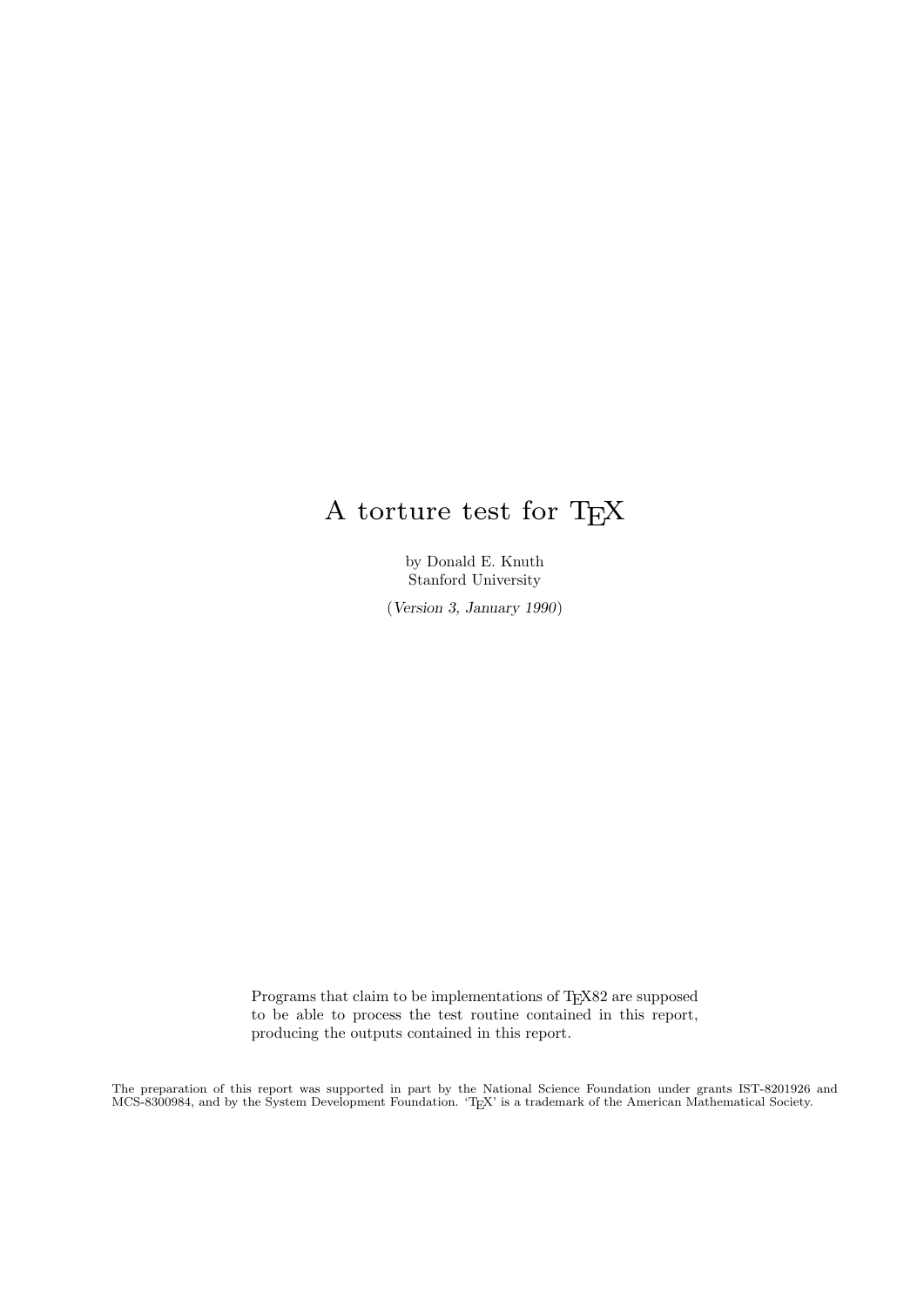#### INTRODUCTION 1

Introduction. People often think that their programs are "debugged" when large applications have been run successfully. But system programmers know that a typical large application tends to use at most about 50 per cent of the instructions in a typical compiler. Although the other half of the code—which tends to be the "harder half"—might be riddled with errors, the system seems to be working quite impressively until an unusual case shows up on the next day. And on the following day another error manifests itself, and so on; months or years go by before certain parts of the compiler are even activated, much less tested in combination with other portions of the system, if user applications provide the only tests.

How then shall we go about testing a compiler? Ideally we would like to have a formal proof of correctness, certified by a computer. This would give us a lot of confidence, although of course the formal verification program might itself be incorrect. A more serious drawback of automatic verification is that the formal specifications of the compiler are likely to be wrong, since they aren't much easier to write than the compiler itself. Alternatively, we can substitute an informal proof of correctness: The programmer writes his or her code in a structured manner and checks that appropriate relations remain invariant, etc. This helps greatly to reduce errors, but it cannot be expected to remove them completely; the task of checking a large system is sufficiently formidable that human beings cannot do it without making at least a few slips here and there.

Thus, we have seen that test programs are unsatisfactory if they are simply large user applications; yet some sort of test program is needed because proofs of correctness aren't adequate either. People have proposed schemes for constructing test data automatically from a program text, but such approaches run the risk of circularity, since they cannot assume that a given program has the right structure.

I have been having good luck with a somewhat different approach, first used in 1960 to debug an ALGOL compiler. The idea is to construct a test file that is about as different from a typical user application as could be imagined. Instead of testing things that people normally want to do, the file tests complicated things that people would never dare to think of, and it embeds these complexities in still more arcane constructions. Instead of trying to make the compiler do the right thing, the goal is to make it fail (until the bugs have all been found).

To write such a fiendish test routine, one simply gets into a nasty frame of mind and tries to do everything in the unexpected way. Parameters that are normally positive are set negative or zero; borderline cases are pushed to the limit; deliberate errors are made in hopes that the compiler will not be able to recover properly from them.

A user's application tends to exercise 50% of a compiler's logic, but my first fiendish tests tend to improve this to about 90%. As the next step I generally make use of frequency-counting software to identify the instructions that have still not been called upon. Then I add ever more fiendishness to the test routine, until more than 99% of the code has been used at least once. (The remaining bits are things that can occur only if the source program is really huge, or if certain fatal errors are detected; or they are cases so similar to other well-tested things that there can be little doubt of their validity.)

Of course, this is not guaranteed to work. But my experience in 1960 was that only two bugs were ever found in that ALGOL compiler after it correctly translated that original fiendish test. And one of those bugs was actually present in the results of the test; I simply had failed to notice that the output was incorrect. Similar experiences occurred later during the 60s and 70s, with respect to a few assemblers, compilers, and simulators that I wrote.

This method of debugging, combined with the methodology of structured programming and informal proofs (otherwise known as careful desk checking), leads to greater reliability of production software than any other method I know. Therefore I have used it in developing TEX82, and the main bulk of this report is simply a presentation of the test program that was used to get the bugs out of TEX.

Such a test file is useful also after a program has been debugged, since it can be used to give some assurance that subsequent modifications don't mess things up.

The test file is called TRIP.TEX, because of my warped sense of humor: T<sub>F</sub>X is pronounced "techhh", so the name reminded me of a triptych (and besides, I wanted to take a trip through the program while tripping it up, etc.).

The contents of this test file are so remote from what people actually do with T<sub>E</sub>X, I feel apologetic if I have to explain the correct translation of TRIP.TEX; nobody really cares about most of the nitty-gritty rules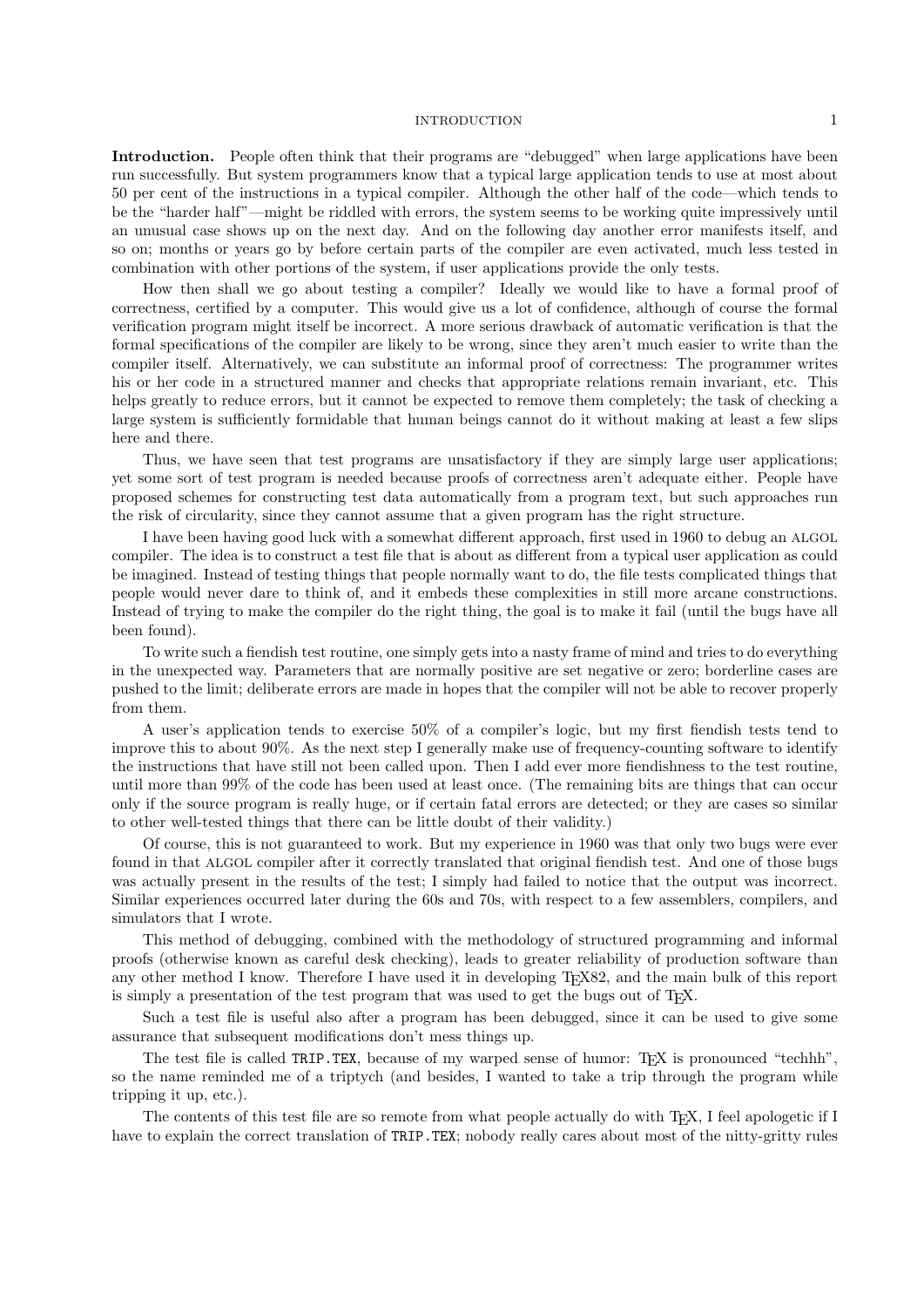### 2 INTRODUCTION

that are involved. Yet I believe TRIP exemplifies the sort of test program that has outstanding diagnostic ability, as explained above.

If somebody claims to have a correct implementation of T<sub>E</sub>X, I will not believe it until I see that TRIP.TEX is translated properly. I propose, in fact, that a program must meet two criteria before it can justifiably be called TEX: (1) The person who wrote it must be happy with the way it works at his or her installation; and (2) the program must produce the correct results from TRIP.TEX.

TEX is in the public domain, and its algorithms are published; I've done this since I do not want to discourage its use by placing proprietary restrictions on the software. However, I don't want faulty imitations to masquerade as TEX processors, since users want TEX to produce identical results on different machines. Hence I am planning to do whatever I can to suppress any systems that call themselves T<sub>E</sub>X without meeting conditions (1) and (2). I have copyrighted the programs so that I have some chance to forbid unauthorized copies; I explicitly authorize copying of correct TEX implementations, and not of incorrect ones!

The remainder of this report consists of appendices, whose contents ought to be described briefly here:

Appendix A explains in detail how to carry out a test of TEX, given a tape that contains copies of the other appendices.

Appendix B is TRIP.TEX, the fiendish test file that has already been mentioned. People who think that they understand T<sub>EX</sub> are challenged to see if they know what T<sub>EX</sub> is supposed to do with this file. People who know only a little about T<sub>EX</sub> might still find it interesting to study Appendix B, just to get some insights into the methodology advocated here.

Appendix C is TRIP.PL, the property-list description of a special font called trip. This is the only font used by TRIP.TEX. There are no graphic characters associated with trip that could possibly be printed; indeed, TRIP.PL describes the properties of a font that is as weird as the "document" described by TRIP.TEX.

Appendix D is TRIPIN.LOG, a correct transcript file TRIP.LOG that results if INITEX is applied to TRIP.TEX. (INITEX is the name of a version of TEX that does certain initializations; this run of INITEX also creates a binary format file called TRIP.FMT.)

Appendix E is a correct transcript file TRIP.LOG that results if INITEX or any other version of  $T_F X$  is applied to TRIP.TEX with format TRIP.FMT.

Appendix F is TRIP.TYP, the symbolic version of a correct output file TRIP.DVI that was produced at the same time as the TRIP.LOG file of Appendix E.

Appendix G is TRIPOS. TEX, a short file written out and read in by T<sub>E</sub>X when it processes TRIP. TEX.

Appendix H is TRIP.FOT, an abbreviated version of Appendix E that appears on the user's terminal during the run that produces TRIP.LOG and TRIP.DVI.

The debugging of TEX and the testing of the adequacy of TRIP.TEX could not have been done nearly as well as reported here except for the magnificent software support provided by my colleague David R. Fuchs. In particular, he extended our local Pascal compiler so that frequency counting and a number of other important features were added to its online debugging abilities.

The method of testing advocated here has one chief difficulty that deserves comment: I had to verify by hand that T<sub>E</sub>X did the right things to TRIP.TEX. This took many hours, and perhaps I have missed something (as I did in 1960); I must confess that I have not checked every single number in Appendices E and F. However, I'm willing to pay \$327.68 to the first finder of any remaining bug in T<sub>E</sub>X, and I will be surprised if that bug doesn't show up also in Appendix E. (I plan to write a technical report about all of the errors ultimately found in TEX; that report will tell whether any bugs are discovered between now and then!)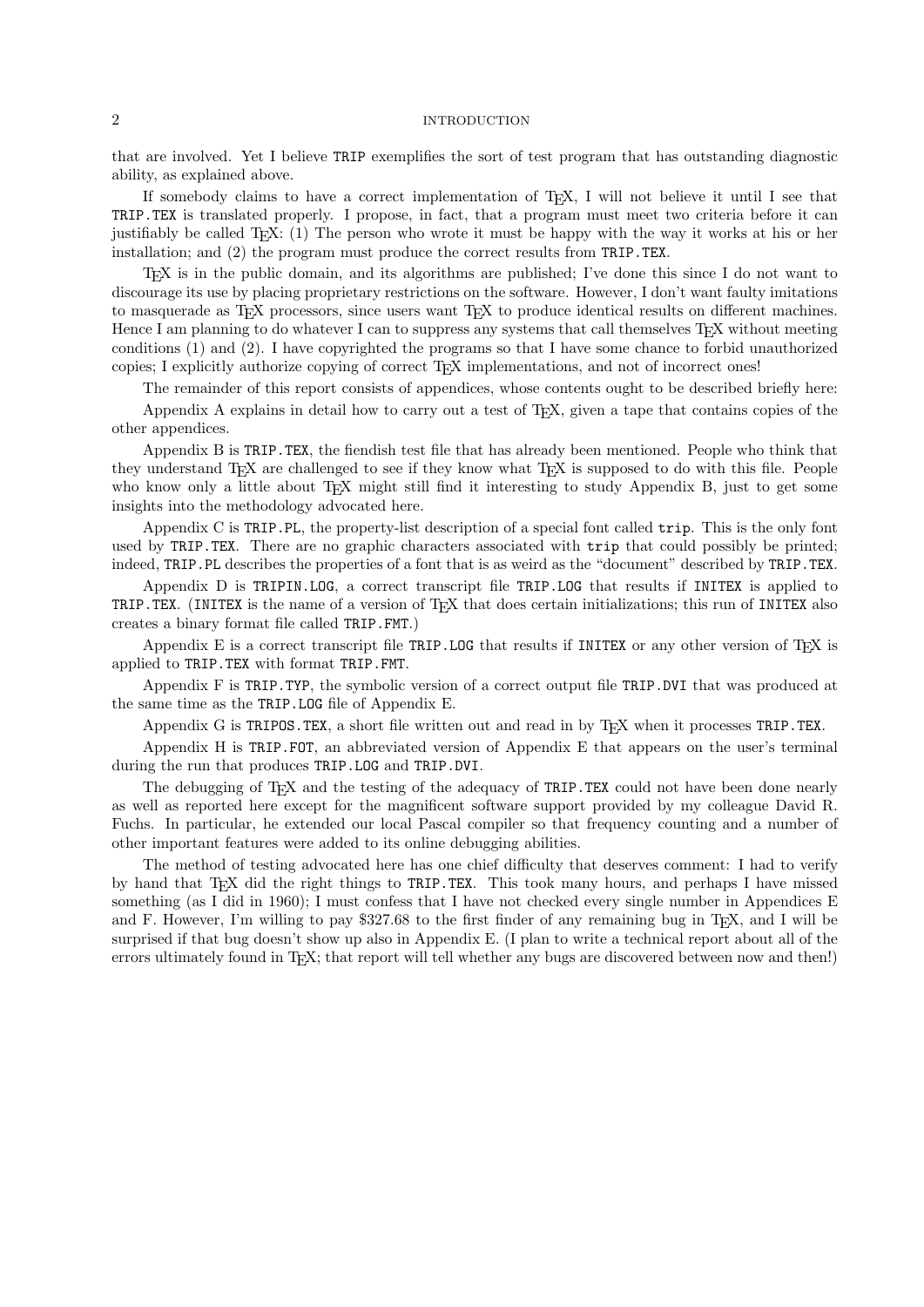## Appendix A: How to test T<sub>E</sub>X.

- 0. Let's assume that you have a tape containing TRIP.TEX, TRIP.PL, TRIPIN.LOG, TRIP.LOG, TRIP.TYP, and TRIP.FOT, as in Appendices B, C, D, E, F, and G. Furthermore, let's suppose that you have a working WEB system, and that you have working programs TFtoPL, PLtoTF, DVItype, as described in the T<sub>EX</sub> ware report.
- 1. Use PLtoTF to convert TRIP.PL into TRIP.TFM. Then use TFtoPL to convert TRIP.TFM into TMP.PL. Check that TMP.PL is identical to TRIP.PL (this is a partial test of PLtoTF and TFtoPL). Install TRIP.TFM in the standard file area for TEX font metric files.
- 2. Prepare a special version of INITEX. (This means that your WEB change file should have init and tini defined to be null.) The **stat** and **tats** macros should also be null, so that statistics are kept and other special features are enabled. Set mem min and mem bot equal to 1, and set mem top and mem max equal to 3000, for purposes of this test version. Also set error-line = 64, half-error-line = 32, and  $max-print-line = 72$ ; these parameters affect many of the lines of the test output, so your job will be much easier if you use the same settings that were used to produce Appendix E. You probably should also use the "normal" settings of other parameters found in TEX.WEB (e.g., stack size = 200, font max = 75, etc.), since these show up in a few lines of the test output. Your test version should not change the default definition of unprintable characters (§49 of the program).
- 3. Run the INITEX prepared in step 2. In response to the first '\*\*' prompt, type carriage return (thus getting another '\*\*'). Then type '\input trip'. You should get an output that matches the file TRIPIN.LOG (Appendix D). Don't be alarmed by the error messages that you see, unless they are different from those in Appendix D.
- 4. Run INITEX again. This time type ' $\mu$ trip $\mu$ <sub>L</sub>' (The spaces in this input help to check certain parts of T<sub>E</sub>X that aren't otherwise used.) You should get outputs TRIP.LOG, TRIP.DVI, and TRIPOS.TEX; there will also be an empty file 8TERMINAL.TEX. Furthermore, your terminal should receive output that matches TRIP.FOT (Appendix H). During the middle part of this test, however, the terminal will not be getting output, because \batchmode is being tested; don't worry if nothing seems to be happening for a while—nothing is supposed to.
- 5. Compare the TRIP.LOG file from step 4 with the "master" TRIP.LOG file of step 0. (Let's hope you put that master file in a safe place so that it wouldn't be clobbered.) There should be perfect agreement between these files except in the following respects:
	- a) The dates and possibly the file names will naturally be different.
	- b) Glue settings in the displays of TEX boxes are subject to system-dependent rounding, so slight deviations are permissible. However, such deviations apply only to the 'glue set' values that appear at the end of an \hbox or \vbox line; all other numbers should agree exactly, since they are computed with integer arithmetic in a prescribed system-independent manner.
	- c) The amount of space in kerns that are marked "for accent" are, similarly, subject to systemdependent rounding.
	- d) If you had different values for  $stack_size, \mathit{buf}.\mathit{size}$ , etc., the corresponding capacity values will be different when they are printed out at the end.
	- e) Help messages may be different; indeed, the author encourages non-English help messages in versions of TEX for people who don't understand English as well as some other language.
	- f) The total number and length of strings at the end may well be different.
	- g) If your TEX uses a different memory allocation or packing scheme or DVI output logic, the memory usage statistics may change.
- 6. Use DVItype to convert your file TRIP.DVI to a file TRIP.TYP. The following options should be set when using DVItype:

Output level  $= 2$ Starting page =  $*.*.*.*.*.*.*.*.*.*.*.*.*$ Number of pages  $= 1000000$  (this is the default)  $Resolution = 7227/100$  (this is one point per pixel) New magnification  $= 0$  (this is the default)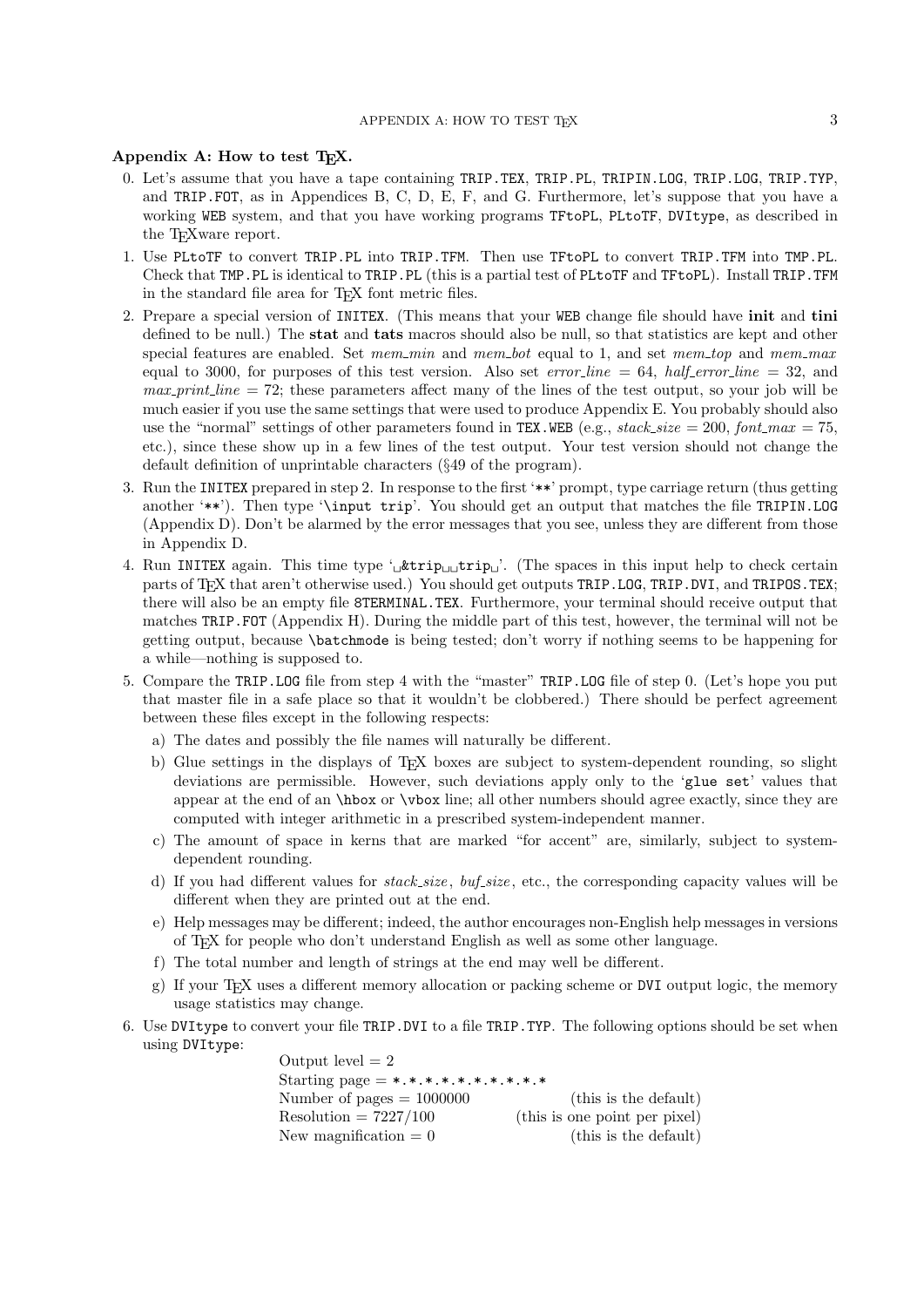## $4\,$  APPENDIX A: HOW TO TEST TEX

The resulting file should agree with the master TRIP.TYP file of step 0, except that some of the values might be a little off due to floating-point rounding discrepancies. Furthermore there may be differences between 'right' and 'w' and 'x' commands, and between 'down' and 'y' and 'z'; the key thing is that all characters and rules and xxx 's should be in almost the same positions as specified in Appendix F. (If your DVI-writing routines differ substantially from those in TEX.WEB, you may want to write a DVIcompare program that detects any substantive differences between two given DVI files. Such a routine would be of general use besides. On the other hand, if you have set  $dvi_bu_f$  size to 800, then your DVI file should be virtually identical to the one supplied.)

7. You might also wish to test TRIP with other versions of TEX (i.e., VIRTEX or a production version with other fonts and macros preloaded). It should work unless T<sub>E</sub>X's primitives have been redefined. However, this step isn't essential, since all the code of VIRTEX appears in INITEX; you probably won't catch any more errors this way, unless they would already become obvious from normal use of the system.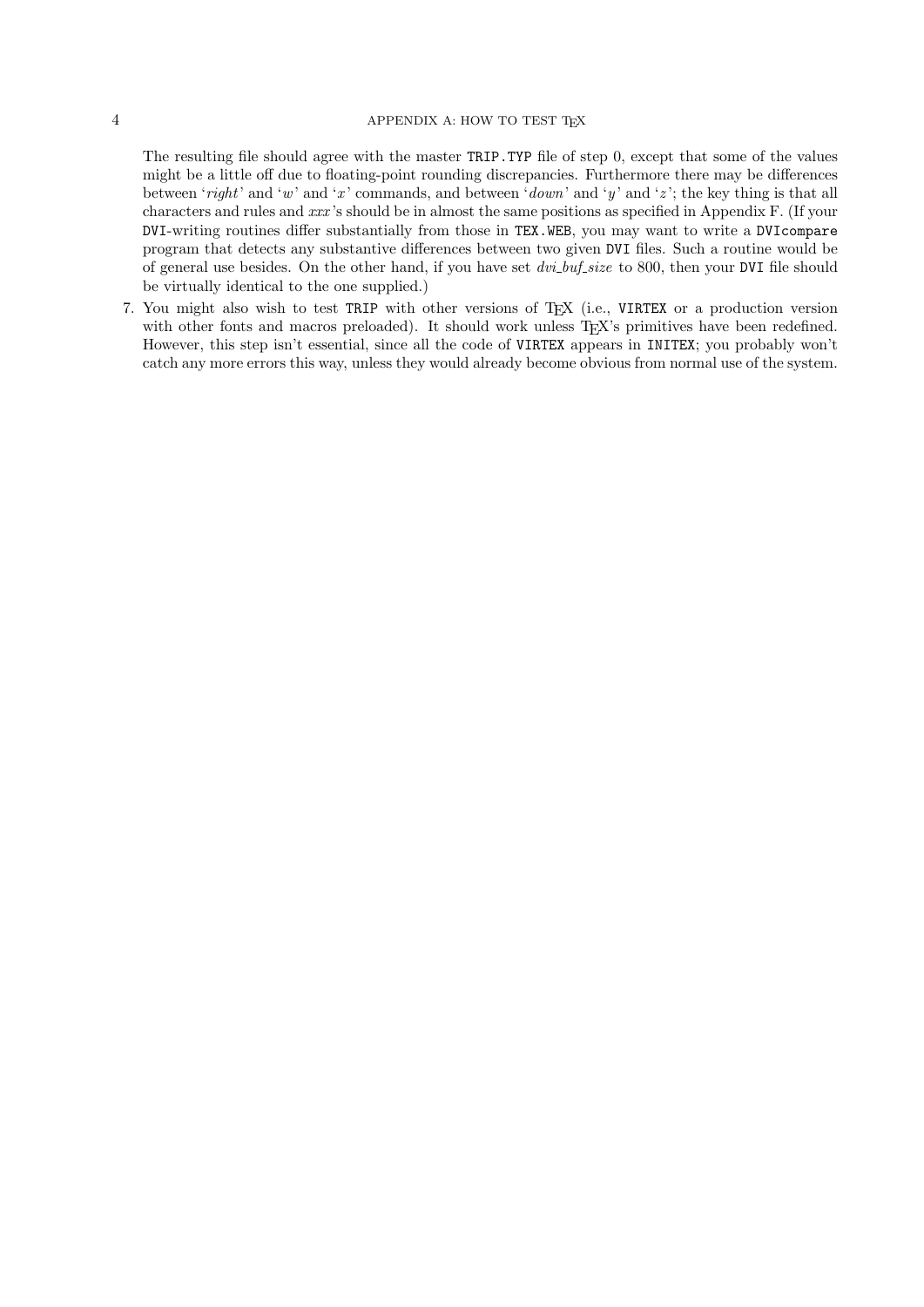Appendix B: The TRIP.TEX file. The contents of the test routine are prefixed here with line numbers, for ease in comparing this file with the error messages printed later; the line numbers aren't actually present.

```
1 % This is a diabolical test file for TeX82. Watch your step.
2 \immediate\catcode '{ = 1 \endlinechar=13
3 \ \text{catcode} '} = 2
4 \catcode '$ = 3 {\catcode'$13\gdef\dol{$}}
5 \catcode '\& = 4
6 \let\paR=\par
7 \let\%=\relax
8 \outer\xdef\par{\catcode '\% 14}
    % this line should change % from type 5 to type 14
10 \let\par=\paR \defaulthyphenchar='- \defaultskewchar=256
11 \ifx\initex\undefined \def\initex{} % next lines are skipped if format loaded
12 \catcode '# = 6 \catcode 'U=\catcode'# % # for parameters
13 \catcode '^ = 7 \catcode '| = 8 % ^ for superscripts and | for subscripts
14 \catcode ' = 9 % \tilde{ } will be ignored
15 \catcode '* = 10 % * will be like a space
16 \catcode 'E = 12 % E is not a letter
17 \catcode'\@ = 15 % @ will be invalid
18 \catcode '^^A = 0008 % this is another way to get a subscript
19 \catcode '\^^@ = 11 % a strange letter will be allowed
20 \catcode '\^^? = \badness % and so will a strange escape delimiter
21 \fontdimen12\nullfont=13pt % give the null font more parameters
22 \font\trip = trip\relax % see TRIP.PL for details of this font
23 ^^?trip \font\smalltrip=trip scaled 500 % this will be our symbols font
24 \global\fontdimen22\smalltrip 7pt % the axis height
25 \textfont2=\smalltrip \scriptfont2 \smalltrip \scriptscriptfont2 \smalltrip
26 \nonstopmode\lccode256-0\mathchardef\a="8000\def\a{ SCALED 3~2769}
27 \font\rip=trip\a % font \rip will be the same as \trip
28 \skewchar\rip='B \countdef\countz % \countz will be \count0
29 \def\on{1} \toksdef\tokens=256 \show\errorstopmode
30 \showthe\font \showthe\pageshrink \showthe\pagegoal
31 \font\bigtr^^@p=trip at20pt\textfont3=\bigtr^^@p % this will be extension font
32 \skip200 = 10pt plUs5fil\ifdim\hsize<\hsize\fi lllminus 0 fill
33 \setbox200=\vbox{\hrule\vskip\skip200} \wd200-2pt \setbox100=\hbox{A}
34 \skipdef\shkip100\shkip -18pt plus\catcode'\}fil minus 10fil
35 \advance\shkip by \skip200 \dimen33=3pt \count33=-\dimen33
36 \divide\shkip by \count33
37 \multiply\shkip by \count33 % so \skip100=-6pt plus 3filll minus 9fil
38 \count200 -5 \multiply\count200 by -100 % \count200 is 500
39 \count100=1000000 \divide\count100 by \count200 % \count100 is 2000
40 \dimen100=,00152587890625in % (100/65536)in = 7227sp
41 \multiply\dimen100 by 65536 \divide\dimen100 by 9 % \dimen100 is 803pt
42 \lineskip 0pt plus 40pt
43 \baselineskip=10pt plus 41pt
44 \parskip -0pt plus 42pt minus 8pt
45 \splittopskip 1pt plus 43pt
46 \splitmaxdepth -2pt \boxmaxdepth 1000pt
47 \belowdisplayskip 3pt plus 44pt minus\baselineskip \abovedisplayskip3pt
48 \abovedisplayshortskip 1pt plus 45pt minus\dimen100
49 \belowdisplayshortskip -\count33sp plus 46pt
```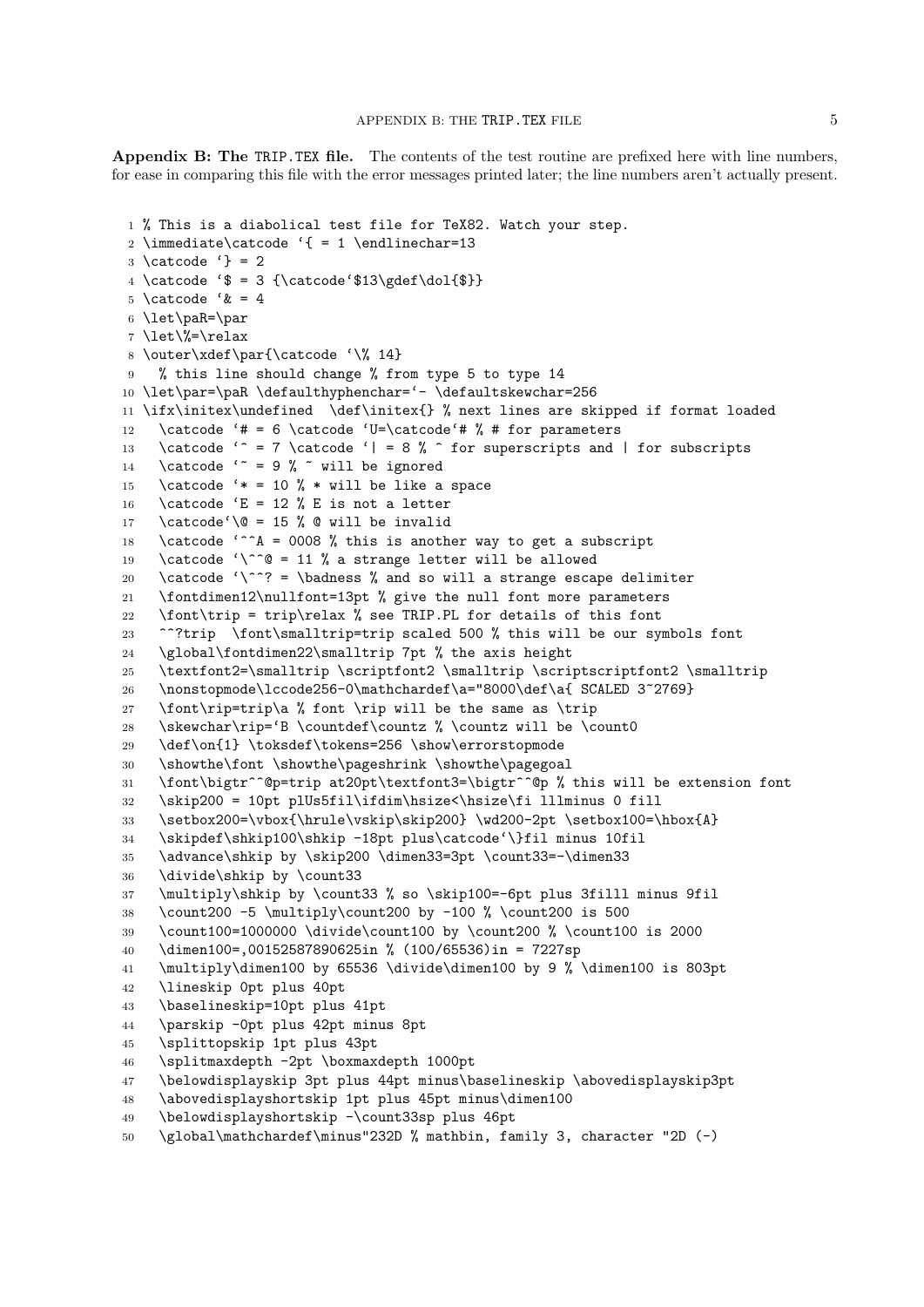```
51 \thinmuskip 1mu plus 2fill minus 3mu
52 \medmuskip 2mu minus 3mu
53 \thickmuskip -4mu
54 \def\gobble#1{} \floatingpenalty 100 \holdinginserts1
55 \everypar{A\insert200{\baselineskip400pt\splittopskip\count15pt\hbox{\vadjust
56 {\penalty999}}\hbox to -10pt{}}\showthe\pagetotal\showthe\pagegoal
57 \advance\count15by1\mark{\the\count15}\splitmaxdepth-1pt
58 \paR\gobble} % this aborts every paragraph abruptly
59 \def\weird#1{\csname\expandafter\gobble\string#1 \string\csname\endcsname}
60 \message{\the\output\weird\one on line \the\inputlineno}
61 \hyphenpenalty 88 \exhyphenpenalty 89 \badness
62 \clubpenalty 125 \widowpenalty 125 \displaywidowpenalty -125
63 \brokenpenalty 37
64 \interlinepenalty -125
65 \doublehyphendemerits 1000
66 \finalhyphendemerits 100000
67 \mag 2000 \righthyphenmin=1000000000
68 \delimiterfactor 10 \delimitershortfall 190pt
69 \showboxbreadth 55 \showboxdepth 9999 \chardef\nul0\def\0{\nul}
70 \tracingstats=4 \tracinglostchars=2 \tracingparagraphs\day \tracingpages\year
71 \chardef\?='b \lccode'A=1 \let\^^bbb \hyphenchar\trip=1
72 \language-1\hyphenation\relax{b-\?-\char'b -\^^bb-^^62-^^" -t- }\lccode'149
73 {\everypar{\parindent\\\looseness-1}\skipdef\\8\language\?\\.01014pt\patterns
74 {0111}\emergencystretch9pt\language255\patterns{\the\\} % \patterns{.01015pt}
75 {\language256\patterns{0111 \?50AA1b3 *1AcA. bb bb1 0B2B0 b1c}} % *==space
76 \pretolerance-1\setbox0=\hbox{11}\setbox0=\hbox{\hbadness100\valign{#\cr
77 \hskip-9pt7A\righthyphenmin0\setlanguage\?\unhbox0{*\language'b11\noboundary}
78 1Z1pts\patterns{q9q} -\0qq \showlists{\language\?\noboundary111}%
79 \hyphenchar\rip='-\cr}}\patterns{toolate}\showbox0}
80 \showboxbreadth 9999\lefthyphenmin=2\righthyphenmin=3
81 \nulldelimiterspace --+.1pt \mathcode'q="3171
82 \scriptspace\if00-0.\fi\ifnum'\ifnum10=10 12="\fi
83 A 01p\ifdim1, Opt<'^^Abpt\fi\fi % this boils down to -0.01pt
84 \overfullrule 5pt \voffset-2pt
85 \def\sh{\ifnum\count4>10\else\dimen5=\count4pt
86 \advance\dimen5 by 10pt
87 \quad \quad \text{a\the\count4pt \qthe\dimen5}88 \advance\count4 by 1 \sh\fi89 \count4=1 \def\a{} \sh % \def\a{1pt 11pt 2pt 12pt ... 10pt 20pt}
90 \let\next=\dump \everyjob{\message{#}}
91 \else\let\next=\relax\fi
92 \next % if no format was preloaded, this will dump the trip.fmt file and halt
93 \tracingcommands2\tracingrestores+2\write-1{log file only\the\prevgraf}
94 \openout-'78terminal \openout10=tr\romannumeral1 \gobble\newcs pos
95 \write10{} % writing three lines on tripos.tex (the first line is empty)
96 \write10{\uppercase{\number{\outputpenalty}}} % 0{\outputpenalty} + error
97 \write10{[\uppercase{\romannumeral-\the\outputpenalty}[} % "mmmmmmmmmm" (-10000)
98 \vsize 2000pt
99 \vbadness=1
100 \topskip 20pt plus 1fil
101 \penalty -12345 % this will be ignored since the page is still empty
102 \maxdepth=2pt
103 \tracingoutput\on
```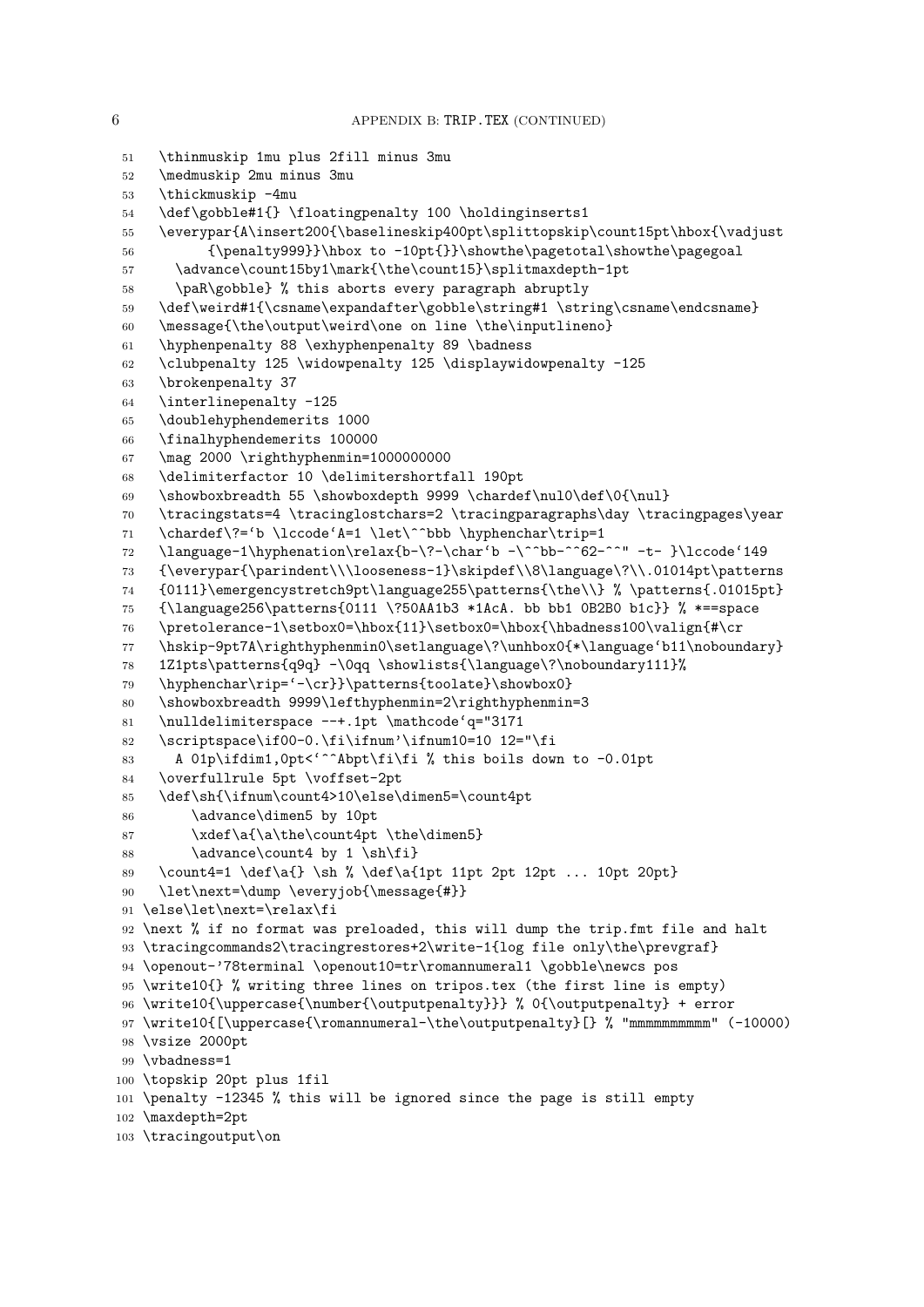```
104 \moveleft20pt\copy200
105 \moveright20pt\hbox{\vrule depth20pt height-19pt width1pt}
106 \penalty-10000 % now we'll compute silently for awhile, after default output
107 \batchmode\output={\tracingcommands0\showthe\outputpenalty
108 \showboxbreadth 9999 \showboxdepth 9999 \hoffset1sp
109 {\setbox 254=\box255\shipout\ifvbox2\ifhbox254 \error\fi54\copy25\fi4}
110 \ifvoid 254\relax\else\error\fi
111 }
112 \setbox255\vbox{}
113 \dimen200=10000pt
114 {\output{\dimen 9=\ht200\count5=\dimen9\global\countz=\outputpenalty
115 \ifnum\holdinginserts>0\global\holdinginserts0\unvbox255\penalty\countz
116 \else\setbox255\copy255 % at end of group, \box255 reverts to former value
117 \shipout\hbox{\box100\box200\vsplit 255 to 55pt}
118 \unvcopy255\showlists\showthe\insertpenalties\showthe\pageshrink
119 \globaldefs1\halign{#\tabskip\lineskip\cr}
120 \showboxdepth1\showboxbreadth2\fi
121 \message{\topmark:\firstmark:\botmark:\splitfirstmark:\splitbotmark}}
122 \insert100{\def\box{\vbox to 267.7pt{}} \vskip0pt plus 1fil
123 \baselineskip 0pt \lineskip 0pt minus .4pt
124 \box \penalty-101 \box \penalty-100 \box \penalty-1000
125 } % since \dimen100=803pt<3*267.7pt, the insertion splits;
126 % and the natural height+depth of the split-off part is 267.7pt;
127 % now since \count100=2000,
128 % this insertion adds about 535.4pt to the current page
129 \topskip1pt plus 44pt
130 \vbox spread 1000pt{} % beginning of new page
131 \insertpenalties=-50\penalty12345
132 \cleaders\hbox{\lower2pt\vbox to 17pt{}
133 \leaders\hrule\hskip10pt
134 \cleaders\hbox{A}\hskip 9pt % the A is 2pt wide
135 \leaders\hbox{A}\hskip 9pt
136 \xleaders\hbox{A}\hskip 9pt
137 \write111{\help} % \write will be ignored in leaders
138 }\vskip50pt minus 10pt
139 \mark{alpha}
140 AAA\everypar=\errhelp % because of previous \everypar, this makes 3 paragraphs
141 % and each paragraph consists of A\insert 200{400pt of stuff}\mark{n}
142 % but \count200=500 so the inserts are rated 200pt each
143 % so the third insertion will be split
144 \kern-50pt
145 A\hfill\vadjust{\newlinechar128\special{^^80\the\prevdepth}\penalty-5000}%
146 \penalty-1000000000 % forces line break in paragraph
147 % this is not the end of paragraph
148 A\par\insert200{\vskip10000pt\floatingpenalty3}% this insert will be held over
149 \pagefilstretch-1pt\showthe\insertpenalties\penalty99999999\showlists
150 \showthe\pagefilllstretch\vskip 1000pt\penalty-333\hbox to 23pt{} % output now
151 \vsize.pt\global\vsize=16383.99999237060546875pt % page size \approx infinity
152 } % now we revert to the former output routine
153 {\tracingoutput-2\tracingstats1\shipout\hbox{\closeout10\closeout-10}}
154 \showthe\everypar
155 \everypar{}\showthe\everypar
156 \def\showlonglists{{\tracingcommands0\pagefillstretch-1\dimen100
```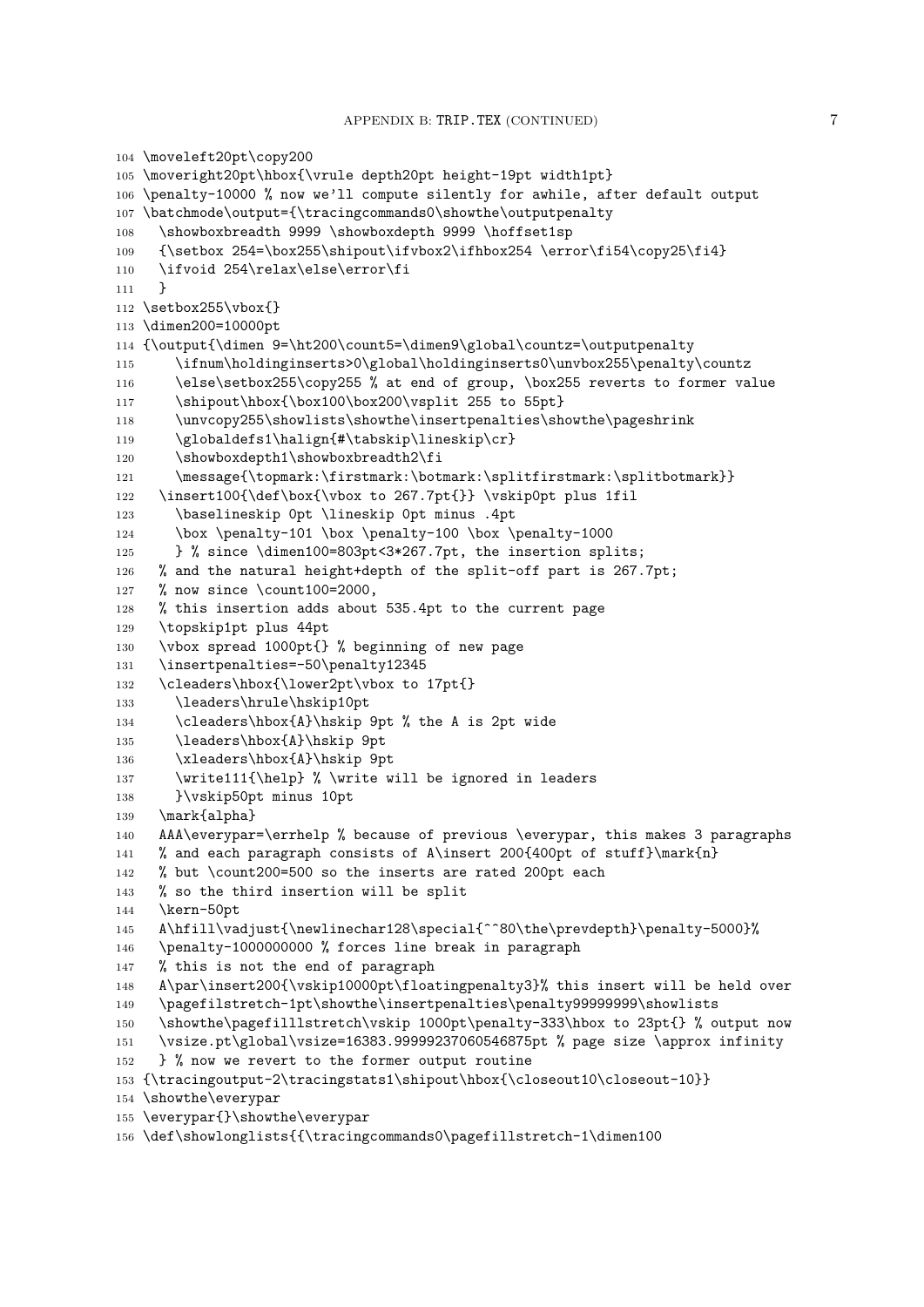```
157 \showboxbreadth 9999 \showboxdepth 9999 \showlists \pagegoal=10000pt}}
158 \tracingmacros=1
159 \def\t12#101001#{-.#1pt} \let\T=\t
160 \dimendef\varunit=222\varunit=+1,001\ifdim.5\mag>0cc0\fi1pt
161 \ifdim -0.01001\varunit=\t120100101001001{\relax}\else\error\fi
162 \ \text{countz} = -1163 \ifodd\count0\advance\countz by -1\fi
164 \penalty -12345 % output the remaining stuff
165 \tracingmacros\tracingstats % the next part tests line-break computations
166 % the two competing ways to set the paragraph have respective demerits
167 % (30+1)^2+(30+1)^2+a and (51+1)^2+1^2, where a=adjdemerits, l=linepenalty
168 \adjdemerits=782
169 \linepenalty=1
170 \def\1#1{\hbox to#1pt{}}
171 \valign{\baselineskip20ptplus1pt\global\parfillskip0pt
172 \global\global\leftskip4pt
173 \rightskip-1pt
174 \global\hsize13pt
175 \setbox2\12
176 \noindent\copy2\hskip2pt plus5pt minus1pt
177 \copy2\hskip5pt minus2pt
178 \lower2pt\11\hskip3pt % this affects depth of the second line
179 \copy2 \hskip2pt plus.5pc
180 \box2#\cr
181 \noalign{\spacefactor=2000\global\xspaceskip=-1pt}
182 \noalign{ \vrule width0pt{ }}
183 \cr % set that paragraph with a=782, 1=1 (demerits 2704 vs 2705)
184 \adjdemerits=784 \cr % increase a, so the second alternative is better
185 \linepenalty=2\hbadness=51\cr % increase l by 1, suppress diagnostic typeout
186 \noalign{ \spacefactor=1}}\message{\the\spacefactor}
187 {\hsize1000pt\par\parindent1pt\indent}\leftskip3pt\def\?{\vrule width-2pt
188 \hbox spread2pt{}}\noindent\indent\hbox spread2pt{\hskip0pt plus-1bp}%
189 \discretionary{\?AAAB}{\?B-}{\?/A\kern2pt}\unkern % the widths are 7pt, 4pt, 6pt
190 \showthe\lastkern\vbox{\hrule width 6pt} \par % should set with nothing overfull
191 \penalty-22222 % end of demerits test, hyphenation is next
192 \looseness-10
193 \uchyph=1
194 \hsize 100pt
195 A /A\char'A BBBBCACAC//% that becomes /k[AA]k[BB]k[BB] [CA] [CA] [C]/,
196 % where [] means a ligature and k means a kern.
197 % the word "aabbbbcaca" should be hyphenated to "aa1b3b2b2b1c1aca",
198 % which becomes {[AA]k-||[AA]k}{B-|[BB]kBk|[BB][BB]}{-||}{C-|A|[CA]}[CA]
199 % if I use the notation \{x|y|z\} for \discretionary{x}{y}{z}.200 \vadjust{\uchyph=0\ BBBBBB}% underfull box will show no hyphens
201 \vadjust{\ \closeout1BBBBBB}{\hyphenchar\trip'C}% this time we get hyphens
202 \hyphenation{BbB-BbB}\vadjust{\ BBBBBB\kern0ptB}% different hyphens
203 \hyphenchar\rip'-\vadjust{\def\B{B}\ \pretolerance10000 B\B BBBB} % no hyphens
204
205 \hbox{\sfcode'B=1234AB aB }\noindent \scriptscriptfont3 \smalltrip
206 $$\eqno^{}$\scriptfont3=\rip\fontdimen2\smalltrip=0pt
207 {\rightskip0pt plus 104pt minus 100fil
208 \looseness 5 \spaceskip 4pt plus 2pt minus 1fil
209 A\spacefactor32767\discretionary{}{\kern2pt-}{B\kern2pt} C$ \scriptfont2=\trip
```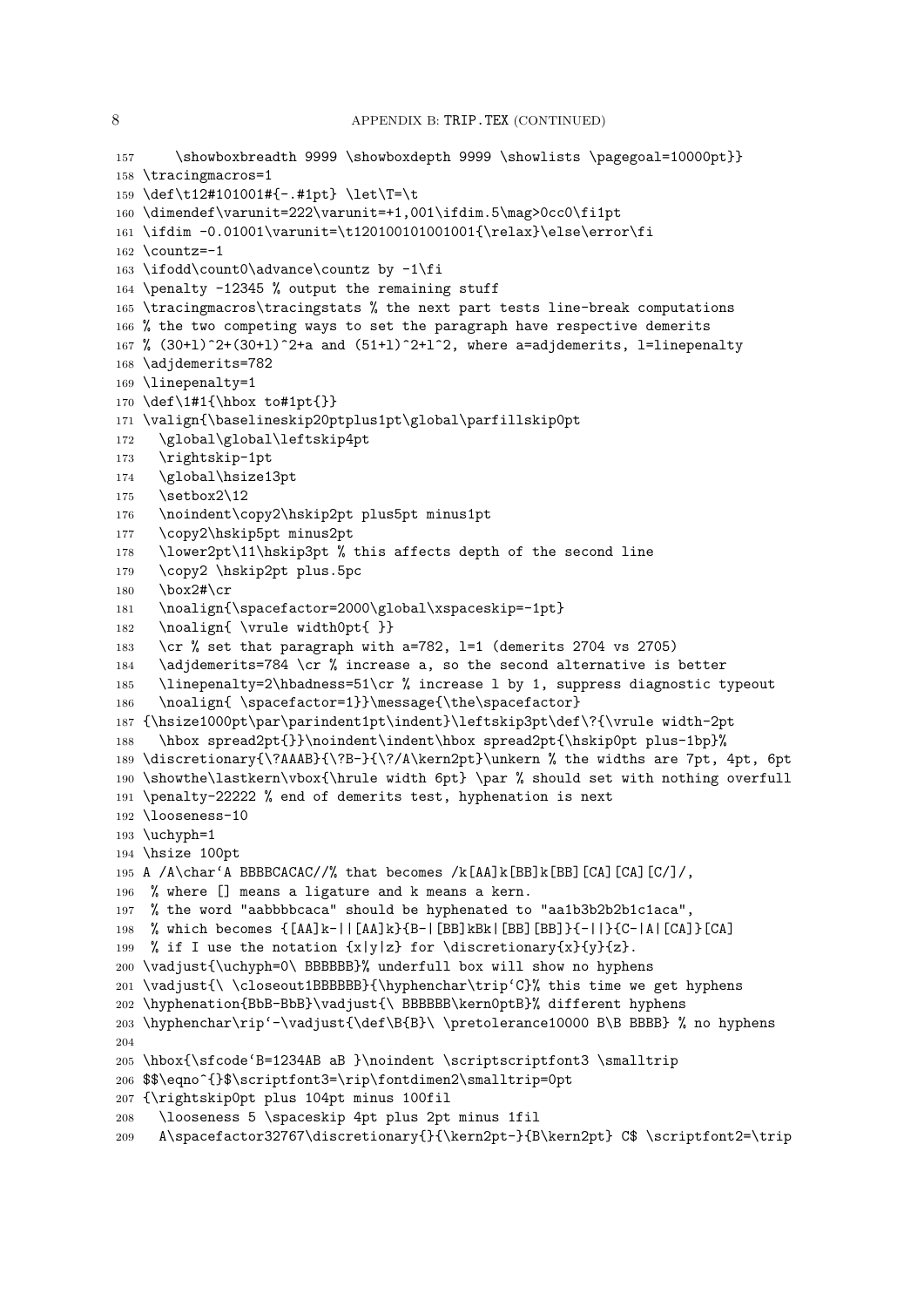```
210 \mathsurround143pt$ C $\mathsurround40pt$$\mathsurround60pt\hbox{$$}$\par}
211 \uccode'm='A\font\mumble=mumble\input tripos % "AAAAAAAAAA"+errors
212 \par\penalty-33333 % end hyphenation, math is next
213 {\catcode'?=13 \font?xyzzy at0pt\font ? xyzzy scaled1?} % nonexistent
214 \font\enorm=trip at 2047.999992370605468749999 pt
215 \font\ip trip at -10pt % through the looking glass
216 \showthe$
217 \showthe\font
218 \message{\fontname\ip}
219 \rip
220 \textfont1=\font \scriptfont1=\smalltrip \scriptscriptfont1=\bigtr^^@p % [sick]
221 \def\symbolpar #1*#2*#3*{\global\fontdimen#1\smalltrip = #3 pt}
222 {\tracingmacros-1
223 \symbolpar8 num1 9.1
224 \symbolpar9 num2 9.2
225 \symbolpar10 num3 9.3
226 \symbolpar11 denom1 3.1
227 \symbolpar12 denom2 3.2
228 \symbolpar13 sup1 8.1
229 \symbolpar"E sup2 8.2
230 \symbolpar15 sup3 8.3
231 \symbolpar16 sub1 4.1
232 \symbolpar17 sub2 4.2
233 \symbolpar18 supdrop 0.3
234 \symbolpar19 subdrop 0.4
235 \symbolpar20 delim1 10
236 \symbolpar21 delim2 20
237 }
238 \mathcode'+='20457 % mathbin, family 1, character '57 (/)
239 \mathcode'=="322D % mathrel, family 2, character "2D (-)
240 \delcode'["161361 % small (family 1, character "61 (a)), large (3,"61)
241 \catcode'(=13 \catcode'(=13 \mathcode'y"7320\mathcode'z"8000
242 \def({\delimiter"4162362 }{\catcode'z=13\global\let z=(}
243 \parshape 10 \a \chardef\x200
244 \hangindent- \parshape pt\hangafter-12% \parshape will take precedence
245 \begingroup
246 \looseness 2
247 \rightskip 0pt plus 10fil minus 1sp
248 \--\--\char-0-A\- % this makes lines 1 to 3
249 $$\number\the\delcode'\relax\over{{{}}}}\pagestretch=-1\pagetotal\showlists
250 \begingroup\halign to\the\displaywidth{#&#\crcr\crcr\cr} % makes lines 4--6
251 \global\count6=\displayindent
252 \predisplaypenalty=101
253 \global\postdisplaypenalty-\predisplaysize* \global\setbox=
254 \eqno % another error (actually causes two error messages and inserts $$)
255 \looseness-2
256 $\right\relax\mathchardef\minus="322D % locally \minus is the same as =
257 \left.A\over A\abovewithdelims.?\right(+\mskip1A\minus=A+\penalty+1000A
258 \relpenalty-2222
259 \binoppenalty-3333
260 \mathsurround.11em$\x % this formula goes on line 7
261 $$ % here we begin a hairy display that covers lines 8 to 10
262 \vadjust{\penalty7}\mkern-9mu\the\prevgraf \prevgraf=8 \insert255{\penalty999}
```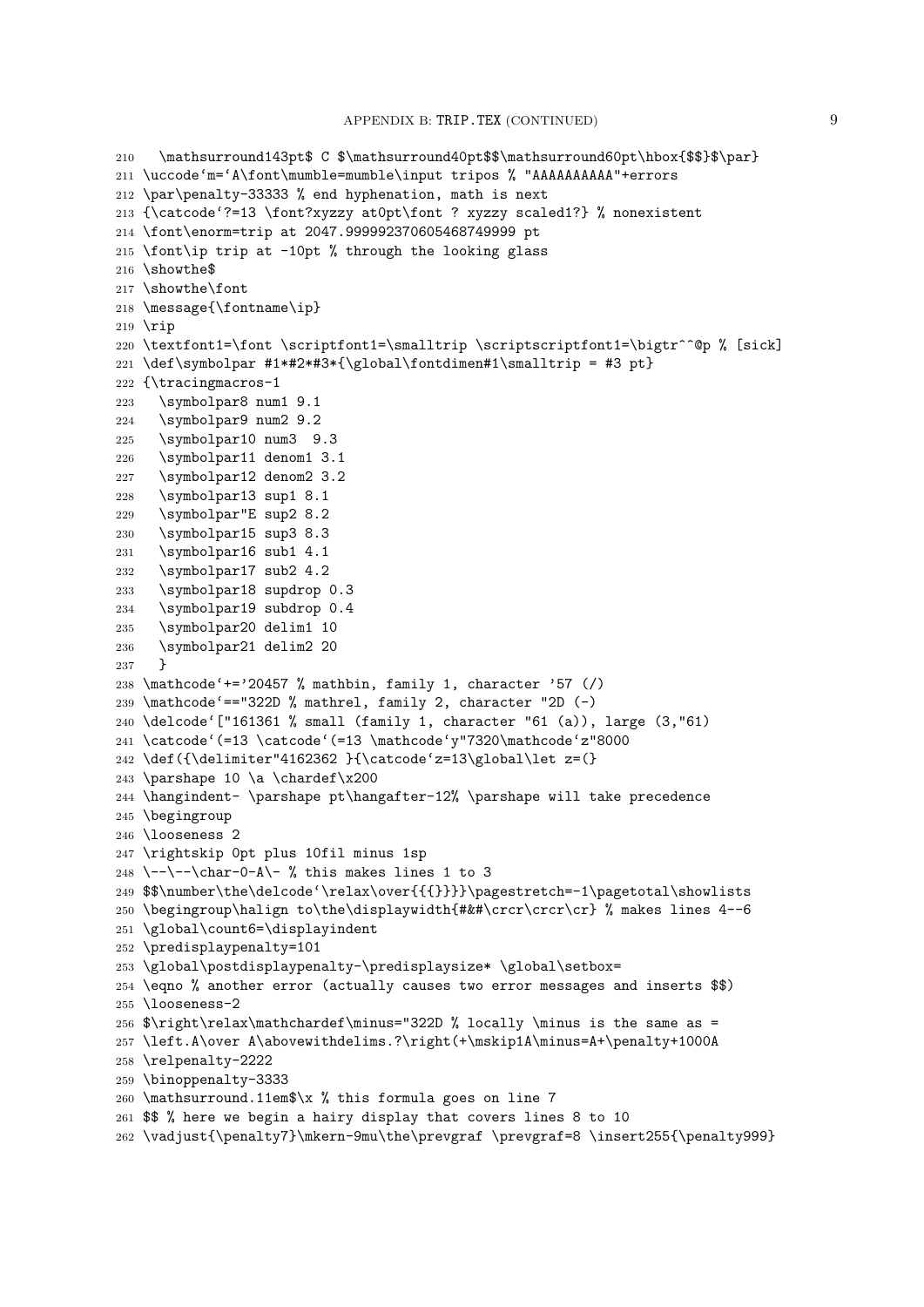```
263 \x\vcenter spread-2pt{} {\mathaccent"32D {A}}|-
264 ^{\raise 2pt\hbox{a}\displaystyle\char'+\textstyle}
265 \overline{^A A|\minus\mathinner{}^
266 {A \mathchar"141 \char'B^^A{\mathaccent"7161
267 {\mathop A \mathbin A \mathopen A \mathpunct A\mathclose A \mathrel A
268 \global\scriptscriptfont0=\trip
269 \mathaccent"161 {\fam13A9\the\scriptscriptfont-1}}}}}
270 \mathop\char'B^\mathchar"143
271 \mathop b\nolimits\limits|C
272 \mathord \radical"161 % missing { will be inserted
273 {\textstyle\radical"282382{\left(\scriptscriptstyle\mathop{\underline{
274 A\atop\displaystyle A|{A\hfil\over B\nonscript\kern1pt}^=}}
275 \nolimits|{\mathop y\nonscript\textstyle\nonscript\mskip9mu minus1fil
276 \showthe\lastskip B\abovewithdelims(.2pt\displaylimits}^z
277 \discretionary{\showthe\spacefactor-}{\smalltrip A\hss}{\smalltrip A}
278 \{\text{right[A\}}\}279 \let\penalty=\minus \aftergroup\expandafter
280 \eqno\aftergroup\relax\scriptstyle\penalty % reader, be alert
281 (\mathpunct{AA}
282 | {B\fam1-}^{\hbox{A}}{\above9pt{v\overwithdelims..
283 \displaystyle{pq\atopwithdelims((\vrule height 9pt}}
284 \show\penalty \showlonglists
285 $\expandafter$\csname!\endcsname % end of hairy display, missing } inserted
286 \parshape=-1 % now the hanging indentation is relevant
287 \leftskip \parshape pt plus -10fil
288 \spacefactor1\raise1pt\hbox{\special{\the\hangafter} } \penalty-10000
289 \showbox0\spacefactor=0
290 \write10{\the\spacefactor}\par % it's illegal to \write the space factor
291 } % this fails to match \begingroup
292 \aftergroup\lccode\aftergroup'\endgroup A'a % this restores \parshape
293 \mark{\the\spacefactor} % \spacefactor: not in vertical mode
294 $$\global\count7=\predisplaysize
295 \mskip18mu minus 18mu \catcode'J=13 \catcode'j=\the\catcode'J \def j{\relax}
296 \vtop to\displaywidth{\everydisplay{\global}\vbox to -1sp{}\noindent$$
297 \count9=\predisplaysize\lowercase{AaJ}$\ifvmode$\fi}\hss
298 \leqno\mathchardef A\/\left(\over\left(\global\errorcontextlines5$$
299
300 \hangindent1pt\par\showthe\hangindent\hangindent 254cm
301 \parfillskip 0pt plus 100pt \fontdimen6\the\scriptfont2=-19sp
302 \the\fam % begins a paragraph, but there's no 0 in the font
303 A \char'202$$\global\count8=\predisplaysize\leqno\kern1009pt$\par
304 \showlists {\catcode'!13\global\everyhbox{\def!{}}}
305 \count5=\lastskip % \lastskip=3pt (\belowdisplayskip)
306 \baselineskip 10pt
307 {\sfcode'A=500\vfuzz18pt\everyvbox{ }% overfull \vbox won't be shown: 37-8=11+18
308 \vbox to 11pt{\hsize 10pt\tolerance 1 A A A A A\clubpenalty10000\par
309 \hbadness100\hfuzz 3pt A A A A\leaders\vrule\hskip5pt\par}
310 \message{\the\badness}}
311 \vbox to 10pt{\hbadness 99\hfuzz1pt\hbox to 0pt{\hskip 10pt minus 9pt}
312 \hbadness100\hbox to 10bp{\hskip 0pt plus 10pt}\tracingcommands1
313 \if\the\badness\fi\message{\the\badness}}\lineskiplimit-1pt\everyhbox{}
314 \def\space{ } \dimendef\df=188 \dimen188=1pt
315 \vbox to 11pt{\tracinglostchars-9 A\/\space\space\ignorespaces\space\space J
```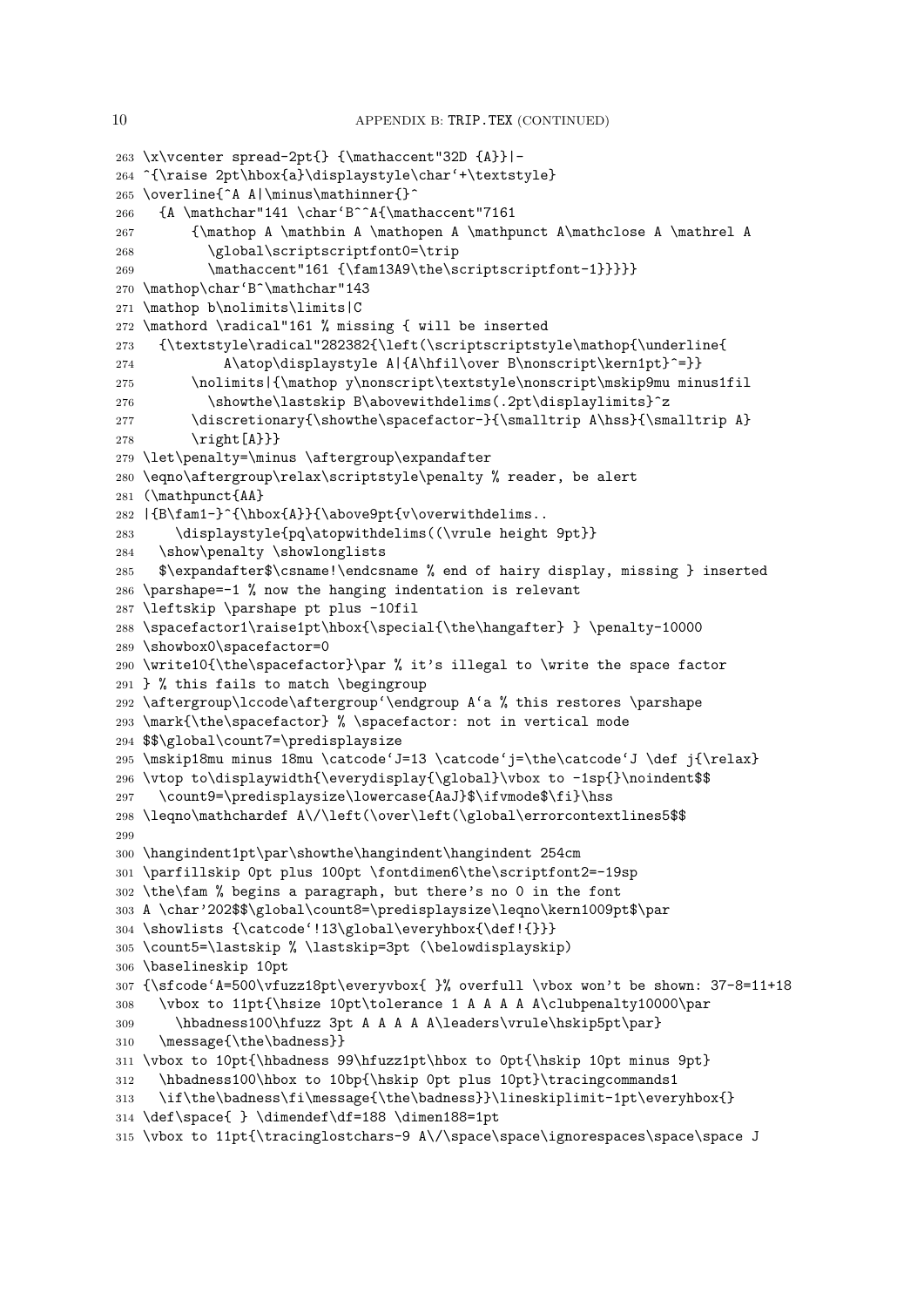```
316 \vskip2pt\moveleft1pt\vbox to10pt{\boxmaxdepth=-1pt\mark{vii}}\vskip3pt
317 \unskip\setbox22=\lastbox\showthe\lastskip % \lastskip=-1pt (\baselineskip)
318 \unskip\vskip-\lastskip\kern\lastkern\penalty\lastkern\showbox22}
319 \showbox22\kern3pt\message{\the\lastkern}\unkern
320 \show\botmark \catcode';13\def;{\setbox'; }
321 \lineskiplimit-0.9999 \space\df\space\count9 0
322 \vbox\rpace to 11pt{\accent}\x\rpace\xspace323 A\ \fontdimen 4 \trip = 88 pt\ \spaceskip 2 pt
324 \vskip 10pt minus 10pt}
325 \penalty-2147483647 % that's the largest value TeX will scan
326 \penalty-2147483648 % see?
327 \tabskip 1009.9sp minus .25cc % and now for alignment tests
328 \let\A=\relax\count1=2{\errhelp{all is lost}\errmessage{}}
329 \def\d#1\d{#1#1} \looseness-1
330 \setbox3=\vtop{\vskip-3mm} % this box has a depth of -3mm
331 \halign spread-12.truedd{&#\span\iftrue\A\span\else\span\fi\span&
332 \vbox{\halign to 0pt{\t2\dp3\A\crcr}#A}
333 &\hss\tabskip1ex plus7200bp minus 4\wd4\d#\d\cr % \d#\d becomes (erroneous) ##
334 \global\let\t=\tabskip \spaceskip=4pt minus 1sp
335 \def\A{B}\def\xx{\global\gdef\A{\global\count\count1=####\cr
336 \omit\cr\tabskip}}\expandafter\xx\span % please don't ask what this does
337 A&\omit\valign to -5pt{#&#\cr A\char'}\span\cr{ }\span\cr}\cr
338 \global\edef\A{\uppercase{
339 \message{\fontname\smalltrip\the\font\romannumeral1009}\lowercase{vq}} }
340 \lccode'Q='b \span\omit$$\span\A&\show\cr\omit\cr
341 \noalign{\global\prevdepth20pt\errmessage{\count2=\the\count2}}
342 \omit\mark{a}&\omit\mark{b}\cr} % \count2 was set to -6mm=-1118806sp
343 \errmessage{\prevdepth=\the\prevdepth}
344 \penalty-88888 % end alignment test, now miscellaneous error messages
345 \newlinechar'Y\global\unskip\show^^Y\newlinechar\lastpenalty\unpenalty\unkern
346 \lastbox\penalty5\message{\the\lastpenalty\the\newlinechar}\textfont16=\relax
347 \outer\def{}?
348 \dimen5=-'7777777777sp\showthe\dimen5 % this should be OK
349 \dimen6=-'40000pt\showthe\dimen6 % this should overflow
350 \dimen7=.51\dimen5\showthe\dimen7 \multiply\dimen7 2\showthe\dimen7
351 \a^^@^^@a@ % an undefined control sequence followed by invalid character
352 {\aftergroup\gobble\aftergroup\c\gdef\b{\c} \def\c{} \b} % \c undefined
353 \def\b#1\par{}
354 \outer\gdef\a^^@^^@a#1\par#2{}\tokens{\a^^@^^@a\par!
355 \long\gdef\l#1{}
356 \outer\global\long\edef\lo#1#2U3#4#5#6#7#8#8#99#{\relax}
357 \ifcase 1 \undefined\or\l\par\b{\par % occurrence of \par aborts \b
358 \b{\l\undefined}\par\else\b{\par}\fi % but not there!
359 \ifcase\iftrue-1a\else\fi \ifcase0\fi\else\ifcase5\fi\fi
360 \text{ \textdegree}^c \text{ C} = 6 \% another parameter symbol
361 \let\^^C=\halign
362 \def\^^@^^C{}
363 \^^C{{\span\ifcase3 \lo#\cr.............89{}\cr} % runaway preamble?
364 \def\a^^C1{\d#1\d\l{#2}\l#1\par\a^^@^^@a#1\par# % runaway in definition; #2 bad
365 \xdef\a^^C1{\d#1\d\l{#2}\l#1\par\a^^@^^@a#1\par# % runaway in definition; #2 OK!
366 \T^^?a^^@^^@a\par{\lo\par % runaway in use
367 \lo\par\par\par P \par\par\par\par\par\par89{} \muskip3=-\thickmuskip
368 \muskipdef\shmip=3 \shmip=5mu plus \muskip3minus.5\shmip \showthe\shmip
```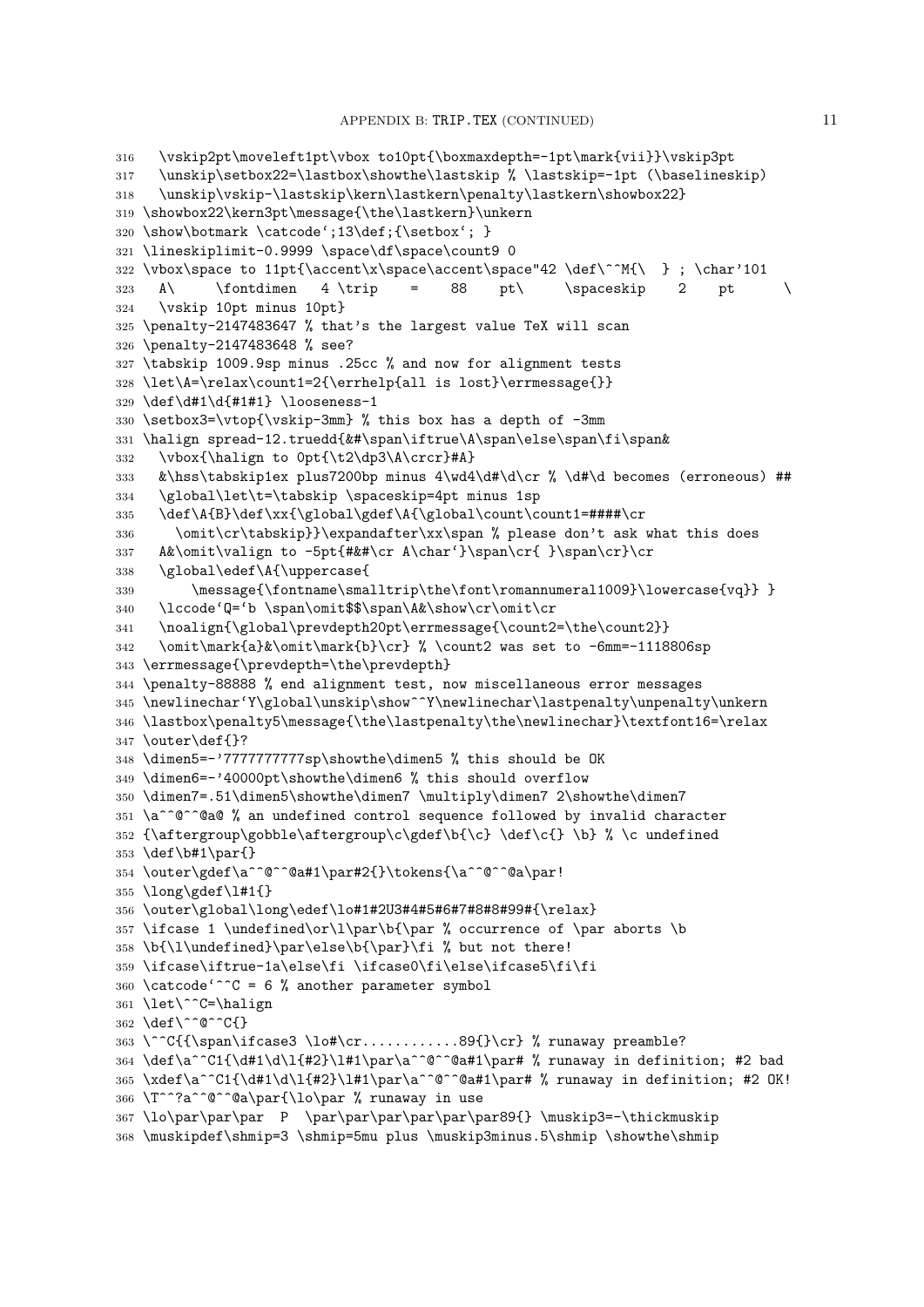```
370 \divide\shmip by \shkip\endlinechar'}
371 \global\multiply\shmip by 2
372 \showthe\shmip
373 \div^^)de\count88
374 By \hat{p} \toks1={\a\test}
375 ^\leaders\vrule\mskip\shmip M\leaders\hrule\nonscript\hskip\thinmuskip
376
377 {\setbox3\hbox{\vfill\vsplit 3 0pt}
378 \def\a#2{}
379 \show A
380 \show\a^^@^^@a
381 \show (
382 \message{\meaning\lo\noexpand\lo}
383 \show\^^C
384 \show\batchmode
385 \show\error
386 \showthe\output
387 \showthe\thinmuskip
388 \showthe\fontdimen1\enorm
389 \ifx T\span\else\par\if\span\else\else\else\fi\fi
390 \ifdim72p\iftrue t1i\fi n\fi\fi \message{\jobname\ifx\lo\lo OK}\fi
391 \hangindent 2pt
392 {\if 11 \prevgraf=-1\if 0123\error\else\relax\fi\else\error\fi
393 \prevgraf1\global\hangafter=2}\showthe\hangafter\showthe\prevgraf
394 \char'203\showthe\prevgraf$\indent\mark{twain}
395 \setbox3\hbox{\vrule}&\moveleft\lastbox % can't do that in math mode
396 \unhbox234\unhcopy3\accent\x\vfill\vfil\vfilneg\vss % \vfill exits, \vss bad
397 \def\a}{\let\a\xyzzy\csname a\endcsname}
398 \def\a{ab
399
400 \ \c\delta\b{ab*\par{c}\llet\c\b \def\bf\a\c} \ifx\a\ifx \.401 \else\expandafter\ifx\b \ifinner\error\else\relax\fi\else\error\fi\fi
402 \ifvmode$\ifmmode\hbox tt\ifhmode\hfilneg\else\error\fi}$\fi\fi % missing {
403 \noalign\omit\endcsname % these are extra
404 \fontdimen 1000=20\varunit\showthe\fontdimen1000\trip\let\PAR=\par
405 \gdef\par{\relax\PAR}\expandafter\ifx\csname xyzzy\endcsname\relax \mag=1999
406
407 \fi\noindent{\halign to 1truemm\expandafter{\csname#\endcsname#&#&\l{#}\cr
408 \global\futurelet\endt\foo&\show\endt&$&&&.}
409
410 \hbox{\/\hrule\textfont3=\enorm\prevdepth\advance\xspaceskip by-\xspaceskip
411 \spacefactor2000{ }\everymath{\radical"3}\fontdimen2\rip=0pt
412 $62{}\delimiterfactor1600\left(Aa\right\delimiter"300$AA\/}
413 \openin 15 tripos\closein 15\iftrue{\ifeof 15\openin 100 tripos
414 \def\loop{\ifeof 0\let\loop=\relax\else{\global\read0to \a}\show\a\fi\loop}
415 \catcode'015\catcode'[1\outer\def\uppercase{}\loop}\else\fi
416 }\def\test#1{\let\test= }\test. \show\test
417 \def\a#1{\ifcat#1 \message\ifx#1 {\iffalse\fi\the\tokens\fi\fi}}
418 \pretolerance-1\tokens\toks1\unhbox16\par\everycr{\noalign{\penalty97}}
419 \the\tokens\ifcase1\or\ifeof\fi\def\stopinput{\error\let\input\die}
420 \let\lb={\let\rb=}\halign\relax{\span\iffalse}\fi\cr#&\ifnum0='{\fi\cr\cr}
```

```
421 \let\e\expandafter\def\trap#1{}\def\unbalanced{\halign\lb}\unbalanced#\cr
```
{\advance\shmip by \shkip\endlinechar-1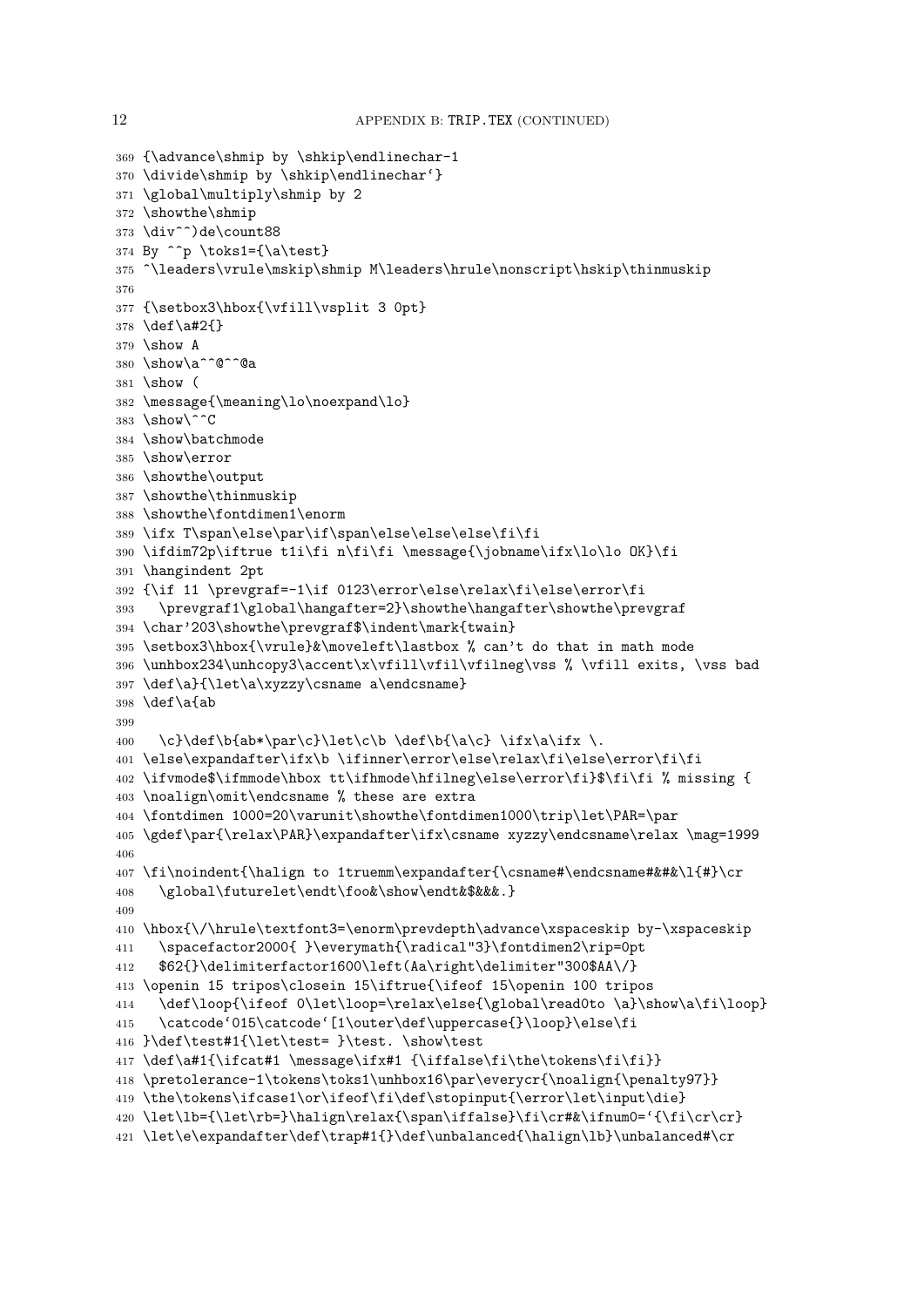```
422 \relax\e\e\e\err\e\e\e\endt\e\trap\cr\noexpand\cr}
423
424 \expandafter\stopinput\input tripos\endinput\input % one line of tripos
425 \setbox10=\vbox to8192pt{\hbox{\hbox{\vadjust{A}}}}\vrule\unhbox10\hrule
426 \output{\showthe\deadcycles\global\advance\countz by1\global\globaldefs-1
427 \gdef\local{}\unvbox255\end\rb}\futurelet\dump\maxdeadcycles=3\show\dump
428 \catcode'q=7 \catcode'\qqM=0 \expandafter\let\csname^^Mendcsname=\^^@\relax
429 \relax\catcode'\qq1qM=13 \defqqM{\relax}#\begingroup{\showboxdepth=4\showbox10}
430
431 \long\def\l#1\l{#1}\immediate\write10{\string\caution \l} % living dangerously
432 \escapechar'|\tracingoutput0\shipout\vbox{\copy10qq5e^5cbox10}
433 \setbox9\hbox{\fontdimen8\rip 0pt % \over becomes \atop in \scriptstyle
434 \afterassignment\relax\advance\prevdepth\afterassignment\relax\futurelet\x
435 \message{\noexpand\l\meaning\l\the\skewchar\ip}\vbox{\hyphenchar\ip-1%
436 \-\ BBBBBB\par\hyphenchar\ip'?\-\ BBBBBB}\if$\expandafter\noexpand\dol\fi%
437 \expandafter\expandafter\noexpand\undefined\noexpand\expandafter%
438 $\begingroup\mathop{\vbox{\vss}}\limits^\mathchoice{}a}{A|{}}{\mathchoice}
439 {}{\relax{}{B\over}\endgroup\showlonglists$}\showboxbreadth9\showboxdepth9
440 \showbox9\PAR{\output{}\penalty-10001\deadcycles=2}\scrollmode%
441 \hbox{\write-100000{\if01{\else unbal}\fi}\showlists\tracingonline1%
442 \escapechar127\global\tracingoutput1\global\escapechar256\end
443 % things not tested:
444 % interaction (error insertion/deletion, interrupts, \pausing, files not there)
445 % system-dependent parsing of file names, areas, extensions
446 % certain error messages, especially fatal ones
447 % things that can't happen in INITEX
448 % unusual cases of fixed-point arithmetic
```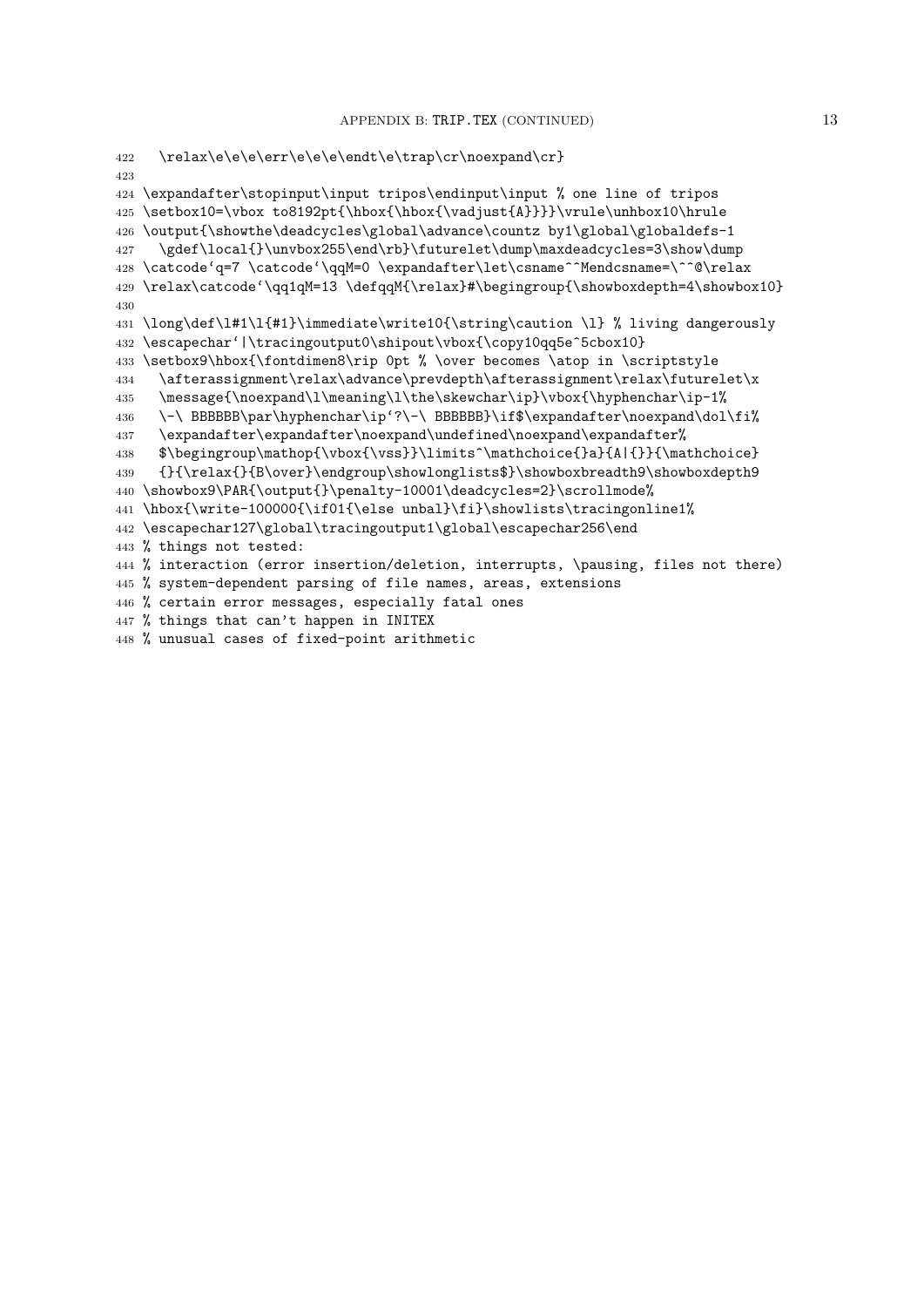Appendix C: The TRIP.PL file. The "font" defined here has only a few characters, but they include all the complexities that TEX must deal with: ligatures, kerns, lists of characters, and extensible characters. Some of the dimensions are negative, just to make things worse yet. (The format of property-list files like this is explained in the documentation to PLtoTF, in the T<sub>E</sub>Xware report.)

```
(FAMILY UNSPECIFIED)
(FACE F MRR)
(CODINGSCHEME TEX TEST: NOT A REAL FONT)
(DESIGNSIZE R 10.0)
(COMMENT DESIGNSIZE IS IN POINTS)
(COMMENT OTHER SIZES ARE MULTIPLES OF DESIGNSIZE)
(CHECKSUM O 32107654321)
(FONTDIMEN
   (SLANT R -2.0)
   (SPACE R 0.400001)
   (STRETCH R 0.200001)
   (SHRINK R 0.1)
   (XHEIGHT R 0.45)
  (QUAD R 1.0)
   (EXTRASPACE R 0.200001)
   (PARAMETER D 8 R 0.05)
   (PARAMETER D 9 R 0.1)
   (PARAMETER D 10 R 0.200001)
   (PARAMETER D 11 R 0.3)
   (PARAMETER D 12 R 0.400001)
   (PARAMETER D 13 R 0.5)
  )
(BOUNDARYCHAR C Z)
(LIGTABLE
   (LABEL C t)
   (KRN O 0 R -1.0)
   (KRN O 0 R -0.01)
   (KRN O 0 R -0.02)
   (KRN O 0 R -0.03)
   (KRN O 0 R -0.04)
   (KRN O 0 R -0.05)
   (KRN O 0 R -0.06)
   (KRN O 0 R -0.07)
   (KRN O 0 R -0.08)
   (KRN O 0 R -0.09)
   (KRN 0 0 R -0.1)(KRN O 0 R -0.11)
   (KRN O 0 R -0.12)
   (KRN O 0 R -0.13)
   (KRN O 0 R -0.14)
   (KRN O 0 R -0.15)
   (KRN O 0 R -0.16)
   (KRN O 0 R -0.17)
   (KRN O 0 R -0.18)
   (KRN O 0 R -0.19)
   (KRN O 0 R -0.2)
   (KRN O 0 R -0.21)
   (KRN O 0 R -0.22)
   (KRN O 0 R -0.23)
```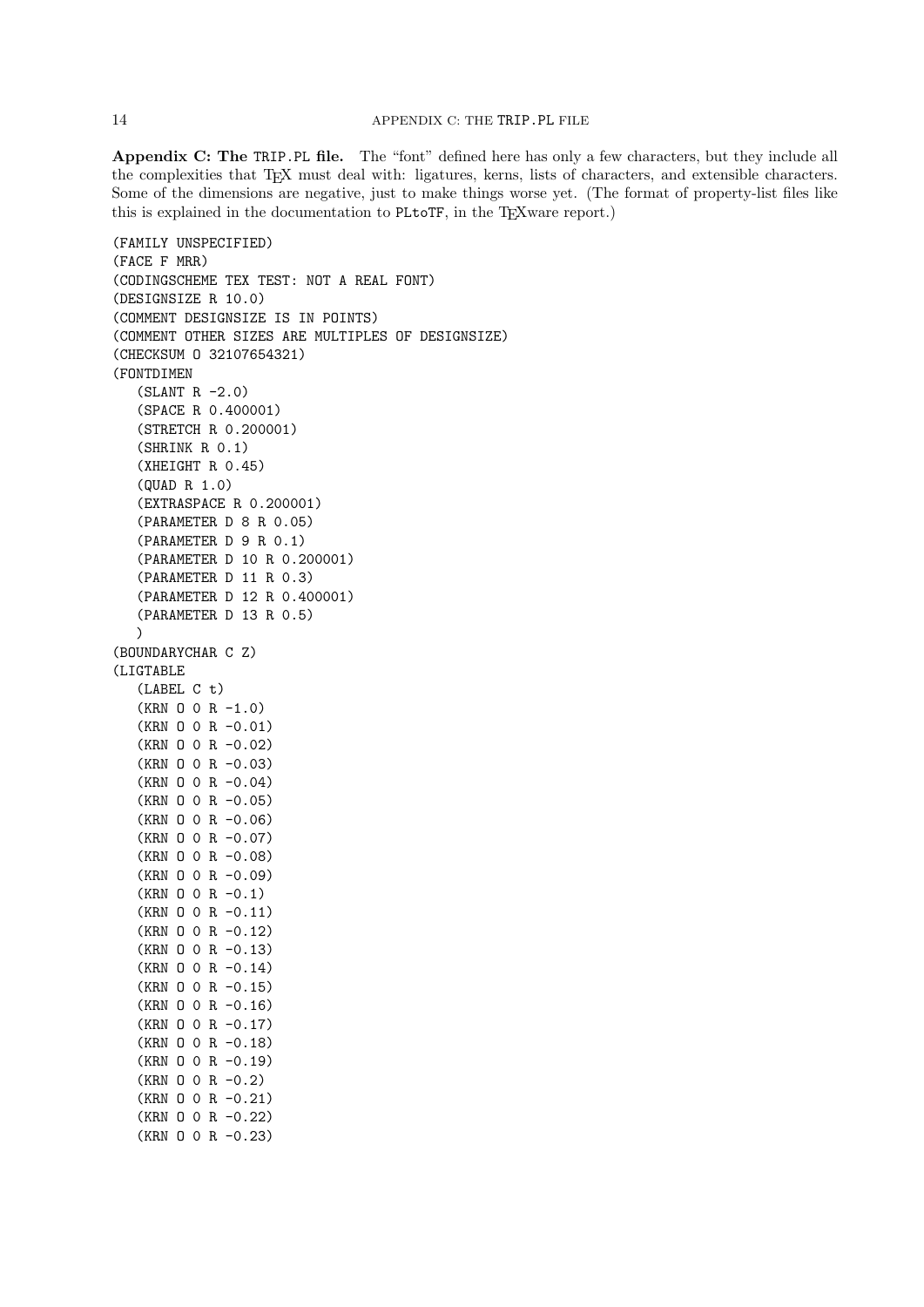| (KRN | 0 | 0              | R | 0.24)     |
|------|---|----------------|---|-----------|
| (KRN | 0 | 0              | R | 0.<br>25) |
| (KRN | 0 | 0              | R | 26)<br>0. |
| (KRN | 0 | 0              | R | 0.27)     |
| (KRN | 0 | 0              | R | 0.28      |
| (KRN | 0 | 0              | R | 0.29)     |
| (KRN | 0 | 0              | R | 0.3)      |
| (KRN | 0 | 0              | R | 0.31)     |
| (KRN | O | 0              | R | 0.32)     |
| (KRN | Ō | 0              | R | 0.33)     |
| (KRN | 0 | 0              | R | 0.34)     |
| (KRN | 0 | 0              | R | 0.35)     |
| (KRN |   | 0              |   | 0.36)     |
|      | 0 |                | R |           |
| (KRN | 0 | 0              | R | 0.37)     |
| (KRN | 0 | 0              | R | 0.38)     |
| (KRN | 0 | 0              | R | 0.39)     |
| (KRN | O | 0              | R | 0.4)      |
| (KRN | O | 0              | R | 0.41)     |
| (KRN | O | 0              | R | 0.42)     |
| (KRN | 0 | 0              | R | 0.43)     |
| (KRN | O | 0              | R | 0.44)     |
| (KRN | O | O              | R | 0.45)     |
| (KRN | O | 0              | R | 0.46)     |
| (KRN | O | O              | R | $-0.47)$  |
| (KRN | 0 | O              | R | $-0.48)$  |
| (KRN | 0 | O              | R | $-0.49)$  |
| (KRN | O | O              | R | 0.5)      |
| (KRN | O | O              | R | 0.51)     |
| (KRN | 0 | O              | R | 0.52)     |
| (KRN | 0 | $\mathbf 0$    | R | 0.53)     |
| (KRN | 0 | 0              | R | $-0.54)$  |
| (KRN | 0 | 0              | R | $-0.55)$  |
|      | O | 0              |   |           |
| (KRN |   |                | R | 0.56)     |
| (KRN | O | 0              | R | 0.57)     |
| (KRN | 0 | 0              | R | 0.58)     |
| (KRN | 0 | 0              | R | $-0.59)$  |
| (KRN | O | $\overline{0}$ | R | $-0.6)$   |
| (KRN | 0 | 0              | R | $-0.61)$  |
| (KRN | 0 | 0              | R | 0.62)     |
| (KRN | 0 | 0              | R | 0.63)     |
| (KRN | 0 | 0              | R | 0.64)     |
| (KRN | 0 | 0              | R | 0.65)     |
| (KRN | 0 | 0              | R | 0.66)     |
| (KRN | 0 | 0              | R | 0.67)     |
| (KRN | 0 | 0              | R | 0.68)     |
| (KRN | 0 | 0              | R | $-0.69)$  |
| (KRN | O | 0              | R | $-0.7)$   |
| (KRN | 0 | 0              | R | $-0.71)$  |
| (KRN | 0 | 0              | R | $-0.72)$  |
| (KRN | 0 | 0              | R | $-0.73)$  |
| (KRN | 0 | 0              | R | 0.74)     |
|      |   |                |   | $-0.75)$  |
| (KRN | 0 | 0              | R |           |
| (KRN | 0 | 0              | R | 0.76)     |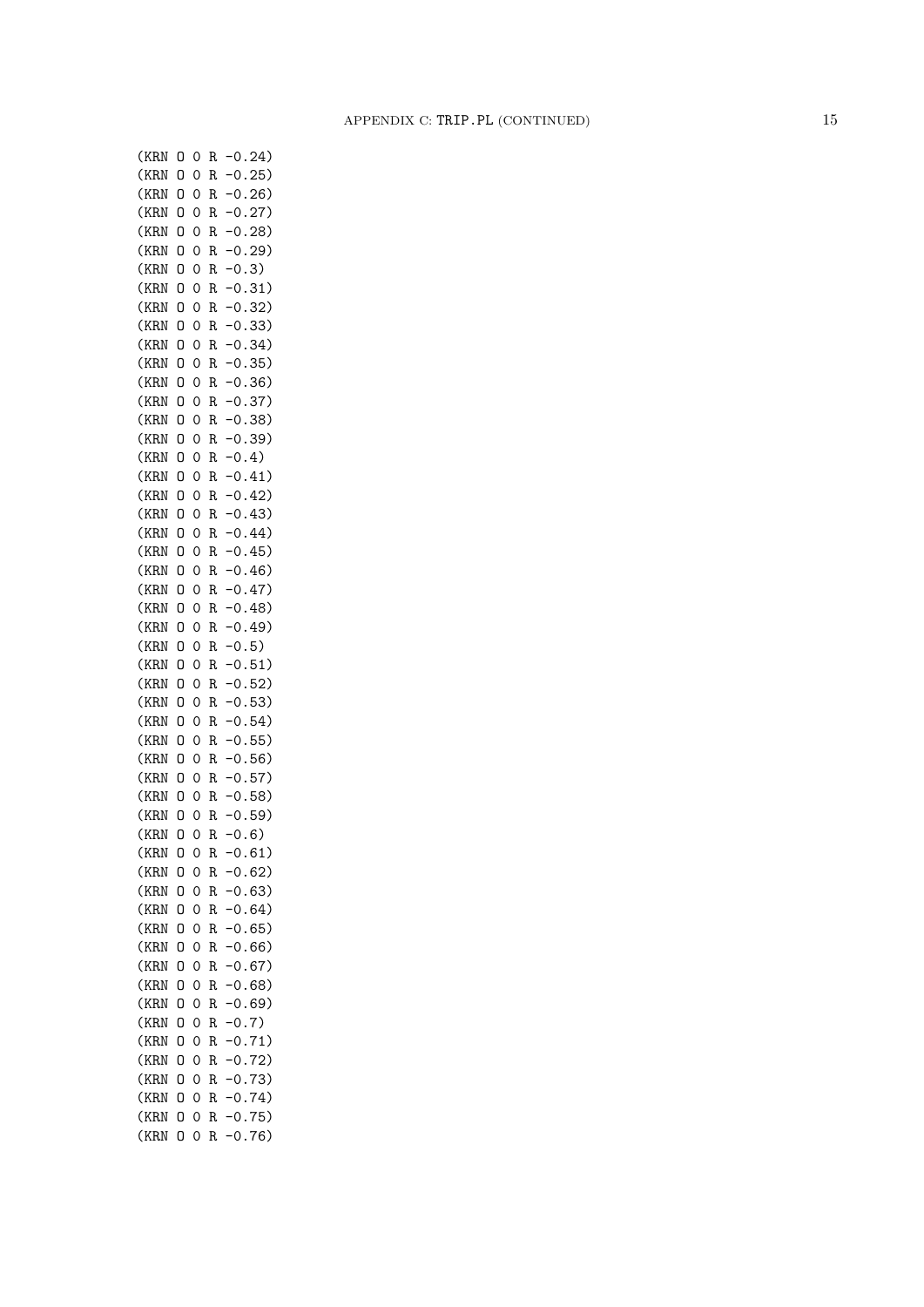| (KRN         | 0 | 0              | R | $-0.77)$          |
|--------------|---|----------------|---|-------------------|
| (KRN         | 0 | 0              | R | 0.78)             |
| (KRN         | 0 | 0              | R | 0.79)             |
| (KRN         | 0 | 0              | R | 0.8)              |
| (KRN         | 0 | 0              | R | $-0.81)$          |
| (KRN         | 0 | 0              | R | $-0.82)$          |
| (KRN         | 0 | 0              | R | $-0.83)$          |
| (KRN         | 0 | 0              | R | 0.84)             |
| (KRN         | 0 | 0              | R | 0.85)             |
| (KRN         | O | 0              | R | 0.86)             |
| (KRN         | 0 | 0              | R | $-0.87)$          |
| (KRN         | 0 | 0              | R | 0.88)             |
| (KRN         | 0 | 0              | R | 0.89)             |
| (KRN         | 0 | 0              | R | $-0.9$            |
| (KRN         | 0 | 0              | R | 0.91)             |
| (KRN         | 0 | 0              | R | 0.92)             |
| (KRN         | 0 | 0              | R | 0.93)             |
| (KRN         | 0 | 0              | R | 0.94)             |
| (KRN         | 0 | 0              | R | 0.95)             |
| (KRN         | 0 | 0              | R | 0.96)             |
| (KRN         | 0 | 0              | R | 0.97)             |
|              | O | 0              |   | 0.98)             |
| (KRN<br>(KRN | O | 0              | R |                   |
|              |   |                | R | 0.99)             |
| (KRN         | 0 | 0              | R | $-1.0)$           |
| (KRN         | 0 | 0              | R | 1.01)             |
| (KRN         | 0 | 0              | R | 1.02)             |
| (KRN         | O | 0              | R | $-1.03)$          |
| (KRN         | O | 0              | R | $-1.04)$          |
| (KRN         | 0 | 0              | R | $-1.05)$          |
| (KRN         | O | 0              | R | $-1.06$ )         |
| (KRN         | 0 | 0              | R | $-1.07)$          |
| (KRN         | 0 | 0              | R | $-1.08$ )         |
| (KRN         | 0 | 0              | R | 1.09)             |
| (KRN         | 0 | 0              | R | $\cdot$ 1.<br>1)  |
| (KRN         | 0 | 0              | R | 11)<br>$1$ .      |
| (KRN         | O | $\overline{O}$ | R | 12)<br>$-1.$      |
| (KRN         | 0 | 0              | R | 13)<br>1.         |
| (KRN         | 0 | 0              | R | $-1.14)$          |
| (KRN         | O | 0              | R | $-1.15)$          |
| (KRN         | 0 | 0              | R | $-1$ .<br>16)     |
| (KRN         | 0 | 0              | R | 17)<br>$-1.$      |
| (KRN         | 0 | 0              | R | $-1$ .<br>18)     |
| (KRN         | 0 | 0              | R | $\cdot$ 1.<br>19) |
| (KRN         | 0 | 0              | R | $-1.2)$           |
| (KRN         | 0 | 0              | R | $-1.21)$          |
| (KRN         | 0 | 0              | R | $-1.22)$          |
| (KRN         | 0 | 0              | R | $-1.23)$          |
| (KRN         | 0 | 0              | R | $-1.24)$          |
| (KRN         | 0 | 0              | R | $-1.25)$          |
| (KRN         | 0 | 0              | R | $-1.26$ )         |
| (KRN         | 0 | 0              | R | $-1.27)$          |
| (KRN         | 0 | 0              | R | $-1.28)$          |
| (KRN         | 0 | 0              | R | $-1.29)$          |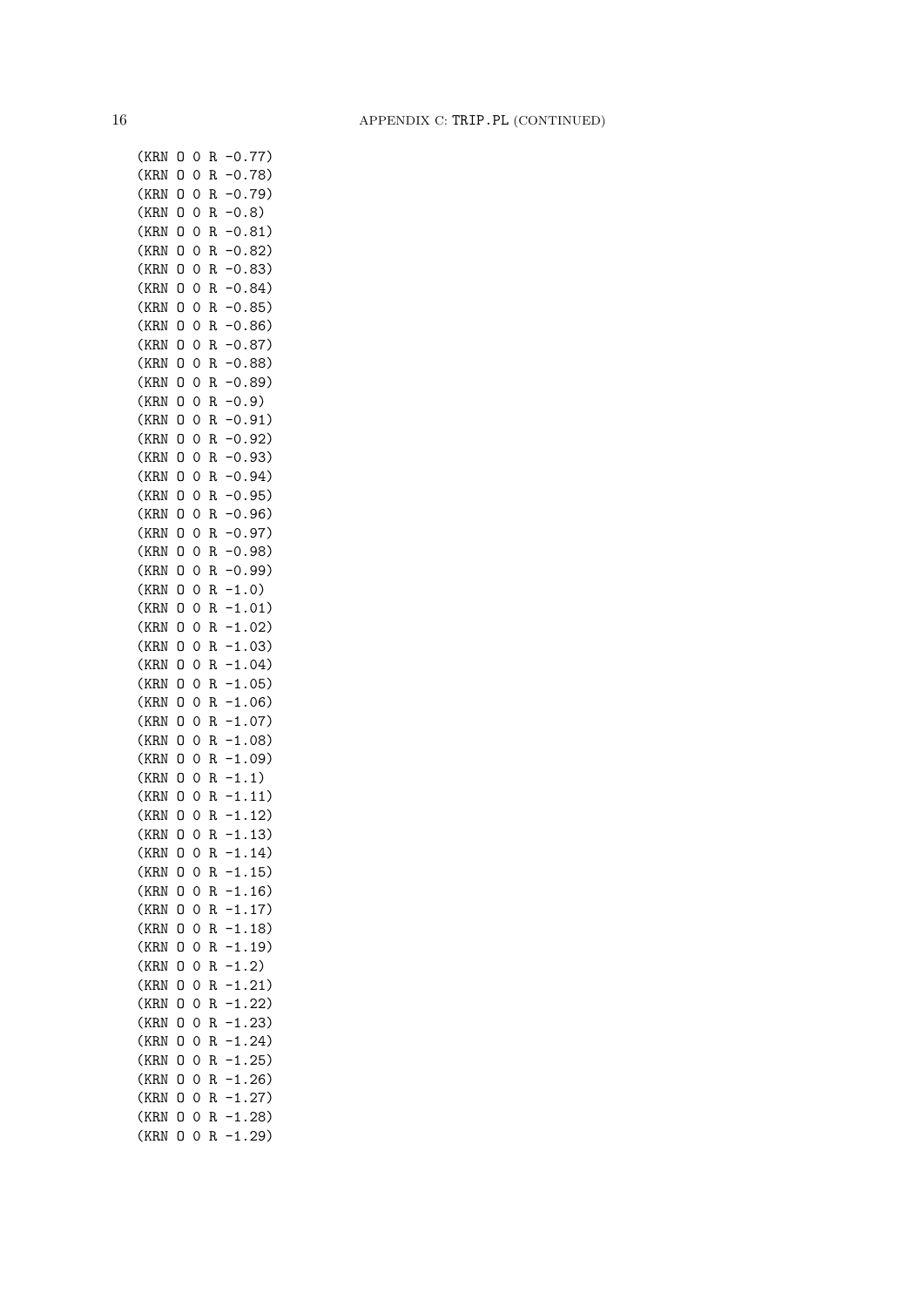| (KRN | 0 | 0              | R | .3)<br>$\mathbf 1$                          |
|------|---|----------------|---|---------------------------------------------|
| (KRN | 0 | 0              | R | $-1.31)$                                    |
| (KRN | 0 | 0              | R | 1.32)                                       |
| (KRN | 0 | O              | R | $-1.33)$                                    |
| (KRN | 0 | O              | R | $-1.34)$                                    |
| (KRN | 0 | O              | R | $-1.35)$                                    |
| (KRN | 0 | 0              | R | $-1.36)$                                    |
| (KRN | 0 | O              | R | $-1.37)$                                    |
| (KRN | 0 | $\overline{O}$ | R | .38)<br>$\cdot$ 1                           |
| (KRN | 0 | 0              | R | .39)<br>$\cdot$ 1                           |
| (KRN | 0 | O              | R | $-1.4)$                                     |
| (KRN | 0 | 0              | R | $-1.41)$                                    |
| (KRN | 0 | 0              | R | $-1.42)$                                    |
| (KRN | 0 | 0              | R | $-1.43)$                                    |
| (KRN | 0 | 0              | R | $-1.44)$                                    |
| (KRN | 0 | O              | R | $-1.45)$                                    |
| (KRN | 0 | 0              | R | $-1.46)$                                    |
|      |   |                | R | $-1.47)$                                    |
| (KRN | 0 | 0              |   |                                             |
| (KRN | O | 0              | R | $-1.48)$                                    |
| (KRN | O | 0              | R | $-1.49)$                                    |
| (KRN | O | 0              | R | $-1.5)$                                     |
| (KRN | 0 | 0              | R | $-1.51)$                                    |
| (KRN | 0 | 0              | R | $-1.52)$                                    |
| (KRN | O | 0              | R | $-1.53)$                                    |
| (KRN | O | 0              | R | 1.54)                                       |
| (KRN | 0 | 0              | R | $-1.55)$                                    |
| (KRN | 0 | 0              | R | $\mathbf{1}$<br>56)<br>$\ddot{\phantom{0}}$ |
| (KRN | 0 | 0              | R | 57)<br>$\mathbf{1}$                         |
| (KRN | 0 | 0              | R | $\mathbf{1}$<br>58)                         |
| (KRN | O | 0              | R | $\mathbf{1}$<br>59)<br>$\ddot{\phantom{0}}$ |
| (KRN | 0 | 0              | R | 1.6)                                        |
| (KRN | 0 | 0              | R | 1.61)                                       |
| (KRN | 0 | O              | R | $1$ .<br>62)                                |
| (KRN | 0 | O              | R | $-1.63)$                                    |
| (KRN | O | O              | R | $-1.64)$                                    |
| (KRN | 0 | O              | R | $-1.65)$                                    |
| (KRN | 0 | O              | R | $-1.66)$                                    |
| (KRN | 0 | 0              | R | $-1.67)$                                    |
| (KRN | 0 | 0              | R | -1.68)                                      |
| (KRN | 0 | $\mathbf{O}$   | R | $-1.69)$                                    |
| (KRN | 0 | 0              | R | 1.7)                                        |
| (KRN | 0 | 0              | R | 1.71)                                       |
| (KRN | 0 | $\mathbf{O}$   | R | 1.72)                                       |
|      |   |                |   | 1.                                          |
| (KRN | 0 | 0              | R | 73)                                         |
| (KRN | 0 | $\mathbf{O}$   | R | 1.<br>74)                                   |
| (KRN | 0 | 0              | R | $-1.$<br>75)                                |
| (KRN | 0 | 0              | R | 76)<br>$-1.$                                |
| (KRN | 0 | $\mathbf{O}$   | R | 77)<br>$\cdot$ 1.                           |
| (KRN | 0 | 0              | R | $\cdot$ 1.<br>78)                           |
| (KRN | 0 | 0              | R | 79)<br>$\cdot$ 1.                           |
| (KRN | 0 | 0              | R | 1.8)                                        |
| (KRN | 0 | 0              | R | 1.81)                                       |
| (KRN | 0 | 0              | R | $-1.82)$                                    |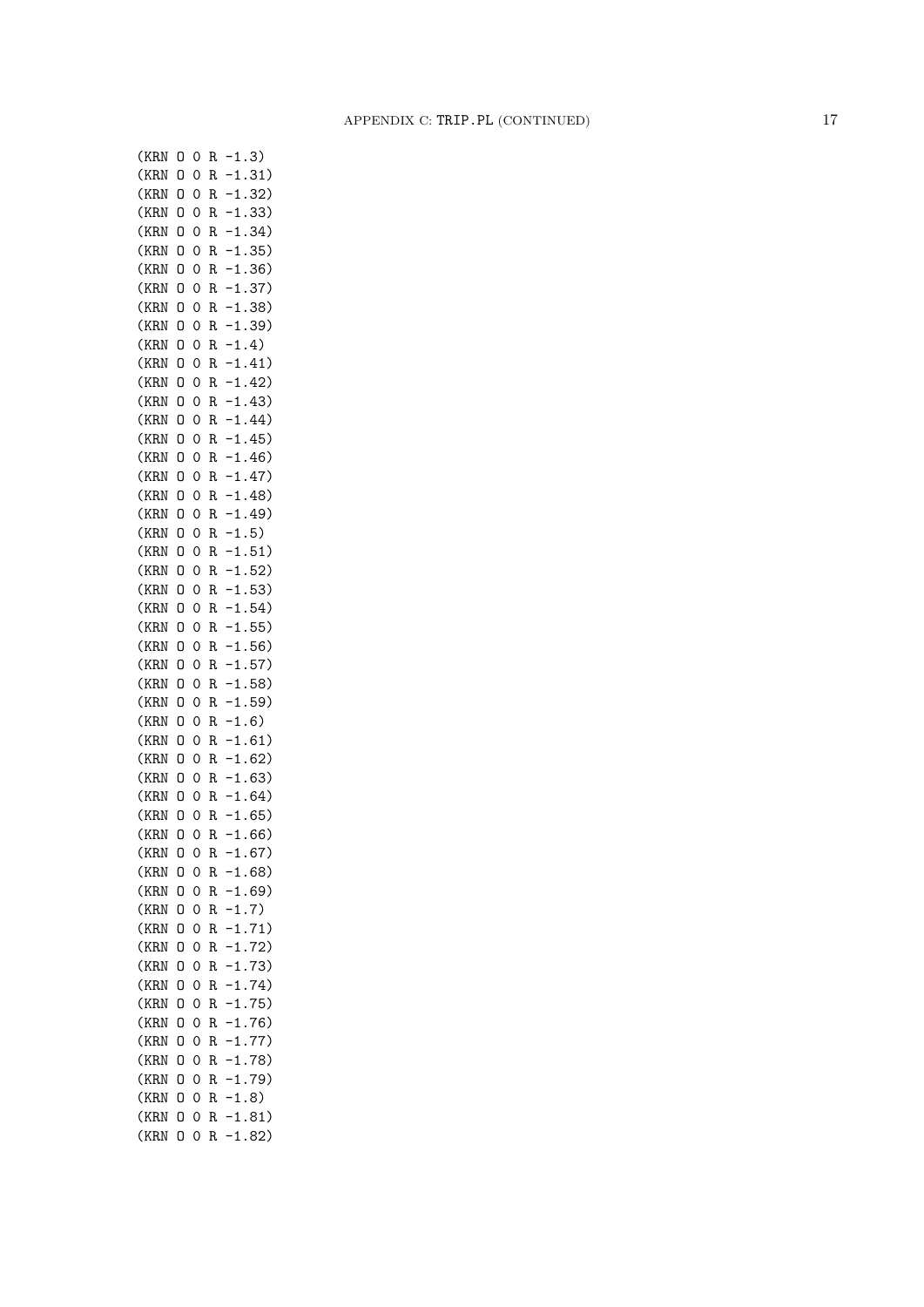| (KRN        | 0 | 0 | R   |            | $-1.83)$  |
|-------------|---|---|-----|------------|-----------|
| (KRN        | 0 | 0 | R   |            | $-1.84)$  |
| (KRN        | 0 | 0 | R   |            | $-1.85)$  |
| (KRN        | 0 | 0 | R   |            | $-1.86)$  |
| (KRN        | 0 | 0 | R   |            | $-1.87)$  |
| (KRN        | 0 | 0 | R   |            | $-1.88)$  |
| (KRN        | 0 | 0 | R   |            | $-1.89$   |
| (KRN        | 0 | 0 | R   |            | $-1.9)$   |
| (KRN        | 0 | 0 | R   |            | $-1.91)$  |
| (KRN        | 0 | 0 | R   |            | $-1.92)$  |
| (KRN        | 0 | 0 | R   |            | $-1.93)$  |
| (KRN        | 0 | 0 | R   |            | $-1.94)$  |
| (KRN        | 0 | 0 | R   |            | $-1.95)$  |
|             | 0 |   | R   |            | $-1.96)$  |
| (KRN        |   | 0 |     |            |           |
| (KRN        | 0 | 0 | R   |            | $-1.97)$  |
| (KRN        | 0 | 0 | R   |            | $-1.98)$  |
| (KRN        | 0 | 0 | R   |            | $-1.99)$  |
| (KRN        | 0 | 0 | R   |            | 2.0)      |
| (KRN        | 0 | 0 | R   |            | $-2.01)$  |
| (KRN        | 0 | 0 | R   |            | $-2.02)$  |
| (KRN        | 0 | 0 | R   |            | 2.03)     |
| (KRN        | 0 | 0 | R   |            | 2.04)     |
| (KRN        | 0 | 0 | R   |            | $-2.05)$  |
| (KRN        | 0 | 0 | R   |            | 2.06)     |
| (KRN        | 0 | 0 | R   |            | 2.07)     |
| (KRN        | 0 | 0 | R   |            | 2.08)     |
| (KRN        | O | 0 | R   | $\cdot$ 2. | 09)       |
| (KRN        | O | 0 | R   | $\cdot$ 2. | 1)        |
| (KRN        | O | 0 | R   | $\cdot$ 2. | 11)       |
| (KRN        | 0 | 0 | R   | $\cdot$ 2. | 12)       |
| (KRN        | 0 | 0 | R   | 2.         | 13)       |
| (KRN        | 0 | 0 | R   | 2.         | 14)       |
| (KRN        | 0 | 0 | R   |            | 2.15)     |
| (KRN        | 0 | 0 | R   |            | 2.16)     |
| (KRN        | 0 | 0 | R   |            | 2.17)     |
| (KRN        | O | 0 | R   |            | 2.18)     |
| (KRN        | 0 | 0 | R   |            | 2.19)     |
| (KRN        | 0 | 0 | R   | $-2.2)$    |           |
| (KRN        | 0 | 0 | R   |            | $-2.21)$  |
| (KRN        | 0 | 0 | R   |            | $-2.22)$  |
|             | 0 | 0 |     |            | $-2.23)$  |
| (KRN        |   |   | R   |            | $-2.24)$  |
| (KRN        | 0 | 0 | R   |            |           |
| (KRN        | 0 | 0 | R   |            | $-2.25)$  |
| (KRN        | 0 | 0 | R   |            | $-2.26$   |
| (KRN        | 0 | 0 | R   |            | $-2.27)$  |
| (KRN        | 0 | 0 | R   |            | $-2.28$ ) |
| (KRN        | 0 | 0 | R   |            | $-2.29$   |
| (KRN        | 0 | 0 | R   | $-2.3)$    |           |
| (SKIP D 3)  |   |   |     |            |           |
| (LABEL      |   | 0 | 55) |            |           |
| (LIG 0      |   | 0 |     | 055)       |           |
| $($ /LIG> C |   |   | q   | $C$ p)     |           |
| (LABEL      |   | 0 | 57) |            |           |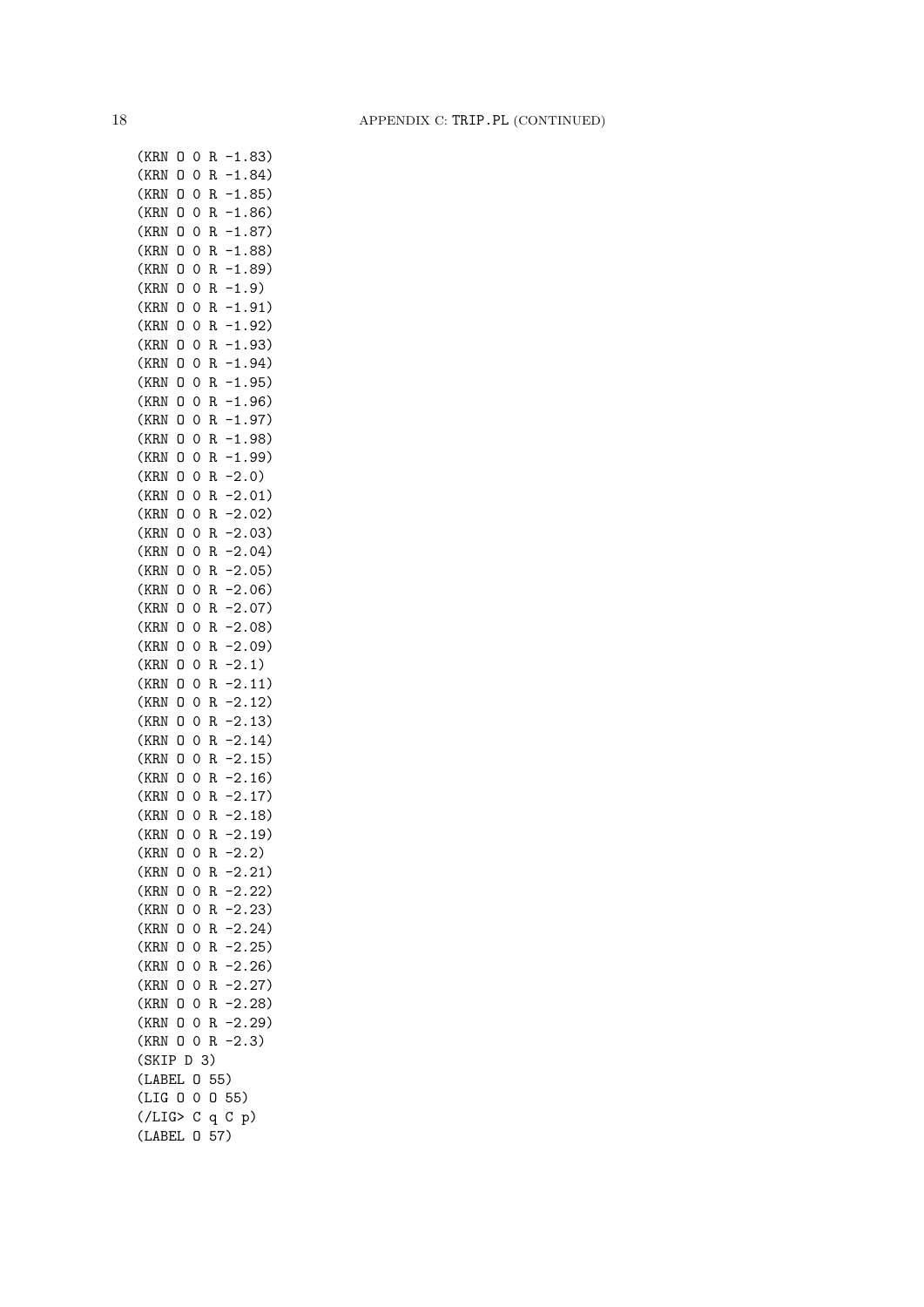(KRN C A R 0.1) (STOP) (KRN O 0 R -2.31) (KRN O 0 R -2.32) (KRN O 0 R -2.33) (KRN O 0 R -2.34) (KRN O 0 R -2.35) (KRN O 0 R -2.36) (KRN O 0 R -2.37) (KRN O 0 R -2.38) (KRN O 0 R -2.39) (KRN O 0 R -2.4) (KRN O 0 R -2.41) (KRN O 0 R -2.42) (KRN O 0 R -2.43) (KRN O 0 R -2.44)  $(KRN 0 0 R -2.45)$ (KRN O 0 R -2.46) (KRN O 0 R -2.47) (KRN O 0 R -2.48) (KRN O 0 R -2.49) (KRN O 0 R -2.5) (KRN O 0 R -2.51) (KRN O 0 R -2.52) (KRN O 0 R -2.53) (KRN O 0 R -2.54) (KRN O 0 R -2.55) (KRN O 0 R -2.56) (KRN O 0 R -2.57)  $($ /LIG/>> C r C s) (SKIP D 9) (LABEL C p) (/LIG/ C q C r)  $(\angle LIG \rangle > C r C t)$  $(LIG C t C t)$ (STOP) (LABEL C q) (/LIG/ C u C p) (/LIG/ C s C r) (KRN C t R 0.1)  $($ /LIG> C r C t) (SKIP D 2) (LABEL C r) (LIG/ C u C q) (/LIG C q C u) (STOP) (/LIG/ C p C s) (KRN C s R 0.3) (STOP) (LABEL C s) (LIG/> C p C q) (KRN C r R 0.1) (STOP)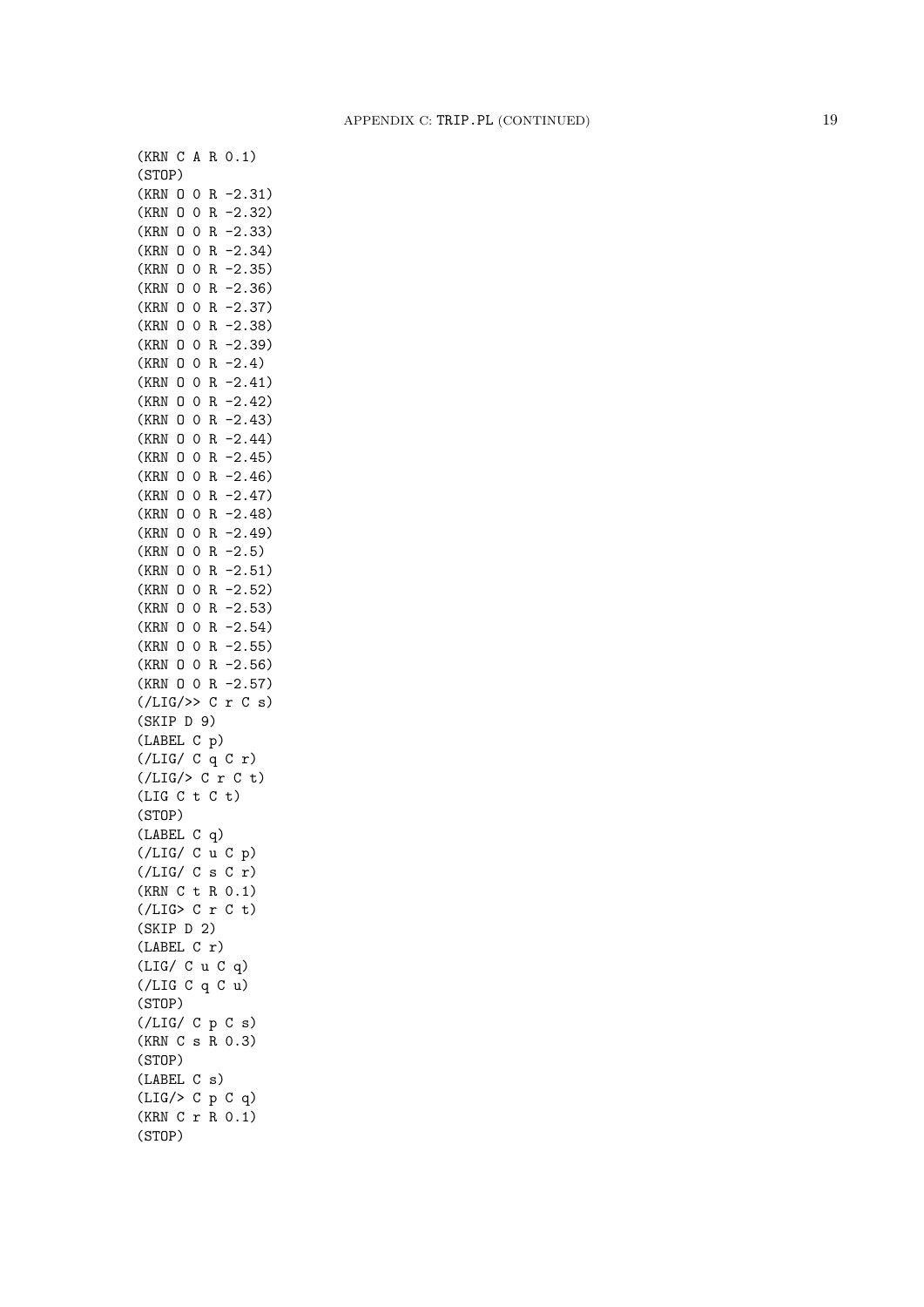(LABEL C u) (/LIG C Z C p) (LIG C p C r) (STOP) (LABEL BOUNDARYCHAR) (LIG/ C q C q) (/LIG C 1 C 5)  $(KRN 0 55 R -0.1)$ (STOP) (LABEL C 1) (/LIG/ C 1 C 2) (/LIG/ C 2 C 3) (/LIG> O 55 C 1) (SKIP D 1) (LABEL C 2) (/LIG/ C 1 C 3) (/LIG/ C 3 C 4) (SKIP D 2) (LABEL C 3) (/LIG/ C 1 C 4) (/LIG/ C 2 C 4) (/LIG/ C 4 C 5) (SKIP D 3) (LABEL C 4) (/LIG/ C 1 C 5) (/LIG/ C 2 C 5) (/LIG/ C 3 C 5) (/LIG/ C 5 C 6) (SKIP D 4) (LABEL C 5) (/LIG/ C 1 C 6) (/LIG/ C 2 C 6) (/LIG/ C 3 C 6) (/LIG/ C 4 C 6) (/LIG/ C 6 C 7) (SKIP D 5) (LABEL C 6) (/LIG/ C 1 C 7) (/LIG/ C 2 C 7) (/LIG/ C 3 C 7) (/LIG/ C 4 C 7) (/LIG/ C 5 C 7) (/LIG/>> C Z C 7) (STOP) (LABEL C 7) (KRN C Z R 0.1) (LABEL C A) (LIG C A C A) (KRN C B R 0.200001) (KRN O 55 R 0.3) (KRN C 1 R -0.200001) (STOP) (LABEL C B)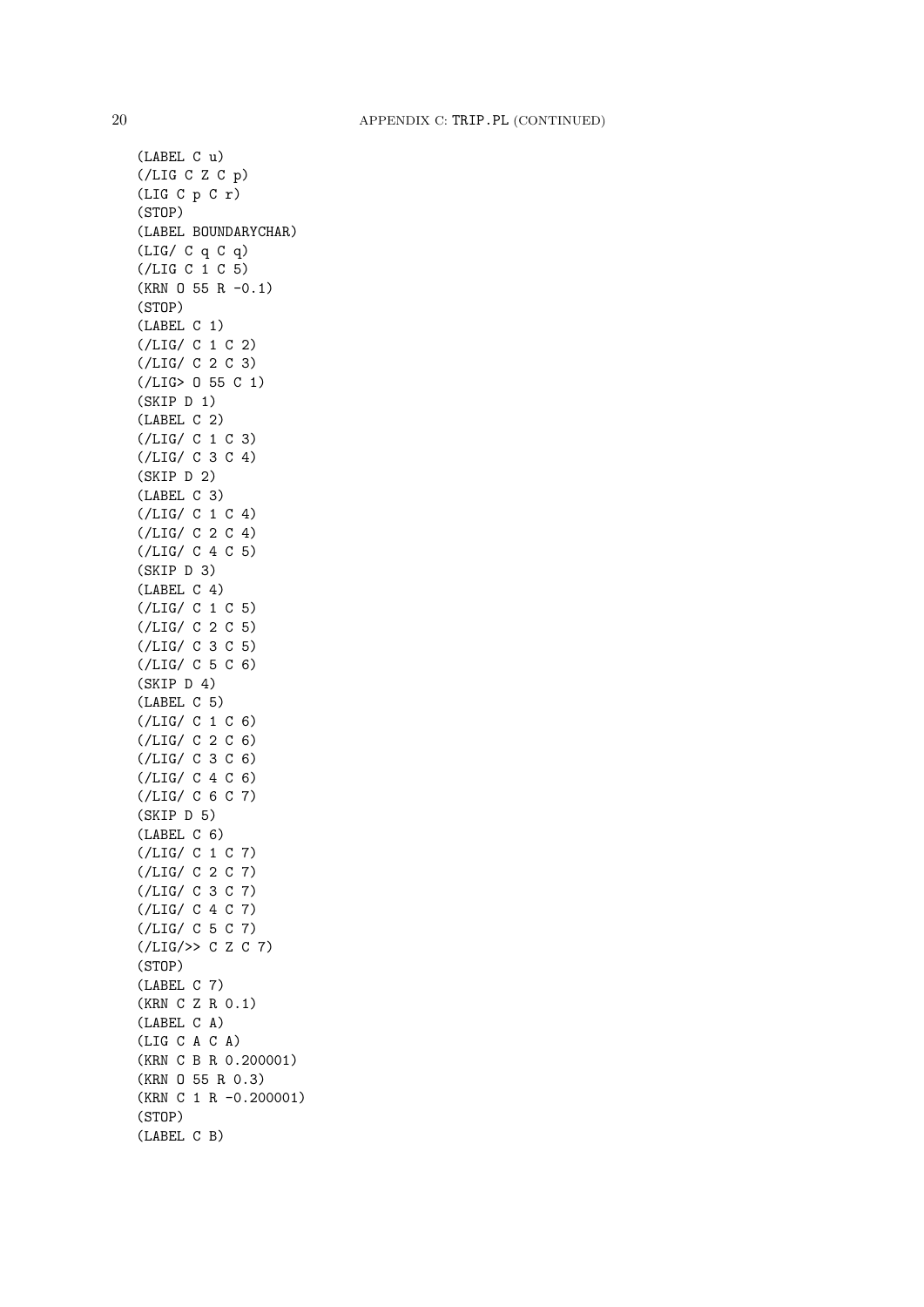```
(LIG C B C A)
   (LIG O 55 C C)
   (KRN C C R 0.400001)
   (STOP)
   (LABEL C C)
   (LIG C A O 202)
   (LIG O 57 C B)
   (STOP) \lambda(CHARACTER O 0
   (CHARWD R 0.700001)
   (CHAPTER F R -0.1)(CHARDP R 0.200001) )
(CHARACTER O 55
   (CHARMD R -0.5)(COMMENT
      (LIG O 0 O 55)
      (/LIG> C q C p)
      (KRN C A R 0.1) )
   \mathcal{L}(CHARACTER O 57
   (CHARWD R 0.1)
   (COMMENT
      (KRN C A R 0.1) \lambda)
(CHARACTER C 1
   (CHARWD R 0.0)
   (COMMENT
      (/LIG/ C 1 C 2)
      (/LIG/ C 2 C 3)
      (/LIG> O 55 C 1)
      (/LIG/ C 3 C 4)
      (/LIG/ C 4 C 5)
      (/LIG/ C 5 C 6)
      (/LIG/ C 6 C 7)
      (/LIG/>> C Z C 7) )
   )
(CHARACTER C 2
   (CHARWD R 0.0)
   (COMMENT
      (/LIG/ C 1 C 3)
      (/LIG/ C 3 C 4)
      (/LIG/ C 4 C 5)
      (/LIG/ C 5 C 6)
      (/LIG/ C 6 C 7)
      ( /LIG/>> C Z C 7))
   \lambda(CHARACTER C 3
```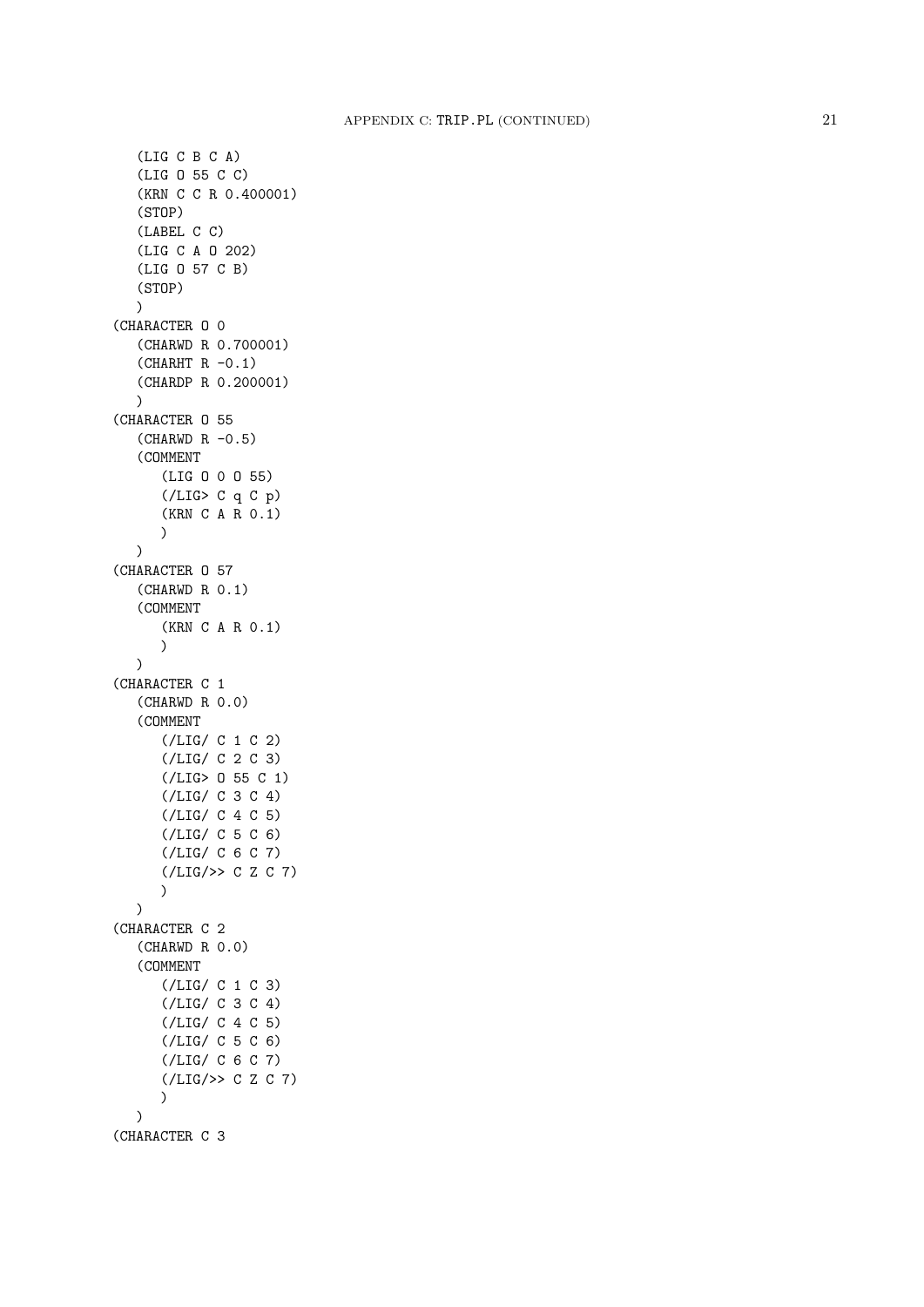```
(CHARWD R 0.0)
   (COMMENT
      (/LIG/ C 1 C 4)
      (/LIG/ C 2 C 4)
      (/LIG/ C 4 C 5)
      (/LIG/ C 5 C 6)
      (/LIG/ C 6 C 7)
      (\angle LIG \rightarrow > C Z C 7))
   )
(CHARACTER C 4
   (CHARWD R 0.0)
   (COMMENT
      (/LIG/ C 1 C 5)
      (/LIG/ C 2 C 5)
      (/LIG/ C 3 C 5)
      (/LIG/ C 5 C 6)
      (/LIG/ C 6 C 7)
      (/LIG/>> C Z C 7)
      )
   )
(CHARACTER C 5
   (CHARWD R 0.0)
   (COMMENT
      (/LIG/ C 1 C 6)
      (/LIG/ C 2 C 6)
      (/LIG/ C 3 C 6)
      (/LIG/ C 4 C 6)
      (/LIG/ C 6 C 7)
      (/LIG/>> C Z C 7)
      )
   )
(CHARACTER C 6
   (CHARWD R 0.0)
   (COMMENT
      (/LIG/ C 1 C 7)
      (/LIG/ C 2 C 7)
      (/LIG/ C 3 C 7)
      (/LIG/ C 4 C 7)
      (/LIG/ C 5 C 7)
      (\angle LIG \rightarrow > C Z C 7)\lambda\lambda(CHARACTER C 7
   (CHARWD R 0.0)
   (COMMENT
      (KRN C Z R 0.1)
      (LIG C A C A)
      (KRN C B R 0.200001)
      (KRN O 55 R 0.3)
      (KRN C 1 R -0.200001)
      )
   )
```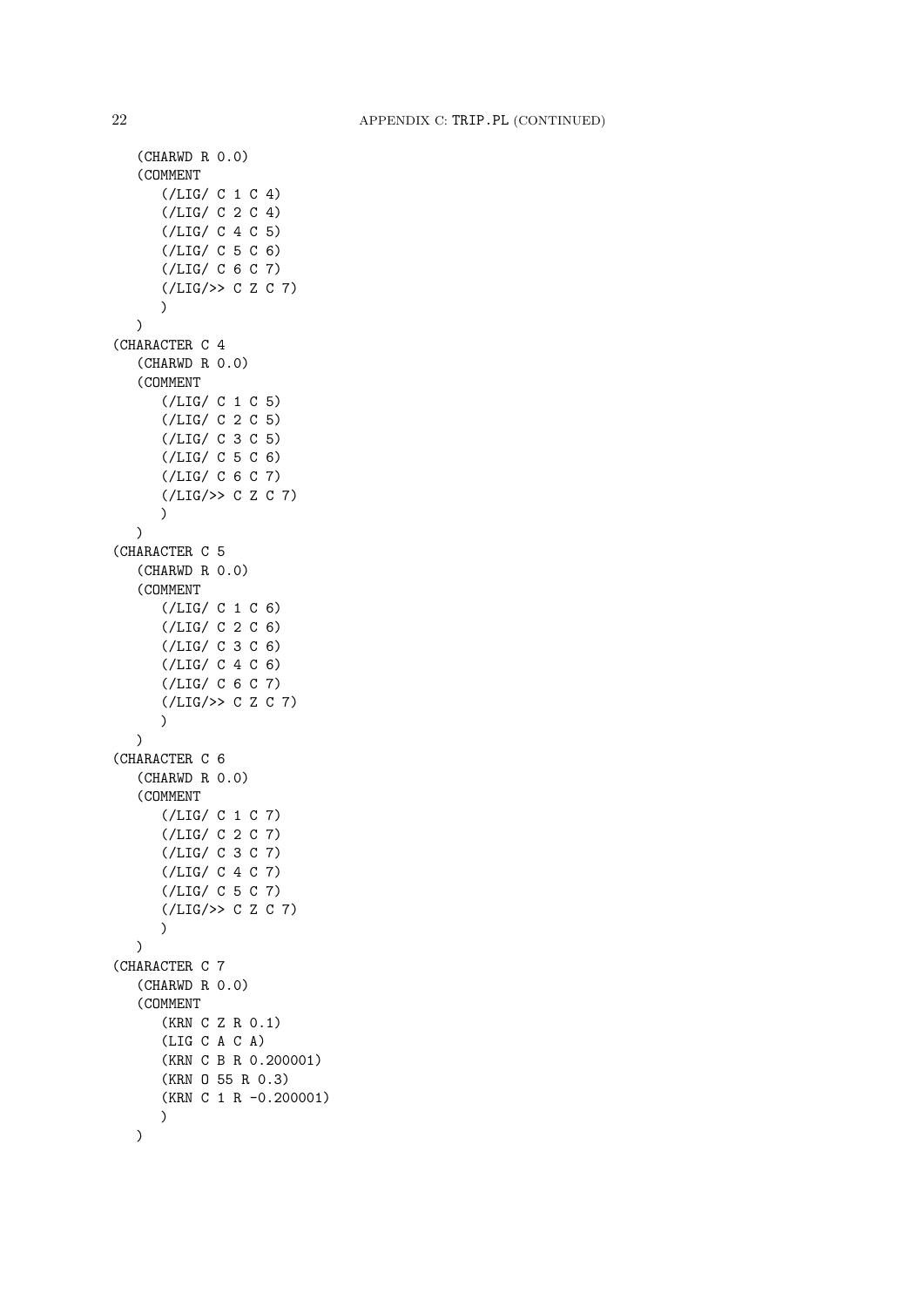```
(CHARACTER C A
   (CHARWD R 0.200001)
   (CHARHT R 0.700001)
   (CHARDP R 0.1)
   (CHARIC R 0.1)
   (COMMENT
      (LIG C A C A)
      (KRN C B R 0.200001)
      (KRN O 55 R 0.3)
      (KRN C 1 R -0.200001)
      )
  \lambda(CHARACTER C B
   (CHARWD R 0.3)
   (CHARHT R 0.8)
   (CHARDP R 0.200001)
   (COMMENT
      (LIG C B C A)
      (LIG O 55 C C)
      (KRN C C R 0.400001)
      )
   \lambda(CHARACTER C C
   (CHARWD R 0.400001)
   (COMMENT
      (LIG C A O 202)
      (LIG O 57 C B)
     )
  )
(CHARACTER C M
   (CHARWD R 0.6)
   (CHARIC R 0.200001)
   (VARCHAR
      (MID C A)
      (BOT C B)
      (REP O 0)
      )
  \lambda(CHARACTER C a
   (CHARWD R 0.200001)
   (CHARHT R 0.700001)
   (CHARDP R 0.1)
   (CHARIC R 0.1)
   (NEXTLARGER O 202)
  \lambda(CHARACTER C b
  (CHARWD R 0.3)
   (CHARHT R 0.8)
   (CHARDP R 0.200001)
  (NEXTLARGER C M)
  \lambda(CHARACTER C p
   (CHARWD R 0.0)
```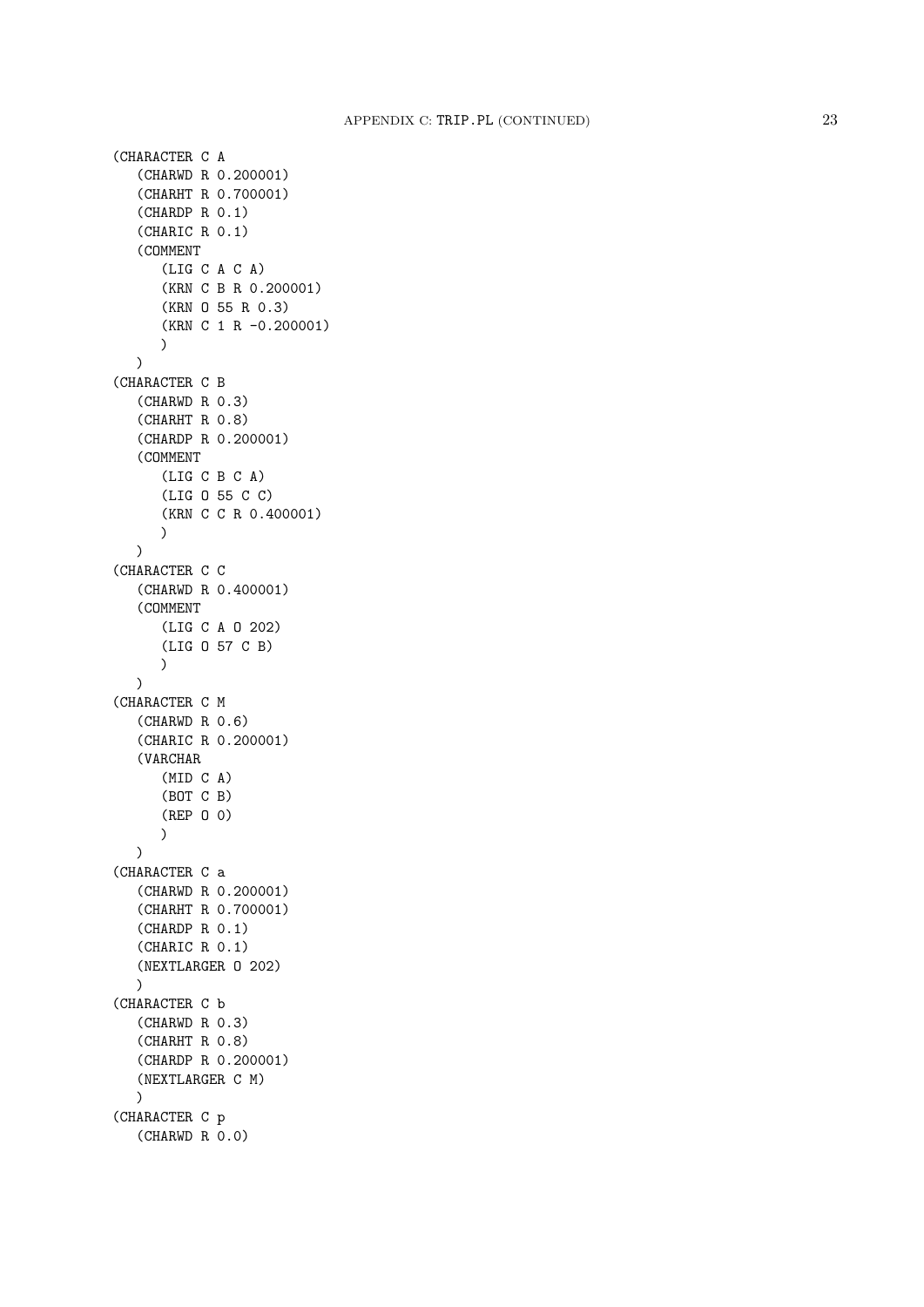```
(COMMENT
      (/LIG/ C q C r)
      (/LIG/> C r C t)
      (LIG C t C t)
      )
   \lambda(CHARACTER C q
   (CHARWD R 0.0)
   (COMMENT
      (/LIG/ C u C p)
      (/LIG/ C s C r)(KRN C t R 0.1)
      (/LIG> C r C t)
      (/LIG/ C p C s)
      (KRN C s R 0.3)
      )
   \mathcal{L}(CHARACTER C r
   (CHARWD R 0.0)
   (COMMENT
      (LIG/ C u C q)
      (/LIG C q C u)
      )
   \lambda(CHARACTER C s
   (CHARWD R 0.0)
   (COMMENT
      (LIG/> C p C q)
      (KRN C r R 0.1)
      )
   \lambda(CHARACTER C t
   (CHARWD R 0.0)
   (COMMENT
      (KRN 0 0 R -1.0)(KRN O 0 R -0.01)
      (KRN O 0 R -0.02)
      (KRN O 0 R -0.03)
      (KRN O 0 R -0.04)
      (KRN O 0 R -0.05)
      (KRN O 0 R -0.06)
      (KRN O 0 R -0.07)
      (KRN O 0 R -0.08)
      (KRN O 0 R -0.09)
      (KRN O 0 R -0.1)
      (KRN O 0 R -0.11)
      (KRN O 0 R -0.12)
      (KRN O 0 R -0.13)
      (KRN O 0 R -0.14)
      (KRN O 0 R -0.15)
      (KRN O 0 R -0.16)
      (KRN O 0 R -0.17)
      (KRN O 0 R -0.18)
```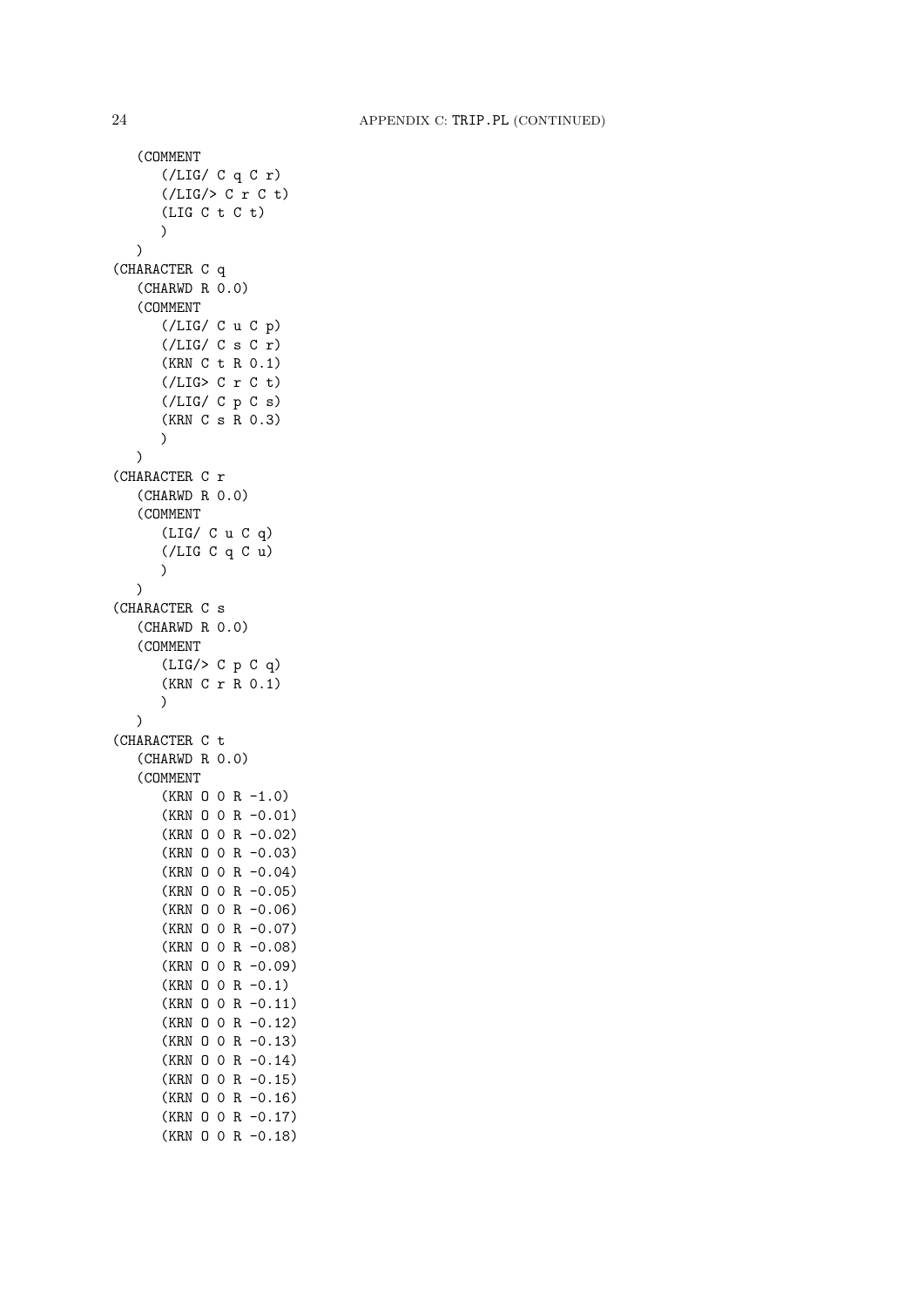| (KRN | 0 | 0              | R | 19)<br>0                 |
|------|---|----------------|---|--------------------------|
| (KRN | 0 | 0              | R | $0$ .<br>2)              |
| (KRN | 0 | 0              | R | 21)<br>0.                |
| (KRN | 0 | 0              | R | 22)<br>0.                |
| (KRN | 0 | 0              | R | 23)<br>0.                |
| (KRN | 0 | 0              | R | 24)<br>0.                |
| (KRN | 0 | 0              | R | 25)<br>$\mathsf{0}$ .    |
| (KRN | 0 | 0              | R | 26)<br>0.                |
| (KRN | 0 | 0              | R | 27)<br>$\cdot$ O $\cdot$ |
| (KRN | 0 | 0              | R | 28)<br>$\cdot$ O $\cdot$ |
| (KRN | 0 | 0              | R | 29)<br>0.                |
| (KRN | 0 | 0              | R | 0.3)                     |
| (KRN | 0 | 0              | R | 0.<br>31)                |
|      |   |                |   | 0.<br>32)                |
| (KRN | 0 | 0              | R |                          |
| (KRN | 0 | 0              | R | 0.33)                    |
| (KRN | 0 | 0              | R | 0.34)                    |
| (KRN | 0 | 0              | R | 0.35)                    |
| (KRN | 0 | 0              | R | 0.36)                    |
| (KRN | 0 | 0              | R | 0.37)                    |
| (KRN | 0 | 0              | R | 0.38)                    |
| (KRN | 0 | 0              | R | 0.39)                    |
| (KRN | 0 | $\overline{O}$ | R | 0.4)                     |
| (KRN | 0 | 0              | R | 0.41)                    |
| (KRN | 0 | 0              | R | 0.42)                    |
| (KRN | 0 | 0              | R | 0.43)                    |
| (KRN | 0 | 0              | R | 0.44)                    |
| (KRN | 0 | 0              | R | 0.45)                    |
| (KRN | 0 | 0              | R | 0.46)                    |
| (KRN | 0 | 0              | R | 0.47)                    |
| (KRN | 0 | 0              | R | 0.48)                    |
| (KRN | 0 | 0              | R | 0.49)                    |
| (KRN | 0 | 0              | R | 0.5)                     |
|      |   |                |   |                          |
| (KRN | 0 | 0              | R | 0.51)                    |
| (KRN | 0 | 0              | R | 0.52)                    |
| (KRN | 0 | O              | R | 0.53)                    |
| (KRN | 0 | O              | R | 0.54)                    |
| (KRN | 0 | O              | R | 0.55)                    |
| (KRN | 0 | 0              | R | $-0.56)$                 |
| (KRN | 0 | 0              | R | $-0.57)$                 |
| (KRN | O | 0              | R | $-0.58)$                 |
| (KRN | 0 | 0              | R | 0.59)                    |
| (KRN | O | 0              | R | 0.6)                     |
| (KRN | O | 0              | R | 0.61)                    |
| (KRN | 0 | 0              | R | $-0.62)$                 |
| (KRN | 0 | 0              | R | $-0.63)$                 |
| (KRN | 0 | 0              | R | 0.64)                    |
| (KRN | 0 | 0              | R | $-0.65)$                 |
| (KRN | 0 | 0              | R | 0.66)                    |
| (KRN | 0 | 0              | R | $-0.67)$                 |
| (KRN | 0 | 0              | R | $-0.68)$                 |
| (KRN | 0 | 0              | R | 0.69)                    |
| (KRN | 0 | 0              | R | 0.7)                     |
| (KRN | 0 | 0              | R | 71)<br>$\mathbf 0$ .     |
|      |   |                |   |                          |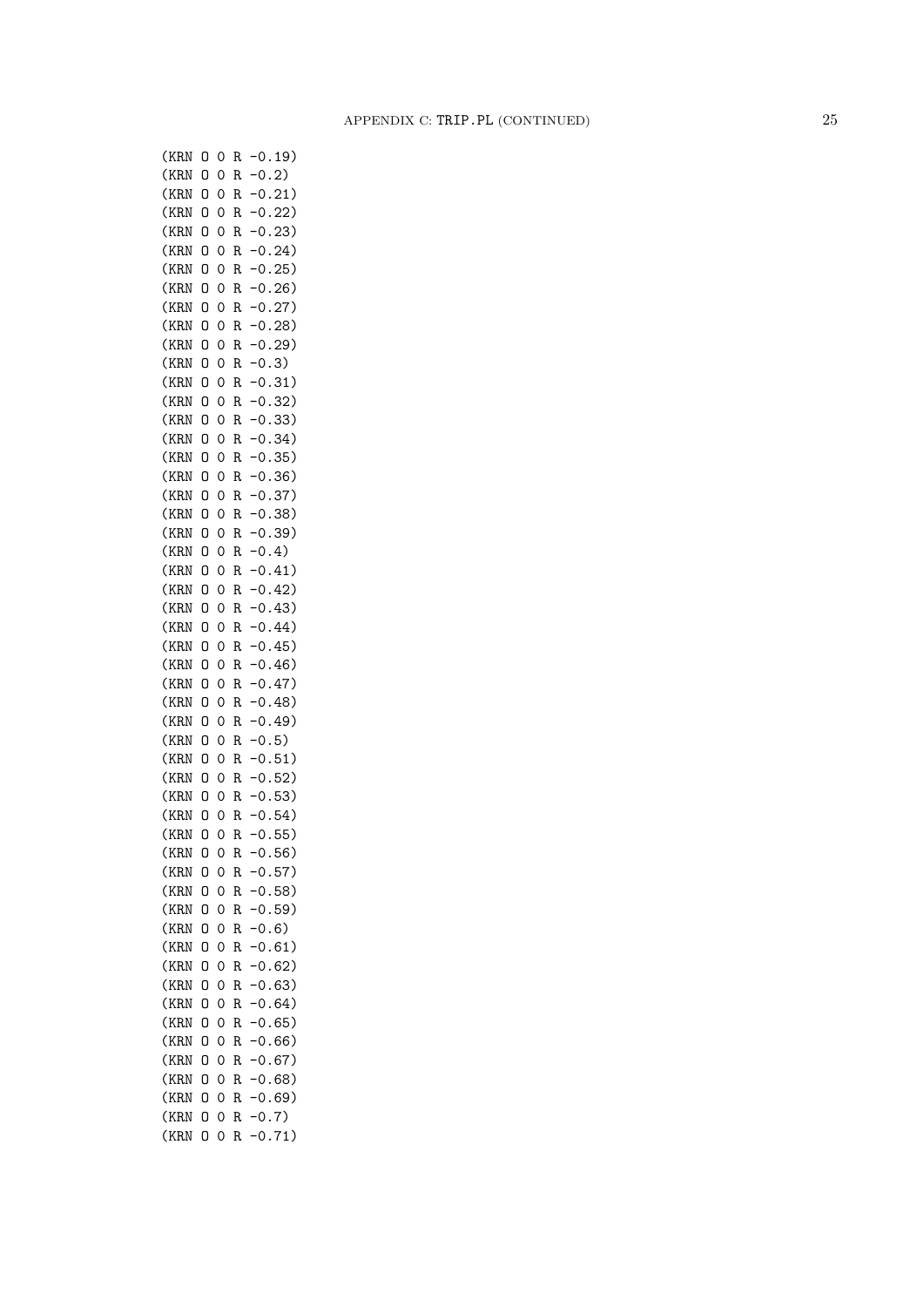(KRN O 0 R -0.72) (KRN O 0 R -0.73) (KRN O 0 R -0.74) (KRN O 0 R -0.75) (KRN O 0 R -0.76) (KRN O 0 R -0.77) (KRN O 0 R -0.78) (KRN O 0 R -0.79) (KRN O 0 R -0.8) (KRN O 0 R -0.81) (KRN O 0 R -0.82) (KRN O 0 R -0.83) (KRN O 0 R -0.84) (KRN O 0 R -0.85) (KRN O 0 R -0.86) (KRN O 0 R -0.87) (KRN O 0 R -0.88) (KRN O 0 R -0.89) (KRN O 0 R -0.9) (KRN O 0 R -0.91) (KRN O 0 R -0.92) (KRN O 0 R -0.93) (KRN O 0 R -0.94) (KRN O 0 R -0.95) (KRN O 0 R -0.96) (KRN O 0 R -0.97) (KRN O 0 R -0.98) (KRN O 0 R -0.99) (KRN O 0 R -1.0) (KRN O 0 R -1.01) (KRN O 0 R -1.02) (KRN O 0 R -1.03) (KRN O 0 R -1.04) (KRN O 0 R -1.05) (KRN O 0 R -1.06) (KRN O 0 R -1.07) (KRN O 0 R -1.08) (KRN O 0 R -1.09) (KRN O 0 R -1.1) (KRN O 0 R -1.11) (KRN O 0 R -1.12) (KRN O 0 R -1.13) (KRN O 0 R -1.14) (KRN O 0 R -1.15) (KRN O 0 R -1.16) (KRN O 0 R -1.17) (KRN O 0 R -1.18) (KRN O 0 R -1.19) (KRN O 0 R -1.2) (KRN O 0 R -1.21) (KRN O 0 R -1.22) (KRN O 0 R -1.23) (KRN O 0 R -1.24)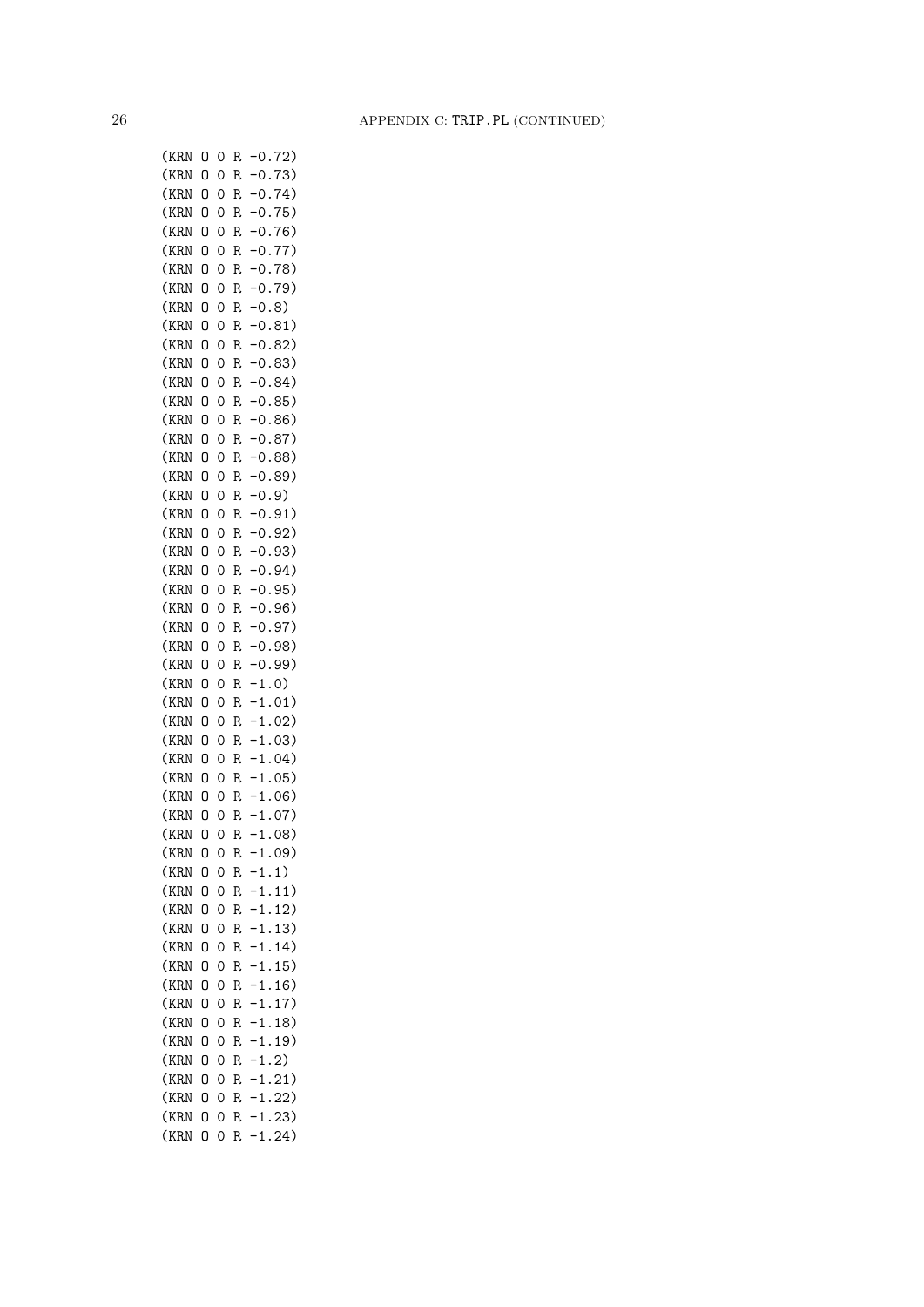(KRN O 0 R -1.25) (KRN O 0 R -1.26) (KRN O 0 R -1.27) (KRN O 0 R -1.28) (KRN O 0 R -1.29) (KRN O 0 R -1.3) (KRN O 0 R -1.31) (KRN O 0 R -1.32) (KRN O 0 R -1.33) (KRN O 0 R -1.34) (KRN O 0 R -1.35) (KRN O 0 R -1.36) (KRN O 0 R -1.37) (KRN O 0 R -1.38) (KRN O 0 R -1.39)  $(KRN 0 0 R -1.4)$ (KRN O 0 R -1.41) (KRN O 0 R -1.42) (KRN O 0 R -1.43) (KRN O 0 R -1.44) (KRN O 0 R -1.45) (KRN O 0 R -1.46) (KRN O 0 R -1.47) (KRN O 0 R -1.48) (KRN O 0 R -1.49) (KRN O 0 R -1.5) (KRN O 0 R -1.51) (KRN O 0 R -1.52) (KRN O 0 R -1.53) (KRN O 0 R -1.54) (KRN O 0 R -1.55) (KRN O 0 R -1.56) (KRN O 0 R -1.57) (KRN O 0 R -1.58) (KRN O 0 R -1.59)  $(KRN 0 0 R -1.6)$ (KRN O 0 R -1.61) (KRN O 0 R -1.62) (KRN O 0 R -1.63) (KRN O 0 R -1.64) (KRN O 0 R -1.65) (KRN O 0 R -1.66) (KRN O 0 R -1.67) (KRN O 0 R -1.68) (KRN O 0 R -1.69) (KRN O 0 R -1.7) (KRN O 0 R -1.71) (KRN O 0 R -1.72) (KRN O 0 R -1.73) (KRN O 0 R -1.74) (KRN O 0 R -1.75) (KRN O 0 R -1.76) (KRN O 0 R -1.77)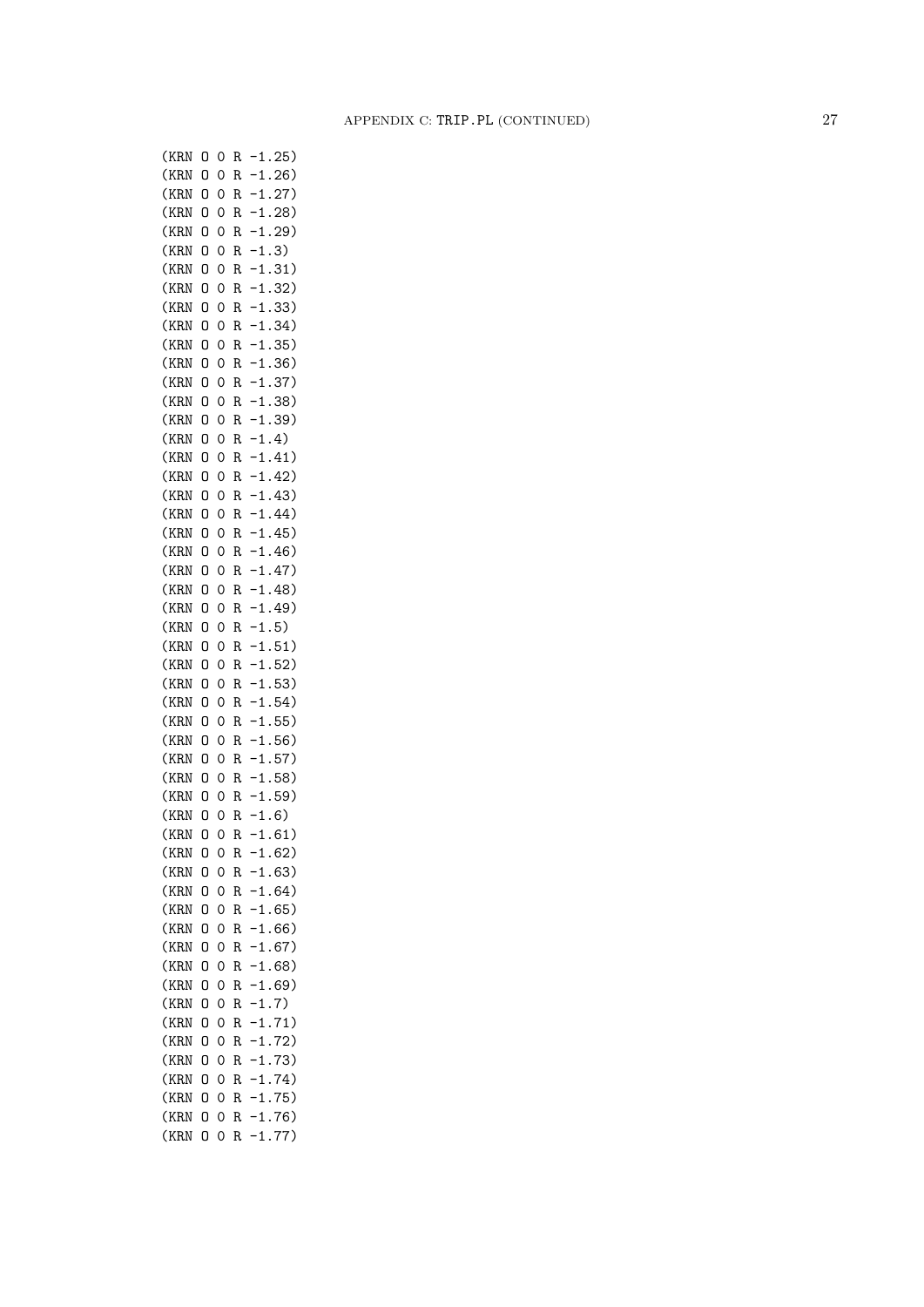(KRN O 0 R -1.78) (KRN O 0 R -1.79) (KRN O 0 R -1.8) (KRN O 0 R -1.81) (KRN O 0 R -1.82) (KRN O 0 R -1.83) (KRN O 0 R -1.84) (KRN O 0 R -1.85) (KRN O 0 R -1.86) (KRN O 0 R -1.87) (KRN O 0 R -1.88) (KRN O 0 R -1.89) (KRN O 0 R -1.9) (KRN O 0 R -1.91) (KRN O 0 R -1.92) (KRN O 0 R -1.93) (KRN O 0 R -1.94) (KRN O 0 R -1.95) (KRN O 0 R -1.96) (KRN O 0 R -1.97) (KRN O 0 R -1.98) (KRN O 0 R -1.99) (KRN O 0 R -2.0) (KRN O 0 R -2.01) (KRN O 0 R -2.02) (KRN O 0 R -2.03) (KRN O 0 R -2.04) (KRN O 0 R -2.05) (KRN O 0 R -2.06) (KRN O 0 R -2.07) (KRN O 0 R -2.08) (KRN O 0 R -2.09) (KRN O 0 R -2.1) (KRN O 0 R -2.11) (KRN O 0 R -2.12) (KRN O 0 R -2.13) (KRN O 0 R -2.14) (KRN O 0 R -2.15) (KRN O 0 R -2.16) (KRN O 0 R -2.17) (KRN O 0 R -2.18) (KRN O 0 R -2.19) (KRN O 0 R -2.2) (KRN O 0 R -2.21) (KRN O 0 R -2.22) (KRN O 0 R -2.23) (KRN O 0 R -2.24) (KRN O 0 R -2.25) (KRN O 0 R -2.26) (KRN O 0 R -2.27) (KRN O 0 R -2.28) (KRN O 0 R -2.29) (KRN O 0 R -2.3)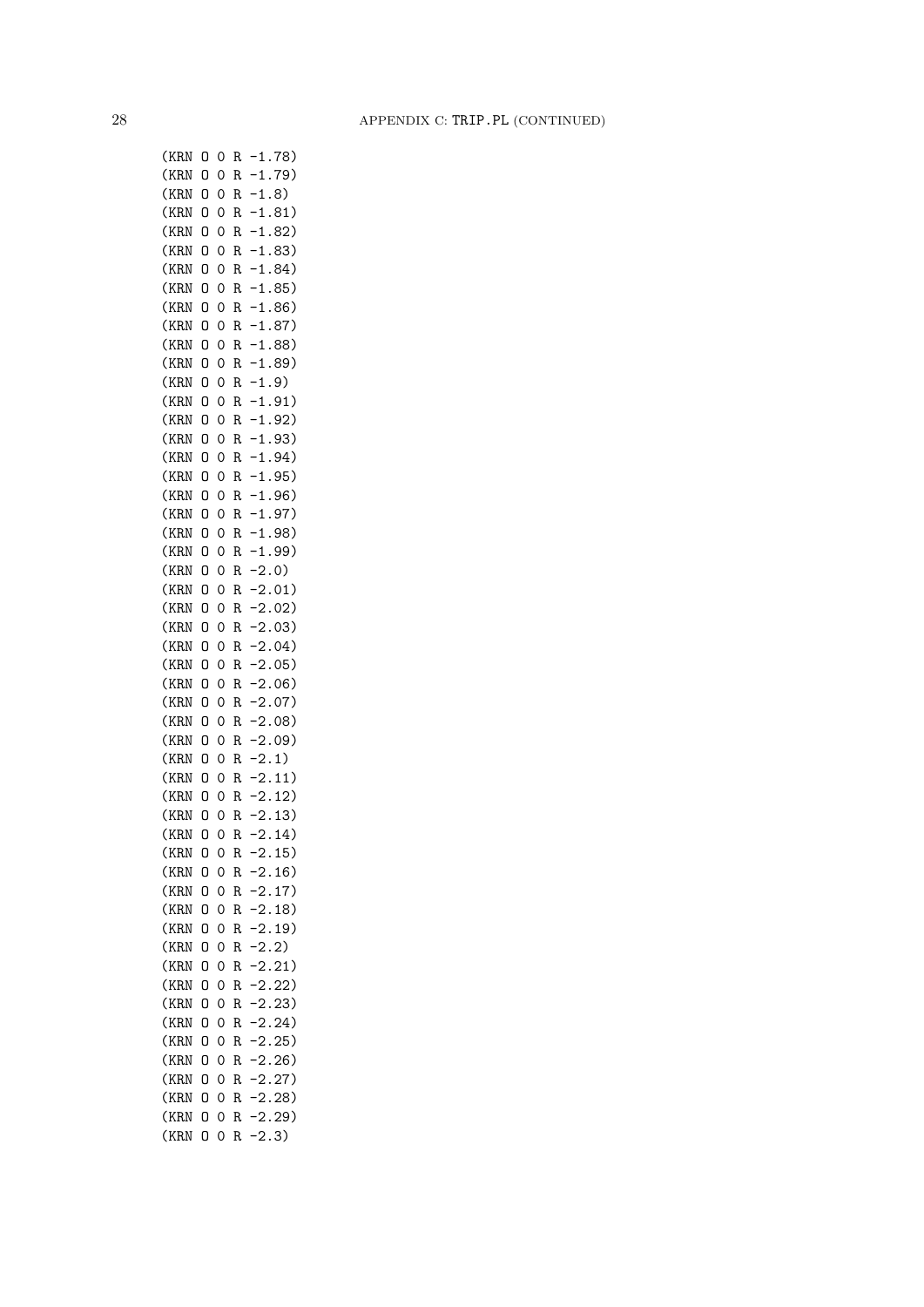(KRN O 0 R -2.31) (KRN O 0 R -2.32) (KRN O 0 R -2.33) (KRN O 0 R -2.34) (KRN O 0 R -2.35) (KRN O 0 R -2.36) (KRN O 0 R -2.37) (KRN O 0 R -2.38) (KRN O 0 R -2.39) (KRN O 0 R -2.4) (KRN O 0 R -2.41) (KRN O 0 R -2.42) (KRN O 0 R -2.43) (KRN O 0 R -2.44) (KRN O 0 R -2.45) (KRN O 0 R -2.46) (KRN O 0 R -2.47) (KRN O 0 R -2.48) (KRN O 0 R -2.49) (KRN O 0 R -2.5) (KRN O 0 R -2.51) (KRN O 0 R -2.52) (KRN O 0 R -2.53) (KRN O 0 R -2.54) (KRN O 0 R -2.55) (KRN O 0 R -2.56) (KRN O 0 R -2.57)  $(\angle LIG \rightarrow \circ c \r c \s)$ (/LIG/ C p C s) (KRN C s R 0.3) )  $\lambda$ (CHARACTER C u (CHARWD R 0.0) (COMMENT (/LIG C Z C p) (LIG C p C r) ) ) (CHARACTER O 202 (CHARWD R 0.400001)  $\lambda$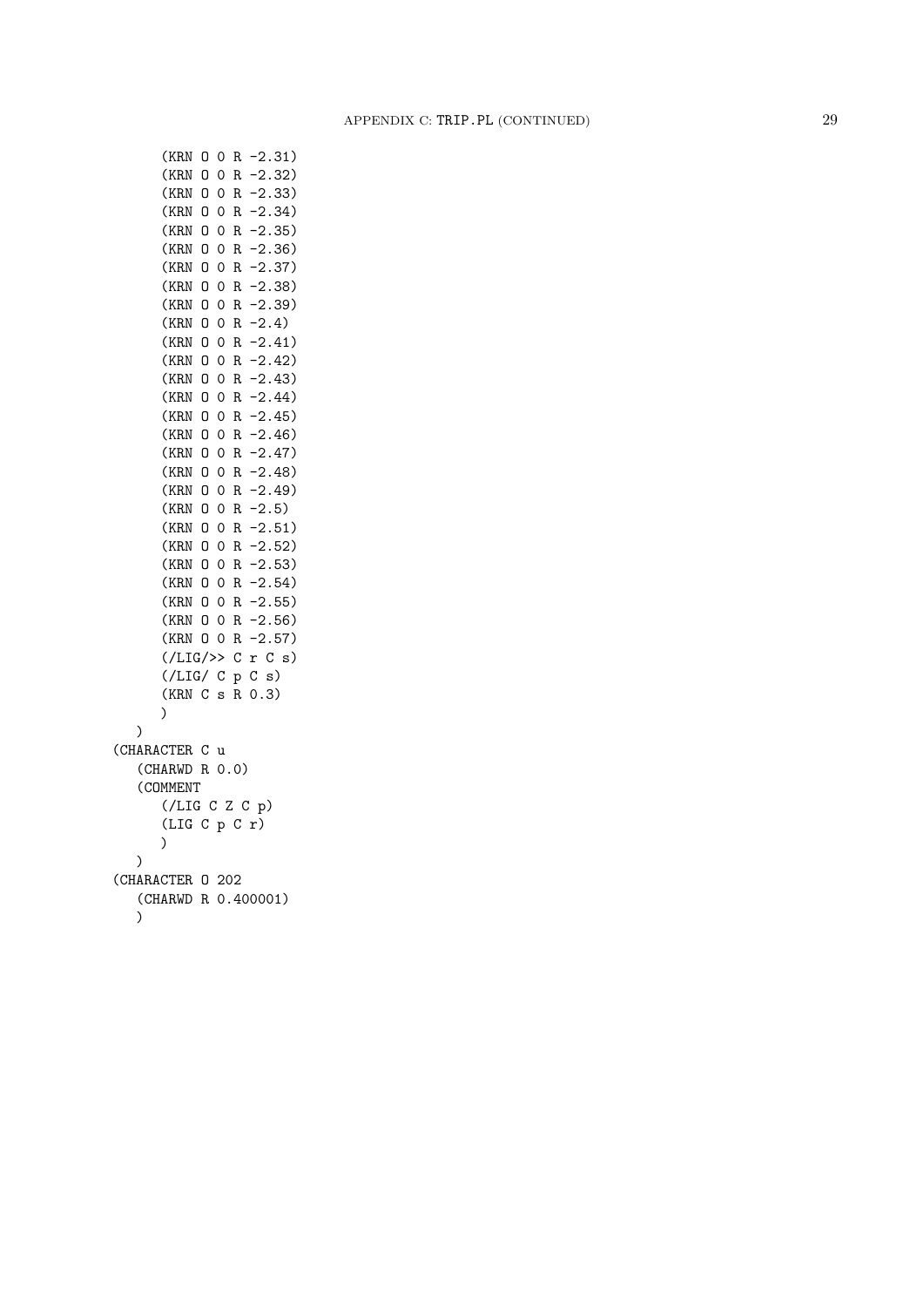Appendix D: The TRIPIN.LOG file. When INITEX makes the TRIP.FMT file, it also creates a file called TRIP.LOG that looks like this. This is TeX, Version 3.141592653 (INITEX) 4 JUL 1776 12:00 \*\*\input trip (trip.tex ! Bad character code (256). <to be read again> l.26 \nonstopmode\lccode256- 0\mathchardef\a="8000\def\a{ SC... A character number must be between 0 and 255. I changed this one to zero. ! Bad mathchar (32768). <to be read again> \def l.26 ...\mathchardef\a="8000\def \a{ SCALED 3~2769} A mathchar number must be between 0 and 32767. I changed this one to zero. ! Illegal magnification has been changed to 1000 (32769). <to be read again> \skewchar l.28 \skewchar \rip='B \countdef\countz % \countz will be \c... The magnification ratio must be between 1 and 32768. ! Missing number, treated as zero. <to be read again> \def l.29 \def \on{1} \toksdef\tokens=256 \show\errorstopmode A number should have been here; I inserted '0'. (If you can't figure out why I needed to see a number, look up 'weird error' in the index to The TeXbook.) ! Bad register code (256). l.29 ...{1} \toksdef\tokens=256 \show\errorstopmode A register number must be between 0 and 255. I changed this one to zero. > \errorstopmode=\errorstopmode. l.29 ...=256 \show\errorstopmode  $>$  \rip . <recently read> \font l.30 \showthe\font \showthe\pageshrink \showthe\pagegoal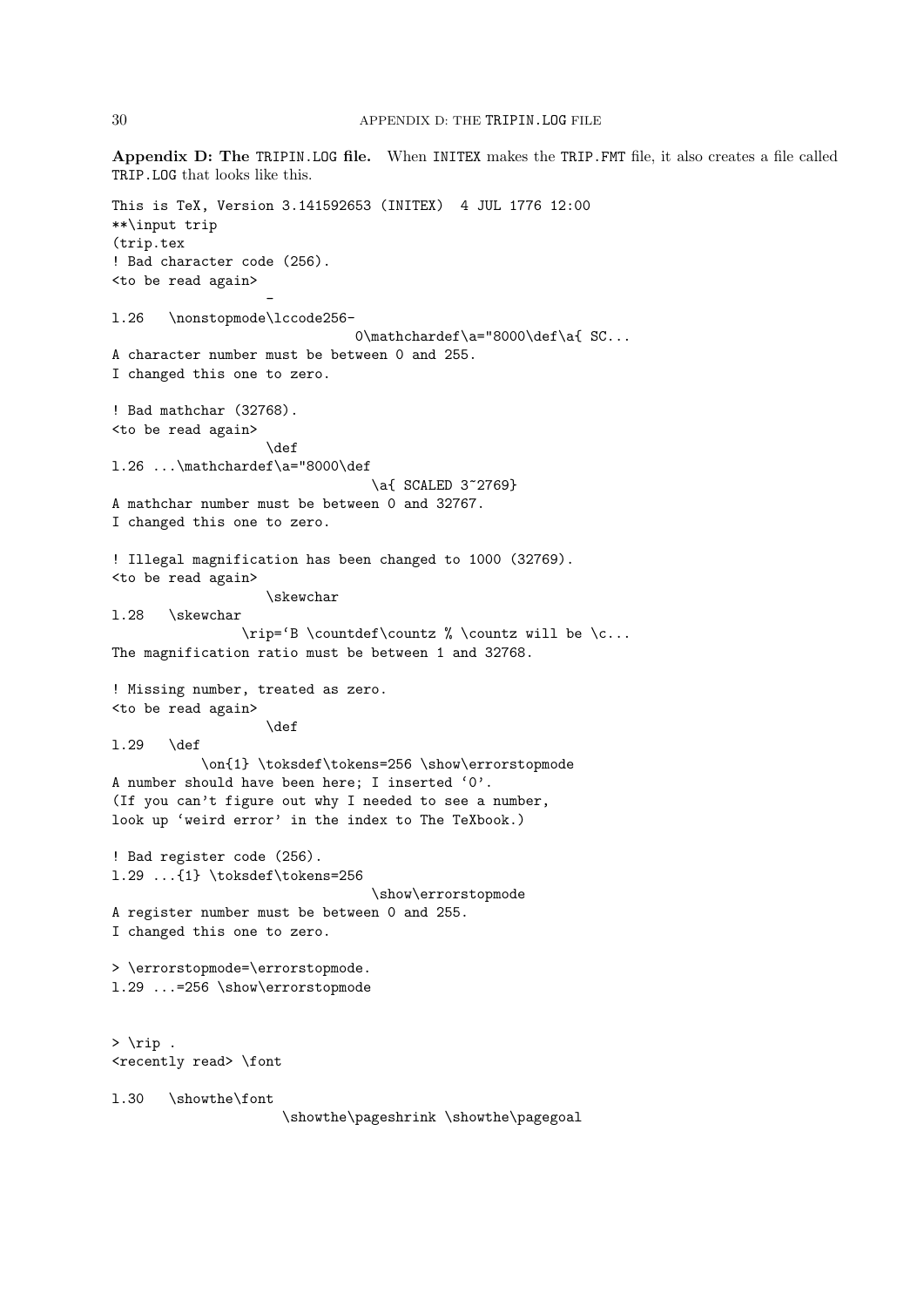```
> 0.0pt.
l.30 ...font \showthe\pageshrink
                                 \showthe\pagegoal
> 16383.99998pt.
l.30 ...shrink \showthe\pagegoal
! Illegal unit of measure (replaced by filll).
l.32 ...fdim\hsize<\hsize\fi lll
                                minus 0 fill
I dddon't go any higher than filll.
\one \csname on line 60
! You can't use '\badness' in vertical mode.
l.61 ...yphenpenalty 89 \badness
Sorry, but I'm not programmed to handle this case;
I'll just pretend that you didn't ask for it.
If you're in the wrong mode, you might be able to
return to the right one by typing 'I}' or 'I$' or 'I\par'.
! Bad \patterns.
l.75 ...uage256\patterns{0111 \?
                                50AA1b3 *1AcA. bb bb1 0B2B0 b...
(See Appendix H.)
! Nonletter.
l.75 ...ge256\patterns{0111 \?50
                                AA1b3 *1AcA. bb bb1 0B2B0 b1c...
(See Appendix H.)
! Duplicate pattern.
l.75 ...1b3 *1AcA. bb bb1 0B2B0
                                b1c}} % * =space
(See Appendix H.)
Missing character: There is no Z in font trip!
### horizontal mode entered at line 77 (language255:hyphenmin1,63)
\hbarbox(0.0+0.0)x0.0
\qquad -9.0\rip A (ligature 7A)
\setlanguage98 (hyphenmin 1,1)
\rip 5 (ligature |1)
\rip 7 (ligature )
\rip 6 (ligature )
\rip 7 (ligature )
\kern-2.00002
\rip 1
\rip 7 (ligature |)
\glue 4.0 plus 1.99799 minus 1.00099
\rip 5 (ligature |1)
```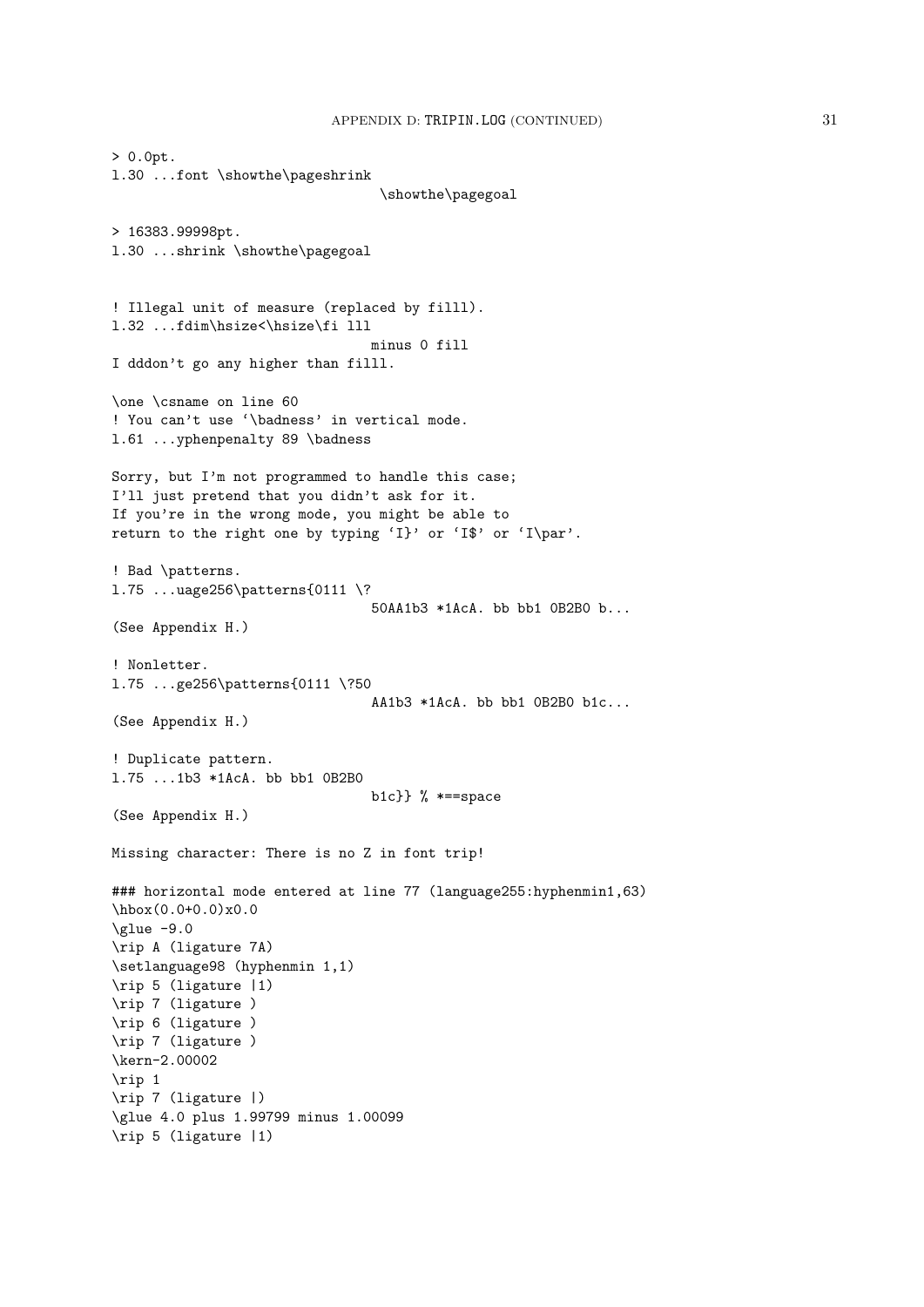```
\rip 7 (ligature )
\rip 6 (ligature )
\rip 7 (ligature )
\kern-2.00002
\rip 1
\glue 4.0 plus 2.0 minus 1.0
\setlanguage255 (hyphenmin 1,1)
\rip 5 (ligature |1)
\rip 5 (ligature |1)
\rip t (ligature pt)
\kern3.0
\rip s
\glue 4.0 plus 2.0 minus 1.0
\kern-1.00002
\rip - (ligature -
\lambda\rip p (ligature q)
\rip t (ligature )
\rip s (ligature )
\rip q (ligature )
\rip t (ligature )
\kern3.0
\rip q (ligature )
\rip p (ligature )
\rip r (ligature q|)
\glue 4.0 plus 2.0 minus 1.0
spacefactor 1000, current language 255
### internal vertical mode entered at line 77
prevdepth ignored
### internal vertical mode entered at line 77
\glue(\tabskip) 0.0
prevdepth 0.0
### restricted horizontal mode entered at line 76
spacefactor 1000
### restricted horizontal mode entered at line 76
spacefactor 1000
### vertical mode entered at line 0
prevdepth ignored
! OK.
l.78 ...ns{q9q} -\0qq \showlists
                                {\language\?\noboundary111}%
\lceil]
@ via @@0 b=0 p=0 d=0
@@1: line 1.2 t=0 -> @@0
\rip 7A[]1-1
@\discretionary via @@0 b=10000 p=88 d=100007744
@@2: line 1.0- t=100007744 -> @@0
@\discretionary via @@1 b=10000 p=88 d=100007744
@@3: line 2.0- t=100007744 -> @@1
@ via @@0 b=10000 p=0 d=100000000
```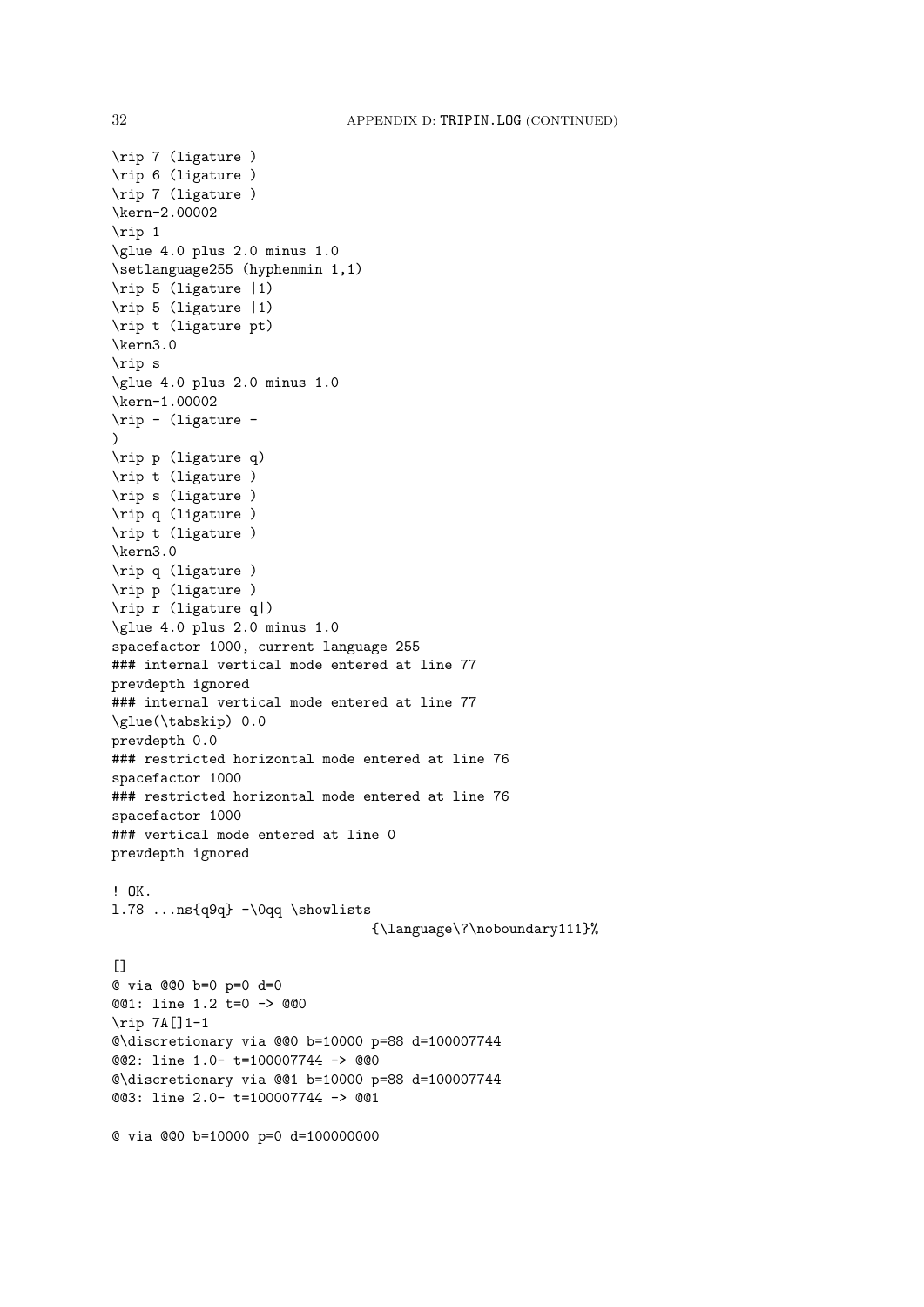```
@@4: line 1.0 t=100000000 -> @@0
@ via @@2 b=0 p=0 d=0
@ via @@1 b=10000 p=0 d=100000000
@@5: line 2.0 t=100000000 -> @@1
@ via @@3 b=0 p=0 d=0
@@6: line 3.2 t=100007744 -> @@3
1 - 1@\discretionary via @@0 b=10000 p=88 d=100007744
@@7: line 1.0- t=100007744 -> @@0
@\discretionary via @@4 b=10000 p=88 d=100007744
@\discretionary via @@2 b=12 p=88 d=8888
@\discretionary via @@1 b=12 p=88 d=7888
@@8: line 2.2- t=7888 -> @@1
@\discretionary via @@5 b=10000 p=88 d=100007744
@\discretionary via @@3 b=12 p=88 d=8888
@@9: line 3.2- t=100016632 -> @@3
@\discretionary via @@6 b=10000 p=88 d=100007744
@@10: line 4.0- t=200015488 -> @@6
@ via @@0 b=4291 p=0 d=18412681
@@11: line 1.0 t=18412681 -> @@0
@ via @@7 b=0 p=0 d=0
@ via @@4 b=10000 p=0 d=100000000
@@12: line 2.2 t=100007744 -> @@7
@ via @@8 b=0 p=0 d=0
@ via @@5 b=10000 p=0 d=100000000
@@13: line 3.2 t=7888 -> @@8
@ via @@9 b=0 p=0 d=0
@ via @@6 b=10000 p=0 d=100000000
@@14: line 4.2 t=100016632 -> @@9
@ via @@10 b=0 p=0 d=0
@@15: line 5.2 t=200015488 -> @@10
[111-@\discretionary via @@0 b=195 p=88 d=45769
@@16: line 1.0- t=45769 -> @@0
@\discretionary via @@11 b=10000 p=88 d=100007744
@\discretionary via @@4 b=0 p=88 d=7744
@@17: line 2.2- t=100007744 -> @@4
@\discretionary via @@12 b=10000 p=88 d=100007744
@\discretionary via @@5 b=0 p=88 d=7744
@@18: line 3.2- t=100007744 -> @@5
@\discretionary via @@13 b=10000 p=88 d=100007744
@\discretionary via @@6 b=0 p=88 d=7744
@@19: line 4.2- t=100015488 -> @@6
@\discretionary via @@14 b=10000 p=88 d=100007744
@@20: line 5.0- t=200024376 -> @@14
@\discretionary via @@15 b=10000 p=88 d=100007744
@@21: line 6.0- t=300023232 -> @@15
pts
@ via @@0 b=12 p=0 d=144
@@22: line 1.2 t=144 -> @@0
-
```
q-q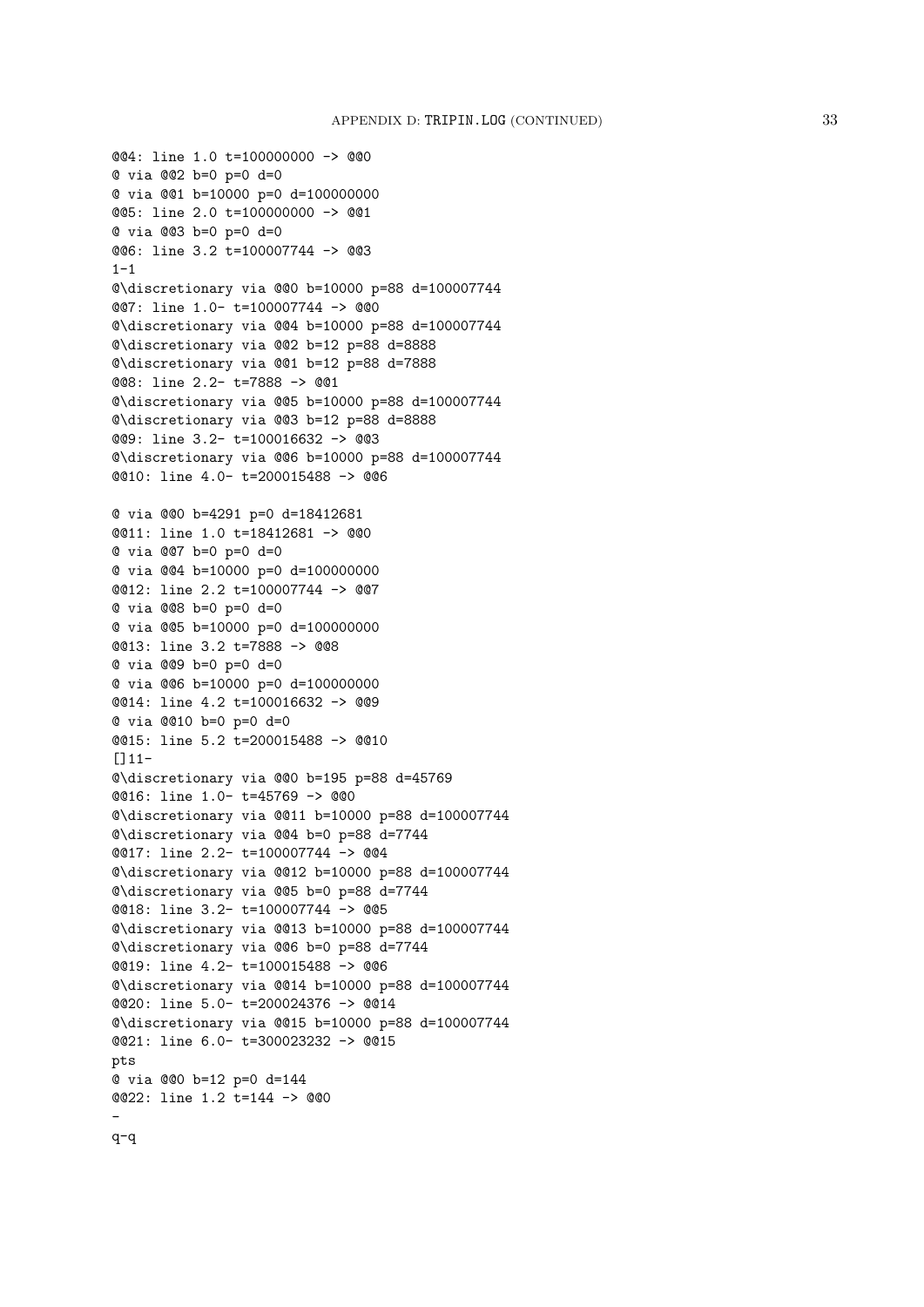@@24: line 2.0- t=100007888 -> @@22 @ via @@0 b=0 p=0 d=0 @@25: line 1.2 t=0 -> @@0 @ via @@23 b=0 p=0 d=0 @ via @@22 b=10000 p=0 d=100000000 @@26: line 2.2 t=120640 -> @@23 @ via @@24 b=0 p=0 d=0 @@27: line 3.2 t=100007888 -> @@24 []11-1 @\discretionary via @@0 b=42 p=88 d=9508 @@28: line 1.1- t=9508 -> @@0 @\discretionary via @@25 b=10000 p=88 d=100007744 @\discretionary via @@23 b=1558 p=88 d=2436108 @\discretionary via @@22 b=6396 p=88 d=40916560 @@29: line 2.0- t=2556748 -> @@23 @\discretionary via @@26 b=10000 p=88 d=100007744 @\discretionary via @@24 b=1558 p=88 d=2436108 @@30: line 3.0- t=100128384 -> @@26 @\discretionary via @@27 b=10000 p=88 d=100007744 @@31: line 4.0- t=200015632 -> @@27 @\par via @@0 b=0 p=-10000 d=0 @@32: line 1.2- t=0 -> @@0 @\par via @@28 b=0 p=-10000 d=100000 @\par via @@25 b=10000 p=-10000 d=100000000 @\par via @@23 b=0 p=-10000 d=100000 @\par via @@22 b=336 p=-10000 d=112896 @@33: line 2.2- t=109508 -> @@28 @\par via @@29 b=0 p=-10000 d=100000 @\par via @@26 b=10000 p=-10000 d=100000000 @\par via @@24 b=0 p=-10000 d=100000 @@34: line 3.2- t=2656748 -> @@29 @\par via @@30 b=0 p=-10000 d=100000 @\par via @@27 b=10000 p=-10000 d=100000000 @@35: line 4.2- t=100228384 -> @@30 @\par via @@31 b=0 p=-10000 d=100000 @@36: line 5.2- t=200115632 -> @@31 **@emergencypass**  $\Box$ @ via @@0 b=0 p=0 d=0 @@1: line 1.2 t=0 -> @@0 \rip 7A[]1-1 @\discretionary via @@0 b=237 p=88 d=63913 @@2: line 1.0- t=63913 -> @@0 @\discretionary via @@1 b=4 p=88 d=7760 @@3: line 2.2- t=7760 -> @@1 @ via @@0 b=100 p=0 d=10000 @@4: line 1.0 t=10000 -> @@0

@ via @@2 b=0 p=0 d=0

@\discretionary via @@0 b=336 p=88 d=120640

@\discretionary via @@22 b=10000 p=88 d=100007744

@@23: line 1.0- t=120640 -> @@0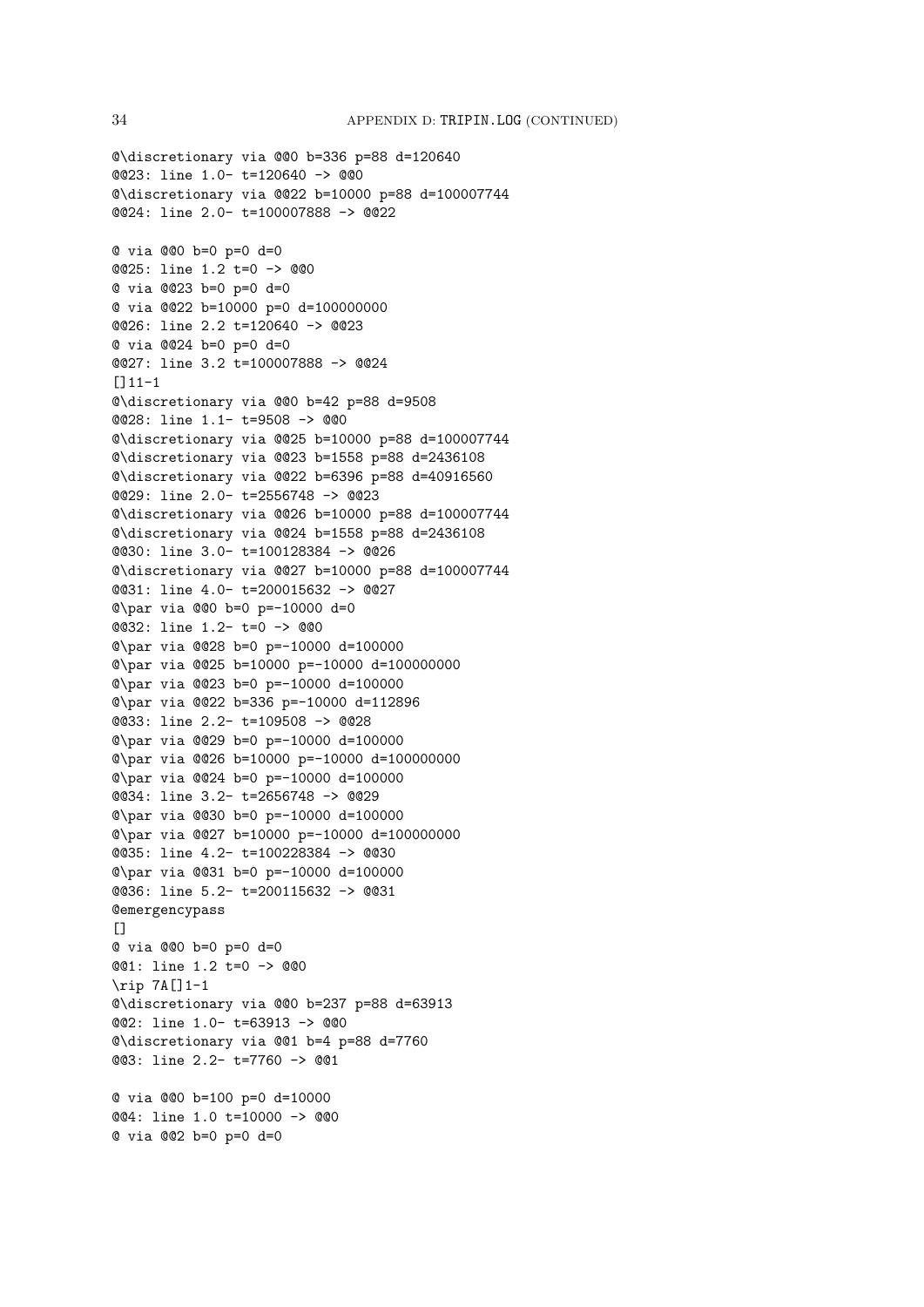@ via @@1 b=0 p=0 d=0 @@5: line 2.2 t=0 -> @@1 @ via @@3 b=0 p=0 d=0 @@6: line 3.2 t=7760 -> @@3  $1 - 1$ @\discretionary via @@0 b=75 p=88 d=13369 @@7: line 1.1- t=13369 -> @@0 @\discretionary via @@4 b=17 p=88 d=8033 @\discretionary via @@2 b=0 p=88 d=8744 @\discretionary via @@1 b=0 p=88 d=7744 @@8: line 2.2- t=7744 -> @@1 @\discretionary via @@5 b=17 p=88 d=8033 @\discretionary via @@3 b=0 p=88 d=8744 @@9: line 3.1- t=8033 -> @@5 @\discretionary via @@6 b=17 p=88 d=8033 @@10: line 4.1- t=15793 -> @@6 @ via @@0 b=26 p=0 d=676 @@11: line 1.1 t=676 -> @@0 @ via @@7 b=0 p=0 d=0 @ via @@4 b=1 p=0 d=1 @@12: line 2.2 t=10001 -> @@4 @ via @@8 b=0 p=0 d=0 @ via @@5 b=1 p=0 d=1 @@13: line 3.2 t=1 -> @@5 @ via @@9 b=0 p=0 d=0 @ via @@6 b=1 p=0 d=1 @@14: line 4.2 t=7761 -> @@6 @ via @@10 b=0 p=0 d=0 @@15: line 5.2 t=15793 -> @@10 []11- @\discretionary via @@0 b=6 p=88 d=7780 @@16: line 1.2- t=7780 -> @@0 @\discretionary via @@11 b=1 p=88 d=7745 @\discretionary via @@4 b=0 p=88 d=7744 @@17: line 2.2- t=8421 -> @@11 @\discretionary via @@12 b=1 p=88 d=7745 @\discretionary via @@5 b=0 p=88 d=7744 @@18: line 3.2- t=7744 -> @@5 @\discretionary via @@13 b=1 p=88 d=7745 @\discretionary via @@6 b=0 p=88 d=7744 @@19: line 4.2- t=7746 -> @@13 @\discretionary via @@14 b=1 p=88 d=7745 @@20: line 5.2- t=15506 -> @@14 @\discretionary via @@15 b=1 p=88 d=7745 @@21: line 6.2- t=23538 -> @@15 pts @ via @@0 b=0 p=0 d=0 @@22: line 1.2 t=0 -> @@0 q-q @\discretionary via @@0 b=22 p=88 d=8228 @@23: line 1.1- t=8228 -> @@0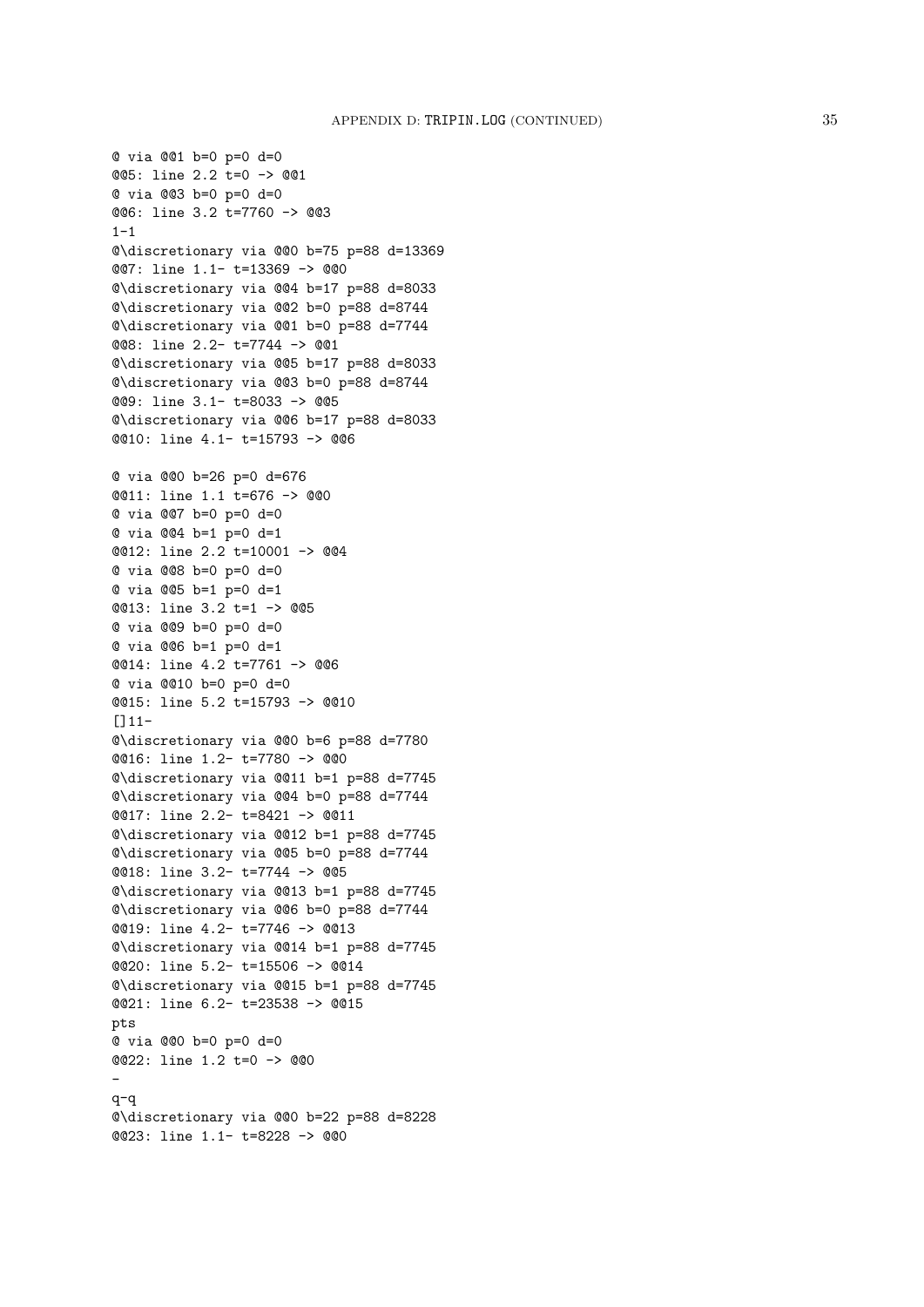```
@\discretionary via @@22 b=182 p=88 d=40868
@@24: line 2.0- t=40868 -> @@22
@ via @@0 b=0 p=0 d=0
@@25: line 1.2 t=0 -> @@0
@ via @@23 b=0 p=0 d=0
@ via @@22 b=4 p=0 d=16
@@26: line 2.2 t=16 -> @@22
@ via @@24 b=0 p=0 d=0
@@27: line 3.2 t=40868 -> @@24
[111-1]@\discretionary via @@0 b=4 p=88 d=7760
@@28: line 1.2- t=7760 -> @@0
@\discretionary via @@25 b=100 p=88 d=17744
@\discretionary via @@23 b=9 p=88 d=8825
@\discretionary via @@22 b=38 p=88 d=9188
@@29: line 2.1- t=9188 -> @@22
@\discretionary via @@26 b=100 p=88 d=17744
@\discretionary via @@24 b=9 p=88 d=8825
@@30: line 3.0- t=17760 -> @@26
@\discretionary via @@27 b=100 p=88 d=17744
@@31: line 4.0- t=58612 -> @@27
@\par via @@0 b=0 p=-10000 d=0
@@32: line 1.2- t=0 -> @@0
@\par via @@28 b=0 p=-10000 d=100000
@\par via @@25 b=9 p=-10000 d=81
@\par via @@23 b=0 p=-10000 d=100000
@\par via @@22 b=2 p=-10000 d=4
@@33: line 2.2- t=4 -> @@22
@\par via @@29 b=0 p=-10000 d=100000
@\par via @@26 b=9 p=-10000 d=81
@\par via @@24 b=0 p=-10000 d=100000
@@34: line 3.2- t=97 -> @@26
@\par via @@30 b=0 p=-10000 d=100000
@\par via @@27 b=9 p=-10000 d=81
@@35: line 4.2- t=40949 -> @@27
@\par via @@31 b=0 p=-10000 d=100000
@@36: line 5.2- t=158612 -> @@31
! Too late for \patterns.
l.79 ...har\rip='-\cr}}\patterns
                                {toolate}\showbox0}
All patterns must be given before typesetting begins.
> \box0=
\hbarbox(8.0+0.0)x0.0.\v{vbox(8.0+0.0)x0.0}..\glue(\tabskip) 0.0
..\vbox(8.0+0.0)x0.0
...\hbox(7.0+1.0)x0.0, glue set 0.12505
....\hbarbox(0.0+0.0)x0.0
\ldots\glue -9.0
....\rip A (ligature 7A)
```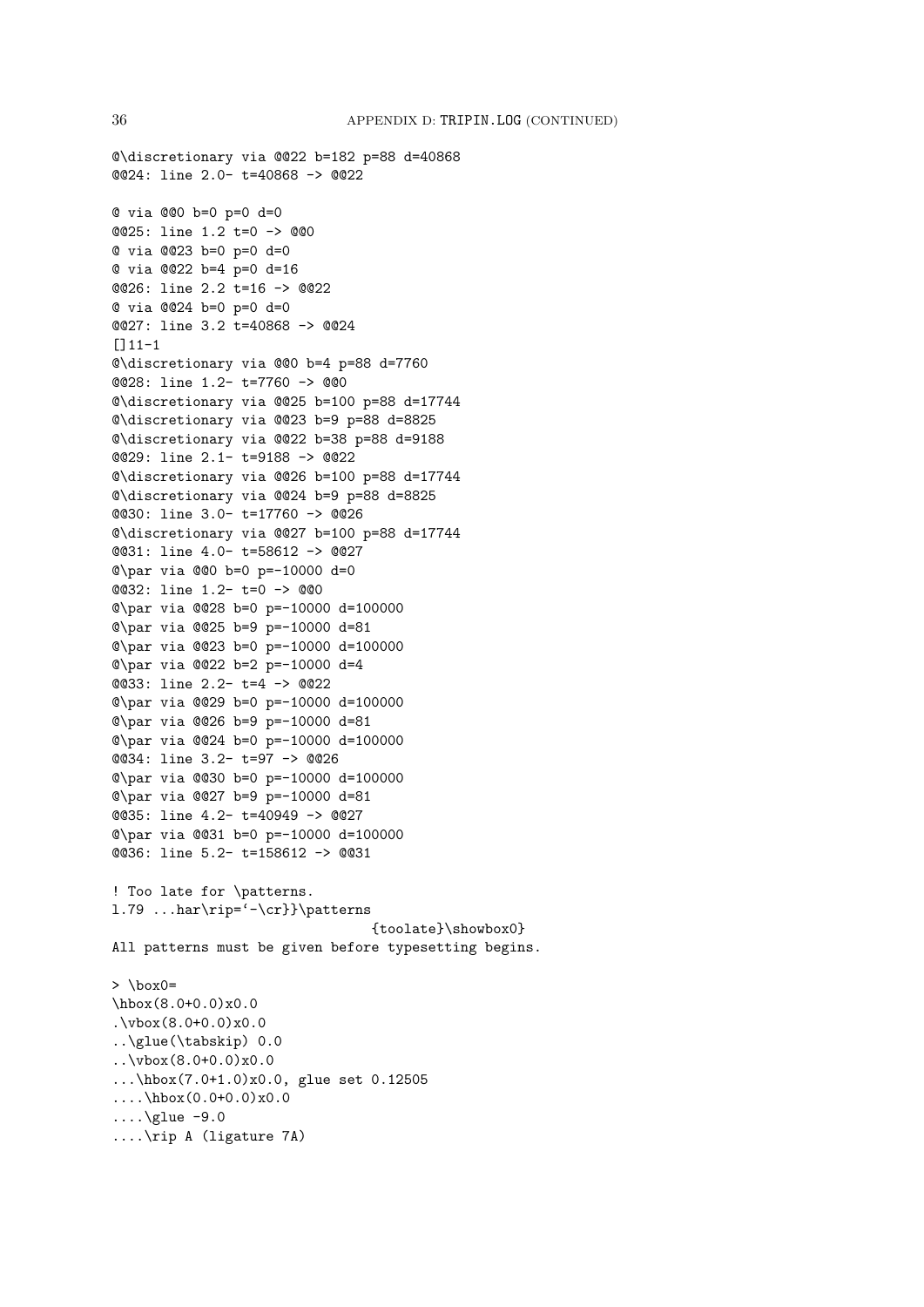```
....\setlanguage98 (hyphenmin 1,1)
....\discretionary replacing 7
.....\rip 5 (ligature |1)
\ldots....\in....|\rip 5 (ligature |1)
....|\rip 7 (ligature |)
....\rip 5 (ligature |1)
....\rip 7 (ligature )
....\rip 6 (ligature )
....\rip 7 (ligature )
....\kern-2.00002
\ldots\rip 1
....\rip 7 (ligature |)
....\glue 4.0 plus 1.99799 minus 1.00099
....\discretionary replacing 6
.....\rip 5 (ligature |1)
\ldots\rip -
....|\rip 5 (ligature |1)
....\rip 5 (ligature |1)
....\rip 7 (ligature )
....\rip 6 (ligature )
....\rip 7 (ligature )
....\kern-2.00002
\ldots\rip 1
....\glue 4.0 plus 2.0 minus 1.0
....\setlanguage255 (hyphenmin 1,1)
....\rip 5 (ligature |1)
....\rip 7 (ligature )
....\rip 6 (ligature )
....\rip 7 (ligature )
....\kern-2.00002
....\discretionary replacing 1
.....\infty 1
\ldots....\mp 1 (ligature -)
.....\rip 7 (ligature |)
\ldots\rip 1
....\rip t (ligature pt)
....\kern3.0
....\rip s
....\glue 4.0 plus 2.0 minus 1.0
....\kern-1.00002
....\discretionary replacing 10
\ldots....\in - (ligature -
\lambda.....\rip p (ligature q)
\ldots....\rip -
....|\rip q (ligature |)
....|\rip q
\ldots\rip - (ligature -
\lambda....\rip p (ligature q)
....\rip t (ligature )
....\rip s (ligature )
```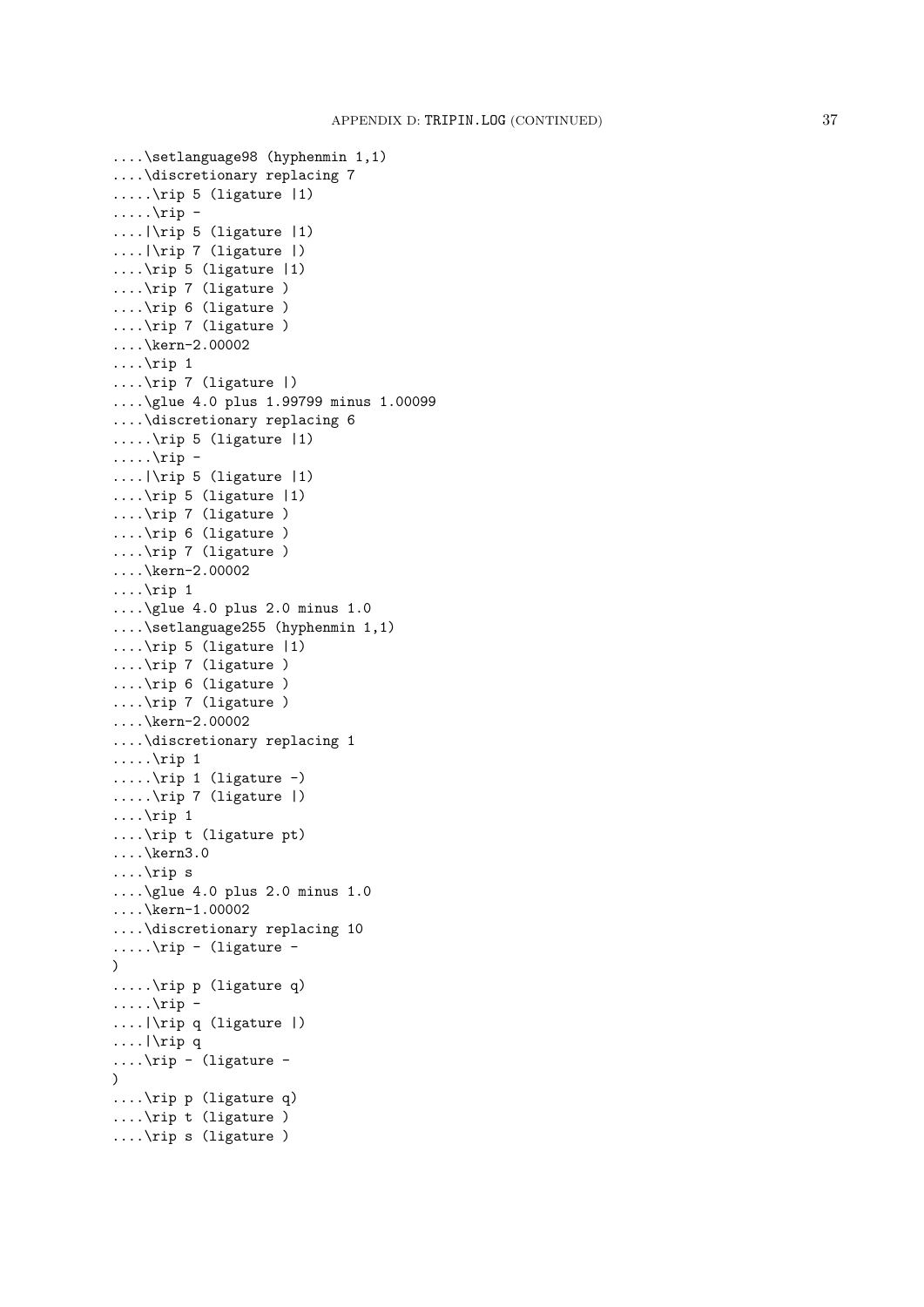```
....\rip q (ligature )
....\rip t (ligature )
....\kern3.0
....\rip q (ligature )
....\rip p (ligature )
....\rip r (ligature q|)
....\glue 4.0 plus 2.0 minus 1.0
....\setlanguage98 (hyphenmin 1,1)
\ldots\rip 1
....\rip 7 (ligature )
....\rip 6 (ligature )
....\rip 7 (ligature )
....\rip 5 (ligature )
....\rip 7 (ligature )
....\rip 6 (ligature )
....\rip 7 (ligature )
....etc.
..\glue(\tabskip) 0.0
! OK.
<to be read again>
                   }
l.79 ...terns{toolate}\showbox0}
 )
Beginning to dump on file trip.fmt
 (preloaded format=trip 1776.7.4)
1326 strings of total length 23633
471 memory locations dumped; current usage is 96&278
341 multiletter control sequences
\font\nullfont=nullfont
\font\rip=trip
\font\smalltrip=trip at 5.0pt
\font\bigtr
p=trip at 20.0pt
2279 words of font info for 3 preloaded fonts
1 hyphenation exception
Hyphenation trie of length 273 has 9 ops out of 500
  2 for language 255
  1 for language 98
  6 for language 0
No pages of output.
```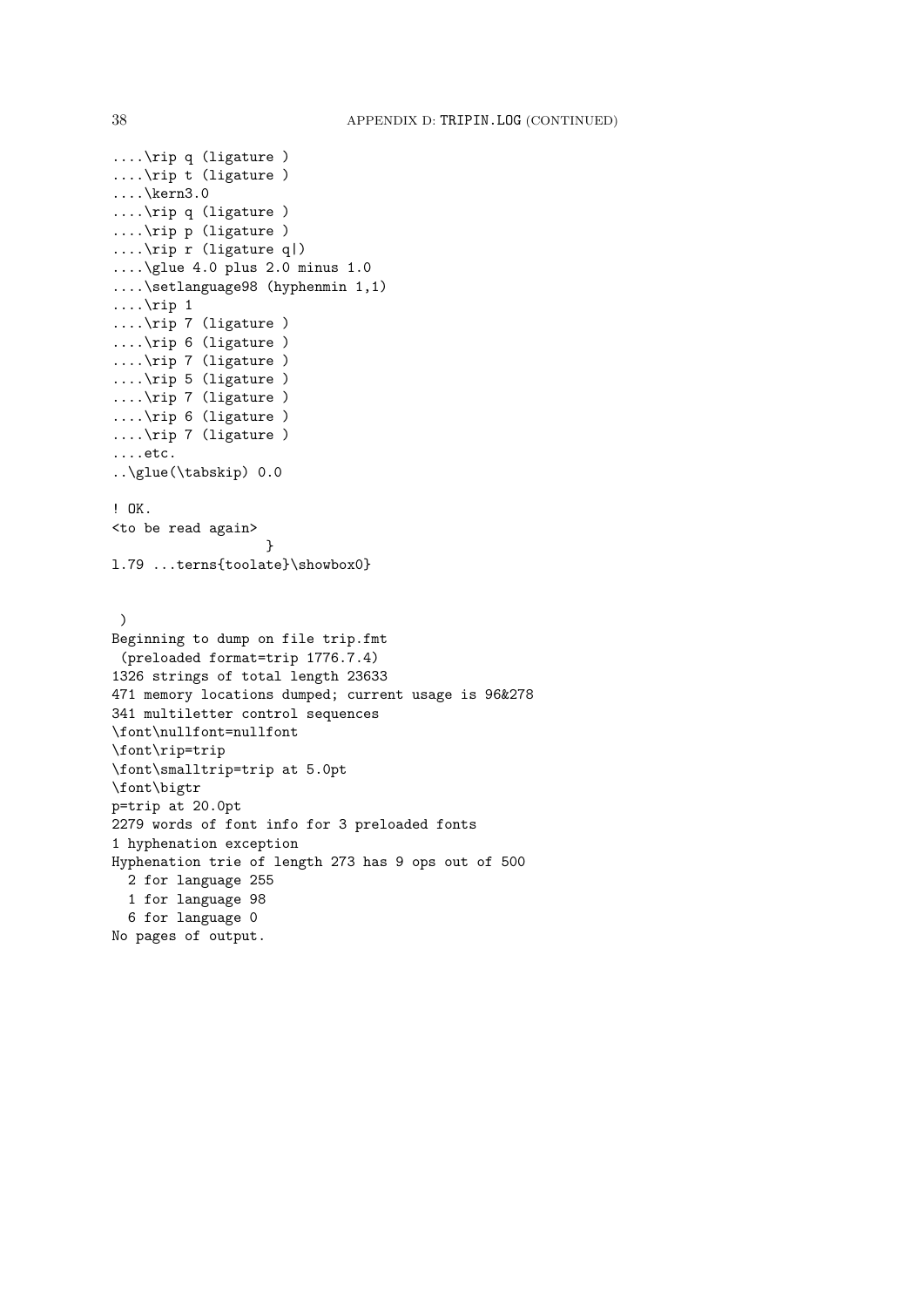Appendix E: The TRIP.LOG file. Here is the major output of the TRIP test; it is generated by running INITEX and loading TRIP.FMT, then reading TRIP.TEX.

```
This is TeX, Version 3.141592653 (preloaded format=trip 1776.7.4) 4 JUL 1776 12:00
** &trip trip
(trip.tex ##
{vertical mode: \tracingrestores}
{\write}
{blank space }
{\openout}
! Bad number (-7).
<to be read again>
                    8
l.94 \openout-'78
                 terminal \openout10=tr\romannumeral1 \gobble...
Since I expected to read a number between 0 and 15,
I changed this one to zero.
{\openout}
{\romannumeral}
{\write}
{blank space }
{\write}
{blank space }
{\write}
{blank space }
{\vsize}
{\vbadness}
{\topskip}
{\penalty}
{\maxdepth}
{\tracingoutput}
{\moveleft}
%% goal height=2000.0, max depth=2.0
% t=0.0 g=2000.0 b=10000 p=0 c=100000#
{\moveright}
{restricted horizontal mode: \vrule}
{end-group character }}
% t=20.0 plus 1.0fil g=2000.0 b=0 p=0 c=0#
{vertical mode: blank space }
{\penalty}
% t=48.0 plus 41.0 plus 1.0fil g=2000.0 b=0 p=-10000 c=-10000#
Completed box being shipped out [0.0.0.0.11]
\vbox(2000.0+2.0)x21.0, glue set 1952.0fil
.\write-{log file only\the \prevgraf }
.\openout0=8terminal
.\openout10=tripos
.\write10{}
.\write10{\uppercase {\number {\outputpenalty }}}
.\write10{[\uppercase {\romannumeral -\the \outputpenalty }[}
.\glue(\topskip) 9.6 plus 1.0fil
.\overline{\text{vbox(10.4+0.0)}\text{x-2.0}}, shifted -20.0
\ldots\rule(0.4+0.0)x*
..\glue 10.0 plus 5.0filll
.\glue(\baselineskip) 10.0 plus 41.0
.\hbox(0.0+20.0)x1.0, shifted 20.0
..\rule(-19.0+20.0)x1.0
log file only0
{no mode: \number}
! Missing number, treated as zero.
<to be read again>
                    {
...
l.106 \penalty-10000
                     % now we'll compute silently for awhile,...
A number should have been here; I inserted '0'.
(If you can't figure out why I needed to see a number,
```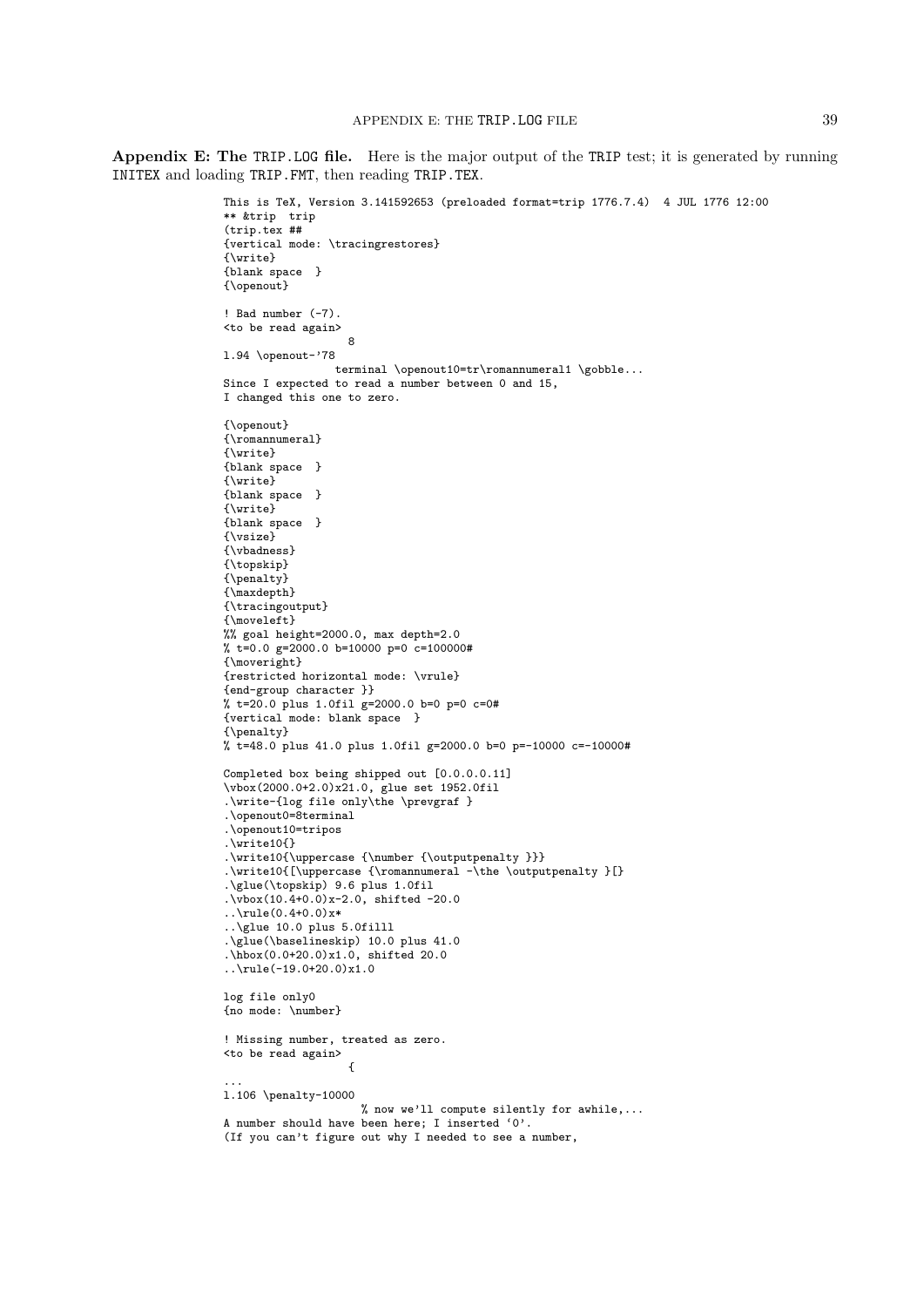```
look up 'weird error' in the index to The TeXbook.)
{\romannumeral}
{\the}
Memory usage before: 159&313; after: 102&278; still untouched: 1613
{vertical mode: \batchmode}
{\output}
{blank space }
{\setbox}
{internal vertical mode: end-group character }}
{vertical mode: blank space }
{\dimen}
{begin-group character {}
{\output}
{blank space }
{\insert}
{internal vertical mode: \def}
{blank space }
{\vskip}
{\baselineskip}
{\lineskip}
{\vbox}
{end-group character }}
{\penalty}
{\nabla}{end-group character }}
{\penalty}
{\vbox}
{end-group character }}
{\penalty}
{end-group character }}
{restoring \lineskip=0.0pt plus 40.0pt}
{restoring \baselineskip=10.0pt plus 41.0pt}
{restoring \box=\box}
%% goal height=2000.0, max depth=2.0
! Insertions can only be added to a vbox.<br>1.125 }
l.125 }
            % since \dimen100=803pt<3*267.7pt, the insertion ...
Tut tut: You're trying to \insert into a
\box register that now contains an \hbox.
Proceed, and I'll discard its present contents.
The following box has been deleted:
\hbarbox(7.0+1.0)x2.0
.\rip A
! Infinite glue shrinkage inserted from \skip100.
l.125 }
            % since \dimen100=803pt<3*267.7pt, the insertion ...
The correction glue for page breaking with insertions
must have finite shrinkability. But you may proceed,
since the offensive shrinkability has been made finite.
% split100 to 803.0,267.7 p=-101
{vertical mode: blank space }
{\topskip}
{\vbox}
{internal vertical mode: end-group character }}
% t=0.0 plus 3.0filll minus 9.0 g=1470.63013 b=0 p=0 c=-101#
{vertical mode: blank space }
{\insertpenalties}
{\penalty}
{\cleaders}
{restricted horizontal mode: \lower}
{internal vertical mode: end-group character }}
{restricted horizontal mode: blank space }
{\leaders}
{\cleaders}
{the letter A}
{end-group character }}
```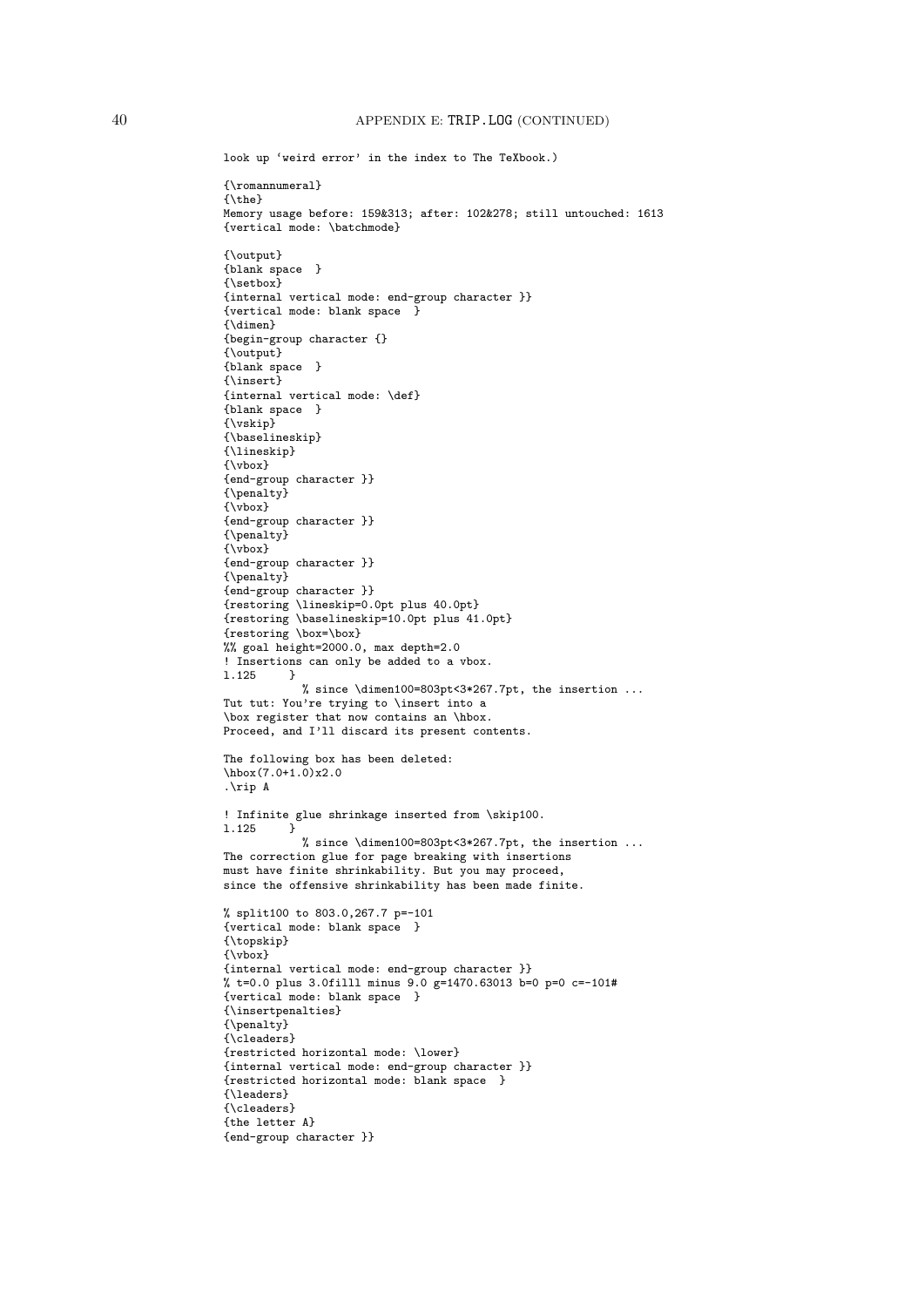```
{\leaders}
{the letter A}
{end-group character }}
{\xleaders}
{the letter A}
{end-group character }}
{\write}
{blank space }
{end-group character }}
{vertical mode: \mark}
{blank space }
{the letter A}
% t=1050.0 plus 44.0 plus 3.0filll minus 19.0 g=1470.63013 b=0 p=0 c=-50
{horizontal mode: the letter A}
{\insert}
{internal vertical mode: \baselineskip}
{\splittopskip}
{\hbox}
{restricted horizontal mode: \vadjust}
{internal vertical mode: \penalty}
{end-group character }}
{restricted horizontal mode: end-group character }}
{internal vertical mode: \hbox}
{restricted horizontal mode: end-group character }}
{internal vertical mode: end-group character }}
{restoring \splittopskip=1.0pt plus 43.0pt}
{restoring \baselineskip=10.0pt plus 41.0pt}
{horizontal mode: \showthe}
> 1050.0pt.
<everypar> ...howthe \pagetotal
                                 \showthe \pagegoal \advance \...
...
l.140 A
         AA\everypar=\errhelp % because of previous \everypar...
{\showthe}
> 1470.63013pt.
<everypar> ...showthe \pagegoal
                                 \advance \count 15by1\mark {\...
...
l.140 A
         AA\everypar=\errhelp % because of previous \everypar...
{\advance}
{\mark}
{\splitmaxdepth}
{\par}
Qfirstpass
@secondpass
[]\rip A[][]
@\par via @@0 b=* p=-10000 d=*
@@1: line 1.3- t=0 -> @@0
Overfull \hbox (2.0pt too wide) in paragraph at lines 140--140
[]\rip A|
\hbox(7.0+1.0)x0.0
.\hbox(0.0+0.0)x0.0
.\rip A
.\penalty 10000
.\glue(\parfillskip) 0.0
.\glue(\rightskip) 0.0
.\text{rule}(*++)x5.0
{vertical mode: the letter A}
% t=1060.0 plus 127.0 plus 8.0filll minus 27.0 g=1255.43756 b=0 p=0 c=-5
\Omega{horizontal mode: the letter A}
{\insert}
{internal vertical mode: \baselineskip}
```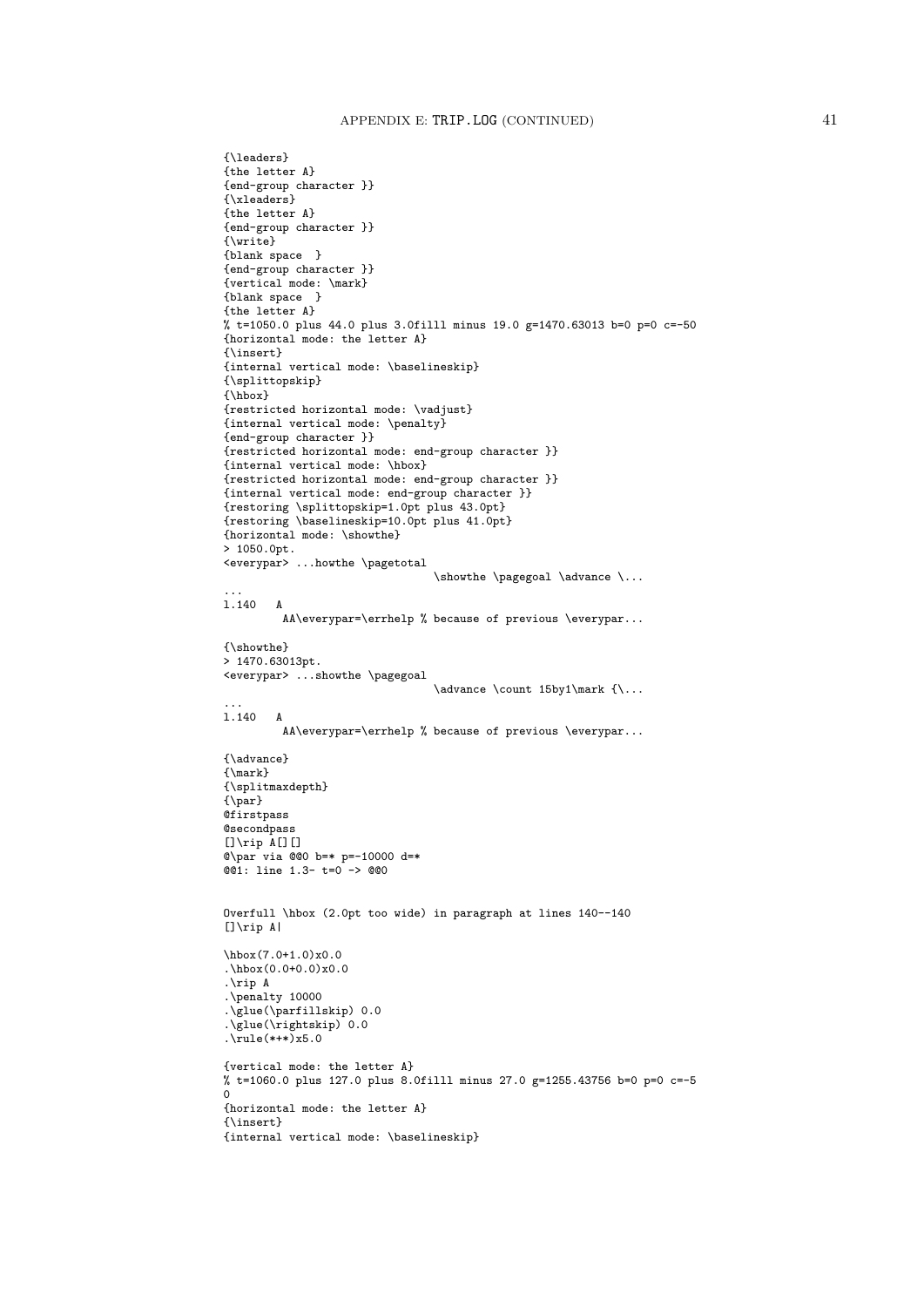```
{\splittopskip}
{\hbox}
{restricted horizontal mode: \vadjust}
{internal vertical mode: \penalty}
{end-group character }}
{restricted horizontal mode: end-group character }}
{internal vertical mode: \hbox}
{restricted horizontal mode: end-group character }}
{internal vertical mode: end-group character }}
{restoring \splittopskip=1.0pt plus 43.0pt}
{restoring \baselineskip=10.0pt plus 41.0pt}
{horizontal mode: \showthe}
> 1061.0pt.
<everypar> ...howthe \pagetotal
                                \showthe \pagegoal \advance \...
...
l.140 AA
          A\everypar=\errhelp % because of previous \everypar...
{\showthe}
> 1255.43756pt.
<everypar> ...showthe \pagegoal
                                \advance \count 15by1\mark \{ \...
l.140 AA
          A\everypar=\errhelp % because of previous \everypar...
{\advance}
{\mark}
{\splitmaxdepth}
{\pmb \{\tag{par}\} }Qfirstpass
@secondpass
[]\rip A[][]@\par via @@0 b=* p=-10000 d=*
@01: line 1.3- t=0 -> @00Overfull \hbox (2.0pt too wide) in paragraph at lines 140--140
[]\rip A|
\hbox(7.0+1.0)x0.0
.\hbox(0.0+0.0)x0.0
.\rip A
.\penalty 10000
.\glue(\parfillskip) 0.0
.\glue(\rightskip) 0.0
.rule(***) x5.0{vertical mode: the letter A}
% t=1070.0 plus 210.0 plus 8.0filll minus 35.0 g=1055.44061 b=7 p=0 c=-4
3
{horizontal mode: the letter A}
{\insert}
{internal vertical mode: \baselineskip}
{\splittopskip}
{\hbox}
{restricted horizontal mode: \vadjust}
{internal vertical mode: \penalty}
{end-group character }}
{restricted horizontal mode: end-group character }}
{internal vertical mode: \hbox}
{restricted horizontal mode: end-group character }}
{internal vertical mode: end-group character }}
{restoring \splittopskip=1.0pt plus 43.0pt}
{restoring \baselineskip=10.0pt plus 41.0pt}
{horizontal mode: \showthe}
> 1071.0pt.<everypar> ...howthe \pagetotal
                                \showthe \pagegoal \advance \...
```
...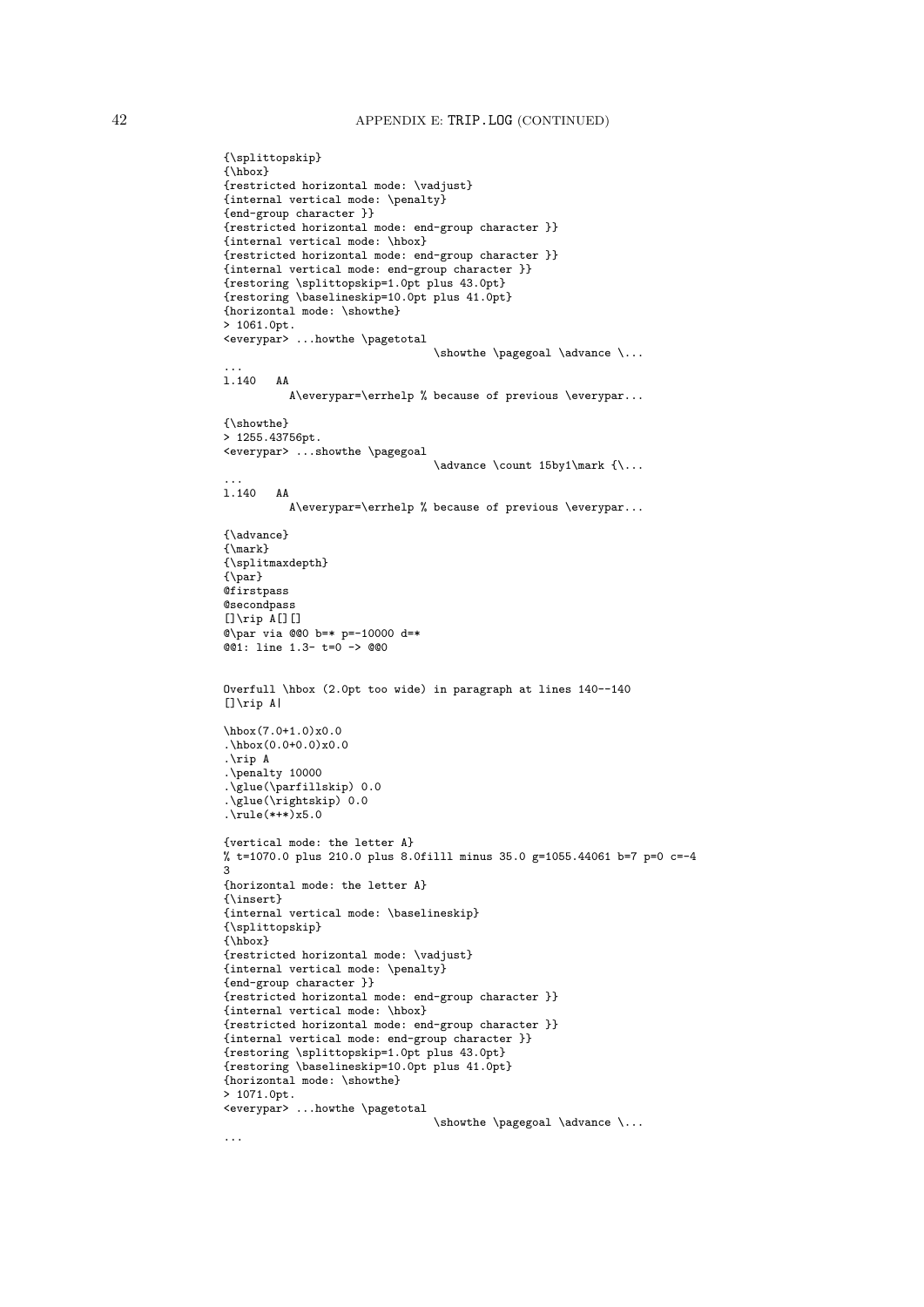l.140 AAA

```
\everypar=\errhelp % because of previous \everypar...
{\showthe}
> 1055.44061pt.
<everypar> ...showthe \pagegoal
                                 \advance \count 15by1\mark {\...
...
l.140 AAA
           \everypar=\errhelp % because of previous \everypar...
{\advance}
{\mark}
{\splitmaxdepth}
{\nightharpoonup}@firstpass
@secondpass
[]\right[[][]@\par via @@0 b=* p=-10000 d=*
@01: line 1.3- t=0 -> @00Overfull \hbox (2.0pt too wide) in paragraph at lines 140--140
[]\rip A|
\hbox(7.0+1.0)x0.0
.\hbox(0.0+0.0)x0.0
.\rip A
.\penalty 10000
.\glue(\parfillskip) 0.0
.\glue(\rightskip) 0.0
.\text{rule}(*++)x5.0
% split200 to -51.11694,0.0 p=999
{vertical mode: \everypar}
{\kern}
{the letter A}
% t=1080.0 plus 293.0 plus 8.0filll minus 43.0 g=1055.44061 b=18 p=0 c=9
67{horizontal mode: the letter A}
{\hbox{\sf{hfill}}\}{\vadjust}
{internal vertical mode: \newlinechar}
{\special}
{\penalty}
{end-group character }}
{restoring \newlinechar=0}
{horizontal mode: \penalty}
{the letter A}
\{\gamma\}Qfirstpass
@secondpass
[]\rip A
@ via @@0 b=* p=0 d=*
@@1: line 1.3 t=0 -> @@0
[@\penalty via @@1 b=0 p=-10000 d=*
@@2: line 2.2 t=0 -> @@1
A
@\par via @@2 b=* p=-10000 d=*
@3: line 3.3- t=0 -> @2Overfull \hbox (2.0pt too wide) in paragraph at lines 145--148
[]\rip A|
\hbarbox(7.0+1.0)x0.0
.\hbox{hbox}(0.0+0.0)x0.0.\rip A
.\glue(\rightskip) 0.0
.\text{rule}(*++)x5.0
```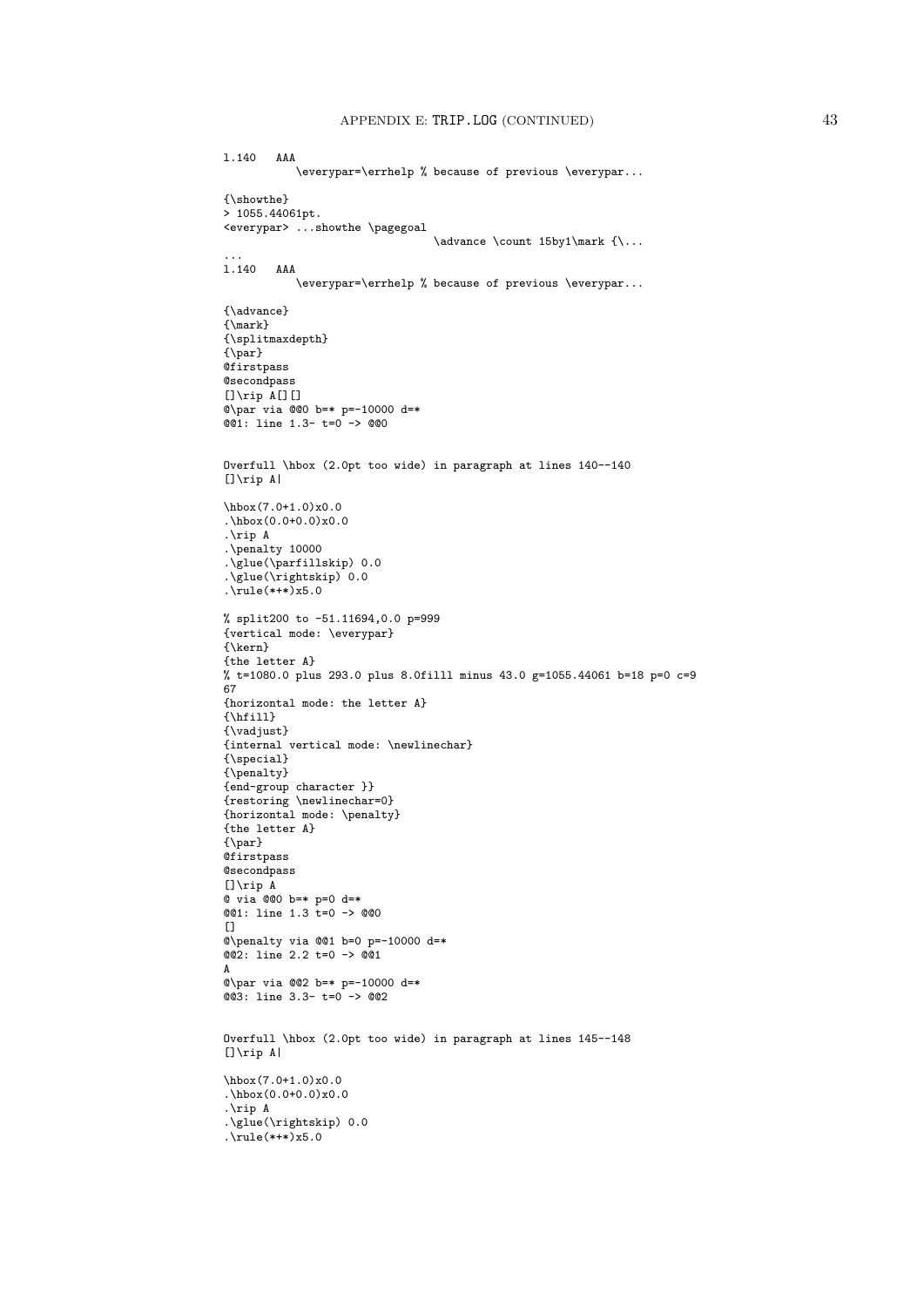```
Overfull \hbox (2.0pt too wide) in paragraph at lines 145--148
\rip A|
\hbox(7.0+1.0)x0.0
.\rip A
.\penalty 10000
.\glue(\parfillskip) 0.0
.\glue(\rightskip) 0.0
.\n\text{rule}(***)x5.0
% t=1040.0 plus 376.0 plus 8.0filll minus 51.0 g=1055.44061 b=0 p=0 c=94
9
% t=1050.0 plus 417.0 plus 8.0filll minus 51.0 g=1055.44061 b=0 p=-5000
c=-4051#{vertical mode: \insert}
{internal vertical mode: \vskip}
{\floatingpenalty}
{end-group character }}
{restoring \floatingpenalty=100}
{vertical mode: \pagefilstretch}
{\showthe}
> 952.
l.149 ...showthe\insertpenalties
                                 \penalty99999999\showlists
{\penalty}
{\showlists}
### vertical mode entered at line 0
### current page:
\insert100, natural size 803.09999; split(1.0 plus 43.0,-2.0); float cos
t 100
.\glue 0.0 plus 1.0fil
.\sqrt{vbox(267.7+0.0)x0.0}.\penalty -101
.\glue(\lineskip) 0.0 minus 0.4
\sqrt{v \text{box}(267.7+0.0)} x0.0
.\penalty -100
.\glue(\lineskip) 0.0 minus 0.4
.\vbox(267.7+0.0)x0.0
.\penalty -1000
\glue(\topskip) 0.0 plus 44.0
\sqrt{vbox(1000.0+0.0)x0.0}\penalty 12345
\cleaders 50.0 minus 10.0
.\hbox(15.0+2.0)x45.0
..\vbox(17.0+0.0)x0.0, shifted 2.0
..\glue 4.0 plus 2.0 minus 1.0
..\leaders 10.0
\ldots\rule(0.4+0.0)x*
..\cleaders 9.0
...\hbarbox(7.0+1.0)x2.0
....\rip A
..\leaders 9.0
...\hbox(7.0+1.0)x2.0
....\rip A
..\xleaders 9.0
...\hbox(7.0+1.0)x2.0
....\rip A
..\write*{\help }
..\glue 4.0 plus 2.0 minus 1.0
\mark{alpha}
\glue(\parskip) 0.0 plus 42.0 minus 8.0
\glue(\baselineskip) 3.0 plus 41.0
\hbox(7.0+1.0)x0.0
.\hbox{hbox}(0.0+0.0)x0.0.\rip A
.\penalty 10000
.\glue(\parfillskip) 0.0
```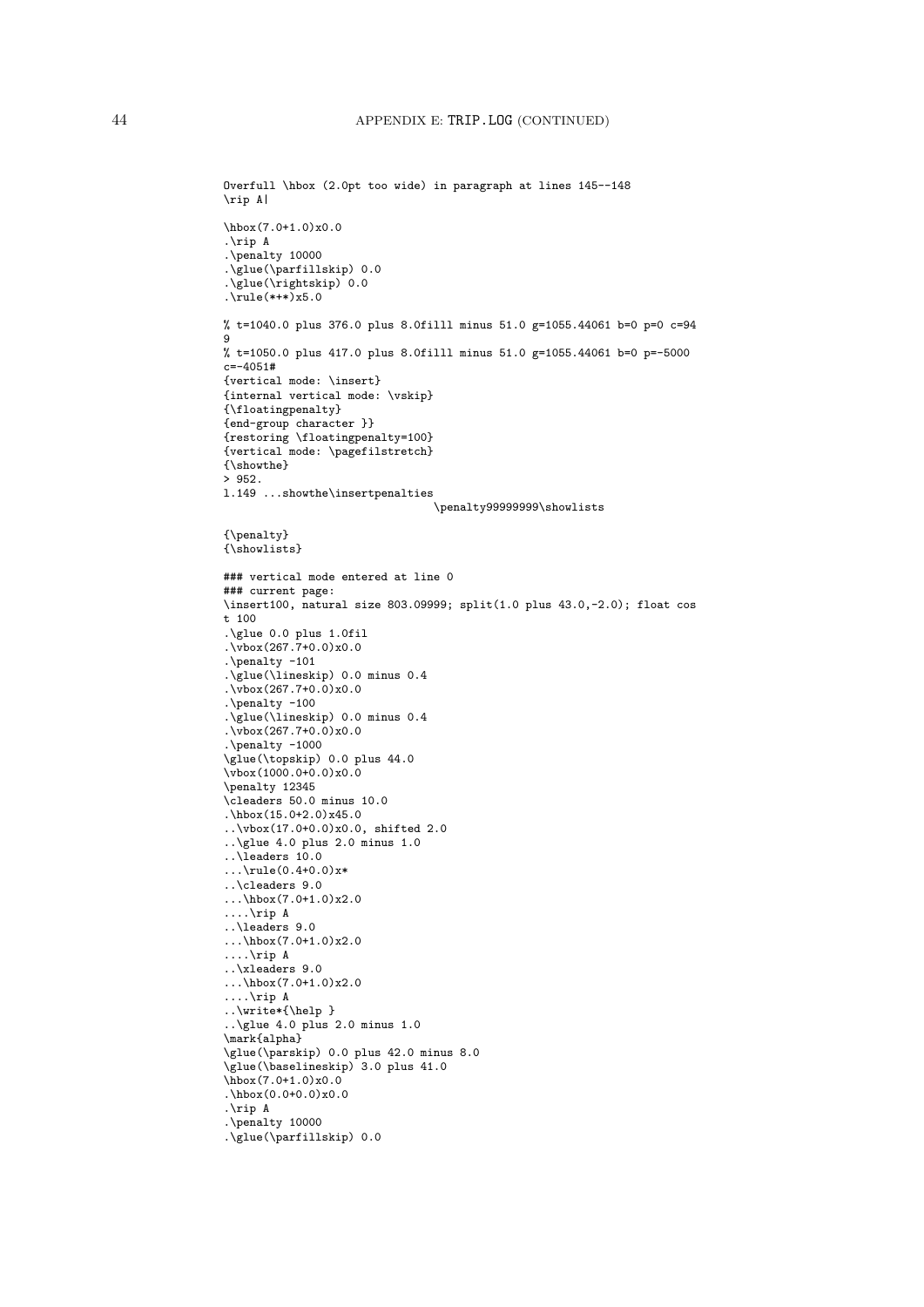```
.\glue(\rightskip) 0.0
.\n\times(***) \times 5.0\insert200, natural size 400.0; split(0.0,-2.0); float cost 100
.\hbox(0.0+0.0)x0.0
.\penalty 999
.\glue(\baselineskip) 400.0
.\hbox(0.0+0.0)x-10.0
\mark{1}
\glue(\parskip) 0.0 plus 42.0 minus 8.0
\glue(\baselineskip) 2.0 plus 41.0
\hbox{hbox(7.0+1.0)x0.0}.\hbox(0.0+0.0)x0.0
.\rip A
.\penalty 10000
.\glue(\parfillskip) 0.0
.\glue(\rightskip) 0.0
.\rule(*+*)x5.0
\insert200, natural size 400.0; split(1.0,-1.0); float cost 100
.\hbox(0.0+0.0)x0.0
.\penalty 999
.\glue(\baselineskip) 400.0
.\hbox{hbox}(0.0+0.0)x-10.0\mark{2}
\glue(\parskip) 0.0 plus 42.0 minus 8.0
\glue(\baselineskip) 2.0 plus 41.0
\hbox(7.0+1.0)x0.0
.\hbox{hbox}(0.0+0.0)x0.0.\rip A
.\penalty 10000
.\glue(\parfillskip) 0.0
.\glue(\rightskip) 0.0
.\n\times(***) x5.0\insert200, natural size 400.0; split(2.0,-1.0); float cost 100
.\hbox{hbox}(0.0+0.0)x0.0.\penalty 999
.\glue(\baselineskip) 400.0
.\hbox{hbox}(0.0+0.0)x-10.0\mark{3}
\kern -50.0
\glue(\parskip) 0.0 plus 42.0 minus 8.0
\glue(\baselineskip) 2.0 plus 41.0
\hbox(7.0+1.0)x0.0
.\hbox{hbox}(0.0+0.0)x0.0.\rip A
.\glue(\rightskip) 0.0
.\rule(*+*)x5.0
\glue(\baselineskip) 9.0 plus 41.0
\hbox(0.0+0.0)x0.0
.\penalty -1000000000
.\glue(\rightskip) 0.0
\special{^^80-1000.0pt}
\penalty -5000
\glue(\baselineskip) 3.0 plus 41.0
\hbox(7.0+1.0)x0.0
.\rip A
.\penalty 10000
.\glue(\parfillskip) 0.0
.\glue(\rightskip) 0.0
.rule(***) x5.0\insert200, natural size 10000.0; split(1.0 plus 43.0,-1.0); float cost
3
.\glue 10000.0
\penalty 99999999
total height 1060.0 plus 458.0 plus -1.0fil plus 8.0filll minus 51.0
goal height 1055.44061
\insert100 adds 535.36987, #1 might split
\insert200 adds 405.19714, #3 might split
prevdepth 1.0, prevgraf 3 lines
! OK.
<recently read> \showlists
```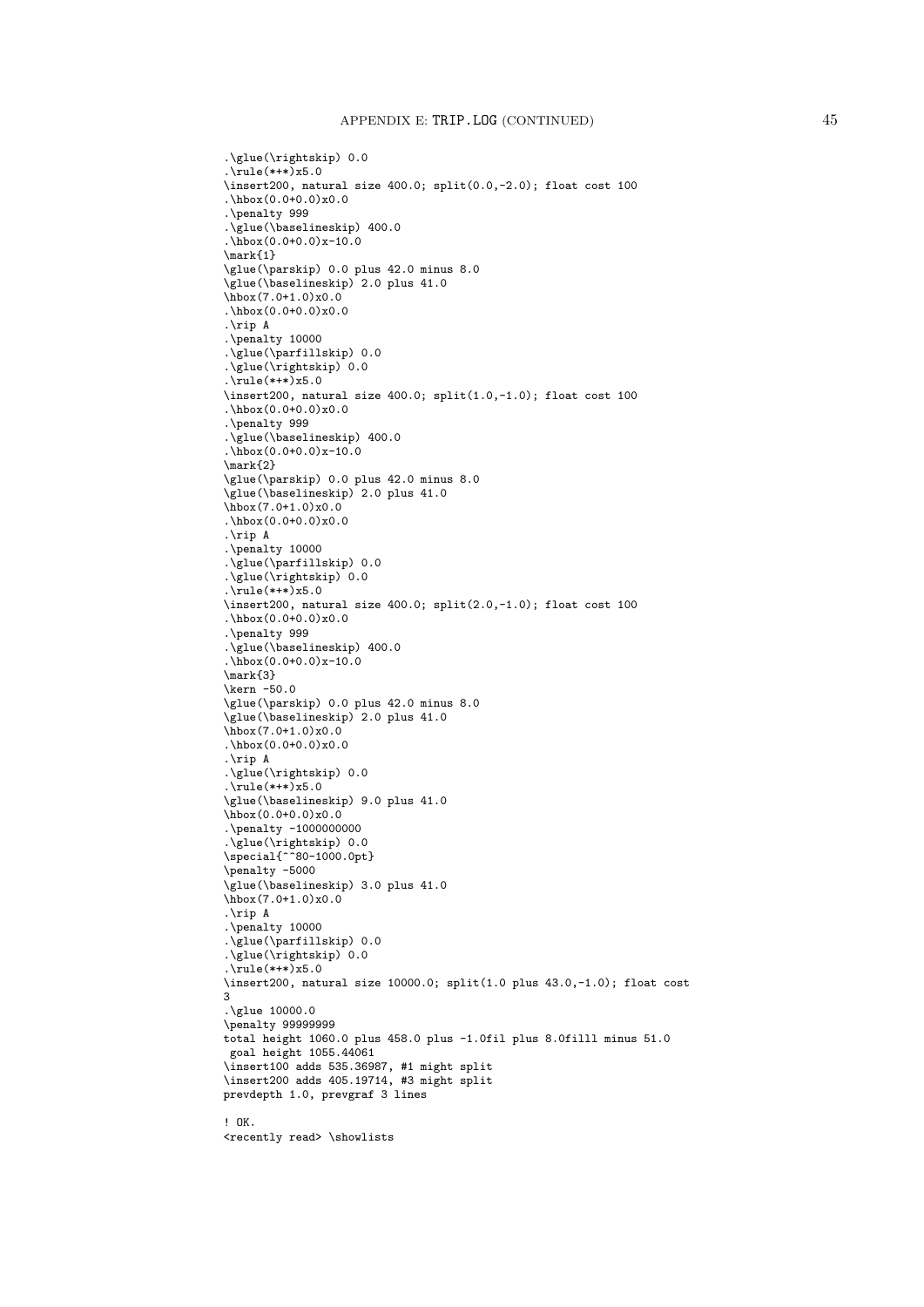l.149 ...nalty99999999\showlists

```
{\showthe}
> 8.0pt.
l.150 ...howthe\pagefilllstretch
                                 \vskip 1000pt\penalty-333\hbo...
{\vskip}
{\penalty}
% t=2061.0 plus 458.0 plus -1.0fil plus 8.0filll minus 51.0 g=1055.44061
b=* p=-333 c=*
! \box255 is not void.
<to be read again>
                    \hbox
l.150 ...1000pt\penalty-333\hbox
                                 to 23pt{} % output now
You shouldn't use \box255 except in \output routines.
Proceed, and I'll discard its present contents.
The following box has been deleted:
\forall x(0.0+0.0)x0.0{internal vertical mode: \dimen}
{\{ \emptyset, \text{count} \}}{\global}
{\ifnum}
{true}
{\global}
{\unvbox}
{\penalty}
{\bar{\aleph}}{\message}
{\topmark}
{\firstmark}
{\botmark}
{\splitfirstmark}
{\splitbotmark}
: a \overline{1} \overline{0}ha: 3: :{end-group character }}
{restoring \count5=0}
{restoring \dimen9=0.0pt}
%% goal height=2000.0, max depth=2.0
! Infinite glue shrinkage inserted from \skip100.
<to be read again>
                   \hbox
l.150 ...1000pt\penalty-333\hbox
                                  to 23pt{} % output now
The correction glue for page breaking with insertions
must have finite shrinkability. But you may proceed,
since the offensive shrinkability has been made finite.
% split100 to 803.0,267.7 p=-101
% t=0.0 plus 3.0filll minus 9.0 g=1470.63013 b=0 p=0 c=-101#
% t=1050.0 plus 44.0 plus 3.0filll minus 19.0 g=1470.63013 b=0 p=0 c=-10
1#
% t=1060.0 plus 127.0 plus 8.0filll minus 27.0 g=1255.43756 b=0 p=0 c=-1
01#
% t=1070.0 plus 210.0 plus 8.0filll minus 35.0 g=1055.44061 b=7 p=0 c=-9
4
% split200 to -51.11694,0.0 p=999
% t=1080.0 plus 293.0 plus 8.0filll minus 43.0 g=1055.44061 b=18 p=0 c=9
16
% t=1040.0 plus 376.0 plus 8.0filll minus 51.0 g=1055.44061 b=0 p=0 c=89
8
% t=1050.0 plus 417.0 plus 8.0filll minus 51.0 g=1055.44061 b=0 p=-5000
c=-4102#% t=2061.0 plus 458.0 plus 8.0filll minus 51.0 g=1055.44061 b=* p=-333 c
=*
{\dimen}
```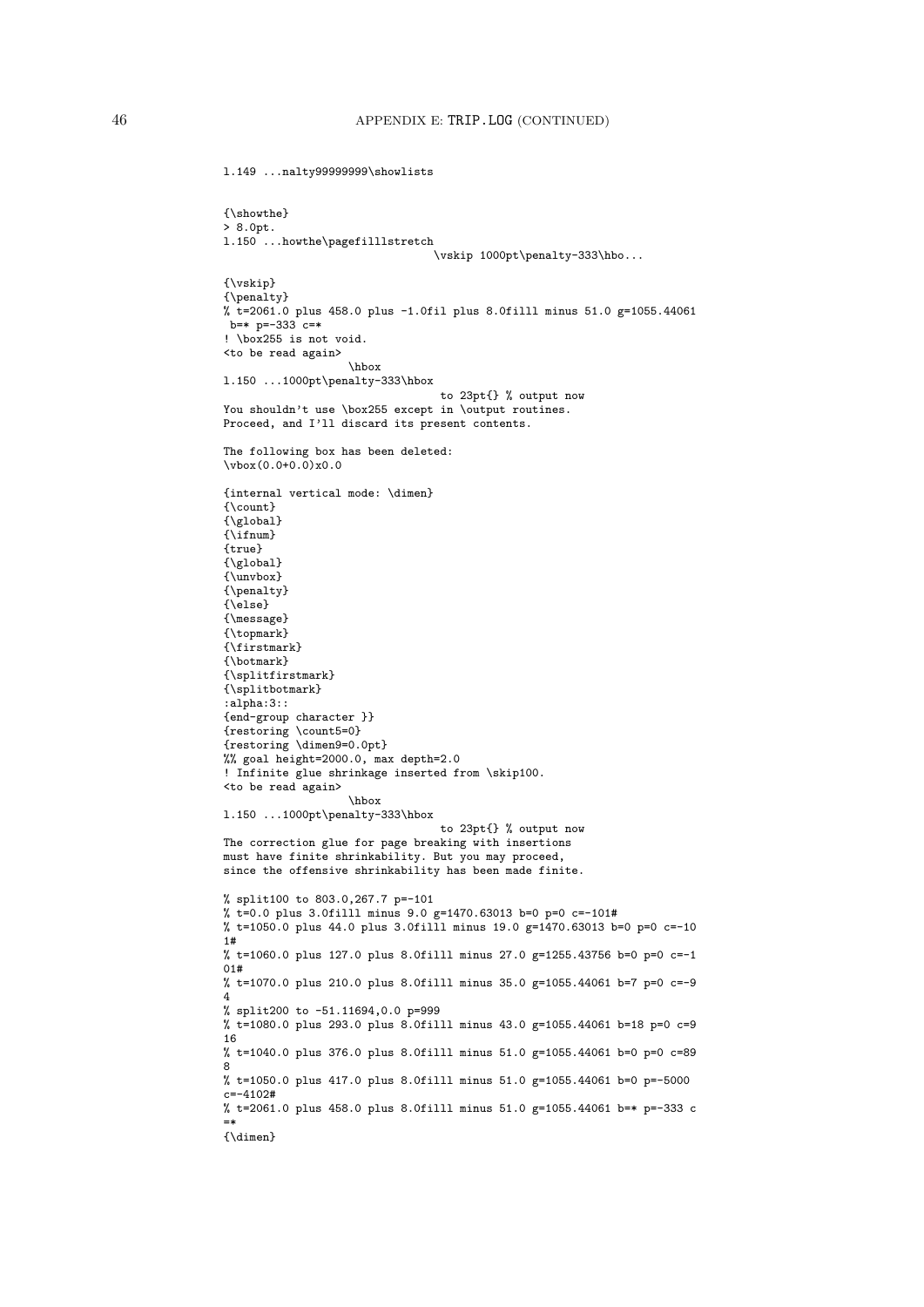```
{\count}
{\sqrt{\text{global}}}{\ifnum}
{false}
{\setbox}
{\shipout}
{restricted horizontal mode: \box}
{\box}
{\vsplit}
Overfull \vbox (986.0pt too high) has occurred while \output is active
\vbox(55.0+-1.0)x45.0, glue set - 1.0
.\glue(\topskip) 0.0 plus 44.0
.\vbox(1000.0+0.0)x0.0
.\penalty 12345
.\cleaders 50.0 minus 10.0
.\h\box{\hbox{hbox}}(15.0+2.0)x45.0...\vbox(17.0+0.0)x0.0, shifted 2.0
...\glue 4.0 plus 2.0 minus 1.0
\ldotsleaders 10.0
\ldots\rule(0.4+0.0)x*
...\cleaders 9.0
....\hbox(7.0+1.0)x2.0
.....\rip A
...\leaders 9.0
....\hbarbox(7.0+1.0)x2.0
.....\rip A
...\xleaders 9.0
....\hbox(7.0+1.0)x2.0
.....\rip A
...\write*{\help }
...\glue 4.0 plus 2.0 minus 1.0
.\mark{alpha}
{end-group character }}
Completed box being shipped out [-5000.0.0.0.11.53110374]
\hbox(810.4+0.0)x45.0
\sqrt{vbox(267.7+0.0)x0.0}..\glue 0.0 plus 1.0fil
..\vbox(267.7+0.0)x0.0
.\vbox(810.4+0.0)x0.0
.\cdot\rule(0.4+0.0)x*
..\glue 10.0 plus 5.0filll
\cdot \hbox(0.0+0.0)x0.0
..\penalty 999
..\glue(\baselineskip) 400.0
\ldots\hbox(0.0+0.0)x-10.0
..\hbox(0.0+0.0)x0.0
..\penalty 999
..\glue(\baselineskip) 400.0
..\hbox(0.0+0.0)x-10.0
..\hbox(0.0+0.0)x0.0
.\v{vbox}(55.0+-1.0)x45.0, glue set - 1.0
..\glue(\topskip) 0.0 plus 44.0
..\vbox(1000.0+0.0)x0.0
..\penalty 12345
..\cleaders 50.0 minus 10.0
...\hbox{hbox(15.0+2.0)x45.0}....\vbox(17.0+0.0)x0.0, shifted 2.0
....\glue 4.0 plus 2.0 minus 1.0
....\leaders 10.0
\ldots.....\rule(0.4+0.0)x*
....\cleaders 9.0
.....\hbox(7.0+1.0)x2.0
......\rip A
....\leaders 9.0
\ldots.....\hbox(7.0+1.0)x2.0
\ldots....\rip A
....\xleaders 9.0
\ldots.....\hbox(7.0+1.0)x2.0
```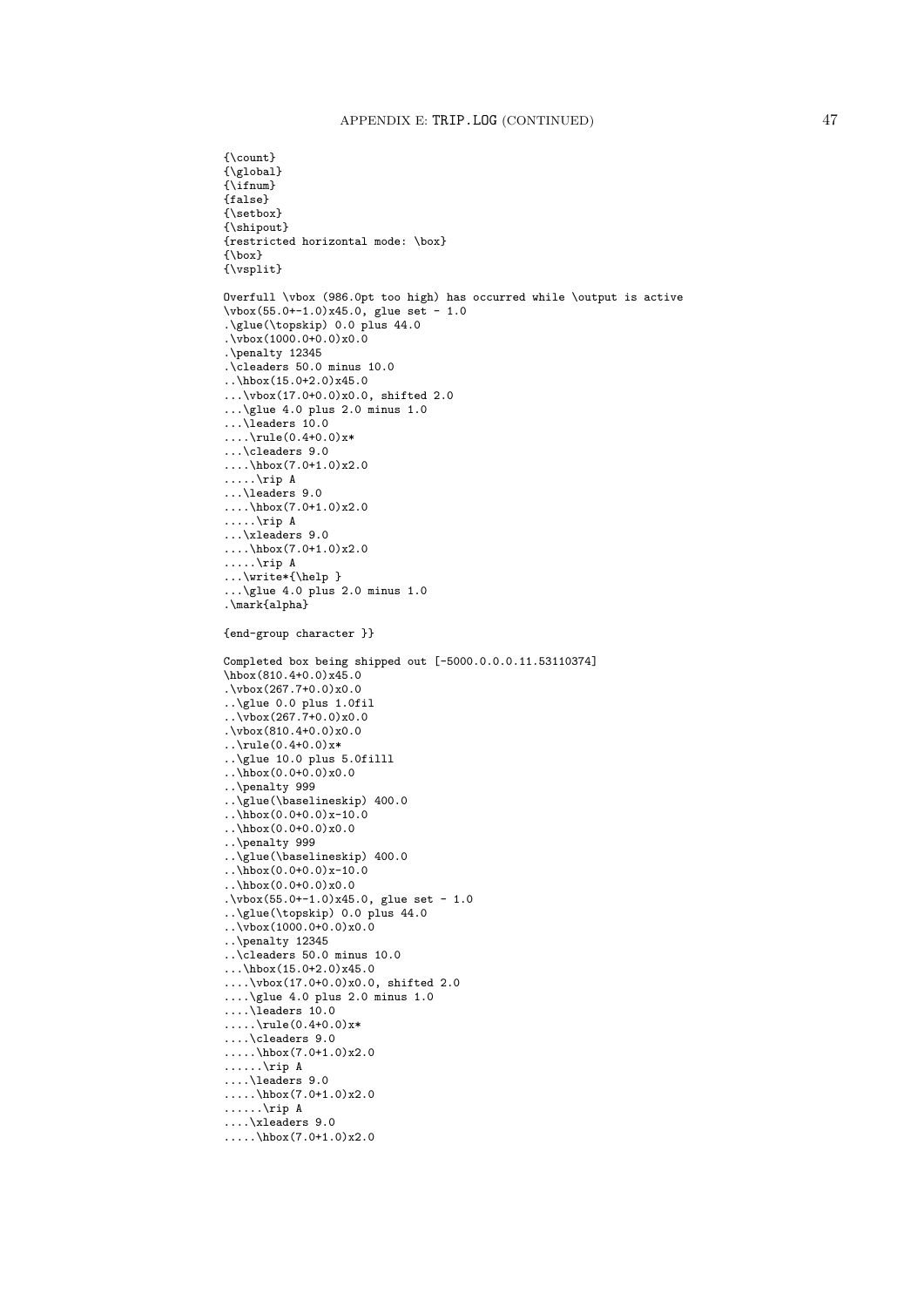```
......\rip A
....\write*{\help }
....\glue 4.0 plus 2.0 minus 1.0
..\mark{alpha}
Memory usage before: 747&484; after: 581&481; still untouched: 1492
{internal vertical mode: blank space }
{\unvcopy}
{\showlists}
### internal vertical mode entered at line 150 (\output routine)
\glue(\splittopskip) 0.0 plus 43.0
\hbox(7.0+1.0)x0.0
.\hbox(0.0+0.0)x0.0
.\rip A
.\penalty 10000
.\glue(\parfillskip) 0.0
.\glue(\rightskip) 0.0
.\text{rule}(*++)x5.0
\mark (1)</sub>
\glue(\parskip) 0.0 plus 42.0 minus 8.0
\glue(\baselineskip) 2.0 plus 41.0
\hbox(7.0+1.0)x0.0
.\hbox(0.0+0.0)x0.0
.\rip A
.\penalty 10000
.\glue(\parfillskip) 0.0
.\glue(\rightskip) 0.0
.\text{rule}(***) x5.0
\mark{2}
\glue(\parskip) 0.0 plus 42.0 minus 8.0
\glue(\baselineskip) 2.0 plus 41.0
\hbox(7.0+1.0)x0.0
.\hbox{hbox}(0.0+0.0)x0.0.\rip A
.\penalty 10000
.\glue(\parfillskip) 0.0
\sqrt{\text{glue}(\rightarrow \text{htskip}}) 0.0
.\n\times . \rule(*+*)x5.0
\mark{3}
\kern -50.0
\glue(\parskip) 0.0 plus 42.0 minus 8.0
\glue(\baselineskip) 2.0 plus 41.0
\hbarbox(7.0+1.0)x0.0\hbar box(0.0+0.0)x0.0
.\rip A
.\glue(\rightskip) 0.0
.\text{rule}(***) x5.0
\glue(\baselineskip) 9.0 plus 41.0
\hbarbox(0.0+0.0)x0.0.\penalty -1000000000
.\glue(\rightskip) 0.0
\special{^<sup>2</sup>80-1000.0pt}
prevdepth ignored
### vertical mode entered at line 0
### current page: (held over for next output)
\insert100, natural size 535.4; split(1.0 plus 43.0,-2.0); float cost 10
0
.\glue(\splittopskip) 0.0 plus 43.0
.\vbox(267.7+0.0)x0.0
.\penalty -100
.\glue(\lineskip) 0.0 minus 0.4
\sqrt{v}box(267.7+0.0)x0.0
.\penalty -1000
\insert200, natural size 2.0; split(2.0,-1.0); float cost 100
.\glue(\splittopskip) 2.0
.\hbox(0.0+0.0)x-10.0### recent contributions:
\penalty 10000
\penalty 10000
\glue(\baselineskip) 3.0 plus 41.0
```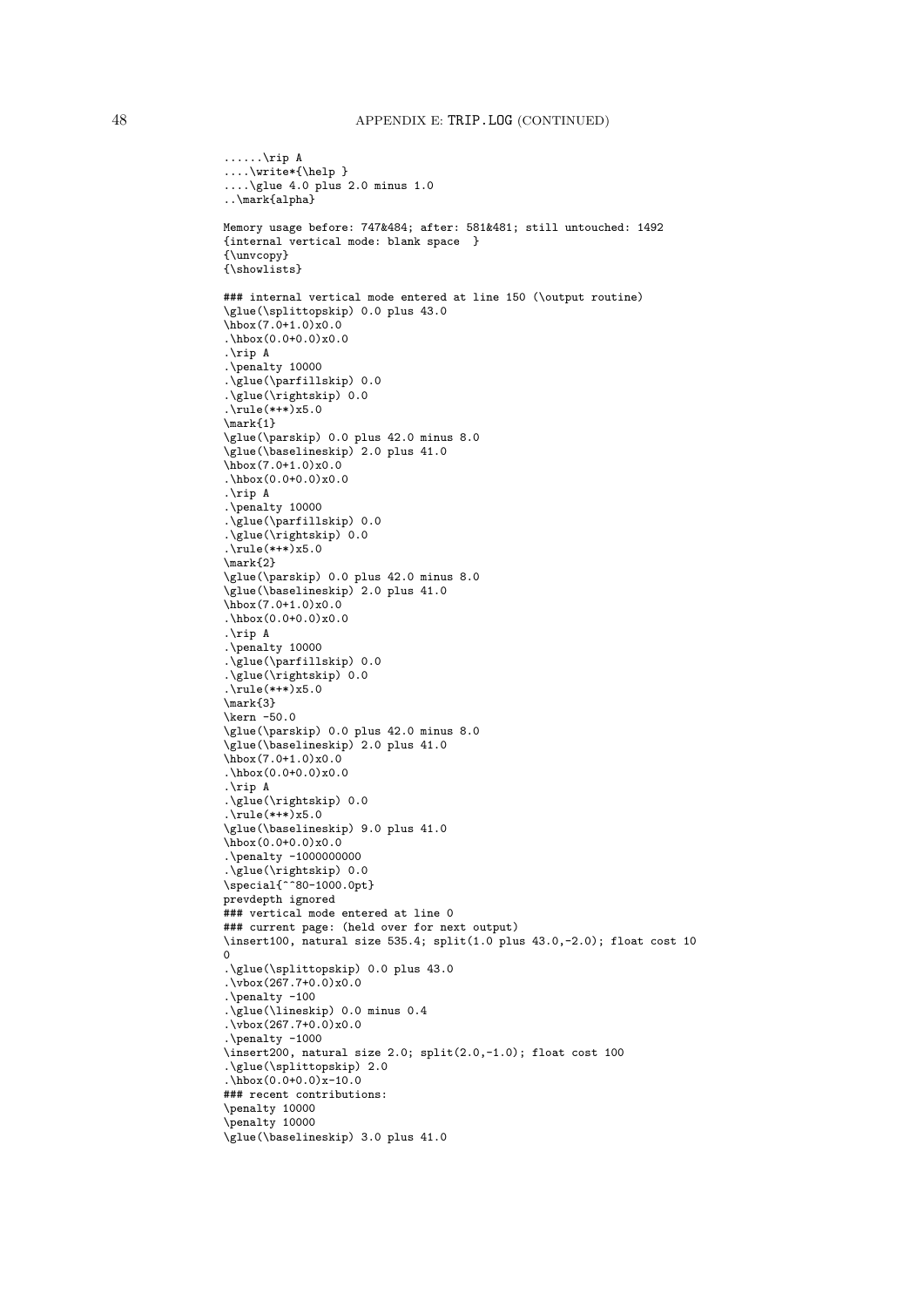```
\hbox(7.0+1.0)x0.0
.\rip A
.\penalty 10000
.\glue(\parfillskip) 0.0
.\glue(\rightskip) 0.0
.\lvert \text{rule}(*++\rvert x5.0\insert200, natural size 10000.0; split(1.0 plus 43.0,-1.0); float cost
3
.\glue 10000.0
\penalty 999999999
\glue 1000.0
\penalty -333
prevdepth 1.0, prevgraf 3 lines
! OK.
<recently read> \showlists
...
l.150 ...1000pt\penalty-333\hbox
                                 to 23pt{} % output now
{\showthe}
> 2.
<output> ...he \insertpenalties
                                 \showthe \pageshrink \globald...
...
l.150 ...1000pt\penalty-333\hbox
                                  to 23pt{} % output now
{\showthe}
> 51.0pt.
<output> ...showthe \pageshrink
                                 \globaldefs 1\halign {##\tabs...
...
l.150 ...1000pt\penalty-333\hbox
                                  to 23pt{} % output now
{\globaldefs}
{\halign}
{blank space }
{\showboxdepth}
{\showboxbreadth}
\{\setminus f\}{\message}
{\topmark}
{\firstmark}
{\botmark}
{\splitfirstmark}
{\splitbotmark}
3:alpha:3:alpha:alpha
{end-group character }}
{restoring \globaldefs=0}
{restoring \box255=
\vbox(1055.44061+0.0)x45.0, glue set 0.01305 []}
{restoring \count5=0}
{restoring \dimen9=0.0pt}
! Output routine didn't use all of \box255.
<to be read again>
                   \hbox
l.150 ...1000pt\penalty-333\hbox
                                  to 23pt{} % output now
Your \output commands should empty \box255,
e.g., by saying '\shipout\box255'.
Proceed; I'll discard its present contents.
The following box has been deleted:
\vbox(1055.44061+0.0)x45.0, glue set 0.01305
.\glue(\topskip) 0.0 plus 44.0
.\vbox(1000.0+0.0)x0.0
.etc.
```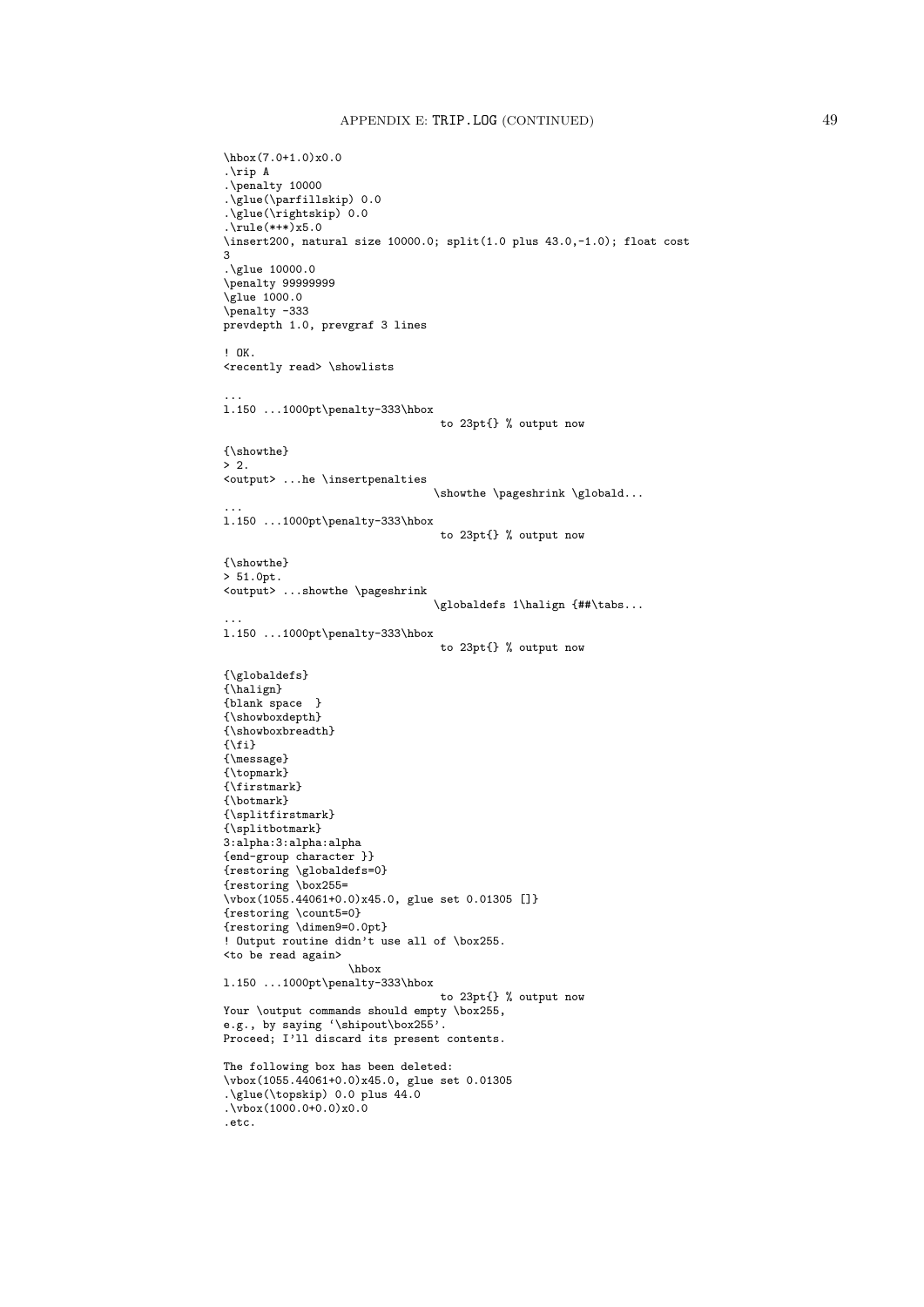```
%% goal height=2000.0, max depth=2.0
! Infinite glue shrinkage inserted from \skip100.
<to be read again>
                   \hbox
l.150 ...1000pt\penalty-333\hbox
                                 to 23pt{} % output now
The correction glue for page breaking with insertions
must have finite shrinkability. But you may proceed,
since the offensive shrinkability has been made finite.
% t=0.0 plus 8.0filll minus 9.0 g=924.23029 b=0 p=0 c=0#
% t=7.0 plus 44.0 plus 8.0filll minus 9.0 g=924.23029 b=0 p=0 c=0#
% t=17.0 plus 127.0 plus 8.0filll minus 17.0 g=924.23029 b=0 p=0 c=0#
% t=27.0 plus 210.0 plus 8.0filll minus 25.0 g=924.23029 b=0 p=0 c=0#
% t=-13.0 plus 293.0 plus 8.0filll minus 33.0 g=924.23029 b=0 p=0 c=0#
% split200 to 1832.4585,10000.0 p=-10000
% t=1008.0 plus 375.0 plus 8.0filll minus 33.0 g=-4075.76971 b=* p=-333
c = *{\dimen}
{\count}
{\global}
{\tilde{\iota}}{false}
{\setbox}
{\shipout}
{restricted horizontal mode: \box}
{\box}
{\vsplit}
{end-group character }}
Completed box being shipped out [10000.0.0.0.11.131072]
\hbox(535.4+0.0)x0.0
.\vbox(535.4+0.0)x0.0 []
.\sqrt{vbox(2.0+0.0)x0.0} []
.etc.
Memory usage before: 475&470; after: 290&466; still untouched: 1473
{internal vertical mode: blank space }
{\unvcopy}
{\showlists}
### internal vertical mode entered at line 150 (\output routine)
prevdepth ignored
### vertical mode entered at line 0
### recent contributions:
\glue(\baselineskip) 9.0 plus 41.0
\hbox(0.0+0.0)x0.0
.\penalty -1000000000
.\glue(\rightskip) 0.0
etc.
prevdepth 1.0, prevgraf 3 lines
! OK.
<recently read> \showlists
...
l.150 ...1000pt\penalty-333\hbox
                                 to 23pt{} % output now
{\showthe}
> 0.<output> ...he \insertpenalties
                                \showthe \pageshrink \globald...
...
l.150 ...1000pt\penalty-333\hbox
                                 to 23pt{} % output now
{\showthe}
> 33.0pt.
<output> ...showthe \pageshrink
                                 \globaldefs 1\halign {##\tabs...
```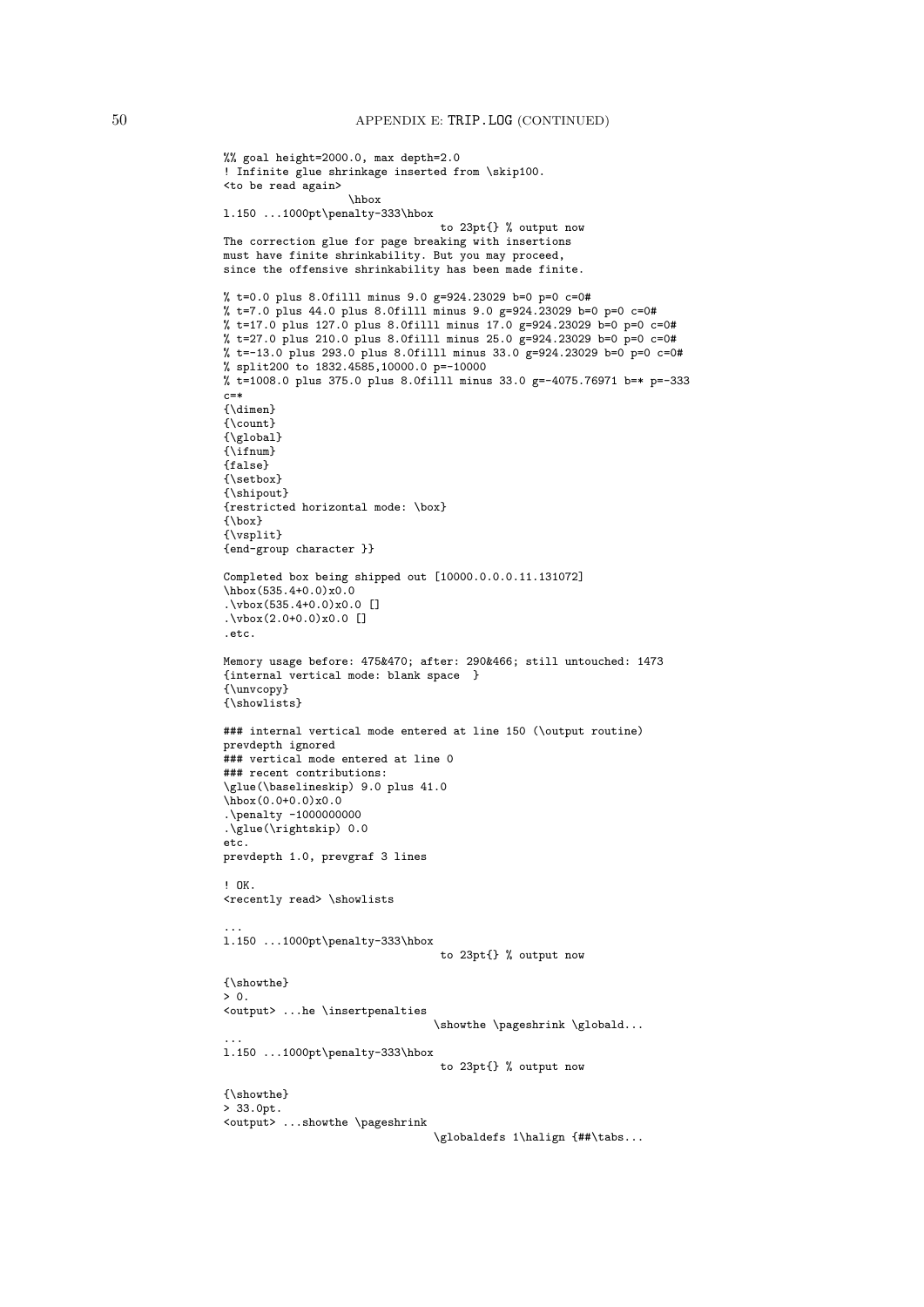...

```
l.150 ...1000pt\penalty-333\hbox
                                  to 23pt{} % output now
{\globaldefs}
{\halign}
{blank space }
{\showboxdepth}
{\showboxbreadth}
\{ \xi \}{\message}
{\topmark}
{\firstmark}
{\botmark}
{\splitfirstmark}
{\splitbotmark}
3:1:3:1:3
{end-group character }}
{restoring \globaldefs=0}
{restoring \box255=
\vbox(924.23029+1.0)x0.0, glue set 3.19875 []}
{restoring \count5=0}
{restoring \dimen9=0.0pt}
! Output routine didn't use all of \box255.
<to be read again>
                   \hbox
l.150 ...1000pt\penalty-333\hbox
                                 to 23pt{} % output now
Your \output commands should empty \box255,
e.g., by saying '\shipout\box255'.
Proceed; I'll discard its present contents.
The following box has been deleted:
\vbox(924.23029+1.0)x0.0, glue set 3.19875
.\glue(\topskip) 0.0 plus 44.0
\hbox{hbox(7.0+1.0)x0.0}.etc.
%% goal height=2000.0, max depth=2.0
% split200 to 3955.99365,10000.0 p=-10000
% t=1012.0 plus 85.0 plus 5.0filll g=-3010.0 b=* p=-333 c=*#
{\dimen}
{\count}
{\{ \gtrm\}}\{\lambda if num\}{false}
{\setbox}
{\shipout}
{restricted horizontal mode: \box}
{\box}
{\vsplit}
Overfull \vbox (958.0pt too high) has occurred while \output is active
\vbox(55.0+-1.0)x0.0
.\glue(\topskip) 1.0 plus 44.0
.\hbox(0.0+0.0)x0.0 []
.etc.
{end-group character }}
Completed box being shipped out [-333.0.0.0.11.655360000]
\hbarox(10000.0+0.0)x0.0
.\v\text{vbox}(10000.0+0.0)x0.0 []
.\vbox(55.0+-1.0)x0.0 []
Memory usage before: 218&459; after: 149&458; still untouched: 1473
{internal vertical mode: blank space }
{\unvcopy}
{\showlists}
### internal vertical mode entered at line 150 (\output routine)
```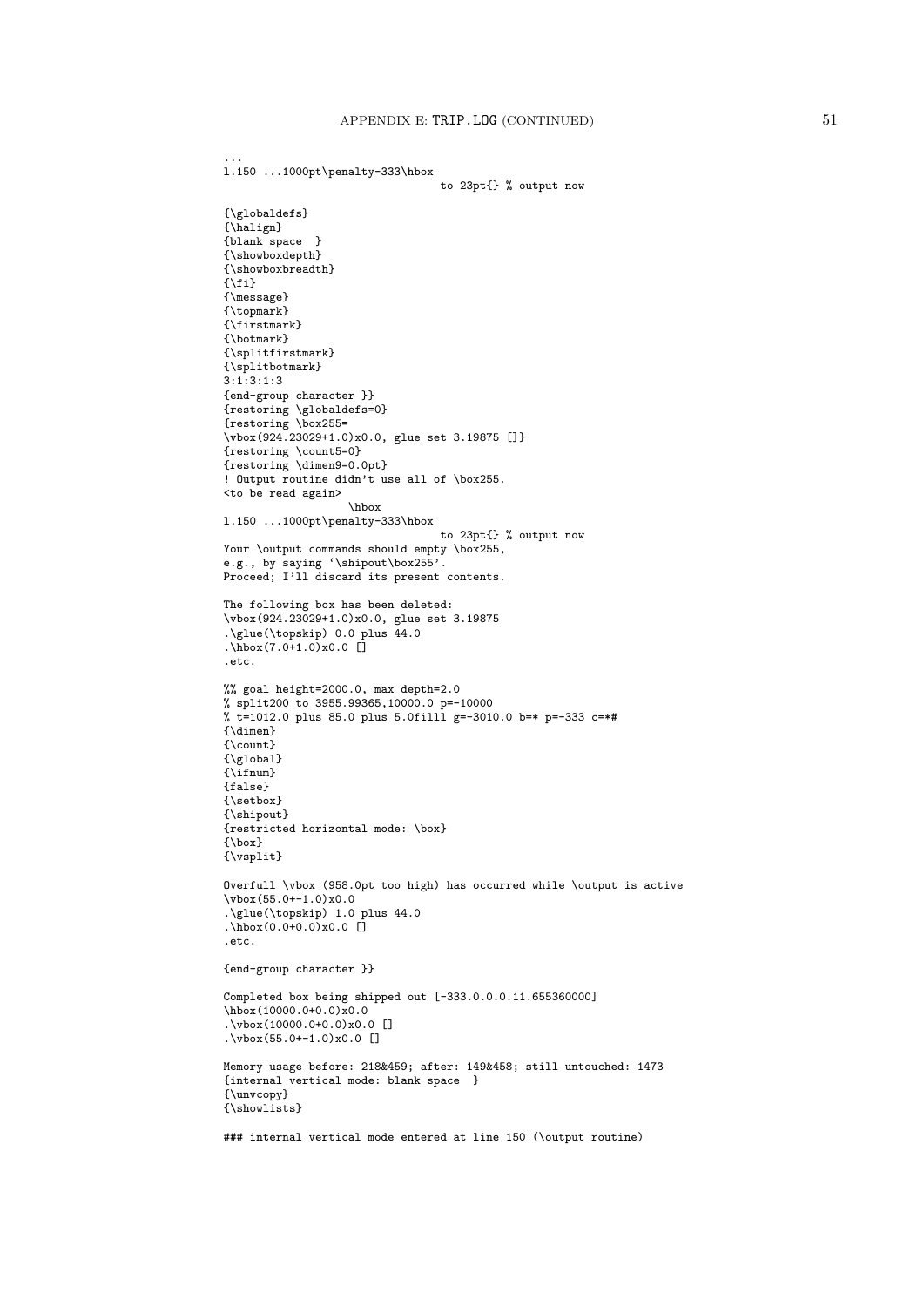```
prevdepth ignored
### vertical mode entered at line 0
### recent contributions:
\penalty 10000
prevdepth 1.0, prevgraf 3 lines
! OK.
<recently read> \showlists
...
l.150 ...1000pt\penalty-333\hbox
                                   to 23pt{} % output now
{\showthe}
> 0.<output> ...he \insertpenalties
                                  \showthe \pageshrink \globald...
...
l.150 ...1000pt\penalty-333\hbox
                                   to 23pt{} % output now
{\showthe}
> 0.0pt.
<output> ...showthe \pageshrink
                                   \globaldefs 1\halign {##\tabs...
...
l.150 ...1000pt\penalty-333\hbox
                                   to 23pt{} % output now
{\globaldefs}
{\hbox{\sf \char'13em}}{blank space }
{\showboxdepth}
{\showboxbreadth}
\{ \ifmmode \chi \else \hbar \else \hbar \else \hbar \space \fi\text{if} \fi \}{\message}
{\topmark}
{\firstmark}
{\botmark}
{\splitfirstmark}
{\splitbotmark}
3:3:3::
{end-group character }}
{restoring \globaldefs=0}
{restoring \box255=
\vbox(-3010.0+0.0)x0.0 []}
{restoring \count5=0}
{restoring \dimen9=0.0pt}
! Output routine didn't use all of \box255.
<to be read again>
                    \hbox
l.150 ...1000pt\penalty-333\hbox
                                   to 23pt{} % output now
Your \output commands should empty \box255,
e.g., by saying '\shipout\box255'.
Proceed; I'll discard its present contents.
The following box has been deleted:
\sqrt{vbox(-3010.0+0.0)x0.0}.\glue(\topskip) 1.0 plus 44.0
\hbox{hbox(0.0+0.0)x0.0}.etc.
{vertical mode: \hbox}
{restricted horizontal mode: end-group character }}
%% goal height=2000.0, max depth=2.0
{vertical mode: blank space }
{\vsize}
{\global}
! Dimension too large.
l.151 ...83.99999237060546875pt
```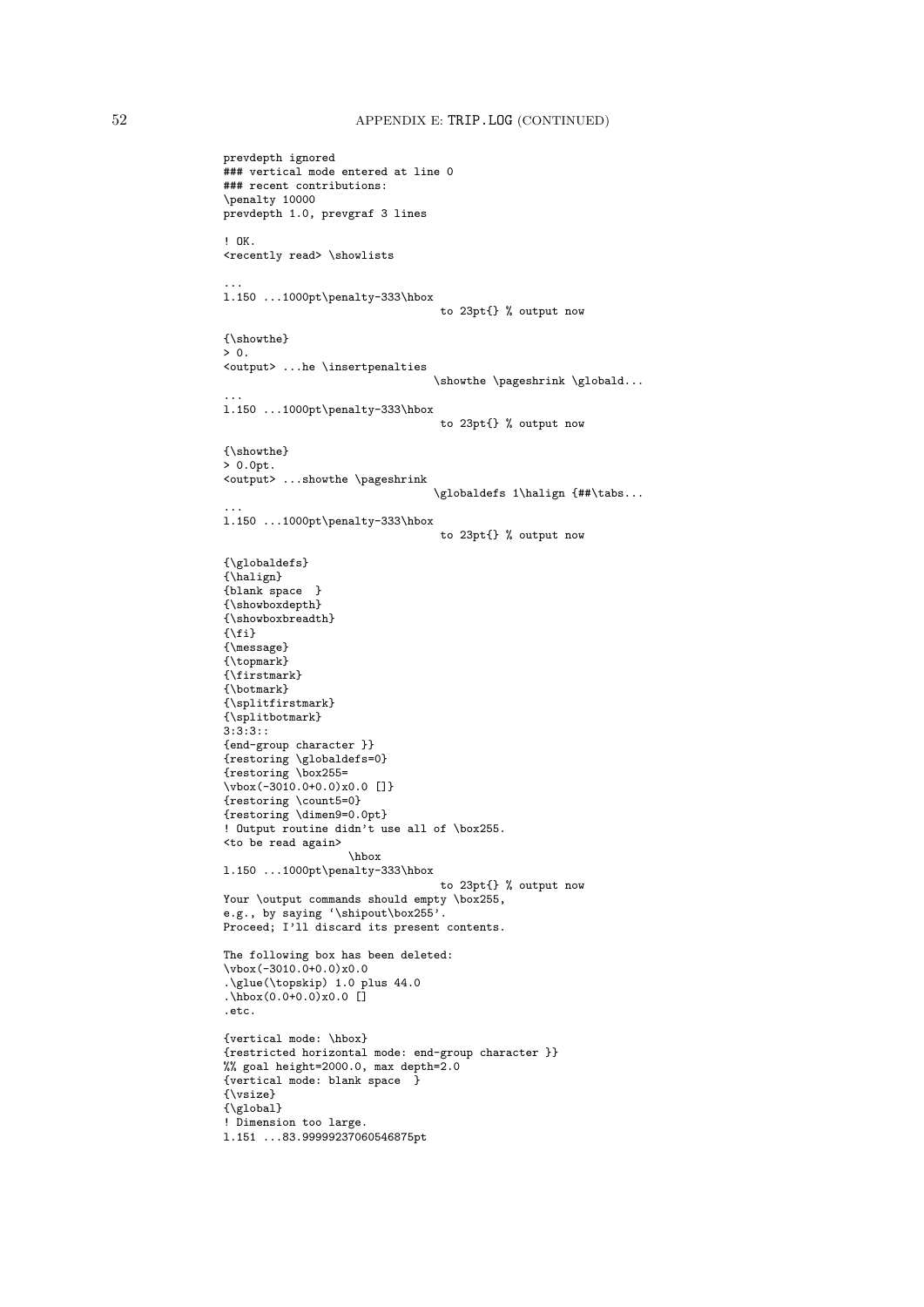```
% page size \approx infinity
I can't work with sizes bigger than about 19 feet.
Continue and I'll use the largest value I can.
{end-group character }}
{retaining \vsize=16383.99998pt}
{restoring \everypar=A\insert 200{\baselineskip 400pt\ETC.}
{restoring \splitmaxdepth=-2.0pt}
{restoring \count15=0}
{restoring \topskip=20.0pt plus 1.0fil}
{restoring \output={\tracingcommands 0\showthe \outputpenalty \ETC.}
{blank space }
{begin-group character {}
{\tracingoutput}
{\tracingstats}
{\shipout}
{restricted horizontal mode: \closeout}
{\closeout}
{end-group character }}
[-333.0.0.0.11]{vertical mode: end-group character }}
{restoring \tracingstats=4}
{restoring \tracingoutput=1}
{blank space }
{\showthe}
> A\insert 200{\baselineskip 400pt\splittopskip \count 15pt\hbox {\vadju
st {\penalty 999}}\hbox to -10pt{}}\showthe \pagetotal \showthe \pagegoa
l \advance \count 15by1\mark {\the \count 15}\splitmaxdepth -1pt \paR \g
obble .
l.154 \showthe\everypar
{\everypar}
{\showthe}
>.
l.155 ...ypar{}\showthe\everypar
{\{\text{def}\}}{blank space }
{\tracingmacros}
{\def}{blank space }
\{let\}{\dimendef}
{\dimen222}
{\hat{\tau}}{true}
\{ \text{if } \}{\ifdim}
\t 12#101001{->-.#1pt{
#1<-01001010
{true}
{begin-group character {}
{\relax}
{end-group character }}
{\else}
{\cal Q}{\ifodd}
{true}
{\advance}
{\fi}
{\penalty}
% t=1.0 plus 44.0 g=2000.0 b=10000 p=-12345 c=-12345#
{internal vertical mode: \tracingcommands}
> -12345.<output> ...wthe \outputpenalty
                                 \showboxbreadth 9999 \showbox...
l.164 \penalty -12345
                      % output the remaining stuff
```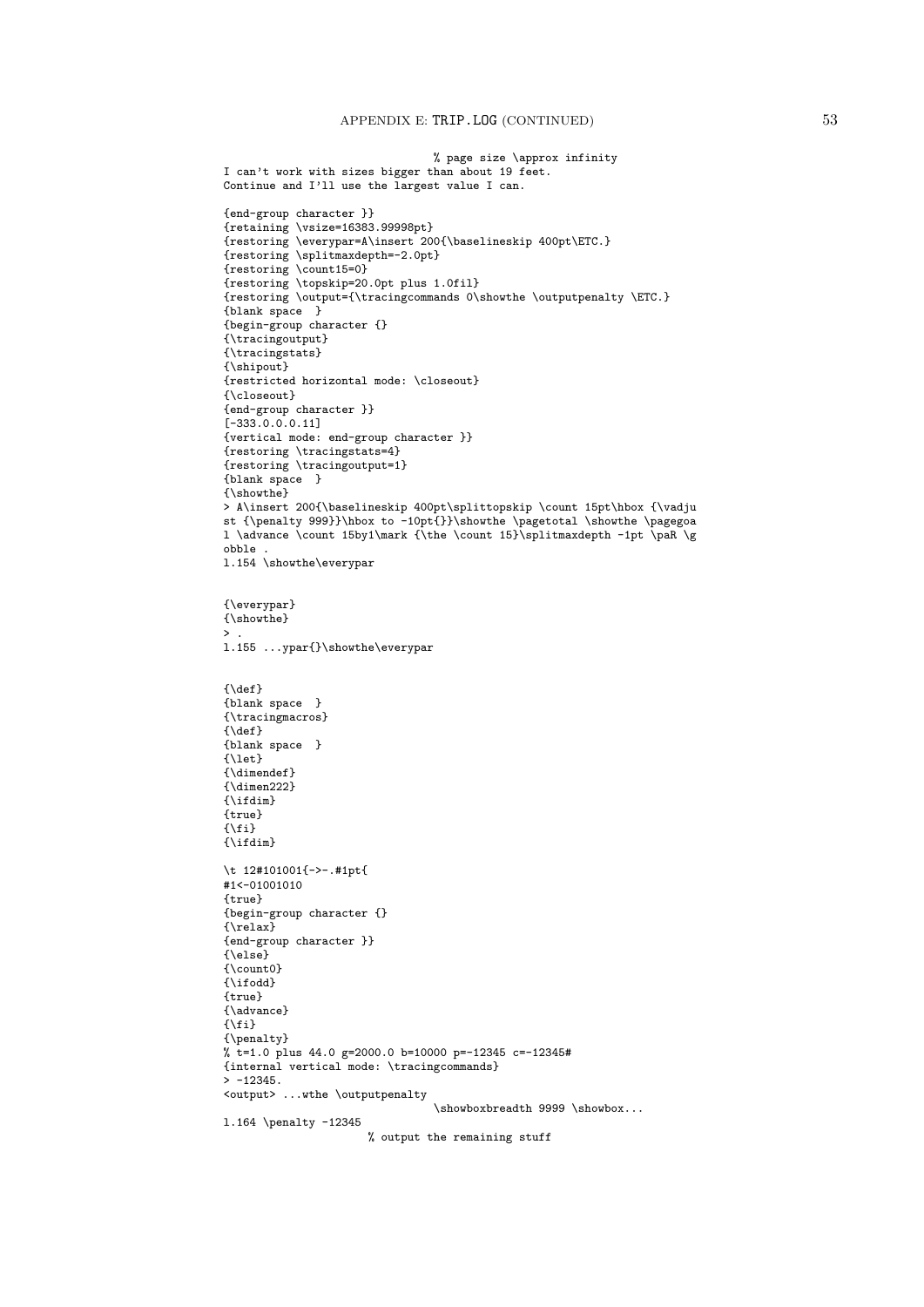```
Completed box being shipped out [-2.0.0.0.11]
\vbox(2000.0+0.0)x23.0, glue set 45.43182
.\glue(\topskip) 1.0 plus 44.0
.\hbox(0.0+0.0)x23.0Memory usage before: 118&328; after: 102&328; still untouched: 1473
{restoring \box254=void}
{restoring \hoffset=0.0pt}
{restoring \showboxdepth=1}
{restoring \showboxbreadth=2}
{restoring \tracingcommands=2}
{vertical mode: \tracingmacros}
{\adjdemerits}
{\linepenalty}
{\text{\textbackslash}}{blank space }
{\valign}
{horizontal mode: \valign}
{restricted horizontal mode: \spacefactor}
{\global}
{end-group character }}
{blank space }
{\vrule}
{begin-group character {}
{blank space }
{end-group character }}
{end-group character }}
{internal vertical mode: \baselineskip}
{\global}
{\global}
{\rightskip}
{\global}
{\setbox}
\1#1->\hbox to#1pt{}
#1<-2{restricted horizontal mode: end-group character }}
{internal vertical mode: blank space }
{\noindent}
{horizontal mode: \copy}
{\hskip}
\overline{\{ \text{conv}\}}{\hskip}
{\lower}
\1#1->\hbox to#1pt{}
#1 < -1{restricted horizontal mode: end-group character }}
{horizontal mode: \hskip}
{\copy}
{\hskip}
{\box}
{end of alignment template}
Qfirstpass
@secondpass
\Box@ via @@0 b=10000 p=0 d=100000782
@@1: line 1.0 t=100000782 -> @@0
[@ via @@0 b=51 p=0 d=2704
@ via @@1 b=10000 p=0 d=100000000
@@2: line 1.1 t=2704 -> @@0
\Box@ via @@0 b=30 p=0 d=961
@ via @@1 b=10000 p=0 d=100000000
@ via @@2 b=10000 p=0 d=100000000
@@3: line 1.3 t=961 -> @@0
\Box@ via @@2 b=10000 p=0 d=100000000
```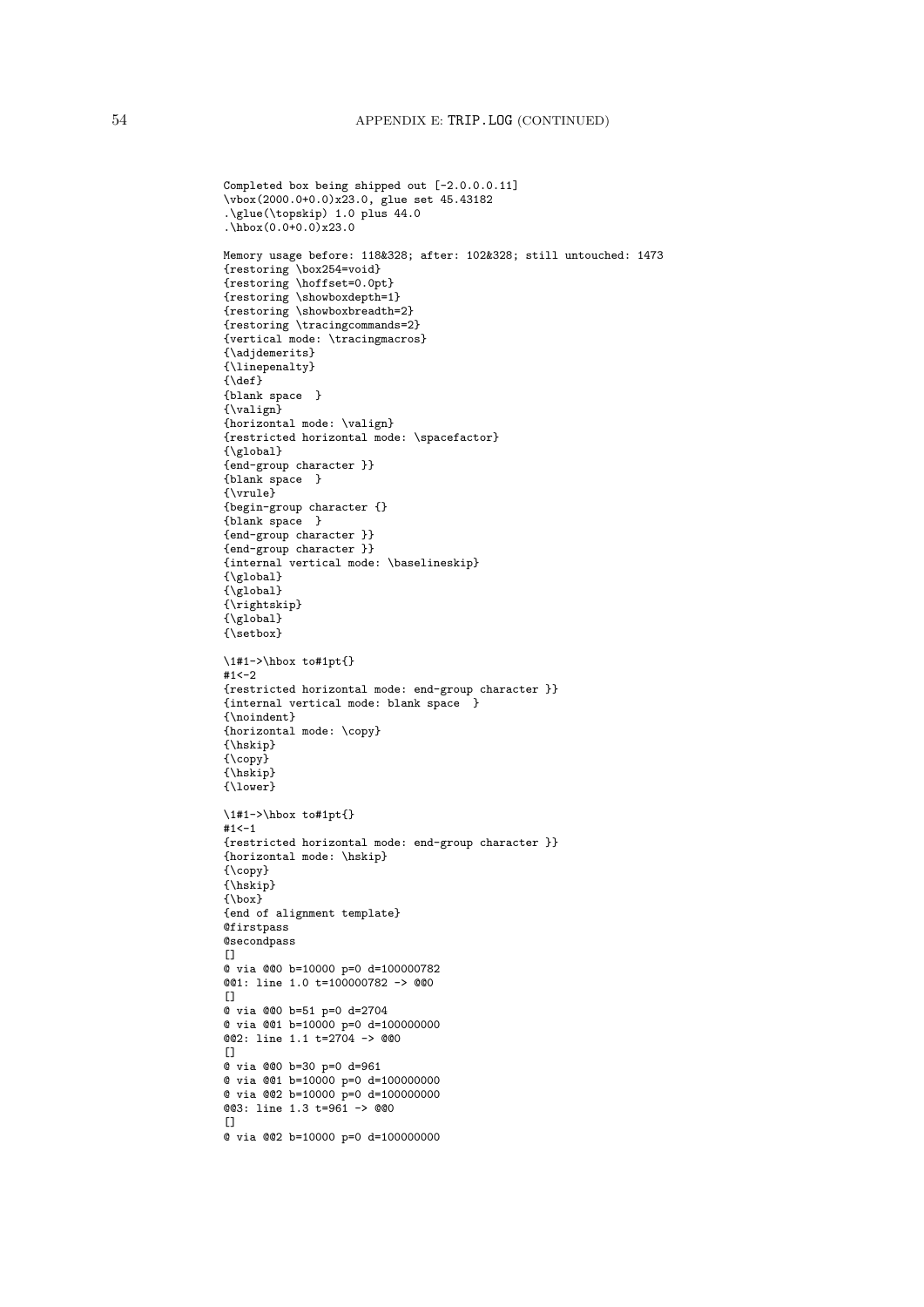```
@ via @@3 b=10000 p=0 d=100000782
@@4: line 2.0 t=100001743 -> @@3
\Box@\par via @@2 b=0 p=-10000 d=1
@\par via @@3 b=30 p=-10000 d=1743
@\par via @@4 b=10000 p=-10000 d=100000000
@@5: line 2.1- t=2704 -> @@3
@@6: line 2.2- t=2705 -> @@2
Tight \hbox (badness 30) in paragraph at lines 183--183
 [] [] []
\hbox(0.0+2.0)x13.0, glue set - 0.66667
.\glue(\leftskip) 4.0
\frac{1}{\text{hbox}(0.0+0.0)x2.0}.etc.
Loose \hbox (badness 30) in paragraph at lines 183--183
[ [ [ ] [ [ ]\hbox(0.0+0.0)x13.0, glue set 0.66667
.\glue(\leftskip) 4.0
\frac{1}{\text{hbox}(0.0+0.0)x2.0}.etc.
{restoring \box2=void}
{restoring \rightskip=0.0pt}
{restoring \baselineskip=10.0pt plus 41.0pt}
{internal vertical mode: \baselineskip}
{\global}
{\sqrt{g}lobal}{\rightskip}
{\sqrt{\gtrsim}}\{ \sqrt{\text{setbox}} \}\1#1->\hbox to#1pt{}
#1<-2{restricted horizontal mode: end-group character }}
{internal vertical mode: blank space }
{\noindent}
{horizontal mode: \copy}
{\hskip}
{\cal O}{\hskip}
{\lower}
\1#1->\hbox to#1pt{}
#1 < -1{restricted horizontal mode: end-group character }}
{horizontal mode: \hskip}
{\copy}
{\hskip}
{\box}
{\adjdemerits}
{end of alignment template}
Qfirstpass
@secondpass
\Box@ via @@0 b=10000 p=0 d=100000784
@@1: line 1.0 t=100000784 -> @@0
\Box@ via @@0 b=51 p=0 d=2704
@ via @@1 b=10000 p=0 d=100000000
@@2: line 1.1 t=2704 -> @@0
\Box@ via @@0 b=30 p=0 d=961
@ via @@1 b=10000 p=0 d=100000000
@ via @@2 b=10000 p=0 d=100000000
@@3: line 1.3 t=961 -> @@0
```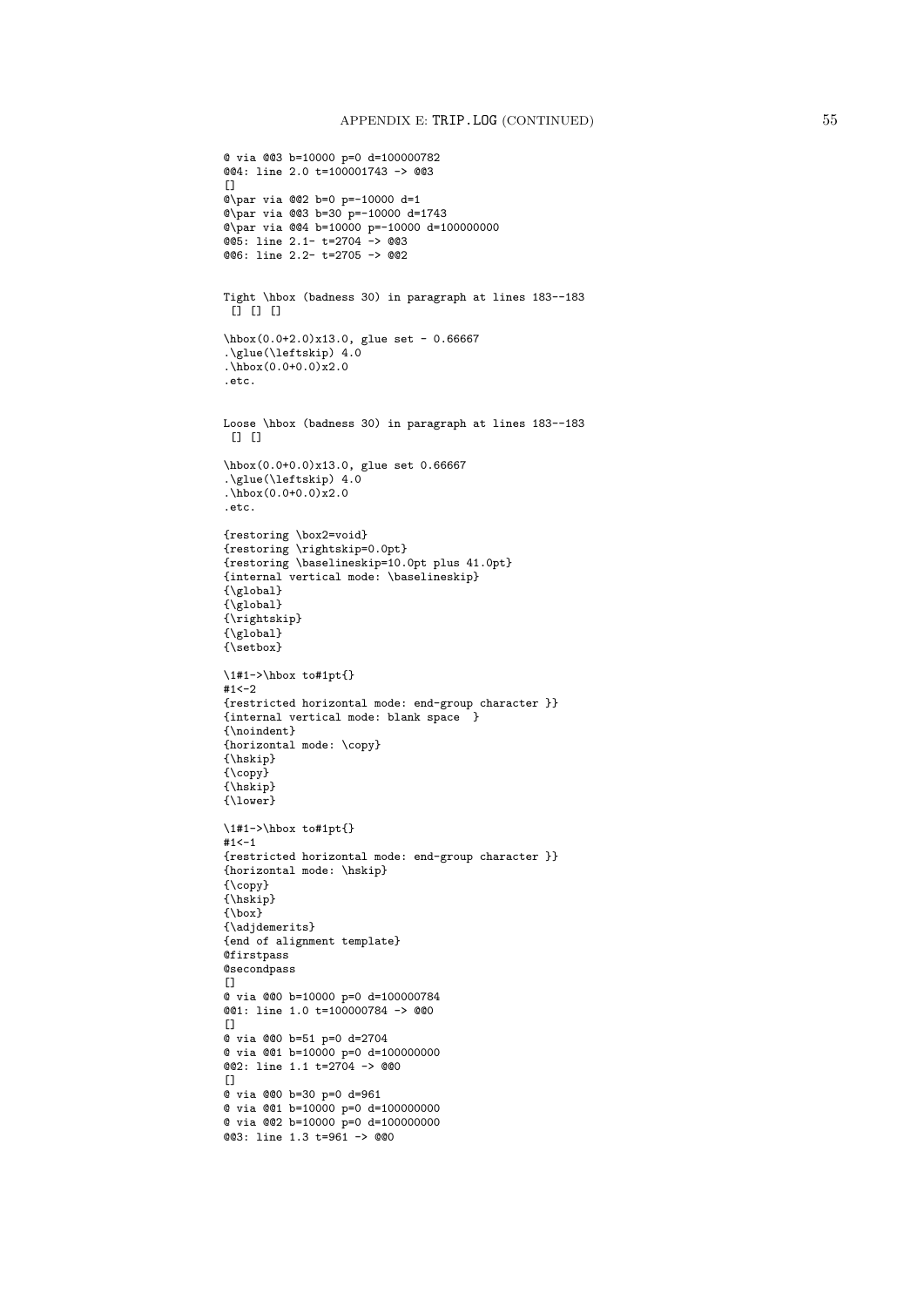```
@ via @@2 b=10000 p=0 d=100000000
@ via @@3 b=10000 p=0 d=100000784
@@4: line 2.0 t=100001745 -> @@3
[]
@\par via @@2 b=0 p=-10000 d=1
@\par via @@3 b=30 p=-10000 d=1745
@\par via @@4 b=10000 p=-10000 d=100000000
@@5: line 2.1- t=2706 -> @@3
@@6: line 2.2- t=2705 -> @@2
Loose \hbox (badness 51) in paragraph at lines 184--184
 [1]\hbox(0.0+0.0)x13.0, glue set 0.8
.\glue(\leftskip) 4.0
.\hbox(0.0+0.0)x2.0
.etc.
{restoring \adjdemerits=782}
{restoring \box2=void}
{restoring \rightskip=0.0pt}
{restoring \baselineskip=10.0pt plus 41.0pt}
{internal vertical mode: \baselineskip}
{\global}
{\sqrt{\text{global}}}{\rightskip}
{\global}
{\setbox}
\1#1->\hbox to#1pt{}
#1<-2{restricted horizontal mode: end-group character }}
{internal vertical mode: blank space }
{\noindent}
{horizontal mode: \copy}
{\hskip}
\{ \text{copy}\}{\hskip}
{\lower}
\1#1->\hbox to#1pt{}
#1<-1{restricted horizontal mode: end-group character }}
{horizontal mode: \hskip}
{\copy}
{\hskip}
{\box}
{\linepenalty}
{\hbadness}
{end of alignment template}
@firstpass
@secondpass
\Box@ via @@0 b=10000 p=0 d=100000782
@@1: line 1.0 t=100000782 -> @@0
\Box@ via @@0 b=51 p=0 d=2809
@ via @@1 b=10000 p=0 d=100000000
@@2: line 1.1 t=2809 -> @@0
[]
@ via @@0 b=30 p=0 d=1024
@ via @@1 b=10000 p=0 d=100000000
@ via @@2 b=10000 p=0 d=100000000
@@3: line 1.3 t=1024 -> @@0
\Box@ via @@2 b=10000 p=0 d=100000000
@ via @@3 b=10000 p=0 d=100000782
@@4: line 2.0 t=100001806 -> @@3
[
```
 $[$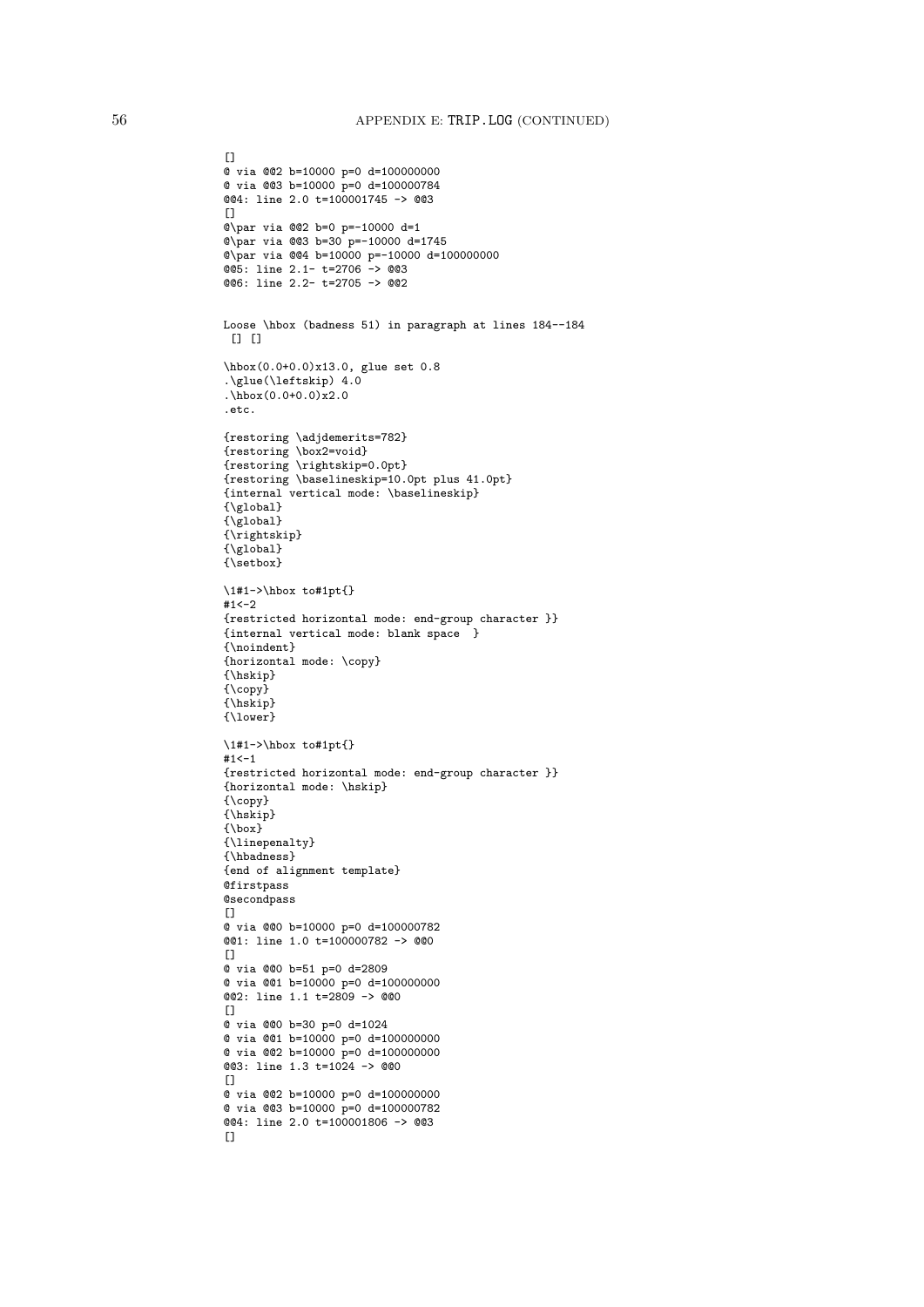```
@\par via @@2 b=0 p=-10000 d=4
@\par via @@3 b=30 p=-10000 d=1806
@\par via @@4 b=10000 p=-10000 d=100000000
@@5: line 2.1- t=2830 -> @@3
@@6: line 2.2- t=2813 -> @@2
{restoring \hbadness=0}
{restoring \linepenalty=1}
{restoring \box2=void}
{restoring \rightskip=0.0pt}
{restoring \baselineskip=10.0pt plus 41.0pt}
{restricted horizontal mode: blank space }
{\spacefactor}
{end-group character }}
{horizontal mode: \message}
1
{blank space }
{begin-group character {}
{\hsize}
{\par}
@firstpass
@secondpass
[@ via @@0 b=10000 p=0 d=100000782
@@1: line 1.0 t=100000782 -> @@0
|
@ via @@0 b=10000 p=0 d=100000782
@ via @@1 b=10000 p=0 d=100000000
@@2: line 1.0 t=100000782 -> @@0
[[][][][][][][][][][][][][][][][][][][][][][][][][][][][][][][][][][][][][][@ via @@0 b=10000 p=0 d=100000782
@ via @@1 b=10000 p=0 d=100000000
@ via @@2 b=10000 p=0 d=100000000
@@3: line 1.0 t=100000782 -> @@0
@\par via @@0 b=10000 p=-10000 d=100000782
@\par via @@1 b=10000 p=-10000 d=100000000
@\par via @@2 b=10000 p=-10000 d=100000000
@\par via @@3 b=10000 p=-10000 d=100000000
@@4: line 1.0- t=100000782 -> @@0
Underfull \hbox (badness 10000) in paragraph at lines 171--187
[1] [1] [1]\hbox(22.0+0.0)x1000.0, glue set 237.5
.\glue(\leftskip) 4.0
.\hbox(0.0+0.0)x0.0
.etc.
%% goal height=16383.99998, max depth=2.0
{vertical mode: \parindent}
{\indent}
% t=22.0 plus 1.0fil g=16383.99998 b=0 p=0 c=0#
{horizontal mode: end-group character }}
{restoring \parindent=0.0pt}
{restoring \hsize=13.0pt}
{\leftskip}
{\def}{\noindent}
{\indent}
{\hbox}
{restricted horizontal mode: \hskip}
{end-group character }}
Underfull \hbox (badness 10000) detected at line 188
\hbox(0.0+0.0)x2.0, glue set -1.99255
.\glue 0.0 plus -1.00374
{horizontal mode: \discretionary}
```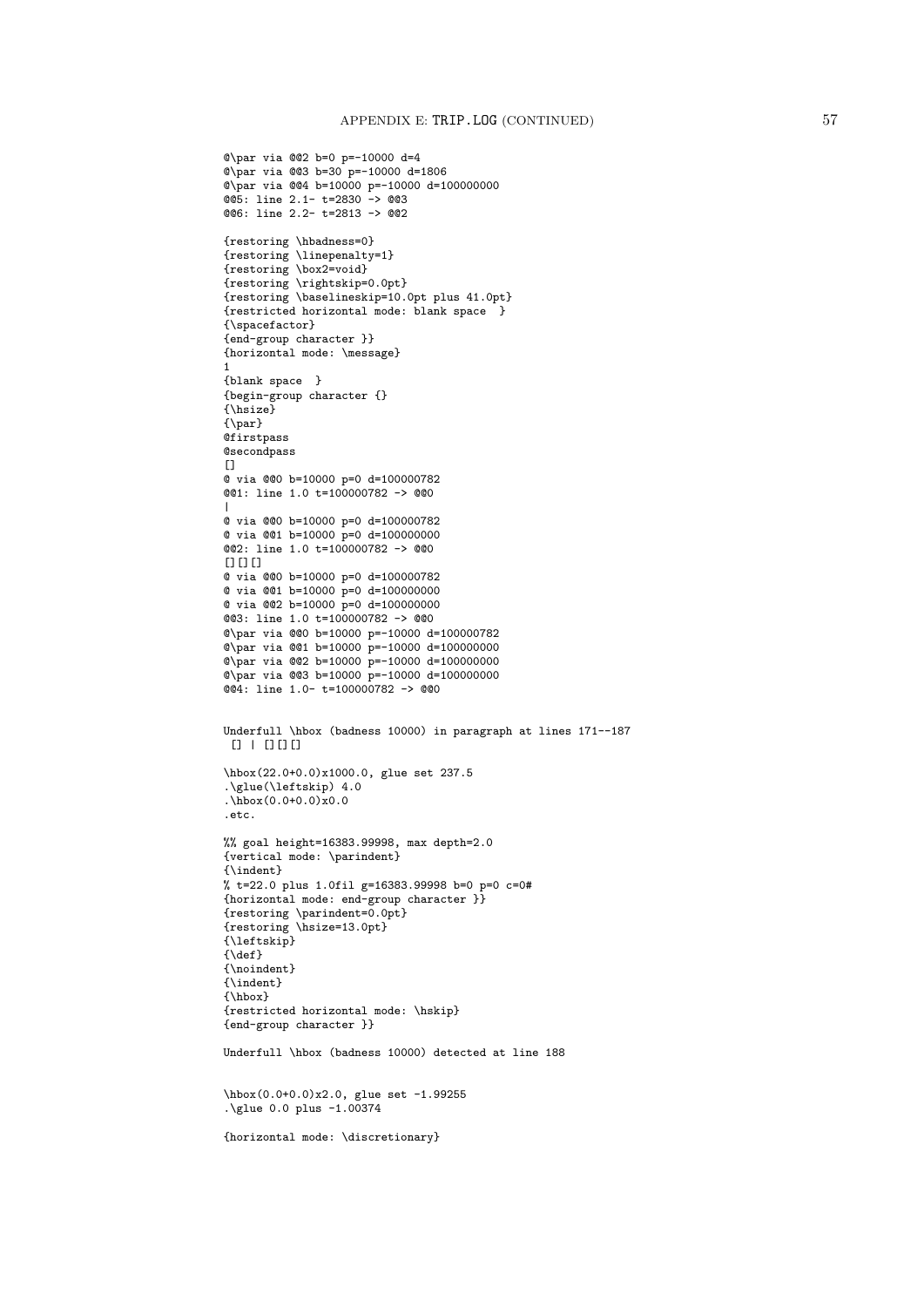```
\?->\vrule width-2pt \hbox spread2pt{}
{restricted horizontal mode: \vrule}
{\hbox}
{end-group character }}
{the letter A}
{end-group character }}
\?->\vrule width-2pt \hbox spread2pt{}
{\vrule}
{\hbox}
{end-group character }}
{the letter B}
{end-group character }}
\?->\vrule width-2pt \hbox spread2pt{}
{\vrule}
{\hbox}
{end-group character }}
{the character /}
{\kern}
{end-group character }}
{horizontal mode: \unkern}
{\showthe}
> 2.0pt.
l.190 \showthe\lastkern
                       \vbox{\hrule width 6pt} \par % should ...
{\vbox}
{internal vertical mode: \hrule}
{end-group character }}
{horizontal mode: blank space }
{\par}
@firstpass
[[][][]\[[]\[[]\[[]\[[]\[[]\[[]\[[]\][[]\[[]\][[]\][[]\]@\discretionary via @@0 b=0 p=88 d=7745
@@1: line 1.2- t=7745 -> @@0
\Box@\par via @@1 b=0 p=-10000 d=100001
@@2: line 2.2- t=107746 -> @@1
% t=32.0 plus 83.0 plus 1.0fil minus 8.0 g=16383.99998 b=0 p=162 c=162
{vertical mode: \penalty}
% t=42.0 plus 124.0 plus 1.0fil minus 8.0 g=16383.99998 b=0 p=-22222 c=-
22222#
\output->{\tracingcommands 0\showthe \outputpenalty \showboxbreadth 9999
 \showboxdepth 9999 \hoffset 1sp {\setbox 254=\box 255\shipout \ifvbox 2
\ifhbox 254 \error \fi 54\copy 25\fi 4} \ifvoid 254\relax \else \error \
fi }
{internal vertical mode: \tracingcommands}
> -22222.
<output> ...wthe \outputpenalty
                                 \showboxbreadth 9999 \showbox...
l.191 \penalty-22222
                     % end of demerits test, hyphenation is next
Completed box being shipped out [-2.0.0.0.11]
\vbox(16383.99998+0.0)x1000.0, glue set 16342.0fil
.\glue(\topskip) 0.0 plus 1.0fil
.\hbox(22.0+0.0)x1000.0, glue set 237.5
..\glue(\leftskip) 4.0
\ldots\hbox(0.0+0.0)x0.0
..glue(\xspaceskip) -1.0..\rule(22.0+0.0)x0.0
..\glue 4.0 plus 2.0 minus 1.0
\cdot. \vbox(22.0+0.0)x13.0
...\glue(\tabskip) 0.0 plus 40.0
...\vbox(22.0+0.0)x13.0, glue set 2.0
....\hbox(0.0+2.0)x13.0, glue set - 0.66667
.....\glue(\leftskip) 4.0
```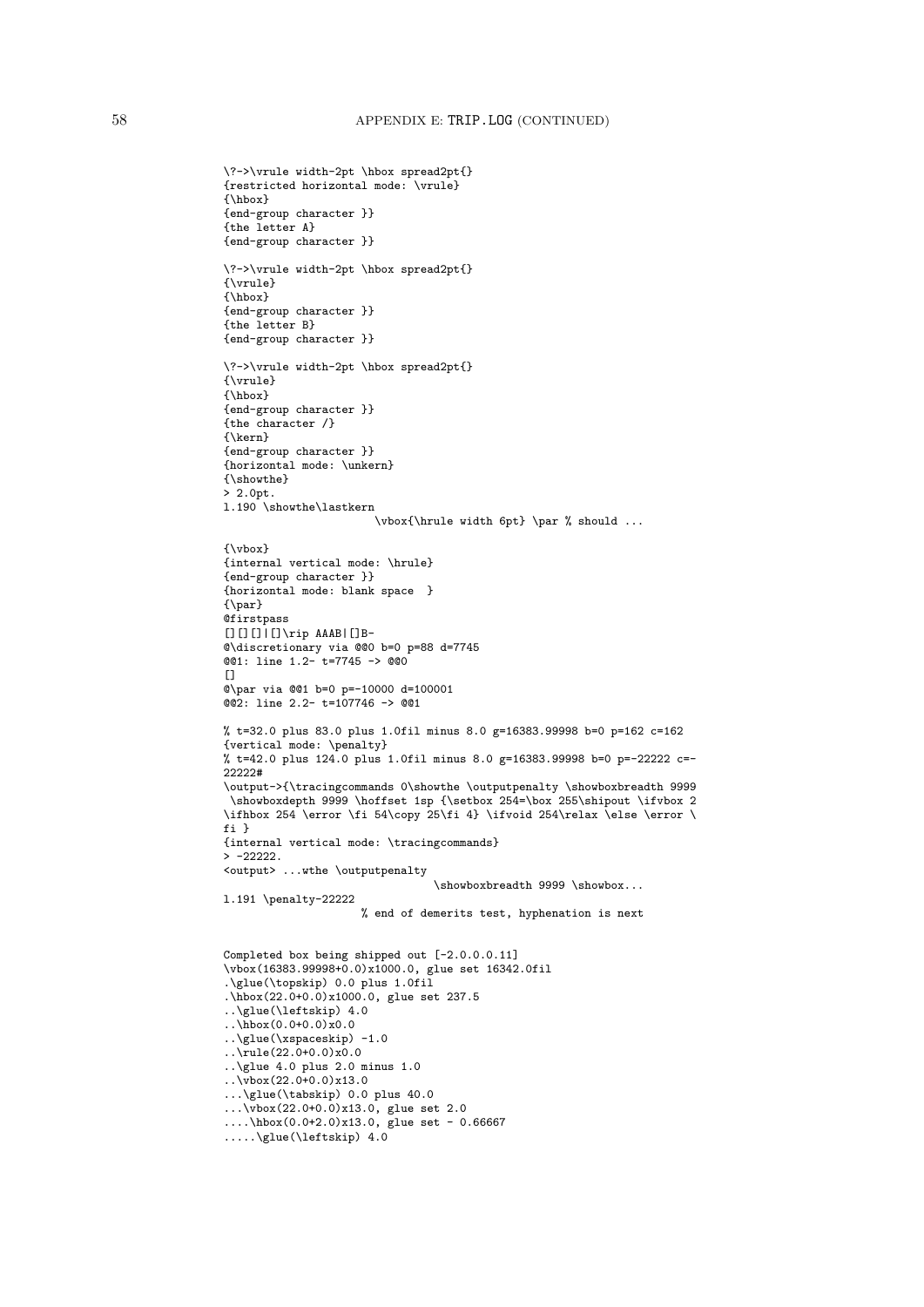.....\hbox(0.0+0.0)x2.0 .....\glue 2.0 plus 5.0 minus 1.0 .....\hbox(0.0+0.0)x2.0 .....\glue 5.0 minus 2.0  $\ldots$ ....\hbox(0.0+0.0)x1.0, shifted 2.0 .....\glue(\rightskip) -1.0 ....\penalty 125 ....\glue(\baselineskip) 18.0 plus 1.0 ....\hbox(0.0+0.0)x13.0, glue set 0.66667 .....\glue(\leftskip) 4.0  $\ldots$ .....\hbox(0.0+0.0)x2.0 .....\glue 2.0 plus 6.0 .....\hbox(0.0+0.0)x2.0 .....\penalty 10000 .....\glue(\parfillskip) 0.0 .....\glue(\rightskip) -1.0 ...\glue(\tabskip) 0.0 plus 40.0 ..\vbox(22.0+0.0)x13.0 ...\glue(\tabskip) 0.0 plus 40.0  $\ldots$  \vbox(22.0+0.0)x13.0 ....\hbox(0.0+0.0)x13.0, glue set 0.8 .....\glue(\leftskip) 4.0  $\ldots$ .....\hbox(0.0+0.0)x2.0 .....\glue 2.0 plus 5.0 minus 1.0  $\ldots$ .....\hbox(0.0+0.0)x2.0 .....\glue(\rightskip) -1.0 ....\penalty 125 ....\glue(\baselineskip) 20.0 plus 1.0 ....\hbox(0.0+2.0)x13.0 .....\glue(\leftskip) 4.0 .....\hbox(0.0+0.0)x1.0, shifted 2.0 .....\glue 3.0  $\ldots$ .....\hbox(0.0+0.0)x2.0 .....\glue 2.0 plus 6.0 ..... $\overline{h}box(0.0+0.0)x2.0$ .....\penalty 10000 .....\glue(\parfillskip) 0.0  $\ldots$ \glue(\rightskip) -1.0  $\ldots$ \glue(\tabskip) 0.0 plus 40.0  $\ldots$  \vbox(22.0+0.0)x13.0 ...\glue(\tabskip) 0.0 plus 40.0  $\ldots$ \vbox(22.0+0.0)x13.0 ....\hbox(0.0+0.0)x13.0, glue set 0.8 .....\glue(\leftskip) 4.0  $\ldots$ .....\hbox(0.0+0.0)x2.0 .....\glue 2.0 plus 5.0 minus 1.0 .....\hbox(0.0+0.0)x2.0 .....\glue(\rightskip) -1.0 ....\penalty 125 ....\glue(\baselineskip) 20.0 plus 1.0 ....\hbox(0.0+2.0)x13.0 .....\glue(\leftskip) 4.0  $\ldots$ ....\hbox(0.0+0.0)x1.0, shifted 2.0 .....\glue  $3.0$ .....\hbox(0.0+0.0)x2.0 .....\glue 2.0 plus 6.0  $\ldots$ .....\hbox(0.0+0.0)x2.0 .....\penalty 10000 .....\glue(\parfillskip) 0.0 .....\glue(\rightskip) -1.0 ...\glue(\tabskip) 0.0 plus 40.0 ..\glue 4.0 plus 2.0 minus 1.0 ..\penalty 10000 ..\glue(\parfillskip) 0.0 ..\glue(\rightskip) 0.0 .\glue(\parskip) 0.0 plus 42.0 minus 8.0 .\glue(\baselineskip) 2.0 plus 41.0 .\hbox $(8.0+2.0)x13.0$ ..\glue(\leftskip) 3.0 ..\hbox(0.0+0.0)x1.0 ..\hbox(0.0+0.0)x0.0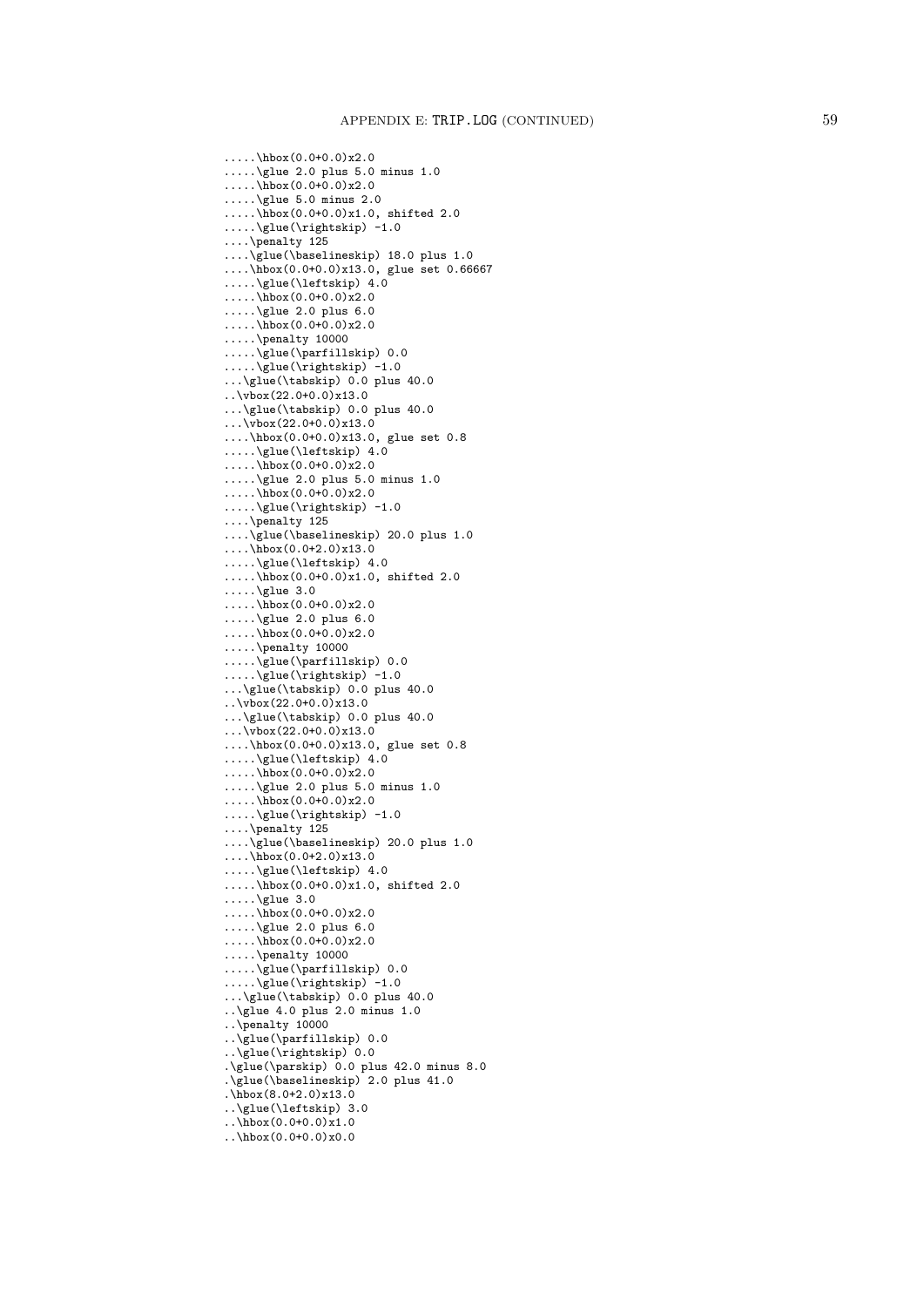```
..\hbox(0.0+0.0)x2.0, glue set -1.99255
\ldots\glue 0.0 plus -1.00374
..\discretionary
..\rule{1.5cm}{0.1cm}rule(*+*)x-2.0
..\hbox(0.0+0.0)x2.0
..\rip A (ligature AAA)
..\kern2.0
..\rip B
..\glue(\rightskip) 0.0
.\penalty 162
.\glue(\baselineskip) 7.6 plus 41.0
.\hbox(0.4+0.0)x13.0
..\glue(\leftskip) 3.0
\ldots\rule(*+*)x-2.0
\ldots\hbox(0.0+0.0)x2.0..\rip C (ligature B-)
\ldots\vbox(0.4+0.0)x6.0
...\rule(0.4+0.0)x6.0
..\penalty 10000
..\glue(\parfillskip) 0.0
\lceil \cdot \cdot \cdot \rceil 0.0
Memory usage before: 990&376; after: 584&370; still untouched: 735
{restoring \box254=void}
{restoring \hoffset=0.0pt}
{restoring \showboxdepth=1}
{restoring \showboxbreadth=2}
{restoring \tracingcommands=2}
{vertical mode: \looseness}
{\uchyph}
{\hsize}
{the letter A}
{horizontal mode: the letter A}
{blank space }
{the character /}
{\vadjust}
{internal vertical mode: \uchyph}
{\{\ \ }{horizontal mode: \ }
{the letter B}
{end-group character }}
@firstpass
@secondpass
\Box@ via @@0 b=10000 p=0 d=100000782
@@1: line 1.0 t=100000782 -> @@0
\rip BBBBBB
@\par via @@0 b=10000 p=-10000 d=100000782
@\par via @@1 b=10000 p=-10000 d=100000000
@@2: line 1.0- t=100000782 -> @@0
Underfull \hbox (badness 10000) in paragraph at lines 200--200
 [] \rip BBBBBB
\hbox(7.0+1.0)x100.0, glue set 41.5
.\glue(\leftskip) 3.0
.\hbox(0.0+0.0)x0.0
.etc.
{restoring \uchyph=1}
{restoring \looseness=-10}
{\vadjust}
{internal vertical mode: \ }
{horizontal mode: \setminus }
{\closeout}
{the letter B}
{end-group character }}
@firstpass
@secondpass
[
```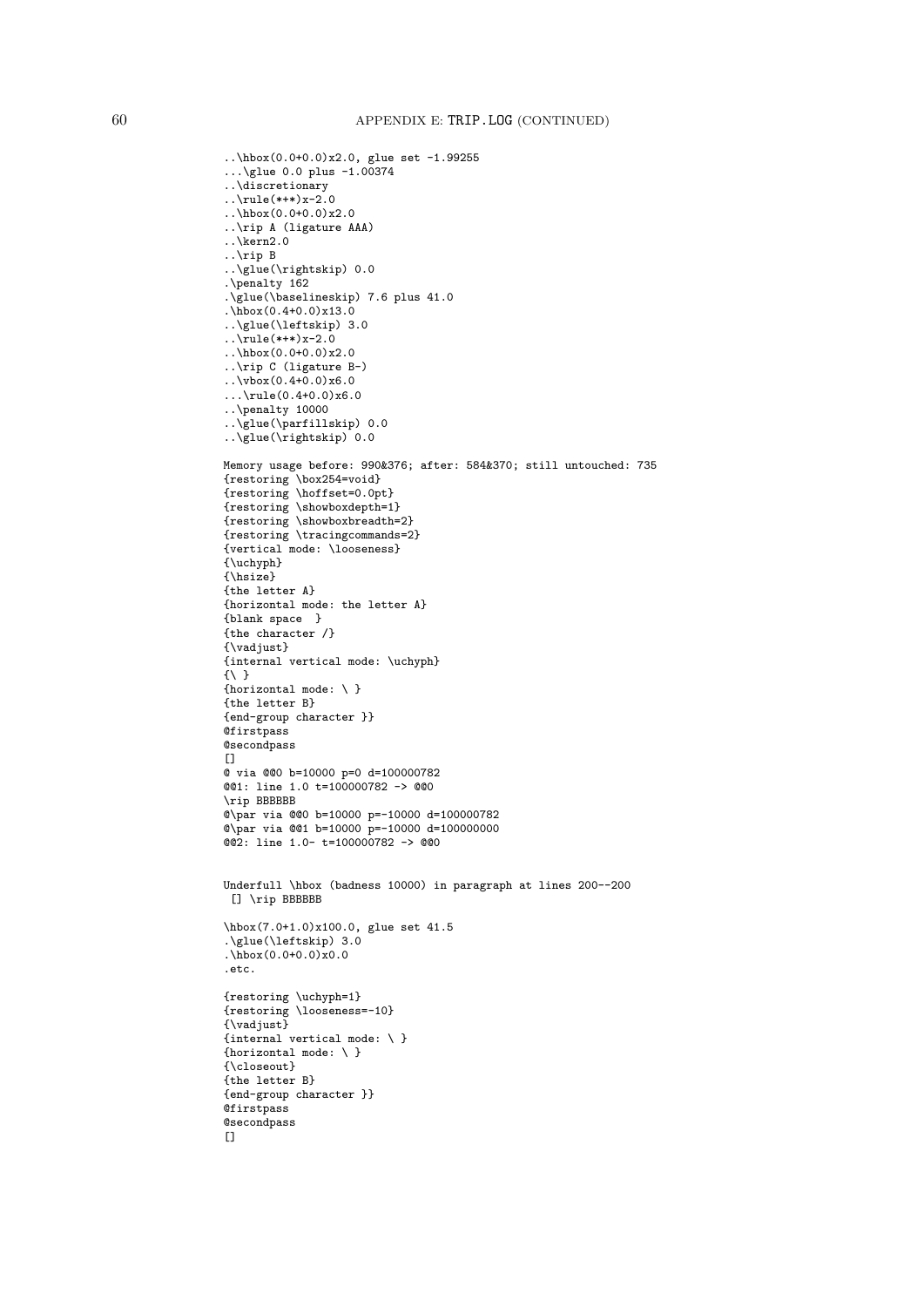```
@ via @@0 b=10000 p=0 d=100000782
@@1: line 1.0 t=100000782 -> @@0
[]\rip BB-
@\discretionary via @@0 b=10000 p=88 d=100008526
@\discretionary via @@1 b=10000 p=88 d=100007744
@@2: line 1.0- t=100008526 -> @@0
B-BBB
@\discretionary via @@0 b=10000 p=88 d=100008526
@\discretionary via @@1 b=10000 p=88 d=100007744
@\discretionary via @@2 b=10000 p=88 d=100008744
@@3: line 1.0- t=100008526 -> @@0
@\par via @@0 b=10000 p=-10000 d=100000782
Q\par via @@1 b=10000 p=-10000 d=100000000
@\par via @@2 b=10000 p=-10000 d=100100000
@\par via @@3 b=10000 p=-10000 d=100100000
@@4: line 1.0- t=100000782 -> @@0
Underfull \hbox (badness 10000) in paragraph at lines 201--201
[] []\rip BB-B-BBB
\hbox(7.0+1.0)x100.0, glue set 41.5
.\glue(\leftskip) 3.0
.\hbox{hbox}(0.0+0.0)x0.0.etc.
{restoring \looseness=-10}
{begin-group character {}
{\hyphenchar}
{end-group character }}
{\hyphenation}
{\vadjust}
{internal vertical mode: \ }
{horizontal mode: \setminus }
{the letter B}
{\kern}
{the letter B}
{end-group character }}
@firstpass
@secondpass
\Box@ via @@0 b=10000 p=0 d=100000782
@@1: line 1.0 t=100000782 -> @@0
\rip BBBCBBB
@\discretionary via @@0 b=10000 p=88 d=100008526
@\discretionary via @@1 b=10000 p=88 d=100007744
@@2: line 1.0- t=100008526 -> @@0
B
@\par via @@0 b=10000 p=-10000 d=100000782
@\par via @@1 b=10000 p=-10000 d=100000000
@\par via @@2 b=10000 p=-10000 d=100100000
@@3: line 1.0- t=100000782 -> @@0
Underfull \hbox (badness 10000) in paragraph at lines 202--202
[] \rip BBBCBBBB
\hbox(8.0+2.0)x100.0, glue set 40.0
.\glue(\leftskip) 3.0
.\hbox(0.0+0.0)x0.0
.etc.
{restoring \looseness=-10}
{\hyphenchar}
{\vadjust}
{internal vertical mode: \def}
\{\ \ \}{horizontal mode: \setminus }
{\pretolerance}
{the letter B}
```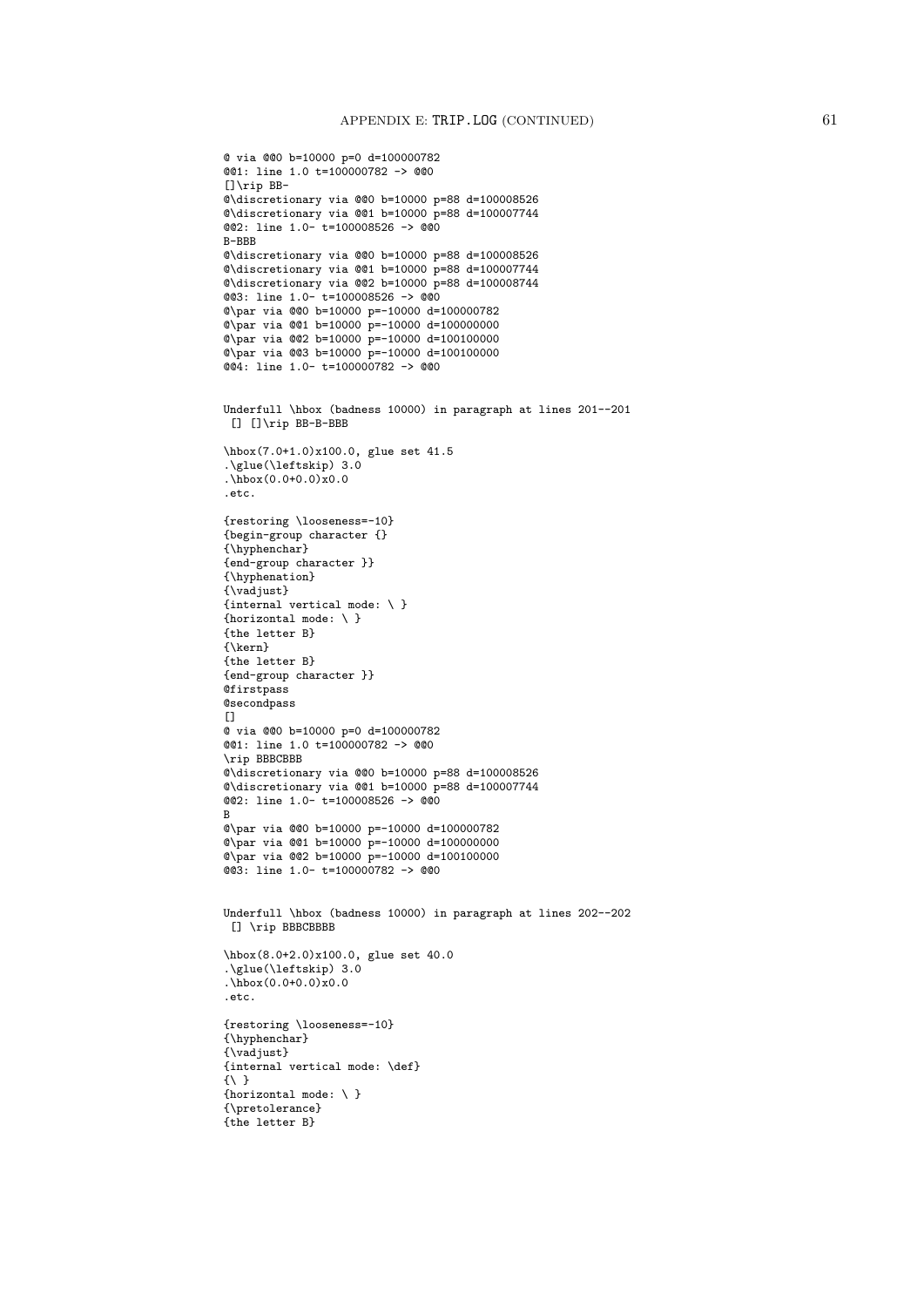```
{end-group character }}
Qfirstpass
[]
@ via @@0 b=10000 p=0 d=100000782
@@1: line 1.0 t=100000782 -> @@0
\rip BBBBBB
@\par via @@0 b=10000 p=-10000 d=100000782
@\par via @@1 b=10000 p=-10000 d=100000000
@@2: line 1.0- t=100000782 -> @@0
Underfull \hbox (badness 10000) in paragraph at lines 203--203
 [] \rip BBBBBB
\hbox(7.0+1.0)x100.0, glue set 41.5
.\glue(\leftskip) 3.0
.\hbox(0.0+0.0)x0.0
.etc.
{restoring \pretolerance=0}
{restoring \B=undefined}
{restoring \looseness=-10}
{blank space }
{\par}
@firstpass
@secondpass
[]\rip A
@ via @@0 b=10000 p=0 d=100000782
@@1: line 1.0 t=100000782 -> @@0
/\Delta\Delta-@\discretionary via @@0 b=10000 p=88 d=100008526
@@2: line 1.0- t=100008526 -> @@0
@\discretionary via @@1 b=10000 p=88 d=100007744
@@3: line 2.0- t=200008526 -> @@1
B-BBB
@\discretionary via @@0 b=10000 p=88 d=100008526
@@4: line 1.0- t=100008526 -> @@0
@\discretionary via @@2 b=10000 p=88 d=100008744
@\discretionary via @@1 b=10000 p=88 d=100007744
@@5: line 2.0- t=200008526 -> @@1
@\discretionary via @@3 b=10000 p=88 d=100008744
@@6: line 3.0- t=300017270 -> @@3
-
@\discretionary via @@0 b=10000 p=88 d=100008526
@@7: line 1.0- t=100008526 -> @@0
@\discretionary via @@4 b=10000 p=88 d=100008744
@\discretionary via @@2 b=10000 p=88 d=100008744
@\discretionary via @@1 b=10000 p=88 d=100007744
@@8: line 2.0- t=200008526 -> @@1
@\discretionary via @@5 b=10000 p=88 d=100008744
@\discretionary via @@3 b=10000 p=88 d=100008744
@@9: line 3.0- t=300017270 -> @@3
@\discretionary via @@6 b=10000 p=88 d=100008744
@@10: line 4.0- t=400026014 -> @@6
C-A@\discretionary via @@0 b=10000 p=88 d=100008526
@@11: line 1.0- t=100008526 -> @@0
@\discretionary via @@7 b=10000 p=88 d=100008744
@\discretionary via @@4 b=10000 p=88 d=100008744
@\discretionary via @@2 b=10000 p=88 d=100008744
@\discretionary via @@1 b=10000 p=88 d=100007744
@@12: line 2.0- t=200008526 -> @@1
@\discretionary via @@8 b=10000 p=88 d=100008744
@\discretionary via @@5 b=10000 p=88 d=100008744
@\discretionary via @@3 b=10000 p=88 d=100008744
@@13: line 3.0- t=300017270 -> @@3
@\discretionary via @@9 b=10000 p=88 d=100008744
@\discretionary via @@6 b=10000 p=88 d=100008744
@@14: line 4.0- t=400026014 -> @@6
@\discretionary via @@10 b=10000 p=88 d=100008744
```
 $\Bbb B$  ->B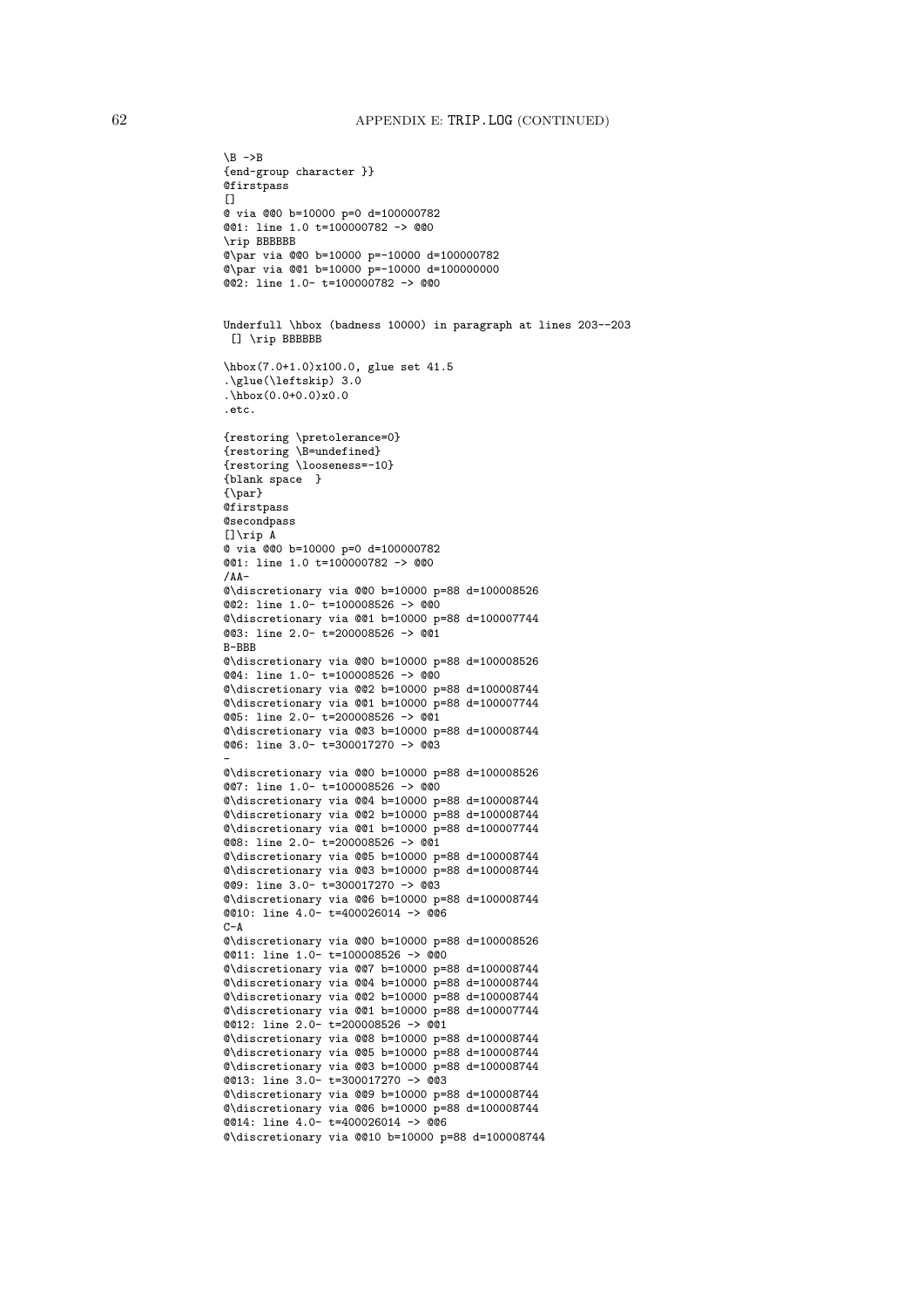```
@@15: line 5.0- t=500034758 -> @@10
CAC//[][][][]
@\par via @@0 b=10000 p=-10000 d=100000782
@@16: line 1.0- t=100000782 -> @@0
@\par via @@11 b=10000 p=-10000 d=100100000
@\par via @@7 b=10000 p=-10000 d=100100000
@\par via @@4 b=10000 p=-10000 d=100100000
@\par via @@2 b=10000 p=-10000 d=100100000
@\par via @@1 b=10000 p=-10000 d=100000000
@@17: line 2.0- t=200000782 -> @@1
@\par via @@12 b=10000 p=-10000 d=100100000
@\par via @@8 b=10000 p=-10000 d=100100000
@\par via @@5 b=10000 p=-10000 d=100100000
@\par via @@3 b=10000 p=-10000 d=100100000
@@18: line 3.0- t=300108526 -> @@3
@\par via @@13 b=10000 p=-10000 d=100100000
@\par via @@9 b=10000 p=-10000 d=100100000
@\par via @@6 b=10000 p=-10000 d=100100000
@@19: line 4.0- t=400117270 -> @@6
@\par via @@14 b=10000 p=-10000 d=100100000
@\par via @@10 b=10000 p=-10000 d=100100000
@@20: line 5.0- t=500126014 -> @@10
@\par via @@15 b=10000 p=-10000 d=100100000
@@21: line 6.0- t=600134758 -> @@15
Underfull \hbox (badness 10000) in paragraph at lines 195--204
 []\rip A /AA-B-BBB-C-ACAC//
\hbox(8.0+2.0)x100.0, glue set 33.53377
.\glue(\leftskip) 3.0
.\hbox(0.0+0.0)x0.0
.etc.
%% goal height=16383.99998, max depth=2.0
{vertical mode: \hbox}
{restricted horizontal mode: \sfcode}
{the letter A}
{blank space }
{the letter a}
{blank space }
{end-group character }}
{restoring \sfcode66=999}
% t=55.0 plus 1.0fil g=16383.99998 b=0 p=0 c=0#
{vertical mode: \noindent}
% t=64.0 plus 41.0 plus 1.0fil g=16383.99998 b=0 p=0 c=0#
{horizontal mode: \scriptscriptfont}
{math shift character $}
{display math mode: \eqno}
{math mode: superscript character ^}
{end-group character }}
{math shift character $}
! Math formula deleted: Insufficient extension fonts.
l.206 $$\eqno^{}$
                 \scriptfont3=\rip\fontdimen2\smalltrip=0pt
Sorry, but I can't typeset math unless \textfont 3
and \scriptfont 3 and \scriptscriptfont 3 have all
the \fontdimen values needed in math extension fonts.
! Display math should end with $$.
<to be read again>
                   \scriptfont
l.206 $$\eqno^{}$\scriptfont
                            3=\rip\fontdimen2\smalltrip=0pt
The '$' that I just saw supposedly matches a previous '$$'.
So I shall assume that you typed '$$' both times.
{restoring \fam=-1}
! Math formula deleted: Insufficient extension fonts.
<to be read again>
                   \scriptfont
```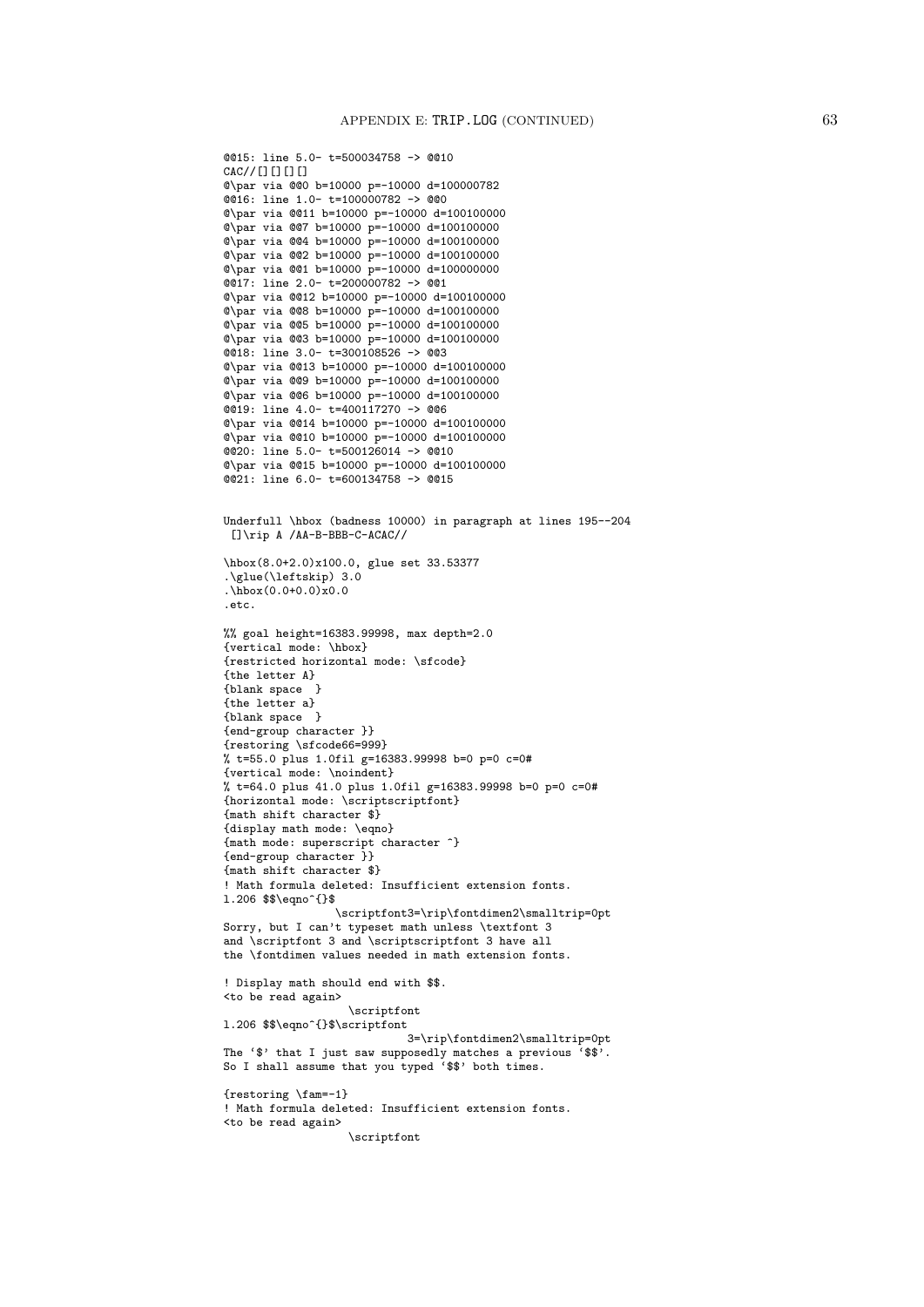```
l.206 $$\eqno^{}$\scriptfont
                            3=\rip\fontdimen2\smalltrip=0pt
Sorry, but I can't typeset math unless \textfont 3
and \scriptfont 3 and \scriptscriptfont 3 have all
the \fontdimen values needed in math extension fonts.
{restoring \displayindent=0.0pt}
{restoring \displaywidth=0.0pt}
{restoring \predisplaysize=0.0pt}
{restoring \fam=0}
% t=66.0 plus 83.0 plus 1.0fil minus 8.0 g=16383.99998 b=0 p=0 c=0#
% t=85.0 plus 210.0 plus 1.0fil minus 811.0 g=16383.99998 b=0 p=0 c=0#
{horizontal mode: \scriptfont}
{\fontdimen}
{begin-group character {}
{\rightskip}
{\looseness}
{\spaceskip}
{the letter A}
{\spacefactor}
{\discretionary}
{restricted horizontal mode: end-group character }}
{\kern}
{the character -}
{end-group character }}
{the letter B}
{\kern}
{end-group character }}
{horizontal mode: blank space }
{the letter C}
{math shift character $}
{math mode: blank space }
{\scriptfont}
{\mathsurround}
{math shift character $}
! Math formula deleted: Insufficient symbol fonts.
<recently read> $
l.210 \mathsurround143pt$
                            C $\mathsurround40pt$$\mathsurrou...
Sorry, but I can't typeset math unless \textfont 2
and \scriptfont 2 and \scriptscriptfont 2 have all
the \fontdimen values needed in math symbol fonts.
{restoring \mathsurround=0.0pt}
{restoring \scriptfont2=\smalltrip}
{restoring \fam=0}
{horizontal mode: blank space }
{the letter C}
{blank space }
{math shift character $}
{math mode: \mathsurround}
{math shift character $}
{restoring \mathsurround=0.0pt}
{restoring \fam=0}
{horizontal mode: math shift character $}
{math mode: \mathsurround}
{\hbox}
{restricted horizontal mode: math shift character $}
{math mode: math shift character $}
{restoring \fam=-1}
{restricted horizontal mode: end-group character }}
{math mode: math shift character $}
{restoring \mathsurround=0.0pt}
{restoring \fam=0}
{horizontal mode: \par}
! Infinite glue shrinkage found in a paragraph.
l.210 ...round60pt\hbox{$$}$\par
                                 }
The paragraph just ended includes some glue that has
```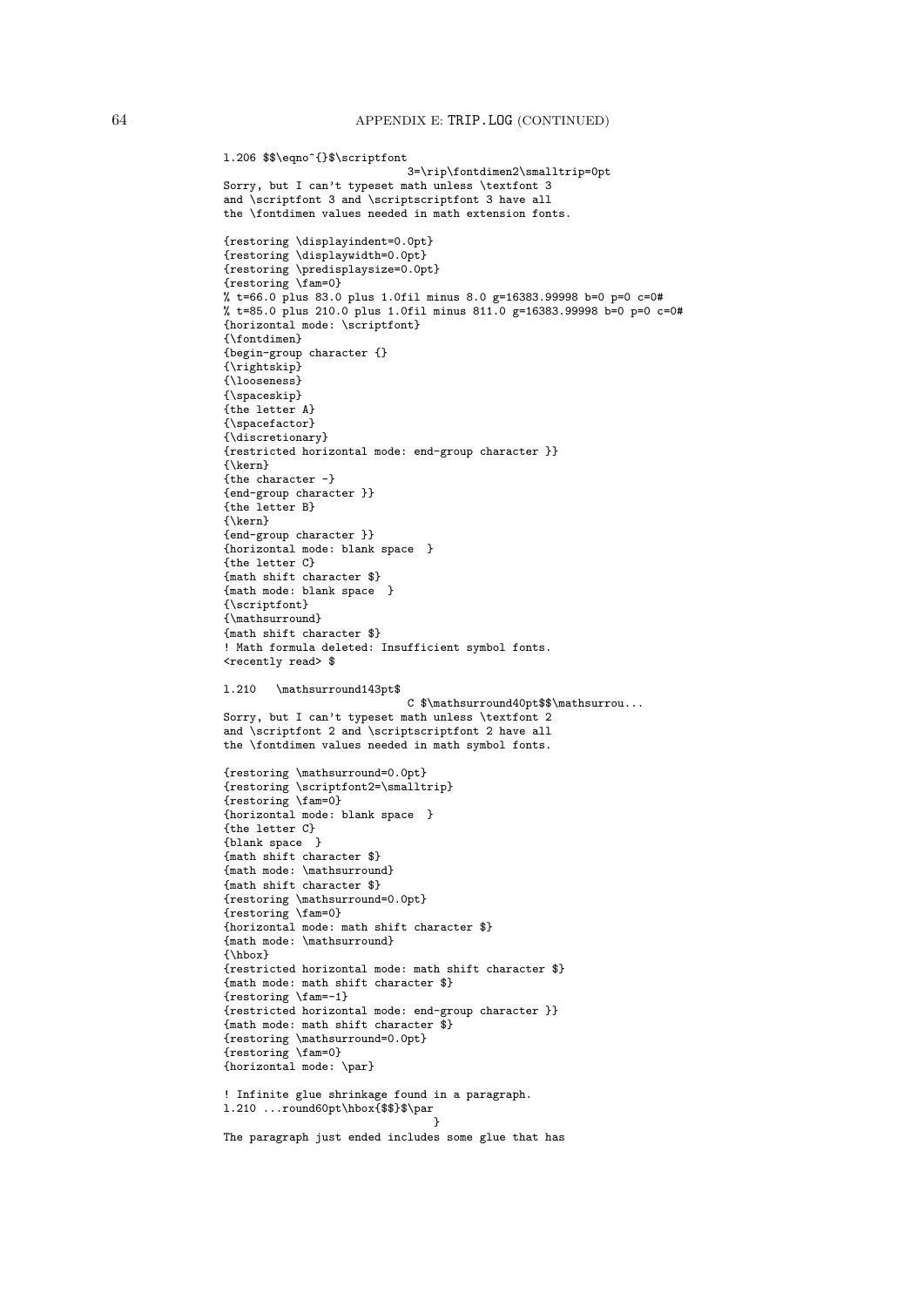infinite shrinkability, e.g., '\hskip 0pt minus 1fil'. Such glue doesn't belong there---it allows a paragraph of any length to fit on one line. But it's safe to proceed, since the offensive shrinkability has been made finite. **Qfirstpass @secondpass** \rip A- @\discretionary via @@0 b=76 p=89 d=13850 @@1: line 4.1- t=13850 -> @@0 @ via @@0 b=65 p=0 d=4356 @@2: line 4.1 t=4356 -> @@0 @ via @@1 b=91 p=0 d=8464 @@3: line 5.1 t=22314 -> @@1 C\$\$ @\math via @@0 b=17 p=0 d=324 @@4: line 4.3 t=324 -> @@0 @\math via @@2 b=12 p=0 d=169 @\math via @@1 b=9 p=0 d=100  $@65: 1ine 5.2 t=4525 -> @22$ @\math via @@3 b=12 p=0 d=169 @@6: line 6.2 t=22483 -> @@3 C @ via @@4 b=71 p=0 d=5966 @@7: line 5.1 t=6290 -> @@4 @ via @@5 b=71 p=0 d=5184 @@8: line 6.1 t=9709 -> @@5 @ via @@6 b=71 p=0 d=5184 @@9: line 7.1 t=27667 -> @@6 \$\$\$[]\$ @\par via @@7 b=57 p=-10000 d=4146 @@10: line 6.3- t=10436 -> @@7 @\par via @@8 b=57 p=-10000 d=4146 @@11: line 7.3- t=13855 -> @@8 @\par via @@9 b=57 p=-10000 d=4146 @@12: line 8.3- t=31813 -> @@9 Loose \hbox (badness 76) in paragraph at lines 206--210 \rip A \hbox(7.0+1.0)x100.0, glue set 0.91347 .\glue(\leftskip) 3.0 .\rip A .etc. Loose \hbox (badness 91) in paragraph at lines 206--210 \rip - \hbox(0.0+0.0)x100.0, glue set 0.97116 .\glue(\leftskip) 3.0  $\overline{\text{Kern 2.0}}$ .etc. Tight \hbox (badness 12) in paragraph at lines 206--210 \rip C\$\$ \hbox(0.0+0.0)x100.0, glue set - 0.5 .\glue(\leftskip) 3.0 .\rip C .etc. Loose \hbox (badness 71) in paragraph at lines 206--210 \rip C \hbox(0.0+0.0)x100.0, glue set 0.89423 .\glue(\leftskip) 3.0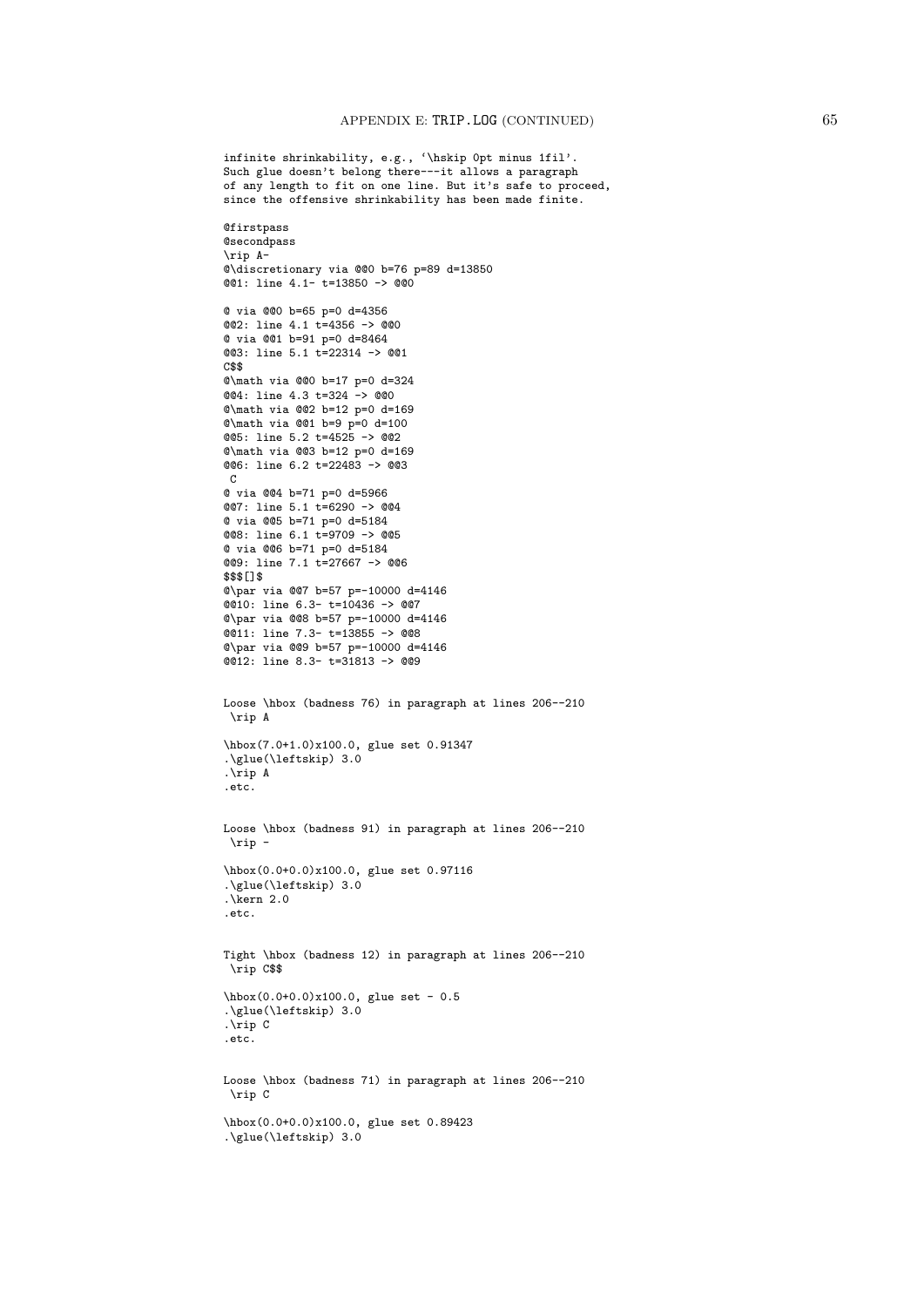```
.\rip C
.etc.
Tight \hbox (badness 57) in paragraph at lines 206--210
 \sqrt{13}\hbox(0.0+0.0)x100.0, glue set - 0.83
.\glue(\leftskip) 3.0
\hbox{\tt \`hbox(0.0+0.0)x120.0}.etc.
% t=95.0 plus 251.0 plus 1.0fil minus 811.0 g=16383.99998 b=0 p=37 c=37
% t=105.0 plus 292.0 plus 1.0fil minus 811.0 g=16383.99998 b=0 p=-125 c=
-125#% t=115.0 plus 333.0 plus 1.0fil minus 811.0 g=16383.99998 b=0 p=-125 c=
-125#% t=125.0 plus 374.0 plus 1.0fil minus 811.0 g=16383.99998 b=0 p=0 c=0
{vertical mode: end-group character }}
{restoring \spaceskip=0.0pt}
{restoring \looseness=0}
{restoring \rightskip=0.0pt}
{blank space }
{\uccode}
{\font}
{\input}
! Font \mumble=mumble not loadable: Metric (TFM) file not found.
<to be read again>
                   \relax
...
l.211 ...ont\mumble=mumble\input
                                 tripos % "AAAAAAAAAA"+errors
I wasn't able to read the size data for this font,
so I will ignore the font specification.
[Wizards can fix TFM files using TFtoPL/PLtoTF.]
You might try inserting a different font spec;
e.g., type 'I\font<same font id>=<substitute font name>'.
{\relax}
{\input}
(tripos.tex
{\par}
{\uppercase}
{the character 0}
% t=135.0 plus 415.0 plus 1.0fil minus 811.0 g=16383.99998 b=0 p=0 c=0
{horizontal mode: the character 0}
Missing character: There is no 0 in font trip!
{begin-group character {}
{\outputpenalty}
! Missing number, treated as zero.
<to be read again>
                   }
l.2 ...case {0{\outputpenalty }}
A number should have been here; I inserted '0'.
(If you can't figure out why I needed to see a number,
look up 'weird error' in the index to The TeXbook.)
{end-group character }}
{restoring \outputpenalty=-22222}
{blank space }
{the character [}
Missing character: There is no [ in font trip!
{\uppercase}
{the letter A}
Missing character: There is no [ in font trip!
{blank space }
)
{\par}
Qfirstpass
@secondpass
```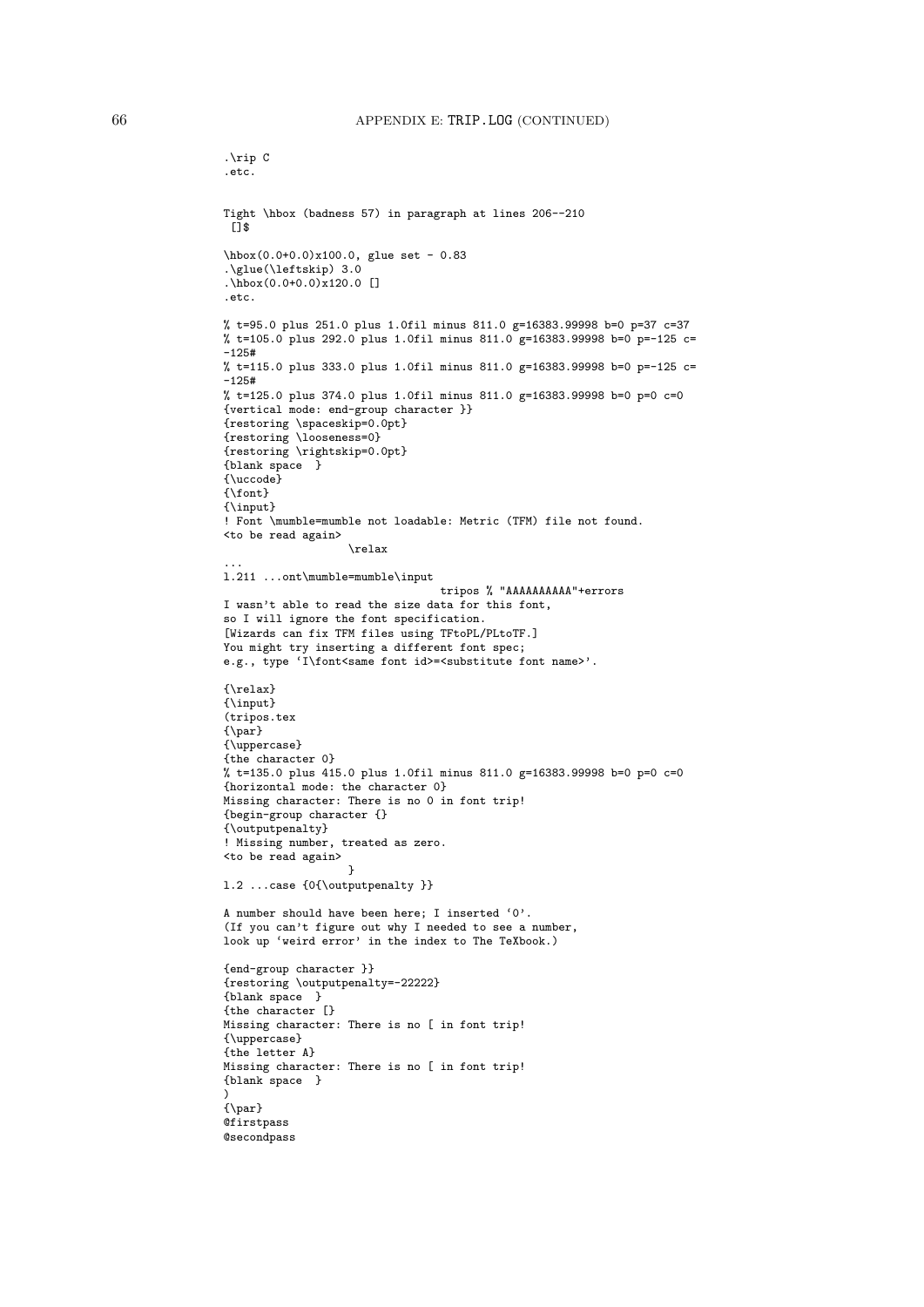```
[@ via @@0 b=10000 p=0 d=100000782
@@1: line 1.0 t=100000782 -> @@0
\rip AAAAAAAAAA
@\par via @@0 b=10000 p=-10000 d=100000782
Q\par via Q(1 b=10000 p=-10000 d=1000000000@@2: line 1.0- t=100000782 -> @@0
Underfull \hbox (badness 10000) in paragraph at lines 2--212
[] \rip AAAAAAAAAA
\hbox(7.0+1.0)x100.0, glue set 45.5
.\glue(\leftskip) 3.0
\hbox{hbox}(0.0+0.0)x0.0.etc.
{vertical mode: \penalty}
% t=145.0 plus 498.0 plus 1.0fil minus 819.0 g=16383.99998 b=0 p=-33333
c=-33333#
\output->{\tracingcommands 0\showthe \outputpenalty \showboxbreadth 9999
 \showboxdepth 9999 \hoffset 1sp {\setbox 254=\box 255\shipout \ifvbox 2
\ifhbox 254 \error \fi 54\copy 25\fi 4} \ifvoid 254\relax \else \error \
fi }
{internal vertical mode: \tracingcommands}
> -333333.
<output> ...wthe \outputpenalty
                                 \showboxbreadth 9999 \showbox...
l.212 \par\penalty-33333
                         % end hyphenation, math is next
Completed box being shipped out [-2.0.0.0.11]
\vbox(16383.99998+1.0)x100.0, glue set 16239.0fil
.\glue(\topskip) 12.0 plus 1.0fil
.\hbox(8.0+2.0)x100.0, glue set 33.53377
..\glue(\leftskip) 3.0
\ldots\hbox(0.0+0.0)x0.0
..\rip A
..\glue 4.0 plus 1.99799 minus 1.00099
\ldotsrip /
..\kern1.0
..\discretionary replacing 2
...\rip A (ligature AA)
...\kern3.0
\ldots\rip -
..\rip A (ligature AA)
..\kern2.0
..\discretionary replacing 3
...\rip C (ligature B-)
..|\rip A (ligature BB)
..|\kern2.0
..|\rip B
..|\kern4.0
..\rip A (ligature BB)
..\kern2.0
..\rip A (ligature BB)
..\discretionary
\ldots\rip -
..\discretionary replacing 1
...\rip C
\ldots\rip -
..|\ranglerip A
..\rip ^^82 (ligature CA)
..\rip ^^82 (ligature CA)
..\rip B (ligature C/)
\ldotsrip /
..\penalty 10000
..\glue(\parfillskip) 0.0
..\glue(\rightskip) 0.0
.\hbox(7.0+1.0)x100.0, glue set 41.5
```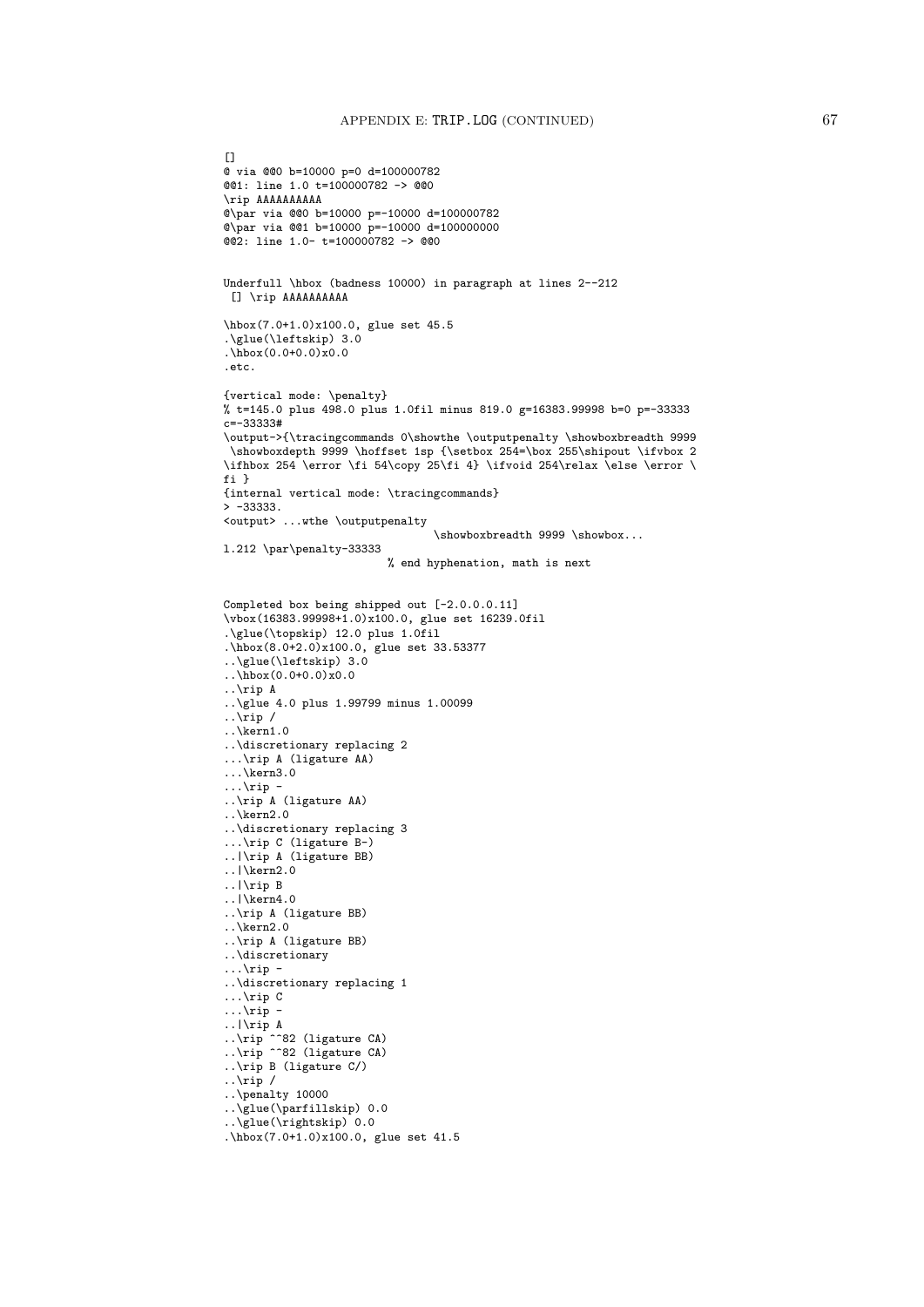```
..\glue(\leftskip) 3.0
\ldots\hbox(0.0+0.0)x0.0
..\glue 4.0 plus 2.0 minus 1.0
..\rip A (ligature BB)
..\kern2.0
..\rip A (ligature BB)
..\kern2.0
..\rip A (ligature BB)
..\penalty 10000
..\glue(\parfillskip) 0.0
..\glue(\rightskip) 0.0
...\frac{542}{1.0 \times (7.0+1.0) \times 100.0}, glue set 41.5
..\glue(\leftskip) 3.0
..\hbox(0.0+0.0)x0.0
..\glue 4.0 plus 2.0 minus 1.0
..\closeout1
..\discretionary replacing 2
...\rip A (ligature BB)
...\kern3.0
\ldots\rip -
..\rip A (ligature BB)
..\kern2.0
..\discretionary replacing 3
...\rip C (ligature B-)
..|\rip A (ligature BB)
..|\kern2.0
..|\rip B
..\rip A (ligature BB)
..\kern2.0
..\rip A (ligature BB)
..\penalty 10000
..\glue(\parfillskip) 0.0
..\glue(\rightskip) 0.0
.\hbox(8.0+2.0)x100.0, glue set 40.0
..\glue(\leftskip) 3.0
\cdot ..\hbox(0.0+0.0)x0.0
..\glue 4.0 plus 2.0 minus 1.0
..\rip A (ligature BB)
\ldotskern2.0
..\discretionary replacing 3
...\rip B
\ldots\kern4.0
...\rip C
..|\rip A (ligature BB)
..|\kern2.0
..|\rip B
..\rip A (ligature BB)
..\kern2.0
..\rip A (ligature BB)
..\kern 0.0
..\rip B
..\penalty 10000
..\glue(\parfillskip) 0.0
..\glue(\rightskip) 0.0
.\hbox(7.0+1.0)x100.0, glue set 41.5
..\glue(\leftskip) 3.0
..\hbox(0.0+0.0)x0.0
..\glue 4.0 plus 2.0 minus 1.0
..\rip A (ligature BB)
..\kern2.0
..\rip A (ligature BB)
\ldotskern2.0
..\rip A (ligature BB)
..\penalty 10000
..\glue(\parfillskip) 0.0
..\glue(\rightskip) 0.0
.\glue(\baselineskip) 0.0 plus 41.0
\hbox{hbox(8.0+2.0)x20.0}..\rip A
..\kern2.0
..\rip B
```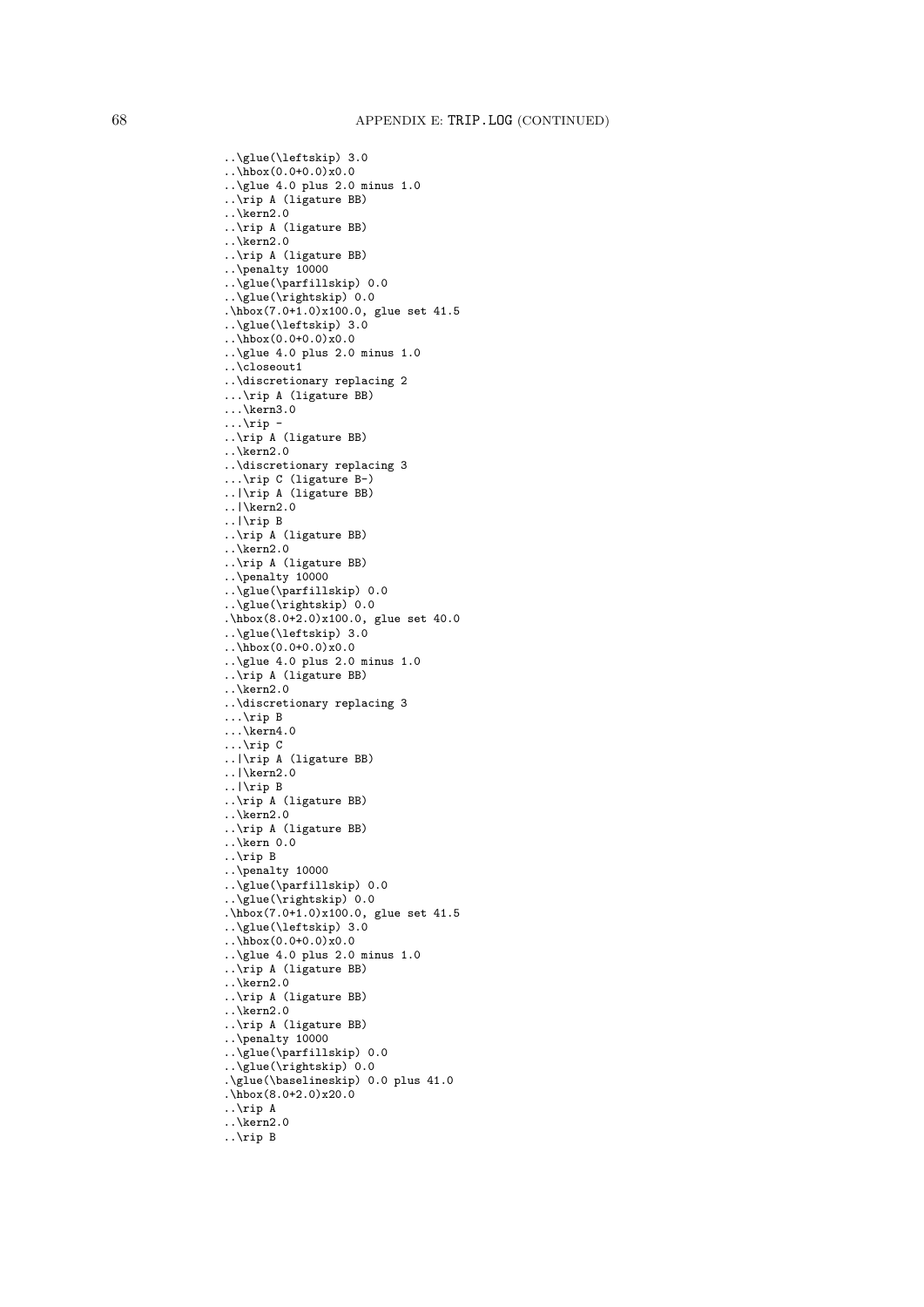```
..\glue 4.0 plus 2.0 minus 1.0
..\rip a
..\rip B
..\glue 4.0 plus 2.46799 minus 0.81036
.\glue(\parskip) 0.0 plus 42.0 minus 8.0
.\penalty 0
.\glue(\abovedisplayshortskip) 1.0 plus 45.0 minus 803.0
.\glue(\baselineskip) 8.0 plus 41.0
.\hbox(0.0+0.0)x0.0, shifted 50.0
.\penalty 10000
.\glue(\baselineskip) 10.0 plus 41.0
.\hbox(0.0+0.0)x0.0, shifted 100.0
.\penalty 0
.\glue(\baselineskip) 3.0 plus 41.0
.\hbox(7.0+1.0)x100.0, glue set 0.91347
..\glue(\leftskip) 3.0
..\rip A
..\discretionary
..\glue(\rightskip) 0.0 plus 104.0 minus 100.0
.\penalty 37
.\glue(\baselineskip) 9.0 plus 41.0
.\hbox(0.0+0.0)x100.0, glue set 0.97116
..\glue(\leftskip) 3.0
..\kern 2.0
..\kern-1.00002
.\ranglerip -
..\glue(\rightskip) 0.0 plus 104.0 minus 100.0
.\penalty -125
.\glue(\baselineskip) 10.0 plus 41.0
.\hbox(0.0+0.0)x100.0, glue set - 0.5..\glue(\leftskip) 3.0
..\rip C
..\mathon, surrounded 143.0
..\mathoff
..\glue(\rightskip) 0.0 plus 104.0 minus 100.0
.\penalty -125
.\glue(\baselineskip) 10.0 plus 41.0
.\hbox(0.0+0.0)x100.0, glue set 0.89423
..\glue(\leftskip) 3.0
..\rip C
..\glue(\rightskip) 0.0 plus 104.0 minus 100.0
.\glue(\baselineskip) 10.0 plus 41.0
.\hbox(0.0+0.0)x100.0, glue set - 0.83
..\glue(\leftskip) 3.0
\ldots\hbox(0.0+0.0)x120.0
...\mathon, surrounded 60.0
...\mathoff, surrounded 60.0
..\mathoff, surrounded 60.0
..\penalty 10000
..\glue(\parfillskip) 0.0
..\glue(\rightskip) 0.0 plus 104.0 minus 100.0
.\glue(\parskip) 0.0 plus 42.0 minus 8.0
.\glue(\baselineskip) 3.0 plus 41.0
.\hbox(7.0+1.0)x100.0, glue set 45.5
..\glue(\leftskip) 3.0
..\hbox(0.0+0.0)x0.0
..\glue 4.0 plus 2.0 minus 1.0
..\rip A (ligature AAAAAAAAAA)
..\penalty 10000
..\glue(\parfillskip) 0.0
..\glue(\rightskip) 0.0
Memory usage before: 950&531; after: 546&448; still untouched: 706
{restoring \box254=void}
{restoring \hoffset=0.0pt}
{restoring \showboxdepth=1}
{restoring \showboxbreadth=2}
{restoring \tracingcommands=2}
{vertical mode: begin-group character {}
{\catcode}
{\font}
```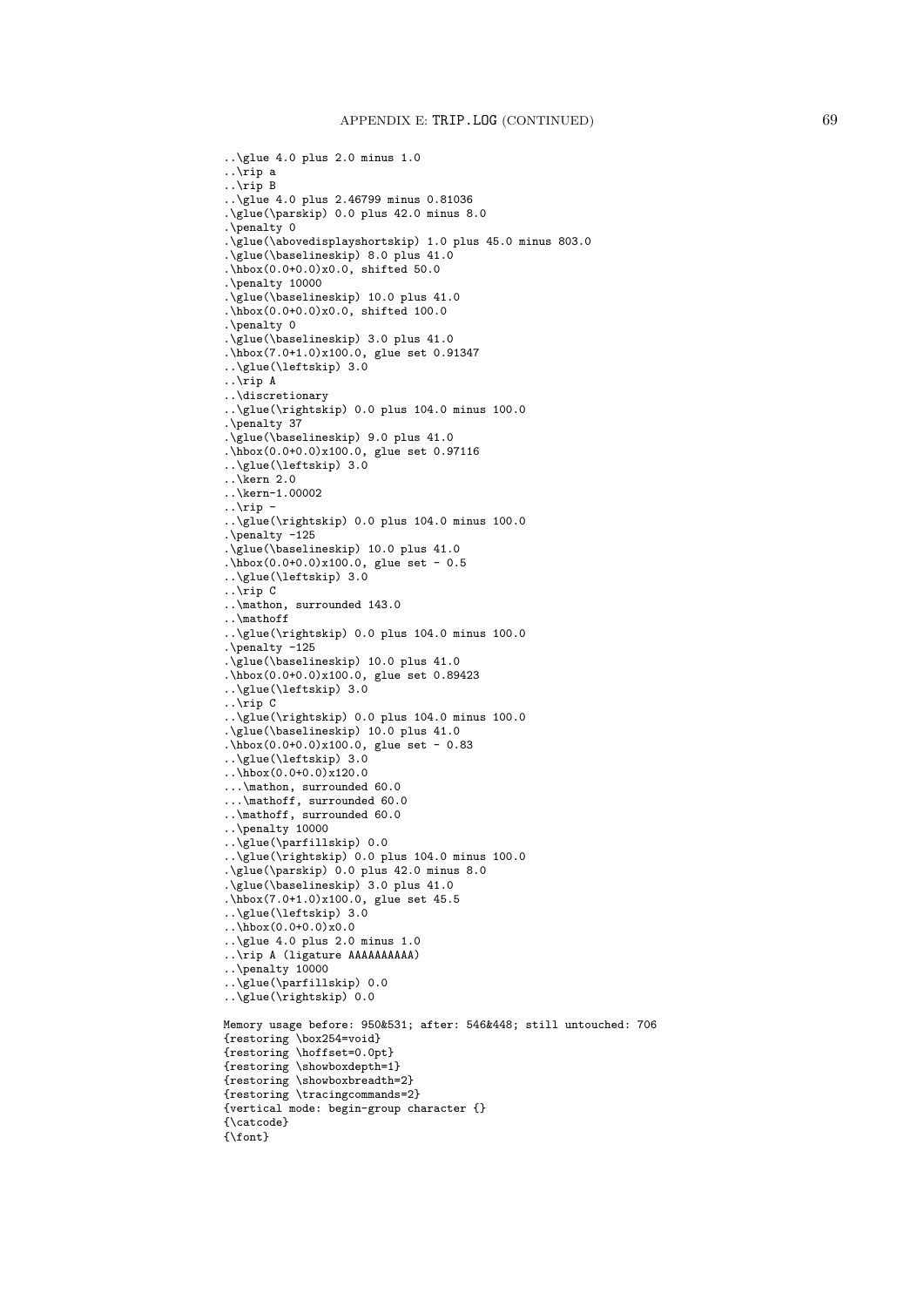```
! Improper 'at' size (0.0pt), replaced by 10pt.
<to be read again>
                   \font
l.213 ... \font?xyzzy at0pt\font
                                 ? xyzzy scaled1?} % nonexistent
I can only handle fonts at positive sizes that are
less than 2048pt, so I've changed what you said to 10pt.
! Font ?=xyzzy at 10.0pt not loadable: Metric (TFM) file not found.
<to be read again>
                   \font
l.213 ... \font?xyzzy at0pt\font
                                 ? xyzzy scaled1?} % nonexistent
I wasn't able to read the size data for this font,
so I will ignore the font specification.
[Wizards can fix TFM files using TFtoPL/PLtoTF.]
You might try inserting a different font spec;
e.g., type 'I\font<same font id>=<substitute font name>'.
{\font}
! Font ?=xyzzy scaled 1 not loadable: Metric (TFM) file not found.
<to be read again>
                   ?
l.213 ...t\font ? xyzzy scaled1?
                                } % nonexistent
I wasn't able to read the size data for this font,
so I will ignore the font specification.
[Wizards can fix TFM files using TFtoPL/PLtoTF.]
You might try inserting a different font spec;
e.g., type 'I\font<same font id>=<substitute font name>'.
{select font nullfont}
{end-group character }}
{restoring current font=\rip}
{restoring ?=undefined}
{restoring \catcode63=12}
{blank space }
{\font}
{\mathcal{M}}! Improper 'at' size (-10.0pt), replaced by 10pt.
l.215 \font\ip trip at -10pt
                            % through the looking glass
I can only handle fonts at positive sizes that are
less than 2048pt, so I've changed what you said to 10pt.
{\showthe}
! You can't use 'math shift character $' after \the.
l.216 \showthe$
I'm forgetting what you said and using zero instead.
> 0.l.216 \showthe$
{blank space }
{\showthe}
> \ip .
<recently read> \font
l.217 \showthe\font
{\message}
{\fontname}
trip
{blank space }
{select font trip}
{\textfont}
{\scriptfont}
{\scriptscriptfont}
```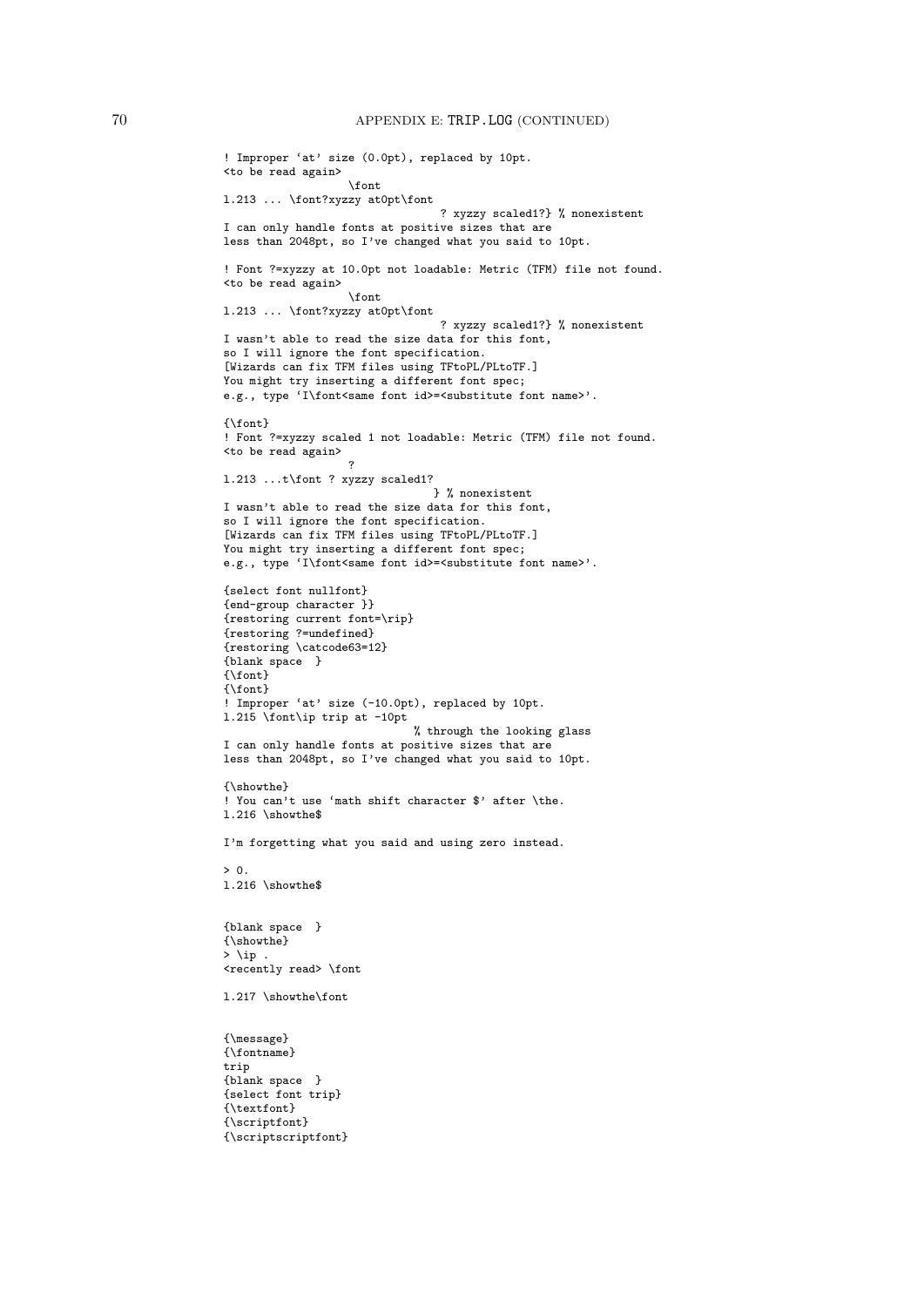${\{\text{def}\}}$ {blank space } {begin-group character {} {\tracingmacros} {\global}  ${\sqrt{\text{global}}}$  ${\sqrt{\text{global}}}$  ${\rm \{Vglobal\}}$ {\global}  ${\sqrt{\text{global}}}$  ${\sqrt{\text{global}}}$ {\global} {\global}  ${\sqrt{g}lobal}$  ${\sqrt{\text{global}}}$  ${\sqrt{\text{global}}}$  ${\sqrt{g}lobal}$ {\global} {end-group character }} {restoring \tracingmacros=4} {blank space } {\mathcode} {\mathcode} {\delcode} {\catcode} {\catcode} {\mathcode} {\mathcode}  ${\def}$ {begin-group character {} {\catcode} {\global} {end-group character }} {restoring \catcode122=11} {blank space } {\parshape} \a ->1pt 11.0pt2pt 12.0pt3pt 13.0pt4pt 14.0pt5pt 15.0pt6pt 16.0pt7pt 17. 0pt8pt 18.0pt9pt 19.0pt10pt 20.0pt  ${\widehat{\Lambda}}$ chardef} {\hangindent} {\hangafter} {\begingroup} {\looseness} {\rightskip} {\-} {horizontal mode: \-} {the character -}  ${\{-1\}}$ {the character -} {\-} {blank space } {math shift character \$} **Qfirstpass**  $[] \iota_p$ @\discretionary via @@0 b=0 p=88 d=7745 @@1: line 1.2- t=7745 -> @@0 - @\discretionary via @@0 b=0 p=89 d=7922 @@2: line 1.2- t=7922 -> @@0 @\discretionary via @@1 b=0 p=89 d=8922 @@3: line 2.2- t=16667 -> @@1 - @\discretionary via @@0 b=0 p=88 d=7745 @@4: line 1.2- t=7745 -> @@0 @\discretionary via @@2 b=0 p=88 d=8745 @\discretionary via @@1 b=0 p=88 d=8745 @@5: line 2.2- t=16490 -> @@1 @\discretionary via @@3 b=0 p=88 d=8745 @@6: line 3.2- t=25412 -> @@3 -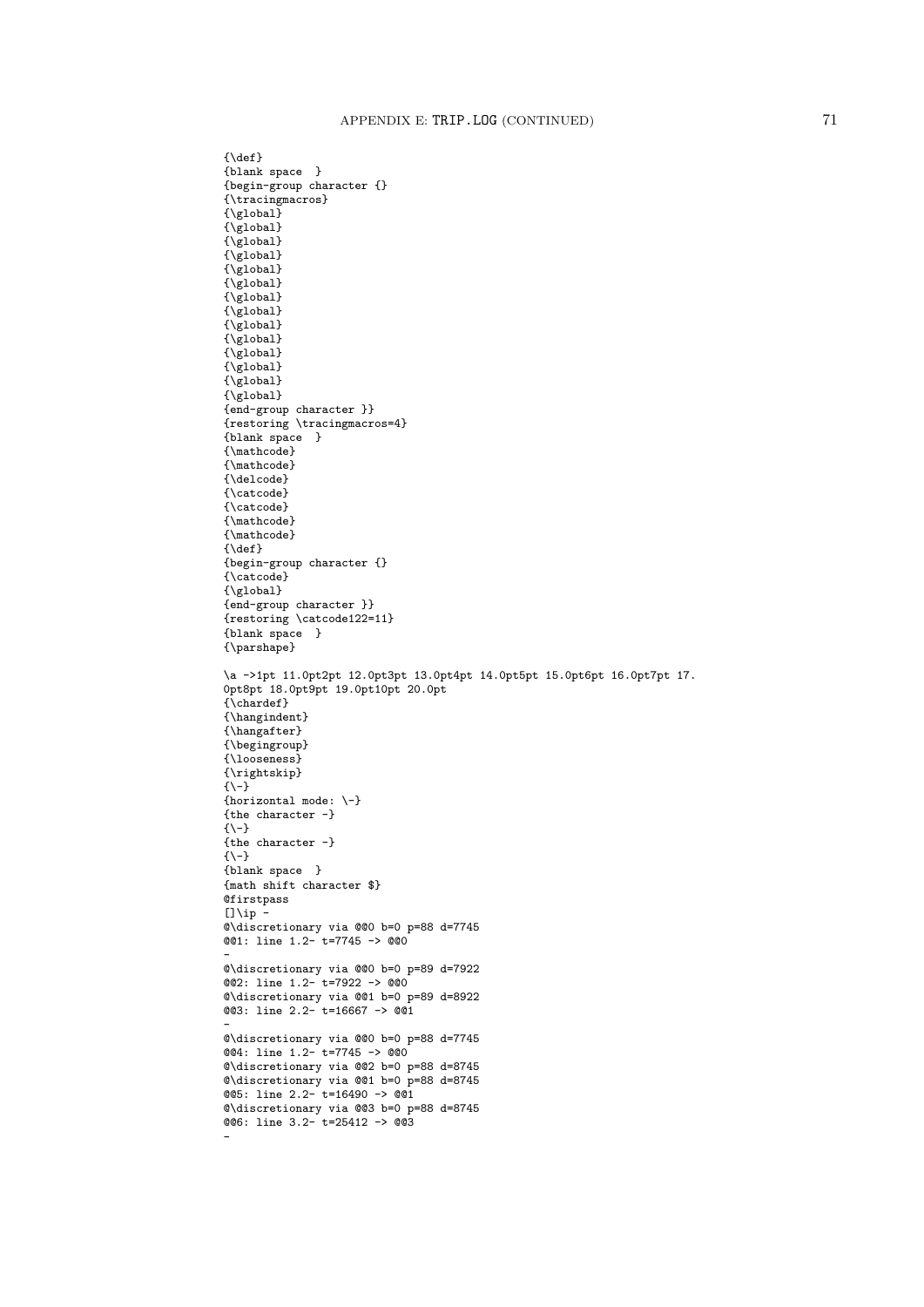```
-
@\discretionary via @@0 b=0 p=89 d=7922
@@7: line 1.2- t=7922 -> @@0
@\discretionary via @@4 b=0 p=89 d=8922
@\discretionary via @@2 b=0 p=89 d=8922
@\discretionary via @@1 b=0 p=89 d=8922
@@8: line 2.2- t=16667 -> @@1
@\discretionary via @@5 b=0 p=89 d=8922
@\discretionary via @@3 b=0 p=89 d=8922
@@9: line 3.2- t=25412 -> @@5
@\discretionary via @@6 b=0 p=89 d=8922
@@10: line 4.2- t=34334 -> @@6
\Delta-
@\discretionary via @@0 b=0 p=88 d=7745
@@11: line 1.2- t=7745 -> @@0
@\discretionary via @@7 b=0 p=88 d=8745
@\discretionary via @@4 b=0 p=88 d=8745
@\discretionary via @@2 b=0 p=88 d=8745
@\discretionary via @@1 b=0 p=88 d=8745
@@12: line 2.2- t=16490 -> @@1
@\discretionary via @@8 b=0 p=88 d=8745
@\discretionary via @@5 b=0 p=88 d=8745
@\discretionary via @@3 b=0 p=88 d=8745
@@13: line 3.2- t=25235 -> @@5
@\discretionary via @@9 b=0 p=88 d=8745
@\discretionary via @@6 b=0 p=88 d=8745
@@14: line 4.2- t=34157 -> @@6
@\discretionary via @@10 b=0 p=88 d=8745
@@15: line 5.2- t=43079 -> @@10
@\par via @@0 b=0 p=-10000 d=1
@@16: line 1.2- t=1 -> @@0
@\par via @@11 b=0 p=-10000 d=100001
@\par via @@7 b=0 p=-10000 d=100001
@\par via @@4 b=0 p=-10000 d=100001
@\par via @@2 b=0 p=-10000 d=100001
@\par via @@1 b=0 p=-10000 d=100001
@@17: line 2.2- t=107746 -> @@1
@\par via @@12 b=0 p=-10000 d=100001
@\par via @@8 b=0 p=-10000 d=100001
@\par via @@5 b=0 p=-10000 d=100001
@\par via @@3 b=0 p=-10000 d=100001
@@18: line 3.2- t=116491 -> @@5
@\par via @@13 b=0 p=-10000 d=100001
@\par via @@9 b=0 p=-10000 d=100001
@\par via @@6 b=0 p=-10000 d=100001
@@19: line 4.2- t=125236 -> @@13
@\par via @@14 b=0 p=-10000 d=100001
@\par via @@10 b=0 p=-10000 d=100001
@@20: line 5.2- t=134158 -> @@14
@\par via @@15 b=0 p=-10000 d=100001
@@21: line 6.2- t=143080 -> @@15
%% goal height=16383.99998, max depth=2.0
% t=20.0 plus 1.0fil g=16383.99998 b=0 p=37 c=37#
% t=30.0 plus 41.0 plus 1.0fil g=16383.99998 b=0 p=-213 c=-213#
{display math mode: \number}
{\the}
! Improper alphabetic constant.
<to be read again>
                   \relax
l.249 ...mber\the\delcode'\relax
                                \over{{{}}}}\pagestretch=-1\p...
A one-character control sequence belongs after a ' mark.
So I'm essentially inserting \0 here.
{the character -}
{the character 1}
{\relax}
{\over}
{begin-group character {}
{math mode: begin-group character {}
```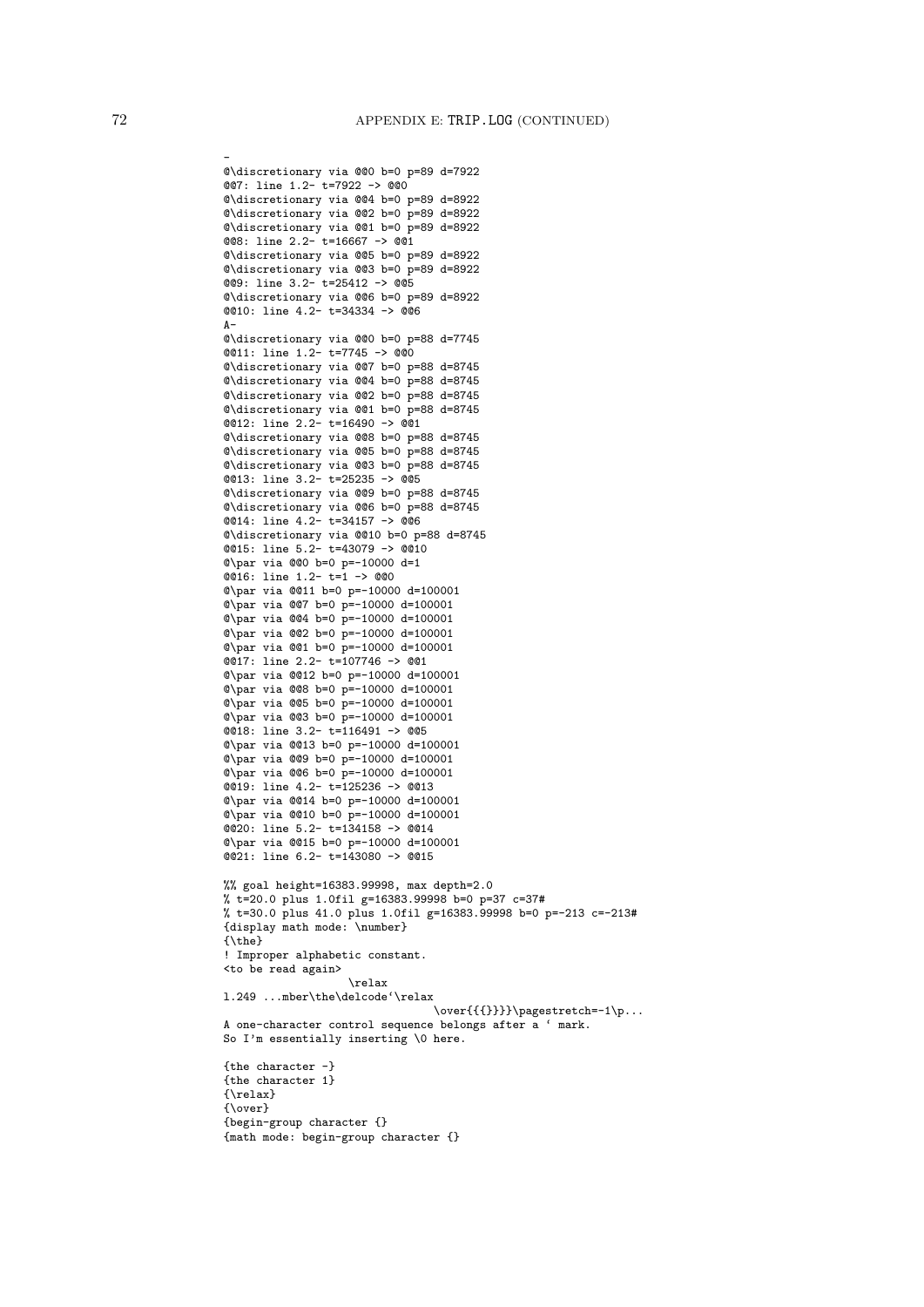```
{begin-group character {}
{end-group character }}
{end-group character }}
{end-group character }}
{display math mode: end-group character }}
! Extra }, or forgotten $.
1.249 ...code'\relax\over{{{}}}}
                                 \pagestretch=-1\pagetotal\sho...
I've deleted a group-closing symbol because it seems to be
spurious, as in 'x}$'. But perhaps the } is legitimate and
you forgot something else, as in '\hbox{$x}'. In such cases
the way to recover is to insert both the forgotten and the
deleted material, e.g., by typing 'I$}'.
{\pagestretch}
{\showlists}
### display math mode entered at line 249
\mathord
.{}
this will begin denominator of:
\fraction, thickness = default
\\mathord []
\\mathord []
### vertical mode entered at line 0
### current page:
\glue(\topskip) 20.0 plus 1.0fil
\hbox(0.0+0.0)x11.0, glue set 1.3fil, shifted 1.0
.\glue(\leftskip) 3.0
\hbox{hbox}(0.0+0.0)<sub>x0.0</sub>
e^{t}etc.
total height 40.0 plus -40.0 plus 1.0fil
goal height 16383.99998
prevdepth 1.0, prevgraf 3 lines
! OK.
l.249 ...=-1\pagetotal\showlists
{\begingroup}
{\halign}
! Missing \endgroup inserted.
<inserted text>
                \endgroup
...
l.250 \begingroup\halign
                         to\the\displaywidth{#&#\crcr\crcr\cr...
I've inserted something that you may have forgotten.
(See the <inserted text> above.)
With luck, this will get me unwedged. But if you
really didn't forget anything, try typing '2' now; then
my insertion and my current dilemma will both disappear.
{\endgroup}
{\halign}
! Improper \halign inside $$'s.
<recently read> \halign
l.250 \begingroup\halign
                         to\the\displaywidth{#&#\crcr\crcr\cr...
Displays can use special alignments (like \eqalignno)
only if nothing but the alignment itself is between $$'s.
So I've deleted the formulas that preceded this alignment.
{internal vertical mode: \the}
{restricted horizontal mode: end of alignment template}
Loose \hbox (badness 1) in alignment at lines 250--250
 [ [ [ ]
```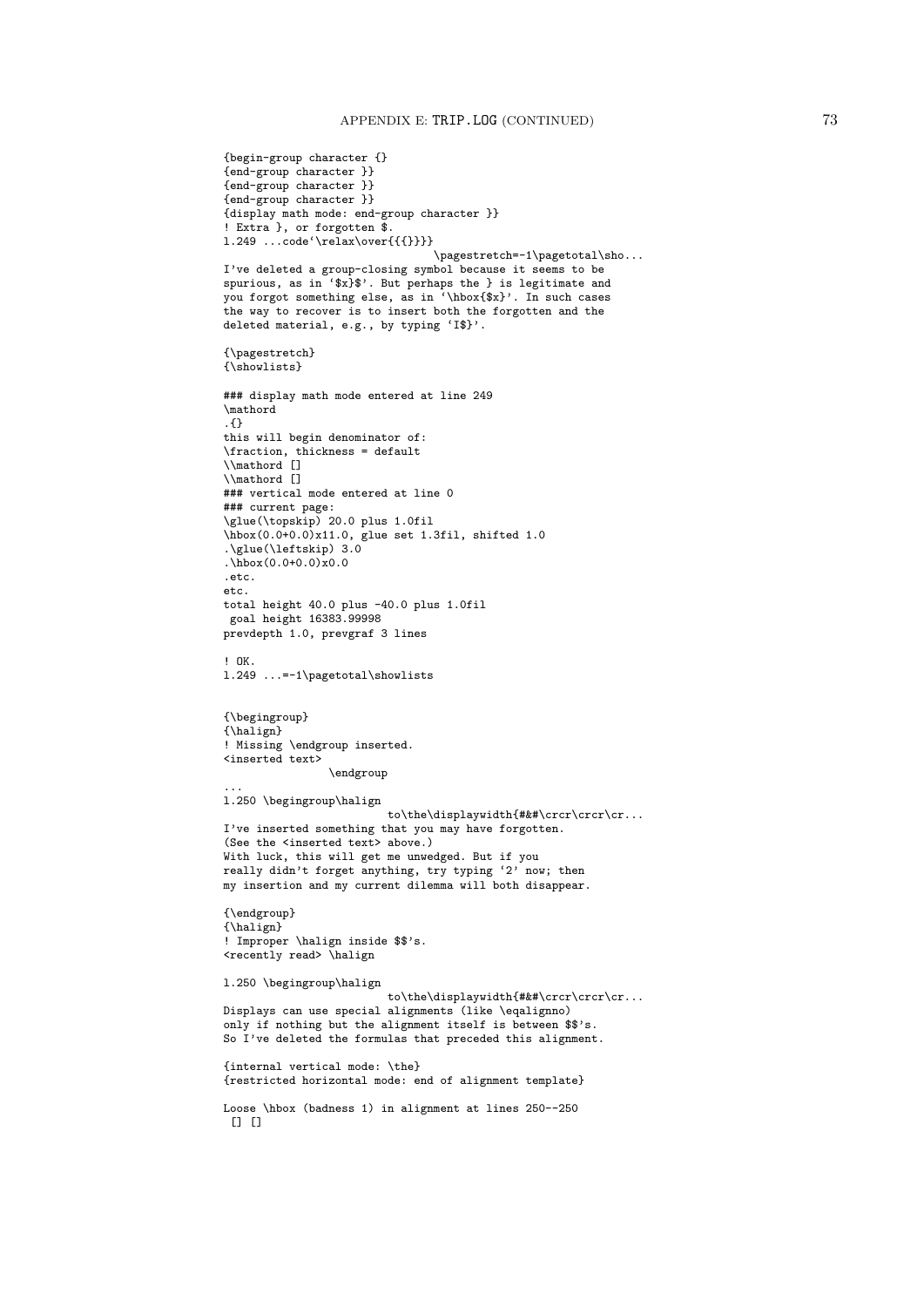```
\hbox(0.0+0.0)x15.0, glue set 0.1875
.\glue(\tabskip) 0.0 plus 40.0
.\unsetbox(0.0+0.0)x0.0
.etc.
! Missing number, treated as zero.
<to be read again>
                   =
l.253 ...aysize* \global\setbox=
A number should have been here; I inserted '0'.
(If you can't figure out why I needed to see a number,
look up 'weird error' in the index to The TeXbook.)
! Improper \setbox.
<recently read> =
l.253 ...aysize* \global\setbox=
Sorry, \setbox is not allowed after \halign in a display,
or between \accent and an accented character.
! Missing $$ inserted.
<to be read again>
                   \eqno
l.254 \eqno
           % another error (actually causes two error messag...
Displays can use special alignments (like \eqalignno)
only if nothing but the alignment itself is between $$'s.
{restoring \predisplaypenalty=0}
{restoring \displayindent=0.0pt}
{restoring \displaywidth=0.0pt}
{restoring \predisplaysize=0.0pt}
{restoring \fam=0}
% t=40.0 plus -40.0 plus 1.0fil g=16383.99998 b=0 p=101 c=101
% t=53.0 plus 1.0 plus 1.0fil g=16383.99998 b=0 p=-1179647 c=-1179647#
\output->{\tracingcommands 0\showthe \outputpenalty \showboxbreadth 9999
 \showboxdepth 9999 \hoffset 1sp {\setbox 254=\box 255\shipout \ifvbox 2
\ifhbox 254 \error \fi 54\copy 25\fi 4} \ifvoid 254\relax \else \error \
fi }
{internal vertical mode: \tracingcommands}
> -1179647.<output> ...wthe \outputpenalty
                                \showboxbreadth 9999 \showbox...
...
l.254 \eqno
           % another error (actually causes two error messag...
Completed box being shipped out [-2.0.0.0.11.0.327680]
\vbox(16383.99998+0.0)x20.0, glue set 16331.0fil
.\glue(\topskip) 20.0 plus 1.0fil
.\hbox(0.0+0.0)x11.0, glue set 1.3fil, shifted 1.0
..\glue(\leftskip) 3.0
..\hbox(0.0+0.0)x0.0
..\discretionary
..\iotaip -
..\glue(\rightskip) 0.0 plus 10.0fil minus 0.00002
.\penalty 37
.\glue(\baselineskip) 10.0 plus 41.0
.\hbox(0.0+0.0)x12.0, glue set 2.0fil, shifted 2.0
..\glue(\leftskip) 3.0
..\kern-1.00002
. \hat{ap} -
..\discretionary
..\discretionary
\ldotsip -
..\glue(\rightskip) 0.0 plus 10.0fil minus 0.00002
.\penalty -213
.\glue(\baselineskip) 3.0 plus 41.0
```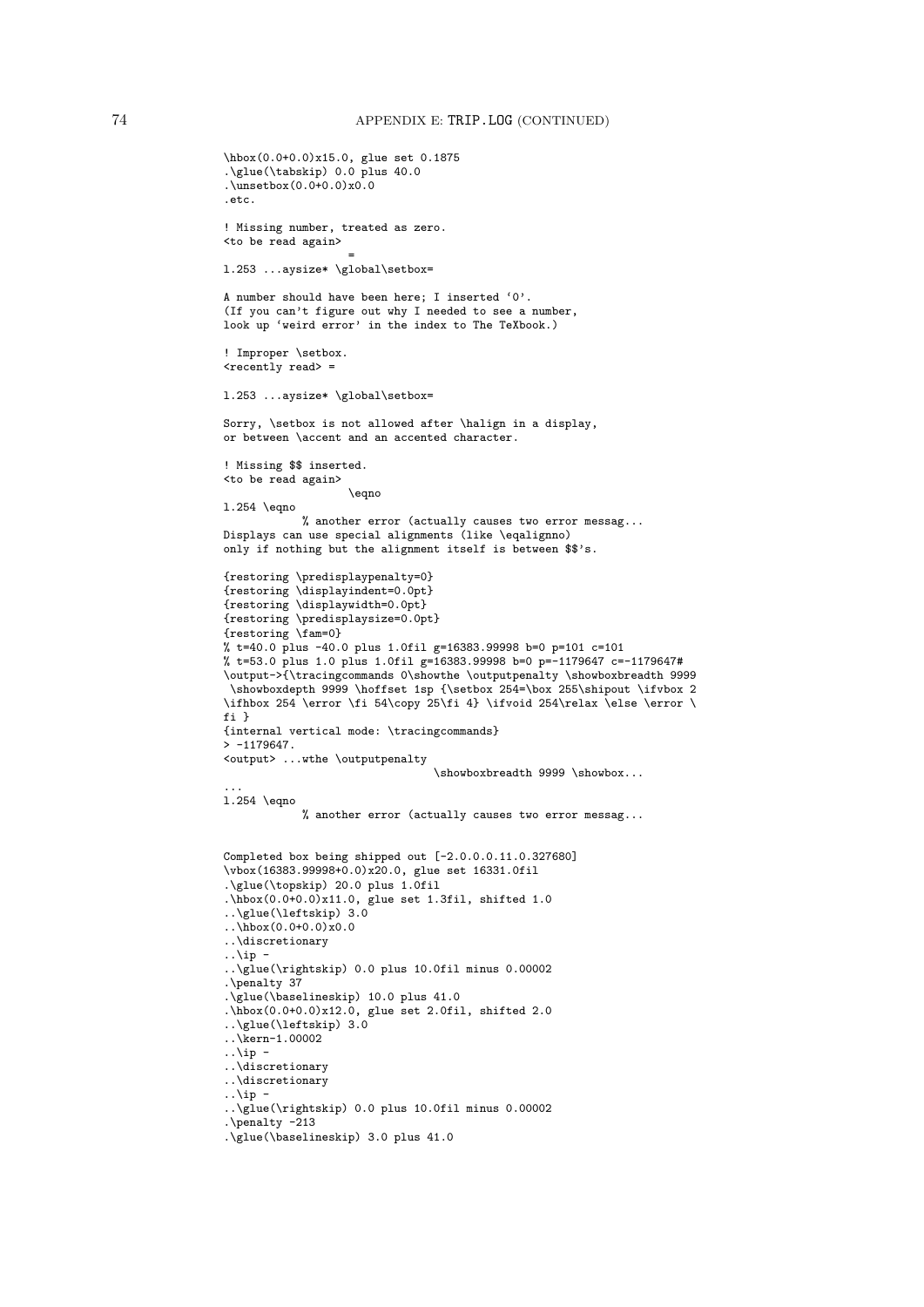```
.\hbox(7.0+1.0)x13.0, glue set 1.8fil, shifted 3.0
..\glue(\leftskip) 3.0
..\kern-1.00002
..\ip - (ligature -
\lambda\ldotsip -
..\discretionary
..\kern1.0
..\ip A
..\discretionary
\ldots\ip -
..\penalty 10000
..\glue(\parfillskip) 0.0
..\glue(\rightskip) 0.0 plus 10.0fil minus 0.00002
.\penalty 101
.\glue(\abovedisplayskip) 3.0
.\glue(\baselineskip) 9.0 plus 41.0
.\hbox(0.0+0.0)x15.0, glue set 0.1875, shifted 5.0
..\glue(\tabskip) 0.0 plus 40.0
\ldots\hbox(0.0+0.0)x0.0..\glue(\tabskip) 0.0 plus 40.0
Memory usage before: 339&413; after: 236&405; still untouched: 706
{restoring \box254=void}
{restoring \hoffset=0.0pt}
{restoring \showboxdepth=1}
{restoring \showboxbreadth=2}
{restoring \tracingcommands=2}
{restoring \parshape=10}
{restoring \hangafter=-12}
{restoring \hangindent=-10.0pt}
{restoring \looseness=2}
{horizontal mode: \eqno}
! You can't use '\eqno' in horizontal mode.
<recently read> \eqno
l.254 \eqno
            % another error (actually causes two error messag...
Sorry, but I'm not programmed to handle this case;
I'll just pretend that you didn't ask for it.
If you're in the wrong mode, you might be able to
return to the right one by typing 'I}' or 'I$' or 'I\par'.
{\looseness}
{math shift character $}
{math mode: \right}
! Missing delimiter (. inserted).
<to be read again>
                   \mathchardef
l.256 $\right\relax\mathchardef
                                \minus="322D % locally \minus ...
I was expecting to see something like '(' or '\{' or
'\}' here. If you typed, e.g., '{' instead of '\{', you
should probably delete the '{' by typing '1' now, so that
braces don't get unbalanced. Otherwise just proceed.
Acceptable delimiters are characters whose \delcode is
nonnegative, or you can use '\delimiter <delimiter code>'.
! Extra \right.
<to be read again>
                   \mathchardef
l.256 $\right\relax\mathchardef
                               \minus="322D % locally \minus ...
I'm ignoring a \right that had no matching \left.
{\mathchardef}
{\left}
{the letter A}
{\over}
{the letter A}
{\abovewithdelims}
```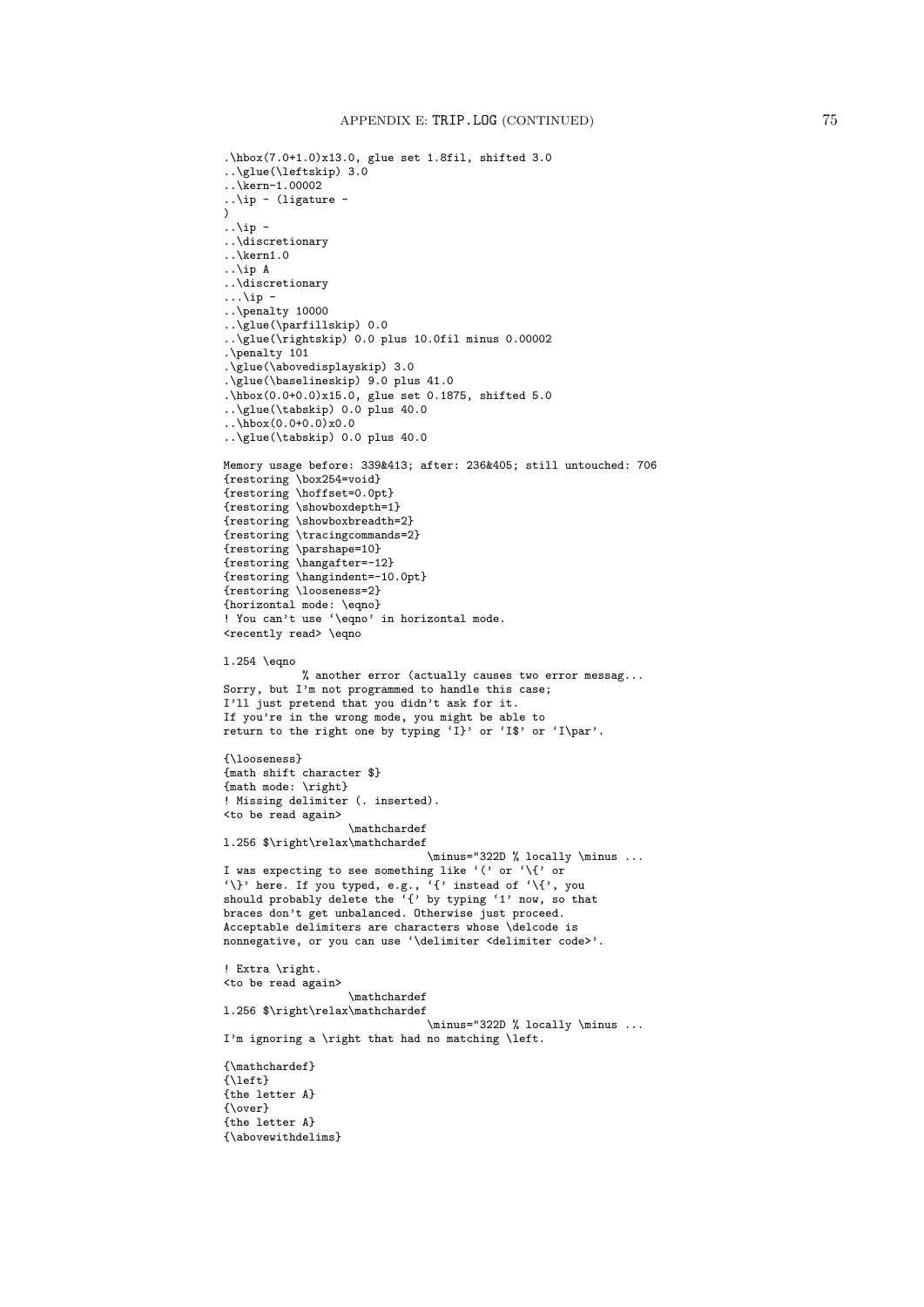```
! Missing delimiter (. inserted).
<to be read again>
                   ?
l.257 ...ver A\abovewithdelims.?
                                 \right(+\mskip1A\minus=A+\pen...
I was expecting to see something like '(' or '\{' or
\{\rangle\}' here. If you typed, e.g., \{ \}' instead of \langle \{\rangle\}, you
should probably delete the '{' by typing '1' now, so that
braces don't get unbalanced. Otherwise just proceed.
Acceptable delimiters are characters whose \delcode is
nonnegative, or you can use '\delimiter <delimiter code>'.
! Missing number, treated as zero.
<to be read again>
                   ?
l.257 ...ver A\abovewithdelims.?
                                 \right(+\mskip1A\minus=A+\pen...
A number should have been here; I inserted '0'.
(If you can't figure out why I needed to see a number,
look up 'weird error' in the index to The TeXbook.)
! Illegal unit of measure (pt inserted).
<to be read again>
                    ?
l.257 ...ver A\abovewithdelims.?
                                 \label{lem:main} $$\right(+\mskip-1mu\minus=A+\pen\ldots.Dimensions can be in units of em, ex, in, pt, pc,
cm, mm, dd, cc, bp, or sp; but yours is a new one!
I'll assume that you meant to say pt, for printer's points.
To recover gracefully from this error, it's best to
delete the erroneous units; e.g., type '2' to delete
two letters. (See Chapter 27 of The TeXbook.)
! Ambiguous; you need another { and }.
<to be read again>
                   ?
l.257 ...ver A\abovewithdelims.?
                                 \right(+\mskip1A\minus=A+\pen...
I'm ignoring this fraction specification, since I don't
know whether a construction like 'x \over y \over z'
means '{x \over y} \over z' or 'x \over {y \over z}'.
{the character ?}
{\right}
(->\delimiter "4162362
{the character +}
{\mskip}
! Illegal unit of measure (mu inserted).
<to be read again>
                   A
l.257 ...elims.?\right(+\mskip1A
                                 \minus=A+\penalty+1000A
The unit of measurement in math glue must be mu.
To recover gracefully from this error, it's best to
delete the erroneous units; e.g., type '2' to delete
two letters. (See Chapter 27 of The TeXbook.)
{the letter A}
{\mathchar"322D}
{the character =}
{the letter A}
{the character +}
{\penalty}
{the letter A}
{blank space }
{\relpenalty}
{\binoppenalty}
{\mathsurround}
{math shift character $}
! \scriptfont 0 is undefined (character ?).
```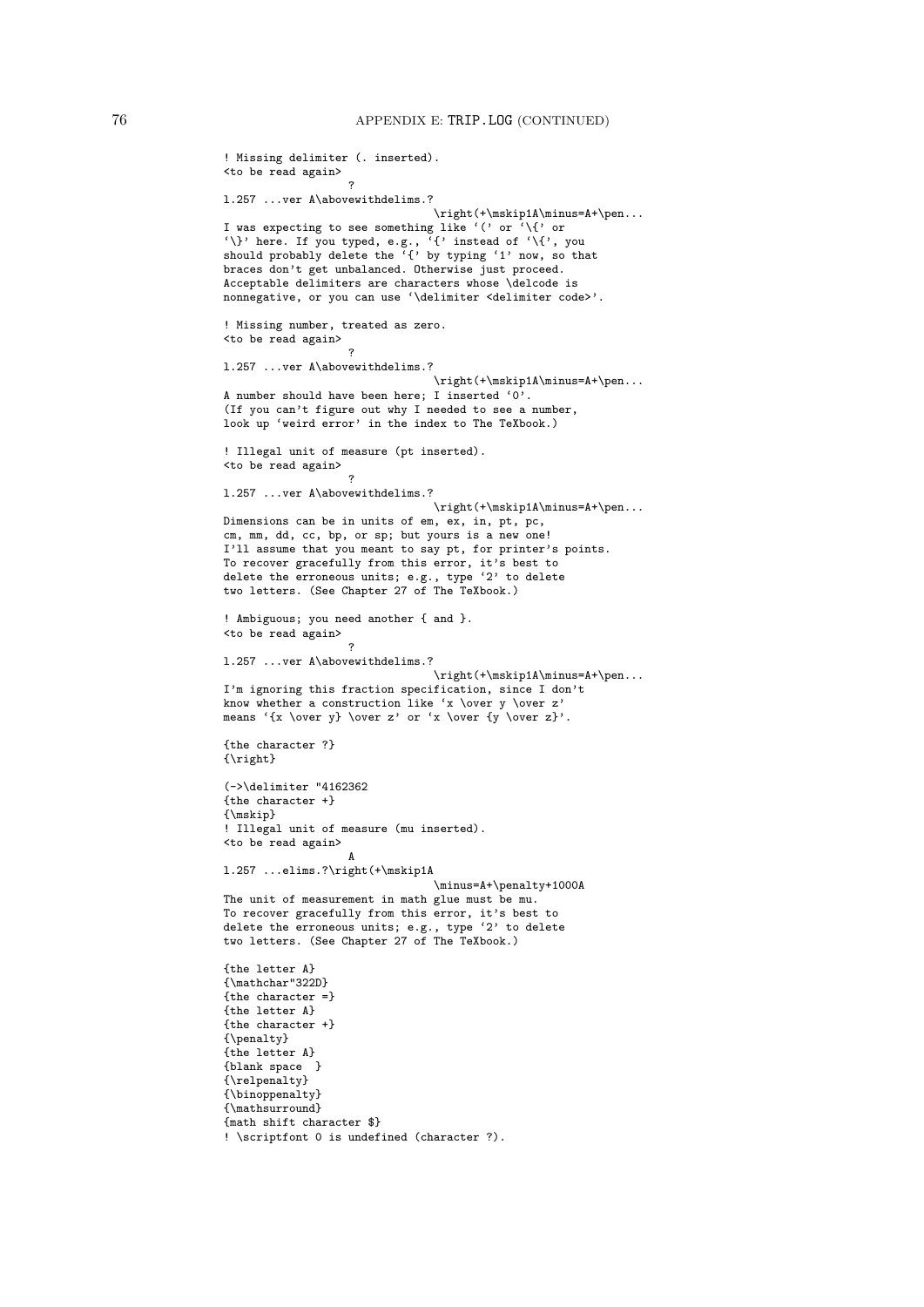<recently read> \$

```
l.260 \mathsurround.11em$
                          \x % this formula goes on line 7
Somewhere in the math formula just ended, you used the
stated character from an undefined font family. For example,
plain TeX doesn't allow \it or \sl in subscripts. Proceed,
and I'll try to forget that I needed that character.
{restoring \mathsurround=0.0pt}
{restoring \binoppenalty=0}
{restoring \relpenalty=0}
{restoring \minus=\mathchar"232D}
{restoring \fam=0}
{horizontal mode: \char"C8}
Missing character: There is no ^^c8 in font trip!
{math shift character $}
Qfirstpass
$[] \iota_p /@\penalty via @@0 b=0 p=-3333 d=-11108888
@@1: line 7.2 t=-11108888 -> @@0
 A \smalltrip --
@\penalty via @@0 b=0 p=-2222 d=-4937283
@@2: line 7.2 t=-4937283 -> @@0
@\penalty via @@1 b=0 p=-2222 d=-4937283
@@3: line 8.2 t=-16046171 -> @@1
\ip A /
@\penalty via @@0 b=0 p=1000 d=1000001
@@4: line 7.2 t=1000001 -> @@0
@\penalty via @@2 b=0 p=1000 d=1000001
@\penalty via @@1 b=0 p=1000 d=1000001
@@5: line 8.2 t=-10108887 -> @@1
@\penalty via @@3 b=0 p=1000 d=1000001
@@6: line 9.2 t=-15046170 -> @@3
A$
@\par via @@0 b=0 p=-10000 d=1
@@7: line 7.2- t=1 -> @@0
@\par via @@4 b=0 p=-10000 d=1
\sqrt{2} via \sqrt{2} b=0 p=-10000 d=1
Q<sub>par via Q1 b=0 p=-10000 d=1</sub>
@@8: line 8.2- t=-11108887 -> @@1
@\par via @@5 b=0 p=-10000 d=1
Q<sub>par via QQ3 b=0 p=-10000 d=1</sub>
@9: line 9.2- t=-16046170 -> @@3
@\par via @@6 b=0 p=-10000 d=1
@@10: line 10.2- t=-15046169 -> @@6
%% goal height=16383.99998, max depth=2.0
{display math mode: blank space }
{\vadjust}
{internal vertical mode: \penalty}
{end-group character }}
{restoring \parshape=10}
{restoring \hangafter=-12}
{restoring \hangindent=-10.0pt}
{restoring \looseness=-2}
{display math mode: \mkern}
{\theta}{the character 7}
{\prevgraf}
{\insert}
! You can't \insert255.
<to be read again>
                   {
l.262 ...\prevgraf=8 \insert255{
                                 \penalty999}
I'm changing to \insert0; box 255 is special.
{internal vertical mode: \penalty}
{end-group character }}
{restoring \parshape=10}
```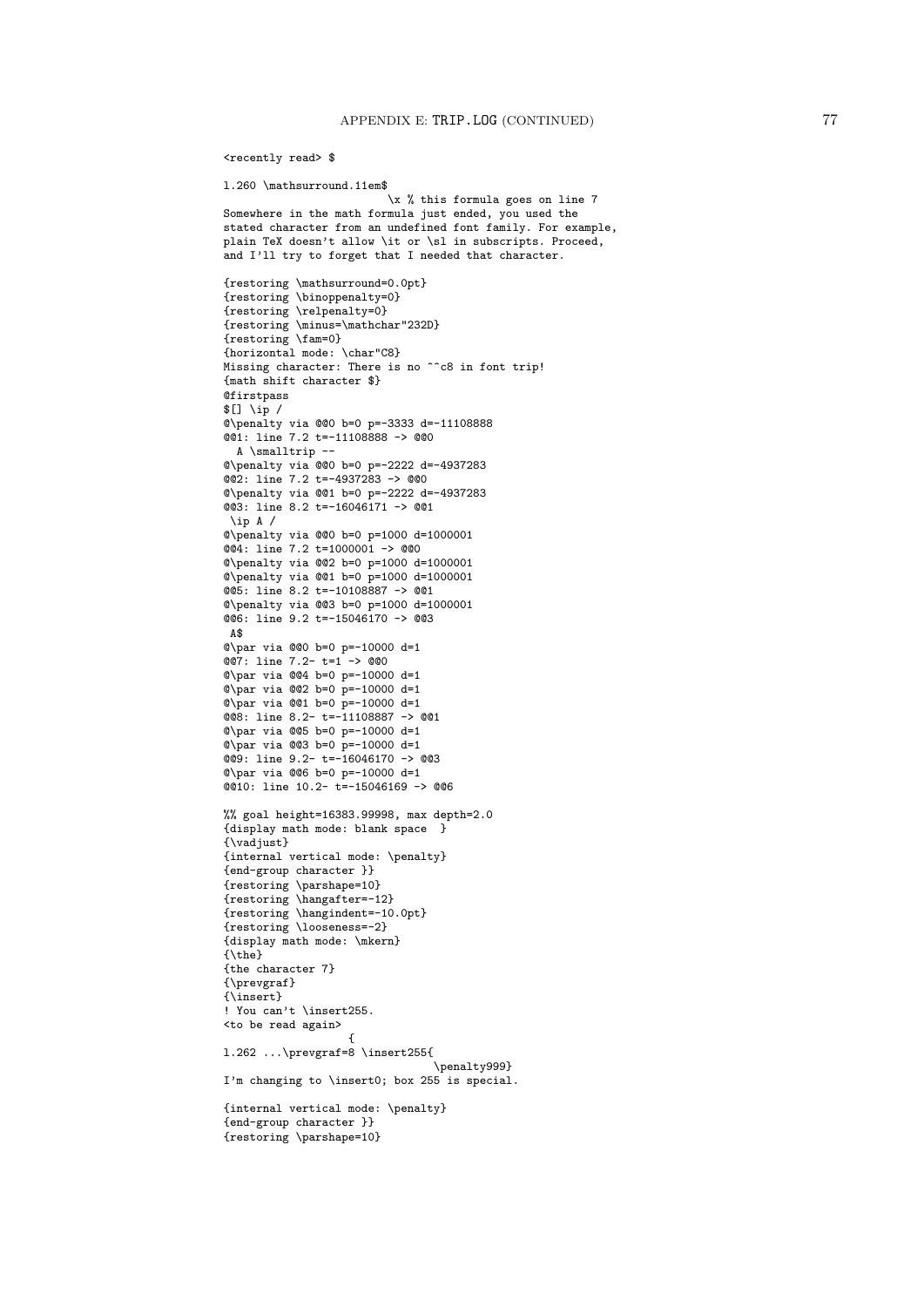{restoring \hangafter=-12} {restoring \hangindent=-10.0pt} {restoring \looseness=-2} {display math mode: blank space } {\char"C8} {\vcenter} {internal vertical mode: end-group character }} {restoring \parshape=10} {restoring \hangafter=-12} {restoring \hangindent=-10.0pt} {restoring \looseness=-2} {display math mode: blank space } {begin-group character {} {math mode: \mathaccent} {the letter A} {end-group character }} {end-group character }} {display math mode: subscript character |} {blank space } {superscript character ^} {math mode: \raise} {restricted horizontal mode: the letter a} {end-group character }} {math mode: \displaystyle} {\char} {\textstyle} {end-group character }} {display math mode: blank space } {\overline} {math mode: superscript character ^} {blank space } {the letter A} {subscript character |} {\mathinner} {end-group character }} {superscript character ^} {the letter A} {blank space } {\mathchar}  $\{\lambda \text{char}\}$ {subscript character ^^A} {\mathaccent} {\mathop} {blank space } {\mathbin} {blank space } {\mathopen} {blank space } {\mathpunct} {\mathclose} {blank space } {\mathrel} {blank space }  ${\sqrt{\text{global}}}$ {\mathaccent}  $\{\mathcal{F} \}$ {the letter A} {the character 9} {\the} ! Bad number (-1). <to be read again> } l.269 ...the\scriptscriptfont-1} }}}} Since I expected to read a number between 0 and 15, I changed this one to zero. {select font trip} {end-group character }} {restoring current font=\ip} {restoring \fam=-1}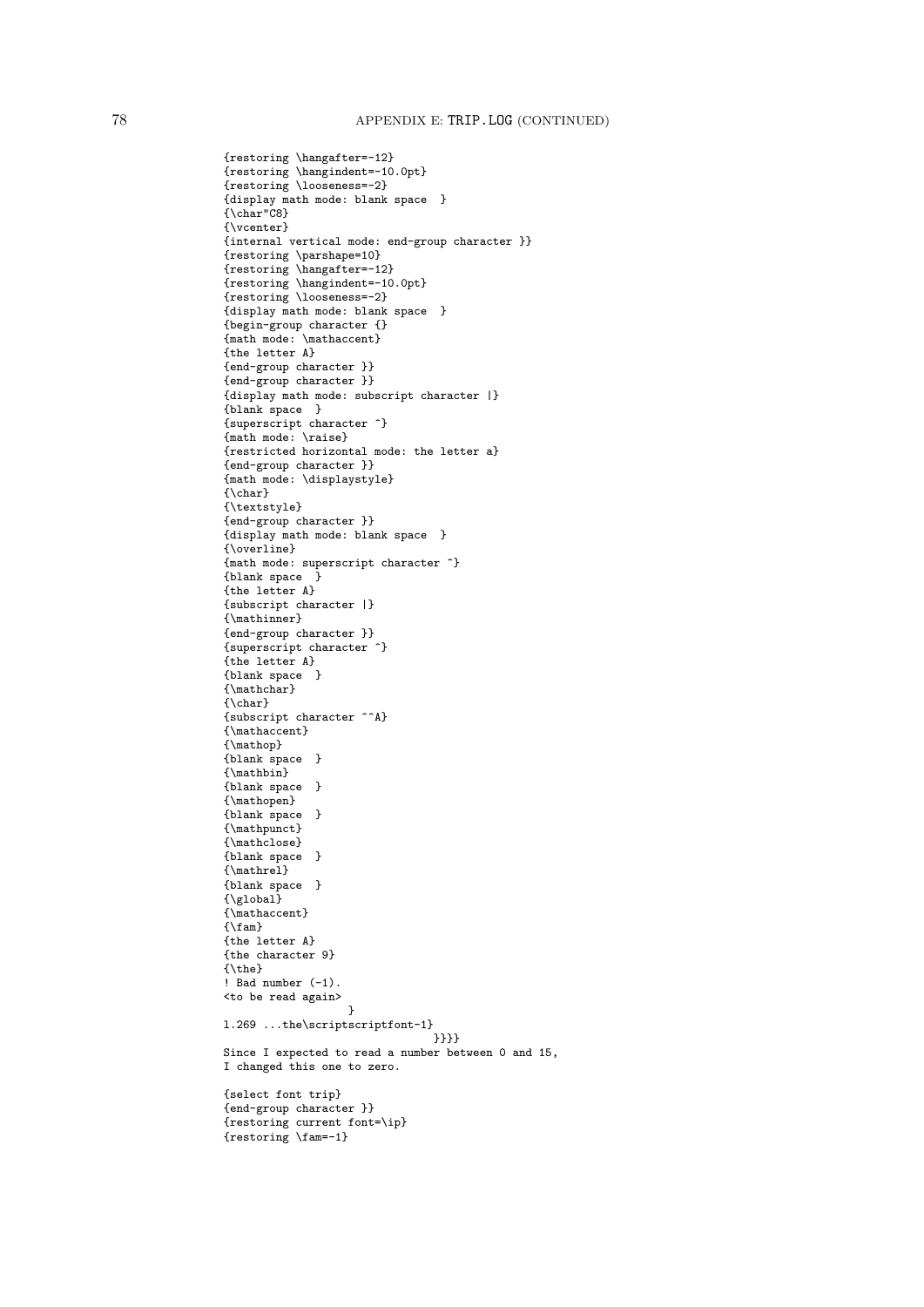```
{end-group character }}
{end-group character }}
{end-group character }}
{end-group character }}
{display math mode: blank space }
{\mathop}
{superscript character ^}
{\mathop}
{\nolimits}
{\limits}
{subscript character |}
{blank space }
{\mathord}
! Missing { inserted.
<to be read again>
                   \radical
l.272 \mathord \radical
                       "161 % missing { will be inserted
A left brace was mandatory here, so I've put one in.
You might want to delete and/or insert some corrections
so that I will find a matching right brace soon.
(If you're confused by all this, try typing 'I}' now.)
{math mode: \radical}
{\textstyle}
{\radical}
{\left}
(->\delimiter "4162362
{\scriptscriptstyle}
{\mathop}
{\underline}
{blank space }
{the letter A}
{\atop}
{\displaystyle}
{the letter A}
{subscript character |}
{the letter A}
\overline{\{\hbar\}11}{\over}
{the letter B}
{\nonscript}
{\kern}
{end-group character }}
{superscript character ^}
{end-group character }}
{end-group character }}
{blank space }
{\nolimits}
{subscript character |}
{\mathop}
{\nonscript}
{\textstyle}
{\nonscript}
{\mskip}
{\showthe}
> 9.0mu minus 1.0fil.
              \simeqB\abovewithdelims(.2pt\displa...
{the letter B}
{\abovewithdelims}
(->\delimiter "4162362
{\displaylimits}
! Limit controls must follow a math operator.
<recently read> \displaylimits
l.276 ...lims(.2pt\displaylimits
                                }^z
```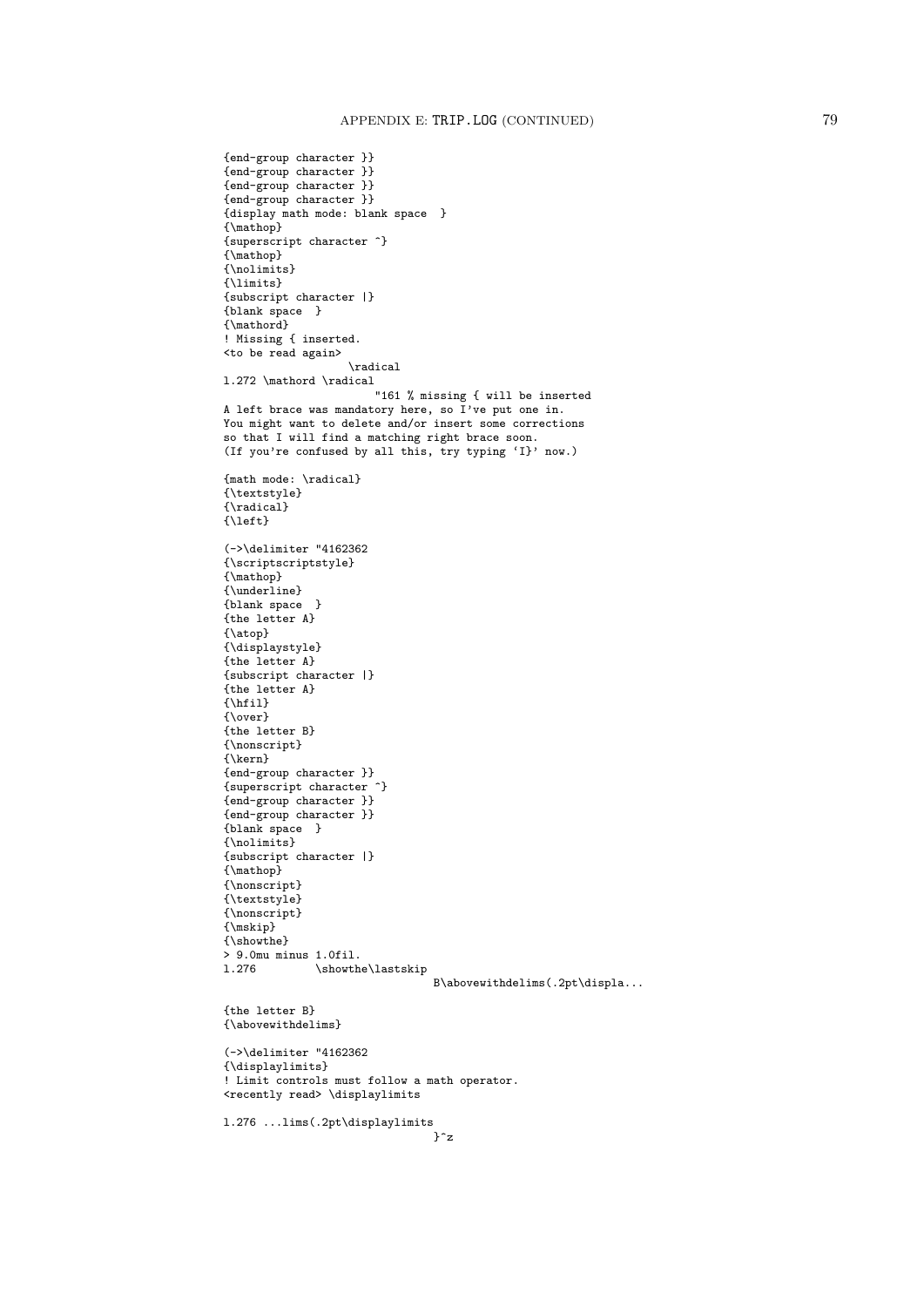```
I'm ignoring this misplaced \limits or \nolimits command.
{end-group character }}
{superscript character ^}
z->\delimiter "4162362
{blank space }
{\discretionary}
{restricted horizontal mode: \showthe}
> 1000.l.277 ...ry{\showthe\spacefactor
                                -}{\smalltrip A\hss}{\smalltr...
{the character -}
{end-group character }}
{select font trip at 5.0pt}
{the letter A}
{\hss}
{end-group character }}
{restoring current font=\ip}
! Improper discretionary list.
l.277 ...tor-}{\smalltrip A\hss}
                                {\smalltrip A}
Discretionary lists must contain only boxes and kerns.
The following discretionary sublist has been deleted:
\glue 0.0 plus 1.0fil minus 1.0fil
{select font trip at 5.0pt}
{the letter A}
{end-group character }}
{restoring current font=\ip}
! Illegal math \discretionary.
l.277 ...ip A\hss}{\smalltrip A}
Sorry: The third part of a discretionary break must be
empty, in math formulas. I had to delete your third part.
{math mode: blank space }
{\right}
{the letter A}
{end-group character }}
{end-group character }}
{end-group character }}
{display math mode: blank space }
{\let}
{\aftergroup}
{\eqno}
{math mode: \aftergroup}
{\scriptstyle}
{\mathchar"232D}
(->\delimiter "4162362
{\delimiter}
{\mathpunct}
{the letter A}
{the letter A}
{end-group character }}
{blank space }
{subscript character |}
{the letter B}
\{\lambda fam}
{the character -}
{end-group character }}
{restoring \fam=-1}
{superscript character ^}
{\hbox}
{restricted horizontal mode: the letter A}
{end-group character }}
{math mode: end-group character }}
{begin-group character {}
```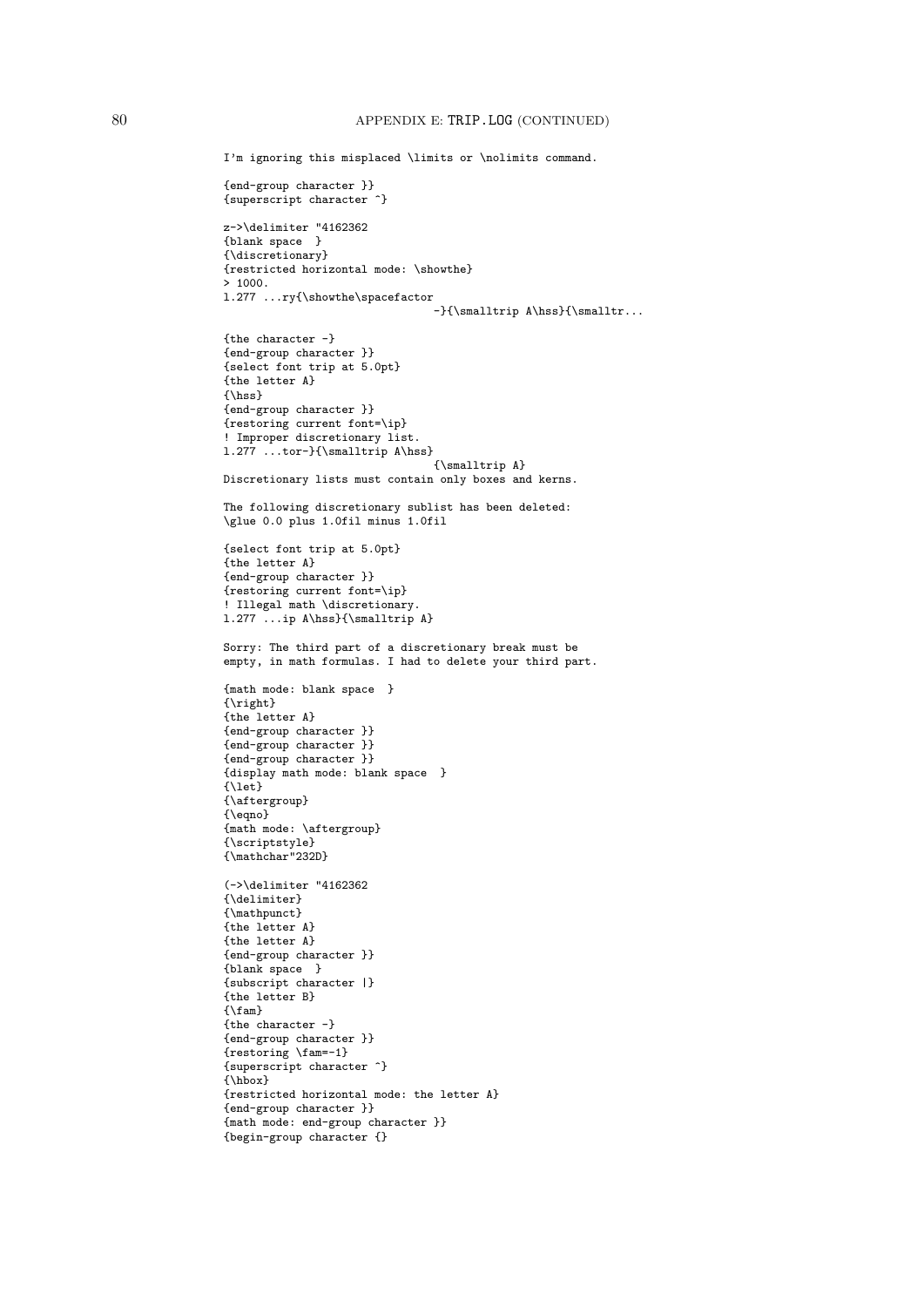```
{\above}
{begin-group character {}
{the letter v}
{\overwithdelims}
{blank space }
{\displaystyle}
{begin-group character {}
{the letter p}
{the letter q}
{\atopwithdelims}
(->\delimiter "4162362
(->\delimiter "4162362
{\vrule}
{end-group character }}
{end-group character }}
{blank space }
{\show}
> \penalty=\mathchar"232D.
1.284 \show\penalty
                       \showlonglists
\showlonglists ->{\tracingcommands 0\pagefillstretch -1\dimen 100 \showb
oxbreadth 9999 \showboxdepth 9999 \showlists \pagegoal =10000pt}
{begin-group character {}
{\tracingcommands}
### math mode entered at line 284
### math mode entered at line 282
\mathord
.\fraction, thickness = default
.\\mathord
\ldots \fam1 v
./\displaystyle
./\mathord
./.\fraction, thickness 0.0, left-delimiter "162362, right-delimiter "16
2362
./.\\mathord
./.\backslashfam1 p
./.\\mathrel
./\. \backslashfam1 q
././\rule(9.0+*)x0.4
\mathord
this will begin denominator of:
\fraction, thickness 9.0
\{}
### math mode entered at line 280
\scriptstyle
\mathbin
.\frac{1}{\text{am3}}\mathopen
.\tan 1 b
\mathpunct
.\mathord
..\fam1 A
.\mathord
..\fam1 A
\hbarbox(7.0+1.0)x2.0
\hat{\cdot}. \ip A
_\mathord
\ldots \fam1 B
_\mathord
\ldots -
\mathord
### display math mode entered at line 261
\vadjust
.\penalty 7
\mkern-9.0mu
\mathord
```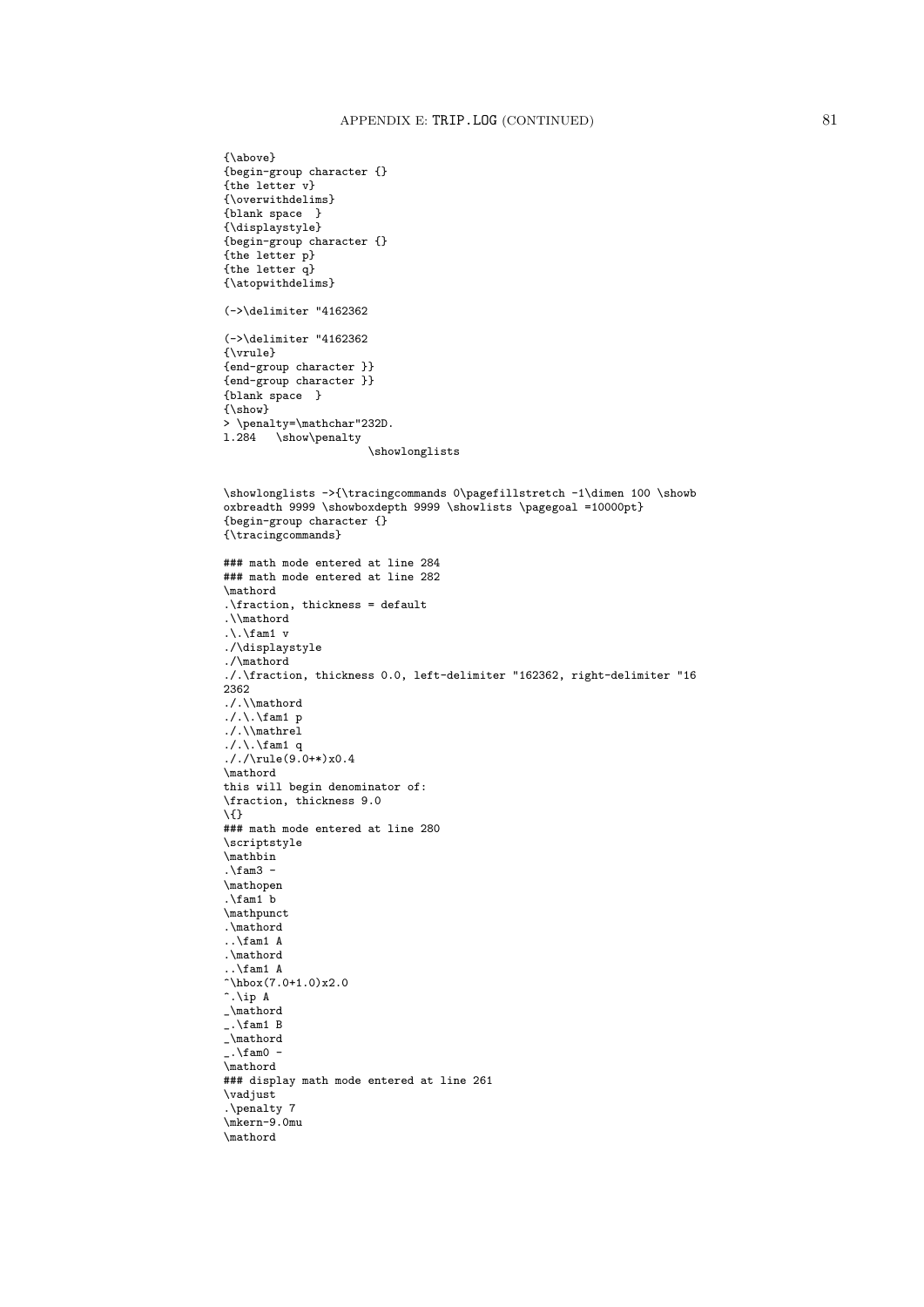. $\times$ fam0 7 \insert0, natural size 0.0; split(1.0 plus 43.0,-2.0); float cost 100 .\penalty 999 \mathord .\fam0  $\hat{ }$ c8 \vcenter  $.\sqrt{vbox(-2.0+0.0)x0.0}$ \accent\fam3 - .\fam1 A ^\mathord  $\hat{\ }$ .\hbox(7.0+1.0)x2.0, shifted -2.0  $\hat{\ }$ .. $\iota$ ip a ^\displaystyle  $\hat{\ }$  $\hat{\cdot}$ . \fam1 / ^\textstyle  $\_\lambda$ fam $0$  -\overline .\mathord . $\hat{}$ fam1 A .\mathord .. $\tan 1$  A .\_\fam3 -.\mathinner ..{} .^\mathord . $\hat{\ }$ . $\mathsf{fam1}$  A .^\mathord . $\hat{\ }$ . $\mathsf{fam1}$  A .^\mathord . $\hat{\ }$ . \fam1 B .^\_\accent\fam1 a .^\_.\mathop .^\_.. $\mathcal{f}$ am1 A .^\_.\mathbin .^\_.. $\mathcal{f}$ am1 A .^\_.\mathopen .^\_.. $\mathcal{f}$ am1 A .^\_.\mathpunct .^\_.. $\mathcal{f}$ am1 A .^\_.\mathclose .^\_.. $\mathcal{f}$ am1 A .^\_.\mathrel .^\_.. $\mathcal{f}$ am1 A .^\_.\accent\fam1 a .^\_..\mathord  $\ldots$ \fam13 A .^\_..\mathord  $\ldots$ \fam13 9 \mathop . $\frac{1}{B}$  $\hat{}$  fam1 C \mathop\limits . $\times$ fam1 b  $\lambda$ fam1 C \mathord .\radical"161 ..\textstyle ..\radical"282382 ...\mathinner ....\left"162362 ....\scriptscriptstyle ....\mathop\nolimits .....\underline ......\fraction, thickness 0.0 ......\\mathord  $\ldots$ .....\.\fam1 A ....../\displaystyle ....../\mathord ....../. $\times$  A  $\ldots$ ..../^\fam2 -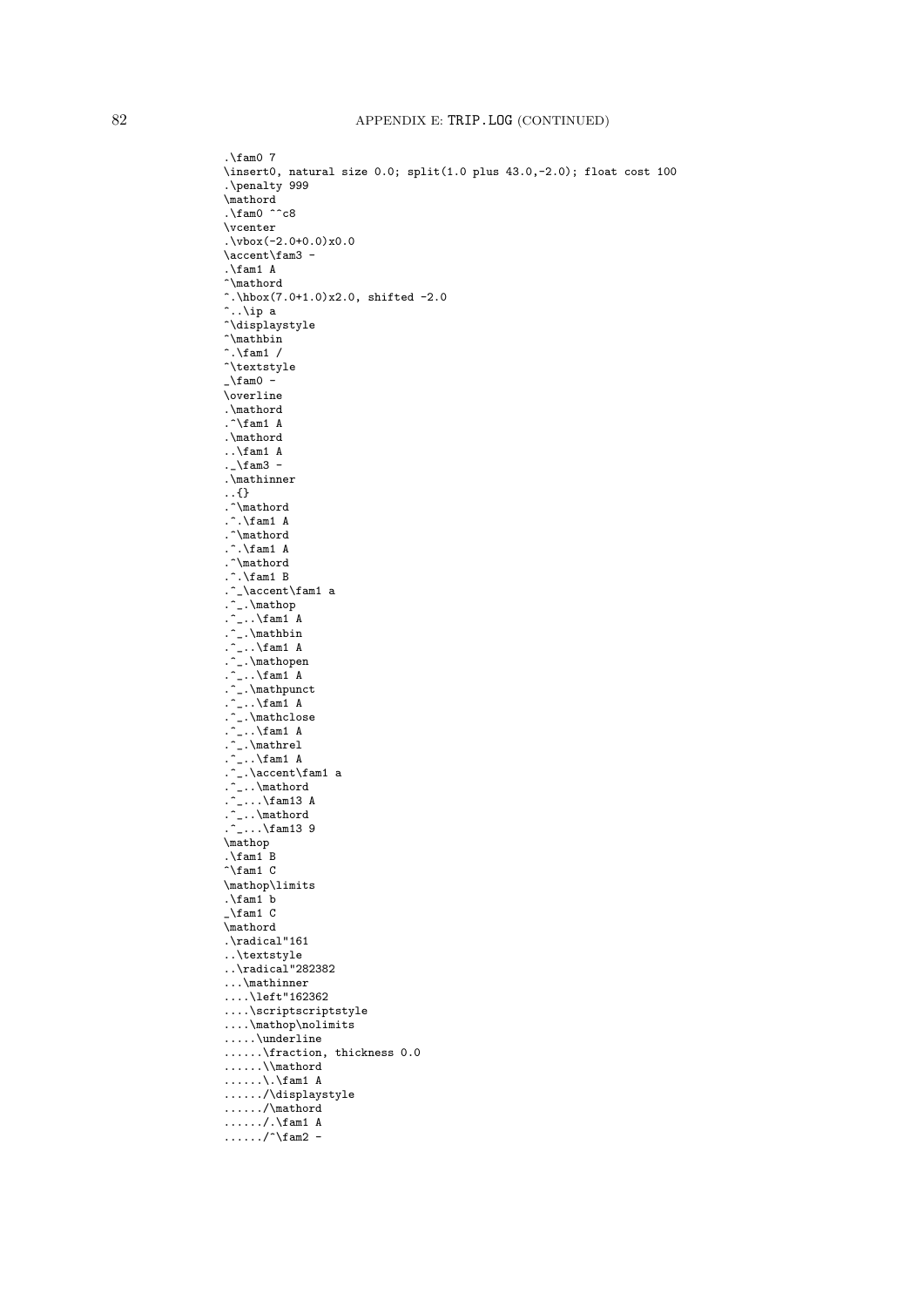```
....../_\fraction, thickness = default
....../_\\mathord
\ldots \ldots/_\.\fam1 A
....../_\\glue 0.0 plus 1.0fil
....../_/\mathord
\ldots \ldots/_/.\fam1 B
....../_/\glue(\nonscript)
\ldots..../_/\kern 1.0
\ldots ^\fam1 b
...._\fraction, thickness 2.0, left-delimiter "162362
....\mathcal{N}\ldots \ldots \fam3
...._\\glue(\nonscript)
...._\\textstyle
...._\\glue(\nonscript)
...._\\glue(\mskip) 9.0mu minus 1.0fil
...._\\mathord
....\backslash\fam1 B
\ldots \frac{1}{2}....\discretionary
\dots.\backslashkern-1.00002
\ldots....\ip -
....|\smalltrip A
....\right"161361
...\mathord
....\fam1 A
### vertical mode entered at line 0
### current page:
\glue(\topskip) 7.3 plus 1.0fil
\hbox(12.7+3.7)x17.0, glue set 0.17223fil, shifted 7.0
.\glue(\leftskip) 3.0
.\mathon, surrounded 1.1
.\hbox(12.7+3.7)x4.80002
\ldots\hbox(0.0+0.0)x0.1, shifted -7.0
\ldots\hbox(12.7+3.7)x1.70001...\hbox(0.0+0.0)x0.1, shifted -7.0
\ldots\vbox(12.7+3.7)x1.5
\ldots\hbox(3.5+0.5)x1.5
.....\smalltrip A
\ldots\kern1.2
\ldots\rule(1.0+0.0)x*
\ldots\kern6.2....\hbox(3.5+0.5)x1.5
.....\smalltrip A
...\hbar 0.0+0.0 x0.1, shifted -7.0
..\hbox(8.0+2.0)x3.0, shifted -4.0
...\ip b
.\glue(\medmuskip) 0.55554 minus 0.83331
.\ip /
.\penalty -3333
.\glue 0.27777
.\glue(\medmuskip) 0.55554 minus 0.83331
.\ip A
.\kern1.0
.\glue(\thickmuskip) -1.11108
.\smalltrip -
.\smalltrip -
.\penalty -2222
.\glue(\thickmuskip) -1.11108
.\ip A
.\glue(\medmuskip) 0.55554 minus 0.83331
.\bar{ip} /
.\penalty 1000
.\glue(\medmuskip) 0.55554 minus 0.83331
.\ip A
.\timesrn1.0
.\mathoff, surrounded 1.1
.\penalty 10000
.\glue(\parfillskip) 0.0
.\glue(\rightskip) 0.0 plus 10.0fil minus 0.00002
total height 21.7 plus 1.0fil plus -803.0fill
```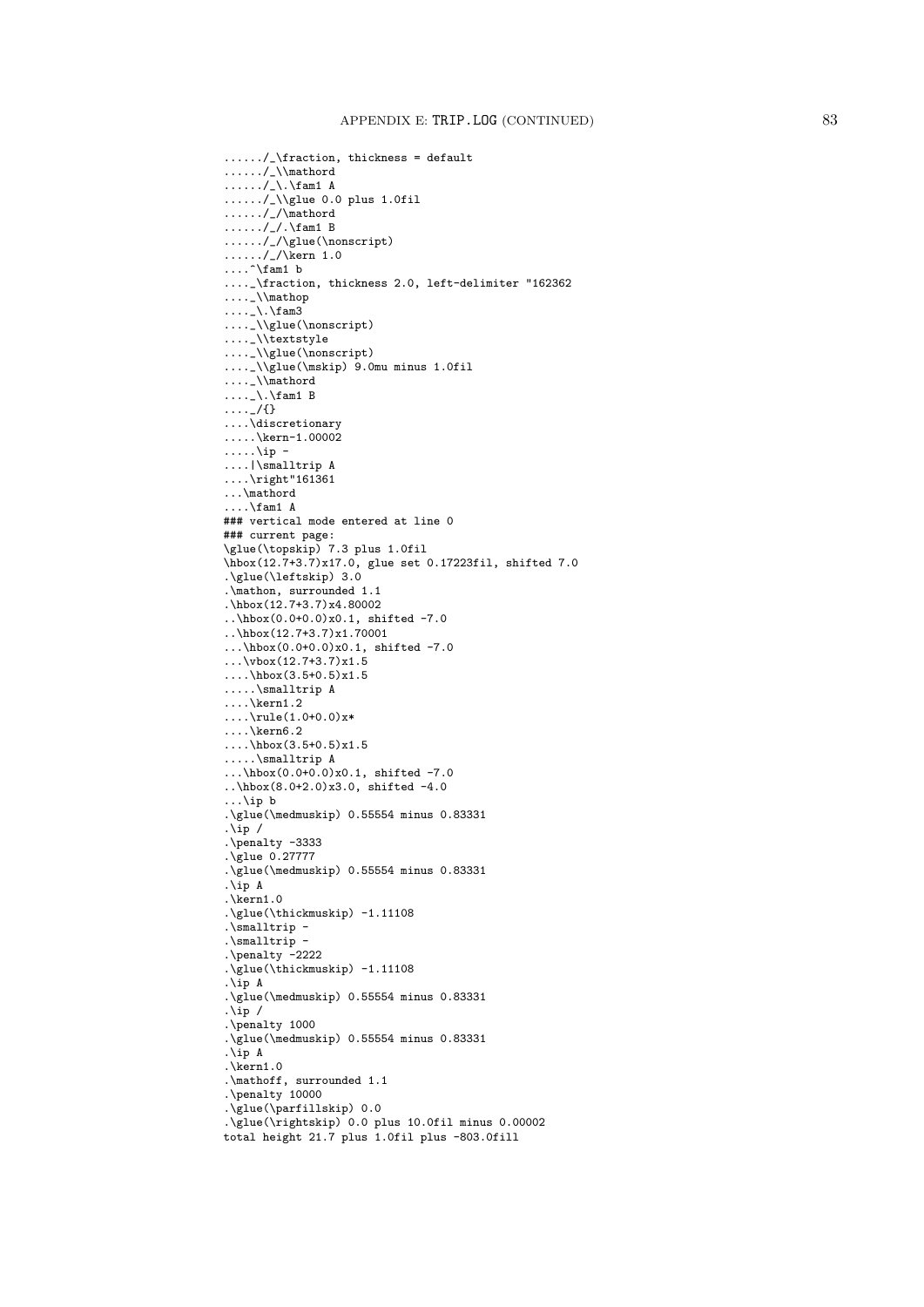```
goal height 16383.99998
prevdepth 3.7, prevgraf 8 lines
! OK.
\showlonglists ...99 \showlists
                                \pagegoal =10000pt}
l.284 ...\penalty \showlonglists
{restoring \showboxdepth=1}
{restoring \showboxbreadth=2}
{restoring \tracingcommands=2}
{math shift character $}
! Missing } inserted.
<inserted text>
                }
...
l.285 $
         \expandafter$\csname!\endcsname % end of hairy displ...
I've inserted something that you may have forgotten.
(See the <inserted text> above.)
With luck, this will get me unwedged. But if you
really didn't forget anything, try typing '2' now; then
my insertion and my current dilemma will both disappear.
{end-group character }}
{math shift character $}
{display math mode: \expandafter}
{\csname}
Missing character: There is no v in font trip!
{restoring \!=undefined}
{restoring \fam=-1}
! \textfont 0 is undefined (character 7).
<to be read again>
                   \relax
...
l.285 ...fter$\csname!\endcsname
                                 % end of hairy display, miss...
Somewhere in the math formula just ended, you used the
stated character from an undefined font family. For example,
plain TeX doesn't allow \it or \sl in subscripts. Proceed,
and I'll try to forget that I needed that character.
! \textfont 0 is undefined (character \hat{ } (8).
<to be read again>
                   \relax
...
l.285 ...fter$\csname!\endcsname
                                 % end of hairy display, miss...
Somewhere in the math formula just ended, you used the
stated character from an undefined font family. For example,
plain TeX doesn't allow \it or \sl in subscripts. Proceed,
and I'll try to forget that I needed that character.
! \scriptfont 0 is undefined (character -).
<to be read again>
                   \relax
...
l.285 ...fter$\csname!\endcsname
                                 % end of hairy display, miss...
Somewhere in the math formula just ended, you used the
stated character from an undefined font family. For example,
plain TeX doesn't allow \it or \sl in subscripts. Proceed,
and I'll try to forget that I needed that character.
! \scriptscriptfont 13 is undefined (character A).
<to be read again>
                   \relax
...
l.285 ...fter$\csname!\endcsname
```
% end of hairy display, miss...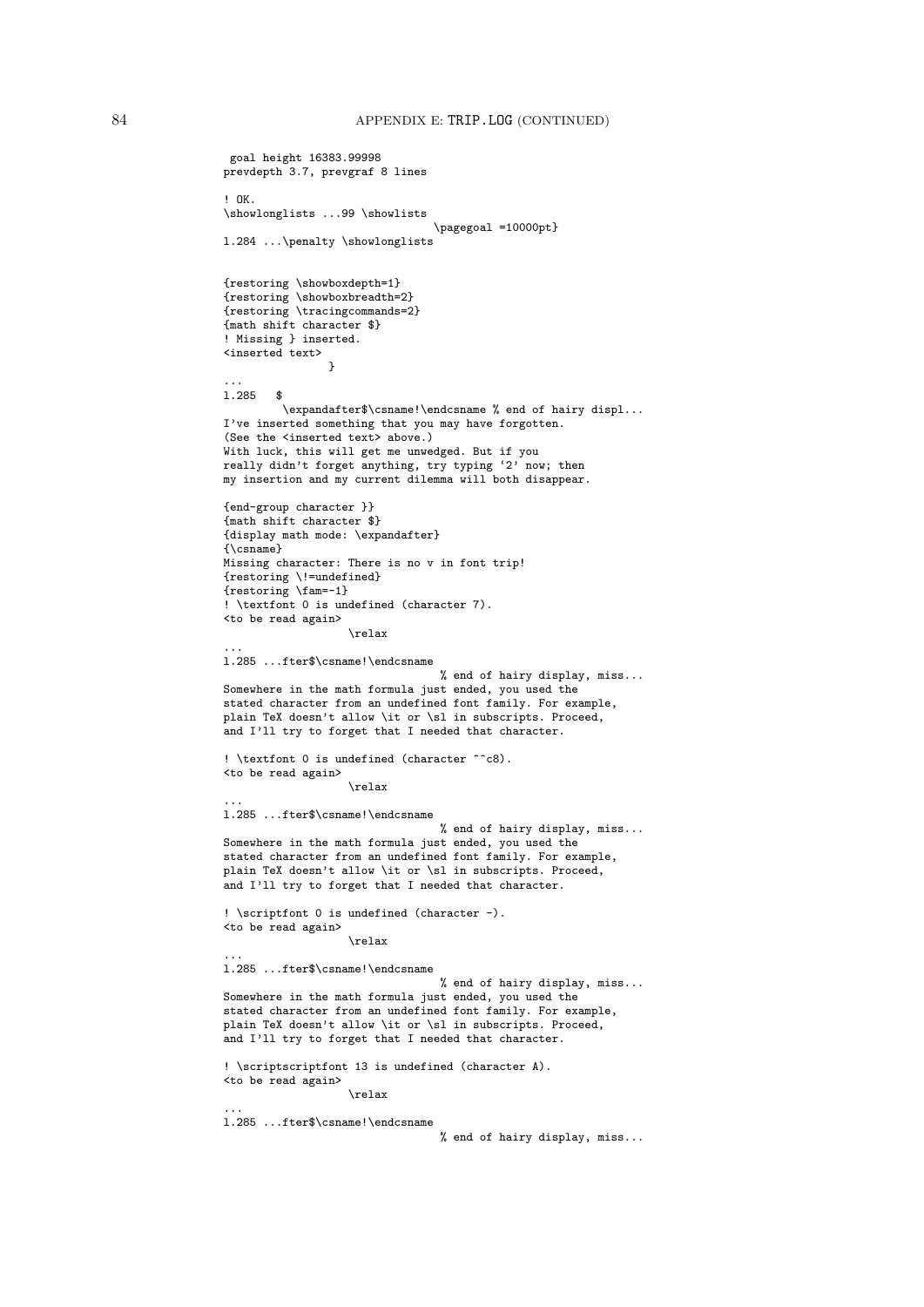```
Somewhere in the math formula just ended, you used the
stated character from an undefined font family. For example,
plain TeX doesn't allow \it or \sl in subscripts. Proceed,
and I'll try to forget that I needed that character.
! \scriptscriptfont 13 is undefined (character 9).
<to be read again>
                   \relax
...
l.285 ...fter$\csname!\endcsname
                                 % end of hairy display, miss...
Somewhere in the math formula just ended, you used the
stated character from an undefined font family. For example,
plain TeX doesn't allow \it or \sl in subscripts. Proceed,
and I'll try to forget that I needed that character.
Missing character: There is no in font trip!
Overfull \hbox (48.4746pt too wide) detected at line 285
[11] [1] [1] [1] [1]\hbox(68.26251+98.15005)x19.0, glue set - 1.0
.\kern -2.49994
.\vbox(6.0+-8.0)x0.0
.etc.
{restoring \penalty=\penalty}
{restoring \displayindent=0.0pt}
{restoring \displaywidth=0.0pt}
{restoring \predisplaysize=0.0pt}
{restoring \fam=0}
{horizontal mode: \expandafter}
{undefined}
! Undefined control sequence.
<recently read> \!
l.285 ...fter$\csname!\endcsname
                                 % end of hairy display, miss...
The control sequence at the end of the top line
of your error message was never \def'ed. If you have
misspelled it (e.g., '\hobx'), type 'I' and the correct
spelling (e.g., 'I\hbox'). Otherwise just continue,
and I'll forget about whatever was undefined.
% t=21.7 plus 1.0fil plus -803.0fill g=10000.0 b=0 p=0 c=0#
% t=262.41258 plus 80.0 plus 1.0fil plus -803.0fill g=10000.0 b=0 p=7 c=
7
% t=262.41258 plus 80.0 plus 1.0fil plus -803.0fill g=10000.0 b=0 p=-117
9647 c=-1179647#
\output->{\tracingcommands 0\showthe \outputpenalty \showboxbreadth 9999
 \showboxdepth 9999 \hoffset 1sp {\setbox 254=\box 255\shipout \ifvbox 2
\ifhbox 254 \error \fi 54\copy 25\fi 4} \ifvoid 254\relax \else \error \
fi }
{internal vertical mode: \tracingcommands}
> -1179647.<output> ...wthe \outputpenalty
                                \showboxbreadth 9999 \showbox...
...
l.285 ...fter$\csname!\endcsname
                                 % end of hairy display, miss...
Completed box being shipped out [-2.0.0.0.11.0.327680]
\vbox(10000.0+2.0)x28.0, glue set 9737.58789fil
.\glue(\topskip) 7.3 plus 1.0fil
.\hbox(12.7+3.7)x17.0, glue set 0.17223fil, shifted 7.0
..\glue(\leftskip) 3.0
..\mathon, surrounded 1.1
..\hbox(12.7+3.7)x4.80002
```
<sup>...\</sup>hbox(0.0+0.0)x0.1, shifted -7.0

<sup>...\</sup>hbox(12.7+3.7)x1.70001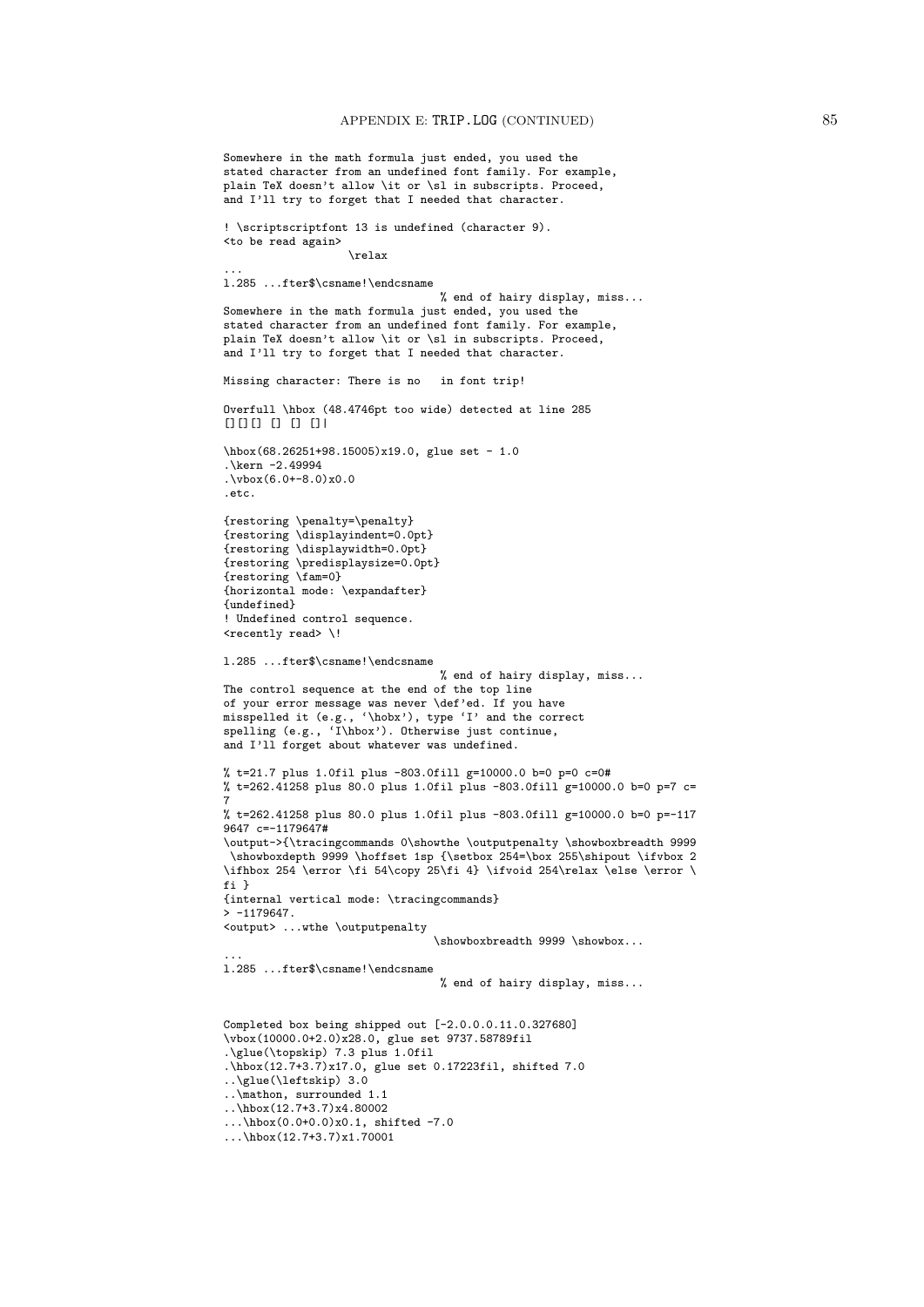```
....\hbox(0.0+0.0)x0.1, shifted -7.0
\ldots \vbox(12.7+3.7)x1.5
.....\hbox(3.5+0.5)x1.5
......\smalltrip A
\ldots.\kern1.2
\ldots.....\rule(1.0+0.0)x*
\ldots.\kern6.2
.....\hbox(3.5+0.5)x1.5
......\smalltrip A
\ldots\hbox(0.0+0.0)x0.1, shifted -7.0
...\hbox(8.0+2.0)x3.0, shifted -4.0
....\ip b
..\glue(\medmuskip) 0.55554 minus 0.83331
\ldotsip /
..\penalty -3333
..\glue 0.27777
..\glue(\medmuskip) 0.55554 minus 0.83331
..\ip A
\ldotskern1.0
..\glue(\thickmuskip) -1.11108
\ldots\smalltrip -
..\smalltrip -
..\penalty -2222
..\glue(\thickmuskip) -1.11108
..\ip A
..\glue(\medmuskip) 0.55554 minus 0.83331
\ldotsip /
..\penalty 1000
..\glue(\medmuskip) 0.55554 minus 0.83331
..\ip A
..\kern1.0
..\mathoff, surrounded 1.1
..\penalty 10000
..\glue(\parfillskip) 0.0
..\glue(\rightskip) 0.0 plus 10.0fil minus 0.00002
.\penalty 0
.\glue(\abovedisplayskip) 3.0
.\glue(\lineskip) 0.0 plus 40.0
.\hbox(68.26251+98.15005)x19.0, glue set - 1.0, shifted 9.0
..\kern -2.49994
\cdot \sqrt{\text{vbox}(6.0+-8.0)x0.0}.\cdot\cdot\cdot(17.1+4.2)x5.99...\kern17.1
\ldots\hbox(0.0+0.0)x0.0, shifted 8.5
....\bigtr
p -
\ldots\kern-17.1
...\hbarbox(17.1+4.2)x5.99
....\ip A
....\vbox(21.3+0.0)x3.99, shifted 4.2
.....\hbox(9.0+0.0)x2.99, shifted 1.0
......\hbox(7.0+1.0)x2.0, shifted -2.0
.......\ip a
\ldots....\ip /
.....\ker 12.3.....\hbox(0.0+0.0)x-0.01
..\vbox(25.76251+4.1)x15.0156
\ldots\kern1.0
\ldots\rule(1.0+0.0)x*
...\kern3.0
...\hbox(20.76251+4.1)x15.0156
....\hbox(3.5+0.5)x1.49, shifted -8.3
.....\smalltrip A
....\ip A
\ldots\hbox(0.0+0.0)x-5.01, shifted 4.1
\ldots\ip -
....\glue(\thinmuskip) 0.27777 plus 2.0fill minus 0.83331
\ldots \hbox(0.0+0.0)x0.0
....\hbox(4.0+16.20003)x16.25781, shifted -16.76251
.....\smalltrip A
\ldots\kern0.5
```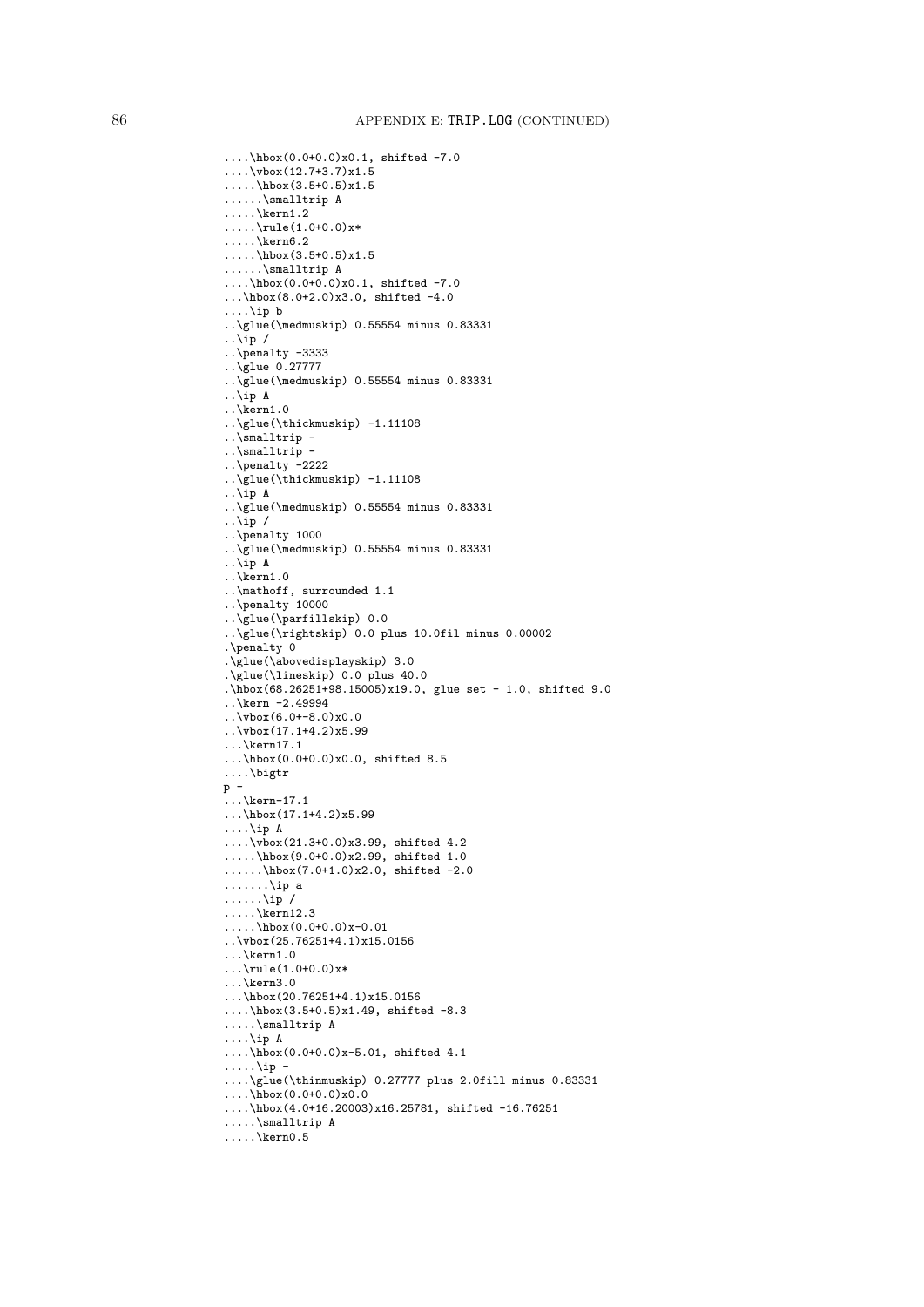```
\ldots\kern1.0
.....\smalltrip B
.....\vbox(16.00002+2.0)x12.2678, shifted 14.20003
......\kern8.99998
......\hbox(0.0+0.0)x0.0, shifted 2.1389
.......\bigtr
p ^^82
......\kern-8.99998
......\hbox(16.00002+2.0)x12.2778
.......\hbox(14.00002+2.0)x6.00002, shifted -0.99998
.......\big\backslash \text{bigtr}p A
.......\glue(\thinmuskip) 0.27777 plus 2.0fill minus 0.83331
.......\bigtr
p A
\ldots.....\kern2.0
\ldots\ldots\backslash \text{vbox}(16.00002+0.0)x0.0........\hbox(14.00002+2.0)x0.0, shifted -3.0
.........\bigtr
p a
\ldots \ldots \lambdakern0.0
\ldots......\hbox(0.0+0.0)x0.0
..\glue(\thinmuskip) 0.27777 plus 2.0fill minus 0.83331
..\vbox(28.0+0.0)x3.0
...\kern10.0
...\hbox(0.0+0.0)x3.0, glue set 0.5fil
....\glue 0.0 plus 1.0fil minus 1.0fil
....\smalltrip C
....\glue 0.0 plus 1.0fil minus 1.0fil
\ldots\backslashkern6.0
...\hbarbox(12.0+0.0)x3.0
....\hbox(8.0+2.0)x3.0, shifted -4.0
.....\ip B
..\glue(\thinmuskip) 0.27777 plus 2.0fill minus 0.83331
\ldots \vbox(7.0+18.0)x8.0
...\hbox(7.0+0.0)x8.0
....\hbox(0.0+0.0)x8.0, shifted -7.0
.....\ip M
...\kern8.0
...\hbox(0.0+0.0)x8.0, glue set 3.0fil, shifted -1.0
....\glue 0.0 plus 1.0fil minus 1.0fil
....\smalltrip C
....\glue 0.0 plus 1.0fil minus 1.0fil
...\kern10.0
..\glue(\thinmuskip) 0.27777 plus 2.0fill minus 0.83331
..\hbox(68.26251+98.15005)x39.63556
...\hbox(68.26251+98.15005)x39.63556
....\hbox(7.0+1.0)x3.0, shifted -54.26251
.....\ip a
\ldots\vbox(68.26251+98.15005)x36.63556
\ldots.\backslashkern7.0
.....\rule(7.0+0.0)x*
.....\kern1.56248
.....\hbox(52.70003+98.15005)x36.63556
......\hbox(0.0+0.0)x0.1, shifted -52.70003
......\vbox(52.70003+98.15005)x36.53555
\ldots\ldots\ker n0.0\ldots......\rule(0.0+0.0)x*
.......\kern1.25
.......\hbox(51.45003+98.15005)x36.53555
........\hbox(51.45003+98.15005)x33.25778
.........\vbox(-1.00002+22.99995)x7.0, shifted -18.99998
\ldots........\hbox(-1.00002+2.0)x7.0
...........\ip
\ldots.......\hbox(-1.00002+2.0)x7.0
...........\ip
\ldots........\hbox(7.0+1.0)x3.0
...........\ip A
\ldots........\hbox(-1.00002+2.0)x7.0
```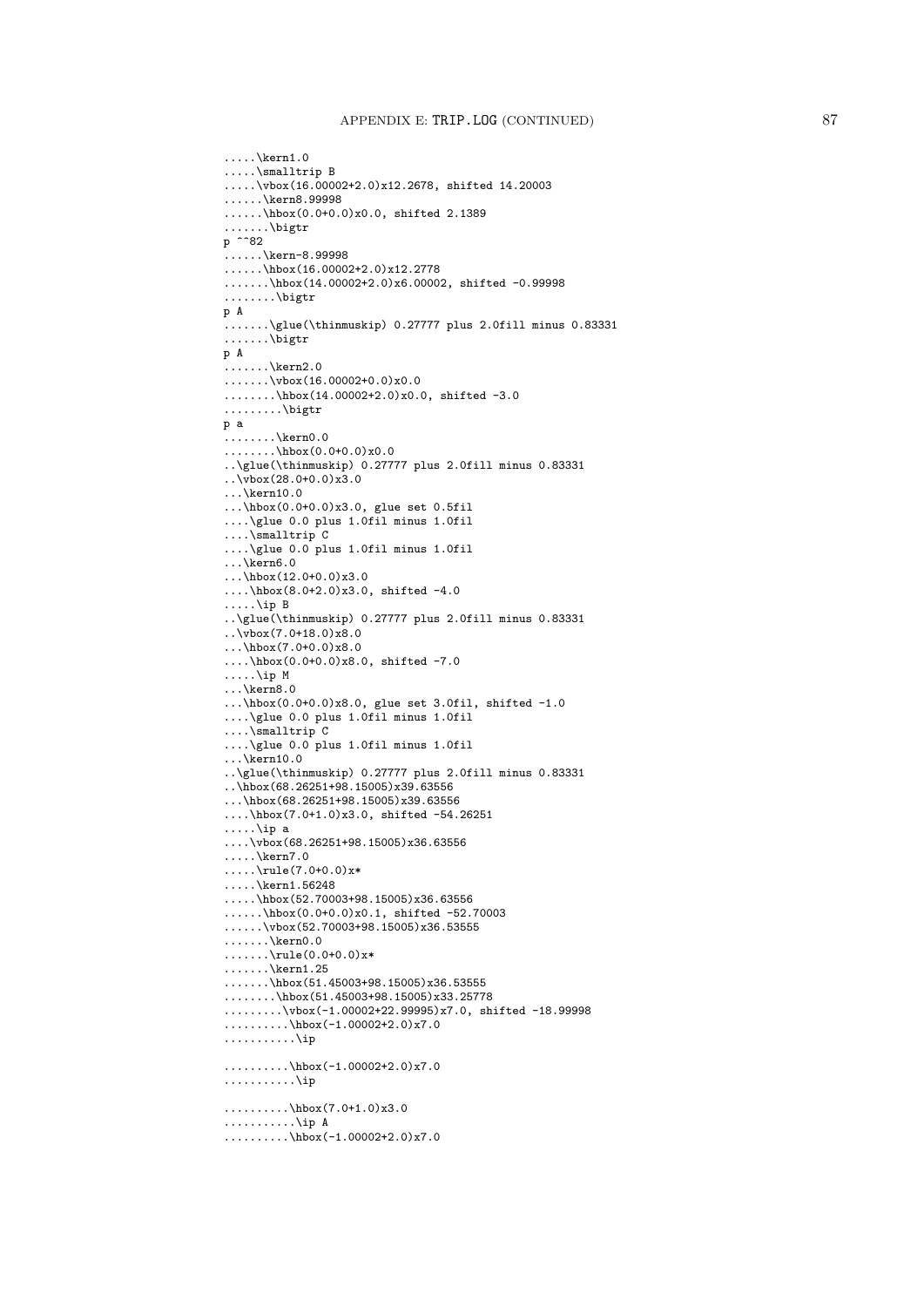```
\ldots \ldots \hbox{hbox}(-1.00002+2.0)x7.0...........\ip
..........\hbox(8.0+2.0)x3.0
...........\ip\, {\bf B}.........\hbox(35.75003+94.55006)x8.39005
\ldots.......\vbox(35.75003+94.55006)x8.39005
\ldots.......\hbox(35.75003+49.05003)x8.39005
............\hbox(0.0+0.0)x0.1, shifted -7.0
............\vbox(35.75003+49.05003)x8.19003
.............\hbox(14.00002+2.0)x8.19003, glue set 1.09502fil
..............\glue 0.0 plus 1.0fil minus 1.0fil
.............\bigtr
p A
..............\kern2.0
..............\glue 0.0 plus 1.0fil minus 1.0fil
............\kern27.30002
\ldots.........\hbox(8.1+33.40002)x8.19003
..............\ip A
..............\vbox(27.75002+13.75002)x6.19003, shifted 19.65001
...............\hbox(0.0+0.0)x-2.51, shifted 1.0
................\smalltrip -
..............\kern4.0
...............\hbox(23.75002+13.75002)x6.19003
................\hbox(0.0+0.0)x0.1, shifted -7.0
................\vbox(23.75002+13.75002)x6.00002
\ldots.............\hbox(14.00002+2.0)x6.00002
..................\bigtr
p A
..................\kern2.0
..................\glue 0.0 plus 1.0fil
................\kern0.5
.................\rule(0.5+0.0)x*
.................\kern0.5
.................\hbox(16.0+4.00002)x6.00002, glue set 0.00002fil
..................\glue 0.0 plus 1.0fil minus 1.0fil
.................\bigtr
p B
..................\glue(\nonscript)
...................\glue 0.0 plus 1.0fil minus 1.0fil
.................\hbox(0.0+0.0)x0.1, shifted -7.0
\ldots........\hbox(0.0+0.0)x0.1, shifted -7.0
\ldots \ldots \lambda^{kern27.30002}\ldots \ldots \cdot \rule{0.1cm}{0.1}.........\vbox(146.40009+3.2)x11.86772, shifted 94.95006
\ldots.......\hbox(16.0+4.00002)x5.99
...........\bigtr
p b
..........\kern106.40007
..........\hbox(20.0+3.2)x11.86772
...........\hbox(16.0+4.00002)x6.0, shifted -1.0
............\bigtr
p b
\dots\dots\dots\vee\text{box}(20.0+3.2)x5.77771............\hbox(8.0+2.0)x5.77771
.............\hbox(0.0+0.0)x0.0, shifted -7.0
............\glue(\nonscript)
.............\glue(\nonscript)
.............\glue 2.49994 minus 1.0fil
.............\glue(\thinmuskip) 0.27777 plus 2.0fill minus 0.83331
............\ip B
............\kern2.0
............\rule(2.0+0.0)x*
............\kern9.2
\ldots \ldots \ldots.......\hbox(0.0+0.0)x5.77771
...........\hbox(0.0+0.0)x0.1, shifted -7.0
.........\discretionary
.........\kern-1.00002
\ldots \ldots \ldots\ip -
```
...........\ip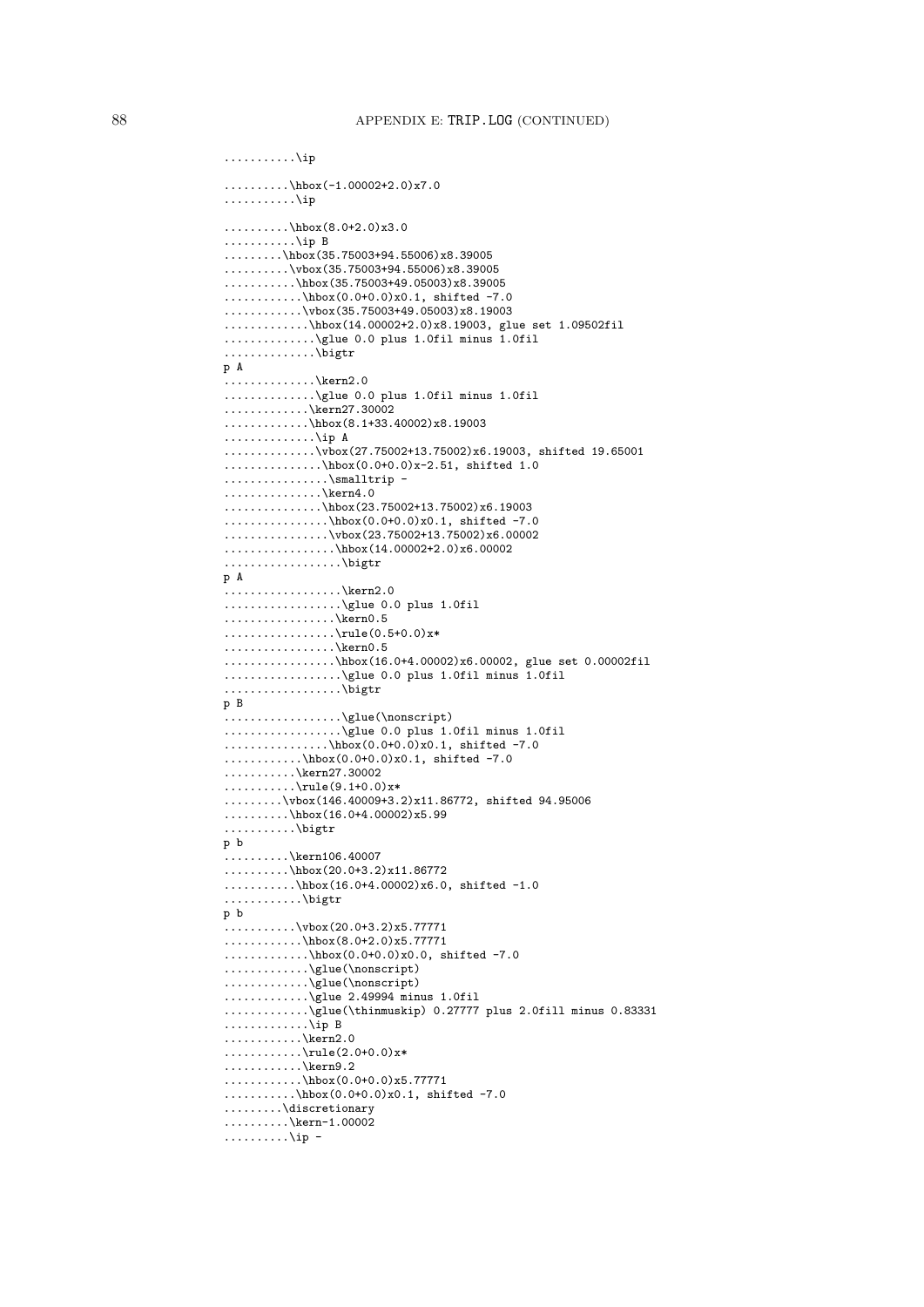```
.........|\smalltrip A
.........\hbox(14.00002+2.0)x6.00002, shifted -0.99998
..........\bigtr
p a
\ldots.......\glue(\thinmuskip) 0.27777 plus 2.0fill minus 0.83331
\ldots \ldots \veeip A
\ldots \ldots \ker 1.0.\cdot\rule(***)x5.0
.\penalty 10000
.\glue(\lineskip) 0.0 plus 40.0
.\hbox(20.5+50.80002)x8.27895, shifted 19.72105
..\ip -
..\smalltrip b
..\hbox(3.5+0.5)x1.5
...\smalltrip A
...\kern0.5
..\vbox(26.0+4.00002)x1.99, shifted 10.8
...\hbox(7.0+1.0)x1.99
....\ip A
...\kern2.0
\ldots\hbox(16.0+4.00002)x0.99
....\bigtr
p B
\ldots\ip -
\ldots\hbox(20.5+50.80002)x8.28894
...\hbox(20.5+50.80002)x8.28894
....\hbox(0.0+0.0)x0.1, shifted -7.0
....\vbox(20.5+50.80002)x8.08893
.....\hbox(0.0+0.0)x8.08893
.....\kern9.0
\ldots.....\rule(9.0+0.0)x*
\ldots.\kern9.0
.....\hbox(20.65001+23.65001)x8.08893
\ldots.....\hbox(20.65001+23.65001)x8.08893
.......\hbox(20.65001+23.65001)x8.08893
........\hbox(0.0+0.0)x0.1, shifted -7.0
........\vbox(20.65001+23.65001)x7.88892
\ldots......\hbox(0.0+0.0)x7.88892
\ldots \ldots. \kern9.1
.........\rule(9.1+0.0)x*
........\kern9.1
\ldots.......\hbox(12.0+5.0)x7.88892
\ldots.......\hbox(12.0+5.0)x7.88892
\ldots \ldots \ldots \hbox(8.0+2.0)x3.0, shifted -4.0
............\ip b
...........\vbox(11.0+5.0)x1.88892
............\hbox(0.0+0.0)x1.88892
.............\ip p
.............\ip t
.............\ip s
.............\ip q
.............\ip t
............\kern3.0
.............\ip q
.............\ip p
..............\glue(\thickmuskip) -1.11108
.............\ip u
............\kern7.0
............\hbox(9.0+0.0)x1.88892, glue set 0.74446fil
.............\glue 0.0 plus 1.0fil minus 1.0fil
\ldots..........\rule(9.0+*)x0.4
.............\glue 0.0 plus 1.0fil minus 1.0fil
...........\hbox(8.0+2.0)x3.0, shifted -4.0............\ip b
........\hbox(0.0+0.0)x0.1, shifted -7.0
......\hbox(0.0+0.0)x0.0
....\hbar x(0.0+0.0)x0.1, shifted -7.0
.\penalty 7
```

```
Memory usage before: 2170&521; after: 1181&459; still untouched: 175
{restoring \box254=void}
```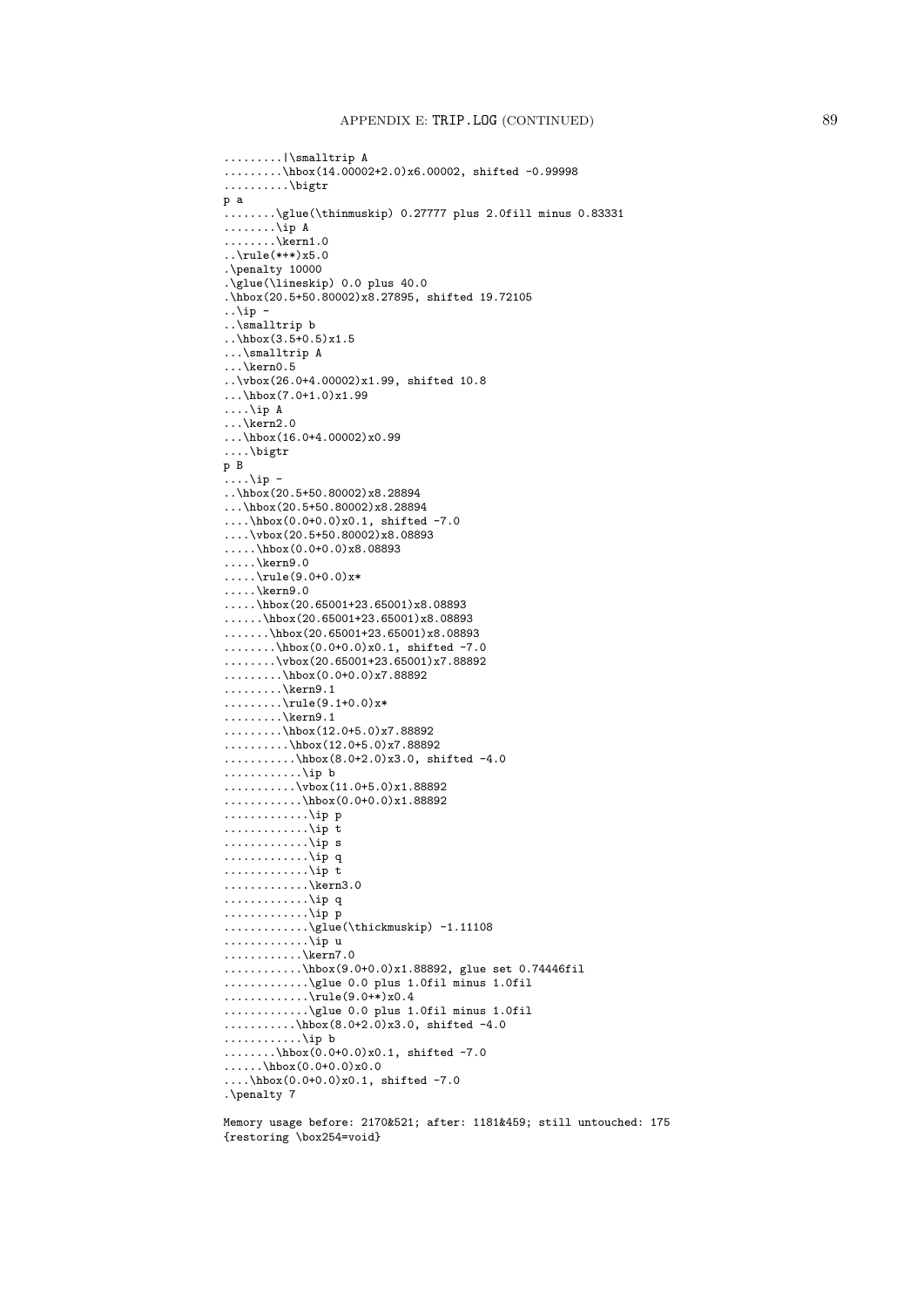```
{restoring \hoffset=0.0pt}
{restoring \showboxdepth=1}
{restoring \showboxbreadth=2}
{restoring \tracingcommands=2}
{restoring \parshape=10}
{restoring \hangafter=-12}
{restoring \hangindent=-10.0pt}
{restoring \looseness=-2}
{horizontal mode: \relax}
{\parshape}
{\leftskip}
{\spacefactor}
{\raise}
{restricted horizontal mode: \special}
{blank space }
{end-group character }}
{horizontal mode: blank space }
{\penalty}
{\showbox}
> \box0=
\forall x(0.0+0.0)x0.0.\penalty 999
! OK.
<to be read again>
                   \spacefactor
l.289 \showbox0\spacefactor
                           =0{\spacefactor}
! Bad space factor (0).
1.289 \showbox0\spacefactor=0
I allow only values in the range 1..32767 here.
{\write}
{\par}
@firstpass
@secondpass
\Box@ via @@0 b=10000 p=0 d=100000782
@@1: line 12.0 t=100000782 -> @@0
@\penalty via @@0 b=10000 p=-10000 d=100000782
@2: line 12.0 t=100000782 -> @0@\penalty via @@1 b=10000 p=-10000 d=100000000
@@3: line 13.0 t=200000782 -> @@1
[@\par via @@2 b=10000 p=-10000 d=100000000
@@4: line 13.0- t=200000782 -> @@2
@\par via @@3 b=10000 p=-10000 d=100000000
@@5: line 14.0- t=300000782 -> @@3
Underfull \hbox (badness 10000) in paragraph at lines 285--290
[]
\hbox(1.0+0.0)x90.0, glue set 41.0
.\glue(\leftskip) 0.0 plus -10.0fil
.\hbox(0.0+0.0)x4.0, shifted -1.0 []
.etc.
Underfull \hbox (badness 10000) in paragraph at lines 285--290
 []
\hbox(0.0+0.0)x100.0
.\glue(\leftskip) 0.0 plus -10.0fil
.\write10{\the \spacefactor }
.etc.
%% goal height=16383.99998, max depth=2.0
```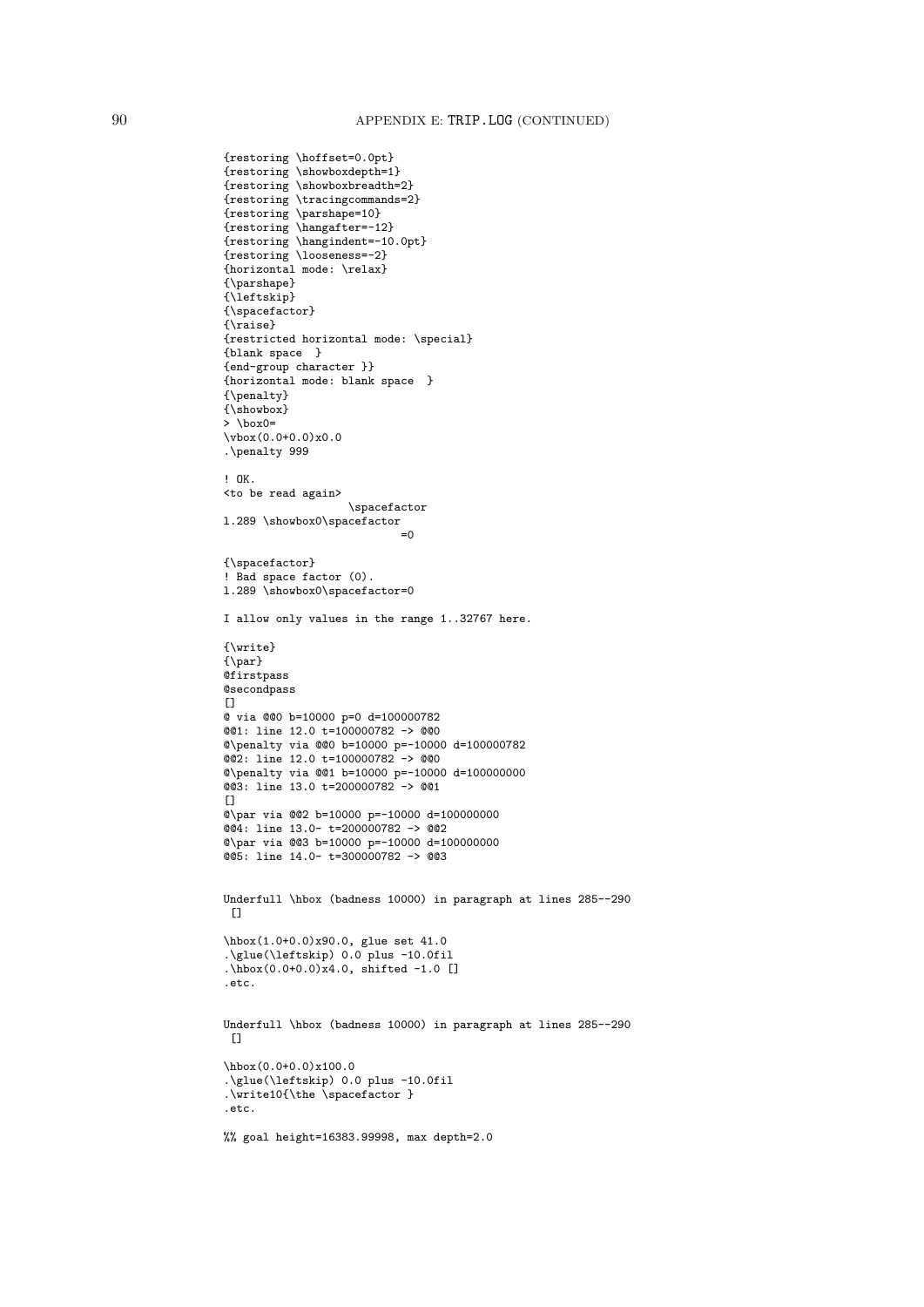```
% t=20.0 plus 1.0fil g=16383.99998 b=0 p=125 c=125#
{vertical mode: end-group character }}
! Extra }, or forgotten \endgroup.
l.291 }
        % this fails to match \begingroup
I've deleted a group-closing symbol because it seems to be
spurious, as in 'x}$'. But perhaps the } is legitimate and
you forgot something else, as in '\hbox{$x}'. In such cases
the way to recover is to insert both the forgotten and the
deleted material, e.g., by typing 'I$}'.
{blank space }
{\aftergroup}
{\aftergroup}
{\endgroup}
{restoring \hangafter=-12}
{restoring \hangindent=-10.0pt}
{restoring \leftskip=3.0pt}
{restoring \parshape=10}
{restoring \rightskip=0.0pt}
{restoring \looseness=0}
{\lccode}
{\mark}
! Improper \spacefactor.
l.293 \mark{\the\spacefactor
                            } % \spacefactor: not in vertical...
You can refer to \spacefactor only in horizontal mode;
you can refer to \prevdepth only in vertical mode; and
neither of these is meaningful inside \write. So
I'm forgetting what you said and using zero instead.
{blank space }
{math shift character $}
% t=30.0 plus 41.0 plus 1.0fil g=16383.99998 b=0 p=0 c=0#
{horizontal mode: math shift character $}
@firstpass
@secondpass
\Box@\par via @@0 b=10000 p=-10000 d=*
@01: line 1.0- t=0 -> @00Underfull \hbox (badness 10000) in paragraph at lines 294--294
\Box\hbox(0.0+0.0)x11.0
.\glue(\leftskip) 3.0
.\hbox(0.0+0.0)x0.0
.etc.
{display math mode: \global}
{\mskip}
{\catcode}
{\catcode}
{\the}
{\def}
{blank space }
{\vtop}
{internal vertical mode: \everydisplay}
{\vbox}
{end-group character }}
{\noindent}
{horizontal mode: math shift character $}
\everydisplay->\global
{display math mode: \global}
{\lowercase}
{the letter a}
{the letter a}
j->\relax
{\relax}
```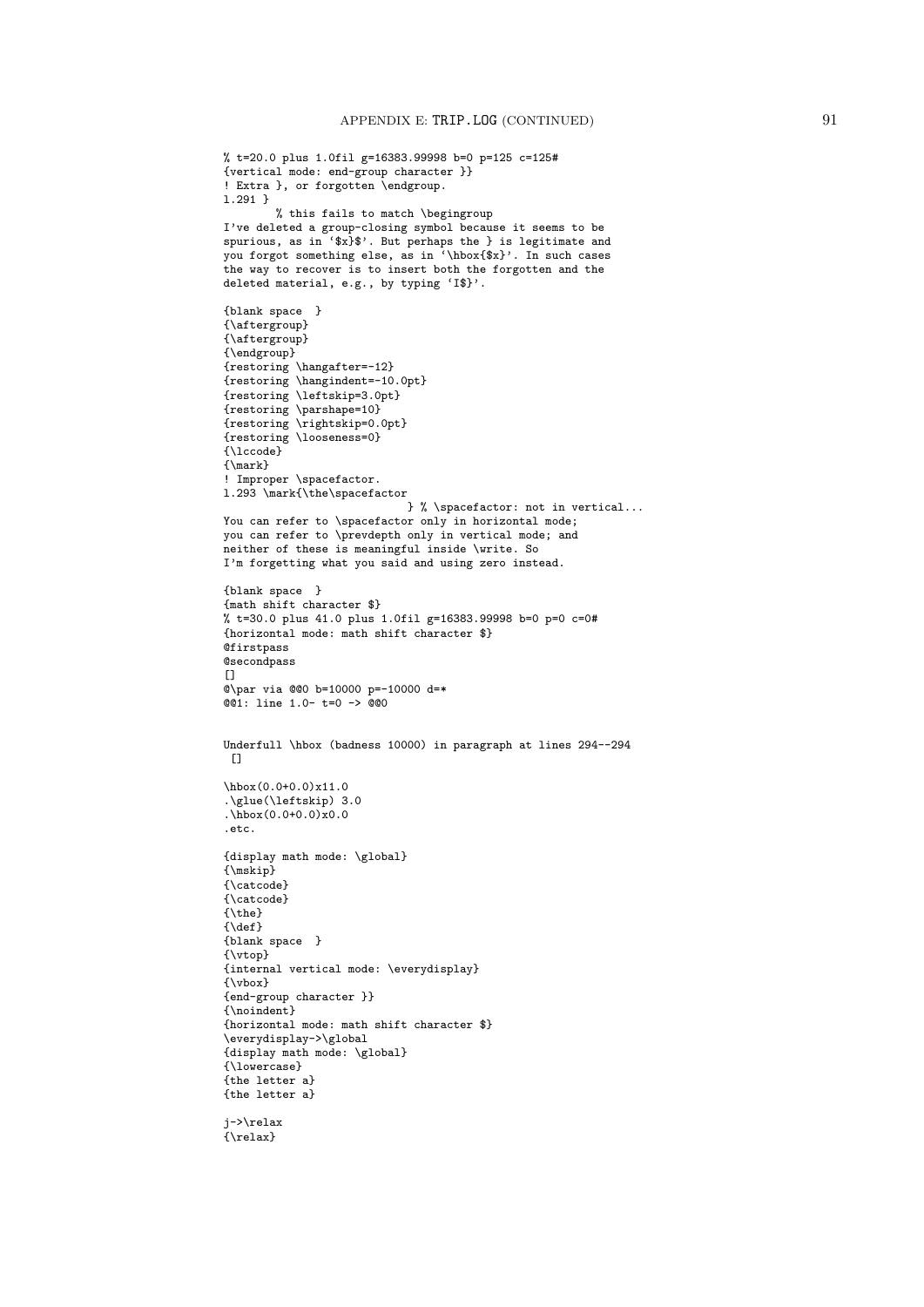{math shift character \$}

```
{internal vertical mode: \ifvmode}
{true}
{restoring \displayindent=3.0pt}
{restoring \displaywidth=13.0pt}
{restoring \predisplaysize=24.0pt}
{restoring \fam=-1}
{horizontal mode: \fi}
{end-group character }}
{restoring \everydisplay=}
{restoring \parshape=10}
{restoring \hangafter=-12}
{restoring \hangindent=-10.0pt}
{display math mode: \hss}
{\leqno}
{math mode: \mathchardef}
! Missing control sequence inserted.
<inserted text>
                \inaccessible
...
l.298 \leqno\mathchardef A
                          \/\left(\over\left(\global\errorcon...
Please don't say '\def cs{...}', say '\def\cs{...}'.
I've inserted an inaccessible control sequence so that your
definition will be completed without mixing me up too badly.
You can recover graciously from this error, if you're
careful; see exercise 27.2 in The TeXbook.
! Missing number, treated as zero.
<to be read again>
                   A
l.298 \leqno\mathchardef A
                          \/\left(\over\left(\global\errorcon...
A number should have been here; I inserted '0'.
(If you can't figure out why I needed to see a number,
look up 'weird error' in the index to The TeXbook.)
{the letter A}
{\/}
\{\langle\text{left}\}\(->\delimiter "4162362
{\over}
\{ \text{left} \}(->\delimiter "4162362
{\global}
{math shift character $}
! Missing \right. inserted.
<inserted text>
                \right .
<to be read again>
                  $
l.298 ...bal\errorcontextlines5$
                                $
I've inserted something that you may have forgotten.
(See the <inserted text> above.)
With luck, this will get me unwedged. But if you
really didn't forget anything, try typing '2' now; then
my insertion and my current dilemma will both disappear.
{\right}
{math shift character $}
! Missing \right. inserted.
<inserted text>
                \right .
<to be read again>
                   $
l.298 ...bal\errorcontextlines5$
                                 $
I've inserted something that you may have forgotten.
```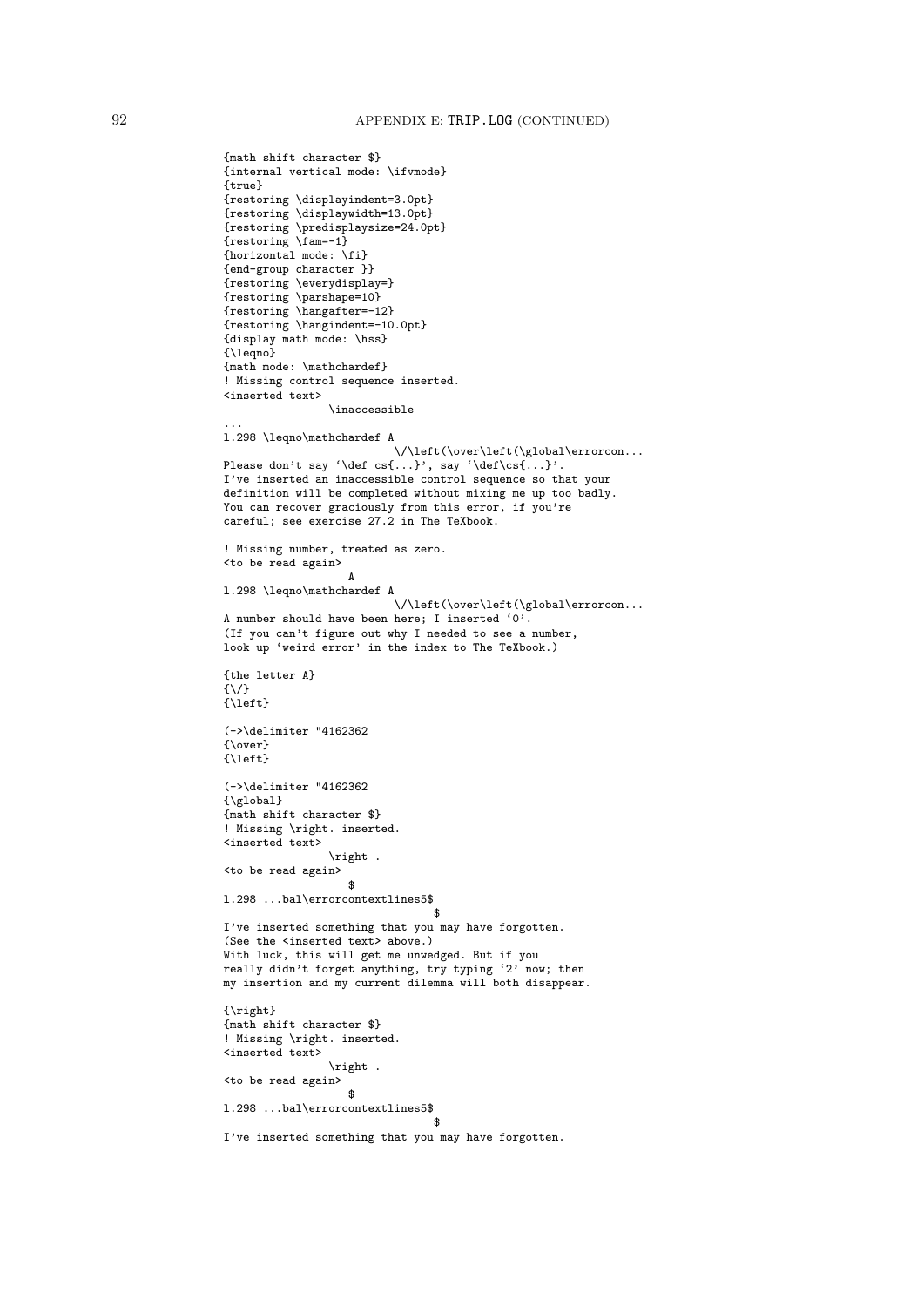```
(See the <inserted text> above.)
With luck, this will get me unwedged. But if you
really didn't forget anything, try typing '2' now; then
my insertion and my current dilemma will both disappear.
{\right}
{math shift character $}
{restoring \inaccessible=undefined}
{restoring \fam=-1}
{restoring j=undefined}
{restoring \catcode106=11}
{restoring \catcode74=11}
{restoring \displayindent=0.0pt}
{restoring \displaywidth=0.0pt}
{restoring \predisplaysize=0.0pt}
{restoring \fam=0}
% t=40.0 plus 124.0 plus 1.0fil minus 8.0 g=16383.99998 b=0 p=0 c=0#
% t=66.00002 plus 164.0 plus 1.0fil minus 8.0 g=16383.99998 b=0 p=-11796
47 c=-1179647#
\output->{\tracingcommands 0\showthe \outputpenalty \showboxbreadth 9999
 \showboxdepth 9999 \hoffset 1sp {\setbox 254=\box 255\shipout \ifvbox 2
\ifhbox 254 \error \fi 54\copy 25\fi 4} \ifvoid 254\relax \else \error \
fi }
{internal vertical mode: \tracingcommands}
> -1179647.<output> ...wthe \outputpenalty
                                \showboxbreadth 9999 \showbox...
l.298 ...al\errorcontextlines5$$
Completed box being shipped out [-2.0.0.0.11.0.327680.1572864.0.-1073741
823]
\vbox(16383.99998+2.0)x100.0, glue set 16318.0fil
.\glue(\topskip) 19.0 plus 1.0fil
.\hbox(1.0+0.0)x90.0, glue set 41.0
..\glue(\leftskip) 0.0 plus -10.0fil
\ldots\hbox(0.0+0.0)x4.0, shifted -1.0
...\special{-12}
...\glue 4.0 plus 2.0 minus 1.0
..\glue 4.0 plus 2.0 minus 1.0
\ldots\penalty -10000
..\glue(\rightskip) 0.0 plus 10.0fil minus 0.00002
.\penalty 125
.\glue(\baselineskip) 10.0 plus 41.0
.\hbox(0.0+0.0)x100.0
..\glue(\leftskip) 0.0 plus -10.0fil
..\write10{\the \spacefactor }
..\penalty 10000
..\glue(\parfillskip) 0.0
..\glue(\rightskip) 0.0 plus 10.0fil minus 0.00002
.\mark{0}
.\glue(\parskip) 0.0 plus 42.0 minus 8.0
.\glue(\baselineskip) 10.0 plus 41.0
.\hbox(0.0+0.0)x11.0, shifted 1.0
..\glue(\leftskip) 3.0
```
 $\ldots$ \hbox(0.0+0.0)x0.0 ..\penalty 10000

.\penalty 0

...\ip A ...\kern1.0 ...\kern0.0

..\glue(\parfillskip) 0.0 ..\glue(\rightskip) 0.0

..\hbox(12.0+4.0)x8.1778

...\hbox(12.0+4.0)x4.90002

....\hbox(8.0+2.0)x3.0, shifted -4.0

.\glue(\abovedisplayskip) 3.0 .\glue(\lineskip) 0.0 plus 40.0 .\hbox(12.0+13.00002)x13.0, shifted 3.0

...\glue(\thinmuskip) 0.27777 plus 2.0fill minus 0.83331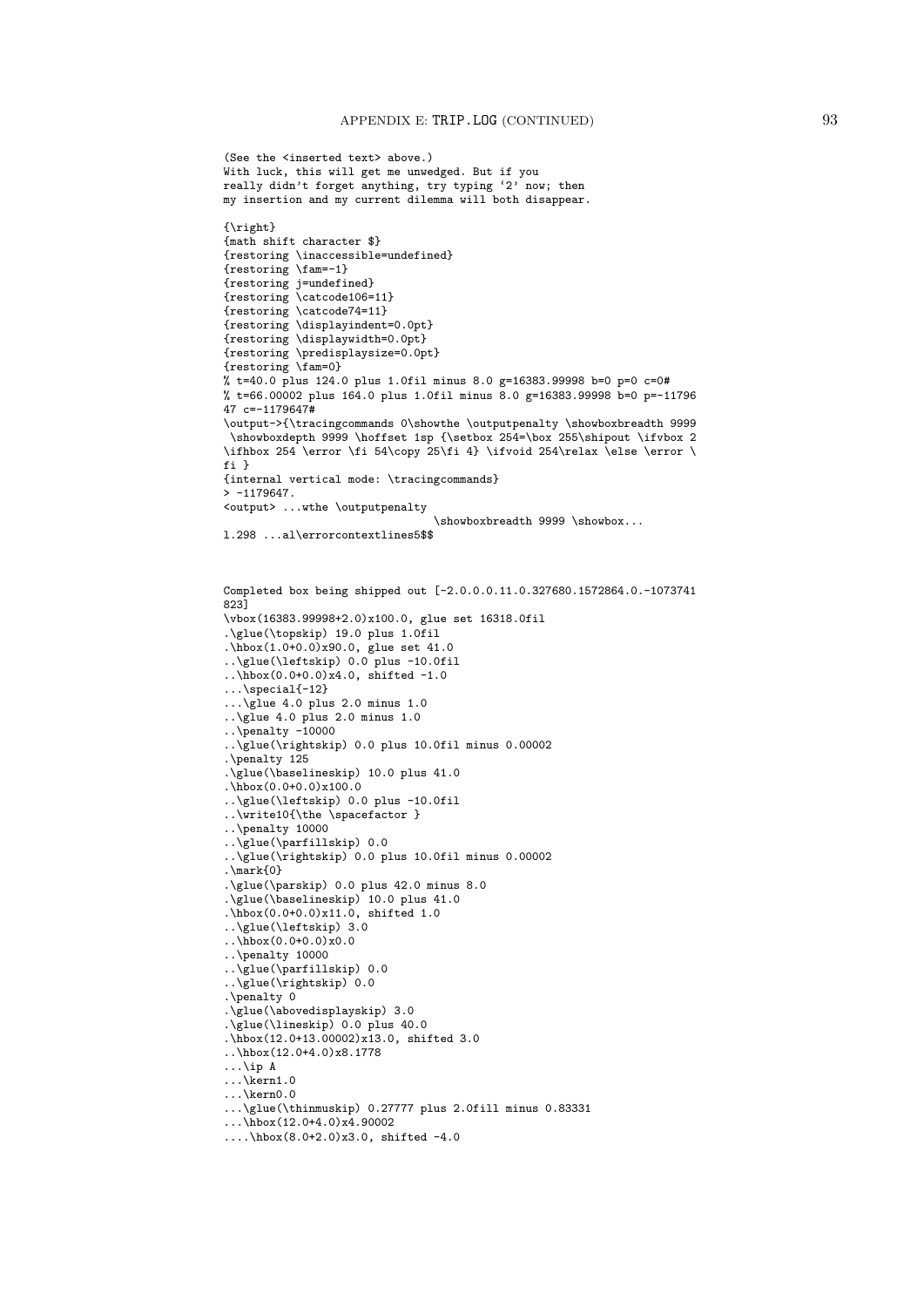```
.....\ip b
\ldots \hbox(9.2+4.0)x1.80002
.....\hbox(0.0+0.0)x0.1, shifted -7.0
\ldots.....\vbox(9.2+4.0)x1.6
\ldots.\ \hbox(0.0+0.0)x1.6
\ldots.\backslash \text{kern1.7}\ldots.....\rule(1.0+0.0)x*
\ldots.\......\hbox(9.5+0.0)x1.6
\ldots.\hbox{hbox}(4.0+1.0)x1.5, shifted -5.5
........\smalltrip b
.......\hbox(0.0+0.0)x0.1, shifted -7.0
.....\hbox(0.0+0.0)x0.1, shifted -7.0
....\hbox(0.0+0.0)x0.1, shifted -7.0
..\kern5.0
..\hbox(0.0+13.00002)x-0.1778, glue set - 57.67767fil
...\glue 4.99988 minus 4.99988
...\vbox(-0.00002+13.00002)x52.5, glue set - 0.00247
\ldots \vbox(-0.00002+0.0)x0.0
....\glue(\parskip) 0.0 plus 42.0 minus 8.0
....\penalty 0
....\glue(\abovedisplayshortskip) 1.0 plus 45.0 minus 803.0
....\glue(\baselineskip) 3.0 plus 41.0
....\hbox(7.0+1.0)x5.0, shifted 47.5
.....\ip a
.....\ip a
\ldots \kern1.0
....\penalty -1179647
....\glue(\belowdisplayshortskip) 3.0 plus 46.0
...\glue 0.0 plus 1.0fil minus 1.0fil
\write->\the \spacefactor
! Improper \spacefactor.
<write> \the \spacefactor
<inserted text>
                }\endwrite
<to be read again>
                    }
\{\text{output} \dots \t{fi} 54\copy 25\fi 4}
                                   \ifvoid 254\relax \else \err...
l.298 ...al\errorcontextlines5$$
You can refer to \spacefactor only in horizontal mode:
you can refer to \prevdepth only in vertical mode; and
neither of these is meaningful inside \write. So
I'm forgetting what you said and using zero instead.
0
Memory usage before: 640&415; after: 397&410; still untouched: 175
{restoring \box254=void}
{restoring \hoffset=0.0pt}
{restoring \showboxdepth=1}
{restoring \showboxbreadth=2}
{restoring \tracingcommands=2}
{restoring \parshape=10}
{restoring \hangafter=-12}
{restoring \hangindent=-10.0pt}
{horizontal mode: \par}
{vertical mode: \hangindent}
{\par}
{\showthe}
> 0.0pt.
l.300 ...\par\showthe\hangindent
                                 \hangindent 254cm
{\hangindent}
{\parfillskip}
{\fontdimen}
{\the}
{\the}
```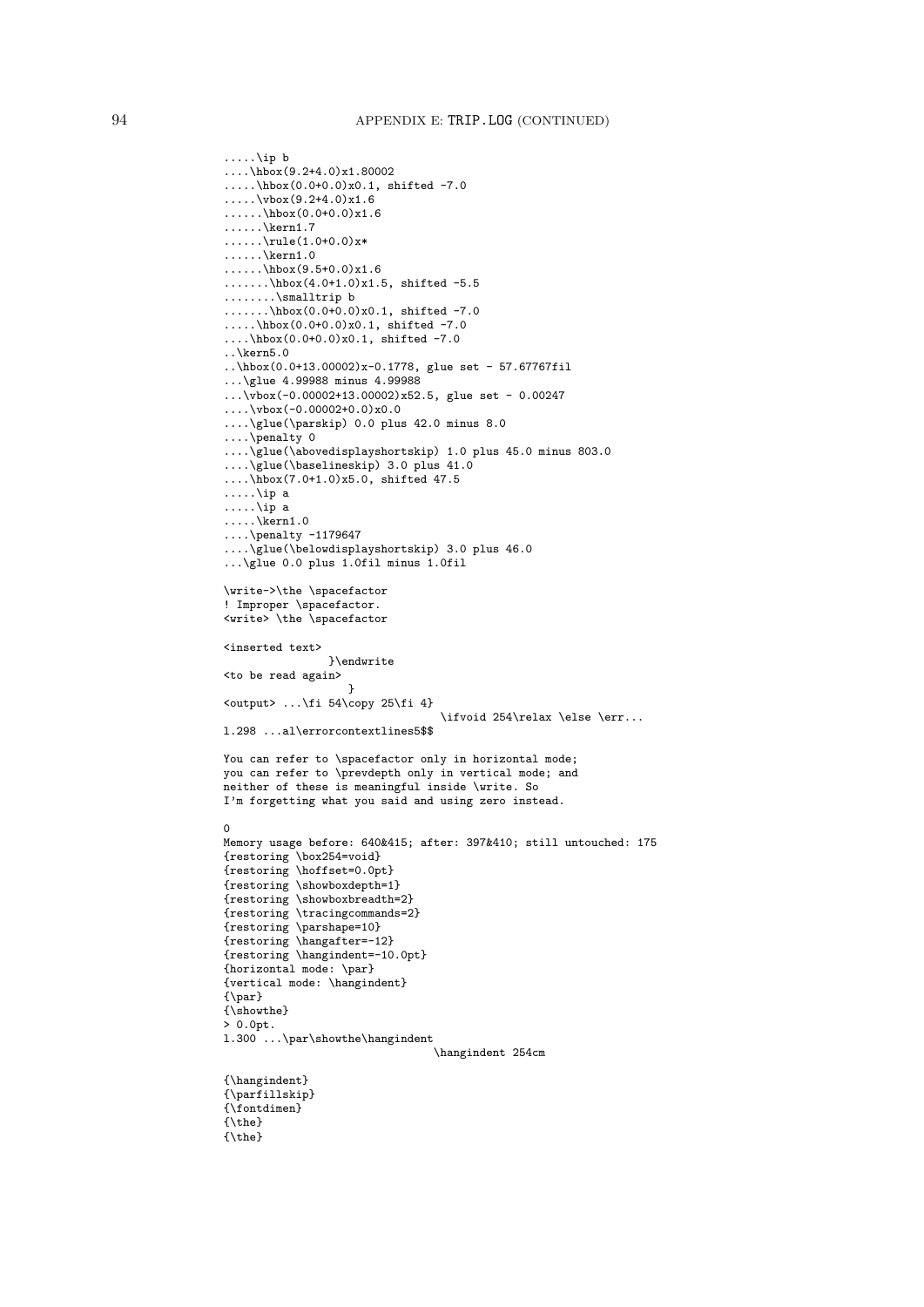```
{the character 0}
{horizontal mode: the character 0}
Missing character: There is no 0 in font trip!
{the letter A}
{blank space }
{\char}
{math shift character $}
Qfirstpass
@secondpass
[]\ip A
@ via @@0 b=10000 p=0 d=100000782
@@1: line 1.0 t=100000782 -> @@0
^^82
@\par via @@0 b=62 p=-10000 d=3969
@@2: line 1.1- t=3969 -> @@0
Loose \hbox (badness 62) in paragraph at lines 302--303
 []\ip A ^^82
\hbox(7.0+1.0)x100.0, glue set 0.85295
.\glue(\leftskip) 3.0
.\hbox{hbox}(0.0+0.0)x0.0.etc.
%% goal height=16383.99998, max depth=2.0
{display math mode: \global}
{\leqno}
{math mode: \kern}
{math shift character $}
! Display math should end with $$.
<to be read again>
                   \par
l.303 ...e\leqno\kern1009pt$\par
The '$' that I just saw supposedly matches a previous '$$'.
So I shall assume that you typed '$$' both times.
{restoring \fam=-1}
{restoring \displayindent=0.0pt}
{restoring \displaywidth=0.0pt}
{restoring \predisplaysize=0.0pt}
{restoring \fam=0}
% t=20.0 plus 1.0fil g=16383.99998 b=0 p=0 c=0#
% t=40.0 plus 82.0 plus 1.0fil g=16383.99998 b=0 p=-1179647 c=-1179647#
\output->{\tracingcommands 0\showthe \outputpenalty \showboxbreadth 9999
 \showboxdepth 9999 \hoffset 1sp {\setbox 254=\box 255\shipout \ifvbox 2
\ifhbox 254 \error \fi 54\copy 25\fi 4} \ifvoid 254\relax \else \error \
fi }
{internal vertical mode: \tracingcommands}
> -1179647.<output> ...wthe \outputpenalty
                                \showboxbreadth 9999 \showbox...
<to be read again>
                   \par
l.303 ...e\leqno\kern1009pt$\par
Completed box being shipped out [-2.0.0.0.11.0.327680.1572864.1073741823
.-1073741823]
\vbox(16383.99998+0.0)x8236.0, glue set 16344.0fil
.\glue(\topskip) 13.0 plus 1.0fil
.\hbox(7.0+1.0)x100.0, glue set 0.85295
..\glue(\leftskip) 3.0
..\hbox(0.0+0.0)x0.0
..\ip A
..\glue 4.0 plus 1.99799 minus 1.00099
\ldots \ip ^^82
..\penalty 10000
..\glue(\parfillskip) 0.0 plus 100.0
```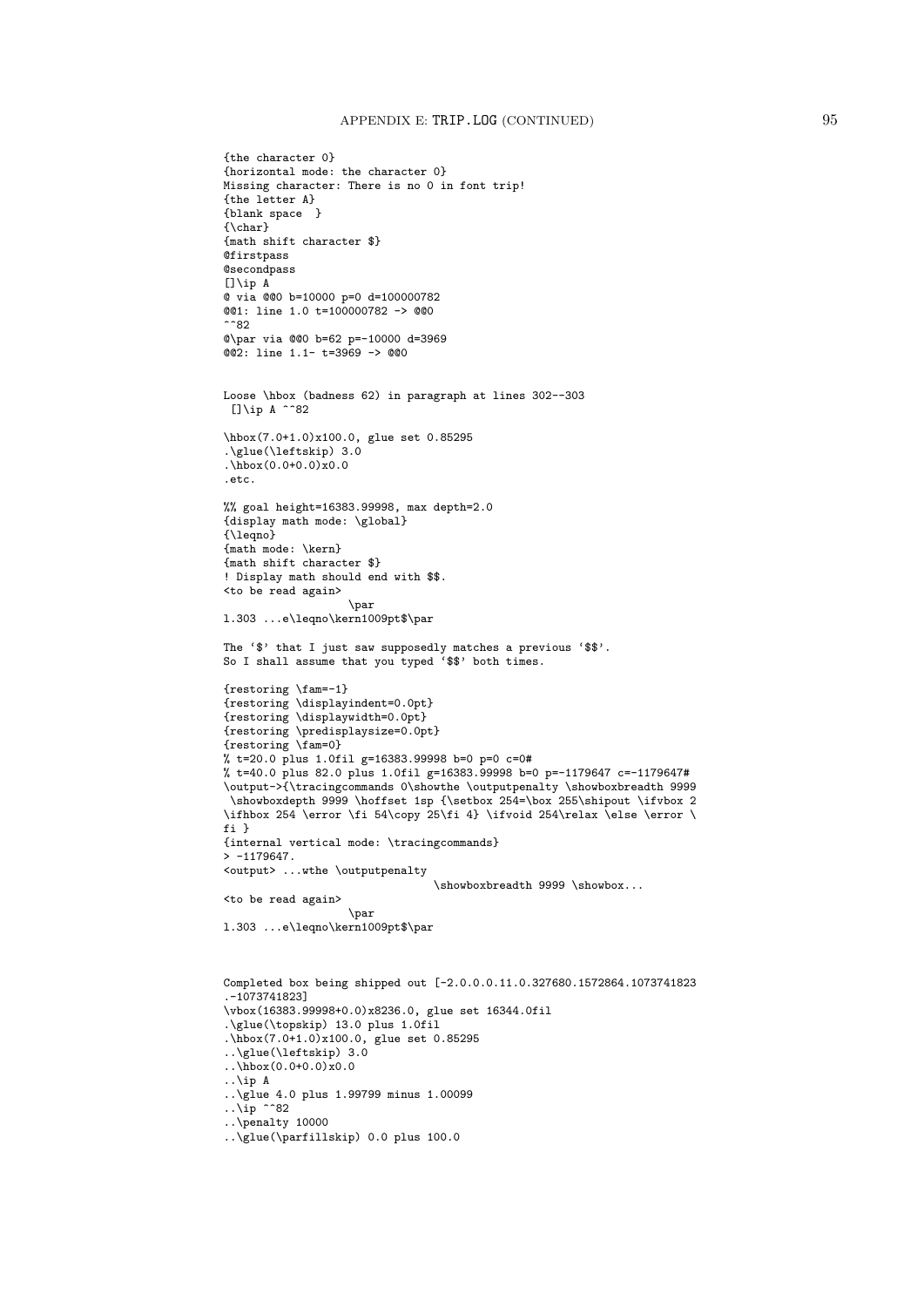```
..\glue(\rightskip) 0.0
.\penalty 0
.\glue(\baselineskip) 9.0 plus 41.0
.\hbox(0.0+0.0)x1009.0, shifted 7227.0
..\kern 1009.0
.\penalty 10000
.\glue(\baselineskip) 10.0 plus 41.0
.\hbox(0.0+0.0)x-7127.0, shifted 7227.0
Memory usage before: 235&401; after: 178&399; still untouched: 175
{restoring \box254=void}
{restoring \hoffset=0.0pt}
{restoring \showboxdepth=1}
{restoring \showboxbreadth=2}
{restoring \tracingcommands=2}
{restoring \hangindent=7227.0pt}
{horizontal mode: \par}
{vertical mode: \showlists}
### vertical mode entered at line 0
prevdepth 0.0, prevgraf 4 lines
! OK.
l.304 \showlists
                 {\catcode'!13\global\everyhbox{\def!{}}}
{begin-group character {}
{\catcode}
{\global}
{end-group character }}
{restoring \catcode33=12}
{blank space }
{\count}
{\baselineskip}
{begin-group character {}
{\sfcode}
{\vfuzz}
{\everyvbox}
{\vbox}
\everyvbox->
{internal vertical mode: blank space }
{\hsize}
{\tolerance}
{the letter A}
{horizontal mode: the letter A}
{blank space }
{the letter A}
{blank space }
{the letter A}
{blank space }
{the letter A}
{blank space }
{the letter A}
{\clubpenalty}
{\par}
@firstpass
@secondpass
[]\ip A A A
@ via @@0 b=* p=0 d=*
@@1: line 1.3 t=0 -> @@0
A A
@\par via @@1 b=12 p=-10000 d=*
@@2: line 2.2- t=0 -> @@1
Overfull \hbox (3.0pt too wide) in paragraph at lines 308--308
[]\iota p A A A]\hbox(7.0+1.0)x10.0, glue set - 1.0
.\glue(\leftskip) 3.0
.\hbox{hbox}(0.0+0.0)x0.0
```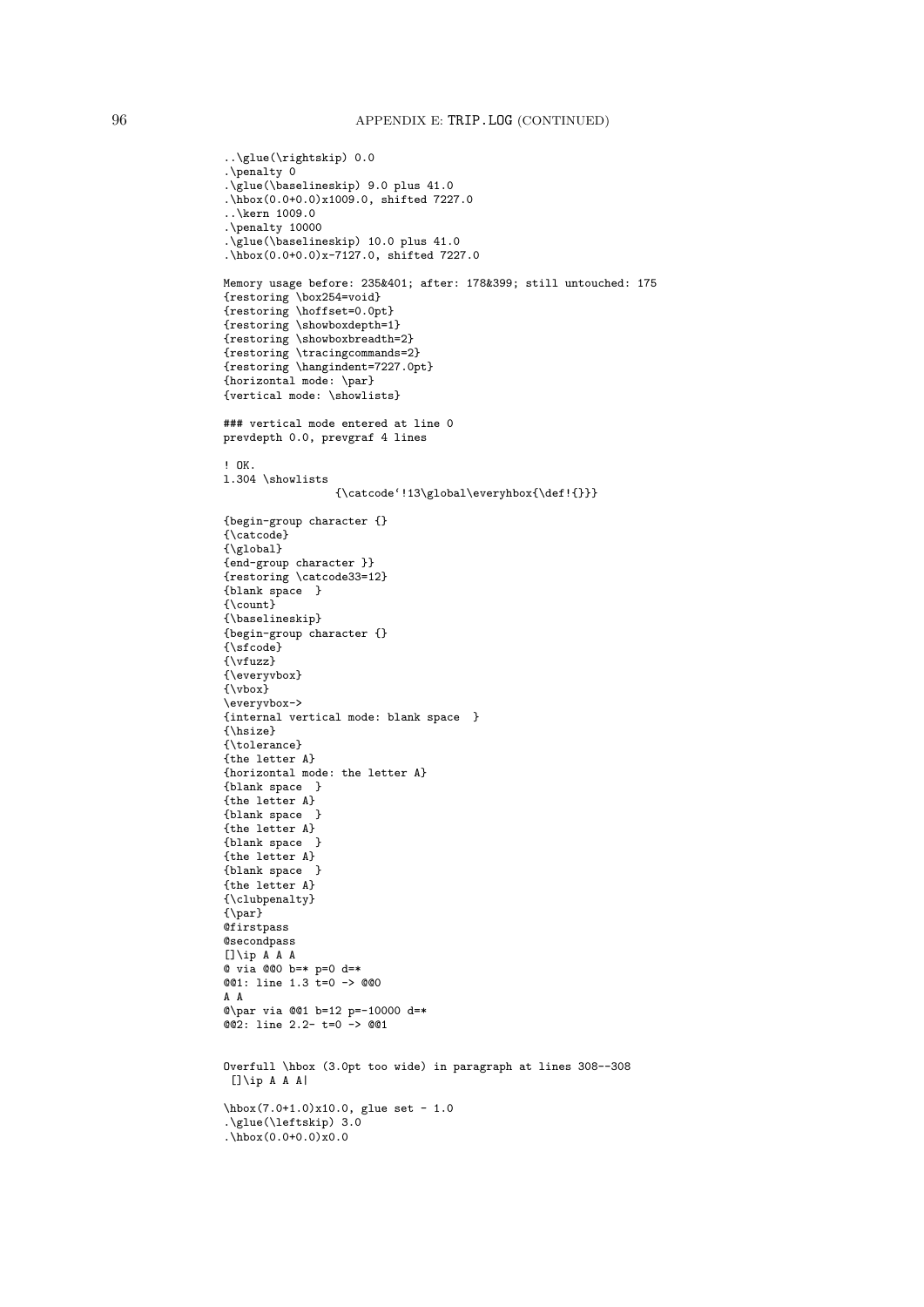.etc.

Tight \hbox (badness 12) in paragraph at lines 308--308 \ip A A \hbox(7.0+1.0)x10.0, glue set - 0.5 .\glue(\leftskip) 3.0 .\ip A .etc. {internal vertical mode: \hbadness} {\hfuzz} {the letter A} {horizontal mode: the letter A} {blank space } {the letter A} {blank space } {the letter A} {blank space } {the letter A} {blank space } {the letter A} {\leaders}  $\{\gamma\}$ @firstpass **@secondpass** []\ip A A A @ via @@0 b=\* p=0 d=\*  $@01:$  line 1.3  $t=0$  ->  $@00$ A A @\par via @@1 b=12 p=-10000 d=\* @@2: line 2.2- t=0 -> @@1 {internal vertical mode: end-group character }} {restoring \hfuzz=0.0pt} {restoring \hbadness=0} {restoring \clubpenalty=125} {restoring \tolerance=10000} {restoring \hsize=100.0pt} Overfull \vbox (18.0pt too high) detected at line 309  $\forall x$ (11.0+1.0)x10.0, glue set - 1.0 .\hbox(7.0+1.0)x10.0, glue set - 1.0 [] .\penalty 10000 .etc. %% goal height=16383.99998, max depth=2.0 {vertical mode: blank space } {\message} 1000000 {end-group character }} {restoring \everyvbox=} {restoring \vfuzz=0.0pt} {restoring \sfcode65=999} {blank space } {\vbox} {internal vertical mode: \hbadness} {\hfuzz} {\hbox} \everyhbox->\def !{} {restricted horizontal mode: \def} {\hskip} {end-group character }} {restoring !=undefined} Overfull \hbox (1.0pt too wide) detected at line 311 \hbox(0.0+0.0)x0.0, glue set - 1.0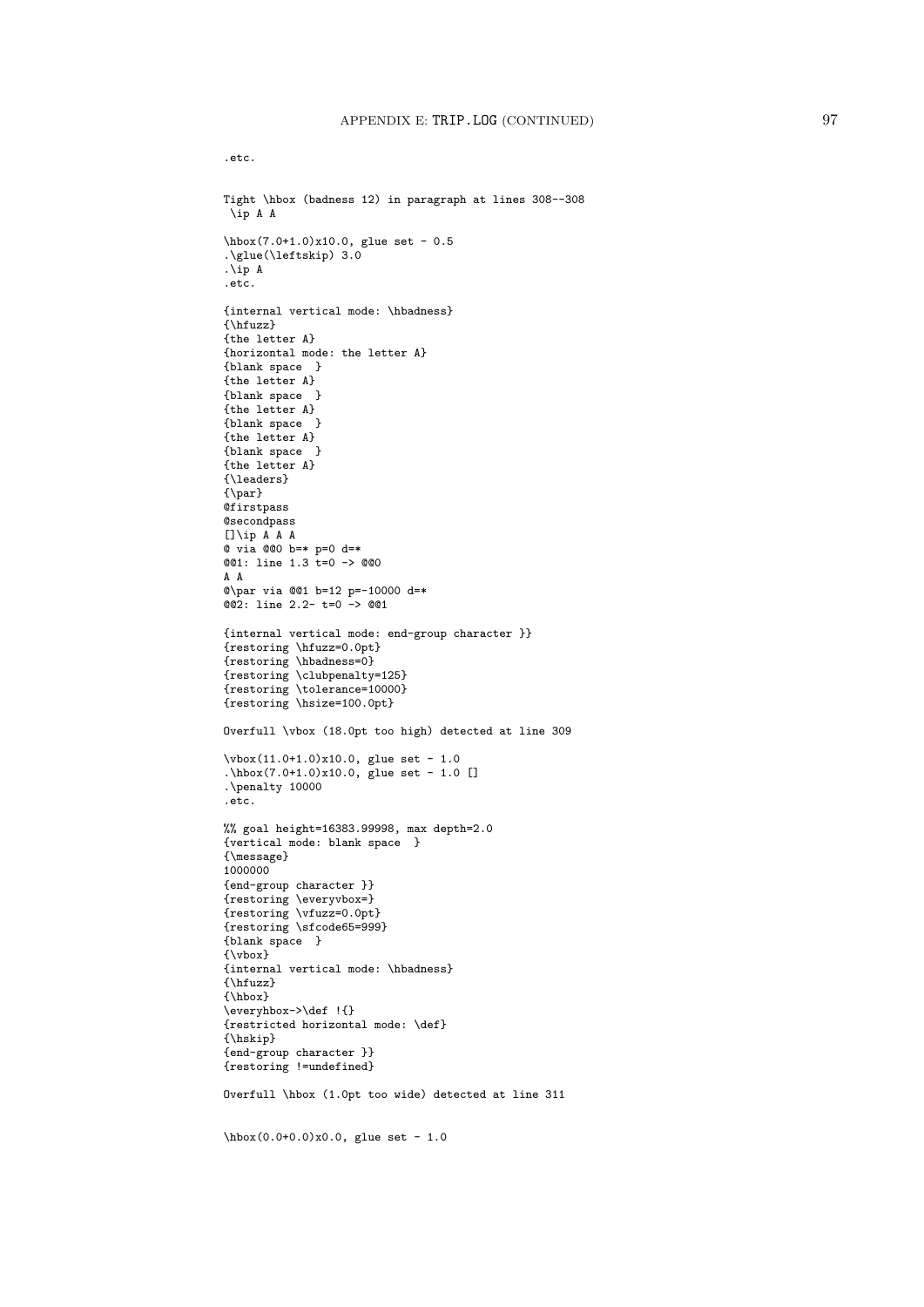```
.\glue 10.0 minus 9.0
{internal vertical mode: blank space }
{\hbadness}
{\hbox}
\everyhbox->\def !{}
{restricted horizontal mode: \def}
{\hskip}
{end-group character }}
{restoring !=undefined}
Underfull \hbox (badness 101) detected at line 312
\hbox(0.0+0.0)x10.03749, glue set 1.00375
.\glue 0.0 plus 10.0
{internal vertical mode: \tracingcommands}
{\message}
101
{end-group character }}
{restoring \tracingcommands=2}
{restoring \hfuzz=0.0pt}
{restoring \hbadness=0}
% t=20.0 plus 1.0fil g=16383.99998 b=0 p=0 c=0#
{vertical mode: \lineskiplimit}
{\everyhbox}
{blank space }
{\def}{blank space }
{\dimendef}
{\dimen}
{\vbox}
{internal vertical mode: \tracinglostchars}
{the letter A}
{horizontal mode: the letter A}
\{\setminus/\}\space ->
{blank space }
\simeq ->
{blank space }
{\ignorespaces}
\space ->
\space ->
{the letter J}
{blank space }
{\vskip}
{\par}
@firstpass
@secondpass
[]\ip A
@\kern via @@0 b=10000 p=0 d=100000782
@@1: line 1.0 t=100000782 -> @@0
@\par via @@0 b=56 p=-10000 d=3249
@\par via @@1 b=10000 p=-10000 d=100000000
@@2: line 1.1- t=3249 -> @@0
Loose \hbox (badness 56) in paragraph at lines 315--316
 []\ip A
\hbox(7.0+1.0)x100.0, glue set 0.82695
.\glue(\leftskip) 3.0
.\hbox{hbox}(0.0+0.0)x0.0.etc.
```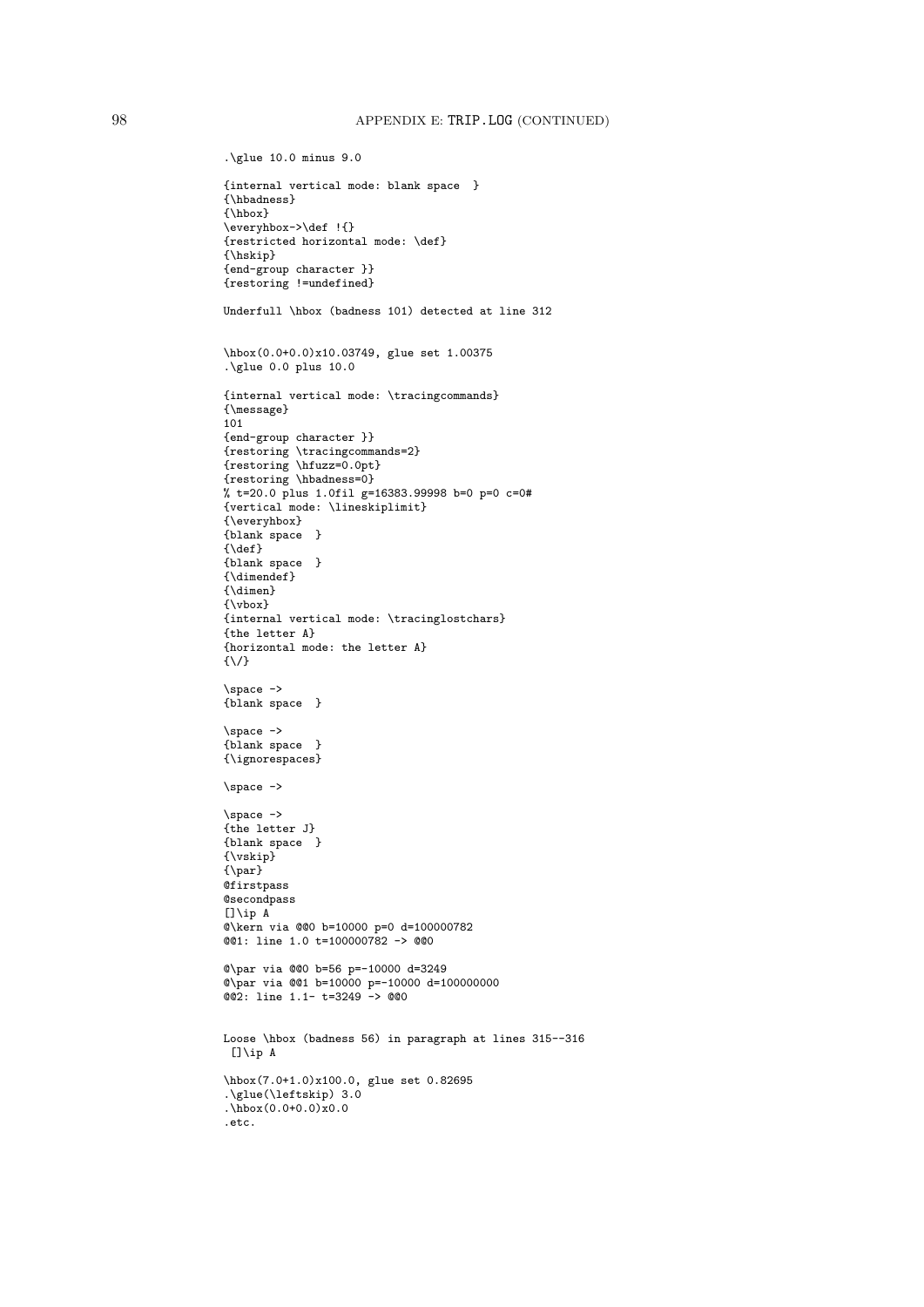```
{internal vertical mode: \vskip}
{\mathsf{N}}{\boxmaxdepth}
{\mathbb \}{end-group character }}
{restoring \boxmaxdepth=1000.0pt}
Underfull \vbox (badness 10000) detected at line 316
\forall x (10.0+-1.0)x0.0.\mark{vii}
{\vskip}
{\unskip}
{\setbox}
{\showthe}
> -1.0pt.l.317 ...astbox\showthe\lastskip
                                   % \lastskip=-1pt (\baselines...
{\unskip}
{\vskip}
{\kern}
{\penalty}
{\showbox}
> \box22=
\forall x(10.0+-1.0)x0.0.\mark{vii}
! OK.
<to be read again>
                    }
l.318 ...lty\lastkern\showbox22}
{end-group character }}
{restoring \box22=void}
{restoring \tracinglostchars=2}
Underfull \vbox (badness 10000) detected at line 318
\vbox(11.0+0.0)x100.0
.\hbox(7.0+1.0)x100.0, glue set 0.82695 []
\sqrt{\text{glue } 2.0}.etc.
% t=31.0 plus 40.0 plus 1.0fil g=16383.99998 b=0 p=0 c=0#
{vertical mode: blank space }
{\showbox}
> \box22=void
! OK.
<to be read again>
                    \kern
l.319 \showbox22\kern
                      3pt\message{\the\lastkern}\unkern
{\kern}
{\message}
3.0pt
{\unkern}
{\show}
> \botmark=\botmark:
\Omegal.320 \show\botmark
                     \catcode';13\def;{\setbox'; }
{\catcode}
\{\backslash\text{def}\}{blank space }
{\lineskiplimit}
```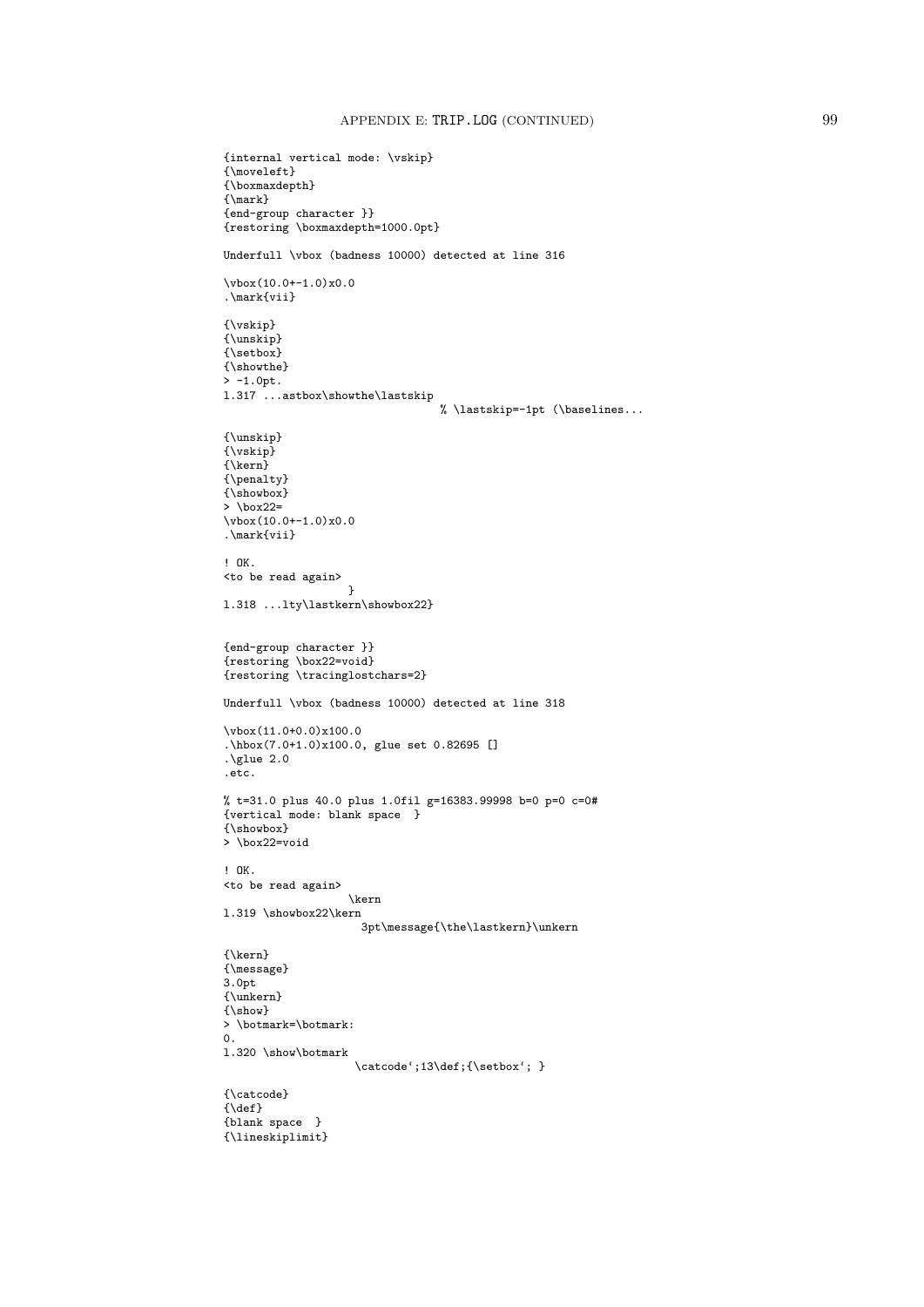```
\space ->
\space ->
{blank space }
{\text{Count}}{\vbox}
\space ->
{internal vertical mode: \accent}
{horizontal mode: \accent}
Missing character: There is no ^^c8 in font trip!
\space ->
{blank space }
{\accent}
\space ->
;->\setbox ';
! Improper \setbox.
<to be read again>
                   \char
1.322 ...2 \def\^^M{\ } ; \char
                                 '101
Sorry, \setbox is not allowed after \halign in a display,
or between \accent and an accented character.
{the letter A}
\{\ \ \}{\fontdimen}
{\{\ \ }{\spaceskip}
\langle ^^M->\rangle\{\ \ \}{\vskip}
{\n\rangle}@firstpass
@secondpass
\Box@ via @@0 b=10000 p=0 d=100000782
@@1: line 1.0 t=100000782 -> @@0
[1]ip AA
@ via @@0 b=10000 p=0 d=100000782
@ via @@1 b=10000 p=0 d=100000000
@@2: line 1.0 t=100000782 -> @@0
@\par via @@0 b=44 p=-10000 d=2025
@\par via @@1 b=54 p=-10000 d=3025
@\par via @@2 b=10000 p=-10000 d=100000000
@@3: line 1.1- t=2025 -> @@0
Loose \hbox (badness 44) in paragraph at lines 322--324
[] [] A\hbox(10.50002+1.0)x100.0, glue set 0.76414
.\glue(\leftskip) 3.0
.\hbox(0.0+0.0)x0.0
.etc.
{internal vertical mode: \vskip}
{end-group character }}
{restoring \spaceskip=0.0pt}
{restoring \^^M=undefined}
Overfull \vbox (0.50002pt too high) detected at line 324
\vbox(11.0+0.0)x100.0, glue set - 1.0
.\hbox(10.50002+1.0)x100.0, glue set 0.76414 []
```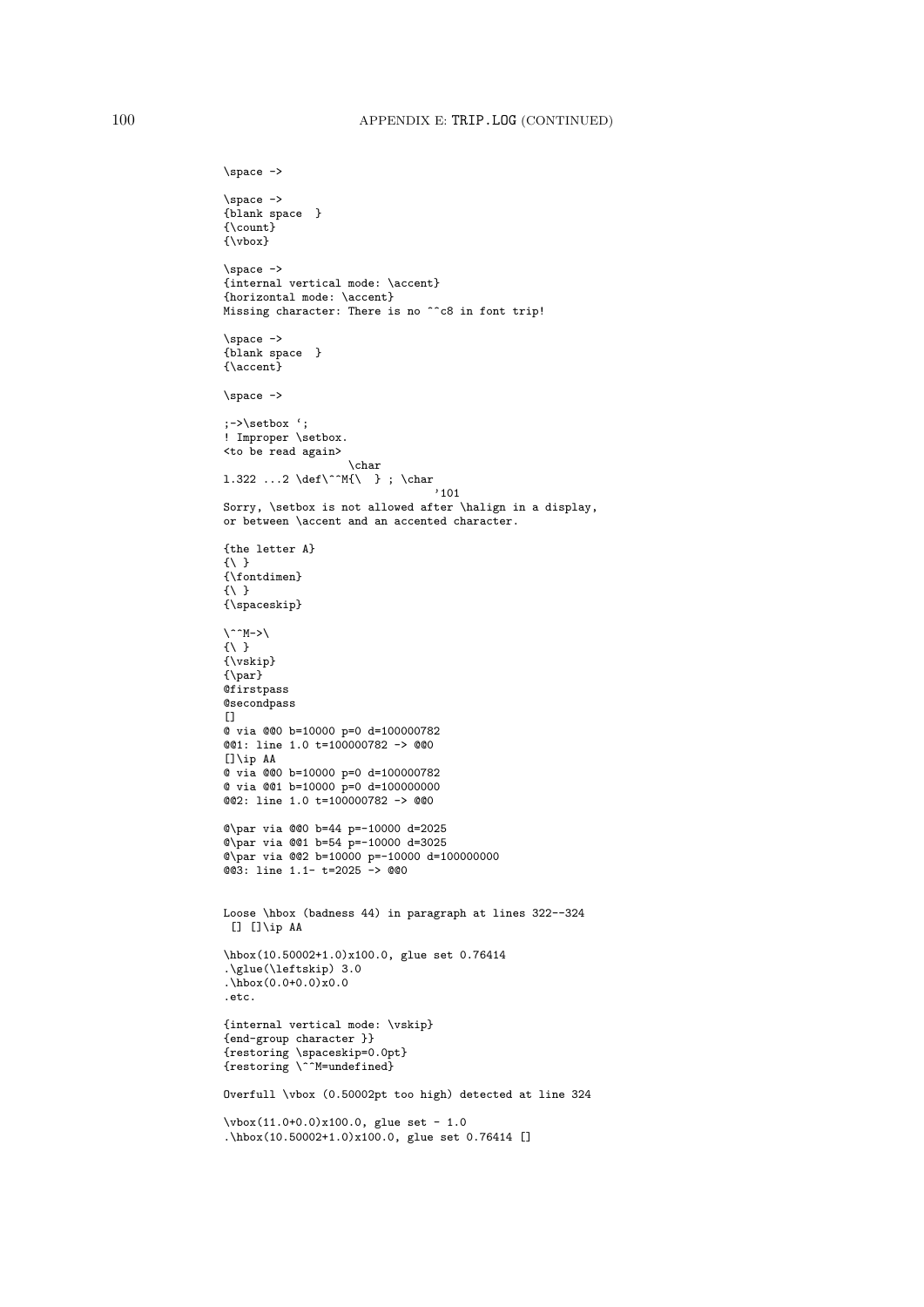```
.\glue 10.0 minus 10.0
% t=41.0 plus 40.0 plus 1.0fil g=16383.99998 b=0 p=0 c=0#
{vertical mode: blank space }
{\penalty}
% t=52.0 plus 80.0 plus 1.0fil g=16383.99998 b=0 p=-2147483647 c=-214748
3647#
\output->{\tracingcommands 0\showthe \outputpenalty \showboxbreadth 9999
 \showboxdepth 9999 \hoffset 1sp {\setbox 254=\box 255\shipout \ifvbox 2
\ifhbox 254 \error \fi 54\copy 25\fi 4} \ifvoid 254\relax \else \error \
fi }
{internal vertical mode: \tracingcommands}
> -2147483647.
<output> ...wthe \outputpenalty
                                 \showboxbreadth 9999 \showbox...
l.325 \penalty-2147483647
                          % that's the largest value TeX will...
Completed box being shipped out [-2.0.0.0.11.196608.327680.1572864.10737
41823]
\vbox(16383.99998+0.0)x100.0, glue set 16332.0fil
.\glue(\topskip) 9.0 plus 1.0fil
.\overline{\text{vbox}(11.0+1.0)} \times 10.0, \text{ glue set} - 1.0..hbox(7.0+1.0)x10.0, glue set - 1.0...\glue(\leftskip) 3.0
...\hbox(0.0+0.0)x0.0
...\ip A
...\glue 4.0 plus 1.0 minus 2.0
...\ip A
...\glue 4.0 plus 1.0 minus 2.0
...\ip A
...\glue(\rightskip) 0.0
\ldots\rule(*+*)x5.0
..\penalty 10000
..\glue(\baselineskip) 2.0
..\hbox(7.0+1.0)x10.0, glue set - 0.5
...\glue(\leftskip) 3.0
\ldots \ip A
\ldots\glue 4.0 plus 1.0 minus 2.0
...\ip A
...\penalty 10000
...\glue(\parfillskip) 0.0 plus 100.0
...\glue(\rightskip) 0.0
..\glue(\parskip) 0.0 plus 42.0 minus 8.0
..\glue(\baselineskip) 2.0
..hbox(7.0+1.0)x10.0, glue set - 1.0...\glue(\leftskip) 3.0
...\hbox(0.0+0.0)x0.0
...\ip A
...\glue 4.0 plus 1.0 minus 2.0
...\ip A
...\glue 4.0 plus 1.0 minus 2.0
...\ip A
...\glue(\rightskip) 0.0
..\penalty 10000
..\glue(\baselineskip) 2.0
..\boxdot(7.0+1.0)x10.0, glue set - 0.5
...\glue(\leftskip) 3.0
...\ip A
...\glue 4.0 plus 1.0 minus 2.0
\ldots \ip A
...\penalty 10000
...\glue(\parfillskip) 0.0 plus 100.0
...\glue(\rightskip) 0.0
.\glue(\lineskip) 0.0 plus 40.0
\sqrt{v}box(10.0+0.0)x10.03749
..\hbox(0.0+0.0)x0.0, glue set - 1.0
...\glue 10.0 minus 9.0
..\glue(\baselineskip) 10.0
..\hbox(0.0+0.0)x10.03749, glue set 1.00375
```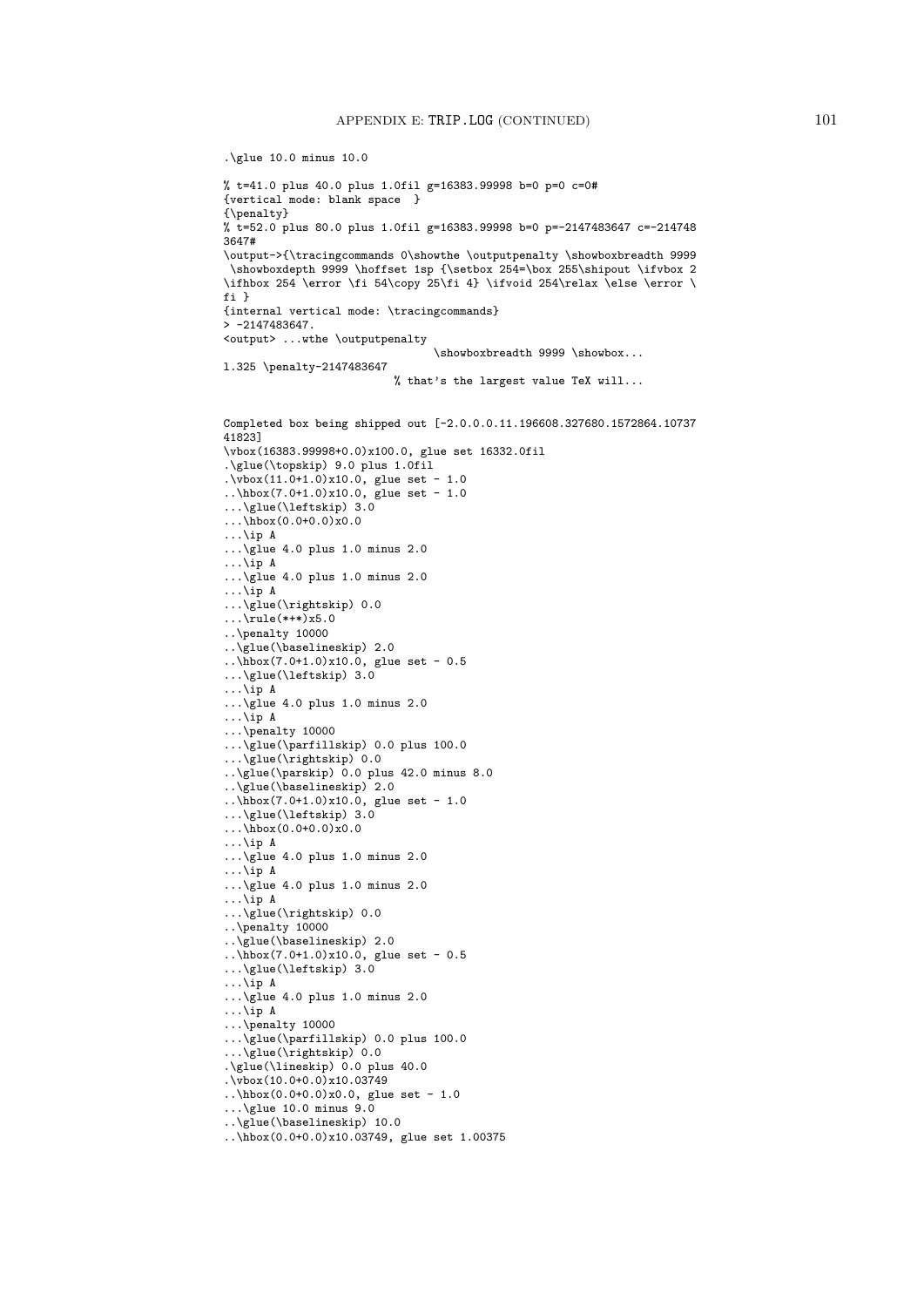```
...\glue 0.0 plus 10.0
.\glue(\baselineskip) -1.0
.\vbox(11.0+0.0)x100.0
..\hbox(7.0+1.0)x100.0, glue set 0.82695
...\glue(\leftskip) 3.0
\ldots\hbox(0.0+0.0)x0.0
...\ip A
...\kern 1.0
...\glue 4.0 plus 1.99799 minus 1.00099
...\glue 4.0 plus 1.99799 minus 1.00099
...\penalty 10000
...\glue(\parfillskip) 0.0 plus 100.0
...\glue(\rightskip) 0.0
..\glue 2.0
\overline{\sqrt{g}}lue -2.0
\ldots \ Kern 0.0
..\penalty 0
.\glue(\lineskip) 0.0 plus 40.0
.\overline{\text{vbox}(11.0+0.0)} \times 100.0, \text{ glue set} - 1.0..\hbox(10.50002+1.0)x100.0, glue set 0.76414
...\glue(\leftskip) 3.0
...\hbox(0.0+0.0)x0.0
...\glue 4.0 plus 2.0 minus 1.0
\ldots kern -5.50003 (for accent)
...\hbox(8.0+2.0)x3.0, shifted -2.50002
....\ip B
...\kern 2.50003 (for accent)
...\ip A
\ldots \ip A
...\glue 4.0 plus 2.0 minus 1.0
...\glue 4.0 plus 2.0 minus 88.0
...\penalty 10000
...\glue(\parfillskip) 0.0 plus 100.0
\ldots\glue(\rightskip) 0.0
..\glue 10.0 minus 10.0
Memory usage before: 651&432; after: 417&418; still untouched: 175
{restoring \box254=void}
{restoring \hoffset=0.0pt}
{restoring \showboxdepth=1}
{restoring \showboxbreadth=2}
{restoring \tracingcommands=2}
{vertical mode: \penalty}
! Number too big.
l.326 \penalty-2147483648
                           % see?
I can only go up to 2147483647='17777777777="7FFFFFFF,
so I'm using that number instead of yours.
{\tabskip}
{\let}
{\count}
{begin-group character {}
{\errhelp}
{\errmessage}
! .
l.328 ...l is lost}\errmessage{}
                                  }
all is lost
{end-group character }}
{restoring \errhelp=}
{blank space }
{\def}
{blank space }
{\looseness}
{\setbox}
{internal vertical mode: \vskip}
{end-group character }}
{restoring \looseness=-1}
{vertical mode: blank space }
```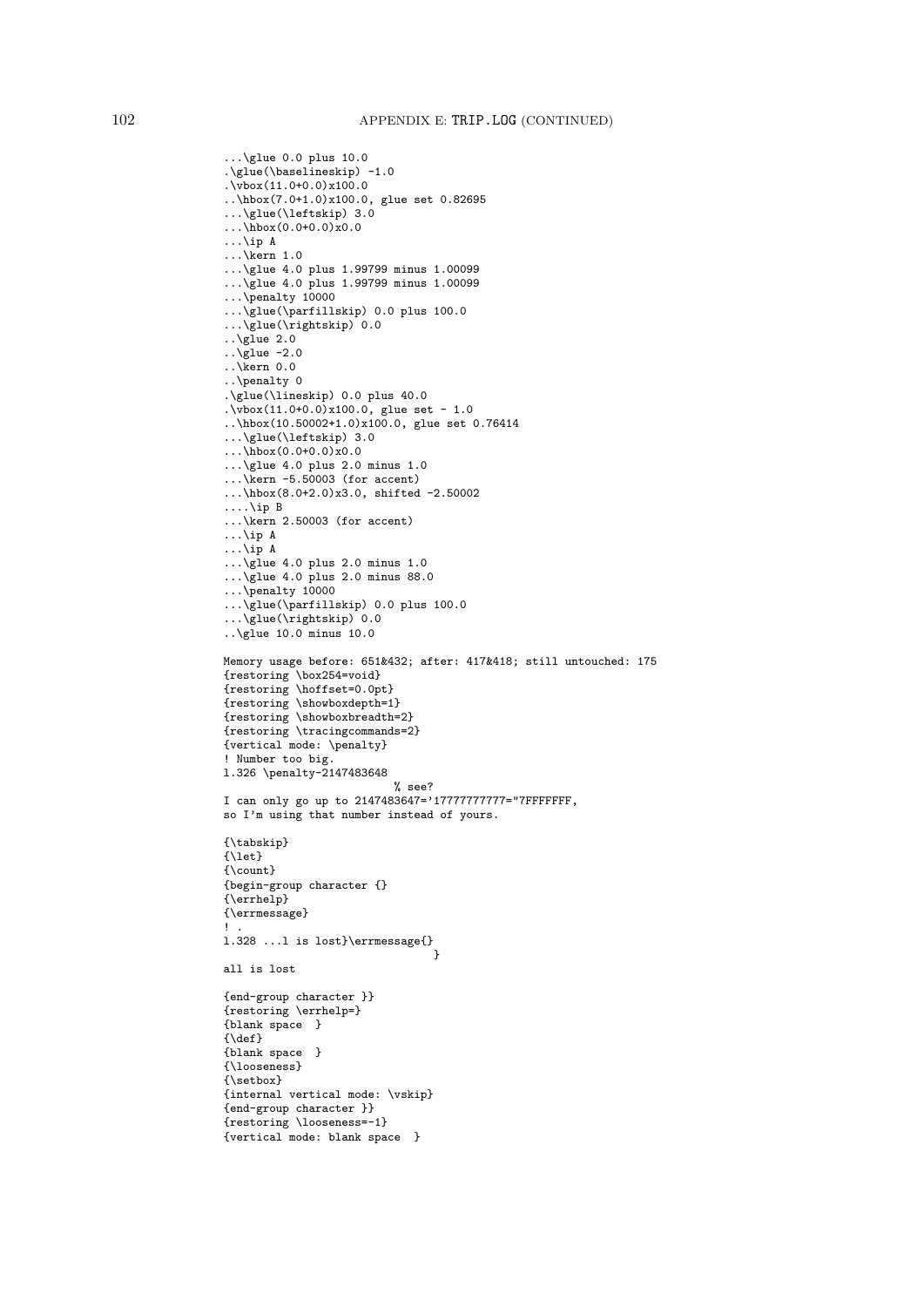```
{\halign}
{internal vertical mode: \iftrue}
{true}
{\else}
\d #1\d ->#1#1
#1<-##
! Only one # is allowed per tab.
<argument> ##
\dagger #1\dagger ->#1#1
l.333 ...7200bp minus 4\wd4\d#\d
                                 \cr % \d#\d becomes (erroneou...
There should be exactly one # between &'s, when an
\halign or \valign is being set up. In this case you had
more than one, so I'm ignoring all but the first.
{restricted horizontal mode: \global}
{\spaceskip}
{\{ \text{def} \}}{\delta}{\expandafter}
\lambda ->B
\xx ->\global \gdef \A {\global \count \count 1=####\cr \omit \cr \tabsk
ip }
{\overline{\{q}}\}{the letter B}
{end of alignment template}
{\vbox}
{internal vertical mode: \halign}
\A ->\global \count \count 1=##\cr \omit \cr \tabskip
{restricted horizontal mode: end of alignment template}
{\global}
{end of alignment template}
{restoring \tabskip=4.49998pt plus 7227.0pt}
{internal vertical mode: the letter A}
{horizontal mode: the letter A}
{end-group character }}
@firstpass
@secondpass
[]\iint A@\par via @@0 b=86 p=-10000 d=*
@@1: line 1.1- t=0 -> @@0
Loose \hbox (badness 86) in paragraph at lines 337--337
[]\ip AA
\hbox(7.0+1.0)x100.0, glue set 0.95
.\glue(\leftskip) 3.0
.\hbox(0.0+0.0)x0.0
.etc.
{restoring \looseness=-1}
{restricted horizontal mode: blank space }
{end of alignment template}
{restoring \xx=undefined}
{retaining \A=macro:->\global \count \count 1=##\cr \ETC.}
{restoring \spaceskip=0.0pt}
{\valign}
{internal vertical mode: the letter A}
{horizontal mode: the letter A}
Missing character: There is no } in font trip!
{end of alignment template}
Qfirstpass
@secondpass
[]\i<b>p</b> A
```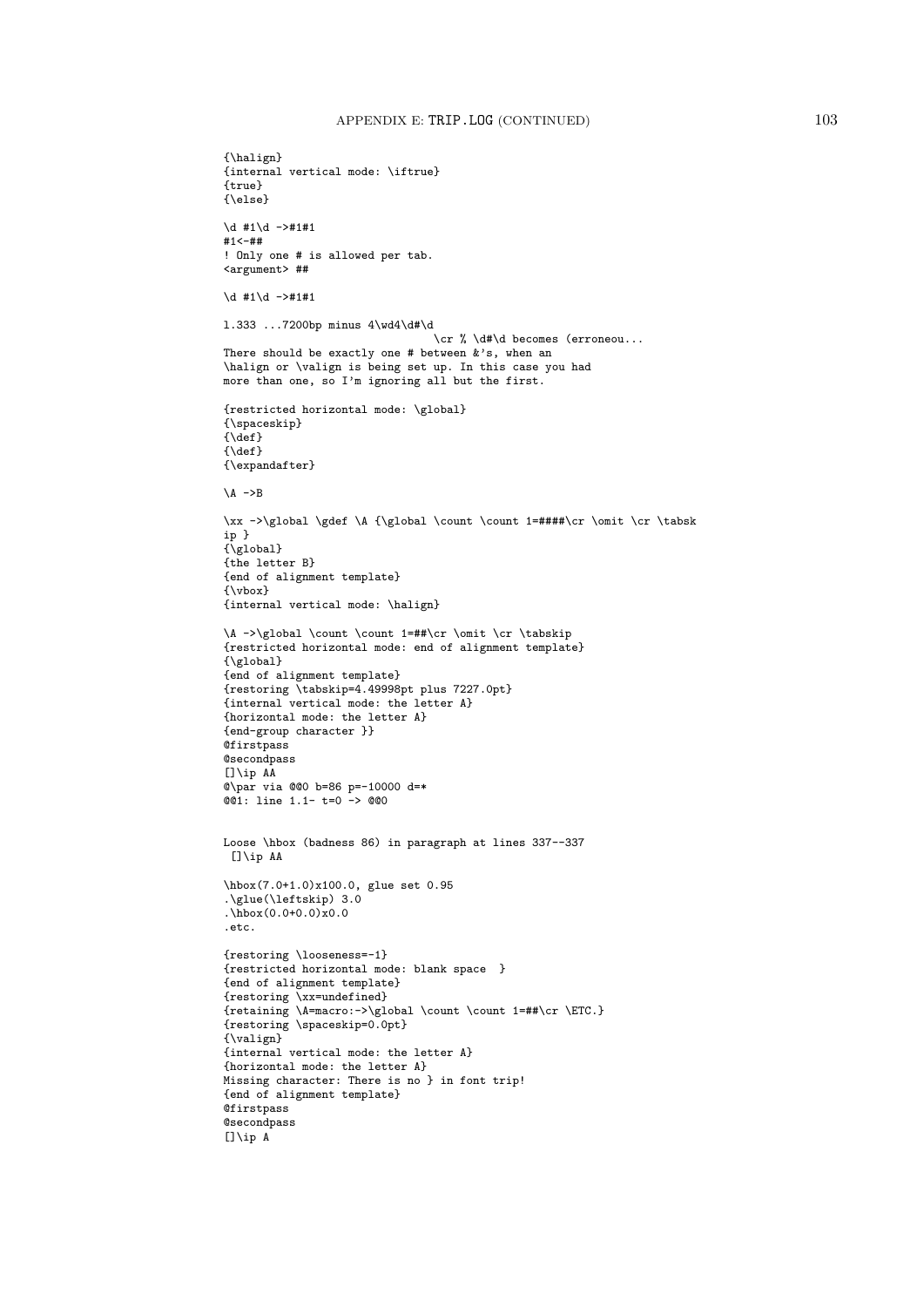```
@\par via @@0 b=86 p=-10000 d=*
\overline{001}: line 1.1- t=0 -> 000
Loose \hbox (badness 86) in paragraph at lines 337--337
[]\ip A
\hbox(7.0+1.0)x100.0, glue set 0.95
.\glue(\leftskip) 3.0
\hat{\text{hbox}}(0.0+0.0) \times 0.0.etc.
{internal vertical mode: end of alignment template}
{restoring \looseness=-1}
{begin-group character {}
{blank space }
{end-group character }}
{end of alignment template}
{end of alignment template}
{restoring \looseness=-1}
Overfull \vbox (21.99997pt too high) in alignment at lines 337--337
\vbox(-5.0+0.0)x0.0
.\glue(\tabskip) 4.49998 plus 7227.0
\u_0. \unsetbox(0.0+0.0)x0.0.etc.
{restricted horizontal mode: end of alignment template}
{\global}
{\fontname}
{\romannumeral}
{blank space }
{\lccode}
\A ->\uppercase { \message {trip at 5.0pt\ip mix}\lowercase {vq}}
{\uppercase}
{blank space }
{\message}
TRIP AT 5.0PT\ip AIX
{\lowercase}
{the letter v}
Missing character: There is no v in font trip!
{the letter b}
{blank space }
{end of alignment template}
{math shift character $}
{math mode: math shift character $}
{restoring \fam=0}
{restricted horizontal mode: end of alignment template}
\A ->\uppercase { \message {trip at 5.0pt\ip mix}\lowercase {vq}}
{\hss}
{\uppercase}
{blank space }
{\message}
TRIP AT 5.0PT\ip AIX
{\lowercase}
{the letter v}
Missing character: There is no v in font trip!
{the letter b}
{blank space }
{end of alignment template}
{restoring \lccode81=113}
{\show}
> \A=macro:
-\lambda ->\uppercase { \message {trip at 5.0pt\ip mix}\lowercase {vq}}.
<template> \A
              \endtemplate
l.340 ...\omit$$\span\A&\show\cr
                                 \omit\cr
```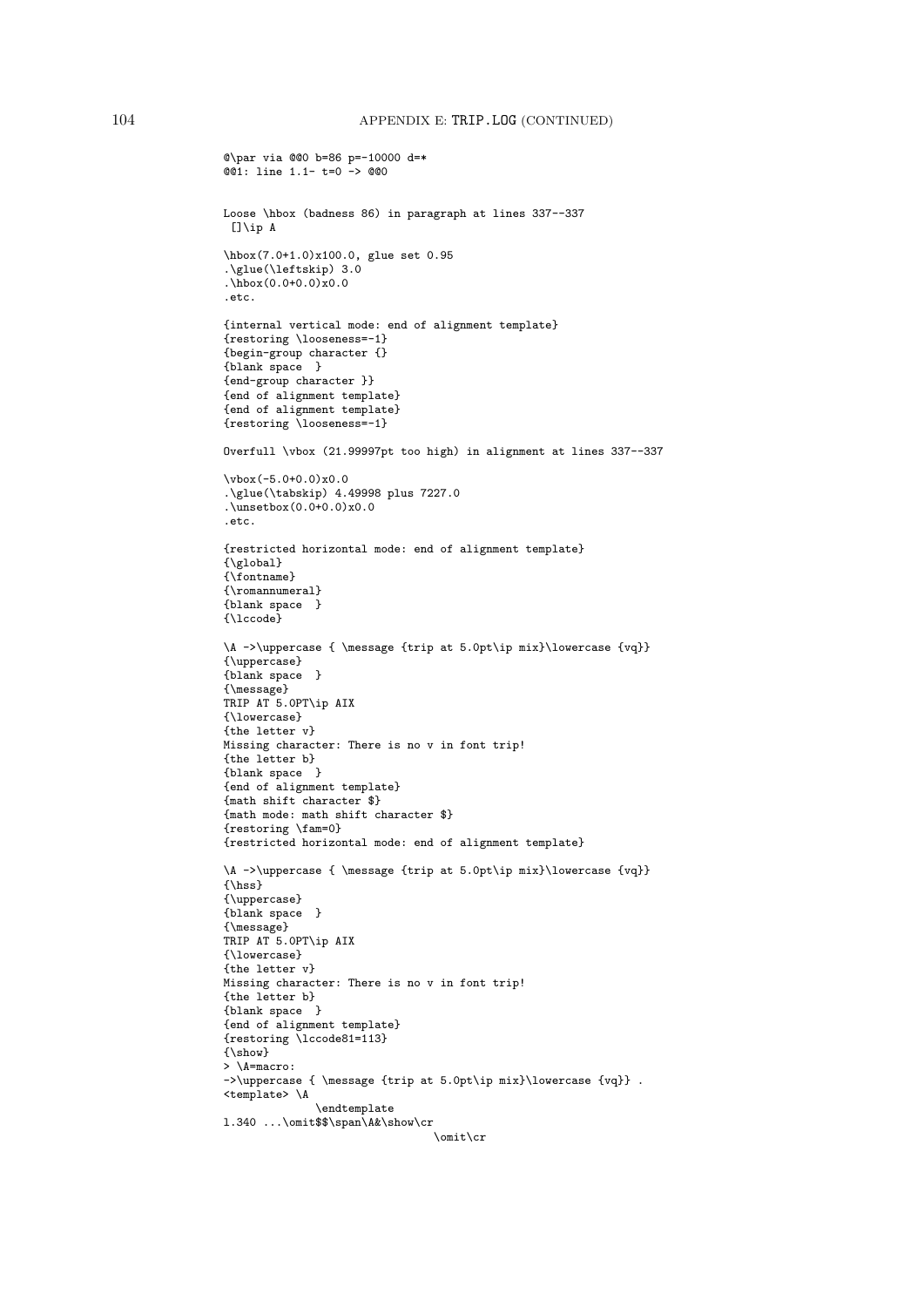```
{end of alignment template}
{end of alignment template}
{internal vertical mode: \global}
{\errmessage}
! \count 2=-1118806.
<recently read> }
l.341 ...ge{\count2=\the\count2}
                                 }
This error message was generated by an \errmessage
command, so I can't give any explicit help.
Pretend that you're Hercule Poirot: Examine all clues,
and deduce the truth by order and method.
{end-group character }}
{restoring \looseness=-1}
{restricted horizontal mode: \mark}
{end of alignment template}
{\mark}
{end of alignment template}
{restoring \tabskip=0.0154pt minus 3.21002pt}
Tight \hbox (badness 12) in alignment at lines 331--342
 \Box \Box \Box \Box\hbox(0.0+0.0)x205.12613, glue set - 0.5
.\glue(\tabskip) 0.0154 minus 3.21002
.\unsetbox(0.0+0.0)x0.0
.etc.
%% goal height=16383.99998, max depth=2.0
% t=20.0 plus 1.0fil g=16383.99998 b=0 p=0 c=0#
% t=30.0 plus 1.0fil g=16383.99998 b=0 p=0 c=0#
% t=40.0 plus 1.0fil g=16383.99998 b=0 p=0 c=0#
{vertical mode: blank space }
{\errmessage}
! \prevdepth =0.0pt.
l.343 ...evdepth=\the\prevdepth}
(That was another \errmessage.)
{blank space }
{\penalty}
% t=40.0 plus 40.0 plus 1.0fil g=16383.99998 b=0 p=-88888 c=-88888#
\output->{\tracingcommands 0\showthe \outputpenalty \showboxbreadth 9999
 \showboxdepth 9999 \hoffset 1sp {\setbox 254=\box 255\shipout \ifvbox 2
\ifhbox 254 \error \fi 54\copy 25\fi 4} \ifvoid 254\relax \else \error \
fi }
{internal vertical mode: \tracingcommands}
> -88888.<output> ...wthe \outputpenalty
                                \showboxbreadth 9999 \showbox...
l.344 \penalty-88888
                     % end alignment test, now miscellaneous ...
Completed box being shipped out [-2.2.-1118806.0.11.196608.327680.157286
4.1073741823]
\vbox(16383.99998+0.0)x205.12613, glue set 16344.0fil
.\glue(\topskip) 0.0 plus 1.0fil
.\hbox(20.0+2.0)x205.12613, glue set - 0.5
..\glue(\tabskip) 0.0154 minus 3.21002
..\hbox(20.0+2.0)x0.0, glue set - 1.0
...\ip B
\ldots\vbox(20.0+1.0)x100.0
....\hbox(0.0+0.0)x0.0, glue set 0.00174
.....\glue(\tabskip) 4.49998 plus 7227.0
\ldots.....\hbox(0.0+0.0)x0.0
.....\glue(\tabskip) -17.07162
....\glue(\baselineskip) 10.0
```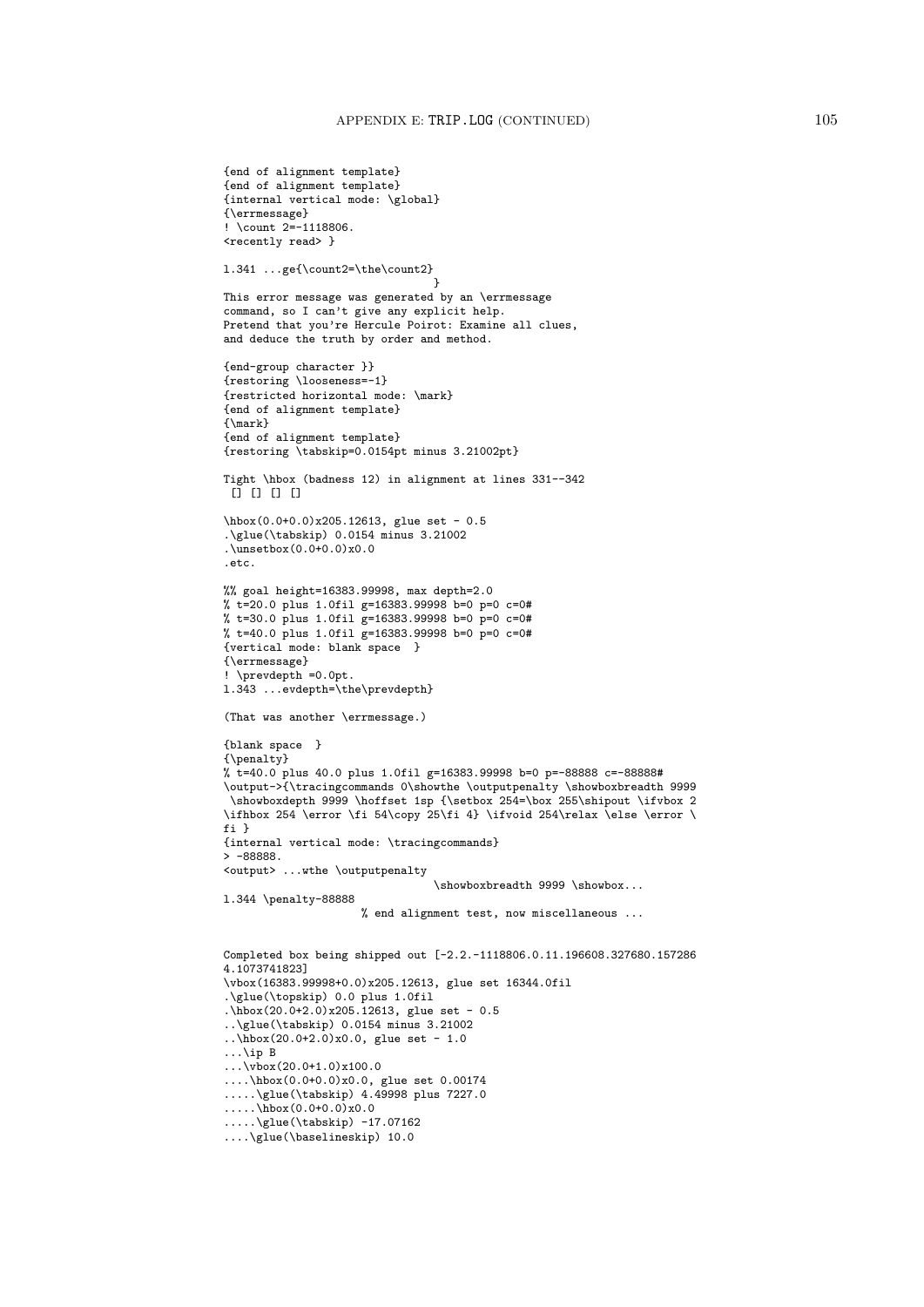```
....\hbox(0.0+0.0)x0.0, glue set 0.00174
.....\glue(\tabskip) 4.49998 plus 7227.0
.....\hbox(0.0+0.0)x0.0
.....\glue(\tabskip) -17.07162
....\glue(\parskip) 0.0 plus 42.0 minus 8.0
....\glue(\baselineskip) 3.0
....\hbox(7.0+1.0)x100.0, glue set 0.95
.....\glue(\leftskip) 3.0
.....\hbox(0.0+0.0)x0.0
.....\ip A (ligature AA)
.....\penalty 10000
.....\glue(\parfillskip) 0.0 plus 100.0
.....\glue(\rightskip) 0.0
...\glue(\spaceskip) 4.0 minus 0.00002
..\glue(\tabskip) 0.0154 minus 3.21002
\ldots\hbox(0.0+0.0)x106.9846
..\glue(\tabskip) 0.0154 minus 3.21002
..\hbox(20.0+2.0)x100.0
\ldots\vbox(-5.0+0.0)x100.0
....\glue(\tabskip) 4.49998 plus 7227.0
\ldots....\overline{v}box(0.0+0.0)x100.0
.....\hbox(7.0+1.0)x100.0, glue set 0.95
......\glue(\leftskip) 3.0
\ldots......\hbox(0.0+0.0)x0.0
......\ip A
......\penalty 10000
......\glue(\parfillskip) 0.0 plus 100.0
......\glue(\rightskip) 0.0
....\glue(\tabskip) 0.0
\ldots \vbox(8.0+0.0)x0.0
....\glue(\tabskip) 4.49998 plus 7227.0
...\vbox(-5.0+0.0)x0.0
....\glue(\tabskip) 4.49998 plus 7227.0
\ldots....\vbox(0.0+0.0)x0.0
....\glue(\tabskip) 0.0
\ldots \vbox(8.0+0.0)x0.0
....\glue(\tabskip) 4.49998 plus 7227.0
..\glue(\tabskip) 4.49998 plus 7227.0
.\glue(\baselineskip) 0.0
.\hbox(8.0+2.0)x205.12613, glue set - 0.5
..\glue(\tabskip) 0.0154 minus 3.21002
..\hbox(8.0+2.0)x0.0, glue set 177.80537fil
...\glue 4.0 plus 2.0 minus 88.0
...\glue 4.0 plus 2.0 minus 88.0
\ldots \ip b
...\glue 4.0 plus 2.0 minus 88.0
...\mathon
...\mathoff
...\glue 0.0 plus 1.0fil minus 1.0fil
...\glue 4.0 plus 2.0 minus 88.0
...\ip b
...\glue 4.0 plus 2.0 minus 88.0
..\glue(\tabskip) 0.0154 minus 3.21002
..\hbox(0.0+0.0)x106.9846
..\glue(\tabskip) 0.0154 minus 3.21002
..\hbox(0.0+0.0)x100.0
..\glue(\tabskip) 4.49998 plus 7227.0
..\hbox(8.0+2.0)x0.0
..\glue(\tabskip) 0.0154 minus 3.21002
.\glue(\baselineskip) 8.0
.\hbox{hbox(0.0+0.0)x205.12613, glue set - 0.5}..\glue(\tabskip) 0.0154 minus 3.21002
\ldots\hbox(0.0+0.0)x0.0
..\glue(\tabskip) 0.0154 minus 3.21002
.\glue(\lineskip) 0.0 plus 40.0
.\hbox{\tt \char'4}.\hbox(0.0+0.0)x205.12613, glue set - 0.5
..\glue(\tabskip) 0.0154 minus 3.21002
\ldots\hbox(0.0+0.0)x0.0
..\glue(\tabskip) 0.0154 minus 3.21002
..\hbox(0.0+0.0)x106.9846
```
..\glue(\tabskip) 0.0154 minus 3.21002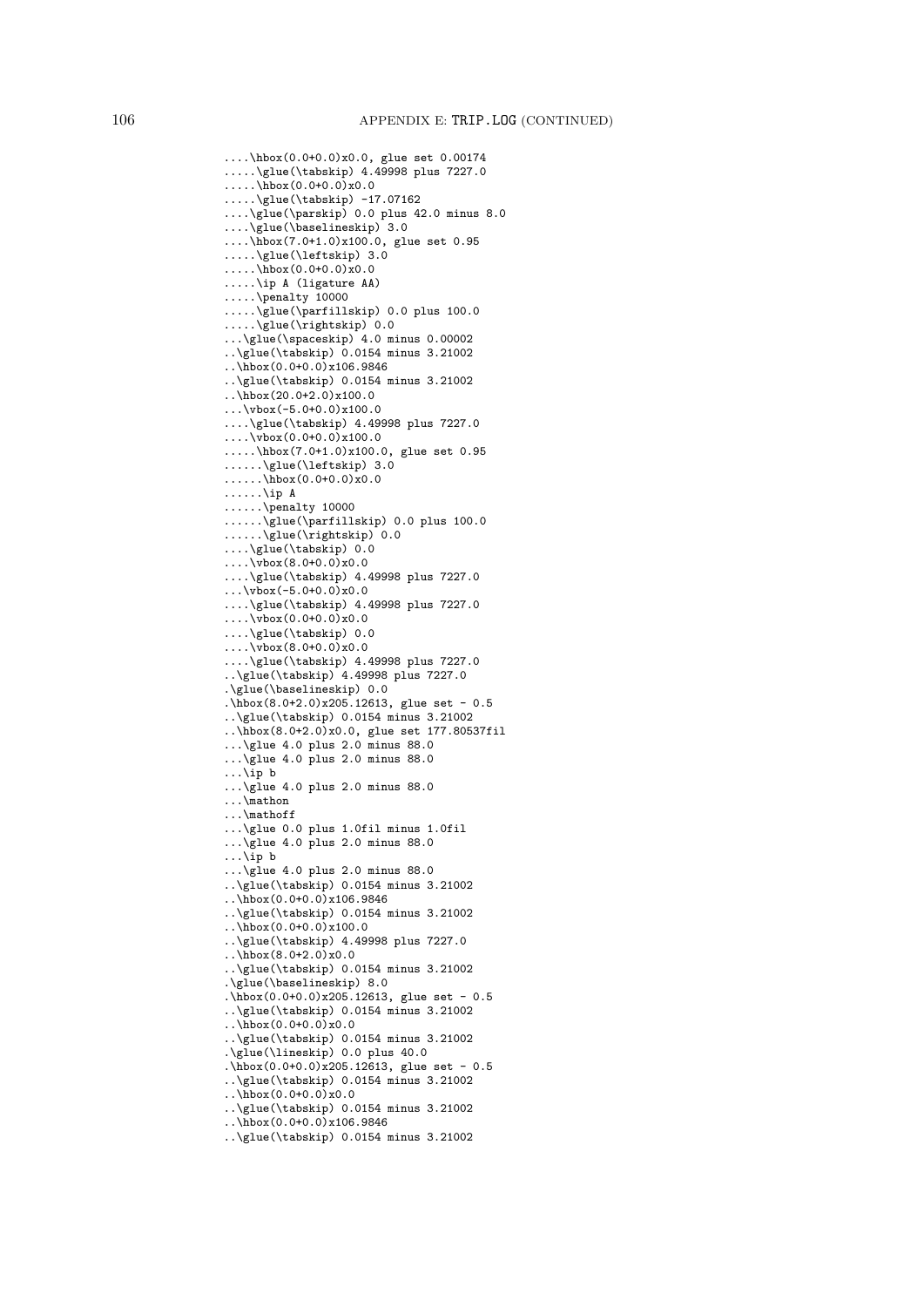.\mark{a}

```
.\mark{b}
Memory usage before: 776&458; after: 464&452; still untouched: 175
{restoring \box254=void}
{restoring \hoffset=0.0pt}
{restoring \showboxdepth=1}
{restoring \showboxbreadth=2}
{restoring \tracingcommands=2}
{restoring \looseness=-1}
{vertical mode: \newlinechar}
{\global}
!
ou can't use a prefix with '\unskip'.
<to be read again>
                    \unskip
l.345 ...inechar'
\global\unskip
                                 \show<sup>^^</sup>
\newlinechar\lastpena...
I'll pretend you didn't say \long or \outer or \global.
{\unskip}
{\show}
> the character ^^Y.
l.345 ...
\verb|\global\unskip|\show"\@ifstar\text{``\show"\&\quad\newlinechar\lastpenalty\unpe...
{\newlinechar}
{\unpenalty}
! You can't use '\unpenalty' in vertical mode.
l.345 ...r\lastpenalty\unpenalty
                                 \unkern
Sorry...I usually can't take things from the current page.
Perhaps you can make the output routine do it.
{\unkern}
! You can't use '\unkern' in vertical mode.
l.345 ...enalty\unpenalty\unkern
Sorry...I usually can't take things from the current page.
Try 'I\kern-\lastkern' instead.
{\lastbox}
! You can't use '\lastbox' in vertical mode.
l.346 \lastbox
              \penalty5\message{\the\lastpenalty\the\newlinec...
Sorry...I usually can't take things from the current page.
This \lastbox will therefore be void.
{\penalty}
{\message}
510000
{\textfont}
! Bad number (16).
<to be read again>
                    =
l.346 ...ewlinechar}\textfont16=
                                 \relax
Since I expected to read a number between 0 and 15,
I changed this one to zero.
! Missing font identifier.
<to be read again>
                    \relax
l.346 ...char}\textfont16=\relax
I was looking for a control sequence whose
current meaning has been defined by \font.
```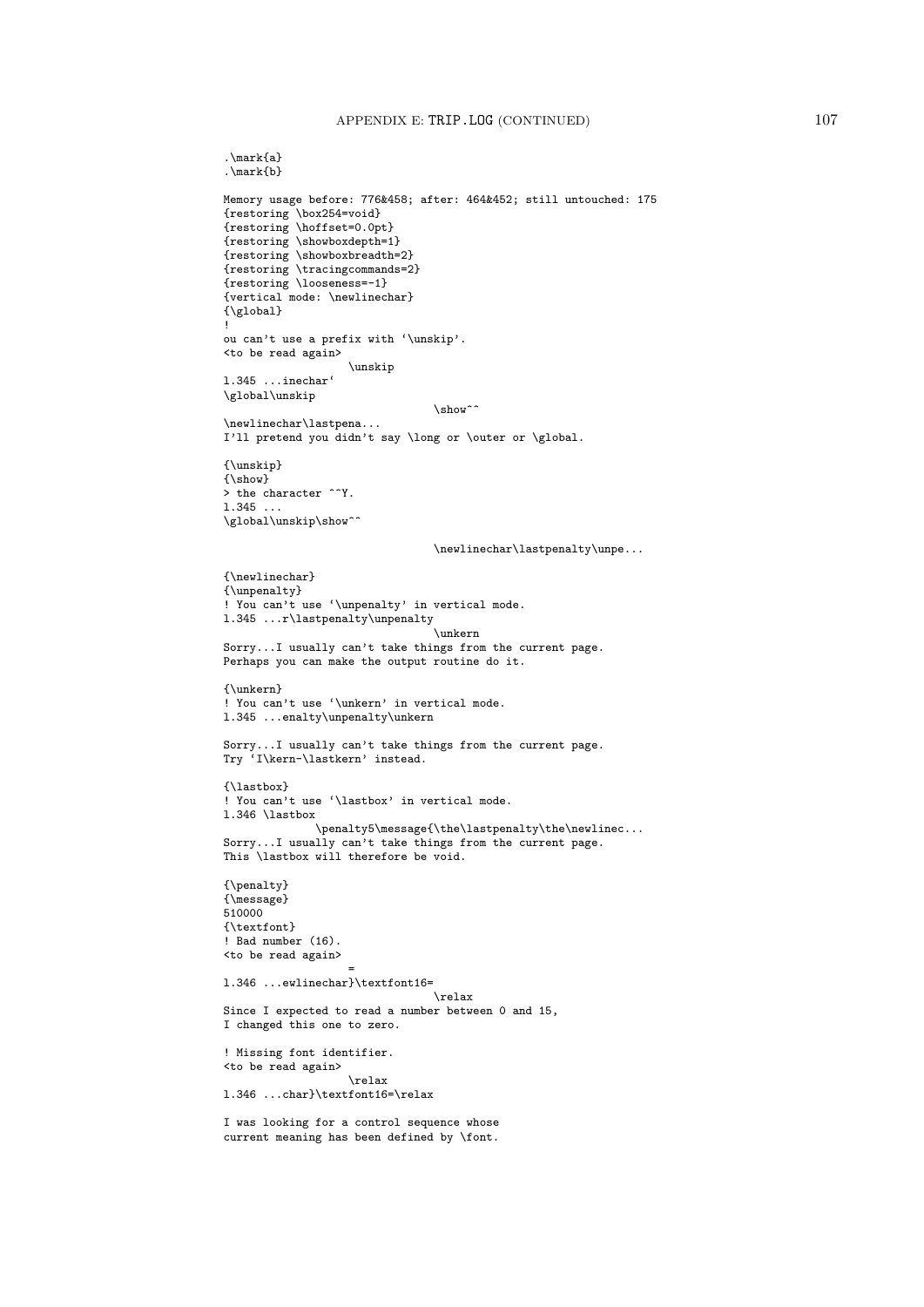```
{\relax}
{\outer}
! Missing control sequence inserted.
<inserted text>
                \inaccessible
<to be read again>
                   {
l.347 \outer\def{
                 }?
Please don't say '\def cs{...}', say '\def\cs{...}'.
I've inserted an inaccessible control sequence so that your
definition will be completed without mixing me up too badly.
You can recover graciously from this error, if you're
careful; see exercise 27.2 in The TeXbook.
{the character ?}
{horizontal mode: the character ?}
Missing character: There is no ? in font trip!
{blank space }
{\dimen}
{\showthe}
> -16383.99998pt.
l.348 ...77777sp\showthe\dimen5
                               % this should be OK
{\dimen}
! Dimension too large.
<to be read again>
                  \showthe
l.349 \dimen6=-'40000pt\showthe
                               \dimen6 % this should overflow
I can't work with sizes bigger than about 19 feet.
Continue and I'll use the largest value I can.
{\showthe}
> -16383.99998pt.
l.349 ...40000pt\showthe\dimen6
                                % this should overflow
{\dimen}
{\showthe}
> -8355.74998pt.
l.350 ...\dimen5\showthe\dimen7
                                \multiply\dimen7 2\showthe\di...
{\multiply}
! Arithmetic overflow.
<to be read again>
                   \showthe
l.350 ...ltiply\dimen7 2\showthe
                               \dimen7
I can't carry out that multiplication or division,
since the result is out of range.
{\showthe}
> -8355.74998pt.
l.350 ...dimen7 2\showthe\dimen7
{undefined}
! Undefined control sequence.
1.351 \a^^@^^@a
              @ % an undefined control sequence followed by ...
The control sequence at the end of the top line
of your error message was never \def'ed. If you have
misspelled it (e.g., '\hobx'), type 'I' and the correct
spelling (e.g., 'I\hbox'). Otherwise just continue,
and I'll forget about whatever was undefined.
! Text line contains an invalid character.
```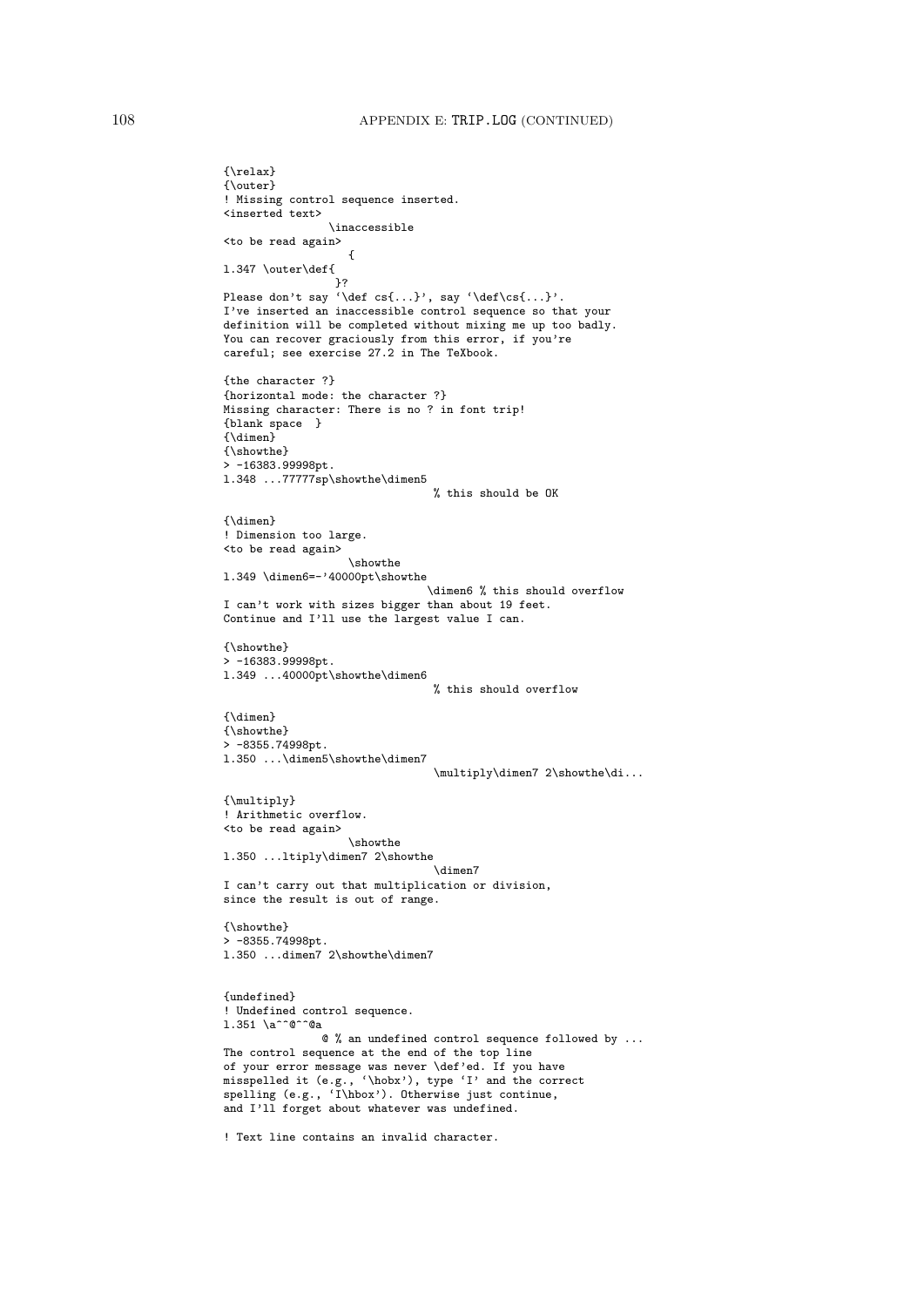```
l.351 \a^^@^^@a@
                 % an undefined control sequence followed by ...
A funny symbol that I can't read has just been input.
Continue, and I'll forget that it ever happened.
{begin-group character {}
{\aftergroup}
{\aftergroup}
{\qquad \qquad \}{blank space }
\{\det\}{blank space }
\b -\c\c -{end-group character }}
{restoring \c=undefined}
\gobble #1->
#1 < -\c{blank space }
\{\texttt{def}\}{blank space }
{\outer}
{\toks0}
Runaway text?
! Forbidden control sequence found while scanning text of \tokens.
<inserted text>
                 }
<to be read again>
                   \a^^@^^@a
l.354 ...ar#2{}\tokens{\a^^@^^@a
                                \par!
I suspect you have forgotten a \overrightarrow{y}, causing me
to read past where you wanted me to stop.
I'll try to recover; but if the error is serious,
you'd better type 'E' or 'X' now and fix your file.
\a^{\circ}° \alpha #1\par #2->
#1<-#2<-!{blank space }
{\long}
{blank space }
{\outer}
! Parameters must be numbered consecutively.
<to be read again>
                   8
l.356 ...ef\lo#1#2U3#4#5#6#7#8#8
                                #99#{\relax}
I've inserted the digit you should have used after the #.
Type '1' to delete what you did use.
! You already have nine parameters.
l.356 ...\lo#1#2U3#4#5#6#7#8#8#9
                                9#{\relax}
I'm going to ignore the # sign you just used,
as well as the token that followed it.
{blank space }
{\ifcase}
{case 1}
\l #1->
#1 < -\parrow\b #1\par ->
Runaway argument?
{
```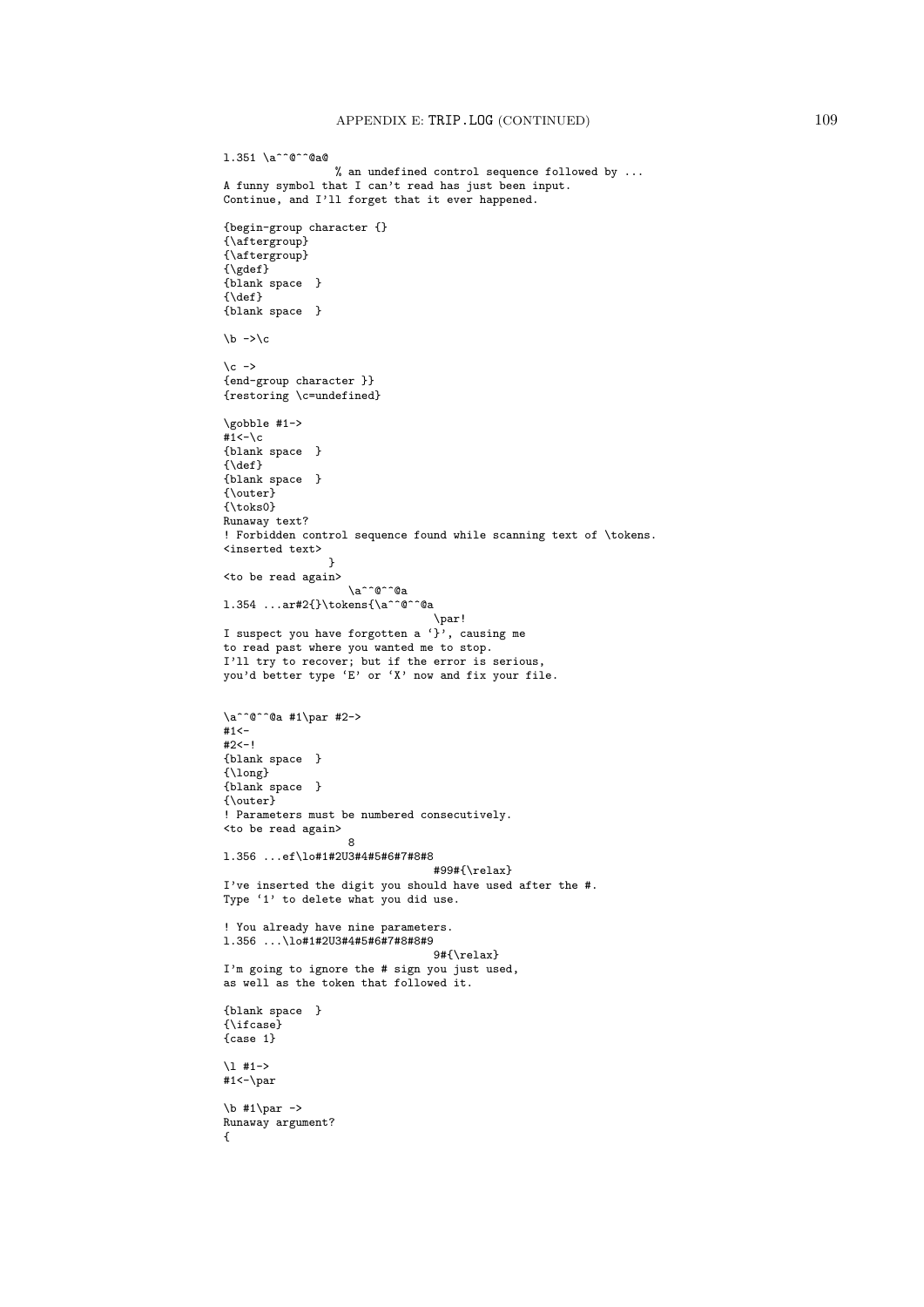```
! Paragraph ended before \b was complete.
<to be read again>
                    \par
l.357 ...defined\or\l\par\b{\par
                                 % occurrence of \par aborts \b
I suspect you've forgotten a '}', causing me to apply this
control sequence to too much text. How can we recover?
My plan is to forget the whole thing and hope for the best.
{\par}
@firstpass
@secondpass
[@ via @@0 b=10000 p=0 d=100000782
@@1: line 1.0 t=100000782 -> @@0
@\par via @@0 b=22 p=-10000 d=529
@@2: line 1.1- t=529 -> @@0
@\par via @@1 b=10000 p=-10000 d=100000000
@@3: line 2.0- t=200000782 -> @@1
Loose \hbox (badness 22) in paragraph at lines 347--357
 []
\hbox(0.0+0.0)x100.0, glue set 0.60527
.\glue(\leftskip) 3.0
.\hbox{hbox}(0.0+0.0)x0.0.etc.
%% goal height=16383.99998, max depth=2.0
\b #1\par ->
#1<-\lvert \cdot \rvert \undefined
{vertical mode: \else}
{\ifcase}
{\iftrue}
{true}
{case -1}{\ifcase}
\{ \text{if } \}{case 5}
\{\setminus f\}{\catcode}
\{let}
{\def}
{blank space }
{\halign}
{internal vertical mode: \ifcase}
{case 3}
! Incomplete \ifcase; all text was ignored after line 363.
<inserted text>
                \fi
<to be read again>
                   \lambdalo
1.363 \^^C{{\span\ifcase3 \lo
                              #\cr............89{}\cr} % runaw...
A forbidden control sequence occurred in skipped text.
This kind of error happens when you say '\if...' and forget
the matching '\fi'. I've inserted a '\fi'; this might work.
Runaway preamble?
{
! Forbidden control sequence found while scanning preamble of \^^C.
<inserted text>
                 \{cr\}<to be read again>
                   \lambdalo
l.363 \^^C{{\span\ifcase3 \lo
                              #\cr............89{}\cr} % runaw...
I suspect you have forgotten a '}', causing me
```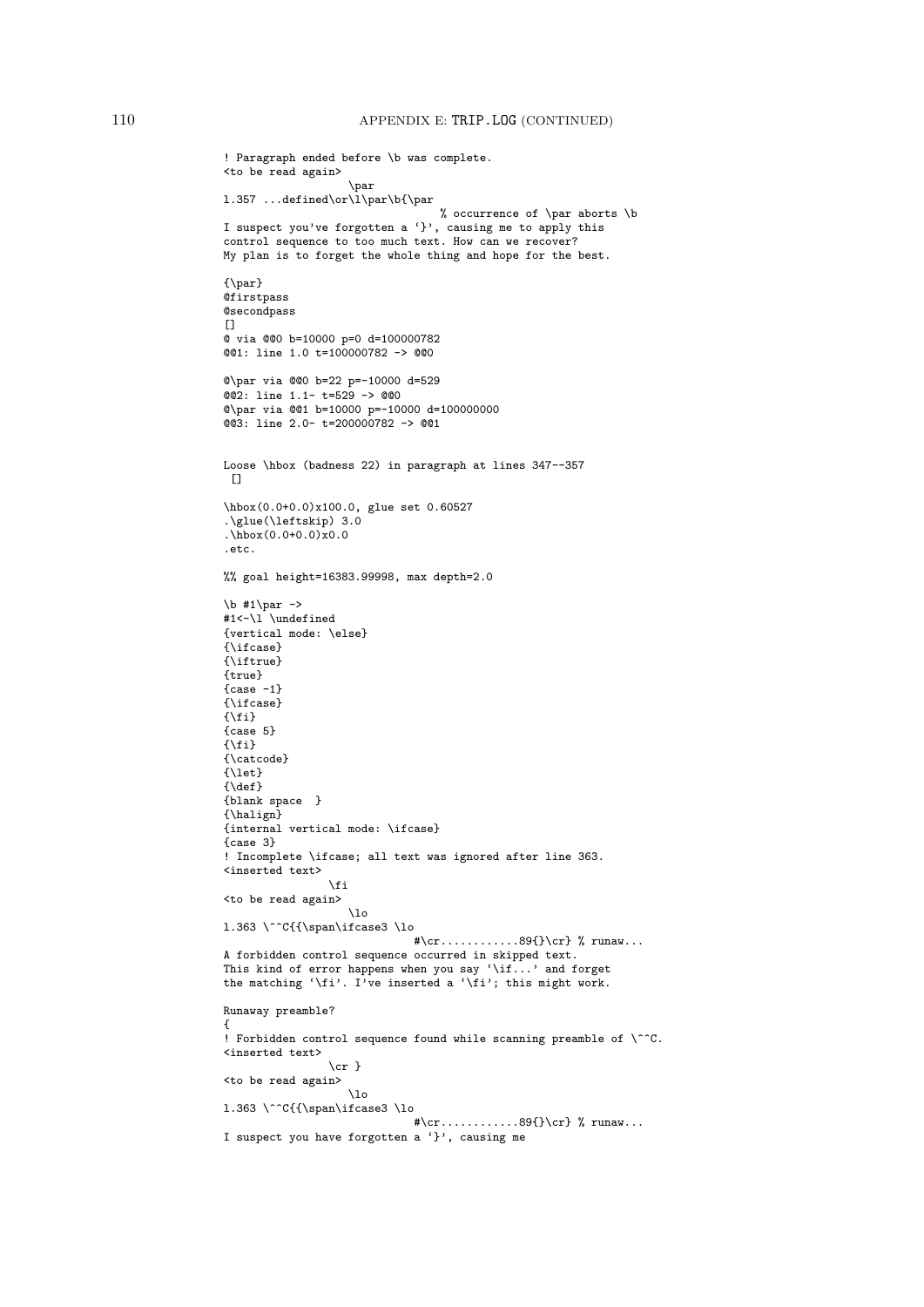```
to read past where you wanted me to stop.
I'll try to recover; but if the error is serious,
you'd better type 'E' or 'X' now and fix your file.
! Missing # inserted in alignment preamble.
<to be read again>
                   \chi_{\rm cr}<inserted text> \cr
                     }
<to be read again>
                   \lambdalo
l.363 \^^C{{\span\ifcase3 \lo
                             #\cr............89{}\cr} % runaw...
There should be exactly one # between k's, when an
\halign or \valign is being set up. In this case you had
none, so I've put one in; maybe that will work.
\lo #1#2U3#4#5#6#7#8#989{->\relax {
#1<-##
#2<-\crU3< -.
#4<-.
#5<-.
#6 < -#7<-.
#8<-.
#9<-......
{vertical mode: \relax}
{begin-group character {}
{end-group character }}
\{ \c{r} \}! Misplaced \cr.
1.363... \{r... 89\} \cr} % runaway preamble?
I can't figure out why you would want to use a tab mark
or \cr or \span just now. If something like a right brace
up above has ended a previous alignment prematurely,
you're probably due for more error messages, and you
might try typing 'S' now just to see what is salvageable.
{end-group character }}
! Too many }'s.
l.363 ...\cr............89{}\cr}
                                 % runaway preamble?
You've closed more groups than you opened.
Such booboos are generally harmless, so keep going.
{blank space }
{\def}
! Illegal parameter number in definition of \a.
<to be read again>
                    2
l.364 \def\a^^C1{\d#1\d\l{#2
                            }\l#1\par\a^^@^^@a#1\par# % runaw...
You meant to type ## instead of #, right?
Or maybe a } was forgotten somewhere earlier, and things
are all screwed up? I'm going to assume that you meant ##.
Runaway definition?
^^C1->\d ^^C1\d \l {##2}\l ^^C1\par
! Forbidden control sequence found while scanning definition of \a.
<inserted text>
                }
<to be read again>
                   \a^^@^^@a
l.364 \ldots\lceil ... \l{#2}\l#1\par\a^^@^^@a
                                #1\par# % runaway in definiti...
I suspect you have forgotten a '}', causing me
to read past where you wanted me to stop.
I'll try to recover; but if the error is serious,
```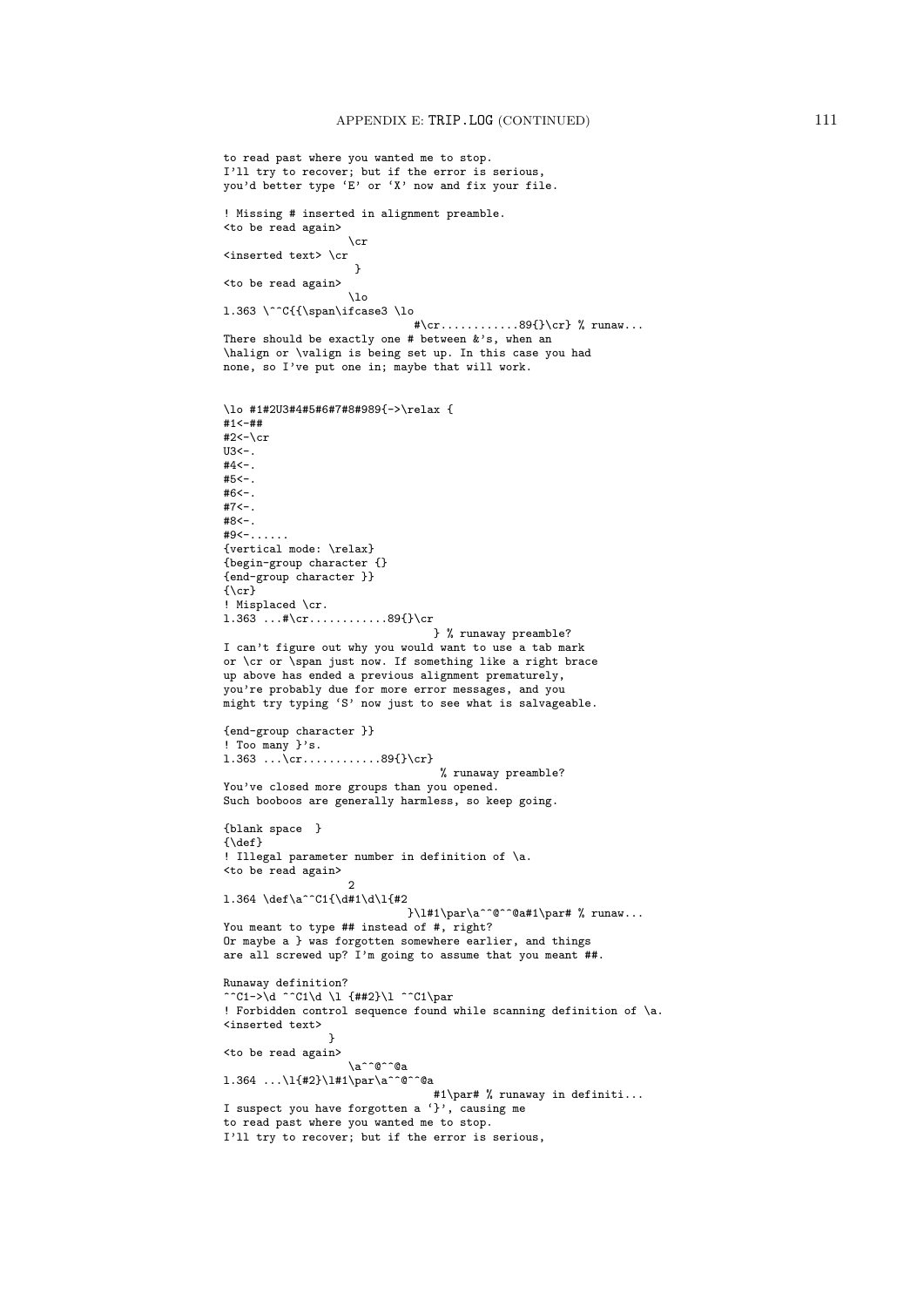you'd better type 'E' or 'X' now and fix your file.

```
\a^^@^^@a #1\par #2->
#1<-##1
#2<-##
{blank space }
{\xdef}
\dagger #1\dagger ->#1#1
#1<-##1\l #1->
#1<-##2
\1 + 1 -#1<-##
Runaway definition?
^^C1->^^C1^^C11\par
! Forbidden control sequence found while scanning definition of \a.
<inserted text>
                }
<to be read again>
                   \a^^@^^@a
l.365 ...\l{#2}\l#1\par\a^^@^^@a
                                #1\par# % runaway in definiti...
I suspect you have forgotten a '}', causing me
to read past where you wanted me to stop.
I'll try to recover; but if the error is serious,
you'd better type 'E' or 'X' now and fix your file.
\a^^@^^@a #1\par #2->
#1<-##1
#2<-##
{blank space }
\T 12#101001{->-.#1pt{
Runaway argument?
! Forbidden control sequence found while scanning use of \T.
<inserted text>
                \par
<to be read again>
                  \a^^@^^@a
l.366 \T^^?a^^@^^@a
                   \par{\lo\par % runaway in use
I suspect you have forgotten a '}', causing me
to read past where you wanted me to stop.
I'll try to recover; but if the error is serious,
you'd better type 'E' or 'X' now and fix your file.
! Use of \T doesn't match its definition.
<inserted text>
                \par
<to be read again>
                   \a^^@^^@a
l.366 \T^^?a^^@^^@a
                   \par{\lo\par % runaway in use
If you say, e.g., '\def\a1{...}', then you must always
put '1' after '\a', since control sequence names are
made up of letters only. The macro here has not been
followed by the required stuff, so I'm ignoring it.
{\par}
\a^^@^^@a #1\par #2->
#1 < –
Runaway argument?
{
! Forbidden control sequence found while scanning use of \a^^@^^@a.
<inserted text>
```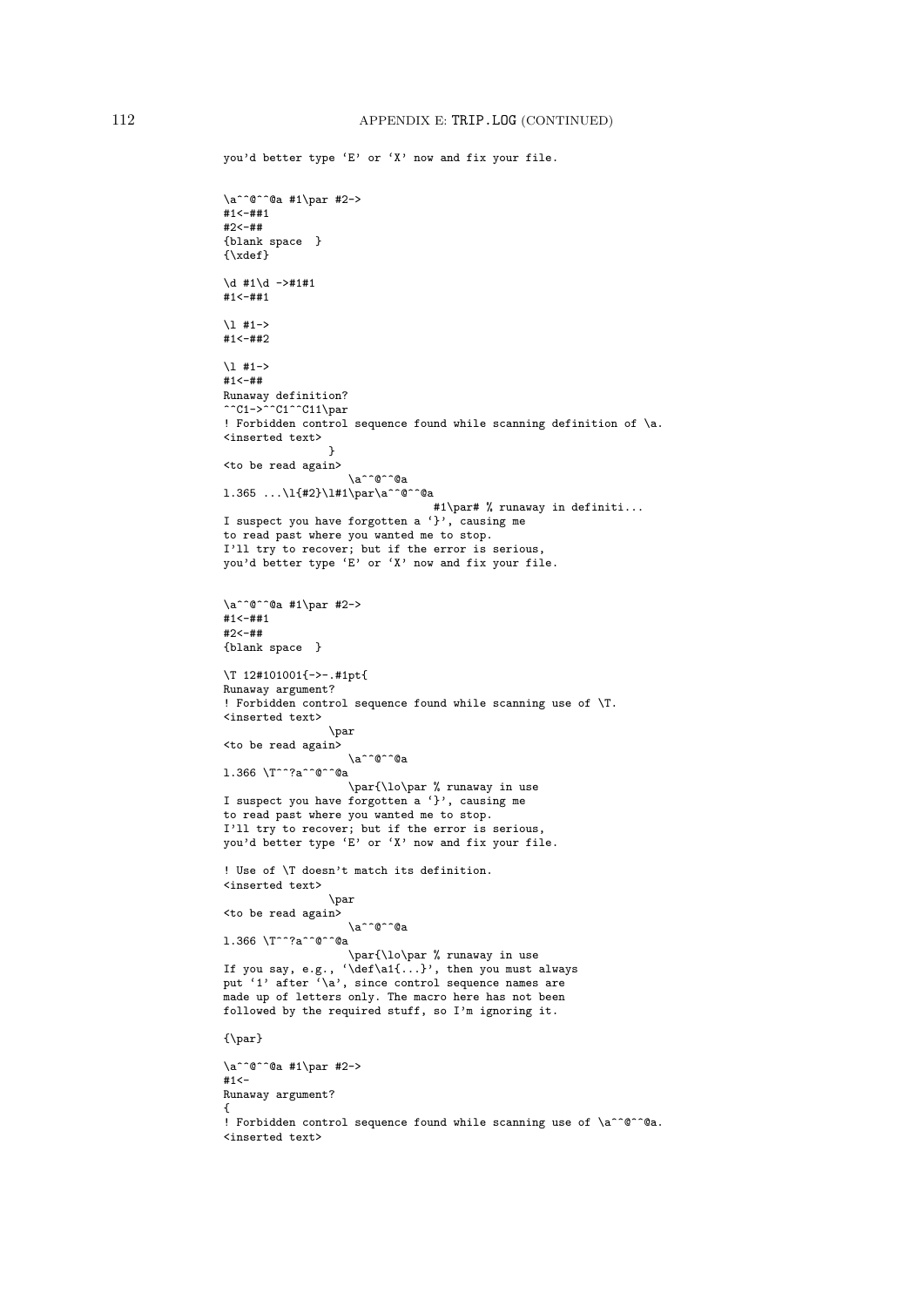```
\par
<to be read again>
                   \lambdalo
l.366 \T^^?a^^@^^@a\par{\lo
                            \par % runaway in use
I suspect you have forgotten a '}', causing me
to read past where you wanted me to stop.
I'll try to recover; but if the error is serious,
you'd better type 'E' or 'X' now and fix your file.
\lo #1#2U3#4#5#6#7#8#989{->\relax {
#1<-\par
Runaway argument?
! Forbidden control sequence found while scanning use of \lo.
<inserted text>
                \par
<to be read again>
                    \overline{10}l.367 \lo
          \par\par\par P \par\par\par\par\par\par89{} \muski...
I suspect you have forgotten a '}', causing me
to read past where you wanted me to stop.
I'll try to recover; but if the error is serious,
you'd better type 'E' or 'X' now and fix your file.
\lo #1#2U3#4#5#6#7#8#989{->\relax {
#1<-\par
#2<-\overline{par}U3<-\par
#4<-P
#5<-\par
#6<-\overline{\parbox{15pt}{\rm bar}}*7 \gamma-\parrow#8<-\par
#9<-\par \par
{\relax}
{begin-group character {}
{end-group character }}
{blank space }
{\muskip}
{\muskipdef}
{\muskip3}
{\showthe}
> 5.0mu plus 4.0mu minus 2.0mu.
l.368 ....5\shmip \showthe\shmip
{begin-group character {}
{\advance}
! Incompatible glue units.
1.369 {\advance\shmip by \shkip
                                 \endlinechar-1
I'm going to assume that 1mu=1pt when they're mixed.
{\endlinechar}
{\divide}
{\endlinechar}
{\global}
{\showthe}
> 0.0mu minus -0.00003fil.
l.372 \showthe\shmip
{end-group character }}
{restoring \endlinechar=13}
{retaining \muskip3=0.0mu minus -0.00003fil}
{\divide}
! Arithmetic overflow.
1.374 By \hat{p}
```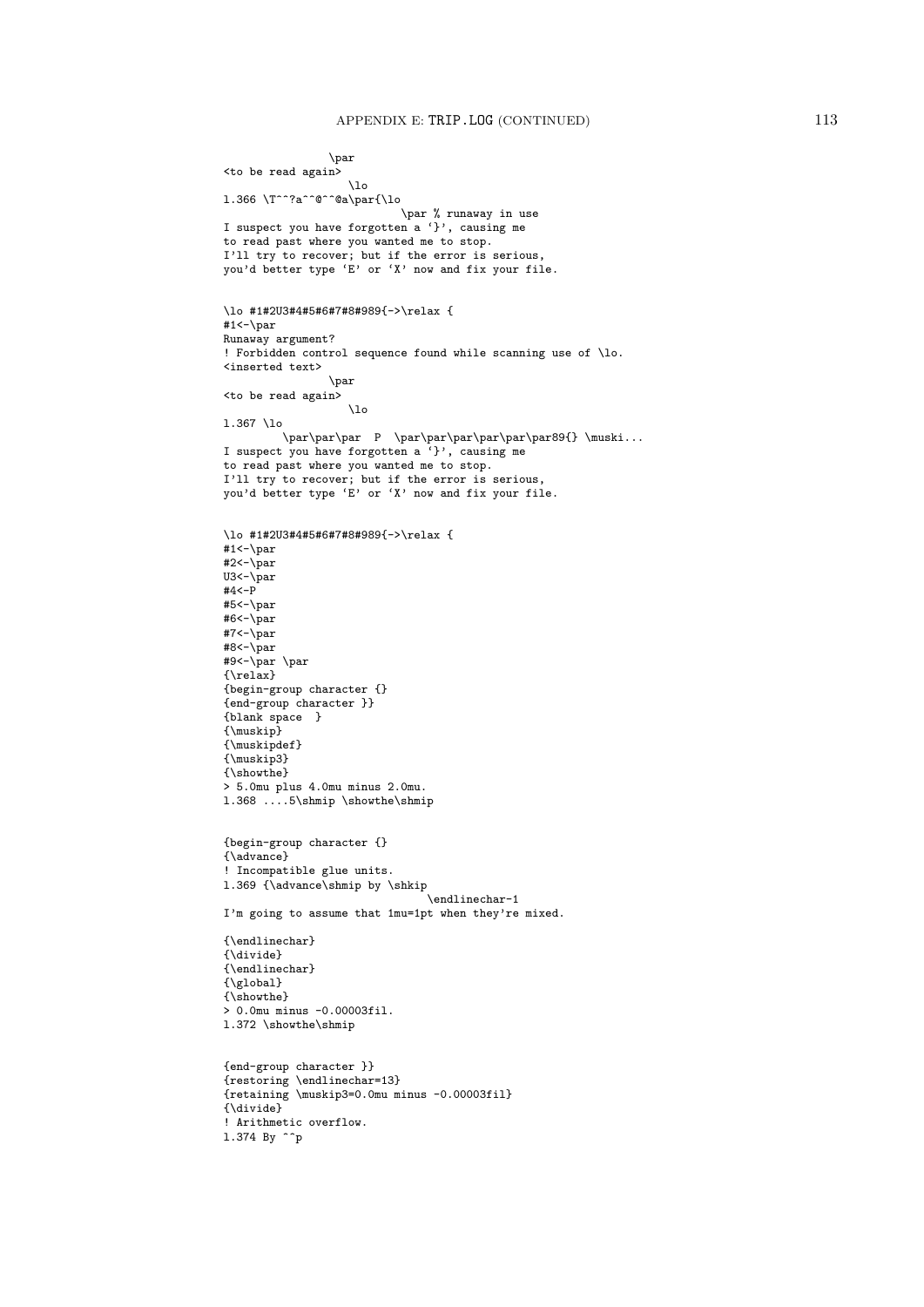```
\toks1={\a\test}
I can't carry out that multiplication or division,
since the result is out of range.
{\toks}
{blank space }
{superscript character ^}
! Missing $ inserted.
<inserted text>
                 $
<to be read again>
                    \hat{ }l.375 ^
       \leaders\vrule\mskip\shmip M\leaders\hrule\nonscript\h...
I've inserted a begin-math/end-math symbol since I think
you left one out. Proceed, with fingers crossed.
{math shift character $}
% t=20.0 plus 1.0fil g=16383.99998 b=0 p=0 c=0#
{horizontal mode: math shift character $}
{math mode: superscript character ^}
! Missing { inserted.
<to be read again>
                   \leaders
l.375 ^\leaders
               \vrule\mskip\shmip M\leaders\hrule\nonscript\h...
A left brace was mandatory here, so I've put one in.
You might want to delete and/or insert some corrections
so that I will find a matching right brace soon.
(If you're confused by all this, try typing 'I}' now.)
{\leaders}
! Leaders not followed by proper glue.
<to be read again>
                   \mskip
l.375 ^\leaders\vrule\mskip
                            \shmip M\leaders\hrule\nonscript\h...
You should say '\leaders <br/> <br/> <br/>valuation or vskip>'.
I found the <box or rule>, but there's no suitable
<hskip or vskip>, so I'm ignoring these leaders.
{\mskip}
{the letter M}
{\leaders}
! Leaders not followed by proper glue.
<to be read again>
                   \nonscript
l.375 ...leaders\hrule\nonscript
                                 \hskip\thinmuskip
You should say '\leaders <br/> <br/> <br/>vor rule><hskip or vskip>'.
I found the <br/>box or rule>, but there's no suitable
<hskip or vskip>, so I'm ignoring these leaders.
{\nonscript}
{\hskip}
! Incompatible glue units.
l.375 ...script\hskip\thinmuskip
I'm going to assume that 1mu=1pt when they're mixed.
{\par}
! Missing $ inserted.
<inserted text>
                 $
<to be read again>
                   \par
l.376
I've inserted a begin-math/end-math symbol since I think
```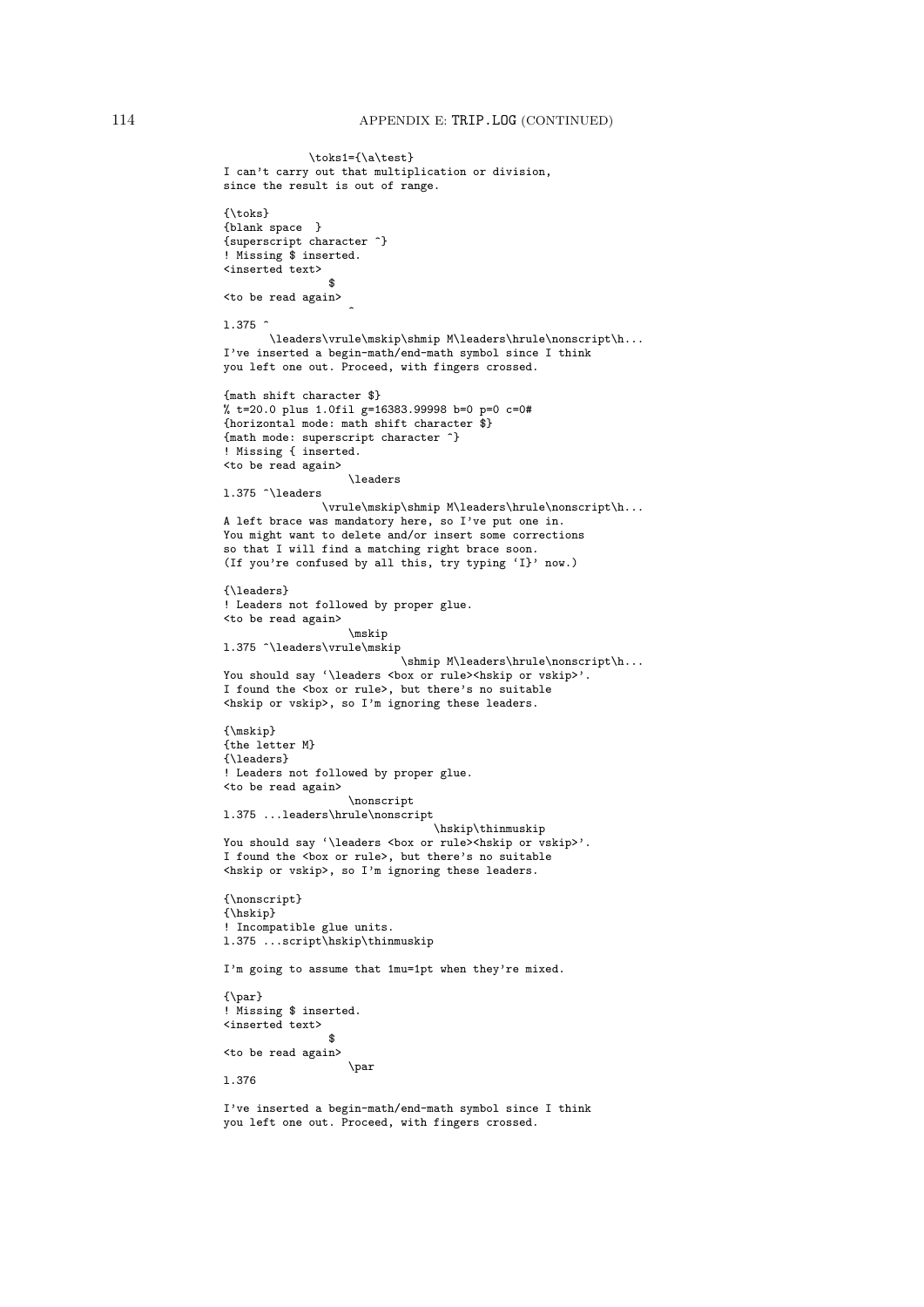```
{math shift character $}
! Missing } inserted.
<inserted text>
                 }
<to be read again>
                   $
<to be read again>
                   \par
l.376
I've inserted something that you may have forgotten.
(See the <inserted text> above.)
With luck, this will get me unwedged. But if you
really didn't forget anything, try typing '2' now; then
my insertion and my current dilemma will both disappear.
{end-group character }}
{math shift character $}
{restoring \fam=0}
{horizontal mode: \par}
@firstpass
@secondpass
[]$[]$
@\par via @@0 b=80 p=-10000 d=*
@01: line 1.1- t=0 -> @00Loose \hbox (badness 80) in paragraph at lines 375--376
 []$[]$
\hbox(8.2+0.0)x100.0, glue set 0.9301
.\glue(\leftskip) 3.0
.\hbox{hbox}(0.0+0.0)x0.0.etc.
{vertical mode: begin-group character {}
{\setbox}
{restricted horizontal mode: \vfill}
! Missing } inserted.
<inserted text>
                 }
<to be read again>
                   \vfill
l.377 {\setbox3\hbox{\vfill
                           \vsplit 3 0pt}
I've inserted something that you may have forgotten.
(See the <inserted text> above.)
With luck, this will get me unwedged. But if you
really didn't forget anything, try typing '2' now; then
my insertion and my current dilemma will both disappear.
{end-group character }}
{vertical mode: \vfill}
{\vsplit}
! Missing 'to' inserted.
<to be read again>
                   \Omegal.377 ...\hbox{\vfill\vsplit 3 0
                                pt}
I'm working on '\vsplit<br/>box number> to <dimen>';
will look for the <dimen> next.
! \vsplit needs a \vbox.
<to be read again>
                   \overline{1}l.377 ...ox{\vfill\vsplit 3 0pt}
The box you are trying to split is an \hbox.
I can't split such a box, so I'll leave it alone.
{end-group character }}
```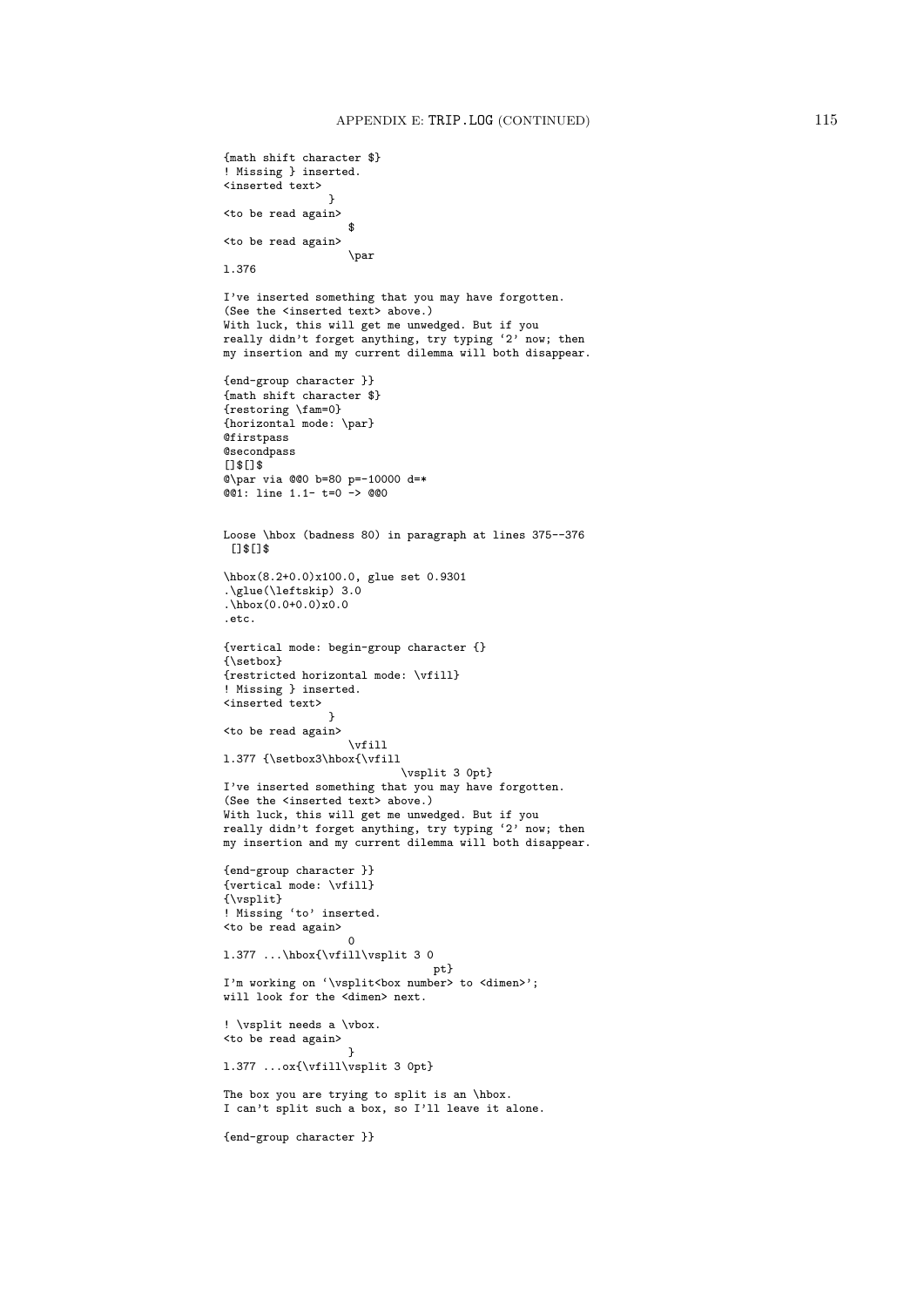```
{restoring \box3=
\forall x (0.0+-8.53581)x0.0 []}
{blank space }
{\mathcal{A}}! Parameters must be numbered consecutively.
<to be read again>
                    \mathcal{L}l.378 \def\a#2
              {}
I've inserted the digit you should have used after the #.
Type '1' to delete what you did use.
{blank space }
{\show}
> the letter A.
l.379 \show A
{blank space }
\{ \simeq \}> \a^^@^^@a=\outer macro:
#1\par #2->.
l.380 \show\a^^@^^@a
{\show}
> (=macro:
->\delimiter "4162362 .
l.381 \show (
{blank space }
{\message}
{\meaning}
{\noexpand}
\long\outer macro:#1#2U3#4#5#6#7#8#989{->\relax {\lo
{blank space }
{\show}
> \ ^{\circ}C=\h{halign.}1.383 \hbox{show}^c{blank space }
\{ \simeq \}> \batchmode=\batchmode.
l.384 \show\batchmode
{\show}
> \error=undefined.
l.385 \show\error
{\showthe}
> {\tracingcommands 0\showthe \outputpenalty \showboxbreadth 9999 \showb
oxdepth 9999 \hoffset 1sp {\setbox 254=\box 255\shipout \ifvbox 2\ifhbox
254 \error \fi 54\copy 25\fi 4} \ifvoid 254\relax \else \error \fi }.
l.386 \showthe\output
{\showthe}
> 1.0mu plus 2.0fill minus 3.0mu.
l.387 \showthe\thinmuskip
{\showthe}
> -2.0pt.<recently read> \enorm
l.388 \showthe\fontdimen1\enorm
```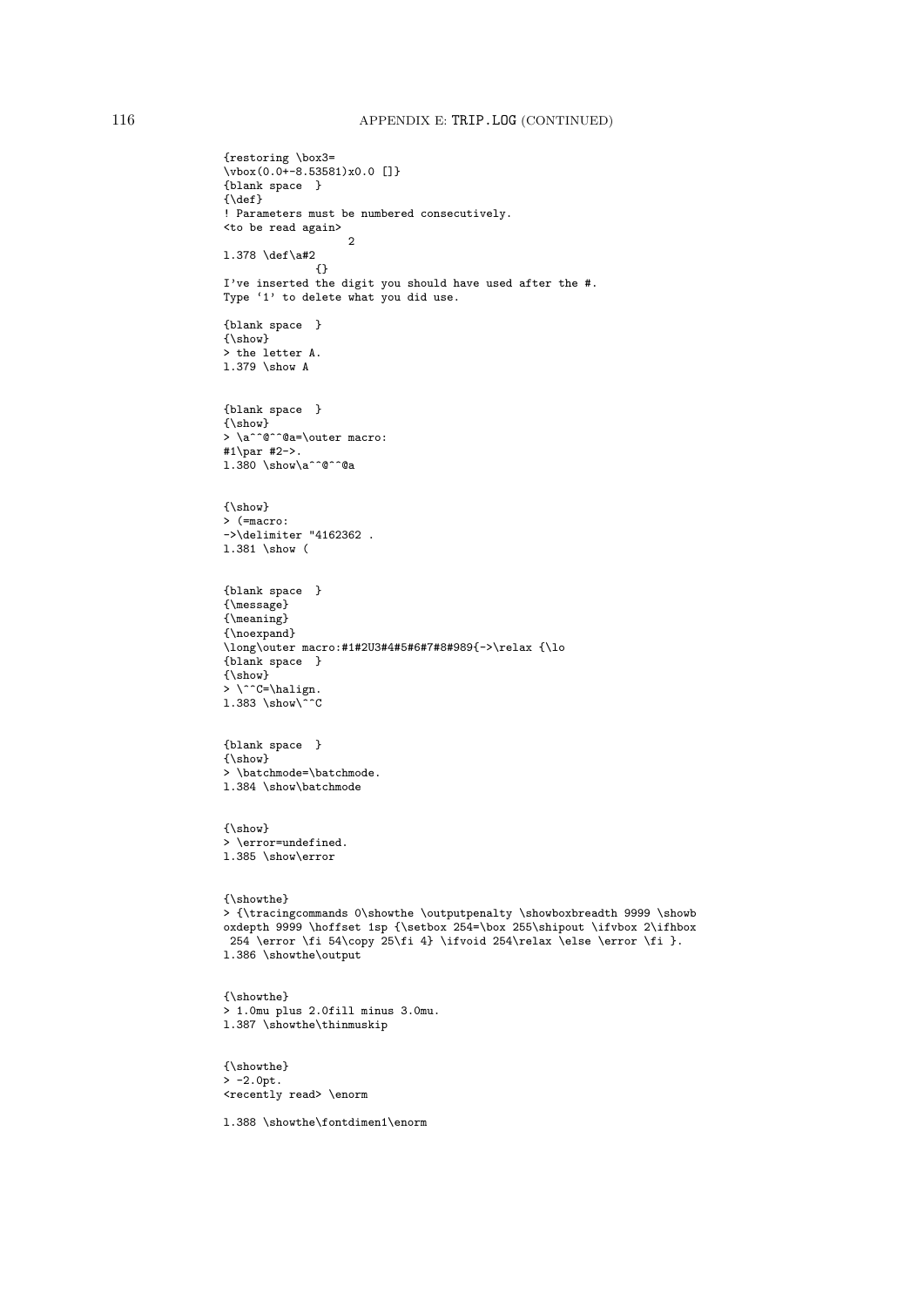```
{\{\right\}}{false}
{\par}
% t=30.0 plus 42.0 plus 1.0fil minus 8.0 g=16383.99998 b=0 p=0 c=0#
{\if}
{\else}
{true}
{\else}
\{\hat{i}\}{\hat{\tau}}{\iftrue}
{true}
! Missing = inserted for \ifdim.
<to be read again>
                     1
l.390 \ifdim72p\iftrue t1
                            i\fi n\fi\fi \message{\jobname\ifx\l...
I was expecting to see '\langle \cdot, \cdot \rangle = \langle \cdot, \cdot \rangle. Didn't.
{\fi}
\{\text{f} \}{false}
\{\verb|\fi\}! Extra \fi.
l.390 ...p\iftrue t1i\fi n\fi\fi
                                     \message{\jobname\ifx\lo\lo ...
I'm ignoring this; it doesn't match any \if.
{\message}
{\jobname}
\{ \text{if } x \}{true}
tripOK
\{\hat{i}\}{\hangindent}
{begin-group character {}
\{\setminus i\check{f}\}{true}
{blank space }
{\prevgraf}
\{\iota\}{false}
! Bad \prevgraf (-1).
<to be read again>
                     \relax
l.392 ...f 0123\error\else\relax
                                   \fi\else\error\fi
I allow only nonnegative values here.
{\relax}
\{\text{f} \}{\else}
{\prevgraf}
{\global}
{end-group character }}
{\showthe}
> 2.l.393 ...er=2}\showthe\hangafter
                                    \showthe\prevgraf
{\showthe}
> 1.
l.393 ...gafter\showthe\prevgraf
{\char}
{horizontal mode: \char}
Missing character: There is no ^^83 in font trip!
{\showthe}
> 0.
```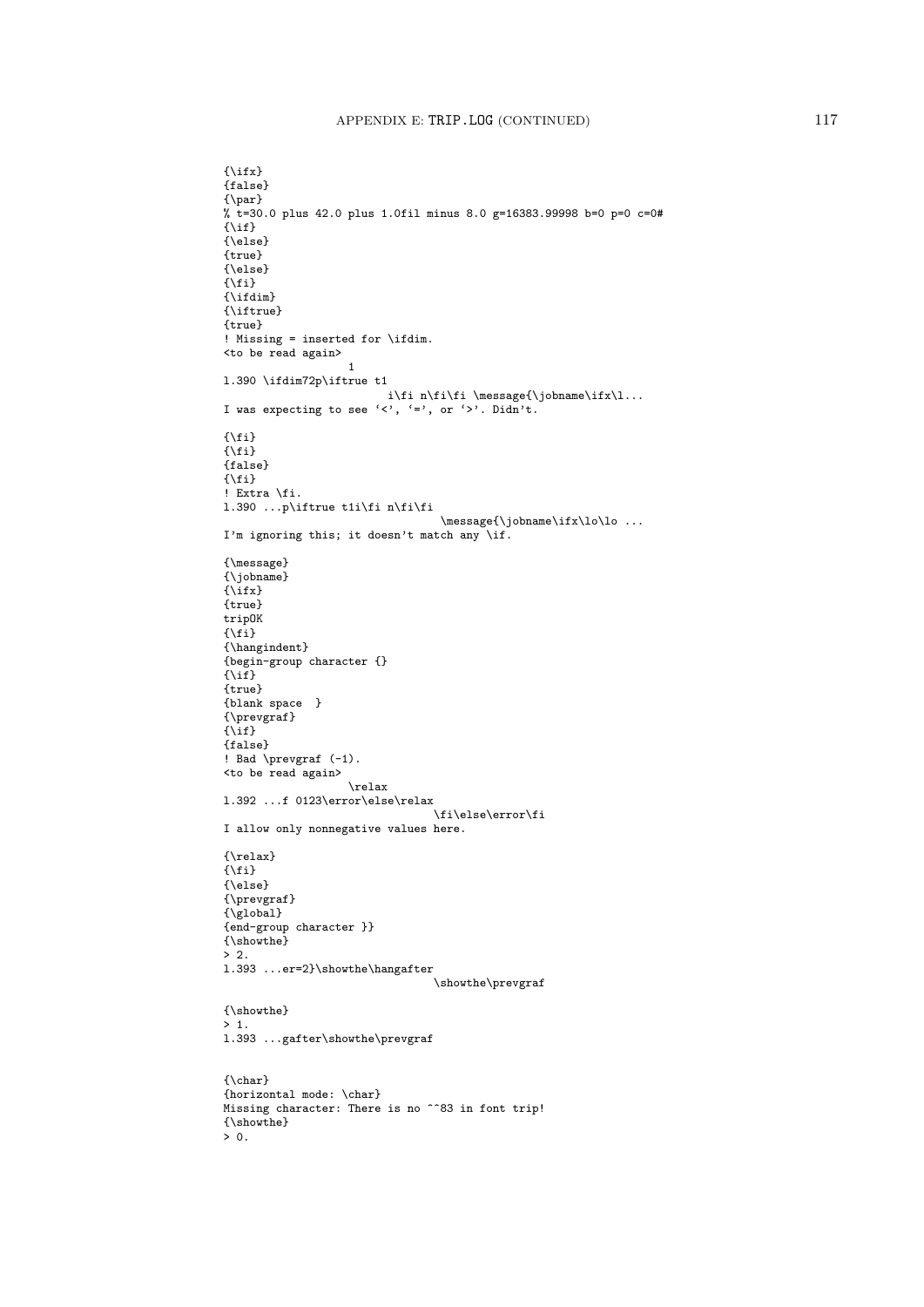l.394 \char'203\showthe\prevgraf

```
$\indent\mark{twain}
{math shift character $}
{math mode: \indent}
{\max}{blank space }
{\setbox}
{restricted horizontal mode: \vrule}
{end-group character }}
{math mode: alignment tab character &}
! Misplaced alignment tab character &.
l.395 \setbox3\hbox{\vrule}&
                            \moveleft\lastbox % can't do that...
I can't figure out why you would want to use a tab mark
here. If you just want an ampersand, the remedy is
simple: Just type 'I\&' now. But if some right brace
up above has ended a previous alignment prematurely,
you're probably due for more error messages, and you
might try typing 'S' now just to see what is salvageable.
{\moveleft}
! You can't use '\moveleft' in math mode.
l.395 ...\hbox{\vrule}&\moveleft
                                \lastbox % can't do that in m...
Sorry, but I'm not programmed to handle this case;
I'll just pretend that you didn't ask for it.
If you're in the wrong mode, you might be able to
return to the right one by typing 'I}' or 'I$' or 'I\par'.
{\lastbox}
! You can't use '\lastbox' in math mode.
l.395 ...rule}&\moveleft\lastbox
                                 % can't do that in math mode
Sorry; this \lastbox will be void.
{\unhbox}
{\unhcopy}
! Incompatible list can't be unboxed.
<to be read again>
                   \accent
l.396 \unhbox234\unhcopy3\accent
                                \x\vfill\vfil\vfilneg\vss % \...
Sorry, Pandora. (You sneaky devil.)
I refuse to unbox an \hbox in vertical mode or vice versa.
And I can't open any boxes in math mode.
{\accent}
! Please use \mathaccent for accents in math mode.
<recently read> \accent
l.396 \unhbox234\unhcopy3\accent
                                \x\vtill\vf1\vtill\vf1\neq\vss % \...
I'm changing \accent to \mathaccent here; wish me luck.
(Accents are not the same in formulas as they are in text.)
! Missing { inserted.
<to be read again>
                   \vfill
l.396 ...unhcopy3\accent\x\vfill
                                 \vfil\vfilneg\vss % \vfill ex...
A left brace was mandatory here, so I've put one in.
You might want to delete and/or insert some corrections
so that I will find a matching right brace soon.
(If you're confused by all this, try typing 'I}' now.)
{\forall}! Missing $ inserted.
<inserted text>
                $
<to be read again>
```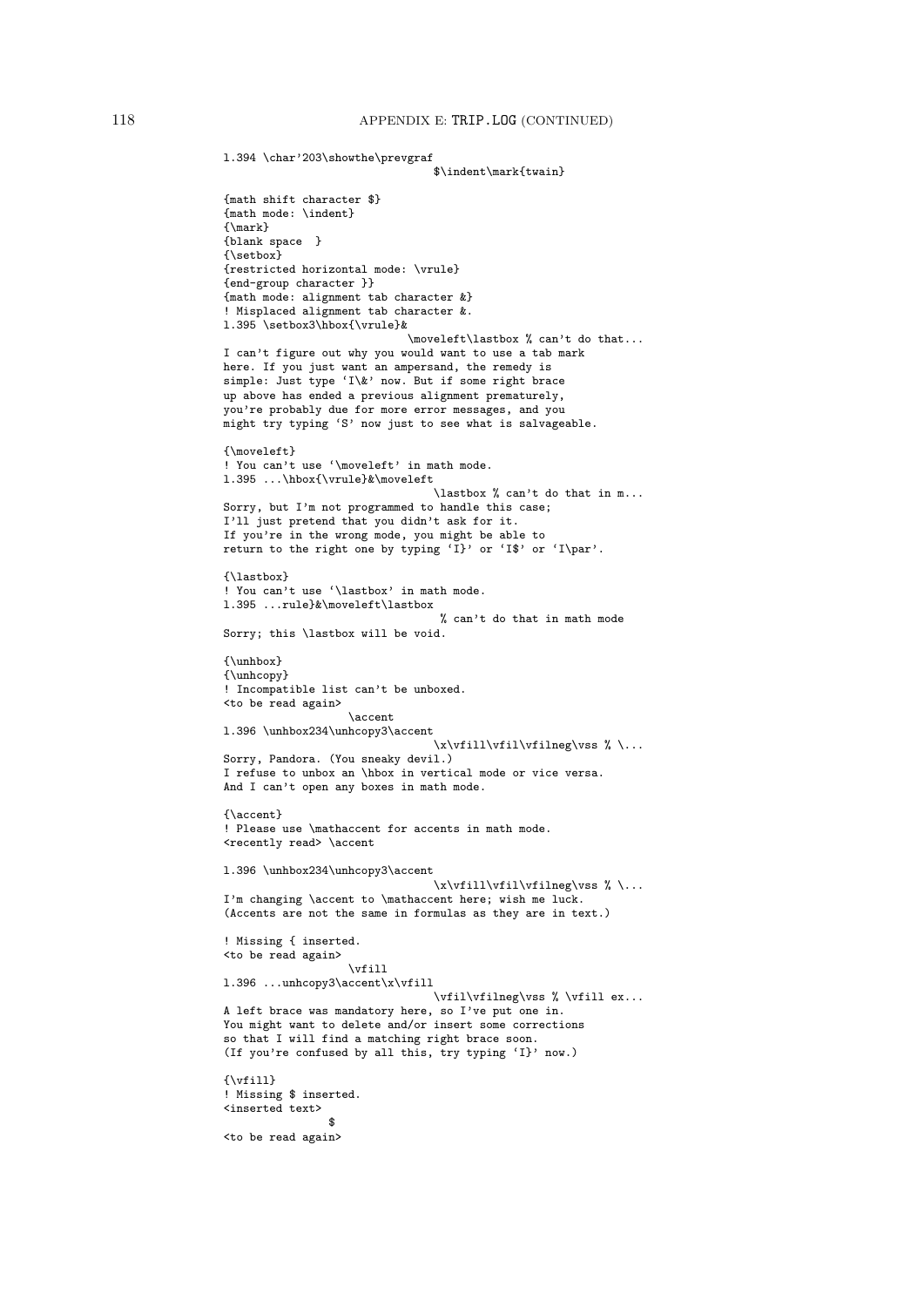```
\vfill
l.396 ...unhcopy3\accent\x\vfill
                                 \vfil\vfilneg\vss % \vfill ex...
I've inserted a begin-math/end-math symbol since I think
you left one out. Proceed, with fingers crossed.
{math shift character $}
! Missing } inserted.
<inserted text>
                 }
<to be read again>
                   $
<to be read again>
                   \vfill
l.396 ...unhcopy3\accent\x\vfill
                                 \vfil\vfilneg\vss % \vfill ex...
I've inserted something that you may have forgotten.
(See the <inserted text> above.)
With luck, this will get me unwedged. But if you
really didn't forget anything, try typing '2' now; then
my insertion and my current dilemma will both disappear.
{end-group character }}
{math shift character $}
! \textfont 0 is undefined (character ^^c8).
<recently read> $
<to be read again>
                   \vfill
l.396 ...unhcopy3\accent\x\vfill
                                 \vfil\vfilneg\vss % \vfill ex...
Somewhere in the math formula just ended, you used the
stated character from an undefined font family. For example,
plain TeX doesn't allow \it or \sl in subscripts. Proceed,
and I'll try to forget that I needed that character.
{restoring \box3=
\vbox(0.0+-8.53581)x0.0 []}
{restoring \fam=0}
{horizontal mode: \vfill}
{\par}
@firstpass
@secondpass
[1$6][1$6]@\par via @@0 b=91 p=-10000 d=*
@@1: line 1.1- t=0 -> @@0
Loose \hbox (badness 91) in paragraph at lines 394--396
 []$[][]$
\hbox(0.0+0.0)x100.0, glue set 0.97
.\glue(\leftskip) 3.0
\hbox{\tt \ddot{h}box(0.0+0.0)}\x0.0.etc.
{vertical mode: \vfill}
\{ \v{tril} \}{\vfilneg}
{\vss}
{\delta}! Missing { inserted.
1.397 \text{def}\a{\let\a\xyzzy\csname a\endcsname}
Where was the left brace? You said something like '\def\a}',
which I'm going to interpret as '\def\a{}'.
{begin-group character {}
{\let}
{\csname}
{\relax}
```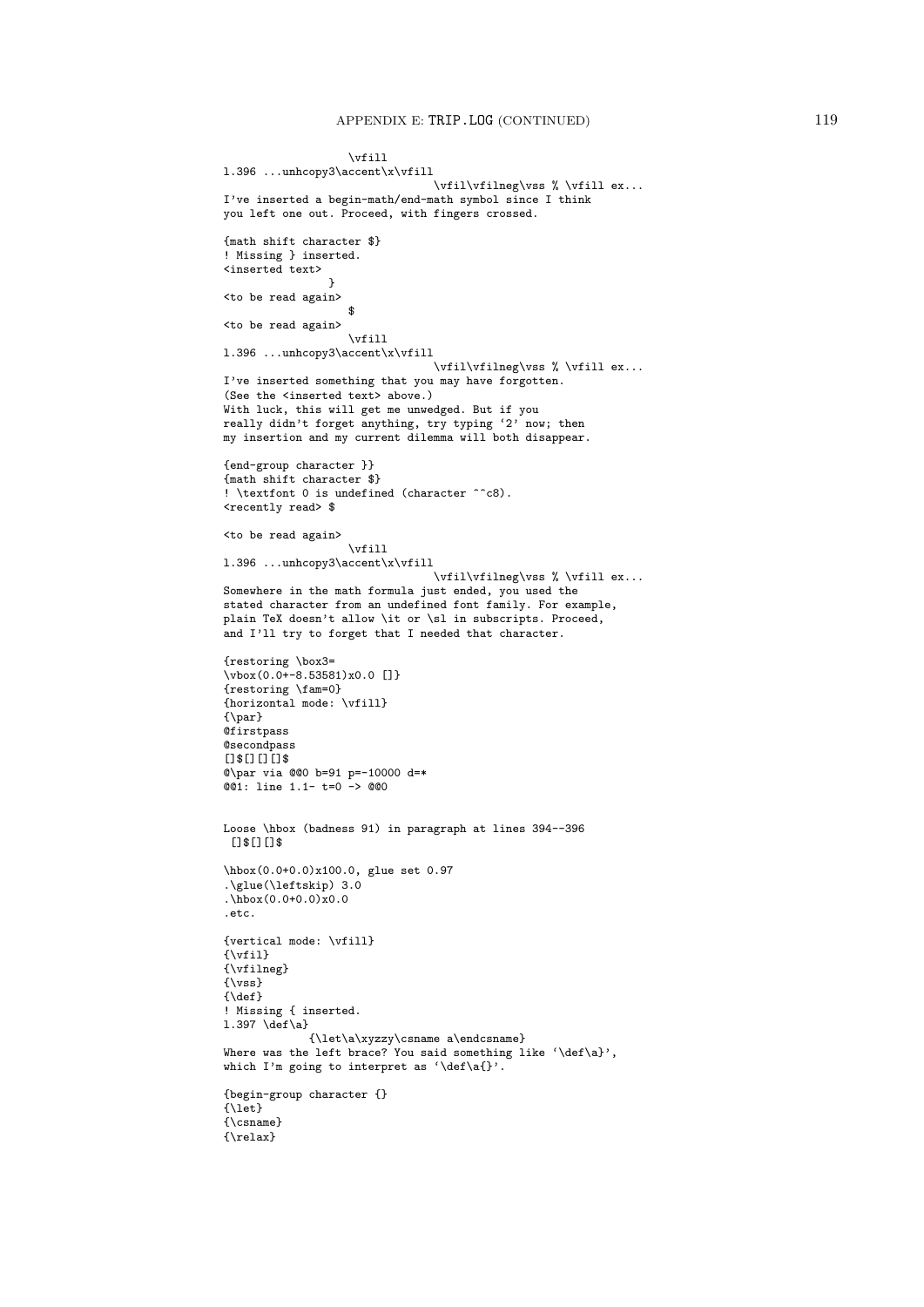```
{end-group character }}
{restoring \a=macro:->}
{blank space }
{\def}{\setminus}def}
{\let}
{\def}
{blank space }
{\ifx}
{false}
{\expandafter}
\b ->\a \c
{\ifx}
{true}
{\ifinner}
{false}
{\relax}
\{\text{f} \}{\else}
{\fi}
{\ifvmode}
{true}
{math shift character $}
% t=40.0 plus 84.0 plus 1.0fil plus 1.0fill minus 16.0 g=16383.99998 b=0
p=0 c=0#! Infinite glue shrinkage found on current page.
<to be read again>
                     $
l.402 \ifvmode$
                \label{thmode:1} $$\ifmmode{\hbox{\thinspace}\hspace{1.2mm}}\label{thm-1} $$\ifmmode{\hbox{\thinspace}\hspace{1.2mm}}\} $$The page about to be output contains some infinitely
shrinkable glue, e.g., '\vss' or '\vskip 0pt minus 1fil'
Such glue doesn't belong there; but you can safely proceed,
since the offensive shrinkability has been made finite.
{horizontal mode: math shift character $}
{math mode: \ifmmode}
{true}
{\hbox{\sf \{hbox\}}}! Missing { inserted.
<to be read again>
                     t
<to be read again>
                    t
l.402 \ifvmode$\ifmmode\hbox tt
                                 \ifhmode\hfilneg\else\error\fi...
A left brace was mandatory here, so I've put one in.
You might want to delete and/or insert some corrections
so that I will find a matching right brace soon.
(If you're confused by all this, try typing 'I}' now.)
{restricted horizontal mode: the letter t}
{\ifhmode}
{true}
{\hfilneg}
{\else}
{end-group character }}
{math mode: math shift character $}
{restoring \fam=0}
{horizontal mode: \fi}
\{ \xi \}{\noalign}
! Misplaced \noalign.
l.403 \noalign
               \omit\endcsname % these are extra
I expect to see \noalign only after the \cr of
an alignment. Proceed, and I'll ignore this case.
{\omit}
! Misplaced \omit.
```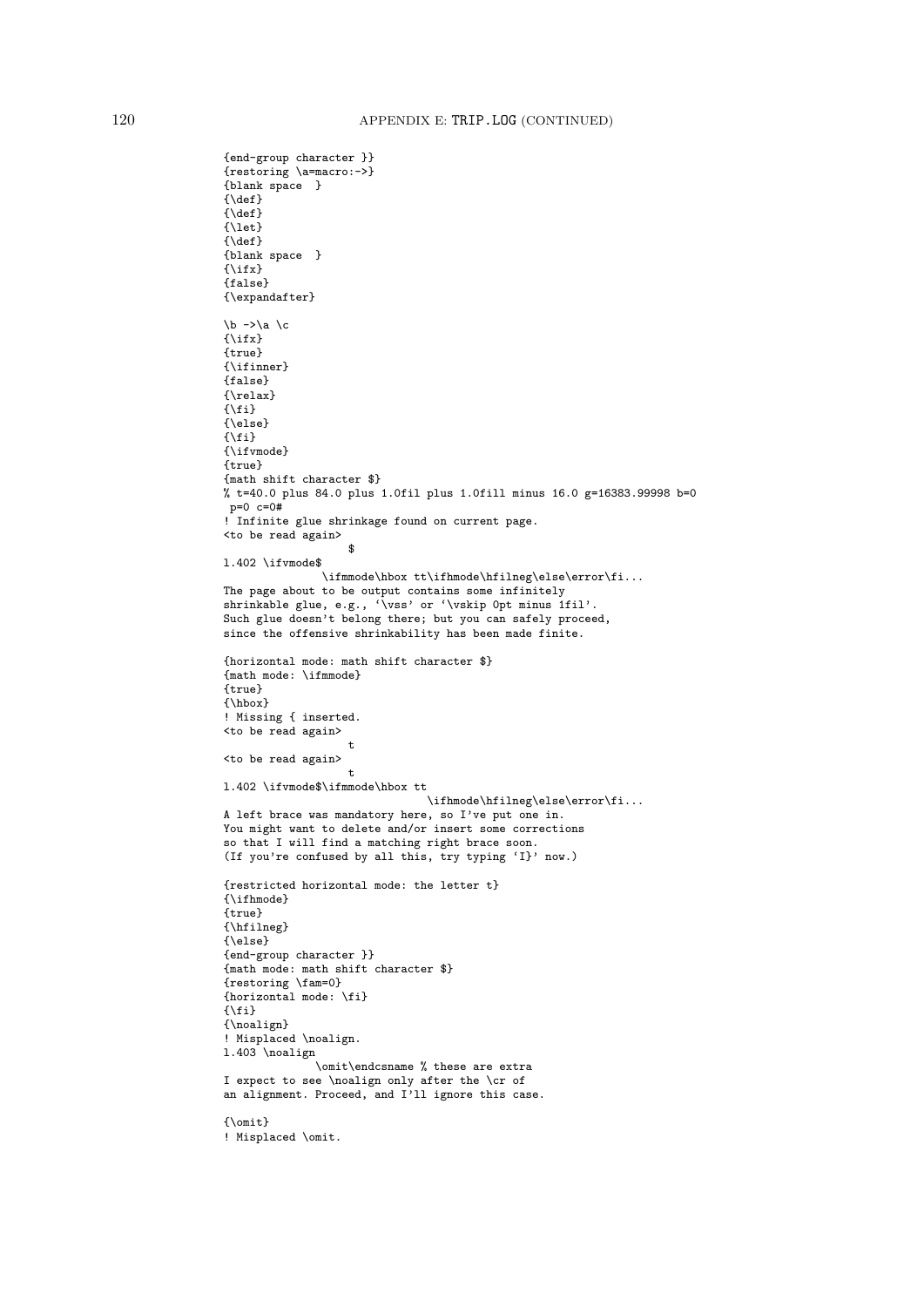```
l.403 \noalign\omit
                   \endcsname % these are extra
I expect to see \omit only after tab marks or the \cr of
an alignment. Proceed, and I'll ignore this case.
{\endcsname}
! Extra \endcsname.
l.403 \noalign\omit\endcsname
                              % these are extra
I'm ignoring this, since I wasn't doing a \csname.
{\fontdimen}
! Missing font identifier.
<to be read again>
                    =
l.404 \fontdimen 1000=
                      20\varphi\show the \font' {\tt{ontdimen1000\trip}\l. . .}I was looking for a control sequence whose
current meaning has been defined by \font.
! Font \FONT? has only 12 fontdimen parameters.
<to be read again>
                    =
l.404 \fontdimen 1000=
                      20\varunit\showthe\fontdimen1000\trip\l...
To increase the number of font parameters, you must
use \fontdimen immediately after the \font is loaded.
{\showthe}
! Font \ip has only 13 fontdimen parameters.
<recently read> \trip
l.404 ...wthe\fontdimen1000\trip
                                 \let\PAR=\par
To increase the number of font parameters, you must
use \fontdimen immediately after the \font is loaded.
> 0.0pt.
<recently read> \trip
l.404 ...wthe\fontdimen1000\trip
                                 \let\PAR=\par
{\let}
{\qquad \qquad}{\expandafter}
{\csname}
{\ifx}
{true}
{\mag}
\par ->\relax \PAR
{\relax}
\{\gamma\}Qfirstpass
@secondpass
[]$[]$
@\par via @@0 b=91 p=-10000 d=*
@01: line 1.1- t=0 -> @00Loose \hbox (badness 91) in paragraph at lines 402--406
[1$13]\hbox(0.0+0.0)x100.0, glue set 0.97
.\glue(\leftskip) 3.0
\hbox{hbox}(0.0+0.0)x0.0.etc.
{vertical mode: \fi}
{\noindent}
```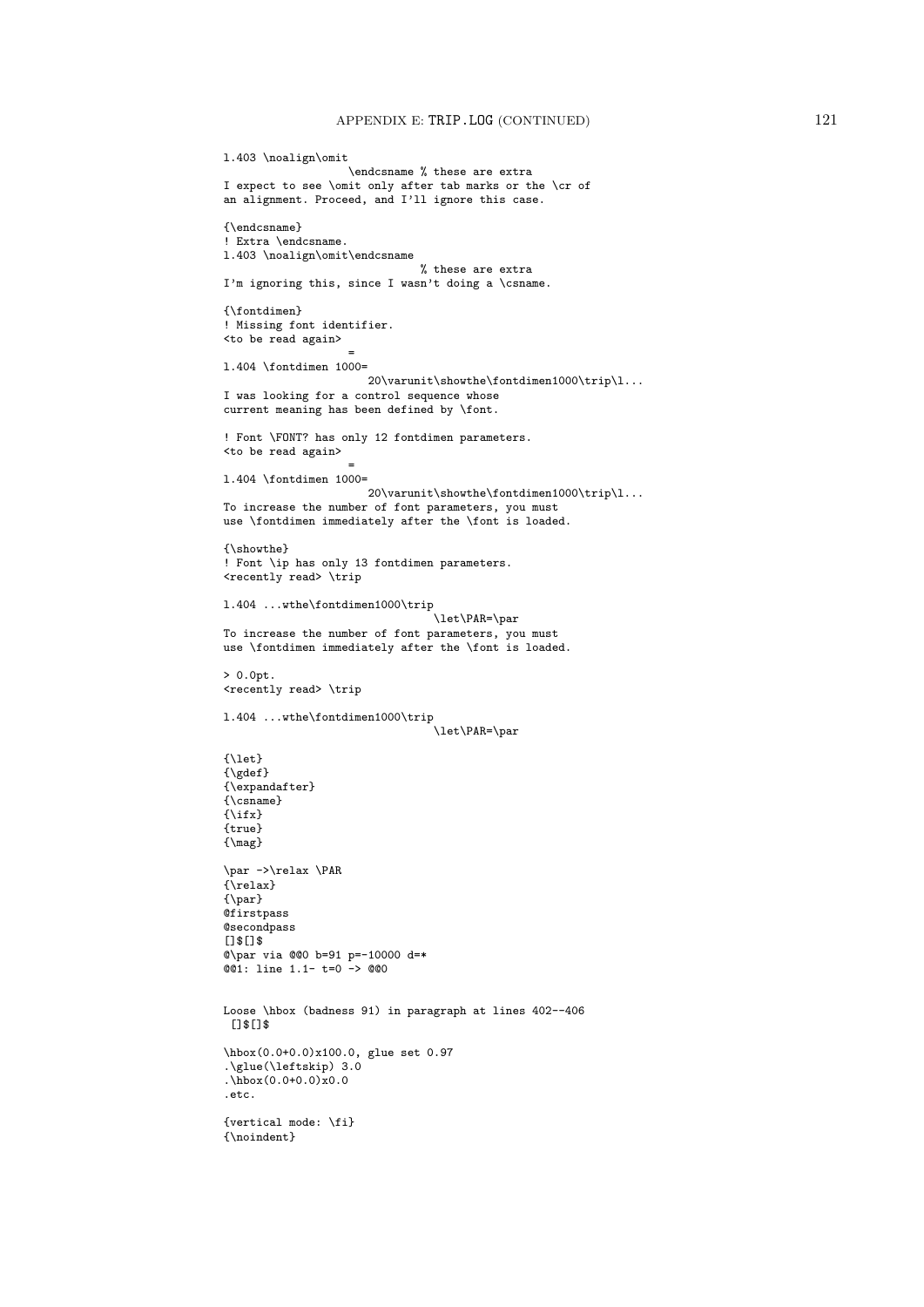```
% t=50.0 plus 126.0 plus 2.0fil plus 2.0fill minus 25.0 g=16383.99998 b=
0 p=0 c=0+{horizontal mode: begin-group character {}
{\halign}
\par ->\relax \PAR
{\relax}
{\par}
{vertical mode: \halign}
! Incompatible magnification (1999);
the previous value will be retained (2000).
l.407 ...indent{\halign to 1true
                                mm\expandafter{\csname#\endcs...
I can handle only one magnification ratio per job. So I've
reverted to the magnification you used earlier on this run.
{internal vertical mode: \expandafter}
{\csname}
{restricted horizontal mode: \relax}
{\global}
{undefined}
! Undefined control sequence.
<recently read> \foo
<to be read again>
                   \endtemplate
<template> \endtemplate
l.408 ...bal\futurelet\endt\foo&
                                \show\endt&$&&&.}
The control sequence at the end of the top line
of your error message was never \def'ed. If you have
misspelled it (e.g., '\hobx'), type 'I' and the correct
spelling (e.g., 'I\hbox'). Otherwise just continue,
and I'll forget about whatever was undefined.
{end of alignment template}
{\show}
> \endt=\outer endtemplate:
.
l.408 ...let\endt\foo&\show\endt
                                8x$x & x{end of alignment template}
\l #1->
#1 < -$
{end of alignment template}
! Extra alignment tab has been changed to \cr.
<template> }\endtemplate
l.408 ...\endt\foo&\show\endt&$&
                                &&.}
You have given more \span or & marks than there were
in the preamble to the \halign or \valign now in progress.
So I'll assume that you meant to type \cr instead.
{\relax}
{end of alignment template}
{end of alignment template}
\l #1->
#1<-.
{blank space }
\par ->\relax \PAR
{\relax}
{\par}
! Missing } inserted.
<inserted text>
                \overline{1}
```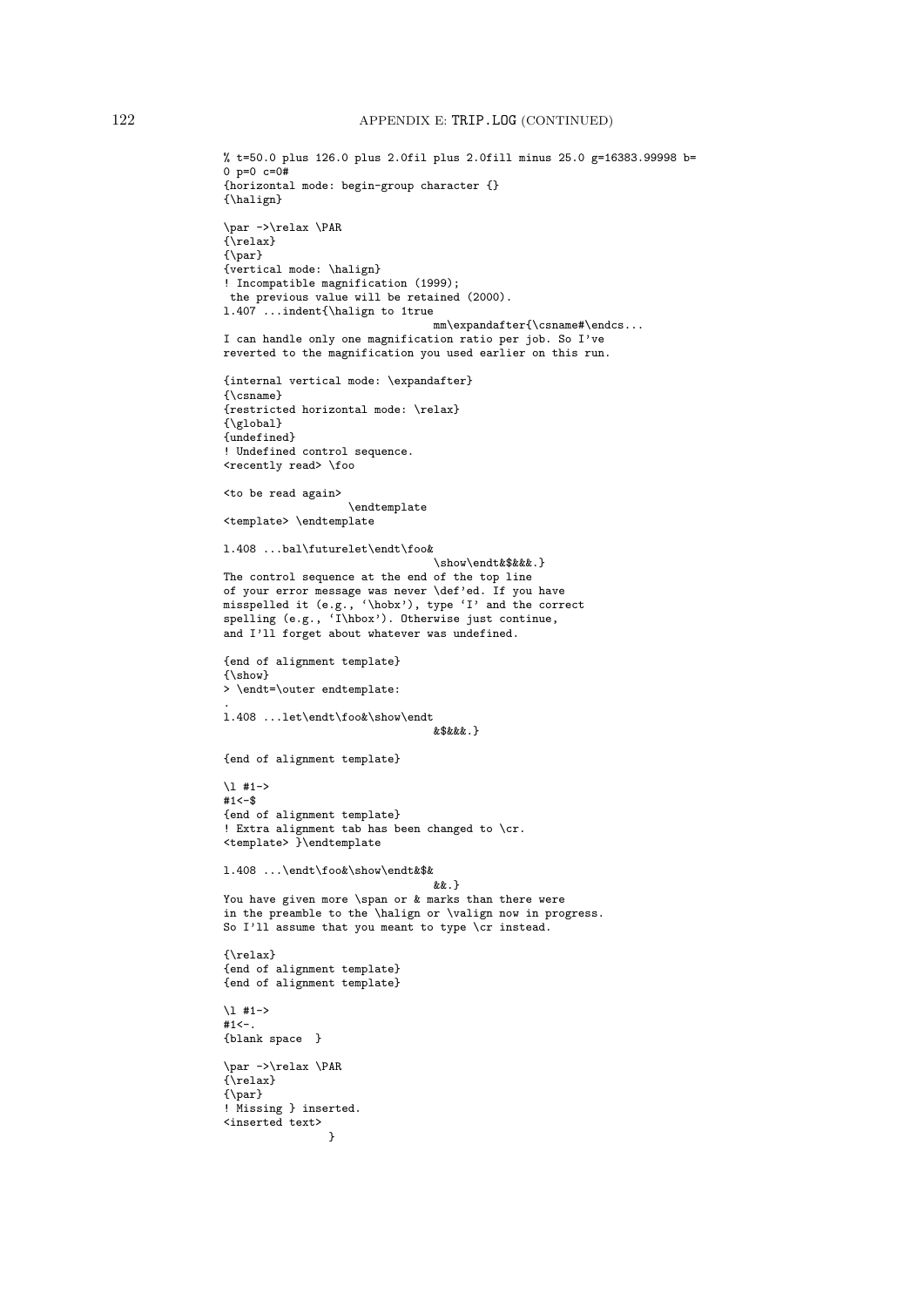```
<to be read again>
                   \PAR
l.409
I've inserted something that you may have forgotten.
(See the <inserted text> above.)
With luck, this will get me unwedged. But if you
really didn't forget anything, try typing '2' now; then
my insertion and my current dilemma will both disappear.
{end-group character }}
! Missing \cr inserted.
<inserted text>
                \cr
<to be read again>
                   }
<to be read again>
                   \PAR
l.409
I'm guessing that you meant to end an alignment here.
\{ \c{r} \}! Missing { inserted.
<inserted text>
                 {
<to be read again>
                   \cr
<to be read again>
                   }
<to be read again>
                   \PAR
l.409
I've put in what seems to be necessary to fix
the current column of the current alignment.
Try to go on, since this might almost work.
{begin-group character {}
{end-group character }}
{end of alignment template}
Tight \hbox (badness 1) in alignment at lines 407--409
\overline{D} n \overline{D}\hbox(0.0+0.0)x1.42262, glue set - 0.20552
.\glue(\tabskip) 0.0154 minus 3.21002
.\unsetbox(0.0+0.0)x0.0
.etc.
% t=60.0 plus 168.0 plus 2.0fil plus 2.0fill minus 33.0 g=16383.99998 b=
0 p=0 c=0#
{vertical mode: \par}
{\hbox}
{restricted horizontal mode: \/}
{\hrule}
! You can't use '\hrule' here except with leaders.
l.410 \hbox{\/\hrule
                    \textfont3=\enorm\prevdepth\advance\xspac...
To put a horizontal rule in an hbox or an alignment,
you should use \leaders or \hrulefill (see The TeXbook).
{\textfont}
{\prevdepth}
! You can't use '\prevdepth' in restricted horizontal mode.
l.410 ...tfont3=\enorm\prevdepth
                                \advance\xspaceskip by-\xspac...
Sorry, but I'm not programmed to handle this case;
I'll just pretend that you didn't ask for it.
If you're in the wrong mode, you might be able to
return to the right one by typing 'I}' or 'I$' or 'I\par'.
```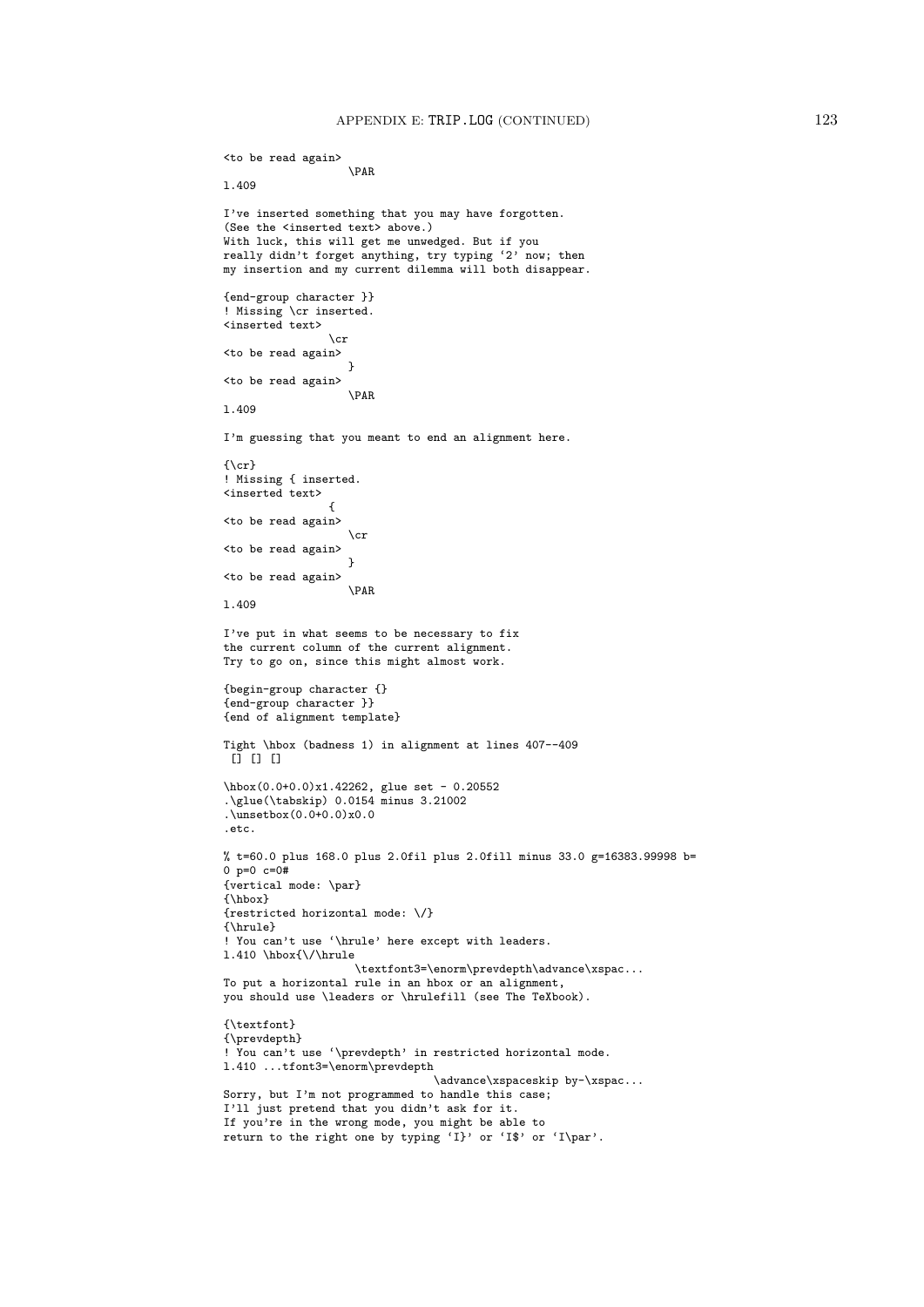```
{\advance}
{\spacefactor}
{begin-group character {}
{blank space }
{end-group character }}
\{\verb|\everymath|{\fontdimen}
{math shift character $}
\everymath->\radical "3
{math mode: \radical}
{end-group character }}
{\delimiterfactor}
{\left}
(->\delimiter "4162362
{the letter A}
{the letter a}
{\right}
{math shift character $}
{restoring \delimiterfactor=10}
{restoring \fam=0}
{restricted horizontal mode: the letter A}
{\/}
{end-group character }}
{restoring \everymath=}
{restoring \xspaceskip=-1.0pt}
{restoring \textfont3=\bigtr^^@p}
% t=70.0 plus 168.0 plus 2.0fil plus 2.0fill minus 33.0 g=16383.99998 b=
0 p=0 c=0#
{vertical mode: blank space }
{\openin}
{\closein}
{\iftrue}
{true}
{begin-group character {}
{\ifeof}
{true}
{\openin}
! Bad number (100).
l.413 ...e{\ifeof 15\openin 100
                                 tripos
Since I expected to read a number between 0 and 15,
I changed this one to zero.
{\def}
{blank space }
{\catcode}
{\catcode}
{\outer}
\loop ->\ifeof 0\let \loop =\relax \else {\global \read 0to \a }\show \a
 \fi \loop
{\ifeof}
{false}
{begin-group character {}
{\global}
{end-group character }}
\{\n \text{show}\}> \a=macro:
-\frac{\sqrt{p}}{p}.
\loop ...\read 0to \a }\show \a
                                 \fi \loop
l.415 ...er\def\uppercase{}\loop
                                 }\else\fi
\{\hat{i}\}\loop ->\ifeof 0\let \loop =\relax \else {\global \read 0to \a }\show \a
 \fi \loop
```
{\ifeof}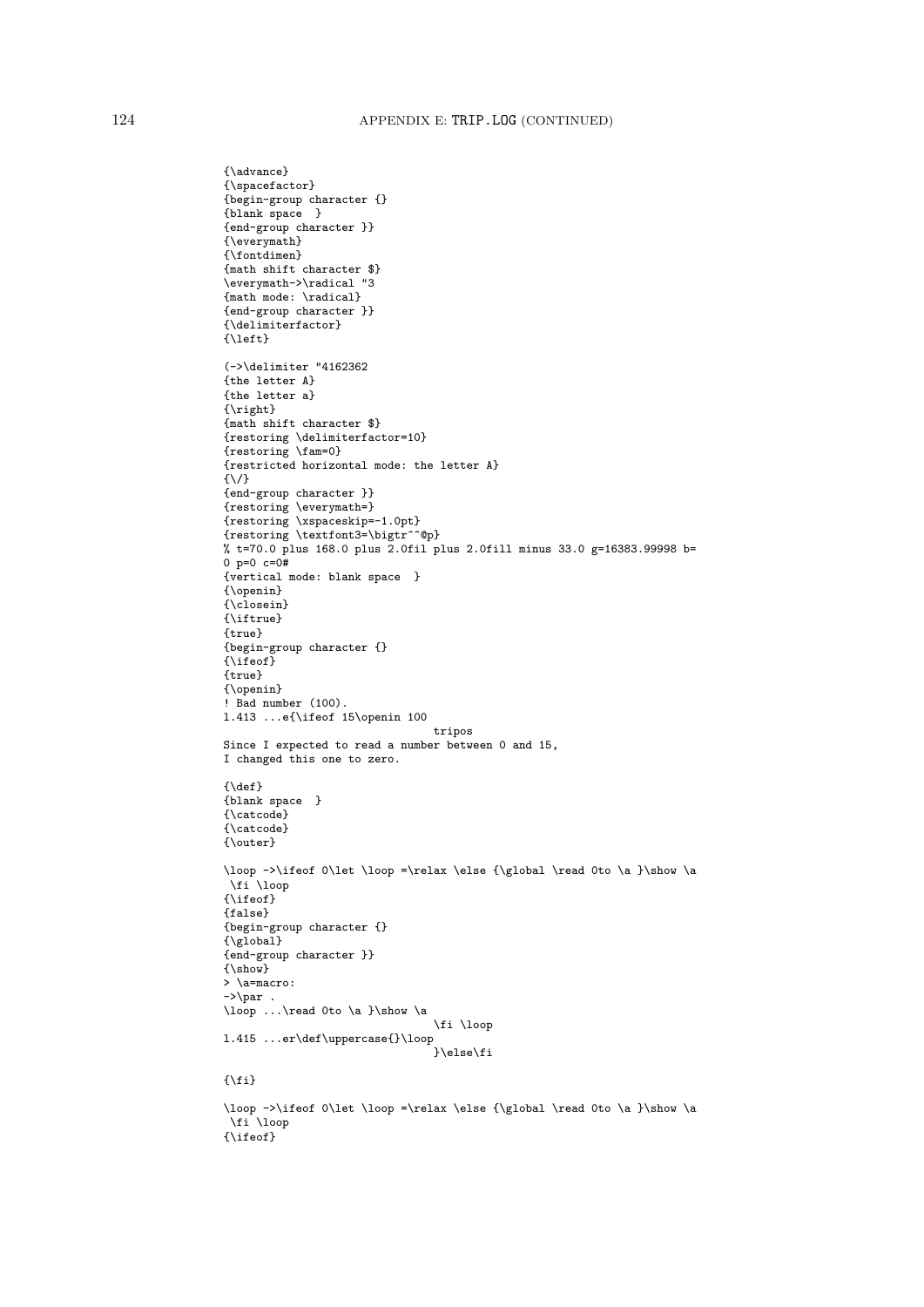```
{false}
{begin-group character {}
{\global}
Runaway definition?
->
! Forbidden control sequence found while scanning definition of \a.
<inserted text>
                }
<read 0> \uppercase
                     {0{\outputpenalty }}
\loop ... {\global \read 0to \a
                                 }\show \a \fi \loop
l.415 ...er\def\uppercase{}\loop
                                 }\else\fi
I suspect you have forgotten a '}', causing me
to read past where you wanted me to stop.
I'll try to recover; but if the error is serious,
you'd better type 'E' or 'X' now and fix your file.
! Text line contains an invalid character.
<read 0> \uppercase {0
                      {\outputpenalty }}
\loop ... {\global \read 0to \a
                                }\show \a \fi \loop
l.415 ...er\def\uppercase{}\loop
                                 }\else\fi
A funny symbol that I can't read has just been input.
Continue, and I'll forget that it ever happened.
{end-group character }}
{\show}
> \a=macro:
\rightarrow.
\loop ...\read 0to \a }\show \a
                                 \fi \loop
l.415 ...er\def\uppercase{}\loop
                                 }\else\fi
\{\setminus f\}\loop ->\ifeof 0\let \loop =\relax \else {\global \read 0to \a }\show \a
 \fi \loop
{\ifeof}
{false}
{begin-group character {}
{\global}
Runaway definition?
\rightarrow[
! Forbidden control sequence found while scanning definition of \a.
<inserted text>
                }
<read 0> [\uppercase
                     {mmmmmmmmmm}[
\loop ... {\global \read 0to \a
                                }\show \a \fi \loop
l.415 ...er\def\uppercase{}\loop
                                 }\else\fi
I suspect you have forgotten a '}', causing me
to read past where you wanted me to stop.
I'll try to recover; but if the error is serious,
you'd better type 'E' or 'X' now and fix your file.
Runaway definition?
\rightarrow[ }{mmmmmmmmmmm}[
! File ended within \read.
<read 0>
\loop ... {\global \read 0to \a
                                 }\show \a \fi \loop
l.415 ...er\def\uppercase{}\loop
                                 }\else\fi
```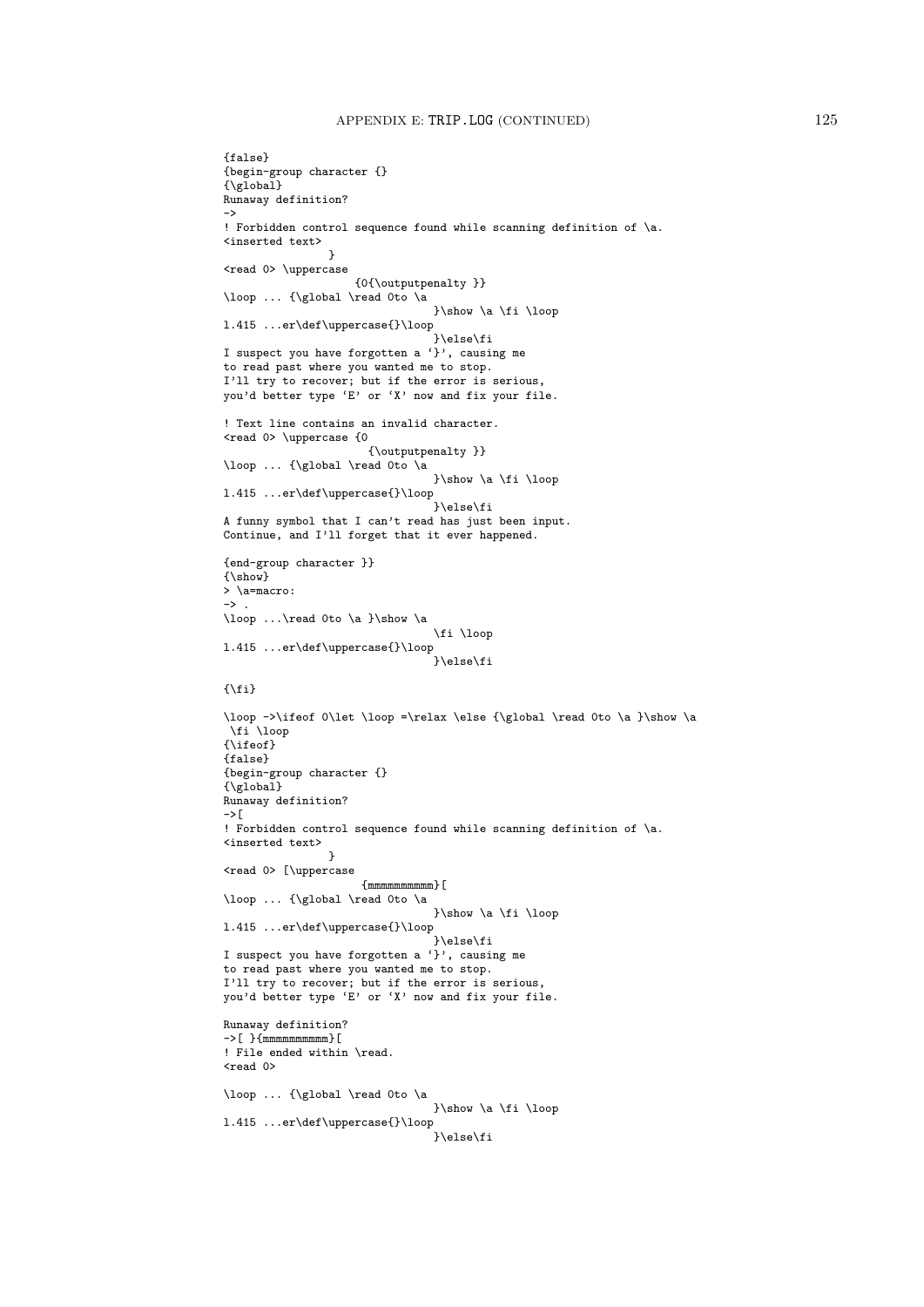```
This \read has unbalanced braces.
{end-group character }}
{\show}
> \a=macro:
\rightarrow[ }{mmmmmmmmmmmm][ \par .
\loop ...\read 0to \a }\show \a
                                   \fi \loop
l.415 ...er\def\uppercase{}\loop
                                   }\else\fi
\{\text{f} \}\loop ->\ifeof 0\let \loop =\relax \else {\global \read 0to \a }\show \a
 \overline{\iota} \loop
{\ifeof}
{true}
{\let}
{\else}
{\relax}
{end-group character }}
{restoring \uppercase=\uppercase}
{restoring \catcode91=12}
{restoring \catcode48=12}
{restoring \loop=undefined}
{\else}
{end-group character }}
{restoring \#=undefined}
{\{ \text{def} \}}\test #1->\let \test =
#1<-.
{\let}
{\show}
> \test=blank space .
1.416 ...est= \iota test. \show\test
{\{ \text{def} \}}{blank space }
{\pretolerance}
{\toks0}
{\unhbox}
% t=3754.40189 plus 208.0 plus 2.0fil plus 2.0fill minus 33.0 g=16383.99
998 b=0 p=0 c=0#
{horizontal mode: \unhbox}
\par ->\relax \PAR
{\relax}
{\par}
[]
@\par via @@0 b=91 p=-10000 d=*
@01: line 1.1- t=0 -> @00Loose \hbox (badness 91) in paragraph at lines 418--418
[]
\hbox(0.0+0.0)x100.0, glue set 0.97
.\glue(\leftskip) 3.0
\hbox{\tt \ddot{h}box(0.0+0.0)}\x0.0.etc.
{vertical mode: \everycr}
{blank space }
\{\texttt{\textbackslash}\a #1->\ifcat #1 \message \ifx #1 {\iffalse \fi \the \tokens \fi \fi }
#1<-\test
{\ifcat}
{true}
```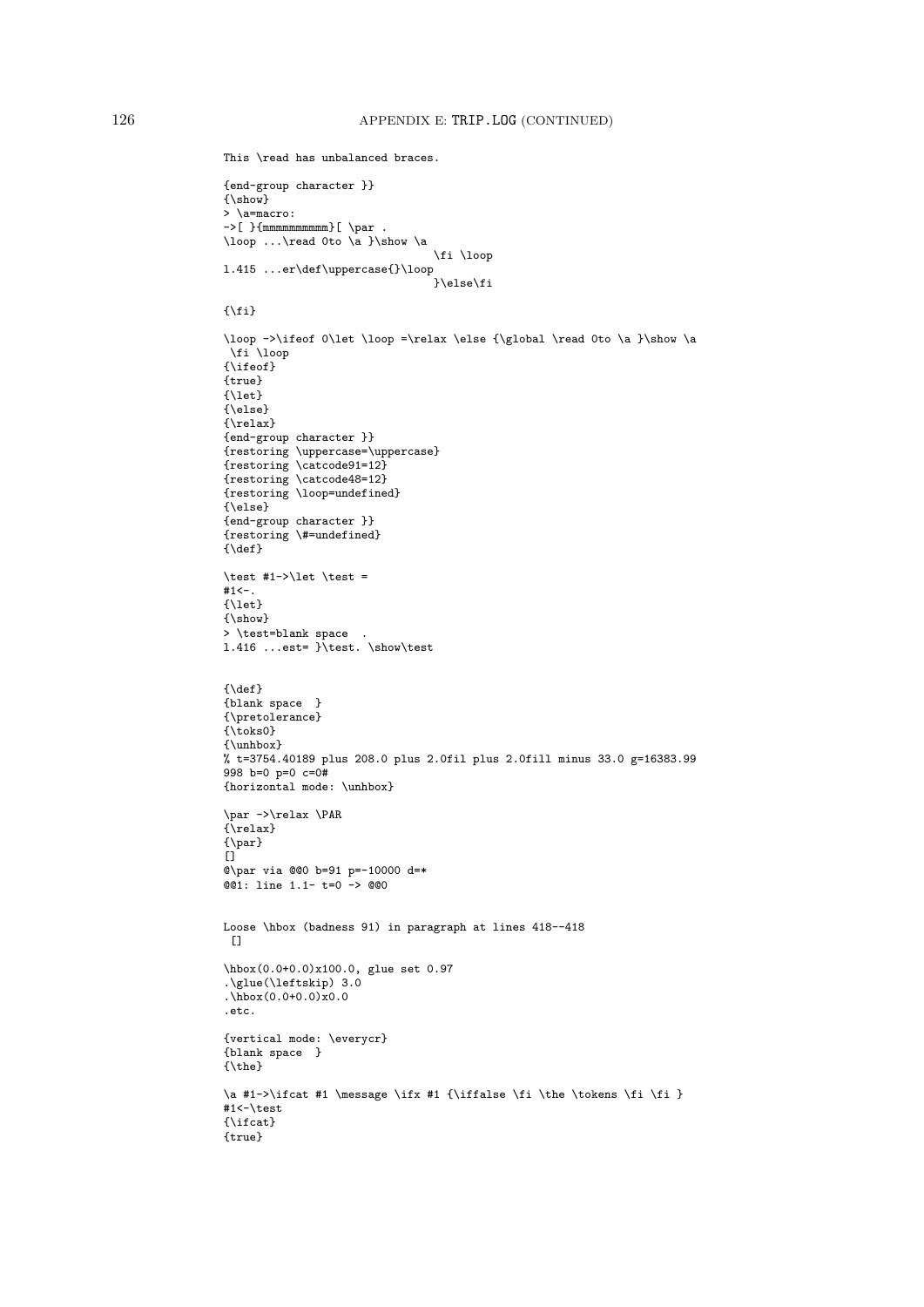```
{\message}
{\{\right\}}{true}
{\iffalse}
{false}
{\mathcal{N}}{\fi}
\a \test
{\ifcase}
\{ \text{or} \}{case 1}
{\ifeof}
\{\text{f} \}! Missing number, treated as zero.
<to be read again>
                   \relax
<to be read again>
                    \fi
l.419 ...ens\ifcase1\or\ifeof\fi
                                 \def\stopinput{\error\let\inp...
A number should have been here; I inserted '0'.
(If you can't figure out why I needed to see a number,
look up 'weird error' in the index to The TeXbook.)
{true}
{\relax}
{\fi}
{\delta}{blank space }
{\let}
{\let}
{\halign}
{internal vertical mode: \iffalse}
{false}
\everycr->\noalign {\penalty 97}
{\penalty}
{end-group character }}
{restricted horizontal mode: \cr}
! Misplaced \cr.
<template> \cr
<to be read again>
                    \cr
1.420 ...cr#&\ifnum0='{\fi\cr\cr
                                 }
I can't figure out why you would want to use a tab mark
or \csc or \operatorname{span} just now. If something like a right brace
up above has ended a previous alignment prematurely,
you're probably due for more error messages, and you
might try typing 'S' now just to see what is salvageable.
{alignment tab character &}
! Misplaced alignment tab character &.
<template> &
            \ifnum 0='{\fi \endtemplate
1.420 ...cr#&\ifnum0='{\fi\cr\cr
                                 }
I can't figure out why you would want to use a tab mark
here. If you just want an ampersand, the remedy is
simple: Just type 'I\&' now. But if some right brace
up above has ended a previous alignment prematurely,
you're probably due for more error messages, and you
might try typing 'S' now just to see what is salvageable.
{\ifnum}
\{\verb|\fi\}{false}
{end of alignment template}
\everycr->\noalign {\penalty 97}
{internal vertical mode: \penalty}
{end-group character }}
```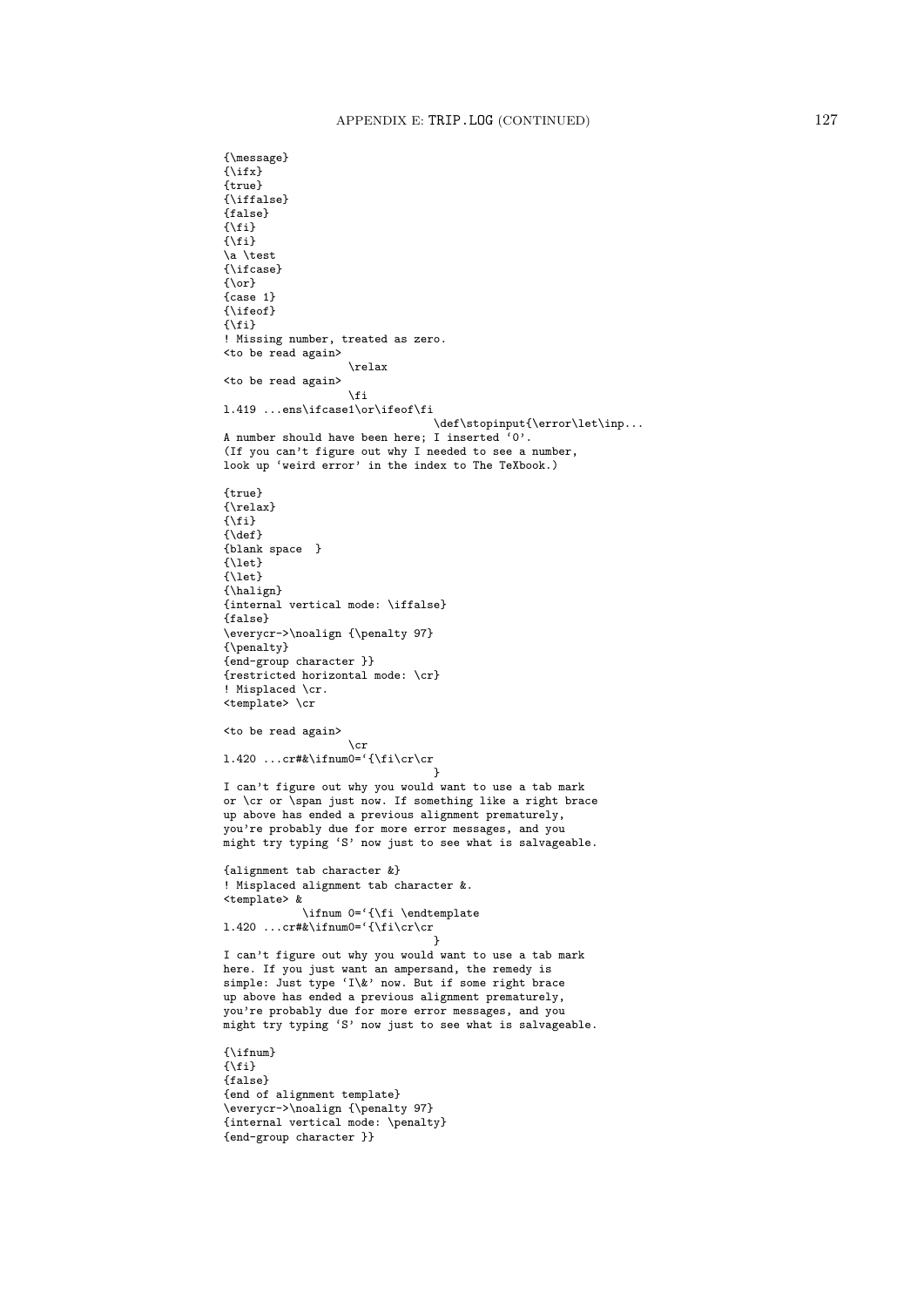```
% t=3756.40189 plus 290.0 plus 2.0fil plus 2.0fill minus 41.0 g=16383.99
998 b=0 p=97 c=97
% t=3766.40189 plus 290.0 plus 2.0fil plus 2.0fill minus 41.0 g=16383.99
998 b=0 p=97 c=97
{vertical mode: blank space }
{\let}
{\def}
{\def}
\unbalanced ->\halign \lb
{\halign}
\everycr->\noalign {\penalty 97}
{internal vertical mode: \penalty}
{end-group character }}
{restricted horizontal mode: \relax}
{\expandafter}
{\expandafter}
{\expandafter}
{\expandafter}
{\expandafter}
{\expandafter}
{\expandafter}
\trap #1->
#1<-\endtemplate
{undefined}
! Undefined control sequence.
<recently read> \err
<to be read again>
                   \endt
<template> \endtemplate
l.422 ...rr\e\e\e\endt\e\trap\cr
                                \noexpand\cr}
The control sequence at the end of the top line
of your error message was never \def'ed. If you have
misspelled it (e.g., '\hobx'), type 'I' and the correct
spelling (e.g., 'I\hbox'). Otherwise just continue,
and I'll forget about whatever was undefined.
{end of alignment template}
\everycr->\noalign {\penalty 97}
{internal vertical mode: \penalty}
{end-group character }}
{\noexpand}
{restricted horizontal mode: end of alignment template}
\everycr->\noalign {\penalty 97}
{internal vertical mode: \penalty}
{end-group character }}
% t=3766.40189 plus 290.0 plus 2.0fil plus 2.0fill minus 41.0 g=16383.99
998 b=0 p=97 c=97
% t=3776.40189 plus 290.0 plus 2.0fil plus 2.0fill minus 41.0 g=16383.99
998 b=0 p=97 c=97
% t=3786.40189 plus 290.0 plus 2.0fil plus 2.0fill minus 41.0 g=16383.99
998 b=0 p=97 c=97
{vertical mode: blank space }
\par ->\relax \PAR
{\relax}
{\par}
{\expandafter}
{\input}
{\endinput}
{\input}
(tripos.tex
\stopinput ->\error \let \input \die
{undefined}
! Undefined control sequence.
\stopinput ->\error
                    \let \input \die
```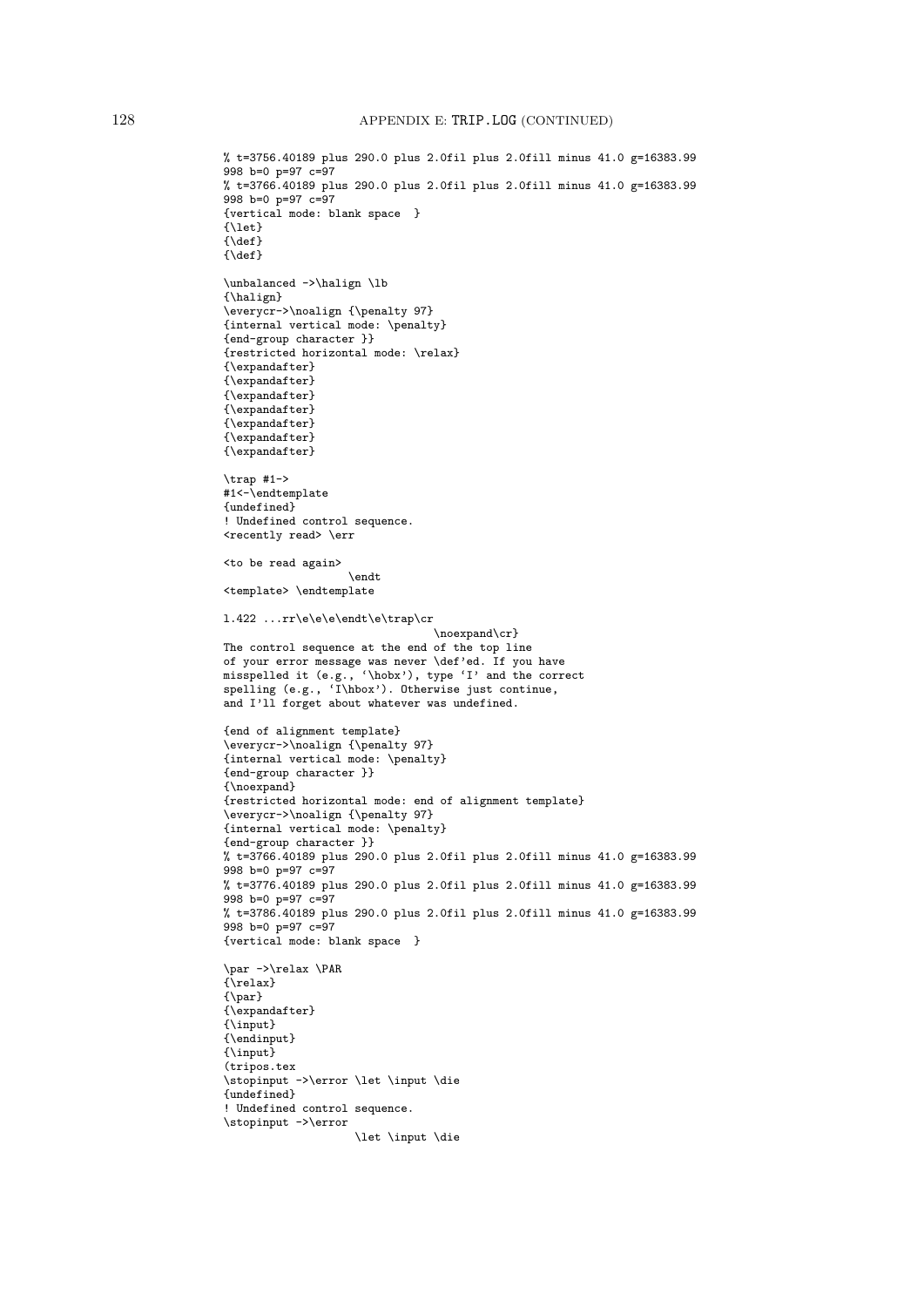l.1

The control sequence at the end of the top line of your error message was never \def'ed. If you have misspelled it (e.g., '\hobx'), type 'I' and the correct spelling (e.g., 'I\hbox'). Otherwise just continue, and I'll forget about whatever was undefined. {\let} \par ->\relax \PAR {\relax} {\par} ) {\relax} {undefined} ! Undefined control sequence. <recently read> \input l.424 ...t tripos\endinput\input % one line of tripos The control sequence at the end of the top line of your error message was never \def'ed. If you have misspelled it (e.g., '\hobx'), type 'I' and the correct spelling (e.g., 'I\hbox'). Otherwise just continue, and I'll forget about whatever was undefined. {\setbox} {internal vertical mode: \hbox} {restricted horizontal mode: \hbox} {\vadjust} {internal vertical mode: the letter A} {horizontal mode: the letter A} {end-group character }}  $[1\$ {ip} A @\par via @@0 b=86 p=-10000 d=\* @@1: line 1.1- t=0 -> @@0 Loose \hbox (badness 86) in paragraph at lines 425--425 []\ip A \hbox(7.0+1.0)x100.0, glue set 0.95 .\glue(\leftskip) 3.0  $\hbar b x(0.0+0.0)x0.0$ .etc. {restricted horizontal mode: end-group character }} {end-group character }} {internal vertical mode: end-group character }} Underfull \vbox (badness 10000) detected at line 425 \ybox(8192.0+0.0)x0.0 .\hbox(0.0+0.0)x0.0 [] {vertical mode: \vrule} {horizontal mode: \vrule} {\unhbox} ! Incompatible list can't be unboxed. <to be read again> \hrule l.425 ...}}\vrule\unhbox10\hrule Sorry, Pandora. (You sneaky devil.) I refuse to unbox an \hbox in vertical mode or vice versa. And I can't open any boxes in math mode. {\hrule}

\par ->\relax \PAR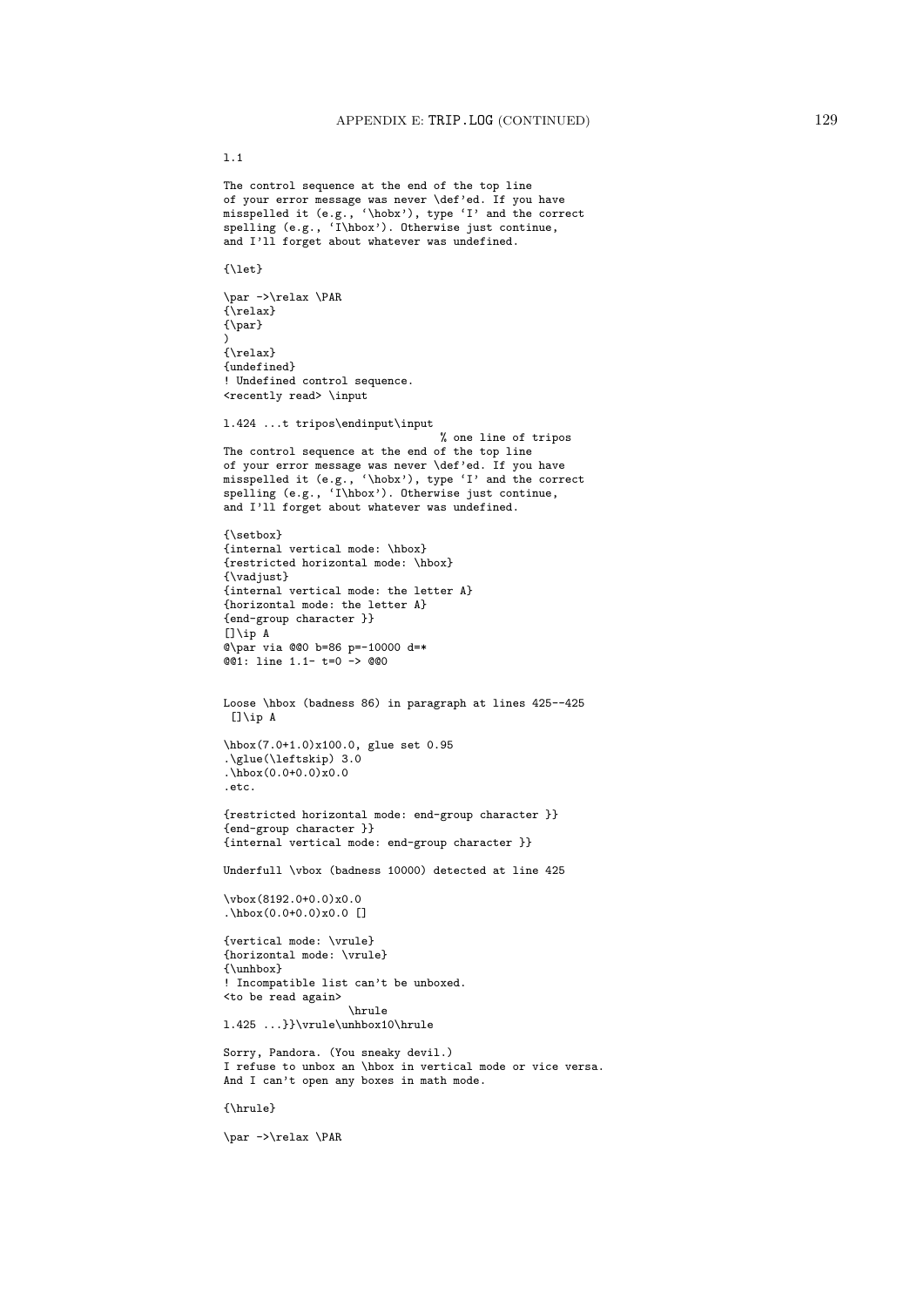## 130 APPENDIX E: TRIP.LOG (CONTINUED)

```
{\relax}
\{\gamma\}[]|
@\par via @@0 b=89 p=-10000 d=*
@01: line 1.1- t=0 -> @00Loose \hbox (badness 89) in paragraph at lines 425--425
 []|
\hbox(0.0+0.0)x100.0, glue set 0.966
.\glue(\leftskip) 3.0
.\hbox(0.0+0.0)x0.0
.etc.
{vertical mode: \hrule}
{\output}
{\futurelet}
{\maxdeadcycles}
{\show}
> \dump=the character =.
l.427 ...xdeadcycles=3\show\dump
{\catcode}
{\catcode}
{\expandafter}
{\cal \S}{\let}
{\relax}
\csname\endcsname {->{
! Use of \csname\endcsname doesn't match its definition.
l.429 \relax
            \catcode'\qq1qM=13 \defqqM{\relax}#\begingroup{\s...
If you say, e.g., '\def\a1{...}', then you must always
put '1' after '\a', since control sequence names are
made up of letters only. The macro here has not been
followed by the required stuff, so I'm ignoring it.
{\catcode}
{\def}{macro parameter character #}
! You can't use 'macro parameter character #' in vertical mode.
1.429 ...^^M=13 \def^^M{\relax}#
                                \begingroup{\showboxdepth=4\s...
Sorry, but I'm not programmed to handle this case;
I'll just pretend that you didn't ask for it.
If you're in the wrong mode, you might be able to
return to the right one by typing 'I}' or 'I$' or 'I\par'.
{\begingroup}
{begin-group character {}
{\showboxdepth}
{\showbox}
> \box10=
\vbox(8192.0+0.0)x0.0
.\hbox(0.0+0.0)x0.0
..\hbox(0.0+0.0)x0.0
...\vadjust
....\hbox(7.0+1.0)x100.0, glue set 0.95 []
! OK.
<to be read again>
                   }
l.429 ...owboxdepth=4\showbox10}
{end-group character }}
{restoring \showboxdepth=1}
```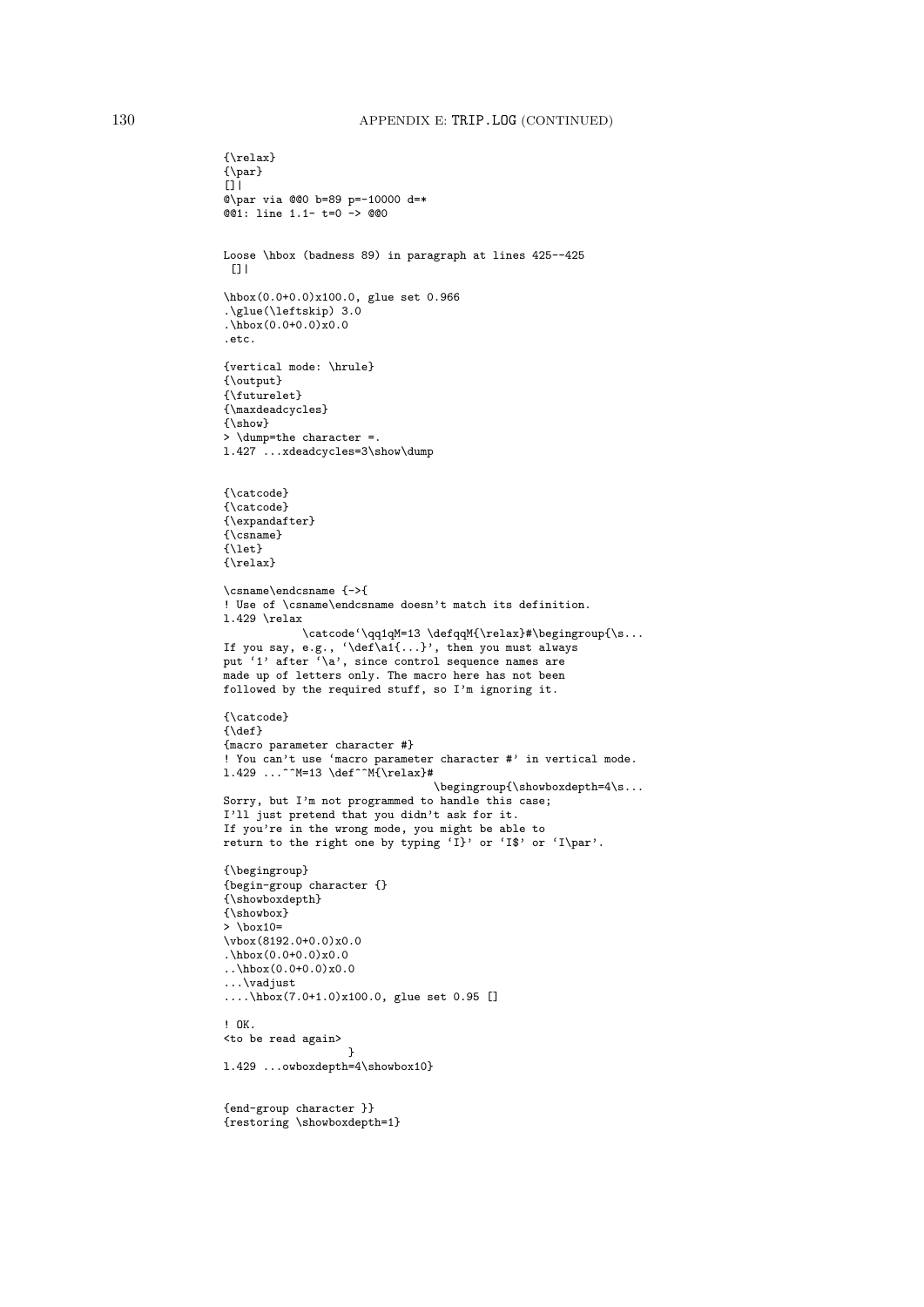```
^^M->\relax
{\relax}
\lceil \cdot \rceilM->\relax
{\relax}
{\long}
{\immediate}
\write->\string \caution \l
{no mode: \string}
\lceil 1 \nmid 41 \rceil - \rceil! Argument of \l has an extra }.
<inserted text>
                 \par
<to be read again>
                   \rightarrow<inserted text> }
                  \endwrite
l.431 ...e10{\string\caution \l}
                                  % living dangerously
I've run across a '}' that doesn't seem to match anything.
For example, '\def\a#1{...}' and '\a}' would produce
this error. If you simply proceed now, the '\par' that
I've just inserted will cause me to report a runaway
argument that might be the root of the problem. But if
your '}' was spurious, just type '2' and it will go away.
Runaway argument?
! Paragraph ended before \l was complete.
<to be read again>
                   \par
<to be read again>
                    }
<inserted text> }
                 \endwrite
l.431 ...e10{\string\caution \l}
                                 % living dangerously
I suspect you've forgotten a '}', causing me to apply this
control sequence to too much text. How can we recover?
My plan is to forget the whole thing and hope for the best.
\par ->\relax \PAR
\caution\relax \PAR
{vertical mode: blank space }
{\escapechar}
{|tracingoutput}
{|shipout}
{internal vertical mode: |copy}
{|box}
{end-group character }}
[-2.2.-1118806.0.11.196608.327680.1572864.1073741823
! Huge page cannot be shipped out.
<recently read> }
l.432 ...ox{\copy10qq5e^5cbox10}
The page just created is more than 18 feet tall or
more than 18 feet wide, so I suspect something went wrong.
The following box has been deleted:
|vbox(16384.0+0.0)x0.0
.|vbox(8192.0+0.0)x0.0 []
.|glue(|lineskip) 0.0 plus 40.0
.etc.
]
Memory usage before: 819&428; after: 720&426; still untouched: 175
^^M->|relax
{vertical mode: |relax}
```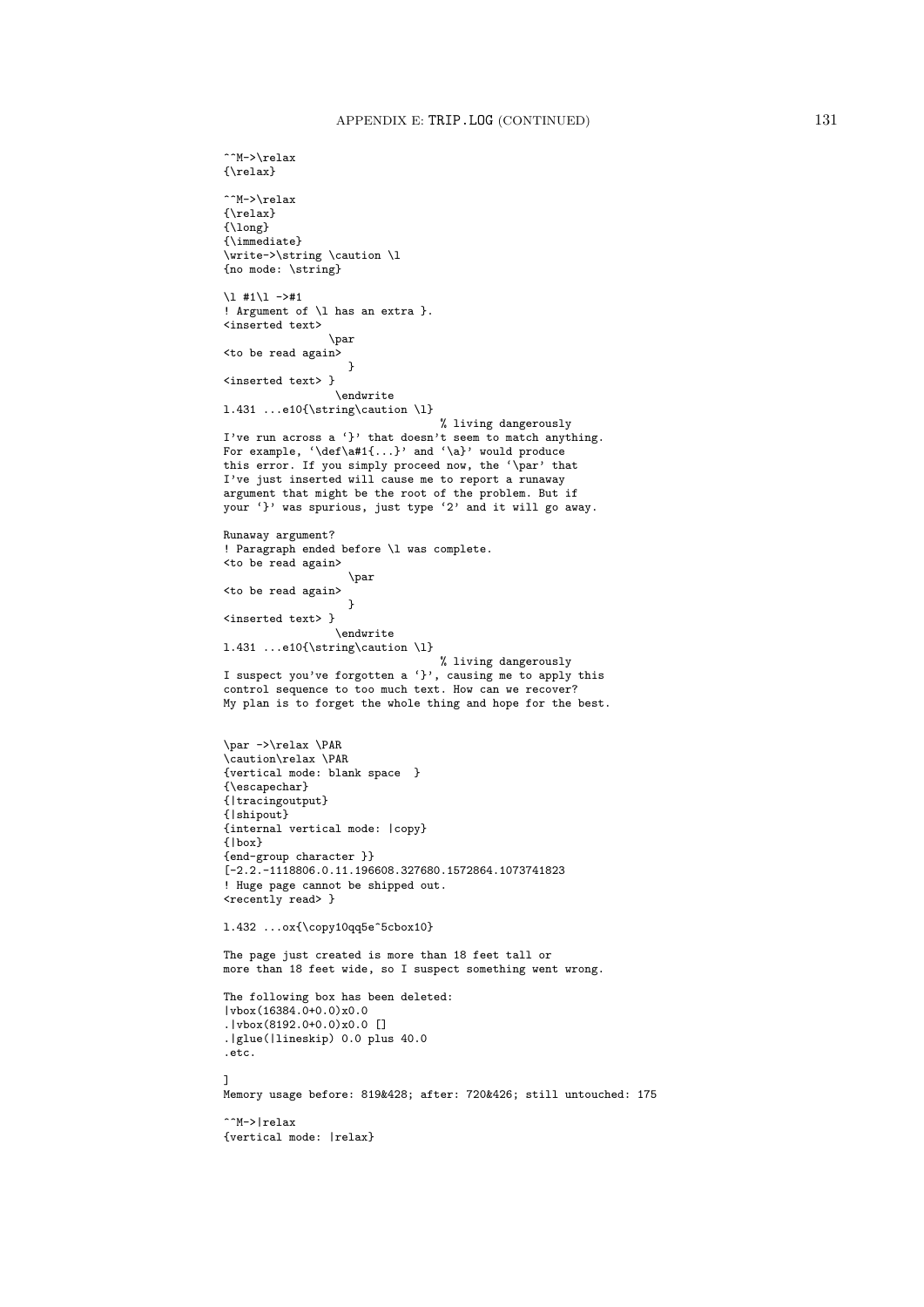```
{|setbox}
{restricted horizontal mode: |fontdimen}
{|afterassignment}
{|advance}
! You can't use '|prevdepth' after |advance.
l.434 ...relax\advance\prevdepth
                                \afterassignment\relax\future...
I'm forgetting what you said and not changing anything.
{|relax}
{|afterassignment}
{|futurelet}
{|relax}
^^M->|relax
{|relax}
{|message}
{|noexpand}
{|meaning}
|l |long macro:#1|l ->#166
{|vbox}
{internal vertical mode: |hyphenchar}
\{-|-\}{horizontal mode: |-}
{| }
{the letter B}
|par ->|relax |PAR
{|relax}
{|par}
\Box@|discretionary via @@0 b=10000 p=89 d=100008703
@@1: line 1.0- t=100008703 -> @@0
@ via @@0 b=10000 p=0 d=100000782
@ via @@1 b=10000 p=0 d=100000000
@@2: line 1.0 t=100000782 -> @@0
|ip BBBBBB
@|par via @@0 b=62 p=-10000 d=3969
@|par via @@1 b=66 p=-10000 d=104489
@|par via @@2 b=66 p=-10000 d=4489@@3: line 1.1- t=3969 -> @@0
Loose \hbox (badness 62) in paragraph at lines 436--436
[] |ip BBBBBB
|hbox(7.0+1.0)x100.0, glue set 0.85294
.|glue(|leftskip) 3.0
.|hbox(0.0+0.0)x0.0.etc.
{internal vertical mode: |hyphenchar}
{1-}{horizontal mode: |-}
Missing character: There is no ? in font trip!
{| }
{the letter B}
{end-group character }}
\Box@|discretionary via @@0 b=10000 p=89 d=100008703
@@1: line 1.0- t=100008703 -> @@0
@ via @@0 b=10000 p=0 d=100000782
@ via @@1 b=10000 p=0 d=100000000
@@2: line 1.0 t=100000782 -> @@0
Missing character: There is no ? in font trip!
|ip BBBBBB
@|discretionary via @@0 b=10000 p=88 d=100008526
@|discretionary via @@1 b=10000 p=88 d=100008744
@|discretionary via @@2 b=10000 p=88 d=100007744
```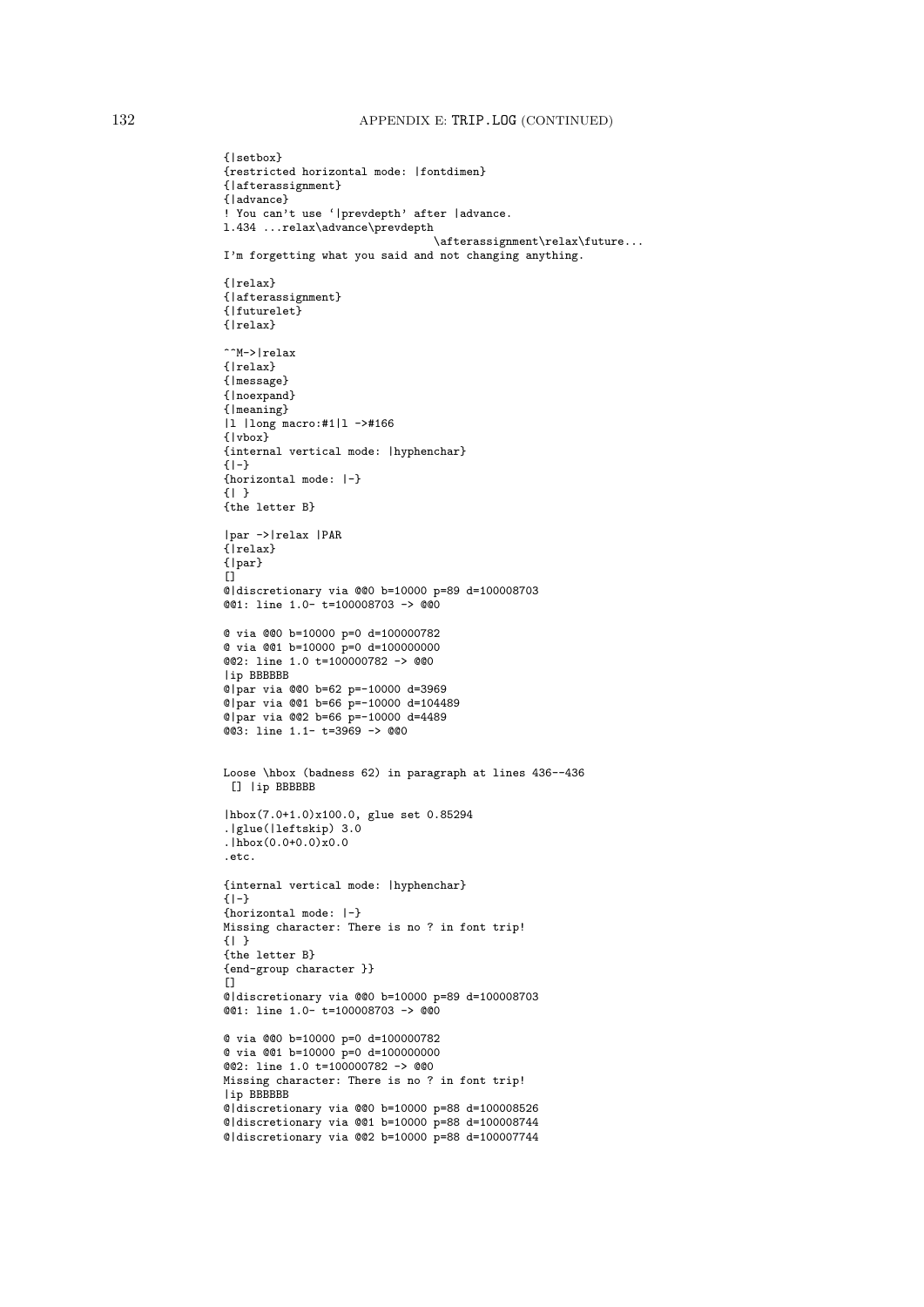```
@@3: line 1.0- t=100008526 -> @@0
@|par via @@0 b=62 p=-10000 d=3969
@|par via @@1 b=66 p=-10000 d=104489
@|par via @@2 b=66 p=-10000 d=4489
@|par via @@3 b=73 p=-10000 d=105476
@@4: line 1.1- t=3969 -> @@0
Loose \hbox (badness 62) in paragraph at lines 436--436
 [] |ip BBBBBB
|hbox(7.0+1.0)x100.0, glue set 0.85294
.|glue(|leftskip) 3.0
\frac{1}{h} \text{hbox}(0.0+0.0)x0.0.etc.
{restricted horizontal mode: |if}
{|expandafter}
|dol ->$
{|noexpand}
{true}
\{|fi\}{|expandafter}
{|noexpand}
{|expandafter}
{|noexpand}
{undefined}
! Undefined control sequence.
<recently read> |undefined
<to be read again>
                   |notexpanded: |expandafter
l.437 ...ed\noexpand\expandafter
                                 \gammaThe control sequence at the end of the top line
of your error message was never \def'ed. If you have
misspelled it (e.g., '\hobx'), type 'I' and the correct
spelling (e.g., 'I\hbox'). Otherwise just continue,
and I'll forget about whatever was undefined.
{|relax}
{math shift character $}
{math mode: |begingroup}
{|mathop}
{|vbox}
{internal vertical mode: |vss}
{end-group character }}
{math mode: end-group character }}
{|limits}
{superscript character ^}
! Missing { inserted.
<to be read again>
                   |mathchoice
l.438 ...ss}}\limits^\mathchoice
                                {}a}{A|{}}{\mathchoice}
A left brace was mandatory here, so I've put one in.
You might want to delete and/or insert some corrections
so that I will find a matching right brace soon.
(If you're confused by all this, try typing 'I}' now.)
{|mathchoice}
{end-group character }}
! Missing { inserted.
<to be read again>
                   a
l.438 ...}\limits^\mathchoice{}a
                                }{A|{}}{\mathchoice}
A left brace was mandatory here, so I've put one in.
You might want to delete and/or insert some corrections
```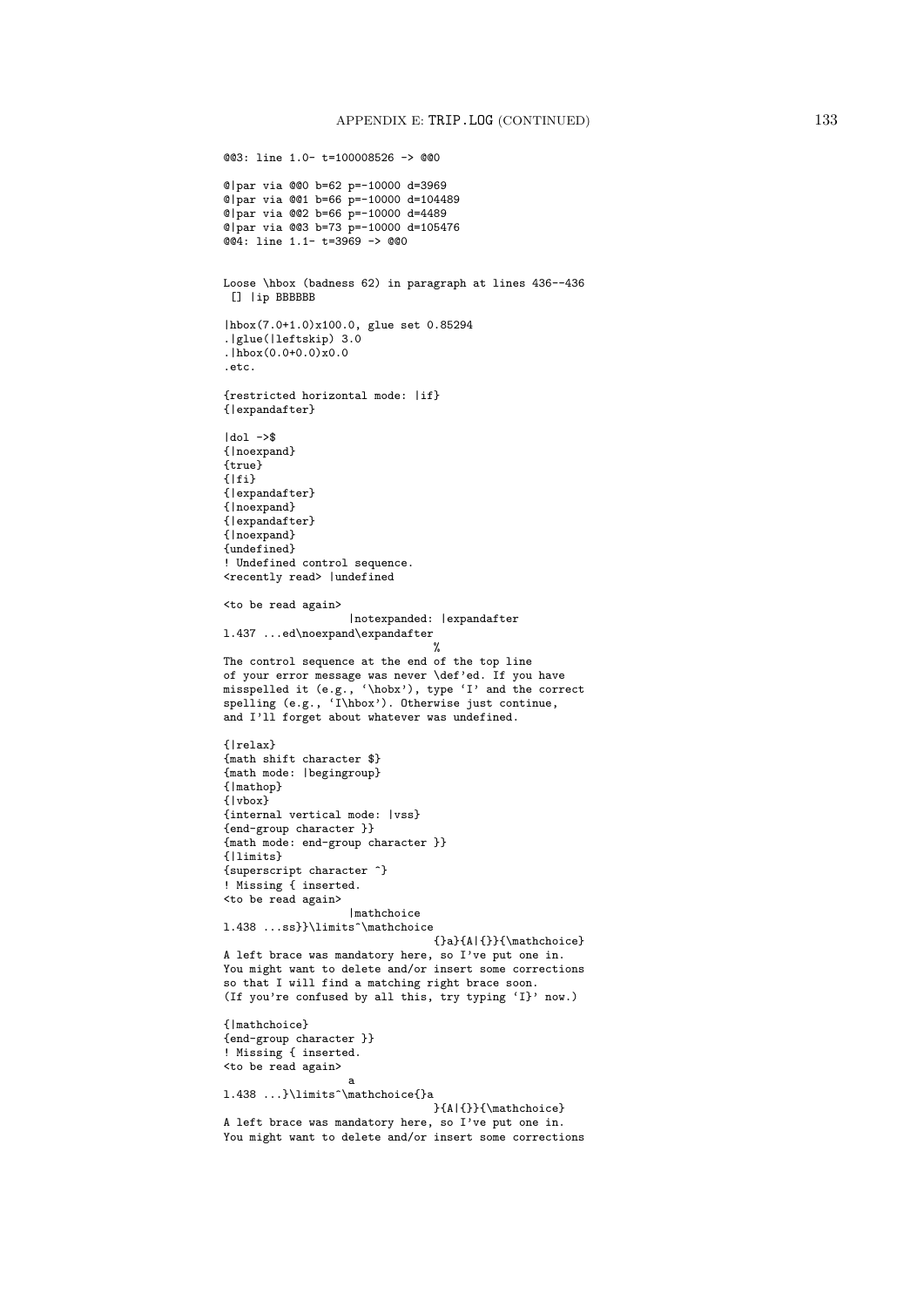```
so that I will find a matching right brace soon.
(If you're confused by all this, try typing 'I}' now.)
{the letter a}
{end-group character }}
{the letter A}
{subscript character |}
{end-group character }}
{end-group character }}
{|mathchoice}
! Missing { inserted.
<to be read again>
                   }
l.438 ...{}a}{A|{}}{\mathchoice}
A left brace was mandatory here, so I've put one in.
You might want to delete and/or insert some corrections
so that I will find a matching right brace soon.
(If you're confused by all this, try typing 'I}' now.)
{end-group character }}
^^M->|relax
{end-group character }}
{|relax}
{begin-group character {}
{end-group character }}
{begin-group character {}
{the letter B}
{|over}
{end-group character }}
{|endgroup}
! Missing } inserted.
<inserted text>
                }
<to be read again>
                   |endgroup
l.439 ...elax{}{B\over}\endgroup
                                \showlonglists$}\showboxbread...
I've inserted something that you may have forgotten.
(See the <inserted text> above.)
With luck, this will get me unwedged. But if you
really didn't forget anything, try typing '2' now; then
my insertion and my current dilemma will both disappear.
{end-group character }}
! Missing { inserted.
<to be read again>
                   |endgroup
l.439 ...elax{}{B\over}\endgroup
                                \showlonglists$}\showboxbread...
A left brace was mandatory here, so I've put one in.
You might want to delete and/or insert some corrections
so that I will find a matching right brace soon.
(If you're confused by all this, try typing 'I}' now.)
{|endgroup}
! Missing } inserted.
<inserted text>
                }
<to be read again>
                   |endgroup
l.439 ...elax{}{B\over}\endgroup
                                \showlonglists$}\showboxbread...
I've inserted something that you may have forgotten.
(See the <inserted text> above.)
With luck, this will get me unwedged. But if you
really didn't forget anything, try typing '2' now; then
my insertion and my current dilemma will both disappear.
{end-group character }}
```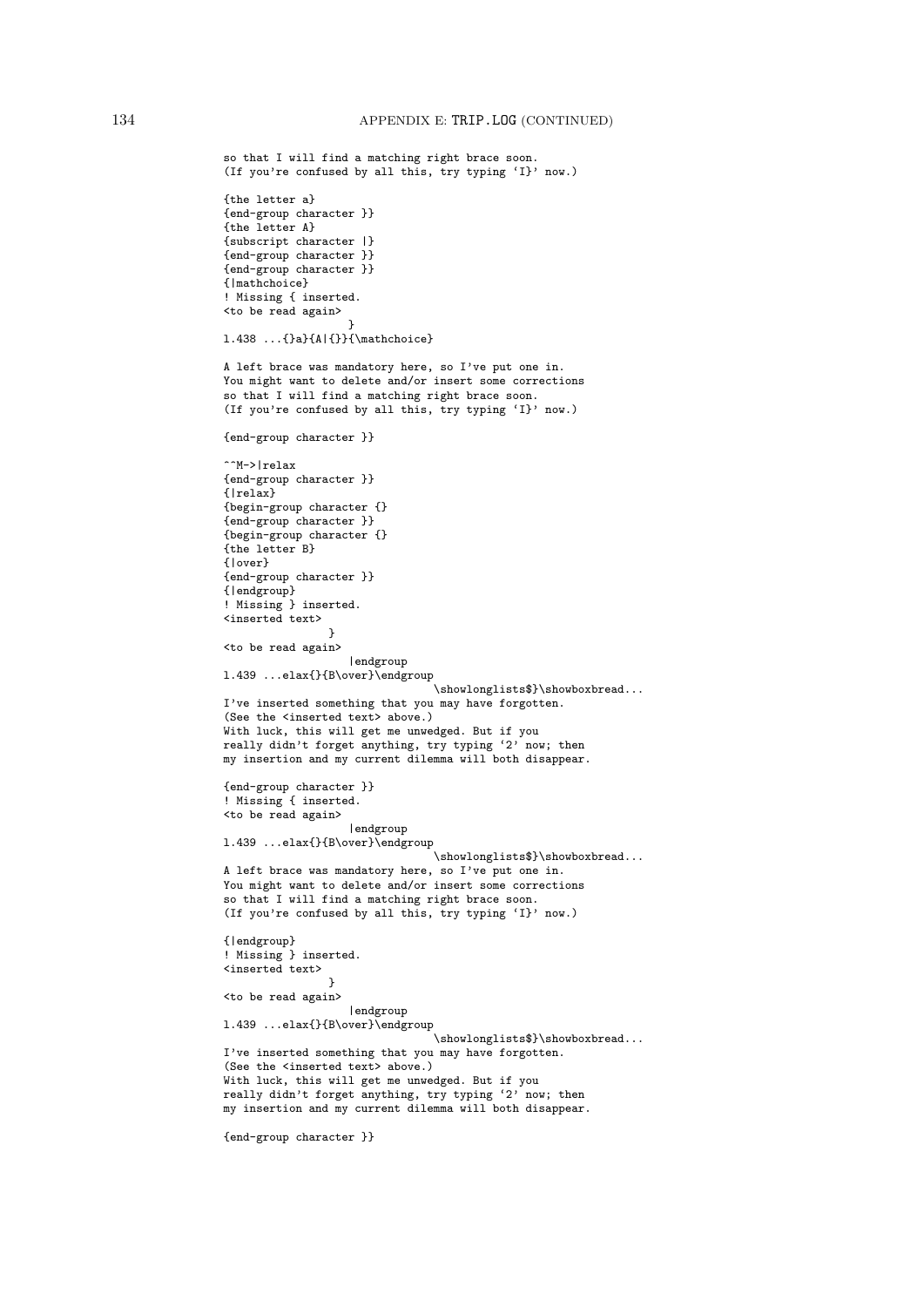```
{|endgroup}
! Missing } inserted.
<inserted text>
                 }
<to be read again>
                    |endgroup
l.439 ...elax{}{B\over}\endgroup
                                  \showlonglists$}\showboxbread...
I've inserted something that you may have forgotten.
(See the <inserted text> above.)
With luck, this will get me unwedged. But if you
really didn't forget anything, try typing '2' now; then
my insertion and my current dilemma will both disappear.
{end-group character }}
{|endgroup}
! Missing } inserted.
<inserted text>
                 }
<to be read again>
                    |endgroup
1.439 ...elax{}{B\over}\endgroup
                                  \showlonglists$}\showboxbread...
I've inserted something that you may have forgotten.
(See the <inserted text> above.)
With luck, this will get me unwedged. But if you
really didn't forget anything, try typing '2' now; then
my insertion and my current dilemma will both disappear.
{end-group character }}
{|endgroup}
|showlonglists ->{|tracingcommands 0|pagefillstretch -1|dimen 100 |showb
oxbreadth 9999 |showboxdepth 9999 |showlists |pagegoal =10000pt}
{begin-group character {}
{|tracingcommands}
### math mode entered at line 439
### math mode entered at line 438
|mathop|limits
.|vbox(0.0+0.0)x0.0
..|glue 0.0 plus 1.0fil minus 1.0fil
\hat{\ }Imathchoice
^T|mathord
\tilde{T}. |fam1 a
^S|mathord
^S.|fam1 A
\hat{}s_{}
^s|mathchoice
^sS|mathord
\hat{c}sS.\{\}^sS|mathord
^sS.|fraction, thickness = default
\hat{\text{ss}}.\backslash\text{|mathord}\hat{c}sS.\.|fam1 B
\hat{c}sS./{}
|mathord
### restricted horizontal mode entered at line 433
|vbox(17.0+1.0)x100.0
.|hbox(7.0+1.0)x100.0, glue set 0.85294
..|glue(|leftskip) 3.0
. |hbox(0.0+0.0)x0.0..|discretionary
..|glue 0.0 plus 2.0 minus 88.0
..|ip A (ligature BB)
..|kern2.0
..|ip A (ligature BB)
..|kern2.0
..|ip A (ligature BB)
..|penalty 10000
..|glue(|parfillskip) 0.0 plus 100.0
```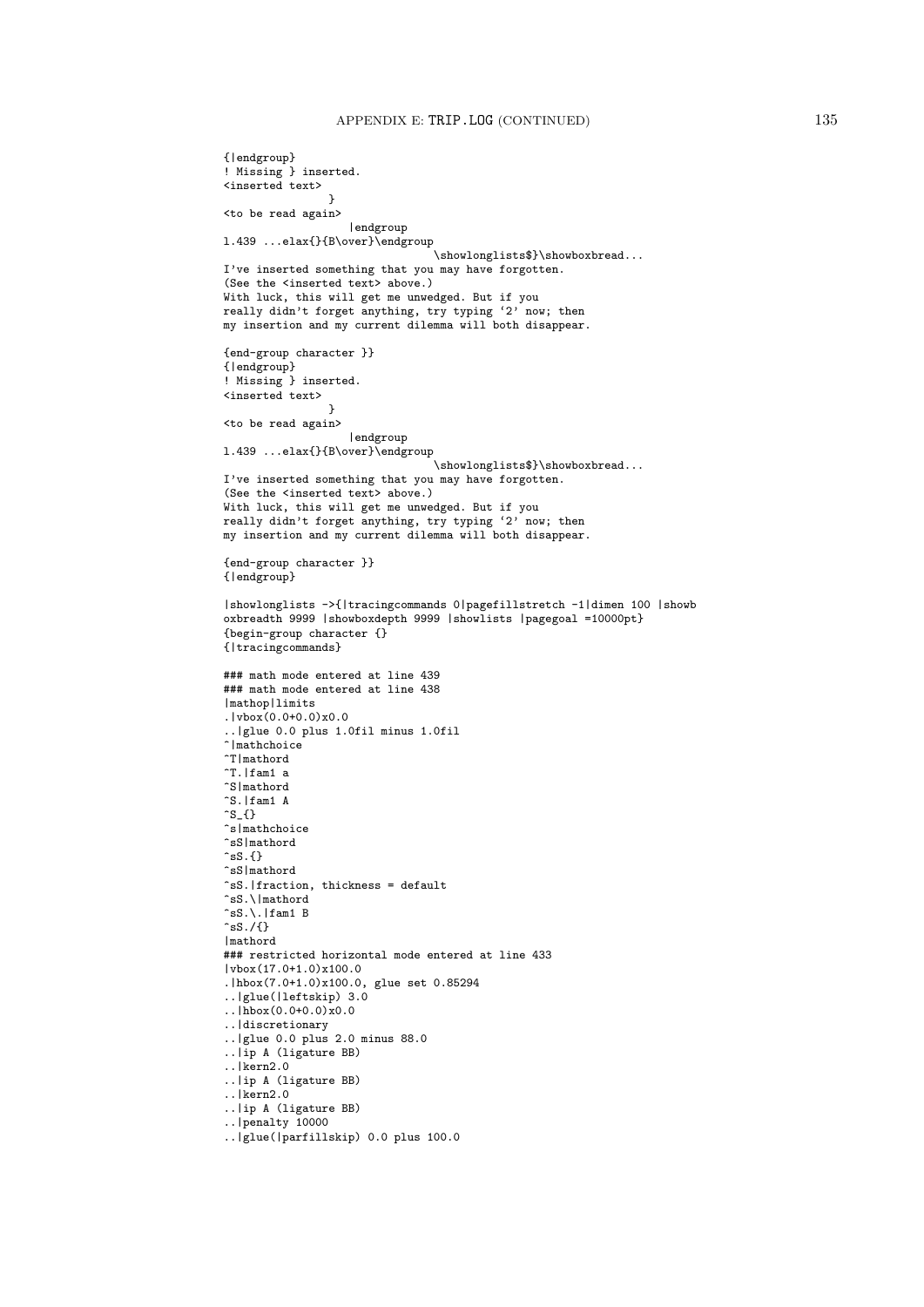```
..|glue(|rightskip) 0.0
.|glue(|parskip) 0.0 plus 42.0 minus 8.0
.|glue(|baselineskip) 2.0
.|hbox(7.0+1.0)x100.0, glue set 0.85294
..|glue(|leftskip) 3.0
. |hbox(0.0+0.0)x0.0
..|discretionary
..|glue 0.0 plus 2.0 minus 88.0
..|ip A (ligature BB)
..|kern2.0
..|discretionary replacing 3
...lip B..||ip A (ligature BB)
..||kern2.0
..||ip B
..|ip A (ligature BB)
..|kern2.0
..|ip A (ligature BB)
..|penalty 10000
..|glue(|parfillskip) 0.0 plus 100.0
..|glue(|rightskip) 0.0
spacefactor 1000
### vertical mode entered at line 0
### current page:
|glue(|topskip) 20.0 plus 1.0fil
|hbox(0.0+0.0)x100.0, glue set 0.60527
.|glue(|leftskip) 3.0
.|hbox(0.0+0.0)x0.0
.|glue 4.0 plus 2.0 minus 88.0
.|glue 4.0 plus 2.0 minus 88.0
.|glue 4.0 plus 2.0 minus 88.0
.|glue 4.0 plus 2.0 minus 88.0
.|glue 4.0 plus 2.0 minus 88.0
.|glue 4.0 plus 2.0 minus 88.0
.|glue 4.0 plus 2.0 minus 88.0
.|penalty 10000
.|glue(|parfillskip) 0.0 plus 100.0
.|glue(|rightskip) 0.0
|glue(|parskip) 0.0 plus 42.0 minus 8.0
|glue(|baselineskip) 1.8
|hbox(8.2+0.0)x100.0, glue set 0.9301
.|glue(|leftskip) 3.0
.|hbox(0.0+0.0)x0.0.|mathon
.|hbox(0.0+0.0)x3.99, shifted -8.2
..|glue 0.0 minus -0.00003fil
..|smalltrip M
..|kern1.0
..|glue(|nonscript)
.|mathoff
.|penalty 10000
.|glue(|parfillskip) 0.0 plus 100.0
.|glue(|rightskip) 0.0
|glue 0.0 plus 1.0fill
|glue(|parskip) 0.0 plus 42.0 minus 8.0
|glue(|baselineskip) 10.0
|hbox(0.0+0.0)x100.0, glue set 0.97
.|glue(|leftskip) 3.0
.|hbox(0.0+0.0)x0.0.|mathon
.|hbox(0.0+0.0)x0.0
.|hbox(0.0+0.0)x0.0
.|mathoff
.|penalty 10000
.|glue(|parfillskip) 0.0 plus 100.0
.|glue(|rightskip) 0.0
|mark{twain}
|glue 0.0 plus 1.0fill
|glue 0.0 plus 1.0fil
|glue 0.0 plus -1.0fil
|glue 0.0 plus 1.0fil minus 1.0
```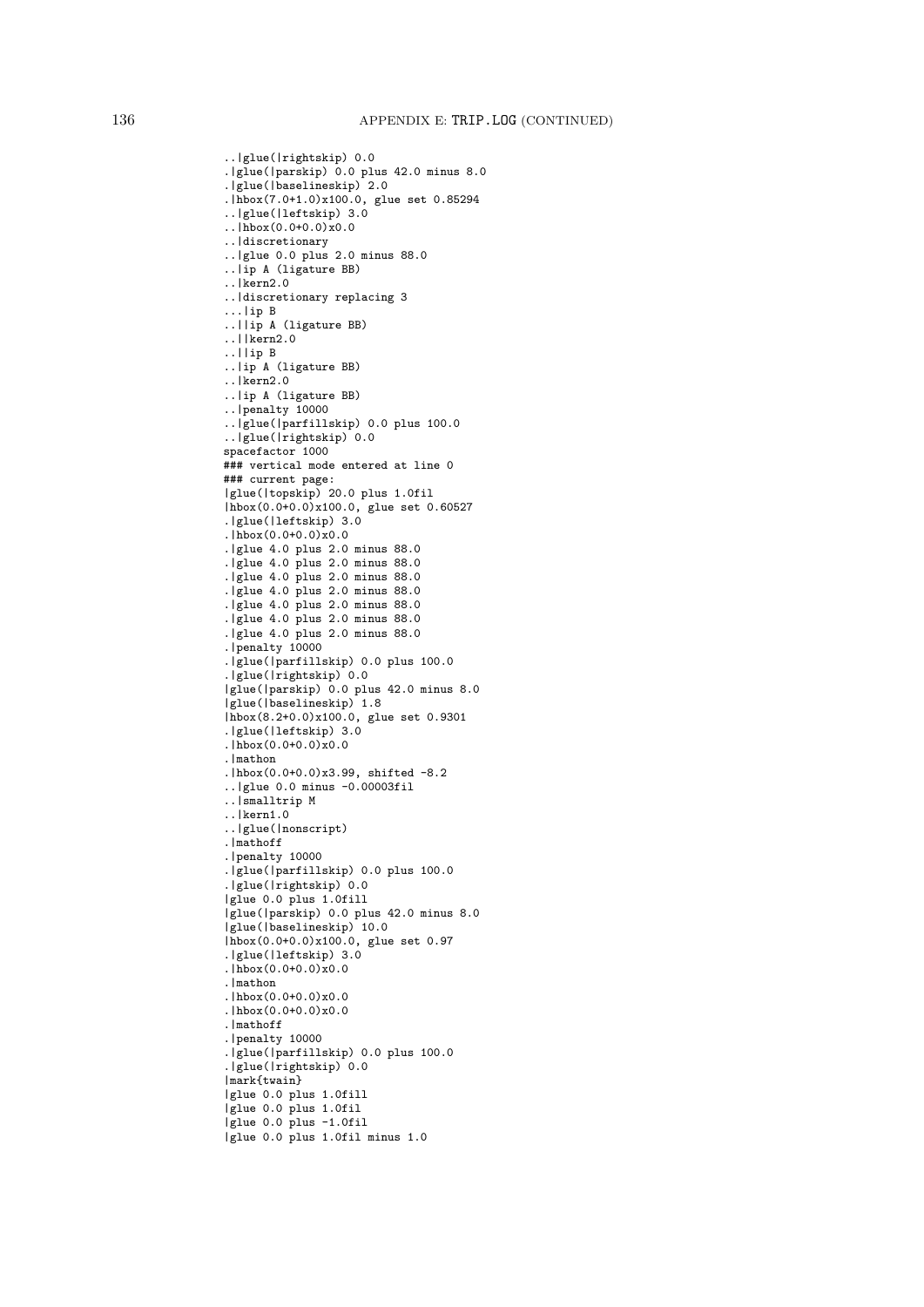```
|glue(|parskip) 0.0 plus 42.0 minus 8.0
|glue(|baselineskip) 10.0
|hbox(0.0+0.0)x100.0, glue set 0.97
.|glue(|leftskip) 3.0
.\overline{hbox(0.0+0.0)x0.0}.|mathon
.|hbox(0.0+0.0)x0.0
..|ip t
..|ip t
\ldots|glue 0.0 plus -1.0fil
.|mathoff
.|penalty 10000
.|glue(|parfillskip) 0.0 plus 100.0
.|glue(|rightskip) 0.0
|glue(|parskip) 0.0 plus 42.0 minus 8.0
|glue(|baselineskip) 10.0
|hbox(0.0+0.0)x1.42262, glue set - 0.20552
.|glue(|tabskip) 0.0154 minus 3.21002
.|hbox(0.0+0.0)x0.0
.|glue(|tabskip) 0.0154 minus 3.21002
\ln\log(0.0+0.0)x0.0.|glue(|tabskip) 0.0154 minus 3.21002
.|hbox(0.0+0.0)x4.0
.|glue(|tabskip) 0.0154 minus 3.21002
|glue(|baselineskip) 10.0
|hbox(0.0+0.0)x1.42262, glue set - 0.20552
.|glue(|tabskip) 0.0154 minus 3.21002
.|hbox(0.0+0.0)x0.0
.|glue(|tabskip) 0.0154 minus 3.21002
.|hbox(0.0+0.0)x0.0.|glue(|tabskip) 0.0154 minus 3.21002
.|hbox(0.0+0.0)x4.0
..|glue 4.0 plus 2.0 minus 88.0
.|glue(|tabskip) 0.0154 minus 3.21002
|glue(|lineskip) 0.0 plus 40.0
|hbox(3545.60136+140.80052)x2070.00168
.|glue 6.0 plus 4.0 minus 44.0
.|mathon
.|hbox(3545.60136+140.80052)x614.40031
..|hbox(1638.40019+409.6015)x614.40031, shifted -268.80098
...|enorm b
..|vbox(3545.60136+0.0)x0.0
...|kern1638.40019
...|rule(1638.40019+0.0)x*
...|kern268.80098
...|hbox(0.0+0.0)x0.0
.|glue(|thinmuskip) -0.00002 plus 2.0fill minus -0.00005
.|hbox(109.40036+95.40038)x1446.60138
..|vbox(-1.00002+26.9999)x7.0, shifted -20.99995
\ldots|hbox(-1.00002+2.0)x7.0
\dots...|ip ^^@
...|hbox(-1.00002+2.0)x7.0
....lip \cap \mathbb{Q}...|hbox(-1.00002+2.0)x7.0
\dots...p \cap Q\ldots |hbox(-1.00002+2.0)x7.0
\dots...p \cap Q...|hbox(7.0+1.0)x3.0
....|ip A
\ldots|hbox(-1.00002+2.0)x7.0
\dots...|ip ^^@
\ldots|hbox(-1.00002+2.0)x7.0
....lip \cap \emptyset...|hbox(-1.00002+2.0)x7.0
\dots...p \cap Q...\ln 5x(-1.00002+2.0)x7.0\dots...p \cap Q...|hbox(8.0+2.0)x3.0
....|ip B
..|ip A
..|kern1.0
```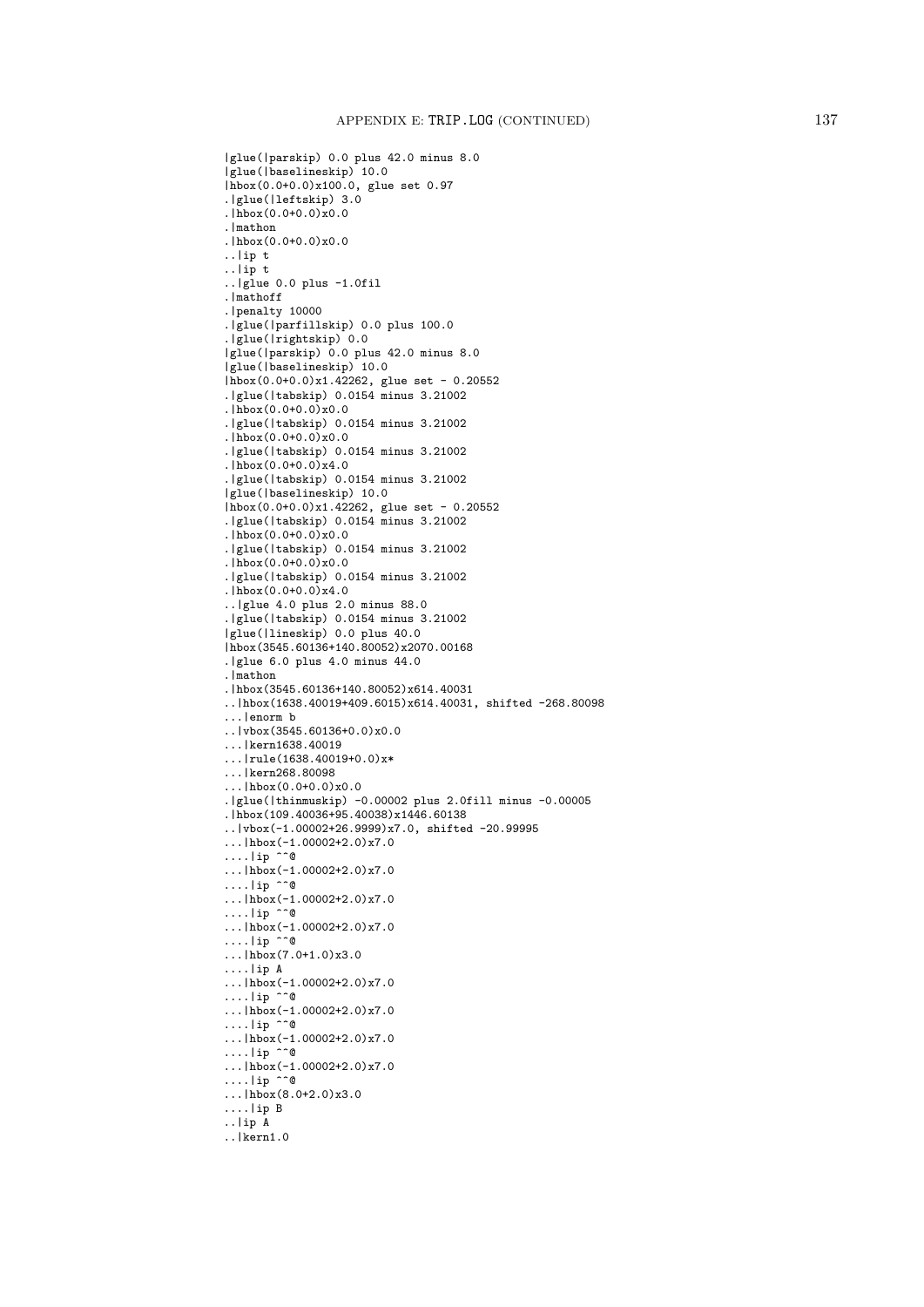## 138 APPENDIX E: TRIP.LOG (CONTINUED)

```
..|ip a
..|kern1.0
..|hbox(-204.80077+409.6015)x1433.60138, shifted -314.20113
...|enorm ^^@
.|mathoff
.|ip A (ligature AA)
.|kern 1.0
|glue(|parskip) 0.0 plus 42.0 minus 8.0
|glue(|lineskip) 0.0 plus 40.0
|hbox(0.0+0.0)x100.0, glue set 0.97
.|glue(|leftskip) 3.0
.|hbox(0.0+0.0)x0.0
.|penalty 10000
.|glue(|parfillskip) 0.0 plus 100.0
.|glue(|rightskip) 0.0
|penalty 97
|glue(|baselineskip) 10.0
|hbox(0.0+0.0)x0.03079
.|glue(|tabskip) 0.0154 minus 3.21002
\cdot|hbox(0.0+0.0)x0.0.|glue(|tabskip) 0.0154 minus 3.21002
|penalty 97
|penalty 97
|glue(|baselineskip) 10.0
|hbox(0.0+0.0)x0.03079
.|glue(|tabskip) 0.0154 minus 3.21002
.\overline{hbox(0.0+0.0)}\times0.0.|glue(|tabskip) 0.0154 minus 3.21002
|penalty 97
|glue(|baselineskip) 10.0
|hbox(0.0+0.0)x0.03079
.|glue(|tabskip) 0.0154 minus 3.21002
.|hbox(0.0+0.0)x0.0
.|glue(|tabskip) 0.0154 minus 3.21002
|penalty 97
|glue(|parskip) 0.0 plus 42.0 minus 8.0
|glue(|baselineskip) 10.0
|hbox(0.0+0.0)x100.0, glue set 0.966
.|glue(|leftskip) 3.0
\frac{1}{h}hbox(0.0+0.0)x0.0
.|rule(*+*)x0.4
.|penalty 10000
.|glue(|parfillskip) 0.0 plus 100.0
.|glue(|rightskip) 0.0
total height 3796.40189 plus 332.0 plus 2.0fil plus -803.0fill minus 49.
\Omegagoal height 16383.99998
### recent contributions:
|rule(0.4+0.0)x*
prevdepth ignored, prevgraf 1 line
! OK.
|showlonglists ...99 |showlists
                                 |pagegoal =10000pt}
l.439 ...\endgroup\showlonglists
                                 $}\showboxbreadth9\showboxdepth9
{restoring |showboxdepth=1}
{restoring |showboxbreadth=2}
{restoring |tracingcommands=2}
{math shift character $}
{restoring |fam=0}
{restricted horizontal mode: end-group character }}
{restoring |x=|char"C8}
{vertical mode: |showboxbreadth}
{|showboxdepth}
^^M->|relax
{|relax}
{|showbox}
> \box9=
```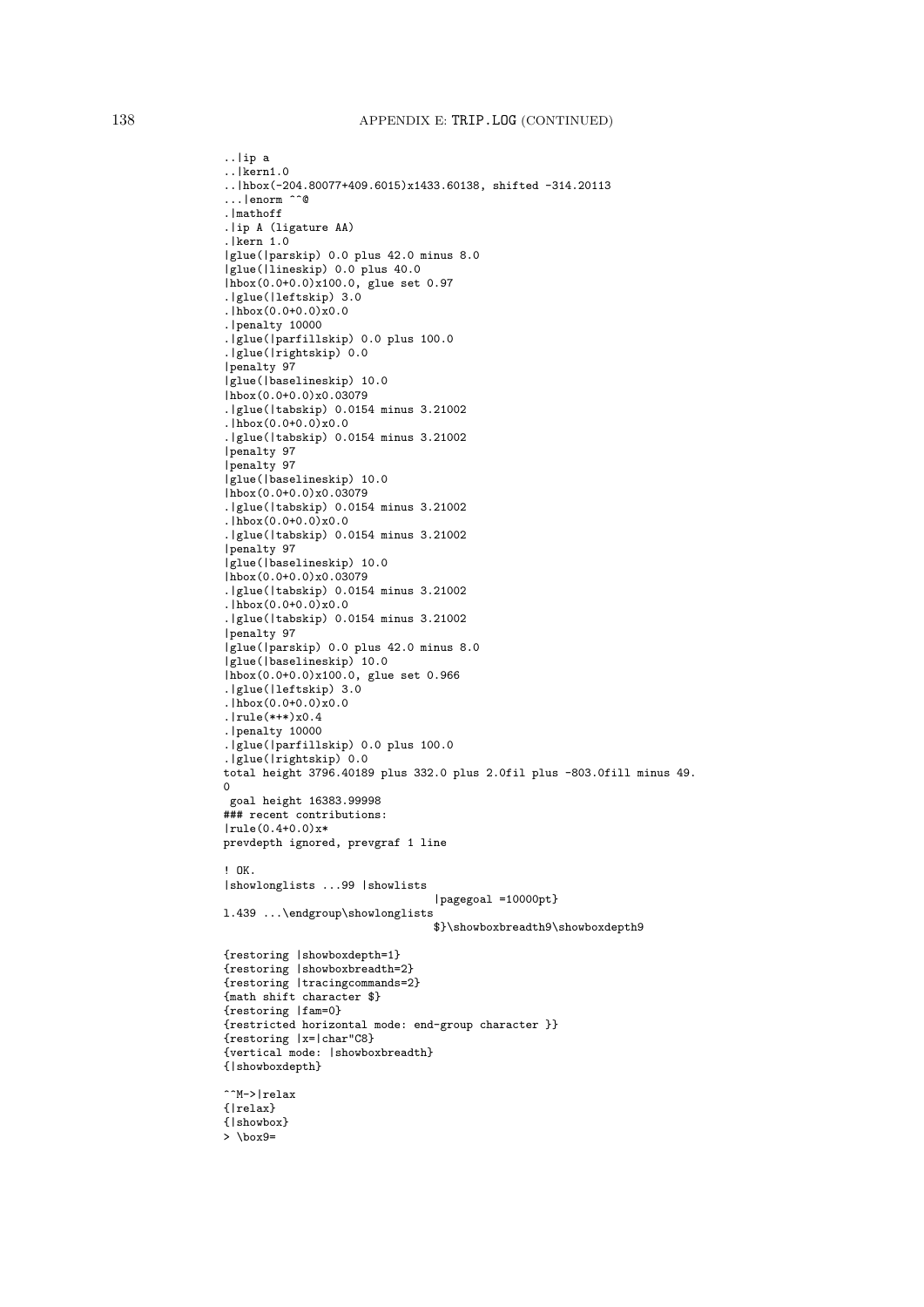```
|hbox(19.6+1.0)x100.98999
.|vbox(17.0+1.0)x100.0
..|hbox(7.0+1.0)x100.0, glue set 0.85294
...|glue(|leftskip) 3.0
\ldots|hbox(0.0+0.0)x0.0
...|discretionary
...|glue 0.0 plus 2.0 minus 88.0
...|ip A (ligature BB)
...|kern2.0
...|ip A (ligature BB)
...|kern2.0
...|ip A (ligature BB)
...etc.
..|glue(|parskip) 0.0 plus 42.0 minus 8.0
..|glue(|baselineskip) 2.0
..|hbox(7.0+1.0)x100.0, glue set 0.85294
...|glue(|leftskip) 3.0
...|hbox(0.0+0.0)x0.0
...|discretionary
...|glue 0.0 plus 2.0 minus 88.0
...|ip A (ligature BB)
...|kern2.0
...|discretionary replacing 3
....|ip B
...||ip A (ligature BB)
...||kern2.0
...||ip B
...|ip A (ligature BB)
...|kern2.0
...etc.
.|mathon
.|vbox(19.6+0.0)x0.99
..|kern10.0
..|hbox(3.5+4.1)x0.99
...|smalltrip A
...|hbox(0.0+0.0)x-0.01, shifted 4.1..|kern2.0
..|hbox(0.0+0.0)x0.99, glue set 0.49501fil
...|glue 0.0 plus 1.0fil minus 1.0fil
\ldots | vbox(0.0+0.0) x0.0
....|glue 0.0 plus 1.0fil minus 1.0fil
...|glue 0.0 plus 1.0fil minus 1.0fil
.|glue(|thinmuskip) -0.00002 plus 2.0fill minus -0.00005
\cdot|hbox(0.0+0.0)x0.0.|mathoff
! OK.
<to be read again>
                   |PAR
l.440 \showbox9\PAR
                   {\output}\pmod{10001\deadcycles=2}\scr...{|par}
{begin-group character {}
{|output}
{|penalty}
% t=3796.80188 plus 332.0 plus 2.0fil plus -803.0fill minus 49.0 g=10000
.0 b=0 p=-10001 c=-10001#
[-2.2.-1118806.0.11.196608.327680.1572864.1073741823]
Memory usage before: 895&439; after: 290&420; still untouched: 175
{|deadcycles}
{end-group character }}
{restoring |output={|showthe |deadcycles |global |advance |ETC.}
{|scrollmode}
{|hbox}
{restricted horizontal mode: |write}
{|showlists}
### restricted horizontal mode entered at line 441
|write-{|if 01{|else unbal}|fi }
```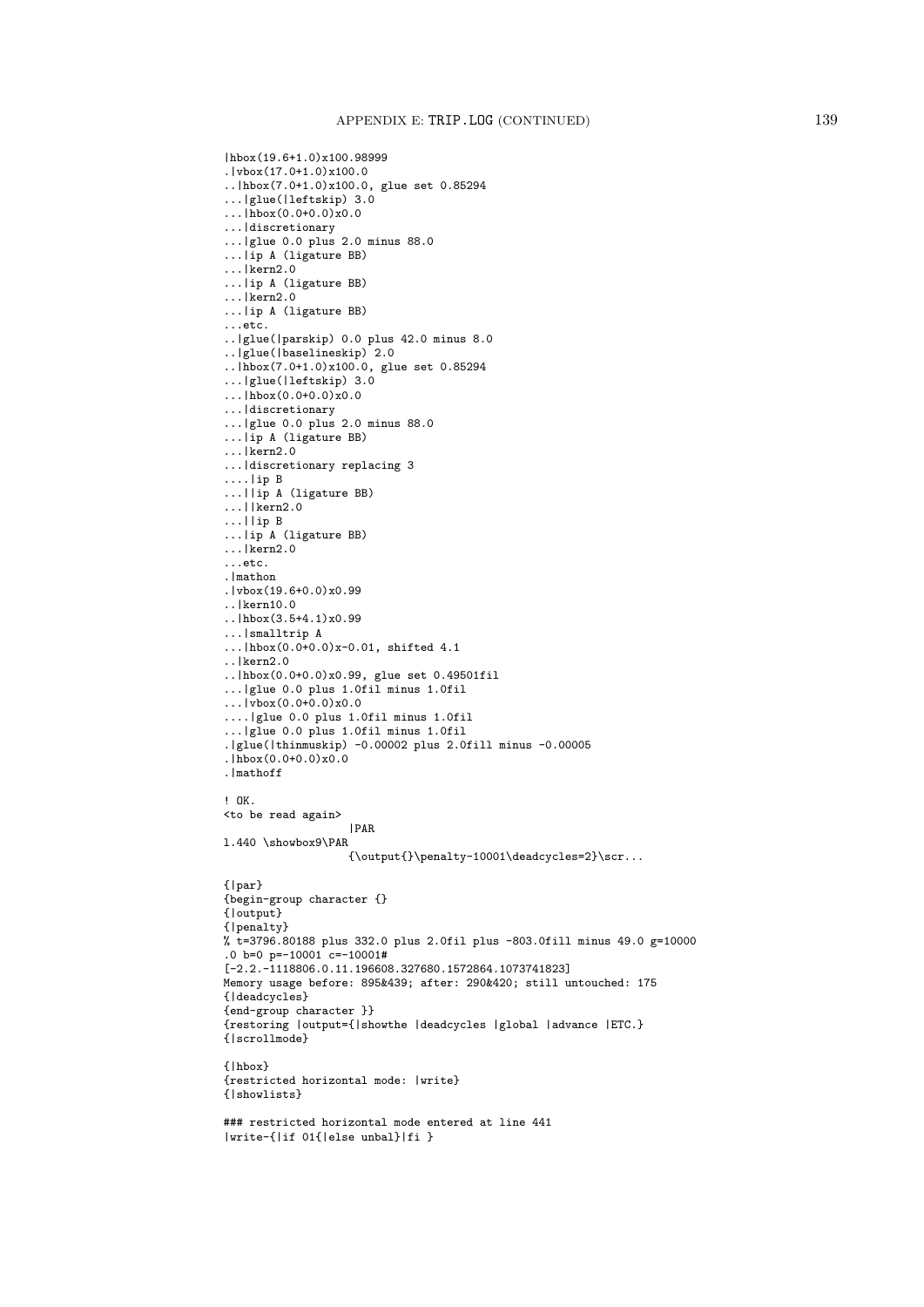```
spacefactor 1000
### vertical mode entered at line 0
prevdepth ignored, prevgraf 1 line
! OK.
l.441 ...se unbal}\fi}\showlists
                                \tracingonline1%
{|tracingonline}
{|escapechar}
{^^?global}
{^^?global}
{end}
! Missing } inserted.
<inserted text>
                }
<to be read again>
                   end
l.442 ...lobal\escapechar256\end
I've inserted something that you may have forgotten.
(See the <inserted text> above.)
With luck, this will get me unwedged. But if you
really didn't forget anything, try typing '2' now; then
my insertion and my current dilemma will both disappear.
{end-group character }}
{retaining escapechar=256}
{restoring tracingonline=0}
%% goal height=16383.99998, max depth=2.0
{vertical mode: end}
% t=20.0 plus 1.0fil g=16383.99998 b=0 p=0 c=0#
% t=20.0 plus 1.0fil plus 1.0fill g=16383.99998 b=0 p=-1073741824 c=-107
3741824#
output->{showthe deadcycles global advance countz by1global globaldefs -
1 gdef local {}unvbox 255end rb }
{internal vertical mode: showthe}
> 3.<output> {showthe deadcycles
                             global advance countz by1global ...
<to be read again>
                   end
l.442 ...lobal\escapechar256\end
{global}
{global}
{gdef}
{unvbox}
{end}
! You can't use 'end' in internal vertical mode.
<recently read> end
<output> ...cal {}unvbox 255end
                                rb }
<to be read again>
                   end
l.442 ...lobal\escapechar256\end
Sorry, but I'm not programmed to handle this case;
I'll just pretend that you didn't ask for it.
If you're in the wrong mode, you might be able to
return to the right one by typing 'I}' or 'I$' or 'I\par'.
{end-group character }}
! Unbalanced output routine.
<output> ... {}unvbox 255end rb
                                }
<to be read again>
                   end
l.442 ...lobal\escapechar256\end
```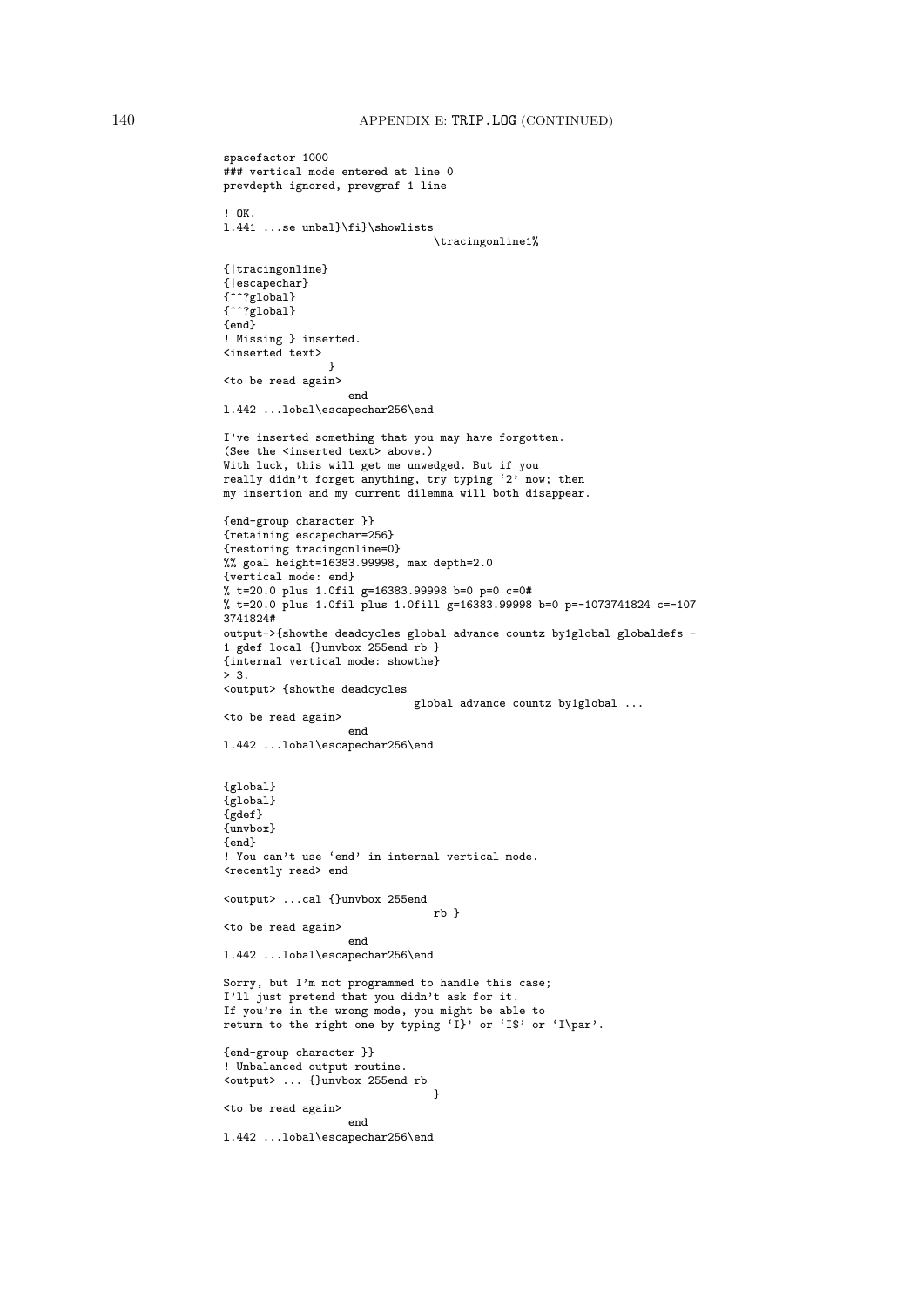```
Your sneaky output routine has problematic {'s and/or }'s.
I can't handle that very well; good luck.
{restoring local=undefined}
%% goal height=16383.99998, max depth=2.0
% t=20.0 plus 1.0fil g=16383.99998 b=0 p=0 c=0#
{vertical mode: end}
% t=20.0 plus 1.0fil plus 1.0fill g=16383.99998 b=0 p=0 c=0#
% t=20.0 plus 1.0fil plus 2.0fill g=16383.99998 b=0 p=-1073741824 c=-107
3741824#
! Output loop---3 consecutive dead cycles.
<to be read again>
                   end
l.442 ...lobal\escapechar256\end
I've concluded that your \output is awry; it never does a
\shipout, so I'm shipping \box255 out myself. Next time
increase \maxdeadcycles if you want me to be more patient!
Completed box being shipped out [-1.2.-1118806.0.11.196608.327680.157286
4.1073741823]
vbox(16383.99998+0.0)x100.0, glue set 8182.0fill
.glue(topskip) 20.0 plus 1.0fil
.hbox(0.0+0.0)x0.0..write-{if 01{else unbal}fi }
.hbox(0.0+0.0)x100.0
.glue 0.0 plus 1.0fill
.penalty 10000
.hbox(0.0+0.0)x100.0.glue 0.0 plus 1.0fill
write->if 01{else unbal}fi
{no mode: if}
{false}
! Unbalanced write command.
<write> if 01{else unbal}fi
<inserted text>
                }endwrite
<to be read again>
                   end
l.442 ...lobal\escapechar256\end
On this page there's a \write with fewer real \{'s than \}'s.
I can't handle that very well; good luck.
unbal
Memory usage before: 334&431; after: 292&418; still untouched: 175
{vertical mode: end}
 \lambda(end occurred inside a group at level 1)
(end occurred when if on line 442 was incomplete)
(end occurred when ifcase on line 419 was incomplete)
(end occurred when iftrue on line 413 was incomplete)
Here is how much of TeX's memory you used:
 47 strings out of 1674
 253 string characters out of 8367
 2825 words of memory out of 3000
 372 multiletter control sequences out of 2100
 3041 words of font info for 4 fonts, out of 20000 for 75
 2 hyphenation exceptions out of 307
 7i,7n,9p,113b,38s stack positions out of 200i,40n,60p,500b,600s
Output written on trip.dvi (16 pages, 2920 bytes).
```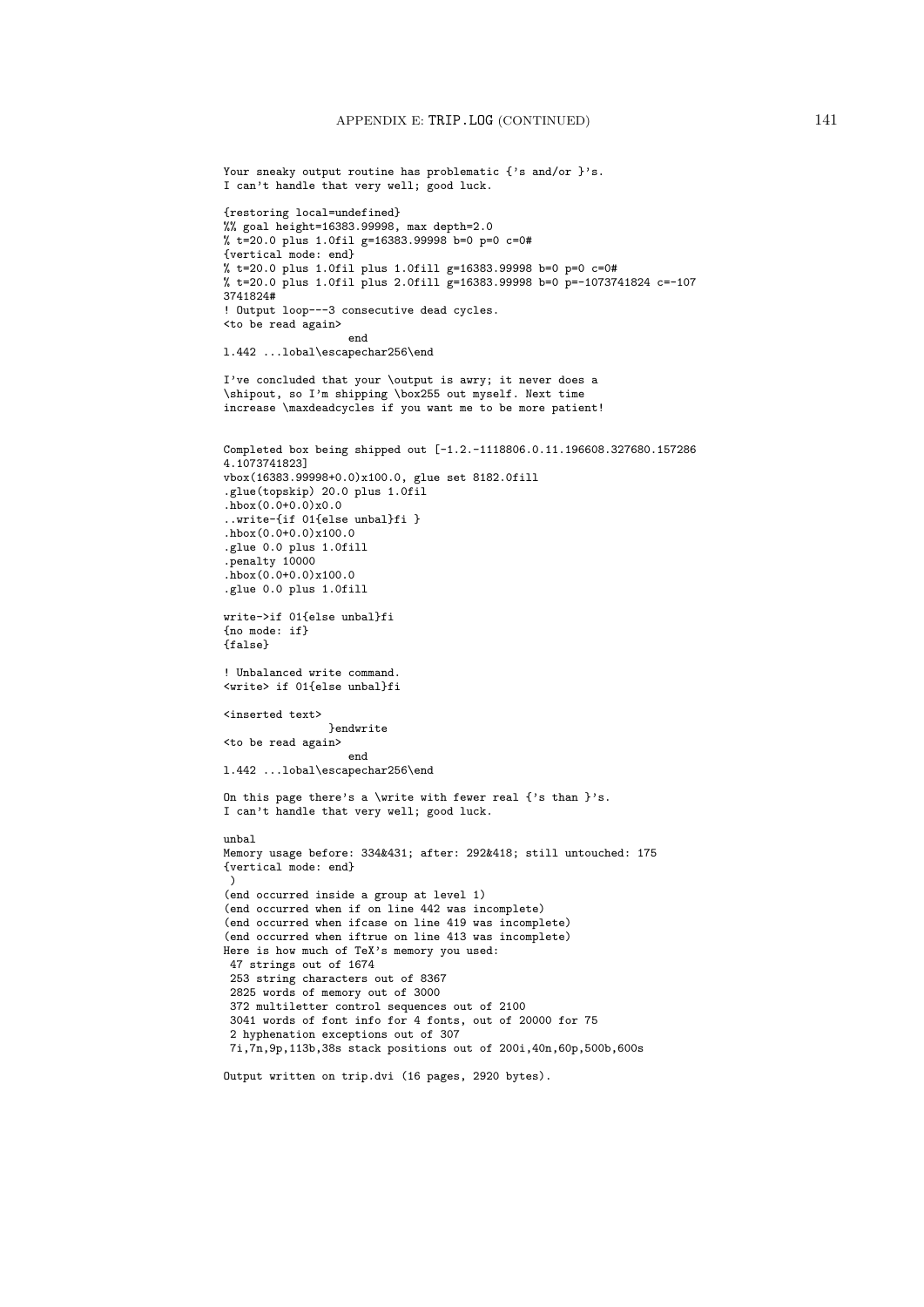Appendix F: The TRIP.TYP file. Here is another major component of the test. It shows the output of DVItype applied to the file TRIP.DVI that was created at the same time Appendix E was produced.

```
This is DVItype, Version 3.6
Options selected:
  Starting page = *,*,*,*,*,*,*,*,*,*Maximum number of pages = 1000000
  Output level = 2 (mnemonics)
  Resolution = 72.27000000 pixels per inch
numerator/denominator=25400000/473628672<br>magnification=2000; 0.00003052 pix
                            0.00003052 pixels per DVI unit
' TeX output 1776.07.04:1200'
42: beginning of page 0.0.0.0.11.0.0.0.0.0
87: down4 129105920
92: down3 655360
96: push
97: right3 1310720
\lceil \rceil101: down3 1310720
105: setrule height 65536, width 65536
114: pop
115: eop
116: beginning of page -5000.0.0.0.11.53110374.0.0.0.0
161: push
162: down4 116090475
167: push
168: right3 262144
[ ]
172: setrule height 26214, width 655360
181: right3 32773
\lceil \rceil185: push
186: fntdef1 0: trip---loaded at size 655360 DVI units
(this font is magnified 200%)
206: fntnum0
207: setchar65
[A]
208: pop
209: w3 131072
[ ]
213: push
214: setchar65
\lceil A \rceil215: pop
216: w0 131072
[ ]217: push
218: setchar65
[A]
219: pop
220: w0 131072
[ ]221: push
222: setchar65
[A]
223: pop
224: right3 229371
\lceil \rceil228: push
229: setchar65
\lceil A \rceil230: pop
231: w0 131072
[ ]
232: push
233: setchar65
[A]
234: pop
235: w0 131072
```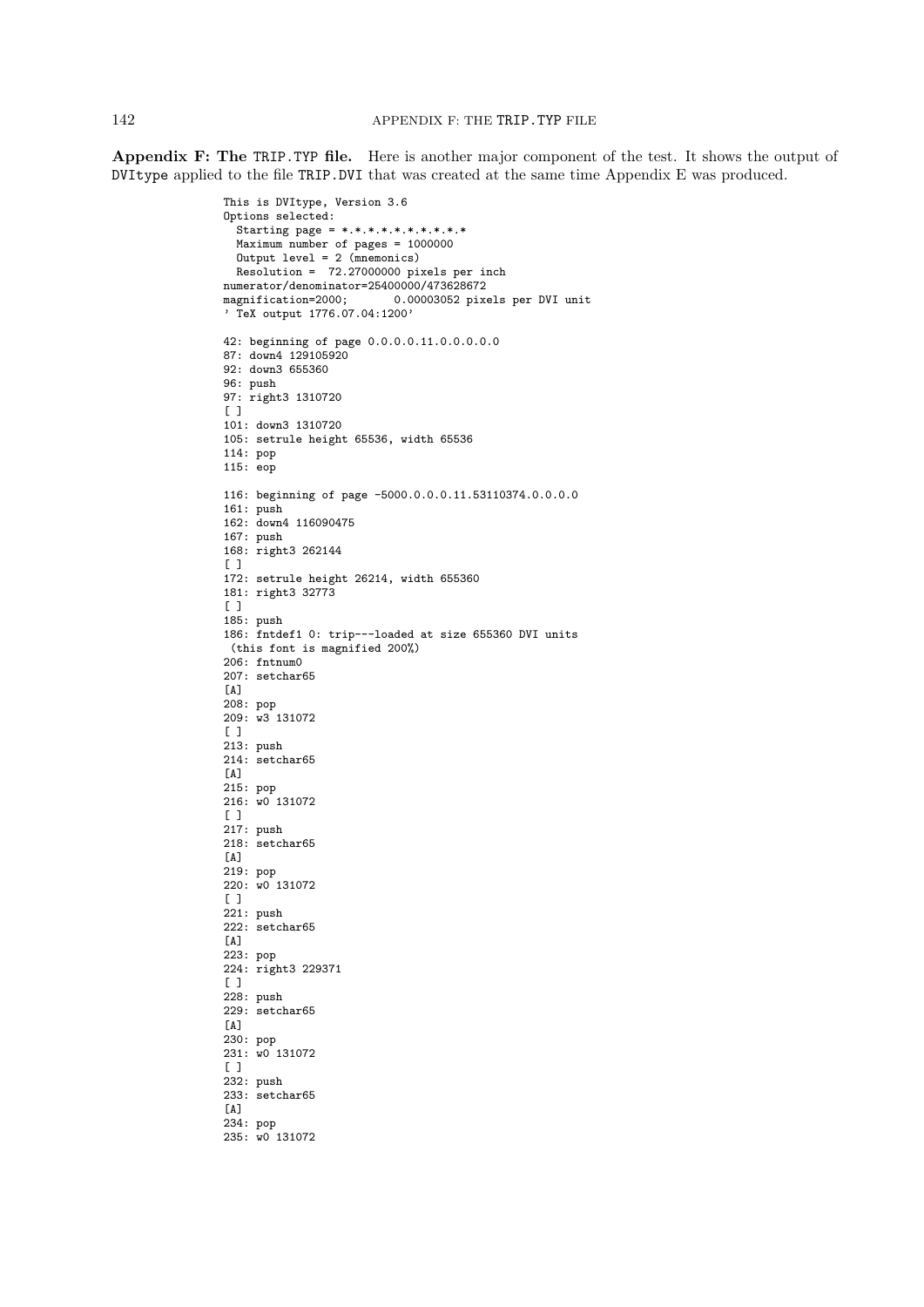[ ] 236: push 237: setchar65 [A] 238: pop 239: w0 131072  $[$   $]$ 240: push 241: setchar65  $[A]$ 242: pop 243: w3 144181  $[$   $]$ 247: push 248: setchar65  $[A]$ 249: pop 250: w0 144181  $[$   $]$ 251: push 252: setchar65 [A] 253: pop 254: w0 144181  $[ ]$ 255: push 256: setchar65 [A] 257: pop 258: w0 144181 [ ] 259: push 260: setchar65  $[A]$ 261: pop 262: pop 263: down3 1114112 267: push 268: right3 262144  $\sqrt{ }$ 272: setrule height 26214, width 655360 281: right3 32773 285: push 286: setchar65  $[A]$ 287: pop 288: w3 131072  $[$   $]$ 292: push 293: setchar65 [A] 294: pop 295: w0 131072 [ ] 296: push 297: setchar65 [A] 298: pop 299: w0 131072  $[$   $]$ 300: push 301: setchar65  $[A]$ 302: pop 303: right3 229371  $[$   $]$ 307: push 308: setchar65 [A] 309: pop 310: w0 131072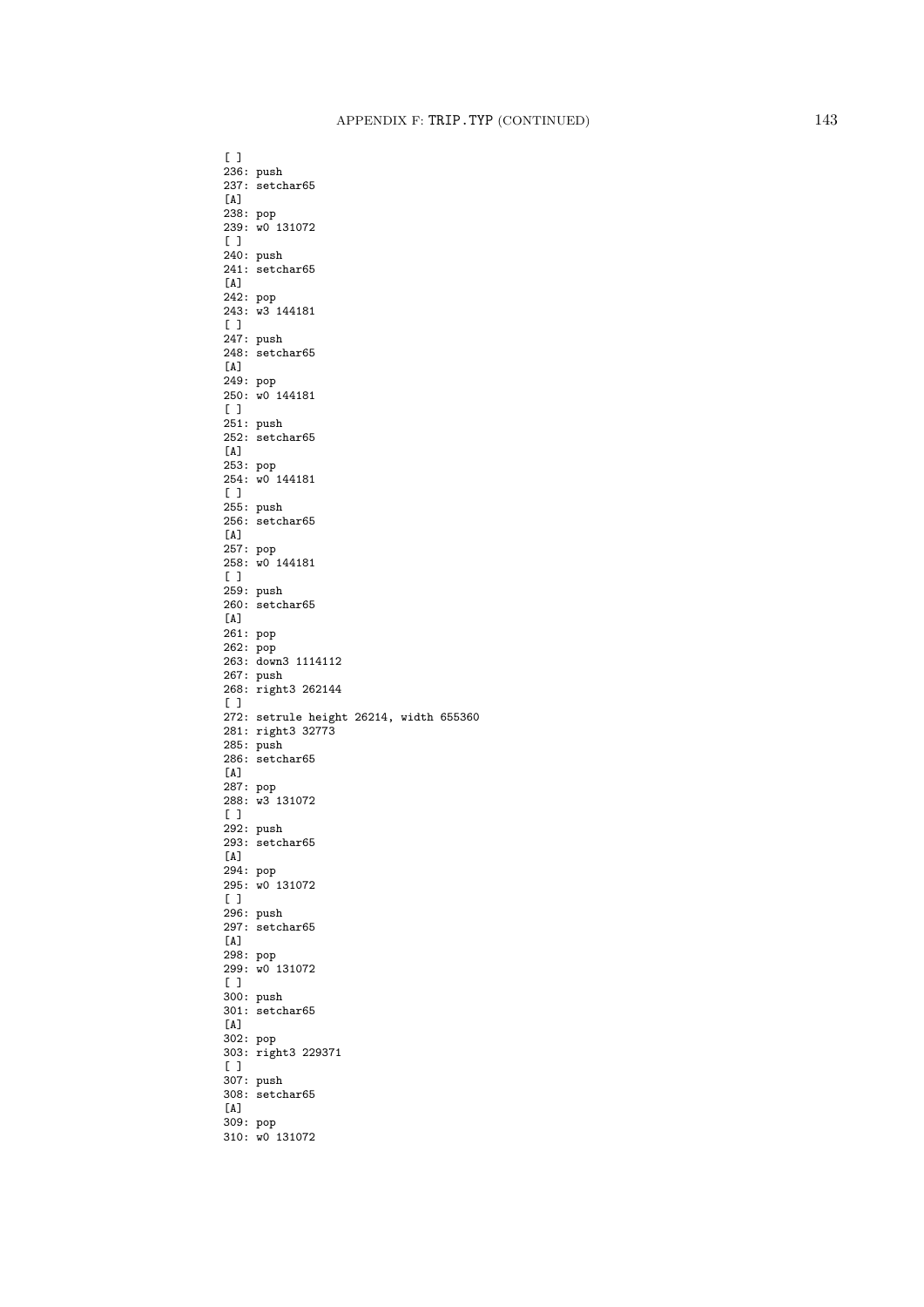$[$   $]$ 311: push 312: setchar65 [A] 313: pop 314: w0 131072  $[ ]$ 315: push 316: setchar65  $[A]$ 317: pop 318: w0 131072  $[$   $]$ 319: push 320: setchar65  $[A]$ 321: pop 322: w3 144181  $[$   $]$ 326: push 327: setchar65 [A] 328: pop 329: w0 144181  $[ ]$ 330: push 331: setchar65 [A] 332: pop 333: w0 144181 [ ] 334: push 335: setchar65  $[A]$ 336: pop 337: w0 144181  $[ ]$ 338: push 339: setchar65  $\lceil A \rceil$ 340: pop 341: pop 342: pop 343: eop 344: beginning of page 10000.0.0.0.11.131072.0.0.0.0 389: push 390: down4 32460719 395: push 396: fntnum0 397: setchar65 [A] 398: down3 65536 402: setrule height 524288, width 327680 411: pop 412: y3 1880637 416: push 417: setchar65  $\sqrt{A}$ 418: down3 65536 422: setrule height 524288, width 327680 431: pop 432: y0 1880637 433: push 434: setchar65 [A] 435: down3 65536 439: setrule height 524288, width 327680 448: pop 449: down3 -1396163 453: push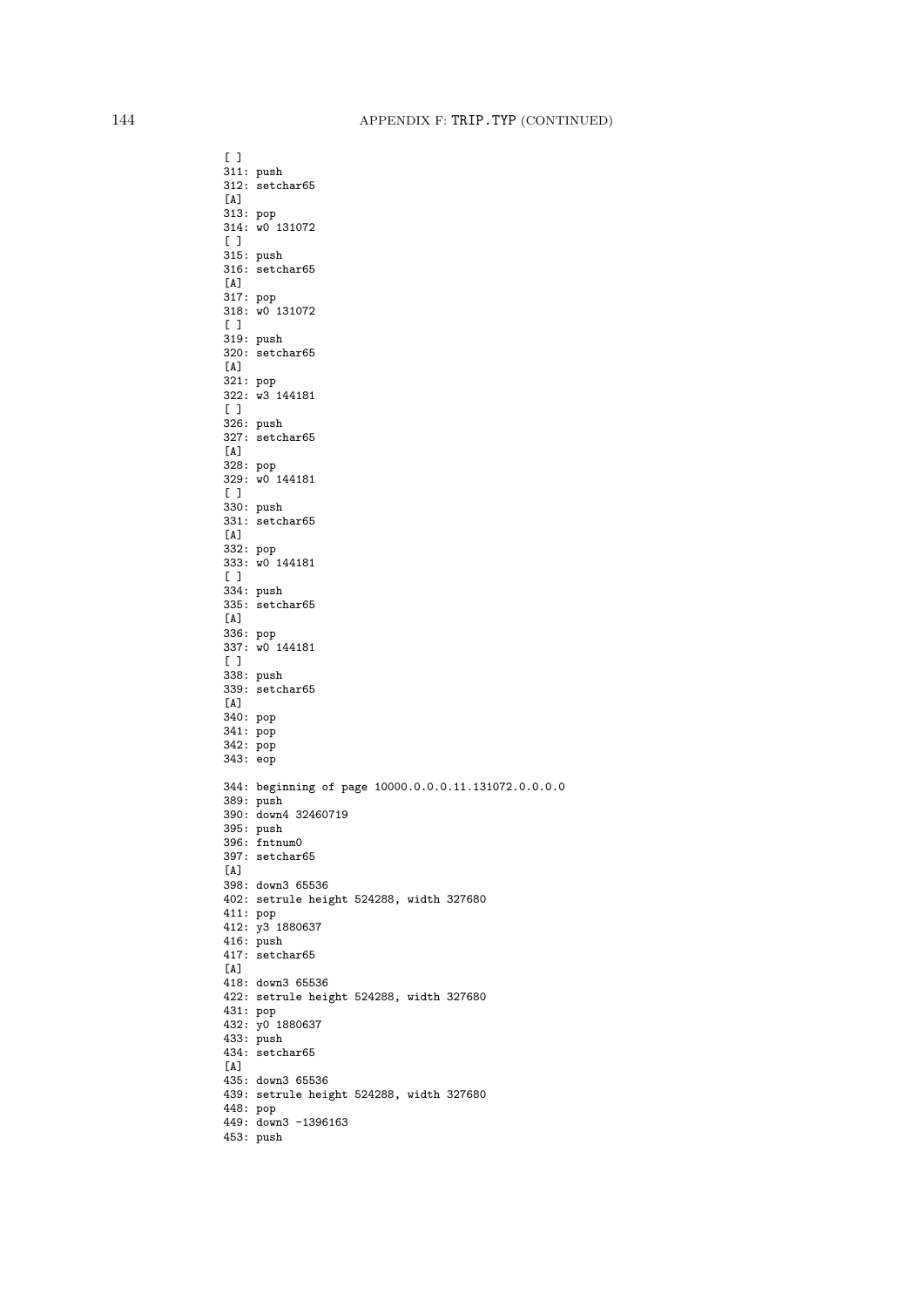454: setchar65  $\lceil A \rceil$ 455: down3 65536 459: setrule height 524288, width 327680 468: pop 469: pop 470: eop 471: beginning of page -333.0.0.0.11.655360000.0.0.0.0 516: push 517: down4 651689984 522: xxx '?-1000.0pt' non-ASCII character in xxx command! 534: down3 655360 538: push 539: fntnum0 540: setchar65  $[A]$ 541: down3 65536 545: setrule height 524288, width 327680 554: pop 555: pop 556: eop 557: beginning of page -333.0.0.0.11.0.0.0.0.0 602: eop 603: beginning of page -2.0.0.0.11.0.0.0.0.0 648: eop 649: beginning of page -2.0.0.0.11.0.0.0.0.0 694: down4 1001310720 699: push 700: push 701: push 702: down3 -1441792 706: down3 1441792 710: pop 711: pop  $712: \text{push}$ 713: push 714: down3 -1441792 718: down3 1310720 722: pop 723: pop 724: push 725: push 726: down3 -1441792 730: down3 1310720 734: pop 735: pop 736: pop 737: y3 655360 741: push 742: right3 393217 [ ] 746: fntnum0 747: setchar65 748: right3 131072 752: setchar66 [A B] 753: pop 754: y0 655360 755: push 756: right3 196609 760: setchar67 [ C] 761: push 762: putrule height 26214, width 393216 771: pop 772: pop 773: eop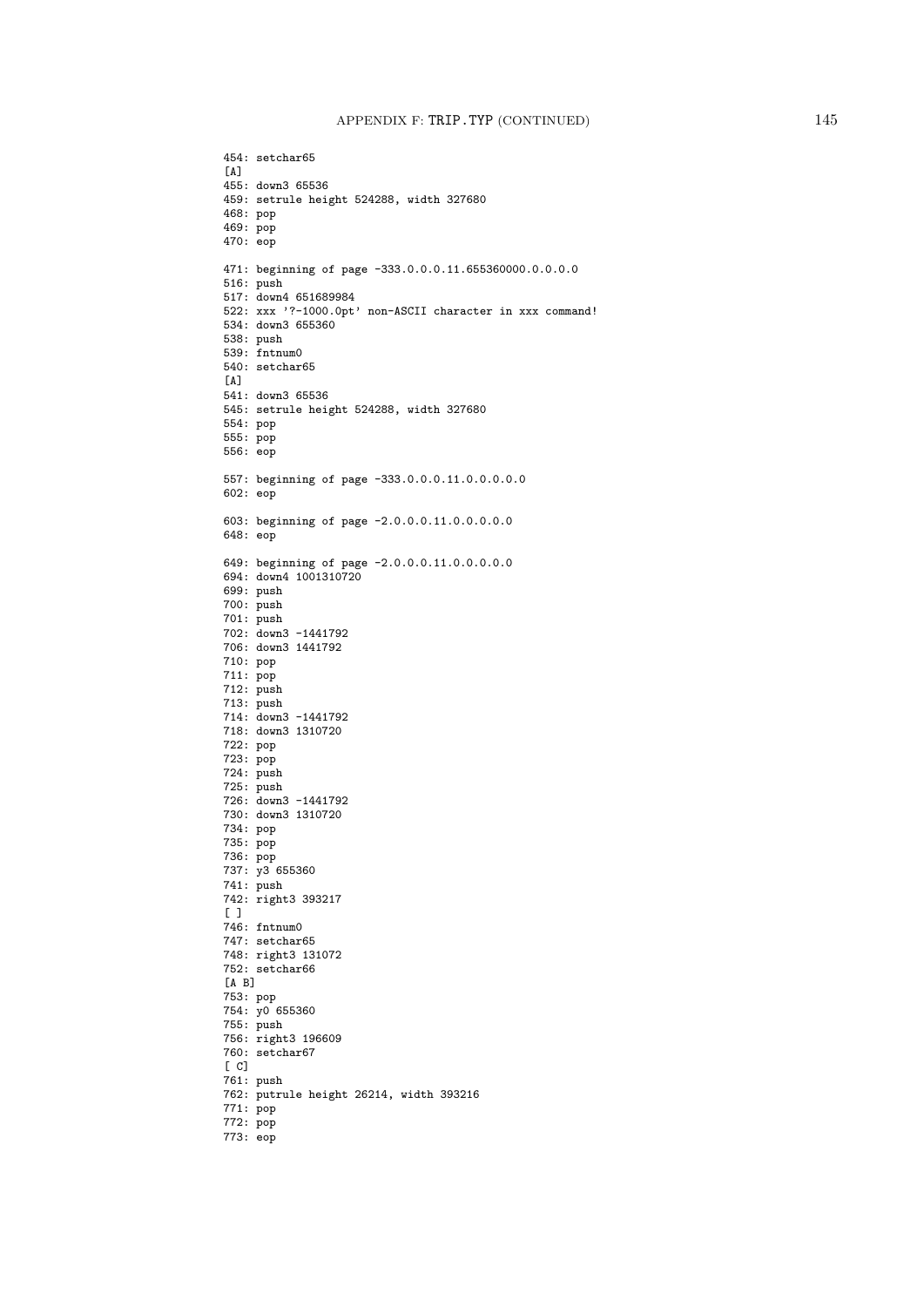774: beginning of page -2.0.0.0.11.0.0.0.0.0 819: down4 1001179648 824: push 825: right3 196609  $[$   $]$ 829: fntnum0 830: setchar65 831: right3 4653056 835: setchar47 836: right3 65536 840: setchar65 841: w3 131072 845: setchar65 846: w0 131072 847: setchar65  $[A \ /A \ A \ A]$ 848: set1 130 850: set1 130 852: setchar66 853: setchar47 [B/] 854: pop 855: y3 589824 859: push 860: right3 5898241 864: setchar65 865: w3 131072 869: setchar65 870: w0 131072 871: setchar65 [ A A A] 872: pop 873: down3 524288 877: push 878: right3 5898241 882: setchar65 883: w3 131072 887: setchar65 888: w0 131072 889: setchar65 [ A A A] 890: pop 891: y0 589824 892: push 893: right3 5701633 897: setchar65 898: w3 131072 902: setchar65 903: w0 131072 904: setchar65 905: setchar66 [ A A AB] 906: pop 907: y0 589824 908: push 909: right3 5898241 913: setchar65 914: w3 131072 918: setchar65 919: w0 131072 920: setchar65 [ A A A] 921: pop 922: y0 589824 923: push 924: right1 1 926: setchar65 927: right3 131072 931: setchar66 932: right3 262144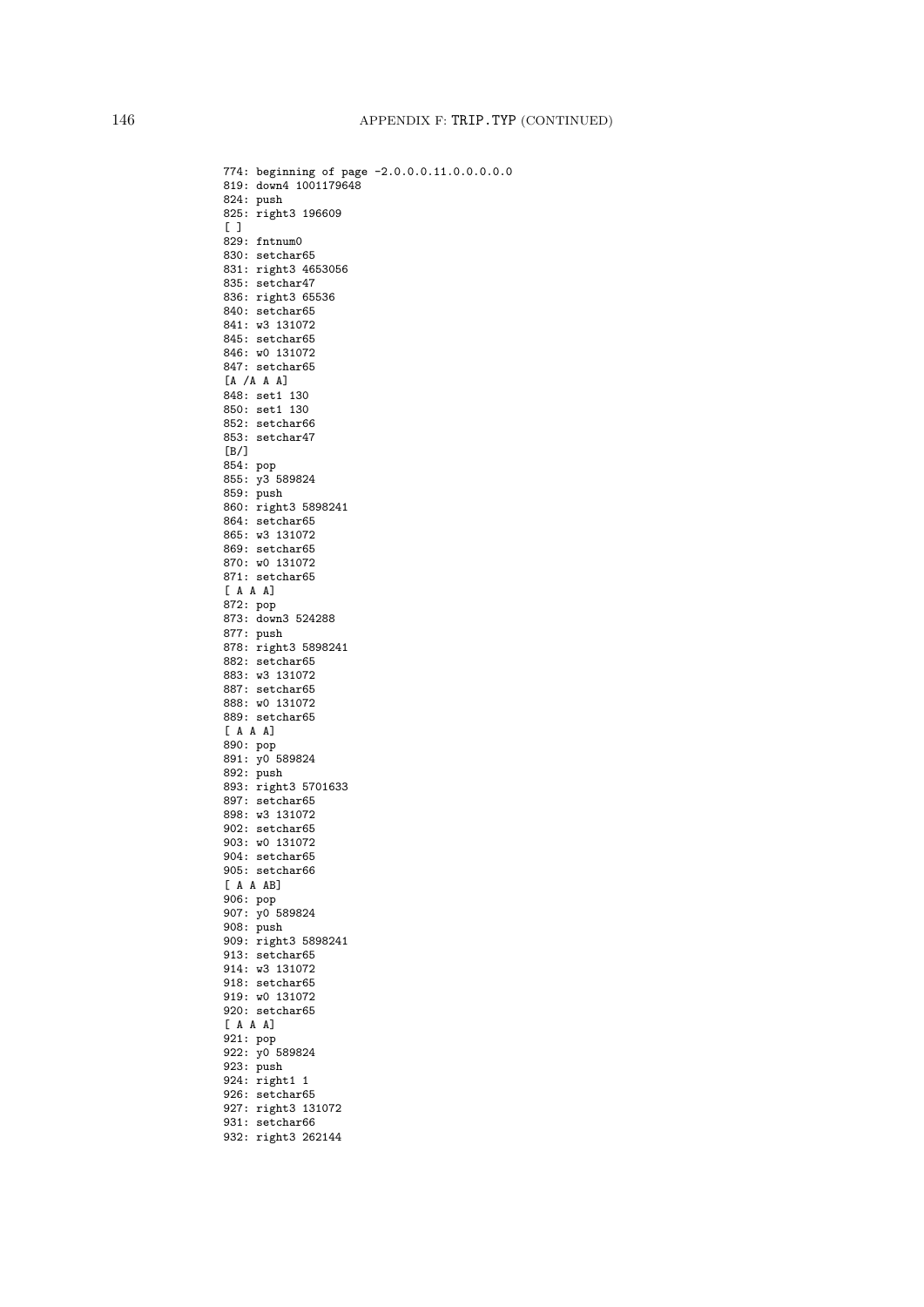936: setchar97 937: setchar66 [A B aB] 938: pop 939: down3 2031616 943: push 944: right3 196609 948: setchar65  $[$  A] 949: pop 950: y3 655360 954: push 955: right3 262144 959: setchar45  $[-1]$ 960: pop 961: y0 655360 962: push 963: right3 196609 967: setchar67  $\Gamma$  C 968: pop 969: y0 655360 970: push 971: right3 196609 975: setchar67  $[C]$ 976: pop 977: y0 655360 978: y0 655360 979: push 980: right3 6422529 984: setchar65 [ A] 985: pop 986: eop 987: beginning of page -2.0.0.0.11.0.327680.0.0.0 1032: down4 1001179648 1037: push 1038: right3 262145  $[$   $]$ 1042: fntnum0 1043: setchar45  $[-]$ 1044: pop 1045: y3 655360 1049: push 1050: right3 262144 1054: setchar45 1055: setchar45  $[--]$ 1056: pop 1057: y0 655360 1058: push 1059: right3 327680 1063: setchar45 1064: setchar45 1065: right3 65536 1069: setchar65  $[--A]$ 1070: pop 1071: down3 851968 1075: eop 1076: beginning of page -2.0.0.0.11.0.327680.0.0.0 1121: down4 639342208 1126: push 1127: push 1128: push 1129: push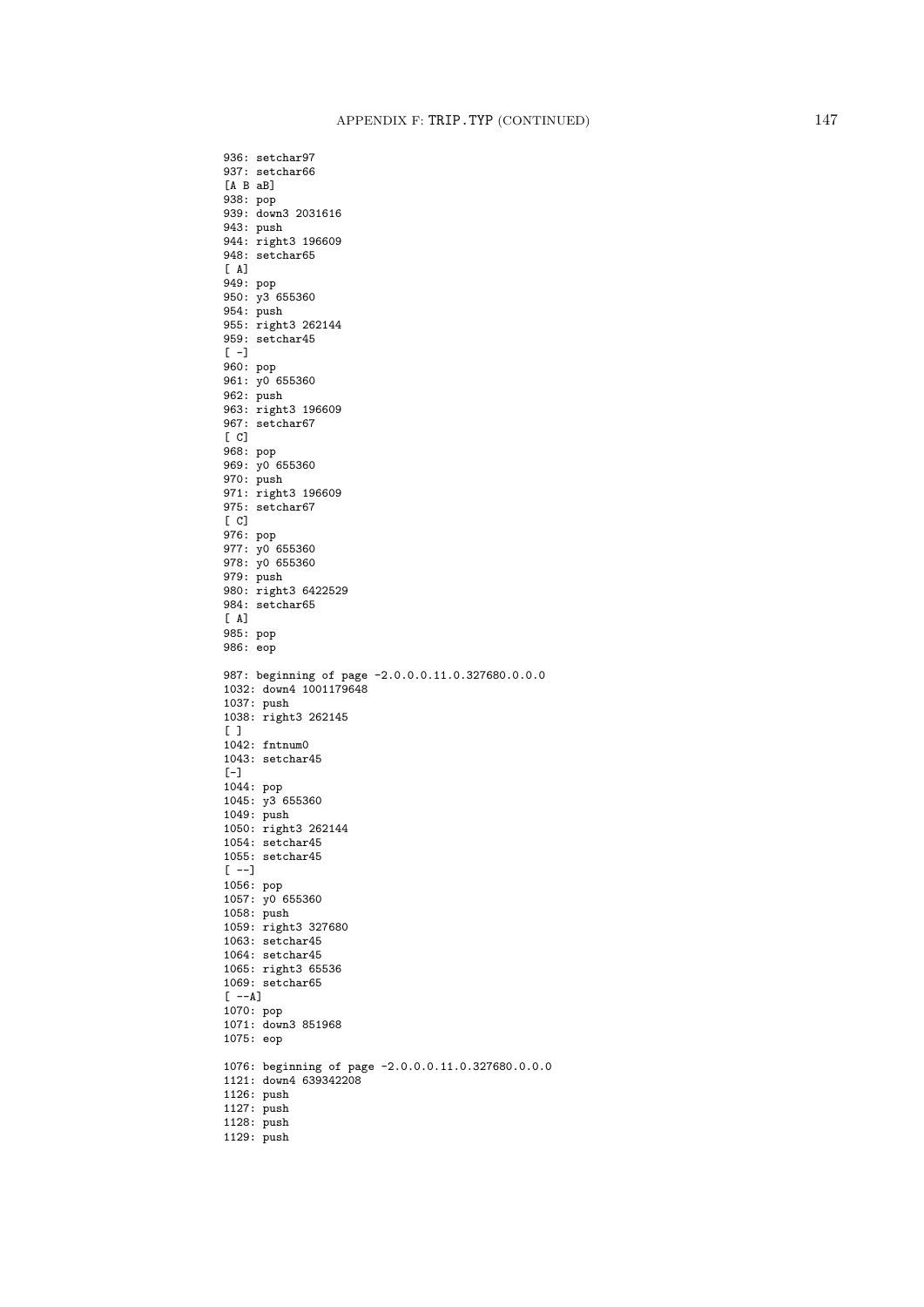1130: down3 -602931 1134: push 1135: right3 740559 [ ] 1139: fntdef1 1: trip---loaded at size 327680 DVI units 1159: fntnum1 1160: setchar65 [A] 1161: pop 1162: right3 740559 [ ] 1166: down3 176947 1170: putrule height 65536, width 98304 1179: down3 635699 1183: push 1184: setchar65 [A] 1185: pop 1186: pop 1187: pop 1188: push 1189: right3 845417 [ ] 1193: down3 -262144 1197: fntnum0 1198: setchar98 [b] 1199: pop 1200: pop 1201: right3 1078433 1205: setchar47 1206: right3 54612 1210: setchar65 1211: right2 -7280  $\lceil$  /A] 1214: fntnum1 1215: setchar45 1216: setchar45 1217: right3 -72816  $[--1]$ 1221: fntnum0 1222: setchar65 1223: w3 36408 1227: setchar47 1228: w0 36408 1229: setchar65 [A/A] 1230: pop 1231: down3 4912743 1235: push 1236: push 1237: push 1238: right3 983045 [ ] 1242: fntdef1 2: trip---loaded at size 1310720 DVI units (this font is magnified 400%) 1262: fntnum2 1263: setchar45  $[-]$ 1264: pop 1265: push 1266: right3 425989  $[$   $]$ 1270: fntnum0 1271: setchar65 [A] 1272: push 1273: down3 -530842 1277: push 1278: push 1279: right3 65536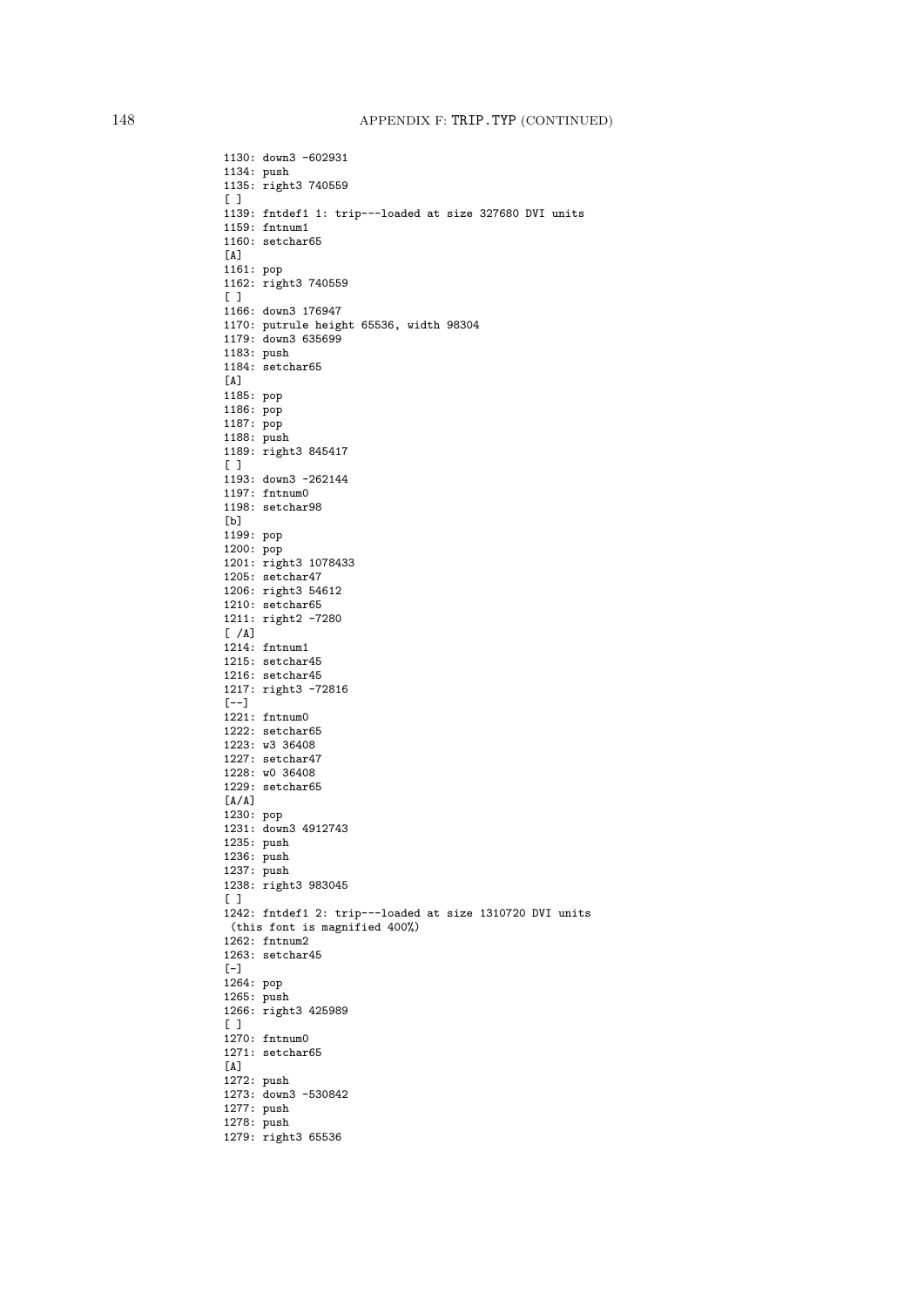1287: setchar97 [a] 1288: pop 1289: right3 196608 1293: setchar47  $[$   $/$ ] 1294: pop 1295: pop 1296: pop 1297: pop 1298: push 1299: right3 818550 [ ] 1303: down3 -1557300 1307: putrule height 65536, width 984062 1316: down3 1557300 1320: push 1321: push 1322: down3 -543949 1326: fntnum1 1327: setchar65 [A] 1328: pop 1329: right3 97649  $[ ]$ 1333: fntnum0 1334: setchar65 [A] 1335: push 1336: down3 268698 1340: setchar45  $[-]$ 1341: pop 1342: push 1343: right3 -310131 1347: down3 -1098548 1351: fntnum1 1352: setchar65 1353: right3 98304 1357: setchar66 [A B] 1358: push 1359: down3 471859 1363: push 1364: right3 140175 [ ] 1368: fntnum2 1369: set1 130 1371: pop 1372: down3 458754 1376: push 1377: push 1378: down3 -65535 1382: setchar65 [A] 1383: pop 1384: right3 411421 1388: setchar65 [ A] 1389: push 1390: down3 -131072 1394: push 1395: right3 -65536 1399: setchar97 [a] 1400: pop 1401: pop 1402: pop 1403: pop 1404: pop

1283: down3 -131072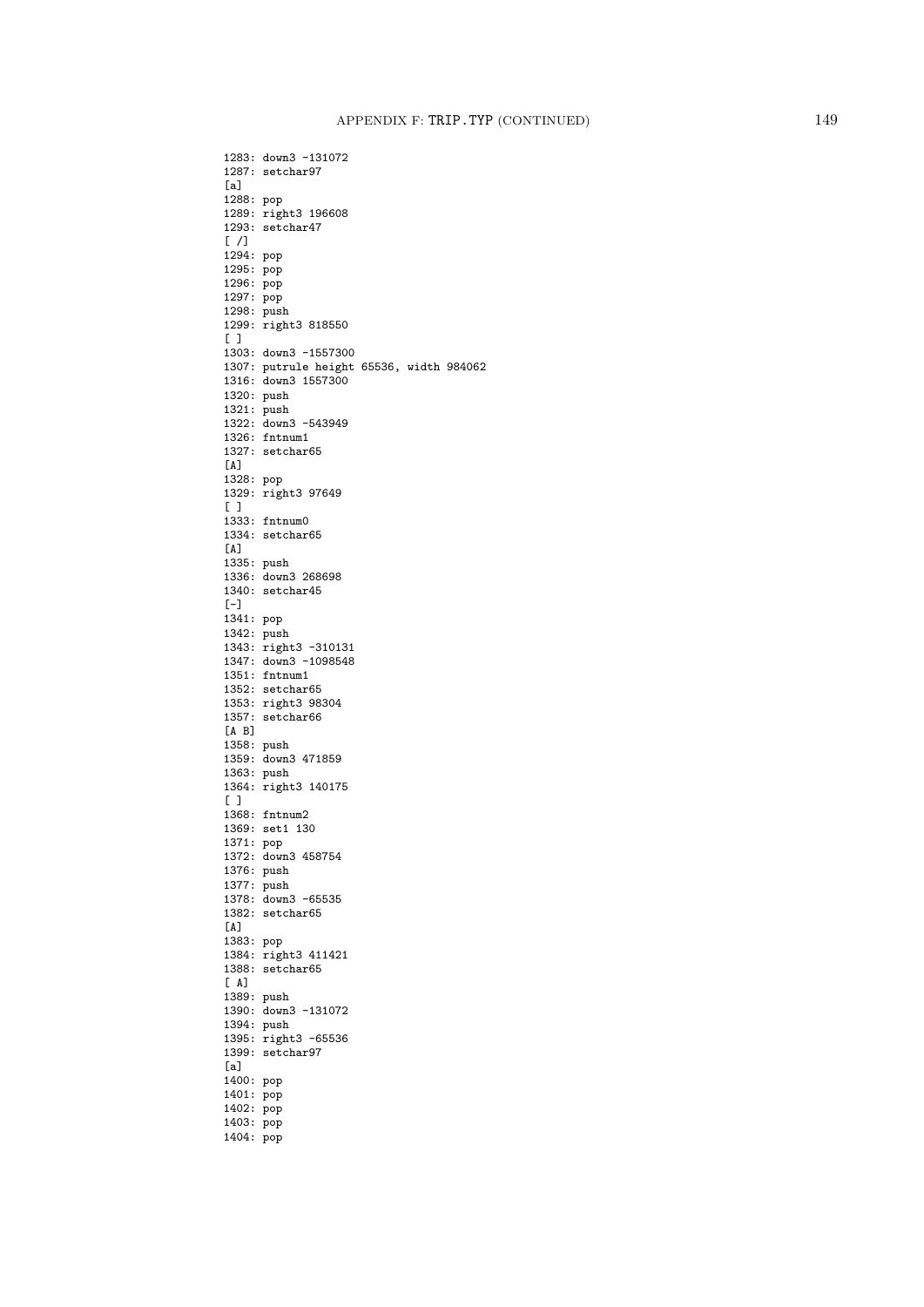1405: pop 1406: pop 1407: push 1408: down3 -1179648 1412: push 1413: right3 1798972  $\lceil$   $\rceil$ 1417: fntnum1 1418: setchar67  $[C]$ 1419: pop 1420: down3 1179648 1424: push 1425: push 1426: right3 1766204  $[ ]$ 1430: down3 -262144 1434: fntnum0 1435: setchar66 [B] 1436: pop 1437: pop 1438: pop 1439: push 1440: push 1441: push 1442: right3 1926404 [ ] 1446: down3 -458752 1450: setchar77 [M] 1451: pop 1452: pop 1453: down3 524288 1457: push 1458: right3 2057476  $[ ]$ 1462: fntnum1 1463: setchar67  $[CI]$ 1464: pop 1465: pop 1466: push 1467: push 1468: push 1469: right3 2414284 [ ] 1473: down3 -3556148 1477: fntnum0 1478: setchar97 [a] 1479: pop 1480: push 1481: right3 2610892 [ ] 1485: down3 -3556148 1489: putrule height 458752, width 2400948 1498: down3 3556148 1502: push 1503: push 1504: push 1505: push 1506: push 1507: down3 -1245183 1511: push 1512: right2 6554 1515: setchar0 1516: pop 1517: y3 65535 1521: push 1522: right2 6554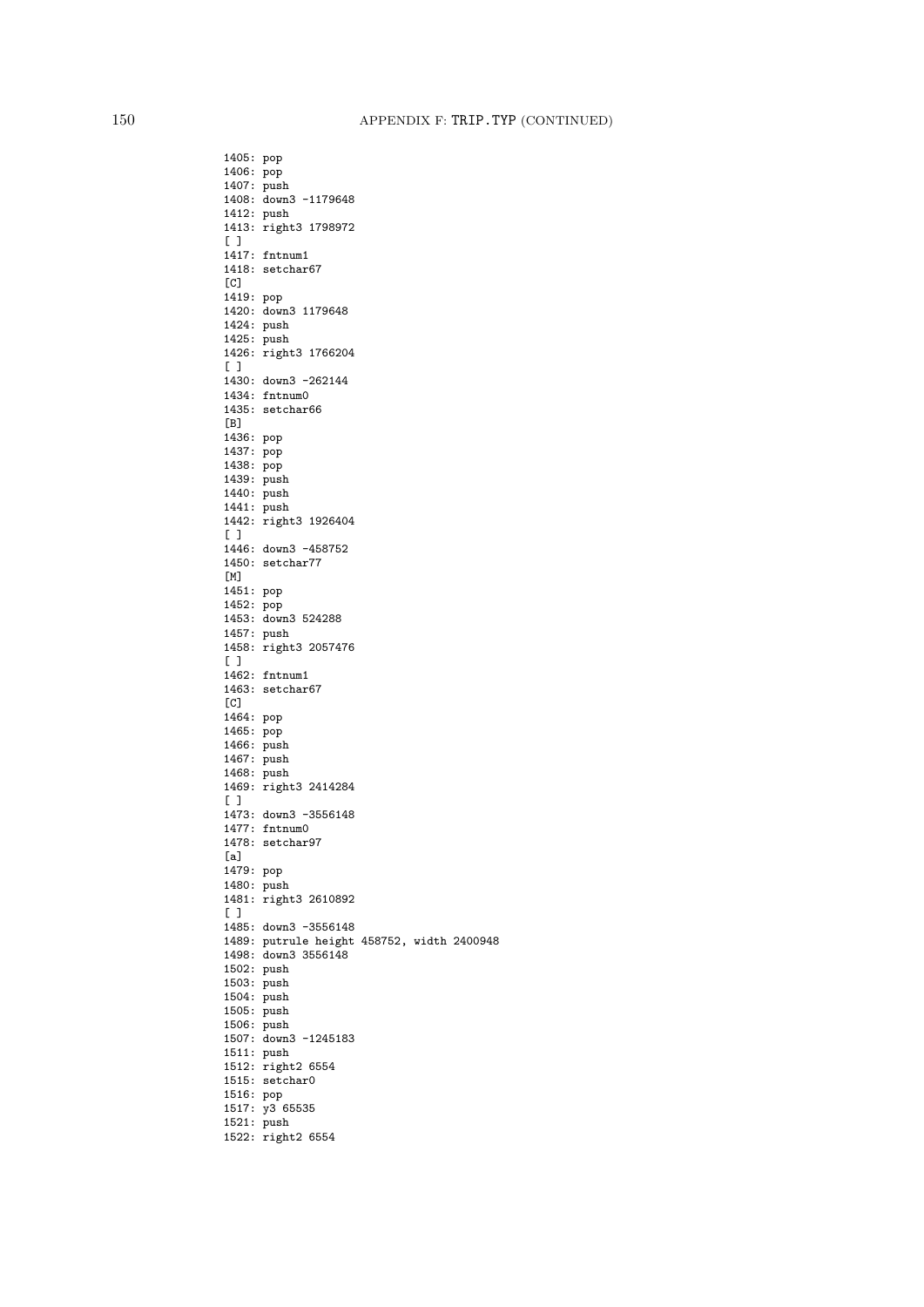1525: setchar0 1526: pop 1527: down3 589824 1531: push 1532: right2 6554 1535: setchar65  $\lceil A \rceil$ 1536: pop 1537: down1 -1 1539: push 1540: right2 6554 1543: setchar0 1544: pop 1545: y0 65535 1546: push 1547: right2 6554 1550: setchar0 1551: pop 1552: down3 655360 1556: push 1557: right2 6554 1560: setchar66 [B] 1561: pop 1562: pop 1563: push 1564: push 1565: push 1566: push 1567: down3 -1425409 1571: push 1572: right3 543623  $[$   $]$ 1576: fntnum2 1577: setchar65  $\sqrt{A}$ 1578: pop 1579: down3 2451048 1583: push 1584: right3 471860  $\lceil$   $\rceil$ 1588: fntnum0 1589: setchar65  $[A]$ 1590: push 1591: down3 -530842 1595: push 1596: right3 65536 1600: fntnum1 1601: setchar45 [-] 1602: pop 1603: down3 1818625 1607: push 1608: push 1609: down3 -638976 1613: push 1614: right2 6554 1617: fntnum2 1618: setchar65 [A] 1619: pop 1620: right2 6554 1623: down3 196608 1627: putrule height 32768, width 393217 1636: down3 1081344 1640: push 1641: right1 1 1643: setchar66 [B] 1644: pop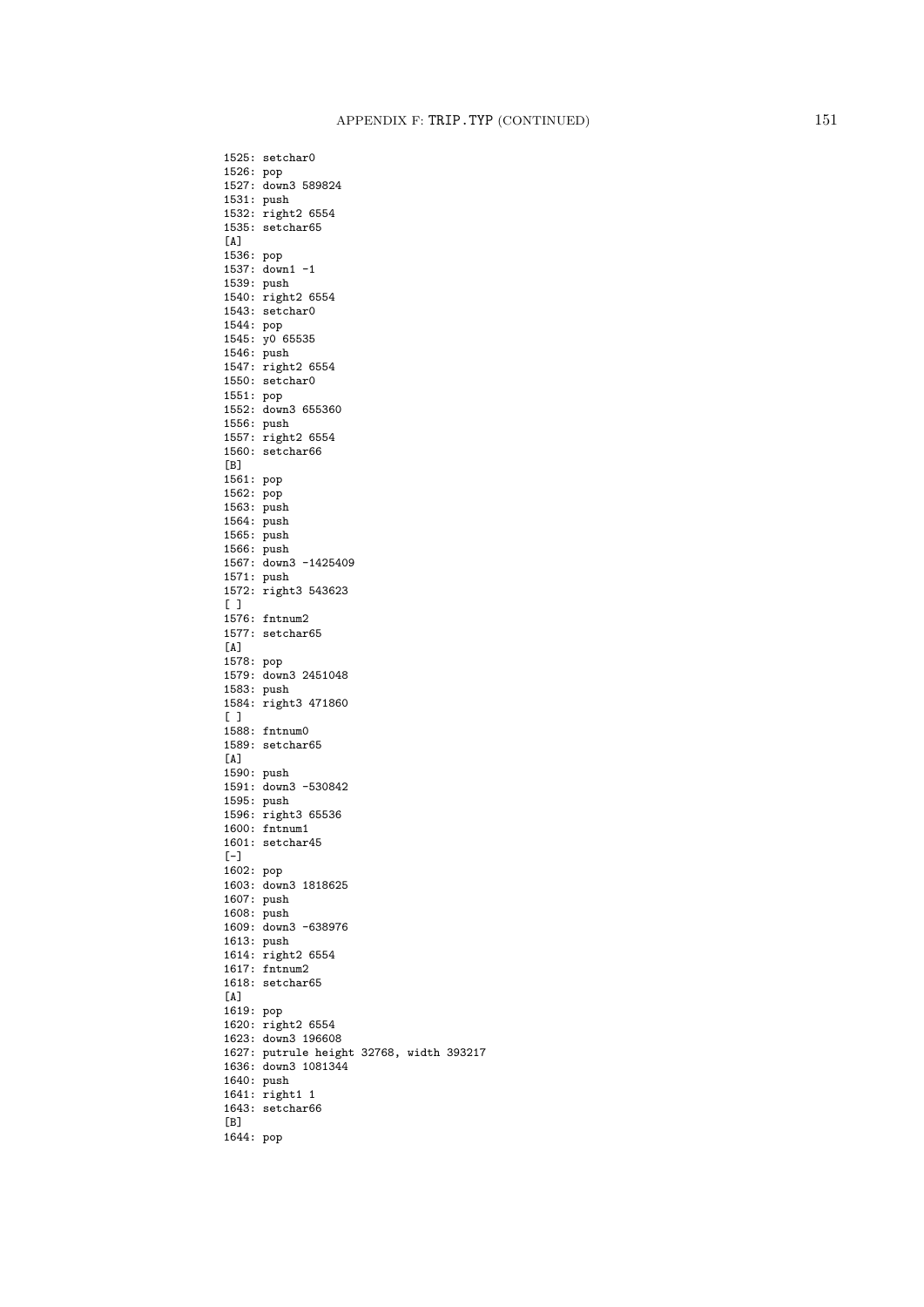1646: pop 1647: pop 1648: pop 1649: pop 1650: pop 1651: right3 465306 [ ] 1655: down3 5600055 1659: putrule height 596378, width 549850 1668: pop 1669: pop 1670: push 1671: down3 -2323253 1675: push 1676: right3 1015156 1680: setchar98 [ b] 1681: pop 1682: down4 8545900 1687: push 1688: push 1689: right3 1015156 [ ] 1693: down3 -65536 1697: setchar98 [b] 1698: pop 1699: push 1700: down3 -786432 1704: push 1705: right3 1590412  $[$   $]$ 1709: fntnum0 1710: setchar66  $[B]$ 1711: pop 1712: right3 1408372  $\begin{bmatrix} 1 \end{bmatrix}$ 1716: down3 393216 1720: putrule height 131072, width 378648 1729: pop 1730: pop 1731: pop 1732: push 1733: right3 1792919 [ ] 1737: down3 -65535 1741: fntnum2 1742: setchar97 [a] 1743: pop 1744: pop 1745: right3 2204340 [ ] 1749: fntnum0 1750: setchar65  $[A]$ 1751: pop 1752: pop 1753: pop 1754: pop 1755: pop 1756: pop 1757: right3 5011840 [ ] 1761: down3 6432362 1765: setrule height 10906014, width 327680 1774: pop 1775: down3 7775850 1779: push

1645: pop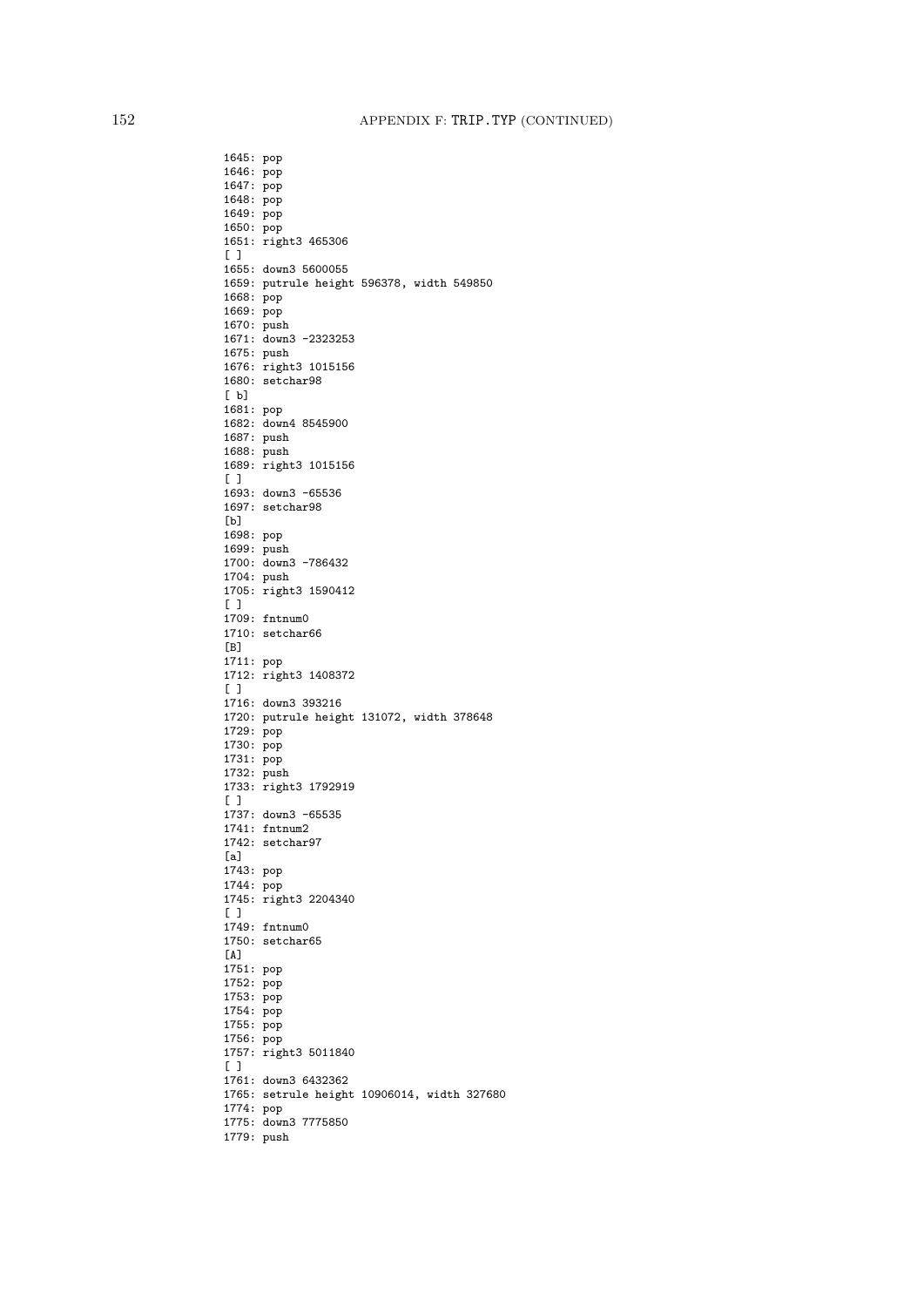1780: right3 1292440 1784: setchar45  $[-]$ 1785: fntnum1 1786: setchar98 [b] 1787: push 1788: setchar65 [A] 1789: pop 1790: push 1791: down3 -537395 1795: push 1796: right3 98304  $[ ]$ 1800: fntnum0 1801: setchar65 [A] 1802: pop 1803: down3 1245184 1807: push 1808: right3 98304 1812: fntnum2 1813: setchar66 [B] 1814: fntnum0 1815: setchar45 [-] 1816: pop 1817: pop 1818: push 1819: push 1820: push 1821: right3 235275  $[$   $]$ 1825: down3 -163840 1829: putrule height 589824, width 530116 1838: down3 1943143 1842: push 1843: push 1844: push 1845: push 1846: right2 6554 1849: down3 -160563 1853: putrule height 596378, width 517008 1862: down3 1382810 1866: push 1867: push 1868: push 1869: down3 -262144 1873: setchar98 [b] 1874: pop 1875: push 1876: down3 -720896 1880: push 1881: w3 196608 1885: setchar112 1886: setchar116 1887: setchar115 1888: setchar113 1889: setchar116 1890: w0 196608 1891: setchar113 1892: setchar112 1893: right3 -72816 1897: setchar117 [ ptsqt qpu] 1898: pop 1899: down3 1048576 1903: push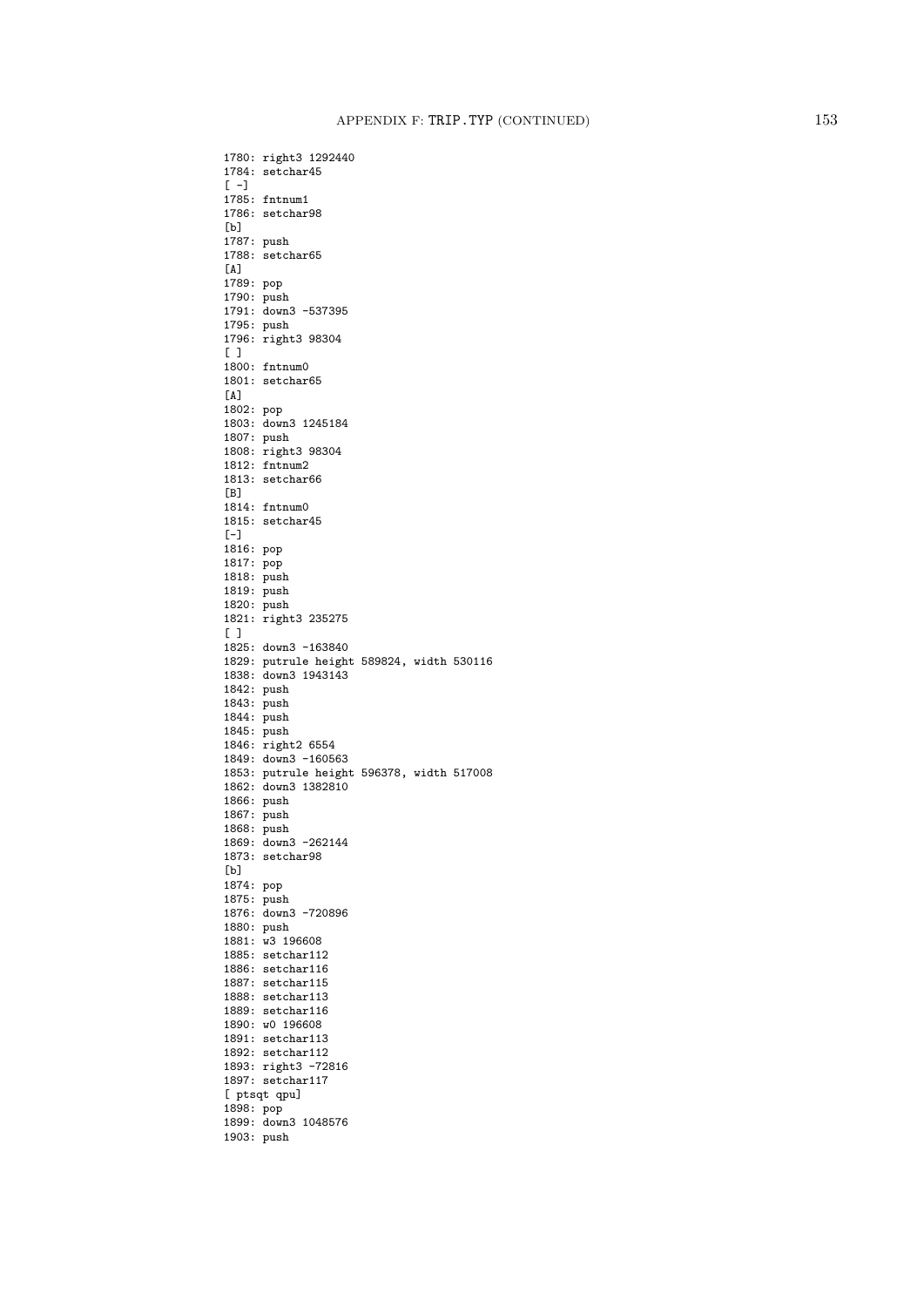1904: right3 245397  $[$   $]$ 1908: setrule height 589824, width 26214 1917: pop 1918: pop 1919: push 1920: right3 320400 [ ] 1924: down3 -262144 1928: setchar98 [b] 1929: pop 1930: pop 1931: pop 1932: pop 1933: pop 1934: pop 1935: pop 1936: pop 1937: pop 1938: pop 1939: pop 1940: eop 1941: beginning of page -2.0.0.0.11.0.327680.1572864.0.-1073741823 1986: down4 1001179648 1991: push 1992: push 1993: right1 1  $[ ]$ 1995: down3 -65536 1999: xxx '-12' 2004: pop 2005: pop 2006: y3 655360 2010: y0 655360 2011: down3 983040 2015: push 2016: push 2017: right3 196609 [ ] 2021: fntnum0 2022: setchar65  $\lceil A \rceil$ 2023: push 2024: push 2025: right3 83740 2029: down3 -262144 2033: setchar98 [b] 2034: pop 2035: push 2036: push 2037: right3 286902  $[$   $]$ 2041: down3 -425984 2045: putrule height 65536, width 104858 2054: down3 688128 2058: push 2059: push 2060: down3 -360448 2064: fntnum1 2065: setchar98 [b] 2066: pop 2067: pop 2068: pop 2069: pop 2070: pop 2071: pop 2072: push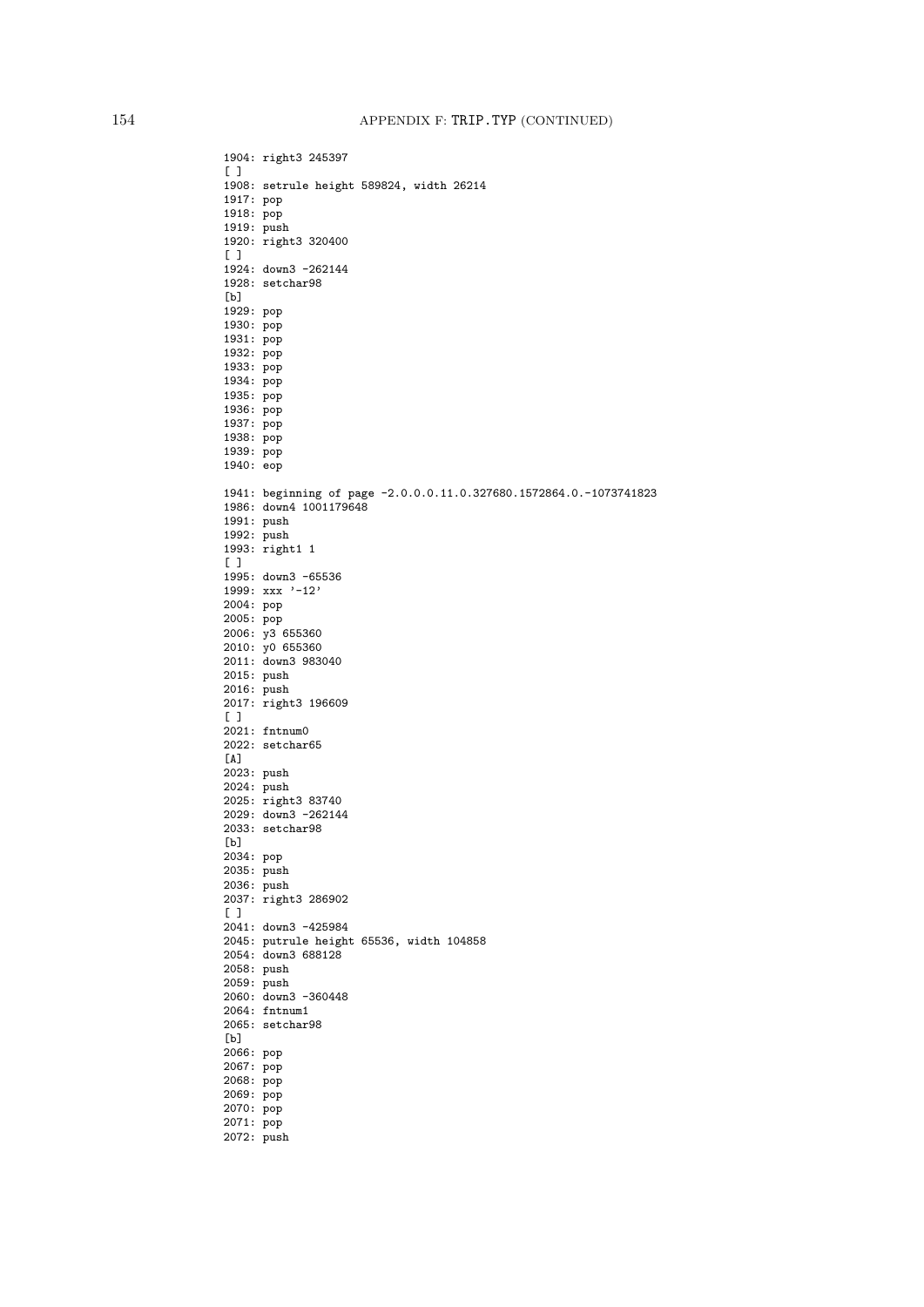2073: push 2074: down3 589825 2078: push 2079: right3 4500861  $[$   $]$ 2083: fntnum0 2084: setchar97 2085: setchar97 [aa] 2086: pop 2087: pop 2088: pop 2089: pop 2090: eop 2091: beginning of page -2.0.0.0.11.0.327680.1572864.1073741823.-1073741823 2136: down4 1001179648 2141: push 2142: right3 196609  $[ ]$ 2146: fntnum0 2147: setchar65 2148: right3 373830 [A ] 2152: set1 130 2154: pop 2155: down3 655360 2159: eop 2160: beginning of page -2.0.0.0.11.196608.327680.1572864.1073741823.0 2205: down4 1001179648 2210: push 2211: down3 -262144 2215: push 2216: right3 196609  $\lceil$   $\rceil$ 2220: fntnum0 2221: setchar65 2222: w3 131072 2226: setchar65 2227: w0 131072 2228: setchar65 [A A A] 2229: down3 65536 2233: setrule height 524288, width 327680 2242: pop 2243: y3 655360 2247: push 2248: right3 196609 2252: setchar65 2253: right3 196608 2257: setchar65 [ A A] 2258: pop 2259: down3 131072 2263: push 2264: right3 196609 2268: setchar65 2269: w3 131072 2273: setchar65 2274: w0 131072 2275: setchar65 [ A A A] 2276: pop 2277: y0 655360 2278: push 2279: right3 196609 2283: setchar65 2284: right3 196608 2288: setchar65 [ A A]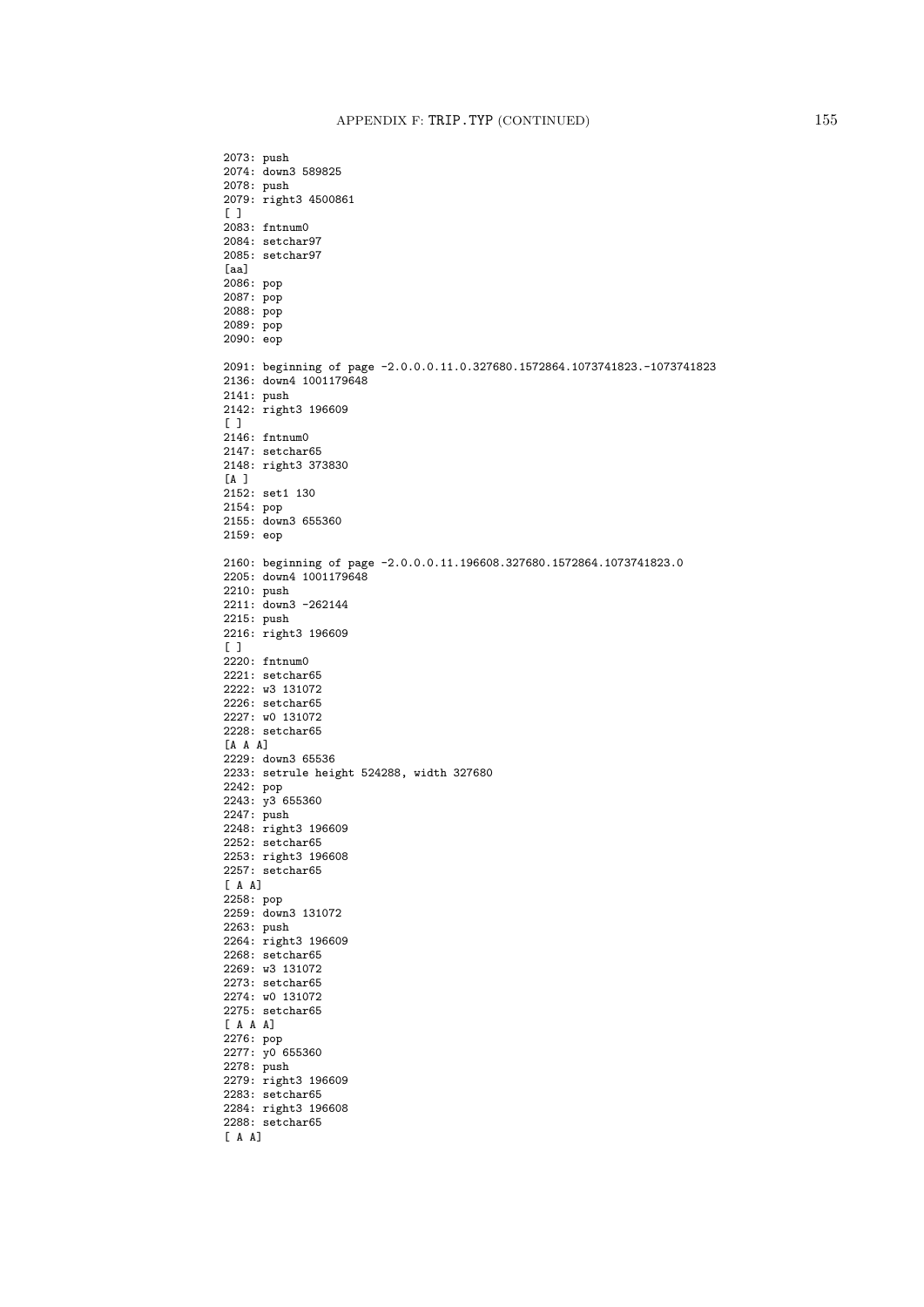2289: pop 2290: pop 2291: y3 720896 2295: push 2296: down3 -655360 2300: down3 655360 2304: pop 2305: down3 655360 2309: push 2310: down3 -262144 2314: push 2315: right3 196609 2319: setchar65  $[A]$ 2320: pop 2321: pop 2322: y0 720896 2323: push 2324: down2 -32767 2327: push 2328: push 2329: right3 198462  $[$   $]$ 2333: down3 -163841 2337: setchar66  $[B]$ 2338: pop 2339: right3 558912 2343: setchar65 2344: setchar65  $[AA]$ 2345: pop 2346: pop 2347: eop 2348: beginning of page -2.2.-1118806.0.11.196608.327680.1572864.1073741823.0 2393: down4 1001179648 2398: push 2399: push 2400: right3 -104176  $[ ]$ 2404: fntnum0 2405: setchar66  $[B]$ 2406: push 2407: down3 -1310720 2411: y3 655360 2415: y0 655360 2416: push 2417: right3 196608 2421: setchar65  $[A]$ 2422: pop 2423: pop 2424: pop 2425: push 2426: push 2427: down3 622591 2431: push 2432: down3 458752 2436: push 2437: right3 6895421 2441: setchar65 [ A] 2442: pop 2443: pop 2444: pop 2445: pop 2446: pop 2447: y3 655360 2451: push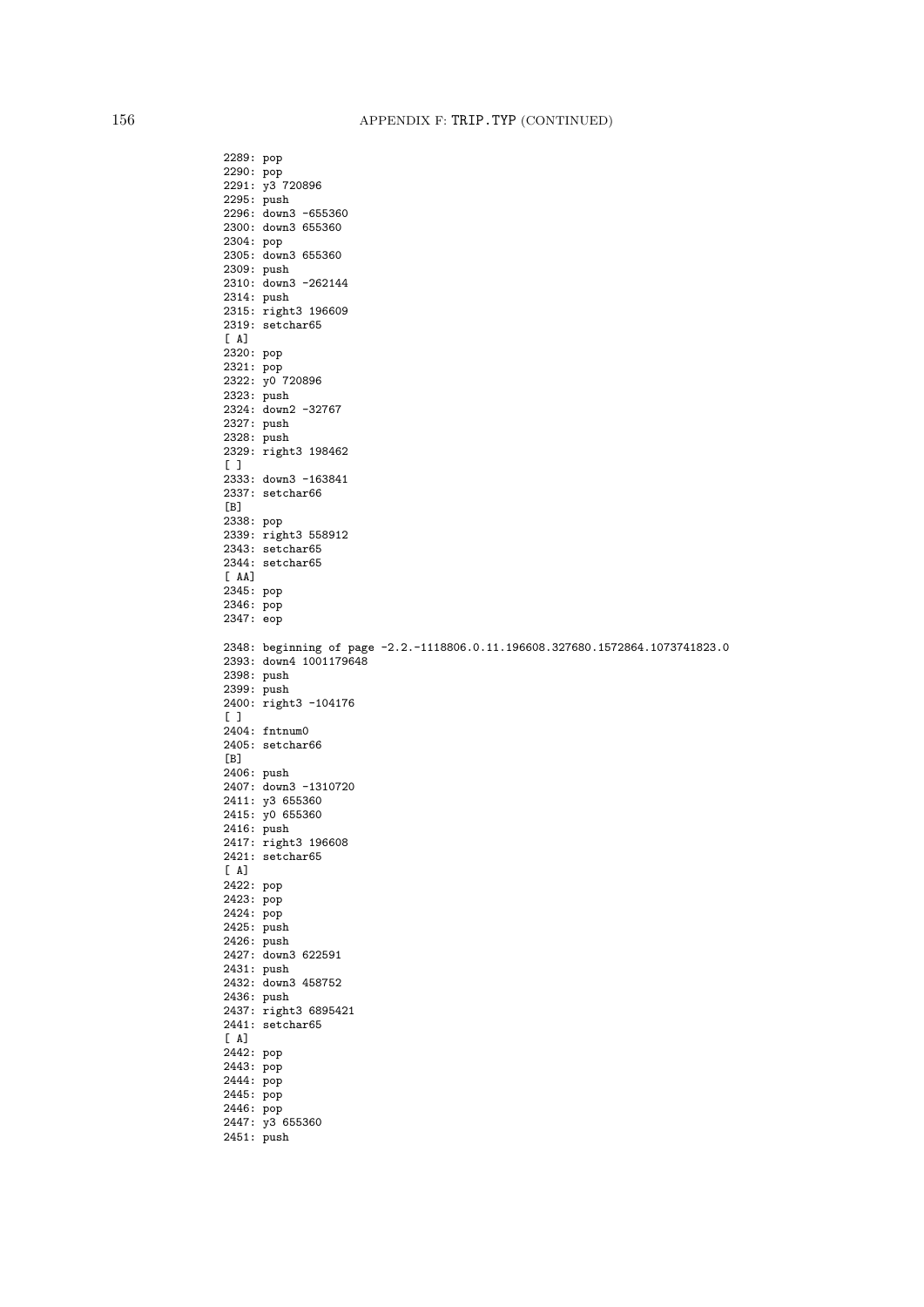2452: push 2453: right3 420112 2457: setchar98 2458: right4 12176941 2463: setchar98 [ b b] 2464: pop 2465: pop 2466: y0 655360 2467: eop 2468: beginning of page -2.2.-1118806.0.11.196608.327680.1572864.1073741823.0 2513: down3 1179648 2517: z3 655360 2521: push 2522: push 2523: right3 196608 [ ] 2527: down3 -537395 2531: fntnum1 2532: setchar77 [M] 2533: pop 2534: pop 2535: y4 203921760 2540: y0 203921760 2541: push 2542: push 2543: right3 196608  $[$   $]$ 2547: fntnum0 2548: setchar116 2549: setchar116  $[tt]$ 2550: pop 2551: pop 2552: z0 655360 2553: z0 655360 2554: down4 232364531 2559: push 2560: push 2561: push 2562: right3 393216  $\overline{1}$ 2566: down4 -17616141 2571: fntdef1 3: trip---loaded at size 134217727 DVI units (this font is magnified 40960%) 2591: fntnum3 2592: setchar98 [b] 2593: pop 2594: pop 2595: push 2596: push 2597: down3 -1376253 2601: push 2602: right4 40658554  $[$   $]$ 2607: fntnum0 2608: setchar0 2609: pop 2610: y3 65535 2614: push 2615: right4 40658554  $[$   $]$ 2620: setchar0 2621: pop 2622: y0 65535 2623: push 2624: right4 40658554  $[$   $]$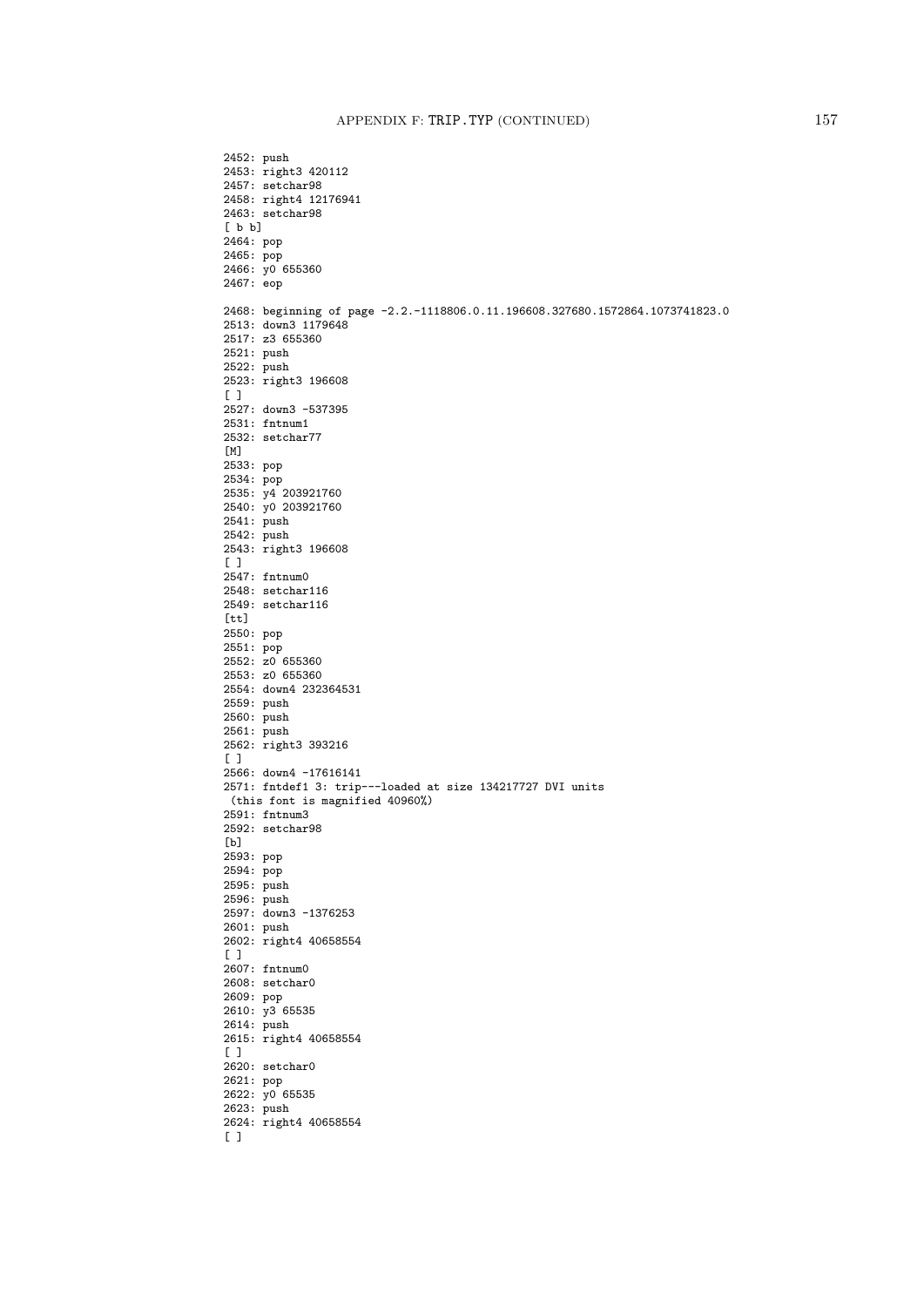2629: setchar0 2630: pop 2631: y0 65535 2632: push 2633: right4 40658554  $[$   $]$ 2638: setchar0 2639: pop 2640: down3 589824 2644: push 2645: right4 40658554 2650: setchar65 [ A] 2651: pop 2652: down1 -1 2654: push 2655: right4 40658554 [ ] 2660: setchar0 2661: pop 2662: y0 65535 2663: push 2664: right4 40658554 [ ] 2669: setchar0 2670: pop 2671: y0 65535 2672: push 2673: right4 40658554  $[ ]$ 2678: setchar0 2679: pop 2680: y0 65535 2681: push 2682: right4 40658554  $[ ]$ 2687: setchar0 2688: pop 2689: z0 655360 2690: push 2691: right4 40658554 2696: setchar66 [ B] 2697: pop 2698: pop 2699: right4 41117306 2704: setchar65 2705: w3 65536 2709: setchar97 [ Aa] 2710: push 2711: w0 65536 2712: down4 -20591485 2717: fntnum3 2718: setchar0 2719: pop 2720: pop 2721: right4 135463022  $\lceil$   $\rceil$ 2726: fntnum0 2727: setchar65  $[A]$ 2728: pop 2729: down4 9227503 2734: z0 655360 2735: z0 655360 2736: z0 655360 2737: z0 655360 2738: down2 26214 2741: putrule height 26214, width 135659630 2750: eop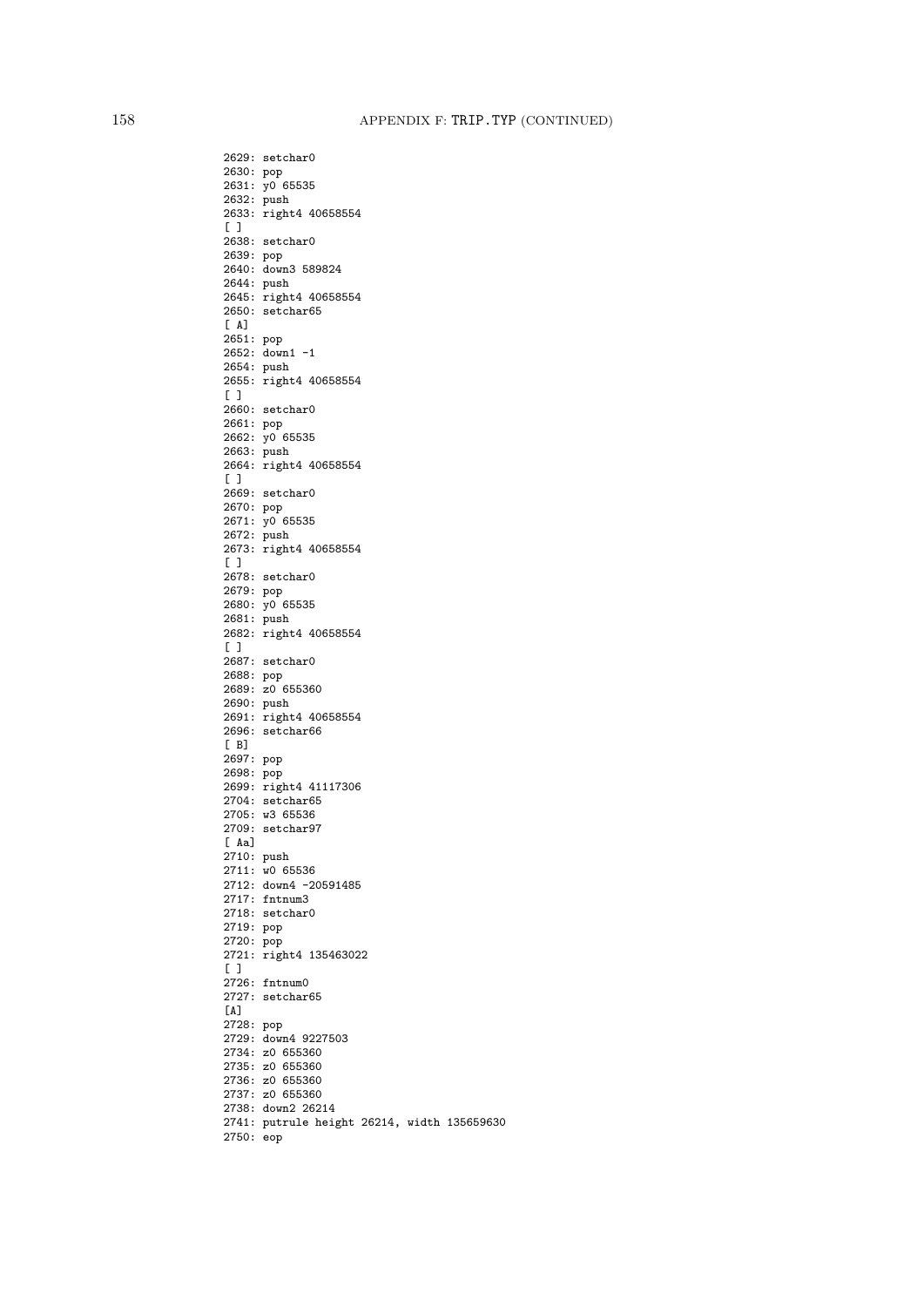## APPENDIX F: TRIP.TYP (CONTINUED) 159

2751: beginning of page -1.2.-1118806.0.11.196608.327680.1572864.1073741823.0 2796: down3 1179648 2800: eop Postamble starts at byte 2801. maxv=1073741823, maxh=539754497, maxstackdepth=17, totalpages=16 Font 3: trip scaled 409600 Font 2: trip scaled 4000 Font 1: trip Font 0: trip scaled 2000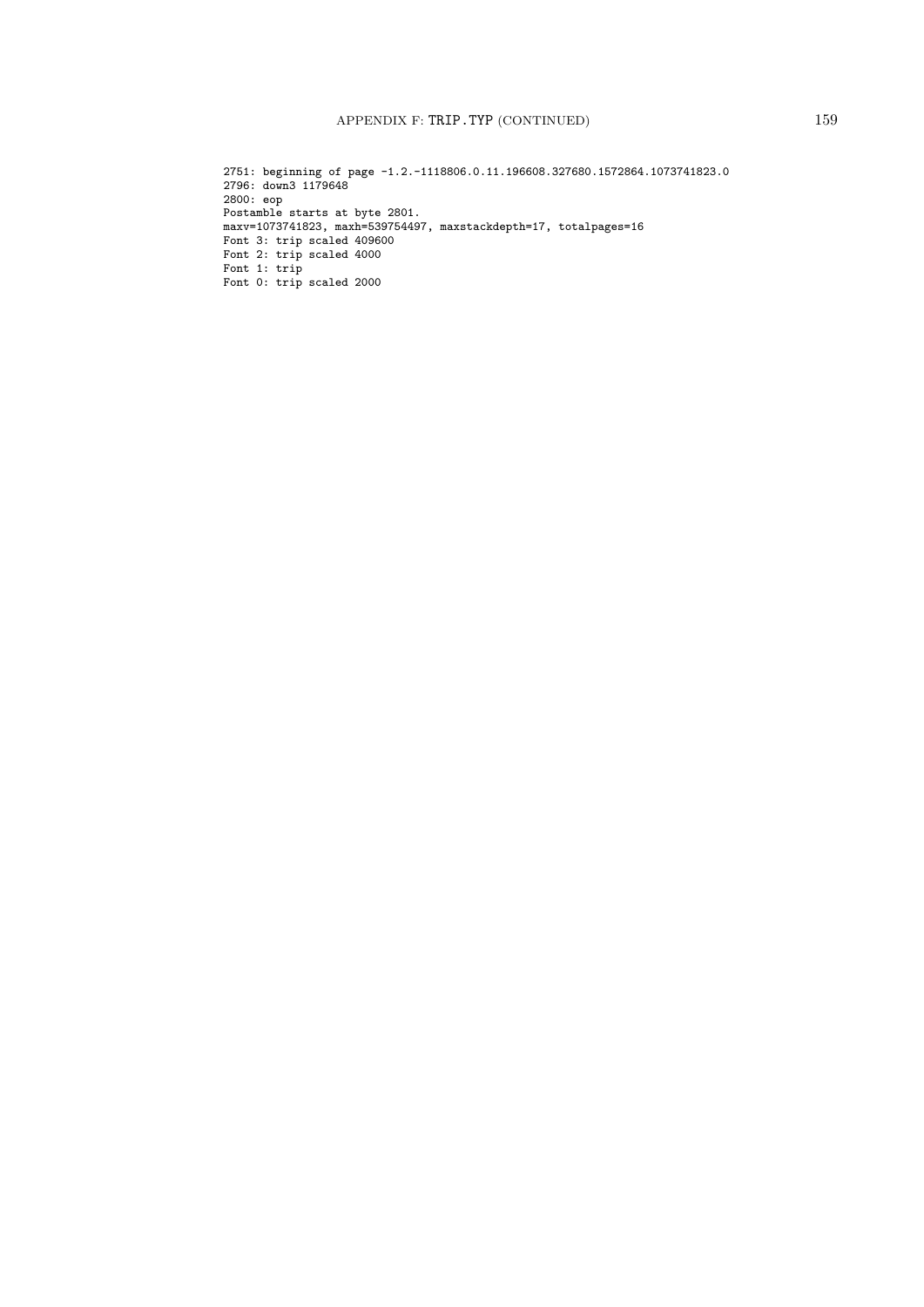Appendix G: The TRIPOS.TEX file. This short file was written out once and read in twice, during the time Appendix E was being produced. There are only three lines, the first of which is blank.

\uppercase {0{\outputpenalty }} [\uppercase {mmmmmmmmmm}[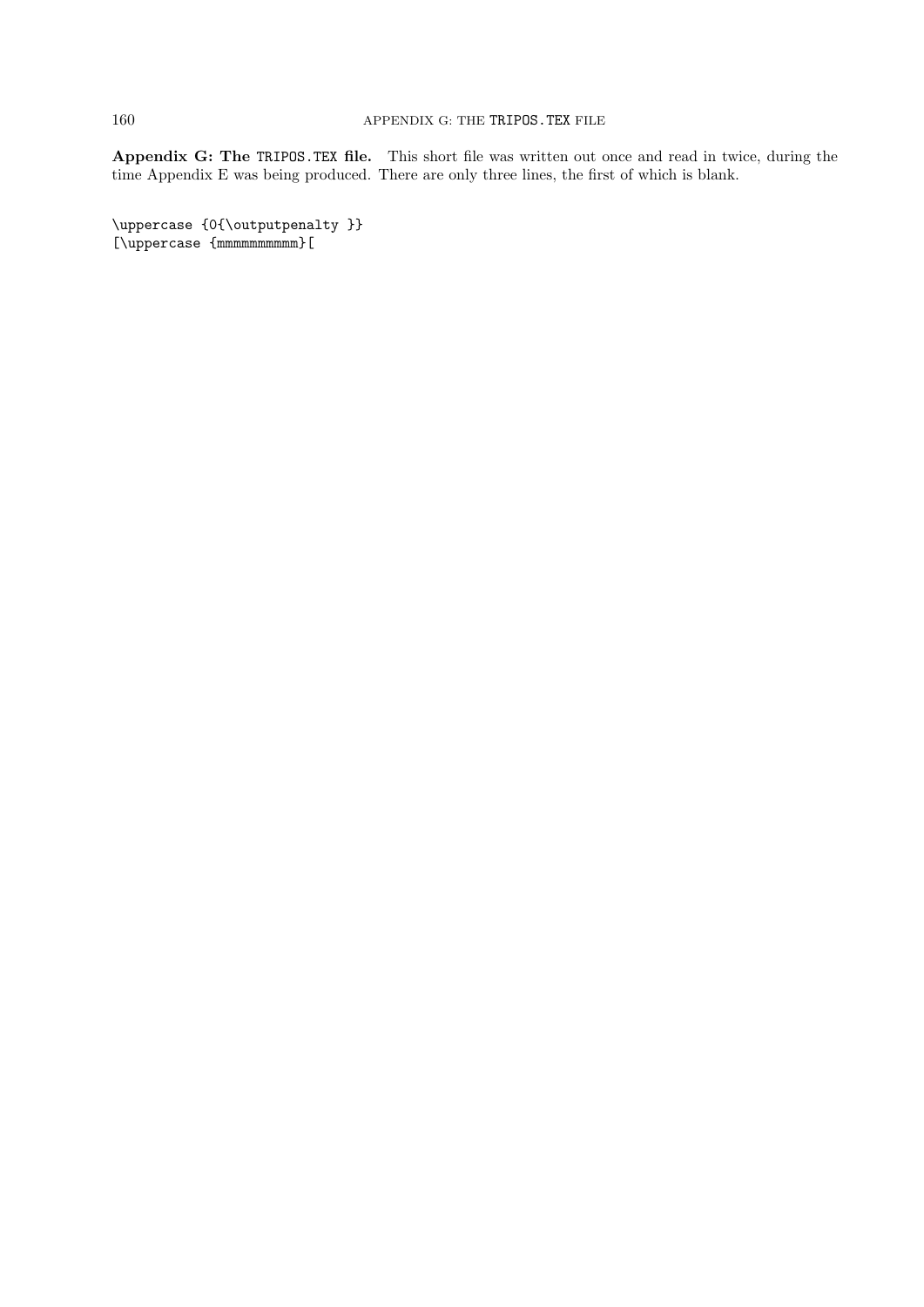Appendix H: The TRIP.FOT file. This shows what appeared on the terminal while Appendix E was being produced. This is TeX, Version 3.141592653 (INITEX) \*\* &trip trip (trip.tex ## ! Bad number  $(-7)$ . <to be read again> 8 l.94 \openout-'78 terminal \openout10=tr\romannumeral1 \gobble... Completed box being shipped out [0.0.0.0.11] ! Missing number, treated as zero. <to be read again> { ... l.106 \penalty-10000 % now we'll compute silently for awhile,... Memory usage before: 159&313; after: 102&278; still untouched: 1613 ! OK (see the transcript file). l.441 ...se unbal}\fi}\showlists \tracingonline1% {|escapechar} {^^?global}  $\{\uparrow\uparrow\uparrow g$ lobal} {end} ! Missing } inserted. <inserted text> } <to be read again> end l.442 ...lobal\escapechar256\end {end-group character }} {retaining escapechar=256}  $> 3.$ <output> {showthe deadcycles global advance countz by1global ... <to be read again> end l.442 ...lobal\escapechar256\end ! You can't use 'end' in internal vertical mode. <recently read> end <output> ...cal {}unvbox 255end rb } <to be read again> end l.442 ...lobal\escapechar256\end ! Unbalanced output routine.